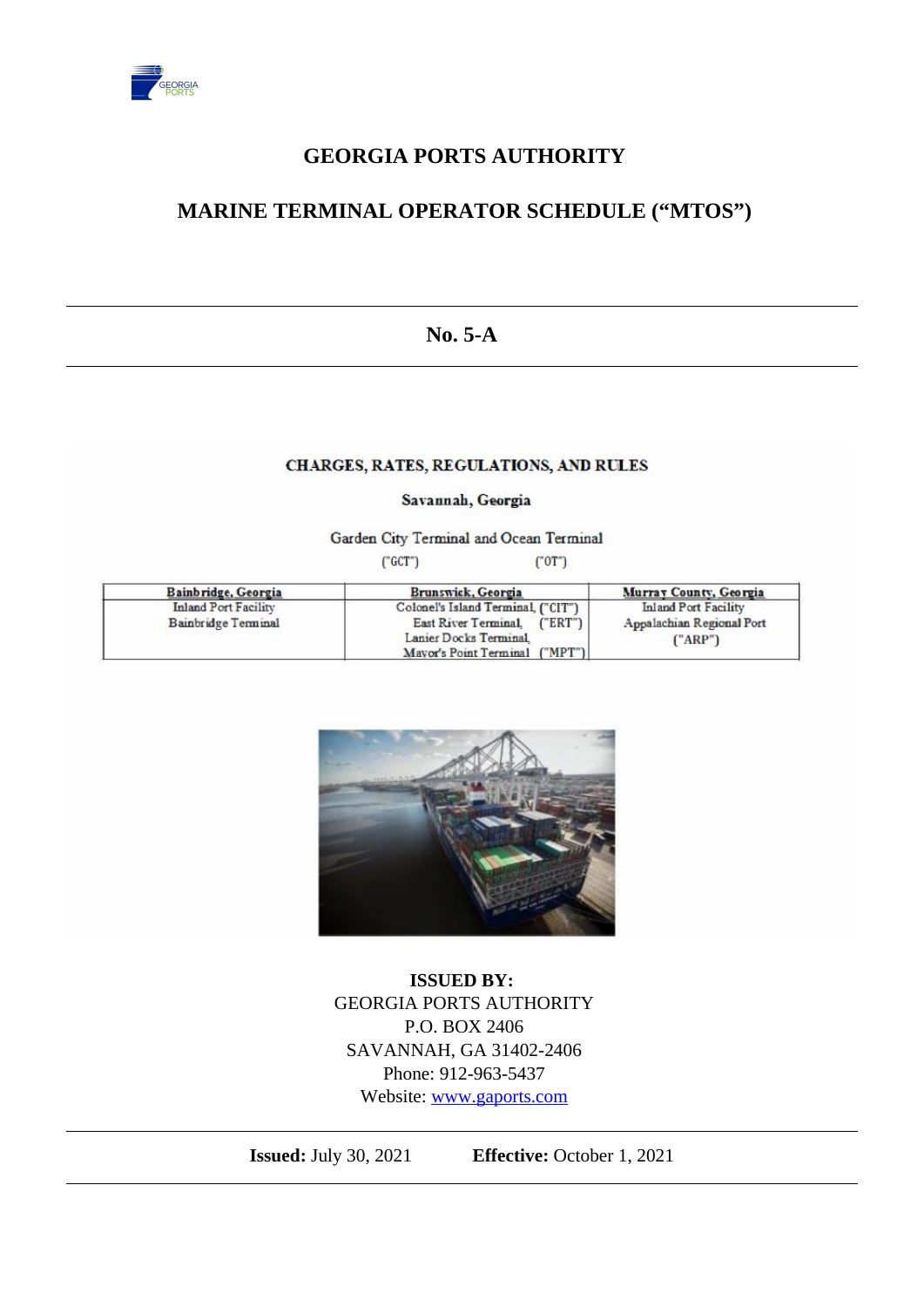

## **GEORGIA PORTS AUTHORITY MTO Schedule No. 5-A**

**Issued: July 30, 2021 Effective: October 1, 2021** 

**Page 2**

#### **TABLE OF CONTENTS**

| <b>SUBJECT</b>                                      | <b>RULE#</b> | PAGE# |
|-----------------------------------------------------|--------------|-------|
| <b>GENERAL RULES CATEGORY</b>                       | 34-000       | 7     |
| <b>Participating Terminal Operators</b>             | 34-000.0     | 8     |
| <b>Application of Schedule</b>                      | 34-001       | 11    |
| <b>General Restrictions and Limitations</b>         | 34-005       | 12    |
| Consent to the Terms of the Schedule                | 34-010       | 13    |
| <b>Access to Records</b>                            | 34-015       | 14    |
| <b>Application for Berth</b>                        | 34-020       | 15    |
| <b>Charges for Equipment Labor and Materials</b>    | 34-025       | 17    |
| Claims Against the Authority                        | 34-026       | 18    |
| <b>Container Weight Verification</b>                | 34-027       | 20    |
| Collection of Charges in Advance                    | 34-030       | 21    |
| Consignment of Cargo                                | 34-031       | 22    |
| <b>Delinquent List</b>                              | 34-040       | 23    |
| Demurrage Detention or Per Diem                     | 34-045       | 24    |
| <b>Environmental Laws</b>                           | 34-053       | 25    |
| Explosive Flammable or Objectionable Cargo          | 34-055       | 26    |
| Fire Signal                                         | 34-060       | 27    |
| Hazardous Cargo Operating Procedure                 | 34-061       | 28    |
| Fumigation                                          | 34-065       | 33    |
| Furnishing Checker-Foreman                          | 34-066       | 34    |
| <b>Governmental Assessments</b>                     | 34-067       | 35    |
| Georgia Open Records Act                            | 34-068       | 36    |
| Holidays                                            | 34-070       | 37    |
| Hot Work Request and Permit                         | 34-071       | 38    |
| <b>Indemnification and Hold Harmless</b>            | 34-075       | 39    |
| Insurance                                           | 34-080       | 40    |
| <b>International Seaman's House</b>                 | 34-081       | 43    |
| Liability for Loss or Damage                        | 34-085       | 44    |
| <b>Limitation of Liability for Damages</b>          | 34-086       | 45    |
| Obstructions and Cargo Left on Wharf                | 34-089       | 46    |
| Overtime                                            | 34-090       | 47    |
| Out-of-Gauge Cargo Transiting Garden City Terminal  | 34-091       | 48    |
| <b>Out-of-Gauge Cargo Transiting Ocean Terminal</b> | 34-092       | 51    |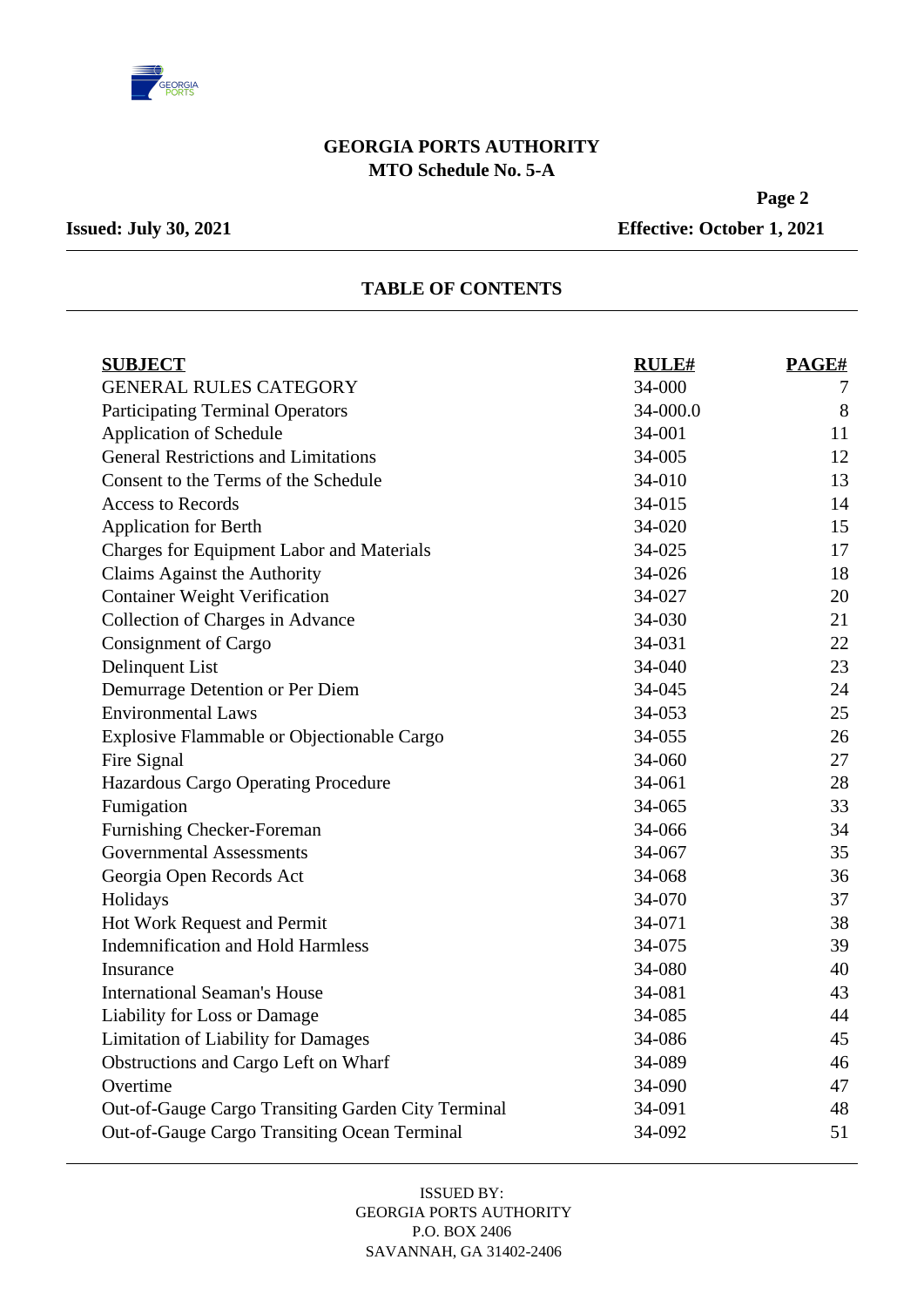

| Payment of Charges and Invoices                                    | 34-095 | 53  |
|--------------------------------------------------------------------|--------|-----|
| Pedestrian Traffic                                                 | 34-096 | 56  |
| <b>Personnel Access to Facilities</b>                              | 34-097 | 57  |
| Point of Rest                                                      | 34-100 | 58  |
| Port Police                                                        | 34-101 | 59  |
| <b>Registration Required if Working on Authority Terminals</b>     | 34-102 | 60  |
| Posting or Painting Signs                                          | 34-103 | 61  |
| Reporting of Accidents Injuries or Damages                         | 34-104 | 62  |
| Requirement of Vessels to Work Overtime                            | 34-105 | 63  |
| <b>Vessel to Vacate Berths</b>                                     | 34-106 | 64  |
| <b>Responsibility for Cleaning Facilities</b>                      | 34-110 | 65  |
| <b>Responsibility for Damage to Facilities</b>                     | 34-115 | 66  |
| <b>Safety Requirements</b>                                         | 34-121 | 67  |
| <b>Security Requirements</b>                                       | 34-122 | 68  |
| <b>Sexual Harassment Policy</b>                                    | 34-123 | 70  |
| <b>Shippers Request Concerns and Consultation</b>                  | 34-125 | 72  |
| Short-Payment/Off-Set of Invoices                                  | 34-126 | 73  |
| <b>Smoking Violations</b>                                          | 34-130 | 74  |
| <b>Leasing Terminal Property</b>                                   | 34-131 | 75  |
| <b>Terminal Use Fee</b>                                            | 34-132 | 76  |
| Use of Automated Systems                                           | 34-136 | 77  |
| Use of Leased Heavy Lift Equipment                                 | 34-140 | 78  |
| Watchman                                                           | 34-145 | 79  |
| <b>Working Hours</b>                                               | 34-155 | 80  |
| <b>GENERAL DEFINITIONS CATEGORY</b>                                | 34-159 | 82  |
| <b>General Definitions</b>                                         | 34-160 | 83  |
| <b>Abbreviations and Reference Marks</b>                           | 34-165 | 87  |
| <b>Metric Conversion Table</b>                                     | 34-170 | 88  |
| <b>GENERAL CHARGES CATEGORY</b>                                    | 34-174 | 90  |
| Dockage Charges                                                    | 34-175 | 91  |
| Drone Policy                                                       | 34-176 | 93  |
| Fresh Water                                                        | 34-177 | 94  |
| Minimum Charges                                                    | 34-180 | 95  |
| Passengers Embarking or Debarking                                  | 34-185 | 96  |
| <b>Terminal Security Surcharge</b>                                 | 34-189 | 97  |
| U.S. Military Deployments or Exercises                             | 34-190 | 98  |
| <b>TWIC Escort Service Charges and Special Port Police Service</b> | 34-191 | 100 |
| Charges                                                            |        |     |
| BREAKBULK /RORO CARGO RULES CATEGORY                               | 34-199 | 101 |
| Cargo Liable to Damage Other Cargo                                 | 34-200 | 102 |
| Common use area - Colonel's Island Terminal                        | 34-204 | 103 |
| Control of Loading Unloading and Handling of All Cargo             | 34-205 | 104 |
| Free Time (Breakbulk) - Savannah, Brunswick, Bainbridge            | 34-210 | 105 |
| Handling Charges Not Applicable                                    | 34-215 | 107 |
|                                                                    |        |     |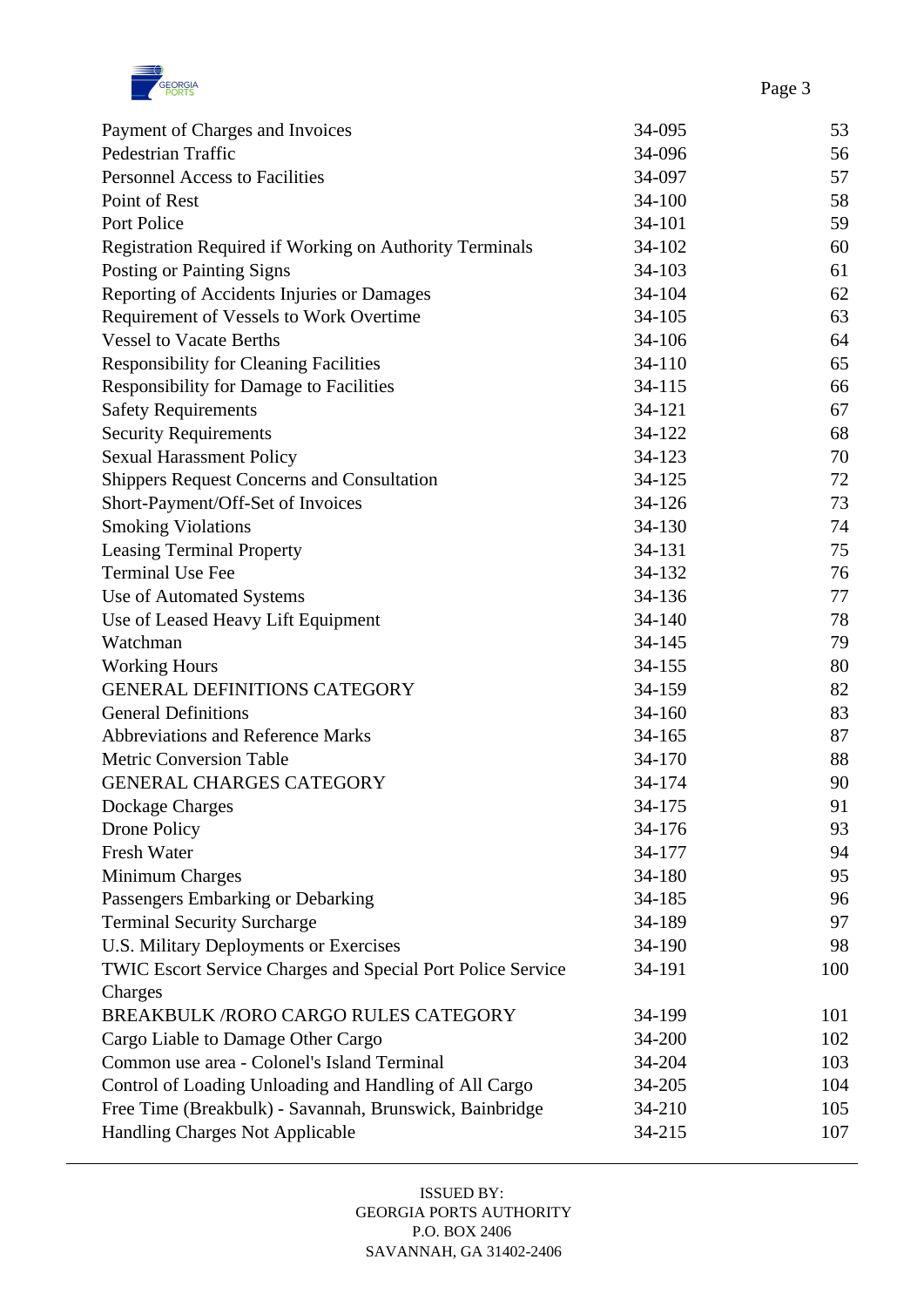

| Load/Unload Units Equipped with Cargo Protection Devices or | 34-220 | 108 |
|-------------------------------------------------------------|--------|-----|
| Railcars with Small Door Openings                           |        |     |
| Maximum Load/Height of Cargo in Sheds or on Wharves         | 34-225 | 109 |
| Placing Loading and Unloading Rail Cars                     | 34-230 | 110 |
| Quotation of Special Charges Rules or Regulations           | 34-235 | 111 |
| Receipt of Yachts at Garden City Terminal                   | 34-236 | 112 |
| Receipt of Yachts at Ocean Terminal                         | 34-237 | 114 |
| Receipt of Export Breakbulk and RoRo Cargo                  | 34-240 | 116 |
| Requirement of Delivery Order/Shipping Instructions         | 34-245 | 118 |
| Re-Consigned or Re-shipped Cargo                            | 34-248 | 119 |
| Segregation of Cargo                                        | 34-250 | 120 |
| <b>Storage Charge Calculations</b>                          | 34-255 | 121 |
| Transfer of Cargo After Free Time                           | 34-260 | 123 |
| <b>Transfer of Cargo Ownership</b>                          | 34-265 | 124 |
| <b>Washing of Cargo</b>                                     | 34-268 | 125 |
| BREAKBULK/RORO DEFINITIONS CATEGORY                         | 34-269 | 126 |
| <b>Breakbulk/RoRo Definitions</b>                           | 34-270 | 127 |
| BREAKBULK / RORO CARGO GENERAL AND                          | 34-271 | 129 |
| MISCELLANEOUS CHARGES CATEGORY                              |        |     |
| Measurement of Cargo                                        | 34-275 | 130 |
| Stevedore Use Charge on Breakbulk and RoRo Cargo            | 34-280 | 131 |
| Wharfage Charges on Breakbulk and RORO Cargo                | 34-285 | 132 |
| <b>Miscellaneous Services</b>                               | 34-290 | 133 |
| <b>BREAKBULK / RORO HANDLING CHARGES CATEGORY</b>           | 34-299 | 138 |
| Articles, Not Otherwise Specified (NOS)                     | 34-300 | 139 |
| Boats yachts and/or hulls                                   | 34-305 | 140 |
| Clay and Sand                                               | 34-310 | 143 |
| Granite, Marble, and Stone                                  | 34-315 | 144 |
| Household Goods and Personal Effects                        | 34-320 | 145 |
| <b>Lumber and Related Articles</b>                          | 34-325 | 146 |
| <b>Machinery and Parts</b>                                  | 34-330 | 147 |
| <b>Metal Articles</b>                                       | 34-335 | 149 |
| Military Ordnance                                           | 34-340 | 151 |
| Modular Housing and Mobile Homes                            | 34-345 | 152 |
| Paper or Paper Articles                                     | 34-350 | 153 |
| Rubber (Natural)                                            | 34-351 | 154 |
| <b>Shipper Owned Containers</b>                             | 34-352 | 155 |
| Vehicles, Aircraft, and Parts                               | 34-355 | 156 |
| Woodpulp                                                    | 34-360 | 158 |
| BREAKBULK / RORO CARGO STORAGE CHARGES                      | 34-364 | 159 |
| <b>CATEGORY</b>                                             |        |     |
| Articles Not Otherwise Specified (NOS)                      | 34-365 | 160 |
| Boats, Yachts, and Hulls                                    | 34-370 | 161 |
| Clay and Sand                                               | 34-375 | 163 |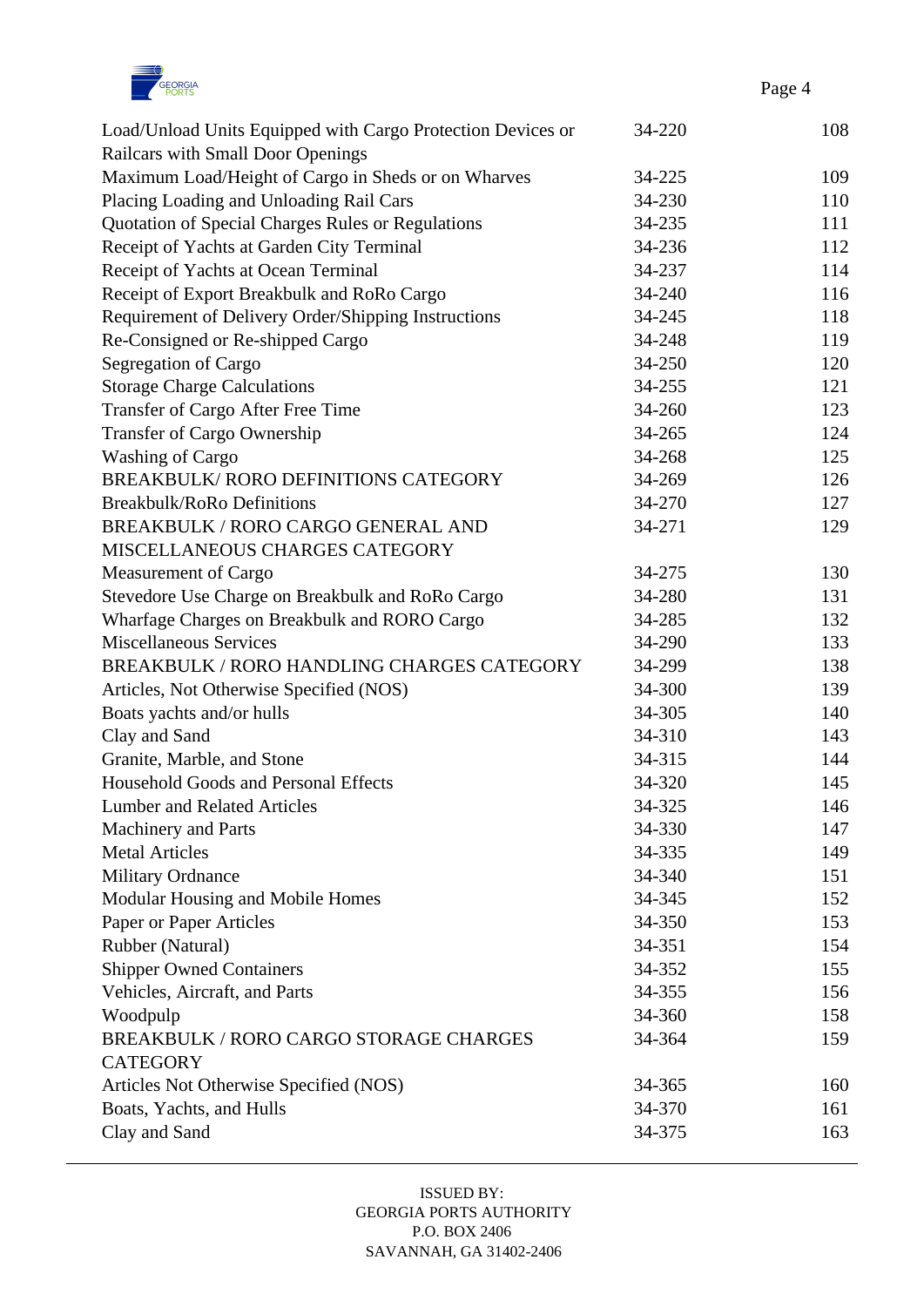

| Granite, Marble, and Stone                                   | 34-380 | 164 |
|--------------------------------------------------------------|--------|-----|
| Household Goods and Personal Effects                         | 34-385 | 165 |
| <b>Lumber and Related Articles</b>                           | 34-390 | 166 |
| <b>Machinery and Parts</b>                                   | 34-395 | 168 |
| <b>Metal Articles</b>                                        | 34-400 | 169 |
| Military Ordnance                                            | 34-405 | 171 |
| Modular Housing and Mobile Homes                             | 34-410 | 172 |
| Paper or Paper Articles                                      | 34-415 | 173 |
| Rubber (Natural)                                             | 34-416 | 174 |
| <b>Shipper-Owned Containers</b>                              | 34-417 | 175 |
| Vehicles, Aircraft, and Parts                                | 34-420 | 176 |
| Woodpulp                                                     | 34-425 | 178 |
| Colonel's Island Terminal: Common Use Area (Open Ground      | 34-426 | 179 |
| Waterfront-Automobile Storage)                               |        |     |
| <b>BULK CARGO RULES CATEGORY</b>                             | 34-429 | 180 |
| <b>Application - Bulk Charges</b>                            | 34-430 | 181 |
| Cargo at Owners Risk                                         | 34-431 | 182 |
| <b>Cleaning or Trimming Bulk Carriers</b>                    | 34-435 | 183 |
| Commodities Covered by Charges Provided Herein               | 34-440 | 184 |
| Minimizing Berth Congestion                                  | 34-444 | 185 |
| <b>BULK CARGO CHARGES CATEGORY</b>                           | 34-449 | 186 |
| <b>Bulk Handling and Storage</b>                             | 34-450 | 187 |
| Line Handling                                                | 34-455 | 188 |
| <b>Overtime Differential</b>                                 | 34-460 | 190 |
| Stevedore Use Charge on Bulk Cargo                           | 34-465 | 191 |
| Wharfage Charges on Bulk Cargo                               | 34-470 | 192 |
| <b>CONTAINER RULES CATEGORY</b>                              | 34-474 | 194 |
| Acceptance Release and Handling of Chassis and Containers    | 34-475 | 195 |
| <b>Assessment of Charges</b>                                 | 34-478 | 196 |
| Chassis Pool                                                 | 34-479 | 197 |
| <b>Conduct of Terminal Users</b>                             | 34-480 | 198 |
| <b>Containers or Chassis Left on Dock</b>                    | 34-481 | 199 |
| <b>Container Maintenance</b>                                 | 34-482 | 200 |
| <b>Container Transloading Services</b>                       | 34-484 | 201 |
| Major Damage Container Handling Procedure                    | 34-487 | 202 |
| Long Dwell Tri-Axle and Genset Chassis Storage               | 34-488 | 203 |
| Pre-Advice Requirement on Containers Received Via Rail       | 34-490 | 204 |
| Mid American ARC Program to CSXT Savannah Yard               | 34-491 | 205 |
| Quotation of Special Charges, Rules, or Regulations          | 34-492 | 206 |
| Receiving/Handling of Containers with Damage/Variances Which | 34-493 | 207 |
| <b>Impede Normal Movement</b>                                |        |     |
| Refrigerated Container Plug-In Time                          | 34-494 | 208 |
| Reporting of Damage and Liability for Damage to Intermodal   | 34-495 | 209 |
| Equipment                                                    |        |     |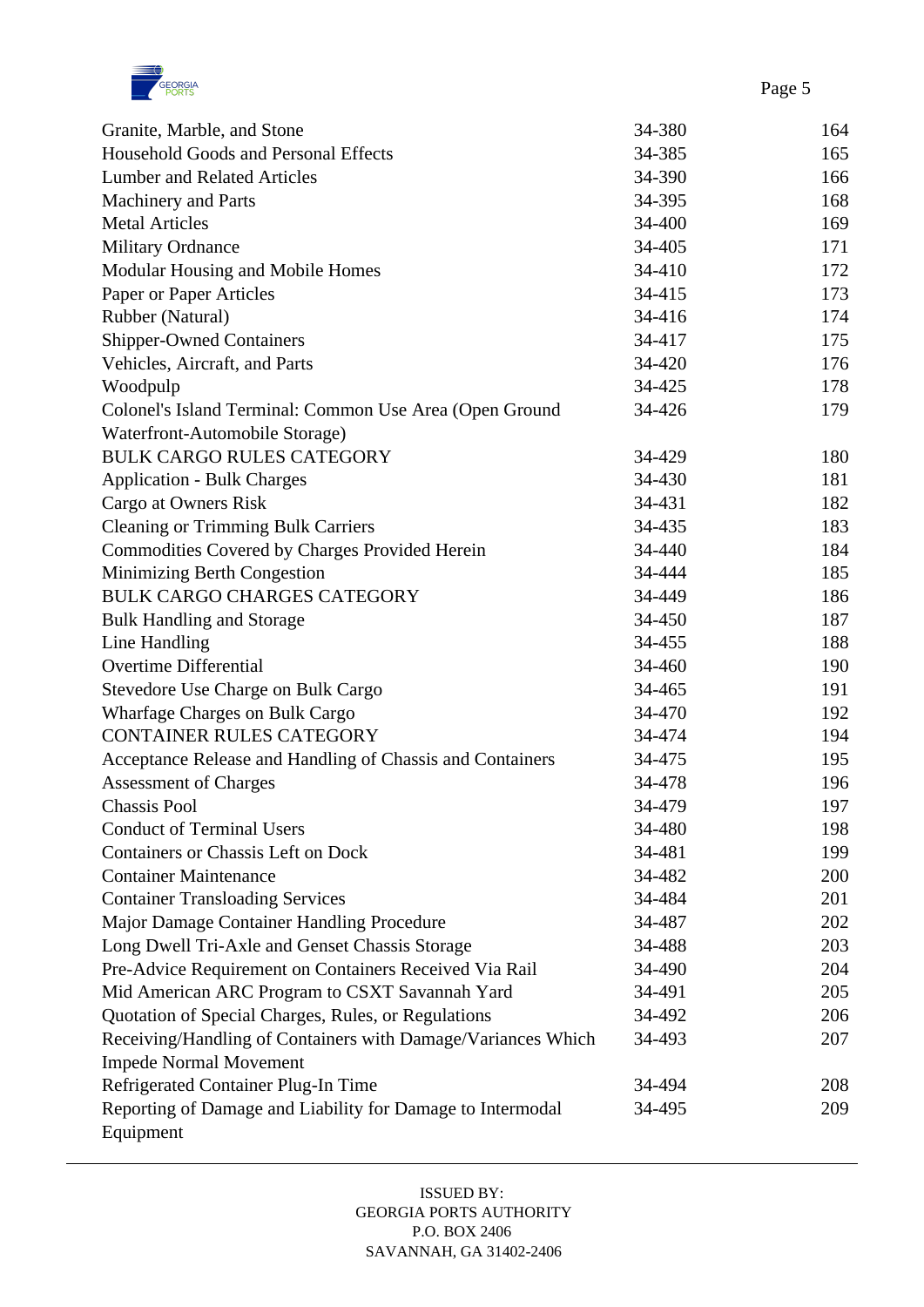

| Storage of Equipment in for Sale or Out-of-Service Status               | 34-500   | 210 |
|-------------------------------------------------------------------------|----------|-----|
| Shipment of Dry Bulk Cargo in Containers                                | 34-501   | 211 |
| <b>Storage on Empty Containers</b>                                      | 34-502   | 212 |
| <b>U.S. Coast Guard Regulated Cargo</b>                                 | 34-504   | 213 |
| CONTAINER DEFINITIONS CATEGORY                                          | 34-504.1 | 214 |
| <b>Container Definitions and Container Free Time</b>                    | 34-505   | 215 |
| <b>CONTAINER CHARGES CATEGORY</b>                                       | 34-508   | 221 |
| Rolled Export Containers (loaded units)                                 | 34-509   | 222 |
| Stevedore Use Charge on Containerized Cargo                             | 34-510   | 223 |
| <b>Stevedore Vessel Loading Error</b>                                   | 34-511   | 224 |
| Out-of-Gauge Surcharge                                                  | 34-512   | 225 |
| <b>Vessel Re-Stows</b>                                                  | 34-513   | 226 |
| Vessel Operator Empty and Loaded Container Vessel Discharge             | 34-514   | 227 |
| Requirement                                                             |          |     |
| Wharfage Charges on Containerized Cargo                                 | 34-515   | 228 |
| Subject Container Storage and Container Yard Service Charges            | 34-520   | 229 |
| U.S. Coast Guard Regulated Cargo                                        | 34-521   | 236 |
| U.S. Coast Guard Regulated Container Misplacement                       | 34-522   | 237 |
| Government Agency Inspections: Centralized Examination Station          | 34-525   | 238 |
| EQUIPMENT AND LABOR RULES CATEGORY                                      | 34-549   | 240 |
| <b>Assessment of Crane Lease Rates</b>                                  | 34-550   | 241 |
| Billing of Stand-By Time on Cranes                                      | 34-552   | 242 |
| <b>Crane Allocation</b>                                                 | 34-555   | 243 |
| <b>Crane Minimums</b>                                                   | 34-558   | 244 |
| Crane Order Procedure Modification and Cancellation                     | 34-560   | 245 |
| <b>Crane Start Times</b>                                                | 34-562   | 246 |
| Down Time                                                               | 34-565   | 247 |
| Leasing of Cranes Container Handling or Cargo Handling Equipment        | 34-570   | 248 |
| to Stevedores                                                           |          |     |
| Leasing of Cranes Container Handling Equipment or Cargo Handling 34-571 |          | 249 |
| <b>Equipment to Ocean Carriers</b>                                      |          |     |
| Lessee Responsibility                                                   | 34-575   | 250 |
| <b>Meal Break</b>                                                       | 34-580   | 251 |
| <b>Require Vessels to Work</b>                                          | 34-590   | 252 |
| Slings Nets Etc.                                                        | 34-595   | 253 |
| <b>Suspension of Operation</b>                                          | 34-600   | 254 |
| Use of Equipment                                                        | 34-605   | 255 |
| EQUIPMENT AND LABOR CHARGES CATEGORY                                    | 34-624   | 256 |
| <b>Equipment Leasing Rates</b>                                          | 34-625   | 257 |
| Ship-to-Shore Container Crane and Mobile Handling Surcharge             | 34-626   | 262 |
| Labor Rates-Bainbridge, Brunswick, Savannah                             | 34-630   | 263 |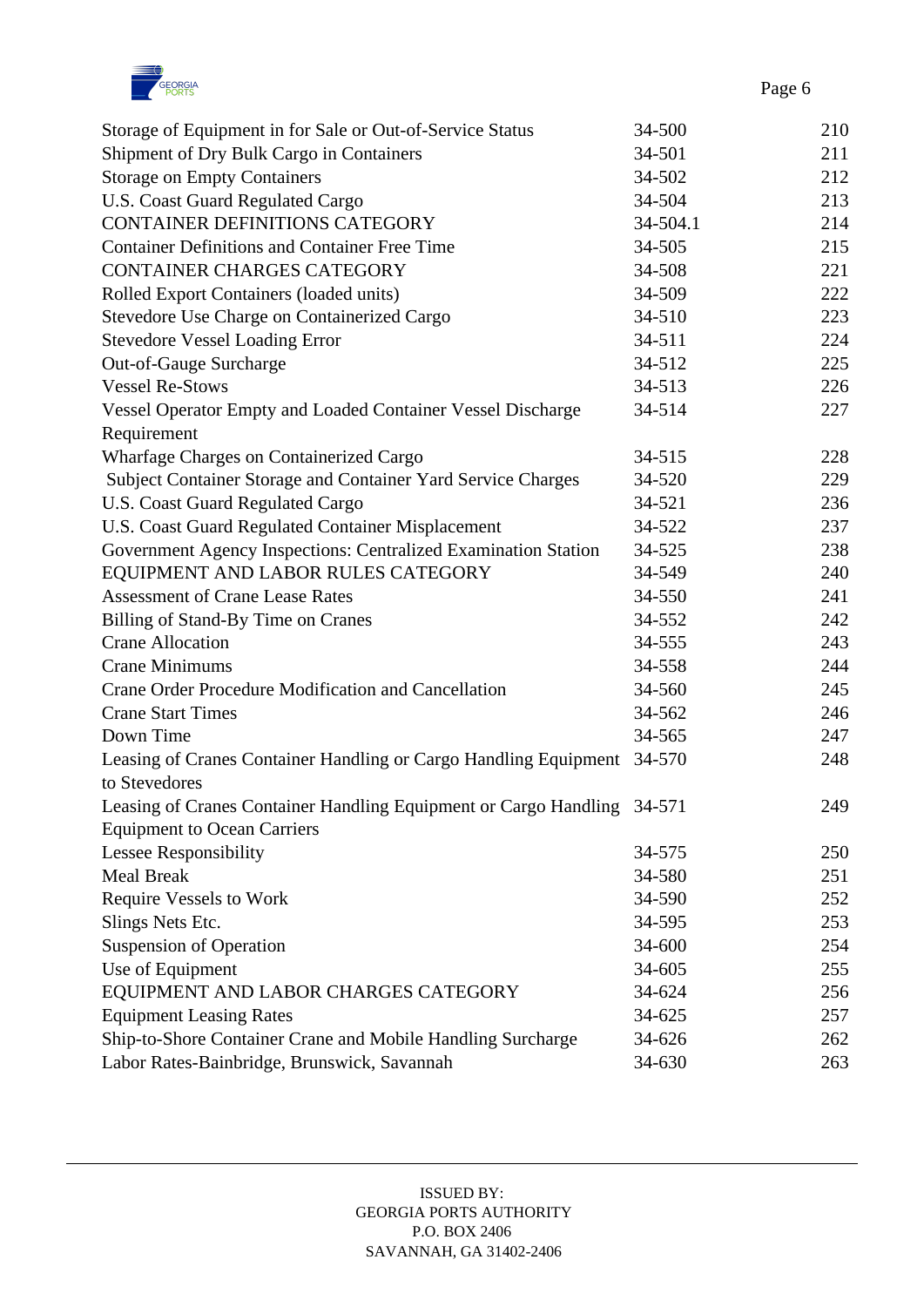

Effective Date: October 1, 2021 Issue Date: July 30, 2021

**Subject: GENERAL RULES CATEGORY**

# **GENERAL RULES**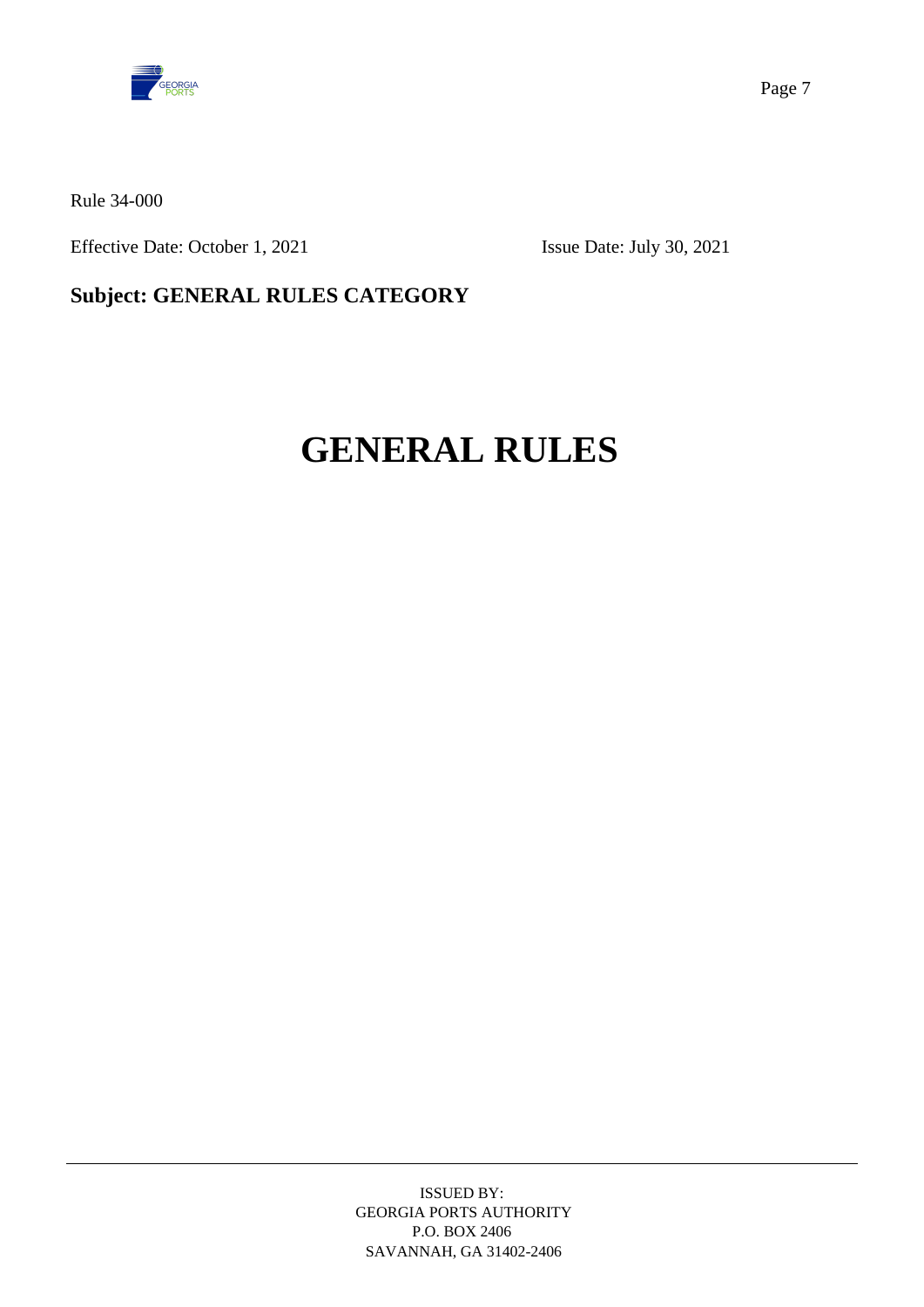

Rule 34-000.0

Effective Date: October 1, 2018 Issue Date: October 1, 2018

# **Subject: Participating Terminal Operators**

| <b>OPERATOR</b>                          | <b>FACILITY</b>                                               | <b>ADDRESS/CONT MAILING</b><br><b>ACT</b>                                                         | <b>ADDRESS</b>                              | <b>SERVING</b><br><b>RAILROAD</b> |
|------------------------------------------|---------------------------------------------------------------|---------------------------------------------------------------------------------------------------|---------------------------------------------|-----------------------------------|
| <b>Georgia Ports</b><br><b>Authority</b> | Appalachian<br><b>Regional Port</b>                           | 8746 Hwy 411<br>North Crandell,<br>GA 30711<br>Ph: 706-517-8264<br>Fax: 706-517-8265              | 8745 Hwy 411<br>North Crandell,<br>GA 30711 | <b>CSX</b>                        |
|                                          | Bainbridge<br>Terminal                                        | 1321 Spring Street<br>Bainbridge, GA<br>39817<br>Ph: 229-248-2902<br>Fax: 229-248-2904            | P.O. Box 426<br>Bainbridge, GA<br>39818     | <b>CSX</b>                        |
|                                          | Colonel's Island<br><b>Terminal RoRo</b><br>Facility (Note 3) | <b>Joe Frank Harris</b><br>Blvd. Brunswick,<br><b>GA</b><br>Ph: 912-264-7295<br>Fax: 912-262-3040 | P.O. Box 1758<br>Brunswick, GA<br>31521     | CSX, NS, and<br><b>GITM</b>       |
|                                          | Garden City<br>Terminal                                       | 2 Main Street<br>Garden City, GA<br>31408<br>Ph: 912-964-3811                                     | P.O. Box 2406<br>Savannah, GA<br>31402      | CSX, NS, and<br><b>SAPT</b>       |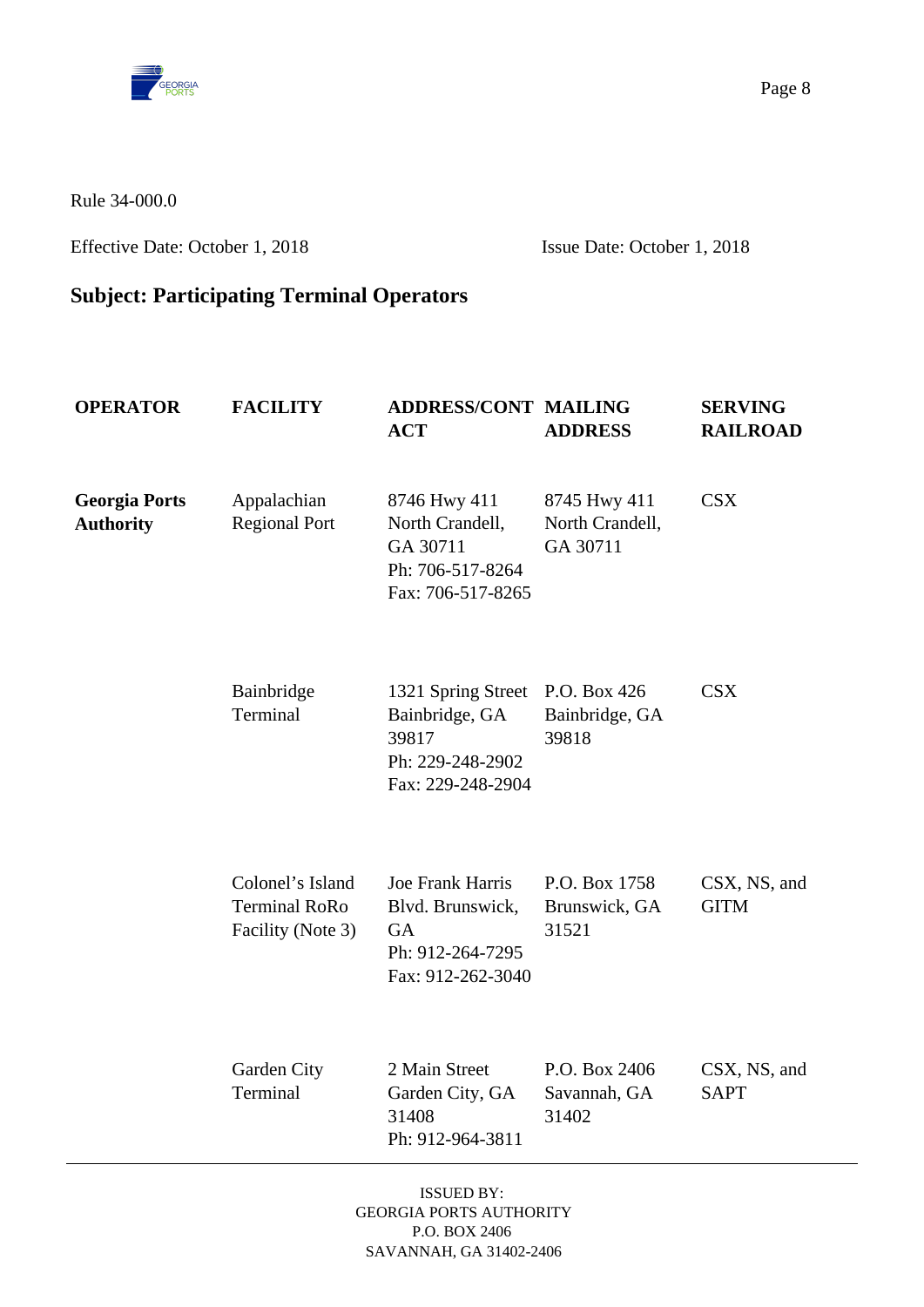

Fax 912-964-3816 (Ctr Ops) Fax: 912-965-2351 (Bbulk Ops) Fax: 912-964-3962 (Ship Ops)

| Mayor's Point | 1100 Bay Street   | P.O. Box 1758 | CSX and NS |
|---------------|-------------------|---------------|------------|
| Terminal      | Brunswick, GA     | Brunswick, GA |            |
|               | 31520             | 31521         |            |
|               | Ph: 912-264-7295  |               |            |
|               | Fax: 912-262-3040 |               |            |

| Ocean Terminal | 950 West End        | P.O. Box 2406 | <b>NS</b> |
|----------------|---------------------|---------------|-----------|
|                | <b>River Street</b> | Savannah, GA  |           |
|                | Savannah, GA        | 31402         |           |
|                | 31402               |               |           |
|                | Ph: 912-851-2267    |               |           |
|                | Fax: 912-651-2505   |               |           |

| <b>Logistec USA</b> | East River      | 225 Newcastle                   | P.O. Box 411 | CSX and NS |
|---------------------|-----------------|---------------------------------|--------------|------------|
| (Marine Port)       | Terminal/Lanier | Street Brunswick, Brunswick, GA |              |            |
| <b>Terminal</b> )   | Docks           | GA 31520                        | 31521        |            |
|                     |                 | Ph: 912-264-4044                |              |            |
|                     |                 | Fax: 912-267-6352               |              |            |

**Note 1:** Where the terms Georgia Ports Authority or Authority are used, it will also mean Terminal Operator.

**Note 2:** Serving Railroads

**CSX** – CSX Transportation **GITM**– Golden Isles Terminal Railroad (switching carrier) **NS**– Norfolk Southern **SAPT**-Savannah Port Terminal Railroad (switching carrier)

**Note 3:** Terminal Services are provided by Auto Processors in connection with RoRo cargo, and these processors do not participate in this MTO Schedule.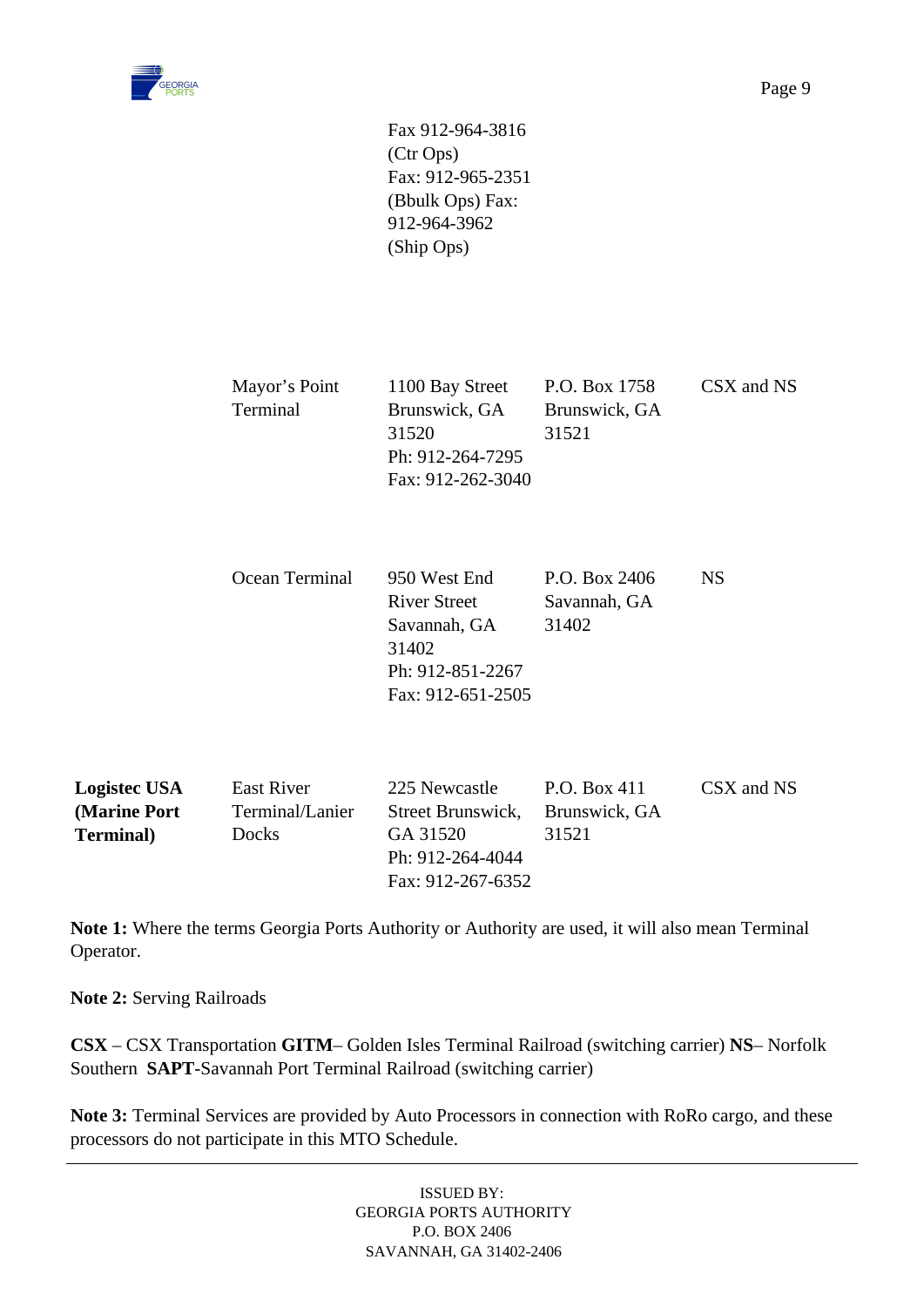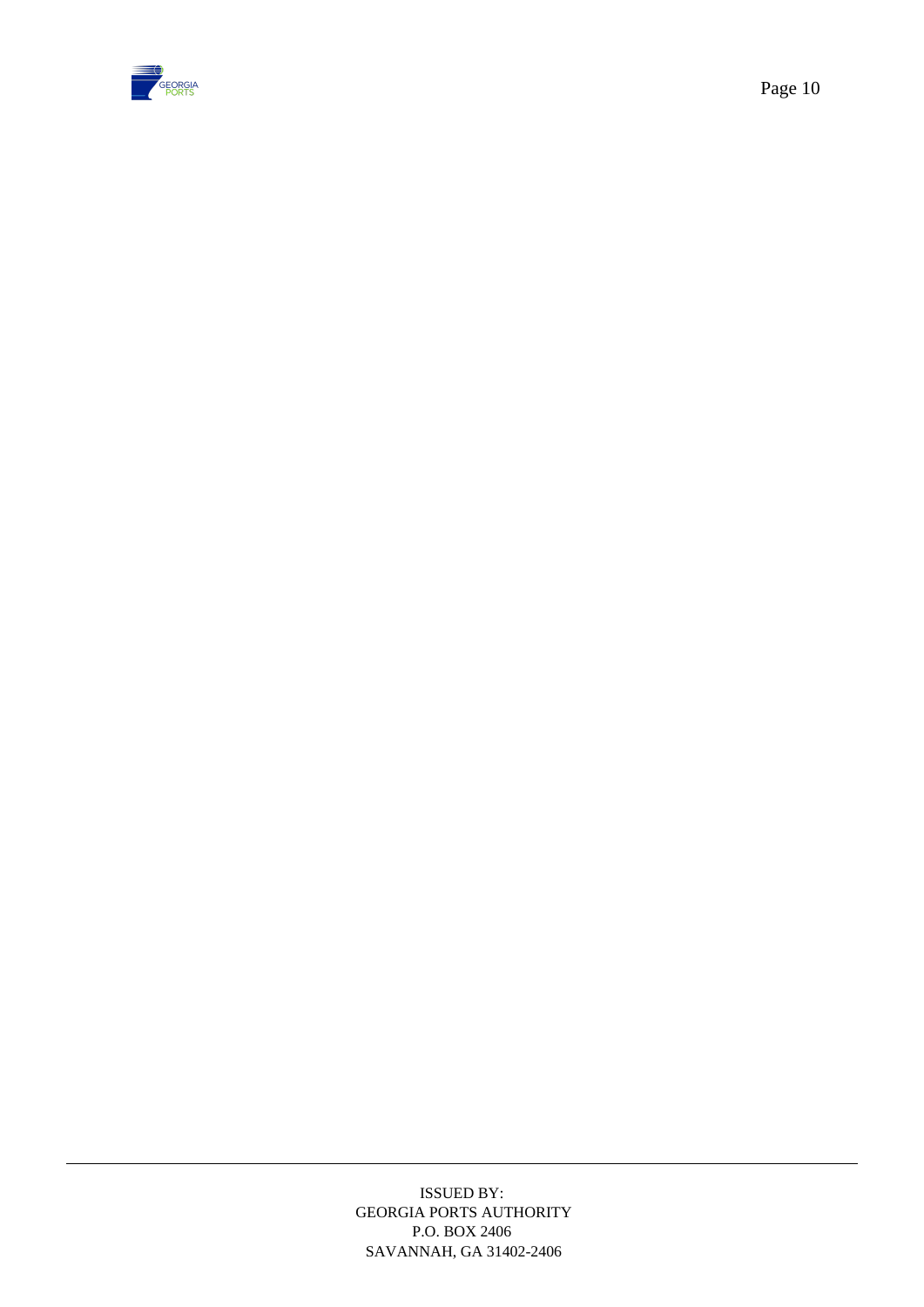

Effective Date: October 1, 2020 Issue Date: October 1, 2020

# **Subject: Application of Schedule**

The charges, rates, regulations and rules contained in the MTOS shall apply equally to all cargo and users of the Authority's Deep Water and Inland Terminals on the effective date shown in the MTOS or any amendments thereto or reissues thereof, unless otherwise excepted by the Authority. MTOS services, charges and rates are based upon the work being performed by Authority personnel using equipment either owned or under long-term lease by the Authority.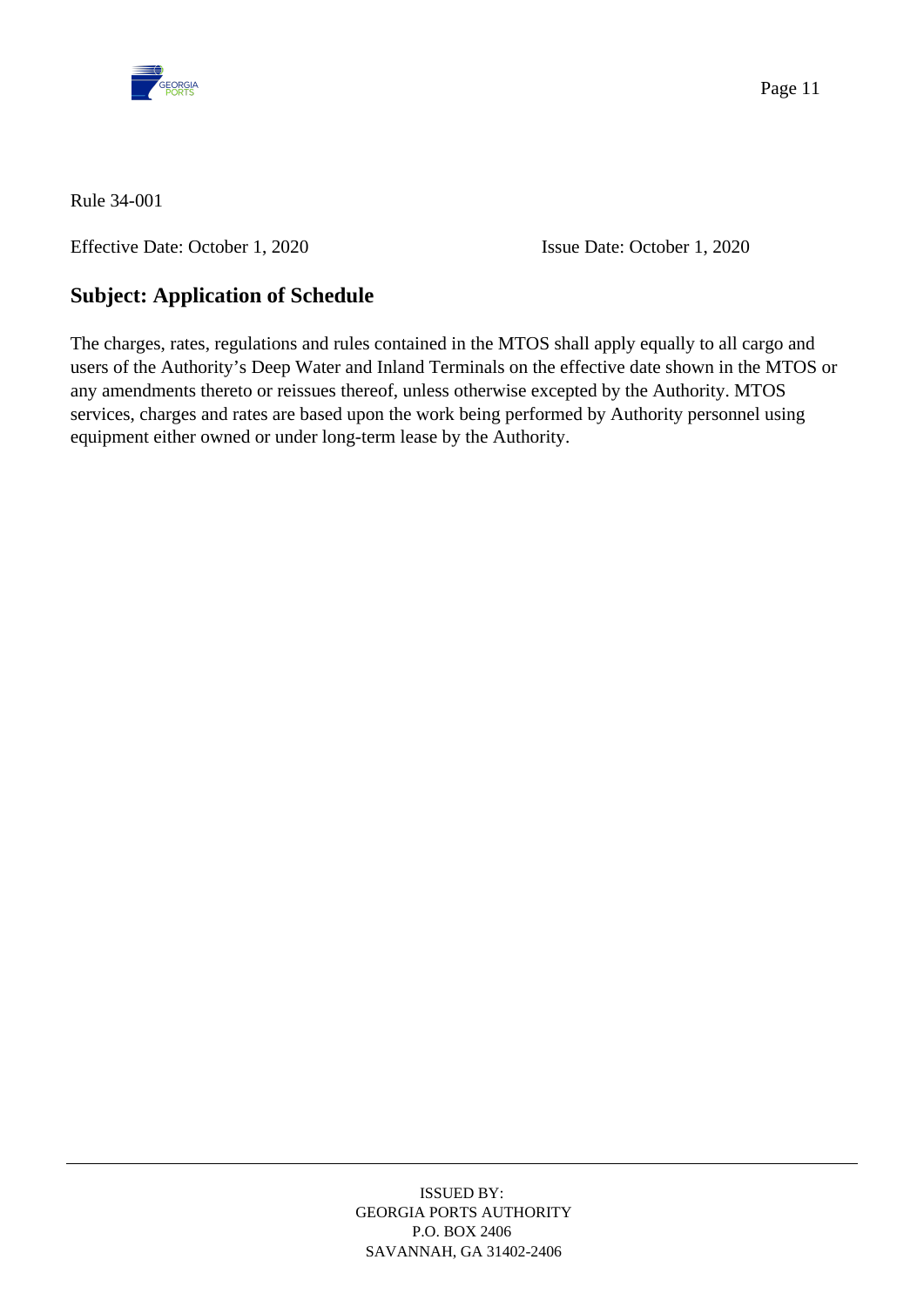

Effective Date: October 21, 2020 Issue Date: October 21, 2021

# **Subject: General Restrictions and Limitations**

All MTOS services performed by the Authority are subject to federal and/or state laws and regulations to the extent applicable to the Authoritys operations. All users covenant and agree to prohibit the use and consumption of alcoholic beverages, drugs, and other unlawful intoxicants by the user and its agents, contractors, customers, employees, licensees, patrons, subcontractors, suppliers, or visitors while on the Authoritys premises. The Authoritys terminals shall not be used for any illegal purpose, nor in violation of any federal, municipal, or state laws. All users of the Authoritys terminals are required to comply with any and all federal, municipal, and state laws and regulations including, but not limited to:

DOT, EPA, OHSA, and U.S. Coast Guard, and will be directly responsible for any violations.

Animals are generally prohibited on the Authoritys terminals and facilities. **(Notes 1 and 2)**

**Note 1:** A pet may accompany a truck driver but it must remain inside the vehicle while on the terminal;

**Note 2**: A qualified service animal may be permitted on the Authoritys terminals and facilities, under certain circumstances, in accordance with federal and state law. An individual seeking to bring a service animal on terminal must submit a written request to the Authoritys safety department via email  $(riskmanagement@gaports.com)$  and receive the Authoritys written approval before the service animal will be permitted. The Authority reserves the right to revoke its approval of the service animal if the service animal demonstrates that it poses a safety threat to other terminal users and/or Authority personnel.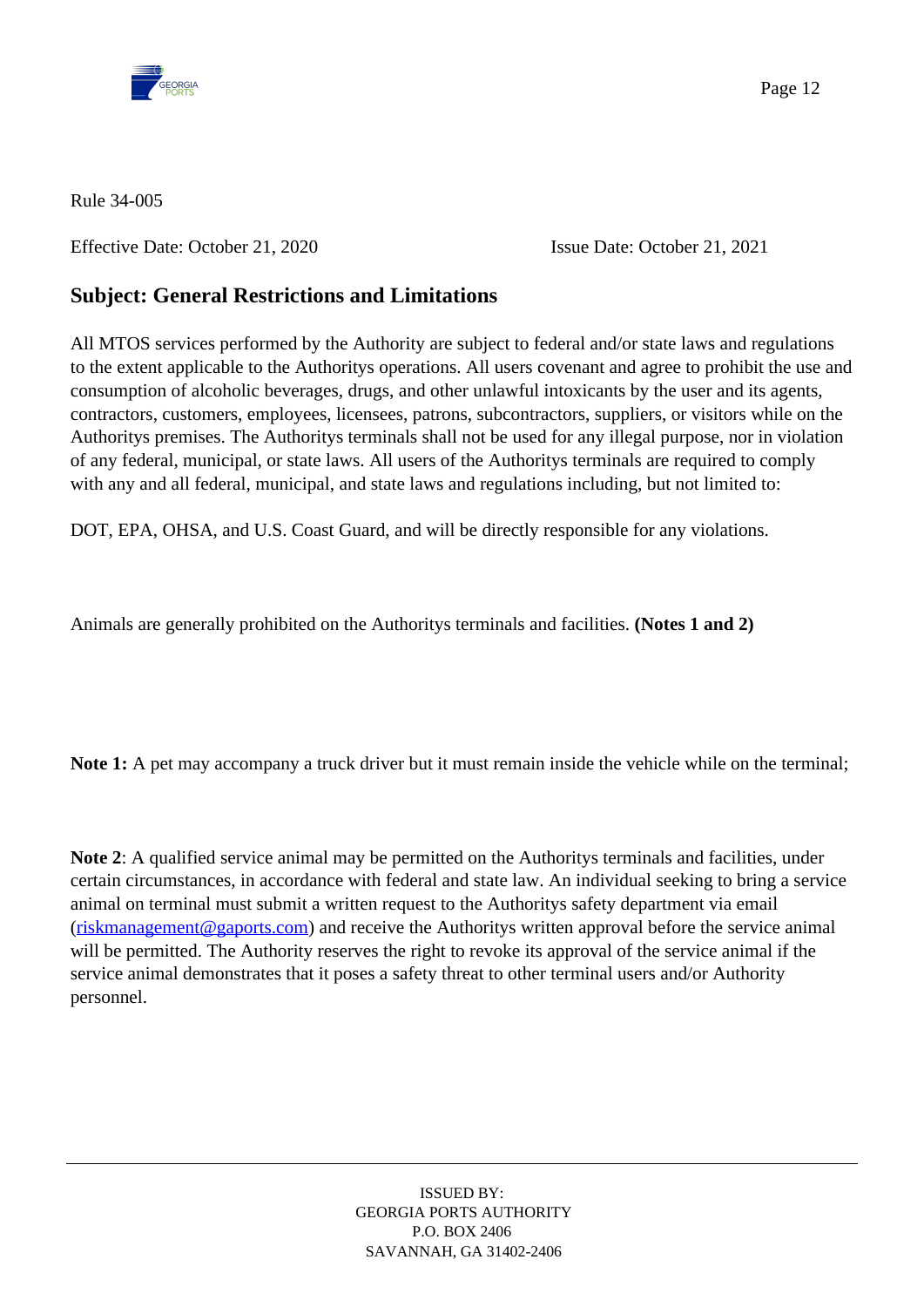

Effective Date: October 1, 2020 Issue Date: October 1, 2020

# **Subject: Consent to the Terms of the Schedule**

Use of the Authority's Deep Water and Inland Terminals shall constitute a consent to the terms and conditions of the MTOS, and evidences an agreement on the part of all vessels, their owners and agents, and other users to pay all charges specified in the MTOS or any other applicable tariff and be governed by all rules and regulations contained herein.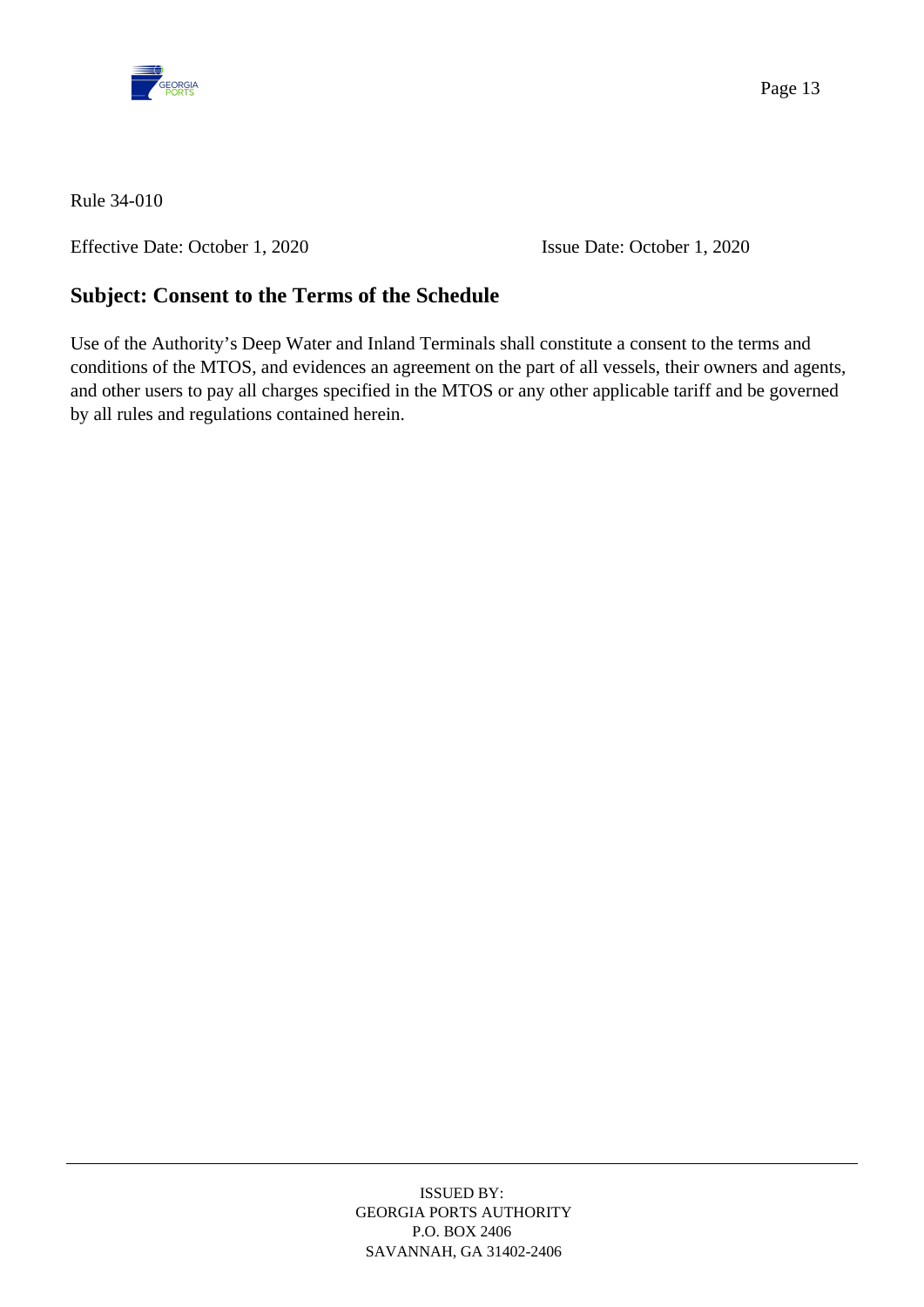

Effective Date: October 1, 2020 Issue Date: October 1, 2020

## **Subject: Access to Records**

All vessels, their owners and shipping agents, and all other users of the Authority's Deep Water and Inland Terminals are required to permit access to manifests of cargo, inland transportation documents, and all other documents for the purpose of auditing or ascertaining the accuracy of reports filed, or for securing necessary data to permit correct billing or estimates of charges. They shall within five (5) days after vessel sails, furnish the Authority with information on all cargo loaded or discharged as well as any other information which may be required for the accurate billing of cargo and vessel charges. Failure to provide such information within the specified time allowed may result in the denial of berth assignment for any subsequent vessel(s) until the user is in compliance.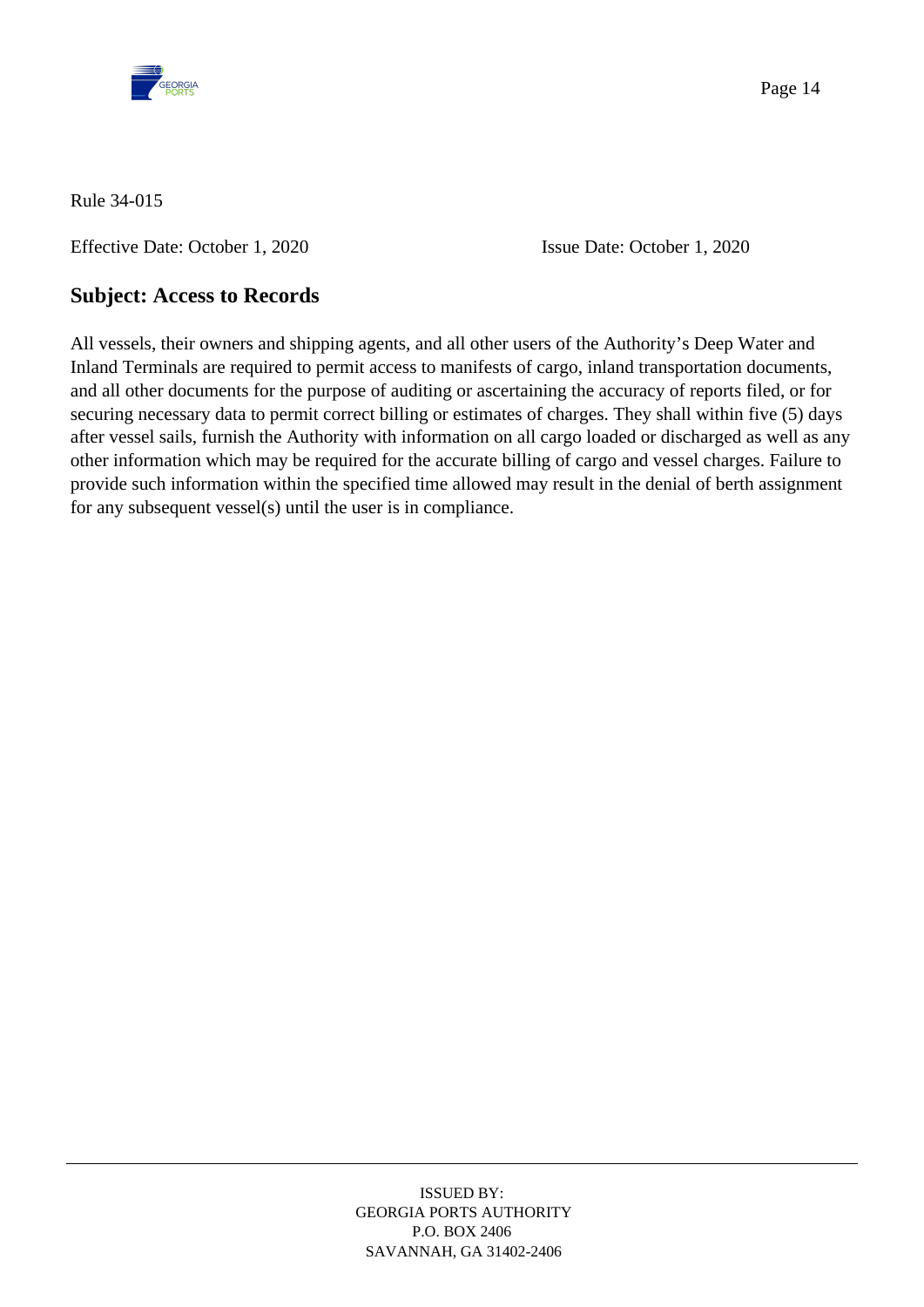

Effective Date: October 1, 2020 Issue Date: October 1, 2020

# **Subject: Application for Berth**

To apply for berth, contact the Authority's Ship Operations Department (Phone: 912-964-3960 Fax 912-964-3962 or email: vesselschedules@gaports.com at least (7) calendar days prior to expected vessel arrival date. The following documents are also required to be submitted to the Authority's Ship Operations Department:

| <b>DOCUMENT</b>                                  | <b>REQUIRED TO BE SUBMITTED</b><br><b>TO THE AUTHORITY BY</b>                                    | <b>DEADLINE</b>                                        |
|--------------------------------------------------|--------------------------------------------------------------------------------------------------|--------------------------------------------------------|
|                                                  | Ocean Carrier or Shipping Agent                                                                  | at least seven (7) days prior to vessel<br>arrival     |
| <b>Vessel Manifest</b>                           |                                                                                                  |                                                        |
| (must specify the type and quantity of<br>cargo) |                                                                                                  |                                                        |
| <b>Vessel Load Orders</b>                        | Ocean Carrier or Shipping Agent                                                                  | within five $(5)$ days of vessel departure<br>date     |
|                                                  |                                                                                                  |                                                        |
| <b>Vessel Tonnage Report</b>                     | Ocean Carrier or Shipping Agent                                                                  | within five $(5)$ days after the vessel's<br>departure |
| (both export and import vessels)                 | (if they supply the Authority with an<br>official vessel tonnage report for<br>billing purposes) |                                                        |

The Ocean Carrier or Shipping Agent is required to submit the vessel manifest at least seven (7) calendar days prior to vessel arrival and specify the type and quantity of the cargo.

The Ocean Carrier or Shipping Agent is required to submit the vessel load orders within five (5) consecutive days of vessel departure.

Any Ocean Carrier or Shipping Agent which provides the Authority with an official vessel tonnage report for billing purposes is required to submit these documents, for both export and import vessels, within five (5) consecutive days after the vessel's departure.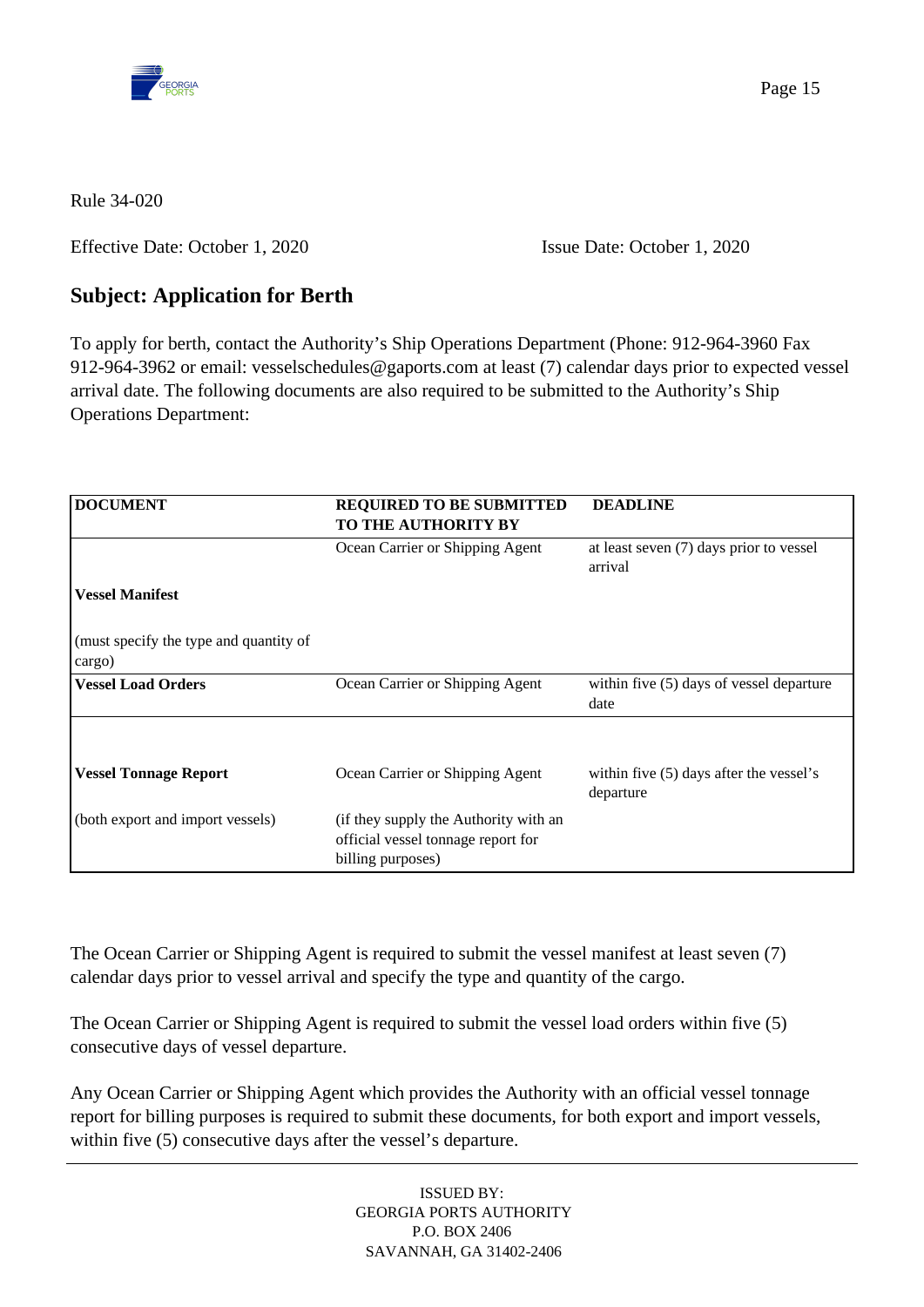

Failure to provide the required information within the specified time will result in a fine of \$700.00, per incident and denial of the Ocean Carrier's berthing assignments for succeeding vessels until in compliance. All charges must be paid promptly upon presentation of an invoice and all MTOS rules and regulations must be followed. Additionally, the Ocean Carrier or Shipping Agent is required to provide the Authority's Port Police Department, via email: portpolice@gaports.com or fax: 912-966-7874, with the names of third-party vendors who will need vessel access.

Berth allocation and assignments shall be at the discretion of the Authority. Vessels under the United States Coast Guard Captain of The Port Order (COTP) or Letter of Deviation (LOD) must notify the Ship Operations Department immediately, in writing, of the COTP or LOD requirements. The Authority will determine berthing prospects after reviewing the COTP or LOD requirements; however, the Authority may delay the vessel from entering the Authority's berth or require it to vacate the berth immediately at the vessel owner's expense, should the COTP or LOD delay other vessels from berthing. Failure to notify the Authority of a vessel order under United States Coast Guard COTP or LOD will result in one day of dockage charges as posted in Rule 34-175. Furthermore, a vessel under COTP or LOD order will not be granted idle dockage.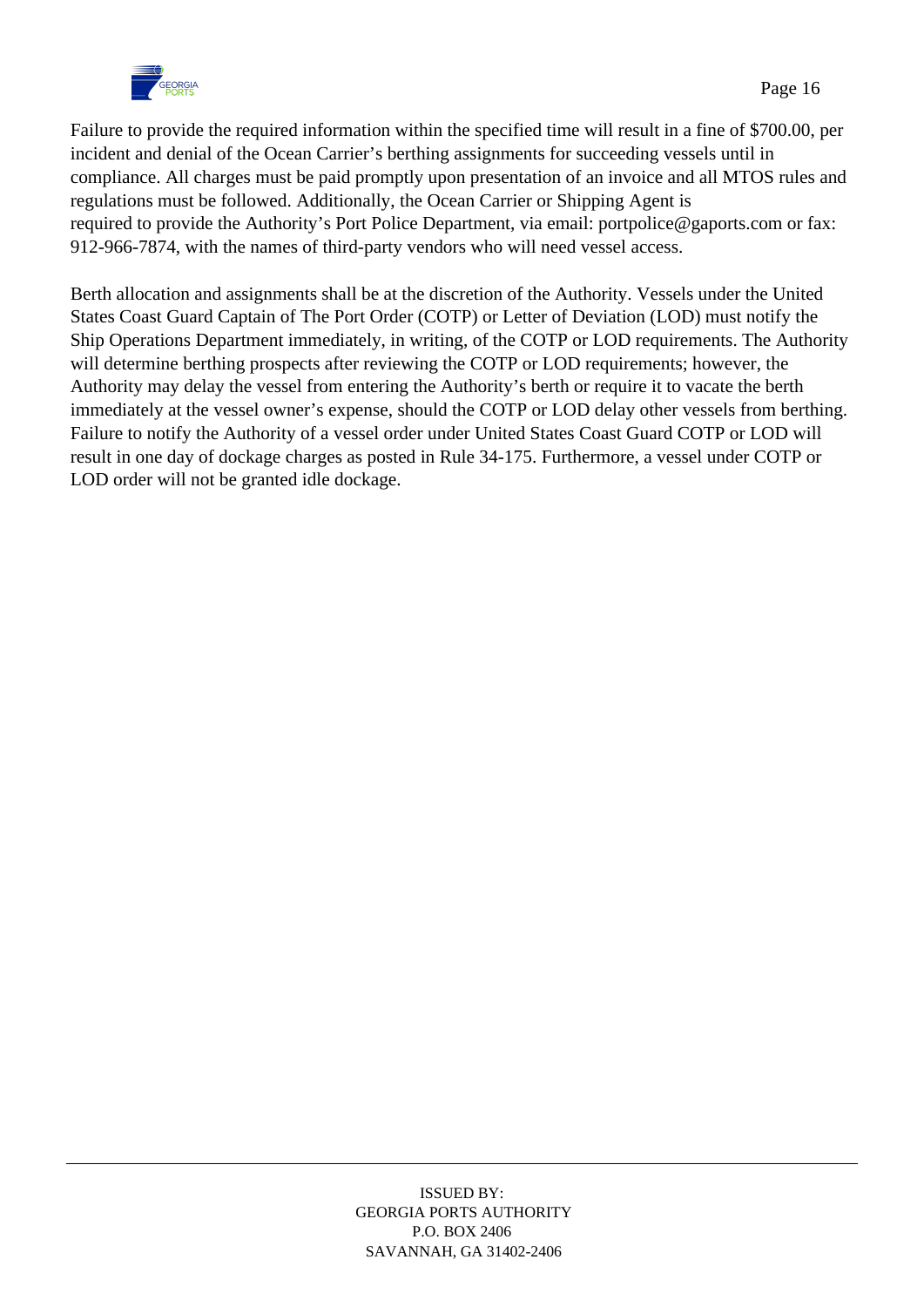

Effective Date: October 1, 2021 Issue Date: July 30, 2021

# **Subject: Charges for Equipment Labor and Materials**

When services are performed by the Authority for which no specific charges are published in the MTOS, the rates in Rules 34-625 and 34-630 for equipment and labor will be charged for performing such services, subject to the minimum charges in Rule 34-180. When Authority personnel are directed to work overtime, a minimum of six (6) hours, per employee, will be assessed. Materials or equipment purchased or leased for provided services will be charged at actual cost plus thirty-five (35%) for procurement.

Upon request, the Authority may facilitate third-party vendor service if reasonably available and not in conflict with services provided by the Authority. The Authority will not supervise, or otherwise direct, any third-party vendor in the performance of their services, nor will the Authority accept any liability on behalf of such vendor(s). Charges for third-party vendors will be assessed at cost plus thirty-five (35) percent, when the Authority is responsible for the said vendor's charges, unless otherwise indicated.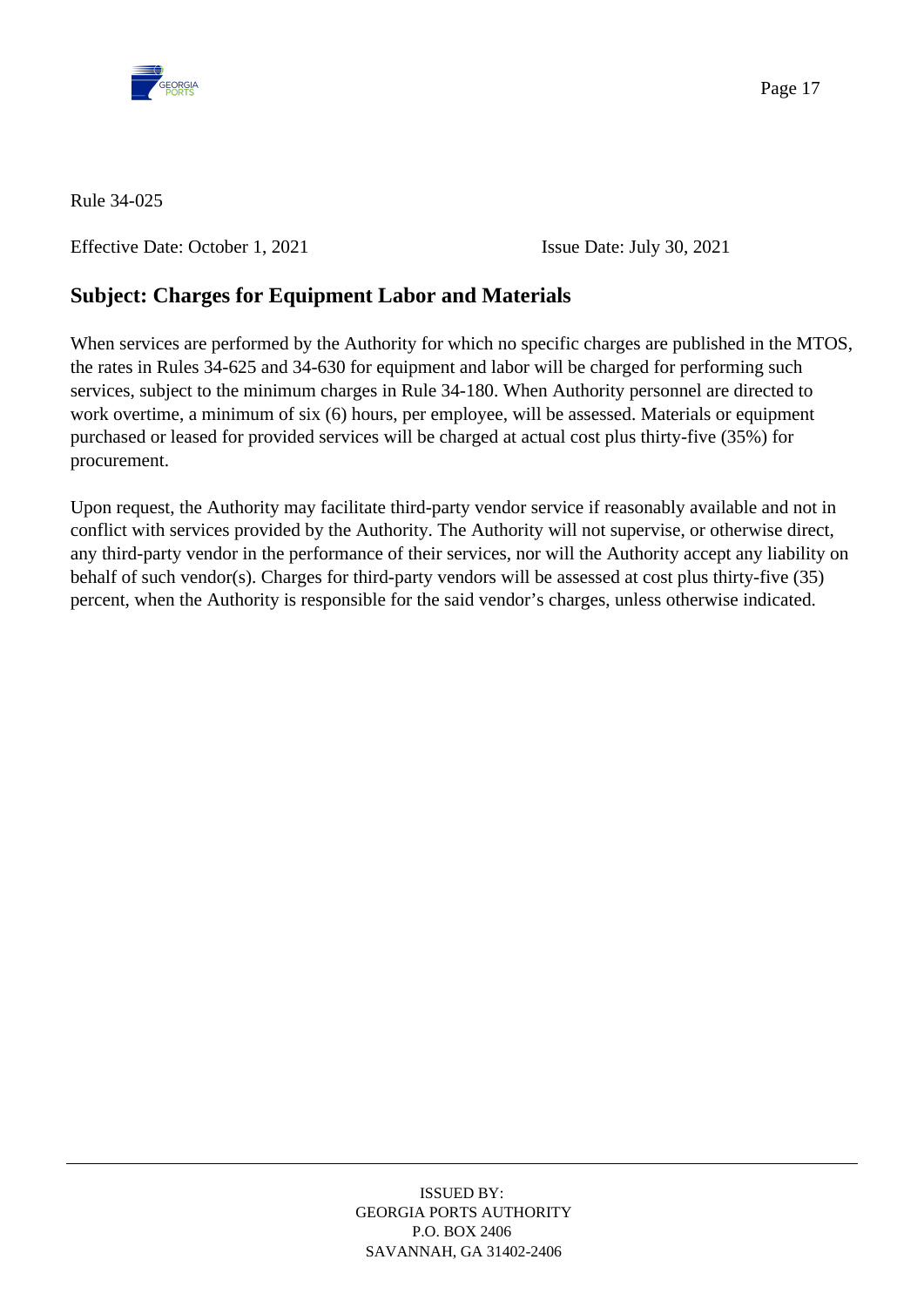

Effective Date: June 15, 2020 Issue Date: June 15, 2020

## **Subject: Claims Against the Authority**

Claims against the Authority for property damage only that are less than \$5,000.00, and do not involve bodily injury, may be filed directly with the Authority as follows:

| Georgia Ports Authority                 |
|-----------------------------------------|
| <b>Attn: Risk Management Department</b> |
| P.O. Box 2406 Savannah, GA 31402        |
| Phone: 912-966-3612 Fax: 912-966-3609   |

The Authority has designated the Risk Management Office within the entity to whom a notice of claim is to be delivered or mailed, in compliance with provisions of the Georgia Tort Claims Act. Due to document and data retention policies, any such property damage claim should be made within 30 days of the occurrence which caused the alleged damage or the claim may be automatically rejected by the Authority. Any property damage claim filed with the Authority must be supported by evidence of causation so that the Authority may properly investigate the claim. Any claim presented to the Authority without supporting evidence may be automatically rejected. The Authority does not waive any rights or defenses it may have under law, including but not limited to, sovereign or governmental immunity nor does this Marine Terminal Operator Schedule waive any rights or defenses available to the Authority under the Georgia Tort Claims Act (O.C.G.A. 50-21-26). Further, any property damage claim under \$5,000 that is not resolved by the Authority which the claimant wishes to pursue, and all other tort claims for damages presented to the Authority, must comply with the requirements of the Georgia Tort Claims Act (O.C.G.A. 50-21-26).

Nothing in this Marine Terminal Operator Schedule shall be construed to waive or preempt any constitutional or statutory provision, requirement, or law that applies to the State of Georgia and its authorities. Additional information regarding claims against the Authority, including any necessary forms required, may be obtained on the Authoritys web, [www.gaports.com,](https://www.gaports.com) under Risk Management.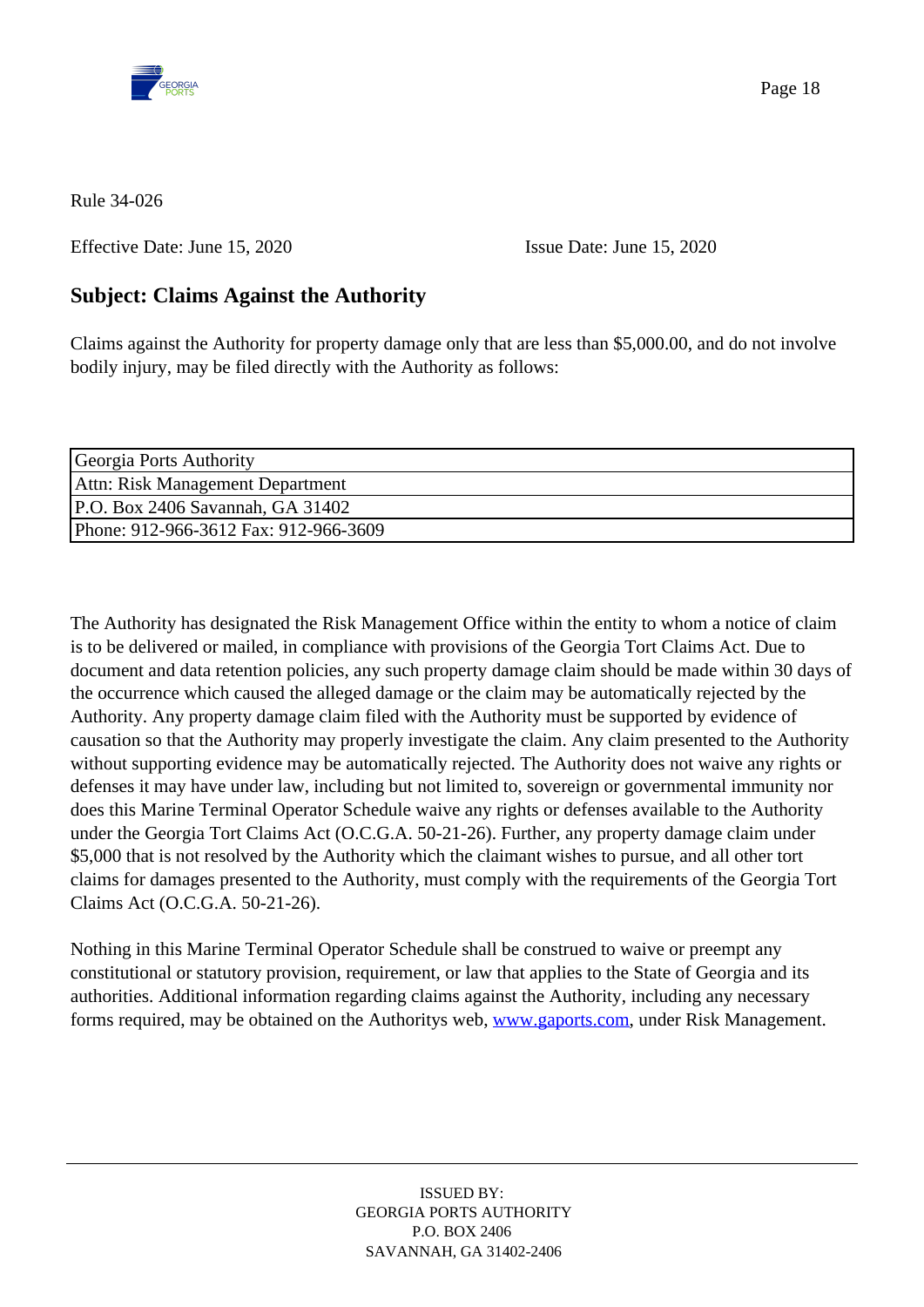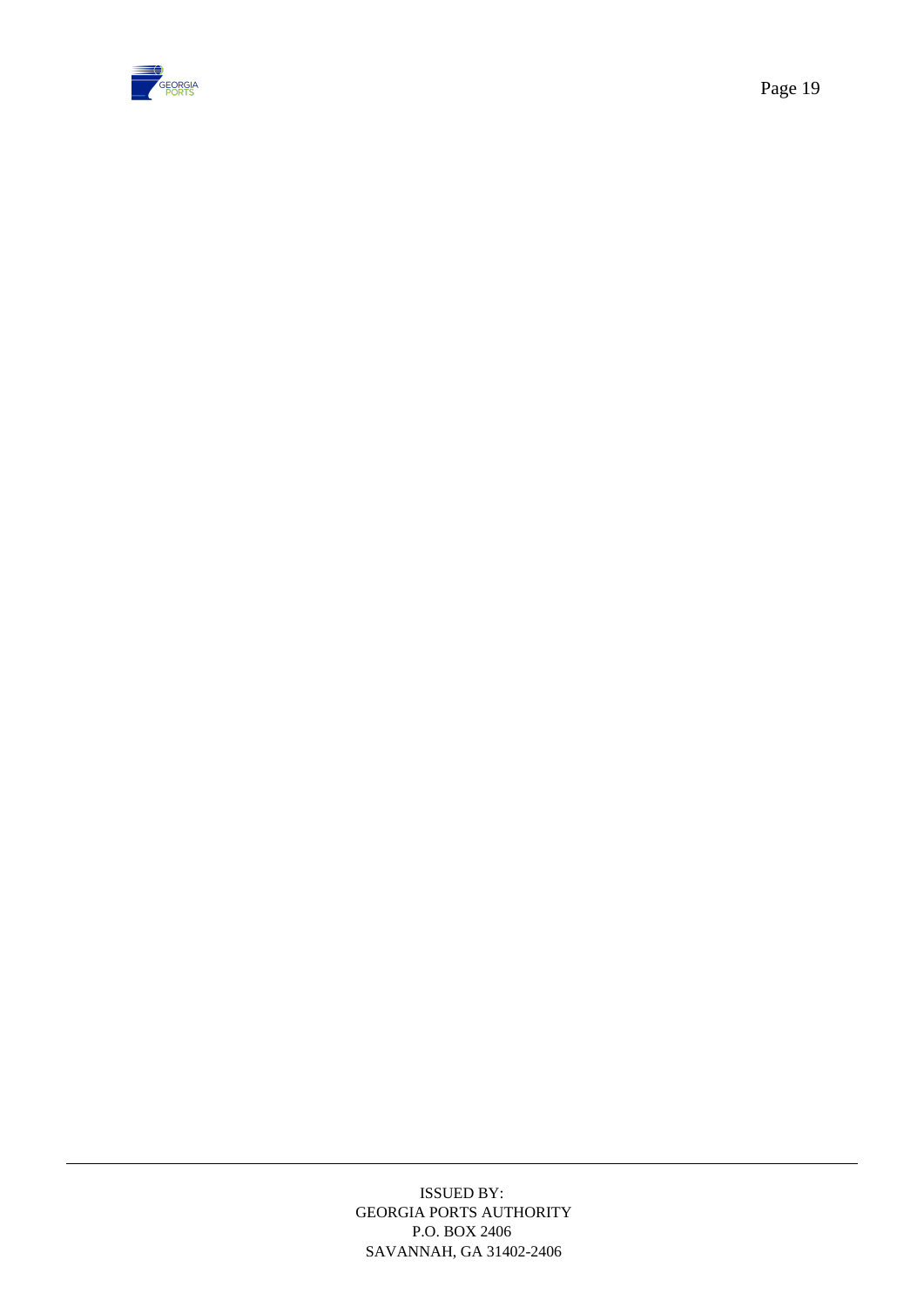

Effective Date: October 1, 2020 Issue Date: October 1, 2020

# **Subject: Container Weight Verification**

The International Maritime Organization (IMO) amended the Safety of Life at Sea Convention (SOLAS) requires shippers to provide the Verified Gross Mass (VGM) of export containerized cargo to the ocean carrier and port terminal representative prior to cargo loading a vessel. The Authority weighs all loaded export containers received through its truck gates and on-dock rail yards on state-certified scales and provides the weights directly to the ocean carriers. The United States Coast Guard declared that weights obtained through this procedure are equivalent to the VGM required by SOLAS. By shipping containerized cargo through the Authority's terminal, shippers agree to and authorize use of the gate weights to satisfy their VGM obligations unless the shipper provides different weights directly to their ocean carriers. Use of the Authority's gate weights and data are subject to the Authority's indemnification and hold harmless provisions in Rule 34-075 of this schedule.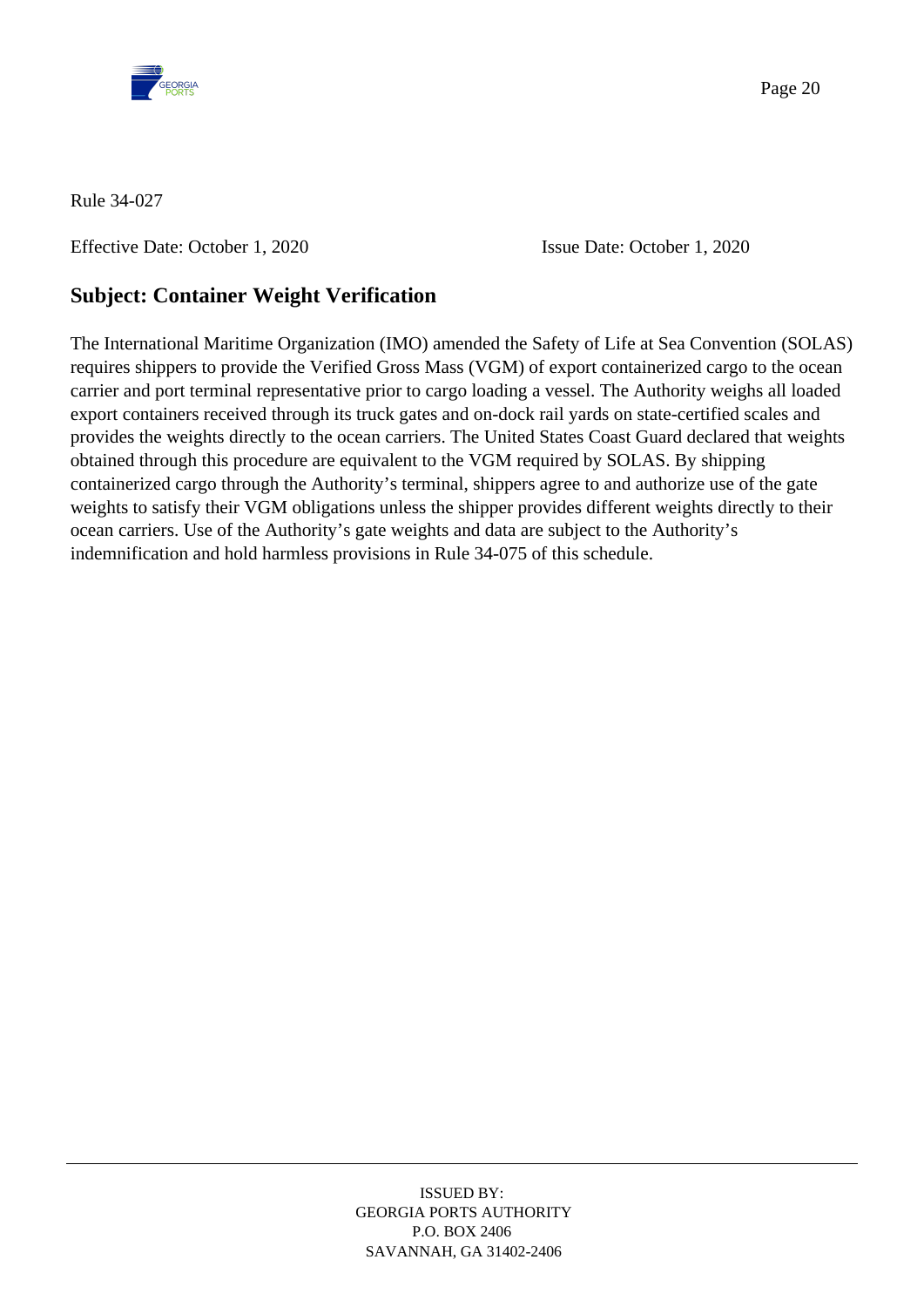

Effective Date: January 31, 2022 Issue Date: January 31, 2022

## **Subject: Collection of Charges in Advance**

Prior to receiving services hereunder, the user shall be required to complete a credit application. User consents to and authorizes, the release of credit and financial information by any bank or credit reporting agency to the Authority for the purpose of evaluating the users creditworthiness. Following its review of the application, the Authority shall determine, in its sole discretion, the amount of credit, if any, to be extended to the user. Users receipt of services from the Authority shall constitute an express representation that the user both intends to pay for such services and has the ability to do so. User agrees to provide the Authority with information regarding any change in the ownership, or business, of the user which may have an impact on the users creditworthiness and ability to pay amounts due. The Authority may increase or decrease the amount of credit granted to the user, at any time, at its sole discretion. If the Authority does not extend credit to a user, or a users account becomes delinquent and remains so for thirty (30) days, the Authority reserves the right to collect charges in advance. In either event, the user shall be required to estimate their charges and remit payment to the Authority prior to receiving services, utilizing Terminal facilities and/or vessel arrival. If payment is not received in advance, the Authority shall have the right to deny services and use of Terminal facilities until all past due amounts, if any, and estimated charges have been received.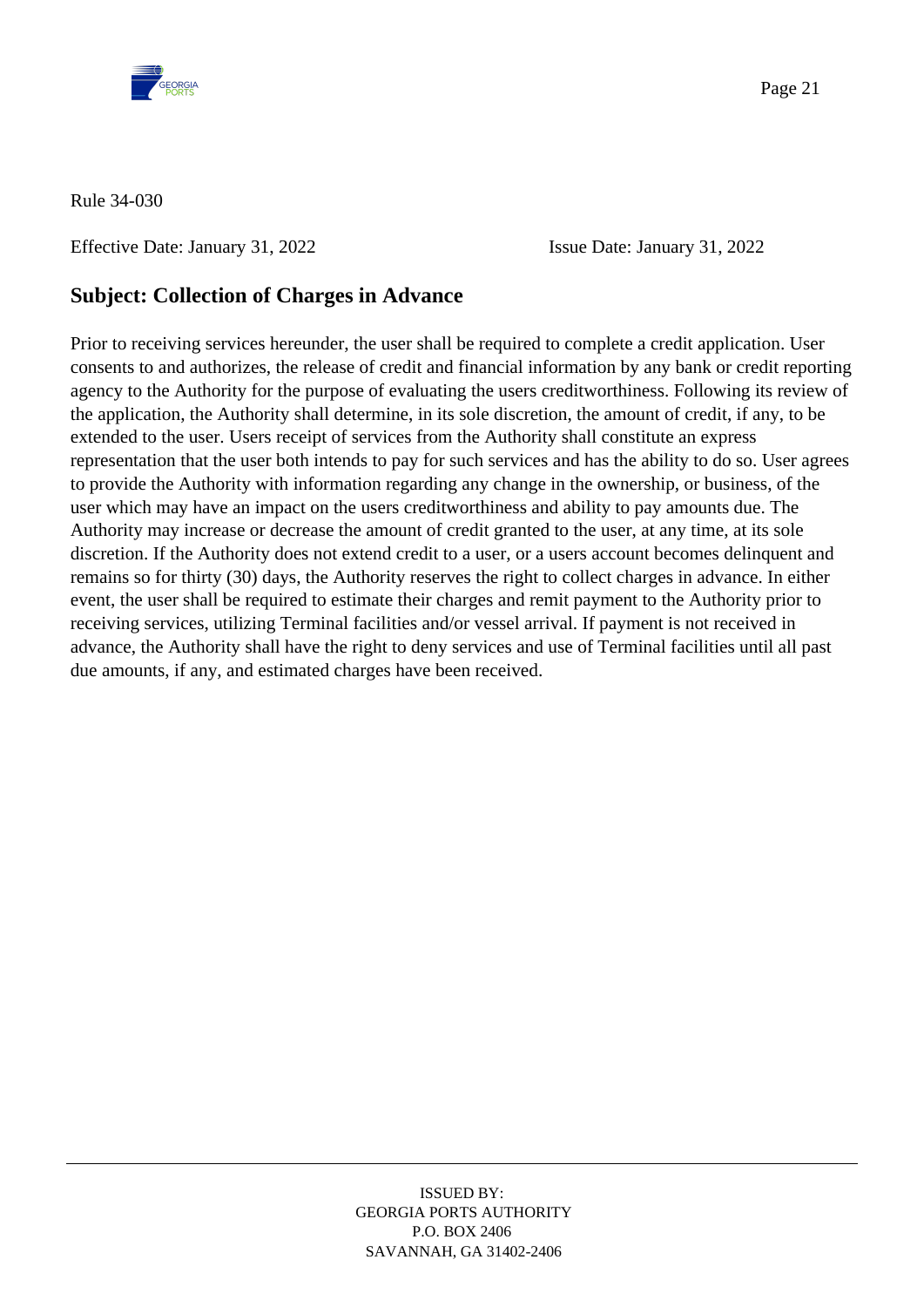

Effective Date: October 1, 2021 Issue Date: August 23, 2021

## **Subject: Consignment of Cargo**

The Authority should not be considered as the shipper/consignor or consignee of cargo moving via its terminals. While the Authority may provide loading and unloading services, in connection with cargo shipments arriving and departing by motor and rail carriers for the benefit of exporters and importers, it has no control over either the volume or timing of such shipments. This lack of control adversely affects the Authority's ability to complete loading and unloading of cargo within the specific time allowed by the motor or rail carrier. Therefore, the beneficial cargo owners of shipments arriving or departing via motor or rail carrier will remain responsible for scheduling their shipments to and from the Authority's facilities, as well as for payment of demurrage, detention, transportation, and any other charges associated with such shipments. The Authority will only accept demurrage or detention resulting from negligence we determine to be our own, or in instances where we have specific agreements in place with the beneficial cargo owner. Otherwise, the Authority will hold the beneficial cargo owner responsible and will assess a thirty-five percent (35%) mark-up for processing such detention or demurrage invoices.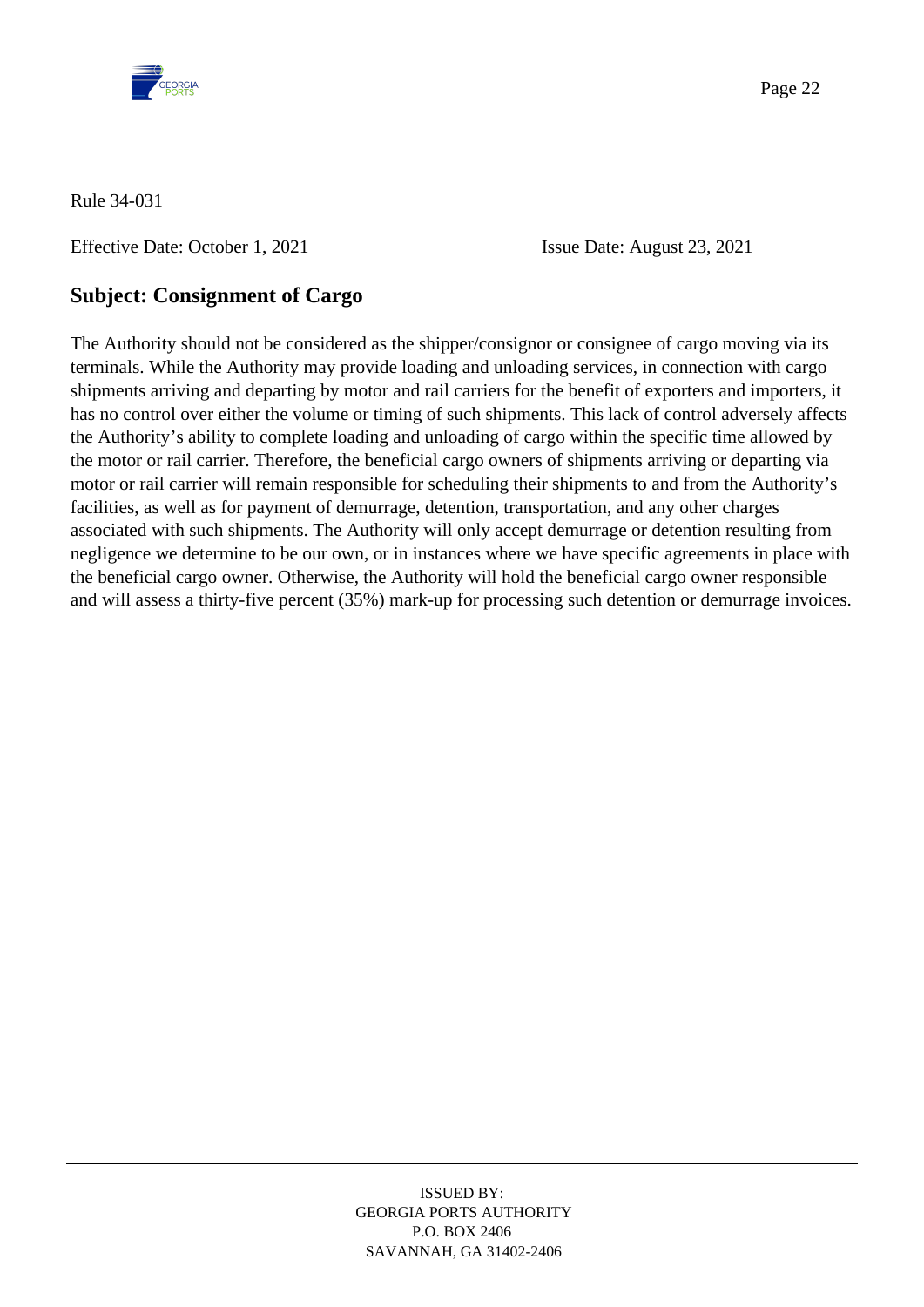

Effective Date: October 1, 2020 Issue Date: October 1, 2020

# **Subject: Delinquent List**

All common carriers, vessels, their owners and/or agents, or other users of the facilities of the Authority placed on the delinquent list will be denied further use of the facilities by the Authority until all delinquent charges together with any other charges due, have been paid.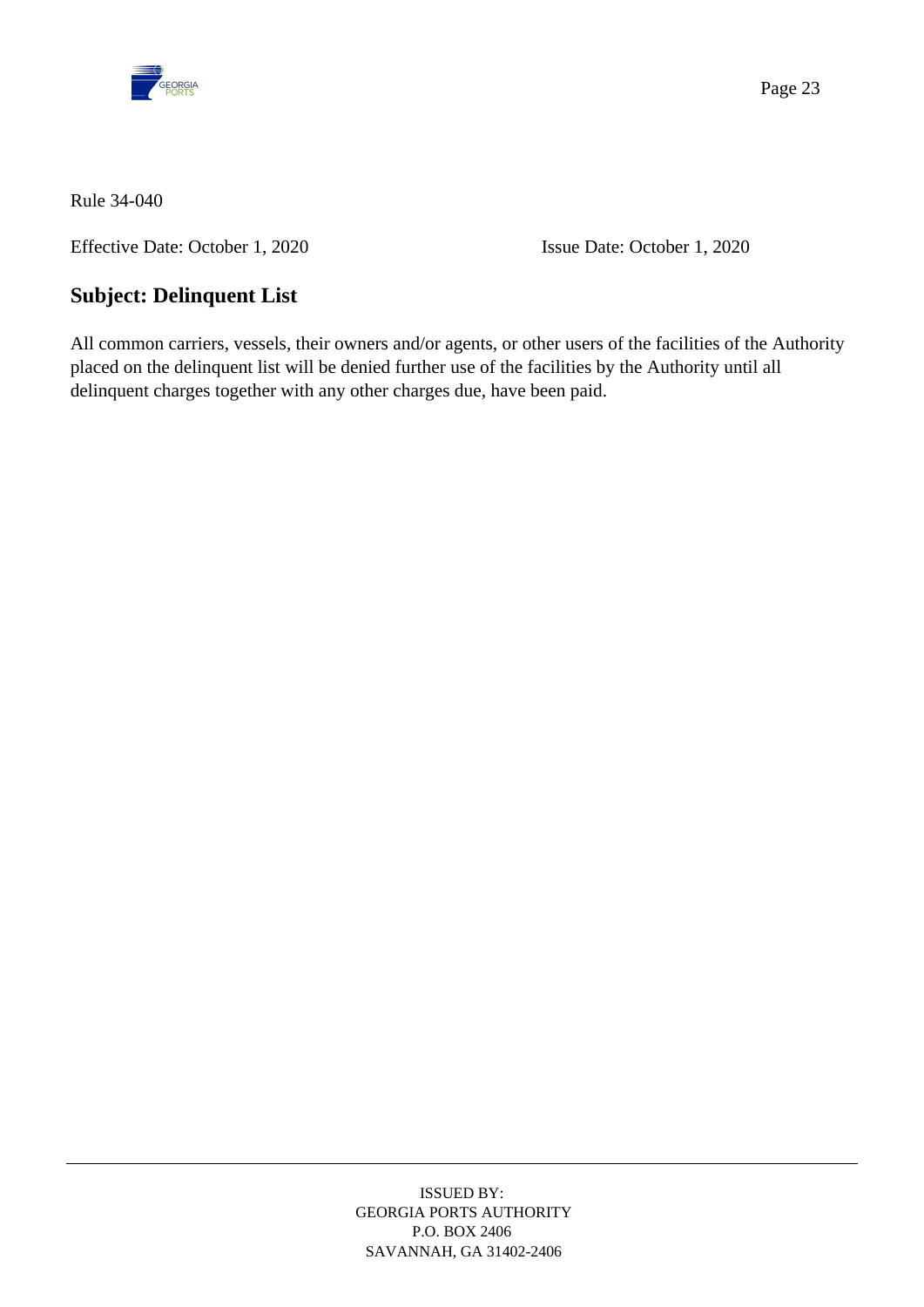

Effective Date: October 1, 2021 Issue Date: July 30, 2021

## **Subject: Demurrage Detention or Per Diem**

The Authority will not be responsible for any demurrage, detention, or per diem on chassis, containers, motor vehicles, railcars, or vessels, except for any portion of the charge caused by the Authority's own negligence, or in instances where the Authority has specific agreements in place with the beneficial cargo owner; otherwise, the Authority will hold the account responsible and will assess a charge of at cost plus thirty-five percent (35%) for handling and administration. **(Note)**

**Note –** As information, rail carriers do not currently assess demurrage on intermodal railcars.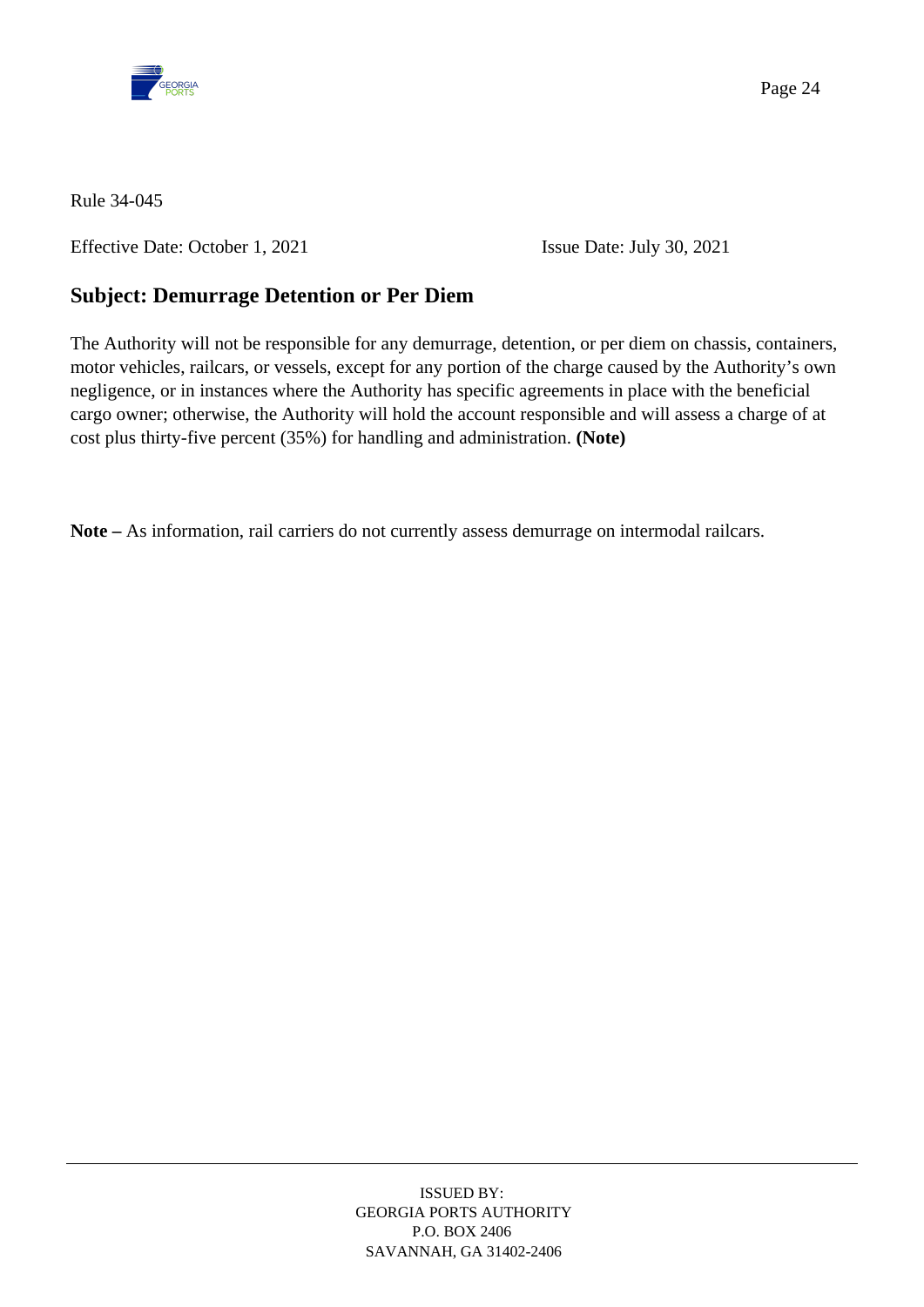

Effective Date: June 18, 2020 Issue Date: June 18, 2020

# **Subject: Environmental Laws**

If any regulated or hazardous substance is released on, under, or within the Authority's facilities, or the adjacent surface waters by the user or user's agents, servants, employees, invitees, visitors, licensees, or contractors, the user agrees to immediately notify the Authority, as well as all regulatory agencies requiring notification, if any.

Upon the occurrence of such an event, user, at its sole expense, shall promptly take all necessary actions to return the Authority's facilities and / or adjacent surface waters to the condition prior to the introduction of such hazardous and / or regulated substance to the extent required and in accordance with all environmental laws. If the user does not take prompt action to commence clean-up, the Authority may undertake clean-up operations, and the user shall reimburse the Authority for all such costs within thirty (30) days of written demand by the Authority. User shall provide the Authority copies of all reports provided to all regulatory agencies referenced herein until the regulatory agencies release user from any further actions or monitoring of any release or violation.

**Note:** The user is the applicable ocean carrier If the hazard involves a container/containerized cargo.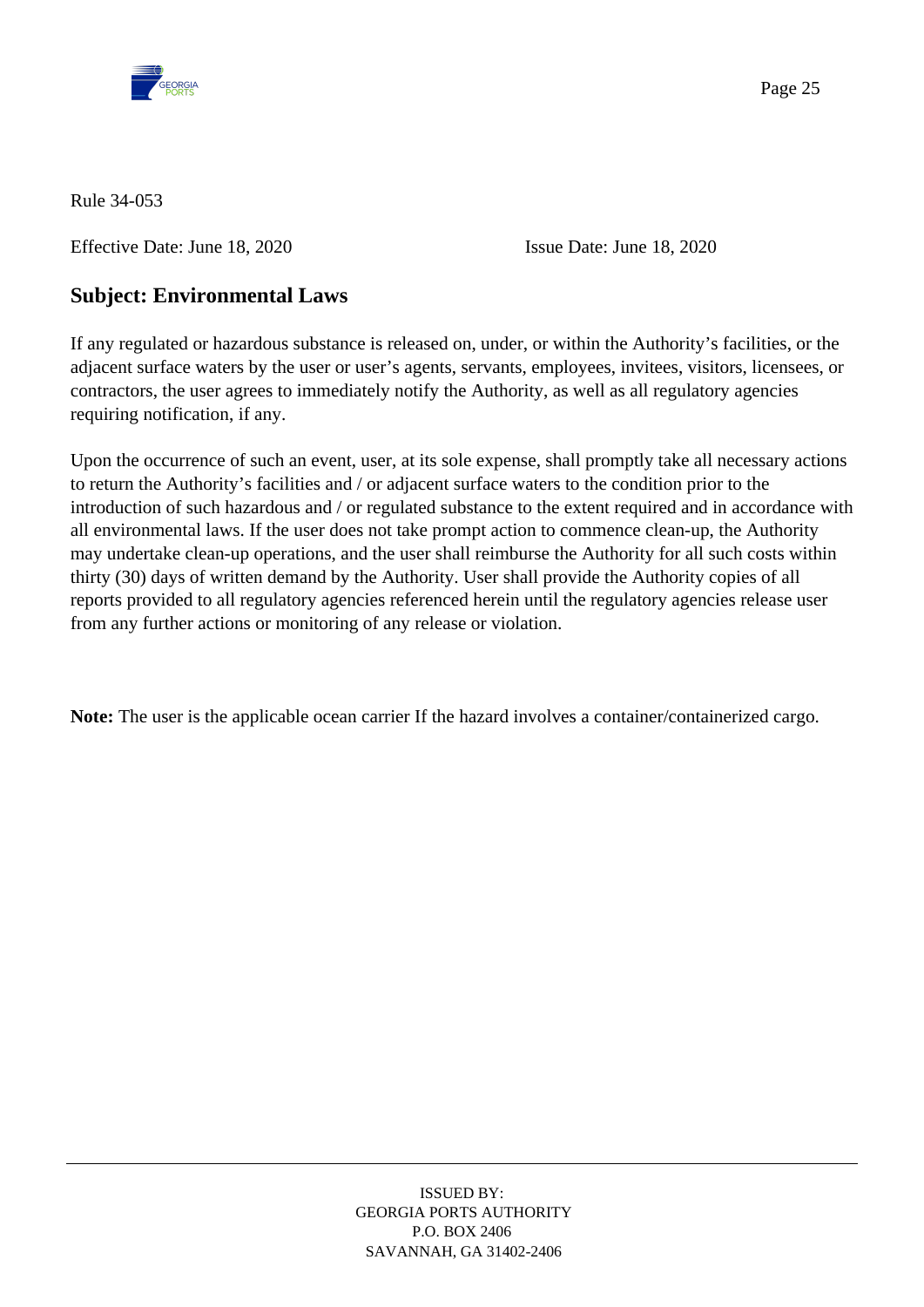

Effective Date: October 1, 2020 Issue Date: October 1, 2020

## **Subject: Explosive Flammable or Objectionable Cargo**

With a minimum of ninety-six (96) hours prior written notice, cargo that is highly explosive, flammable, objectionable in nature or of uncertain value may be provided handling, storage and wharfage. Additional expenses incurred by the Authority such as but not limited to: providing additional security, providing work space, closing a berth, or ceasing vessel operations, shall be assessed to the ocean carrier that is discharging or loading such cargo. Hazardous materials classified as 1.1, 1.2, 1.3, 1.4, 1.5, and 1.6, as well as class 5 commodities containing ammonium nitrate, must be discharged and/or loaded in accordance with United States Coast Guard (USCG) guidelines (see Rules 34-504 and 34-521). These hazardous materials **will not** be stored on any Authority facility, nor received via rail.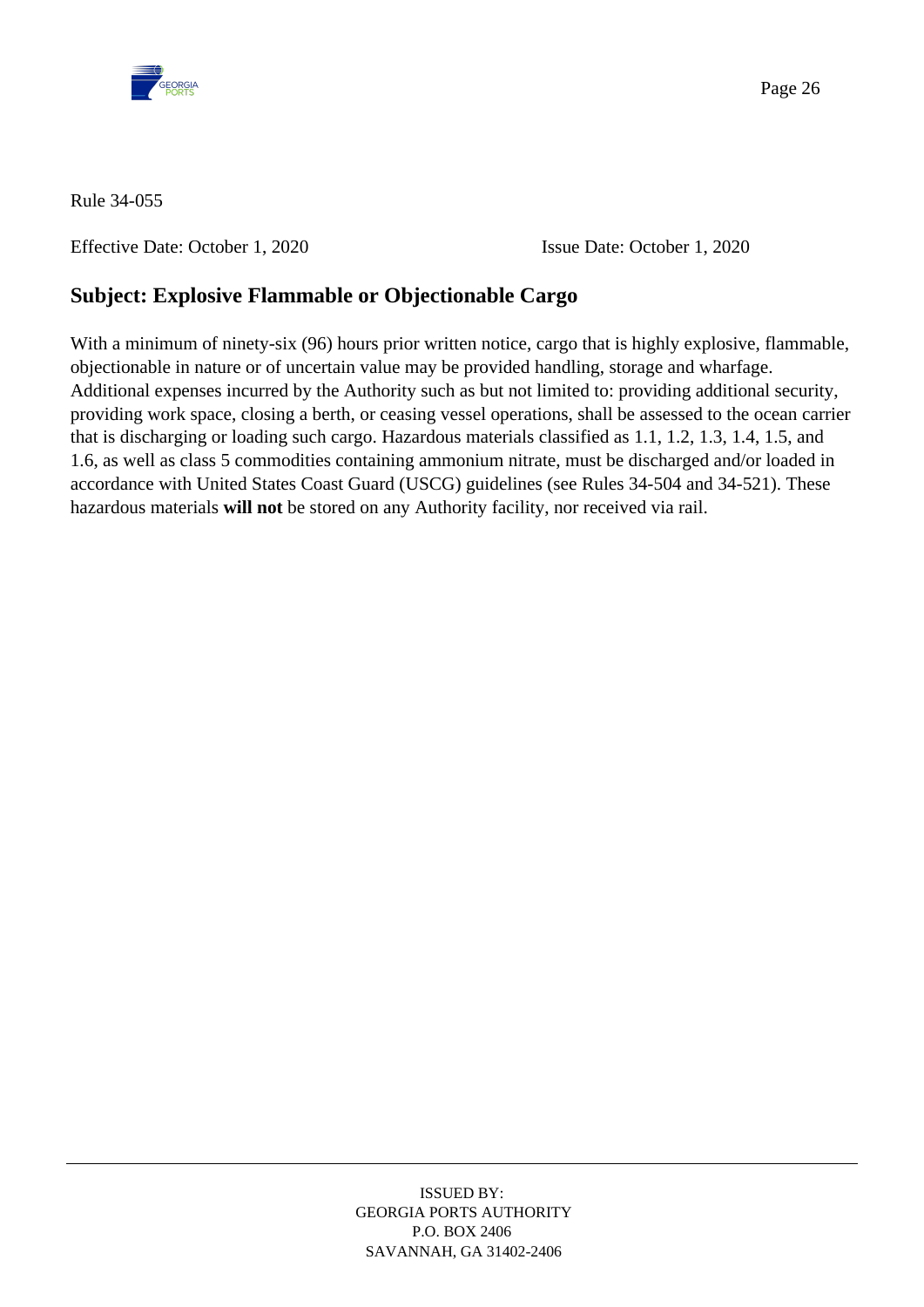

Effective Date: October 1, 2020 Issue Date: October 1, 2020

# **Subject: Fire Signal**

A vessel may sound a continuous blast of the vessel's whistle or siren if a fire occurs on-board a vessel while berthed at the Authority's dock of which the vessel is moored. Fires should be reported immediately to the Port Police via their emergency telephone number (912)-964-3911.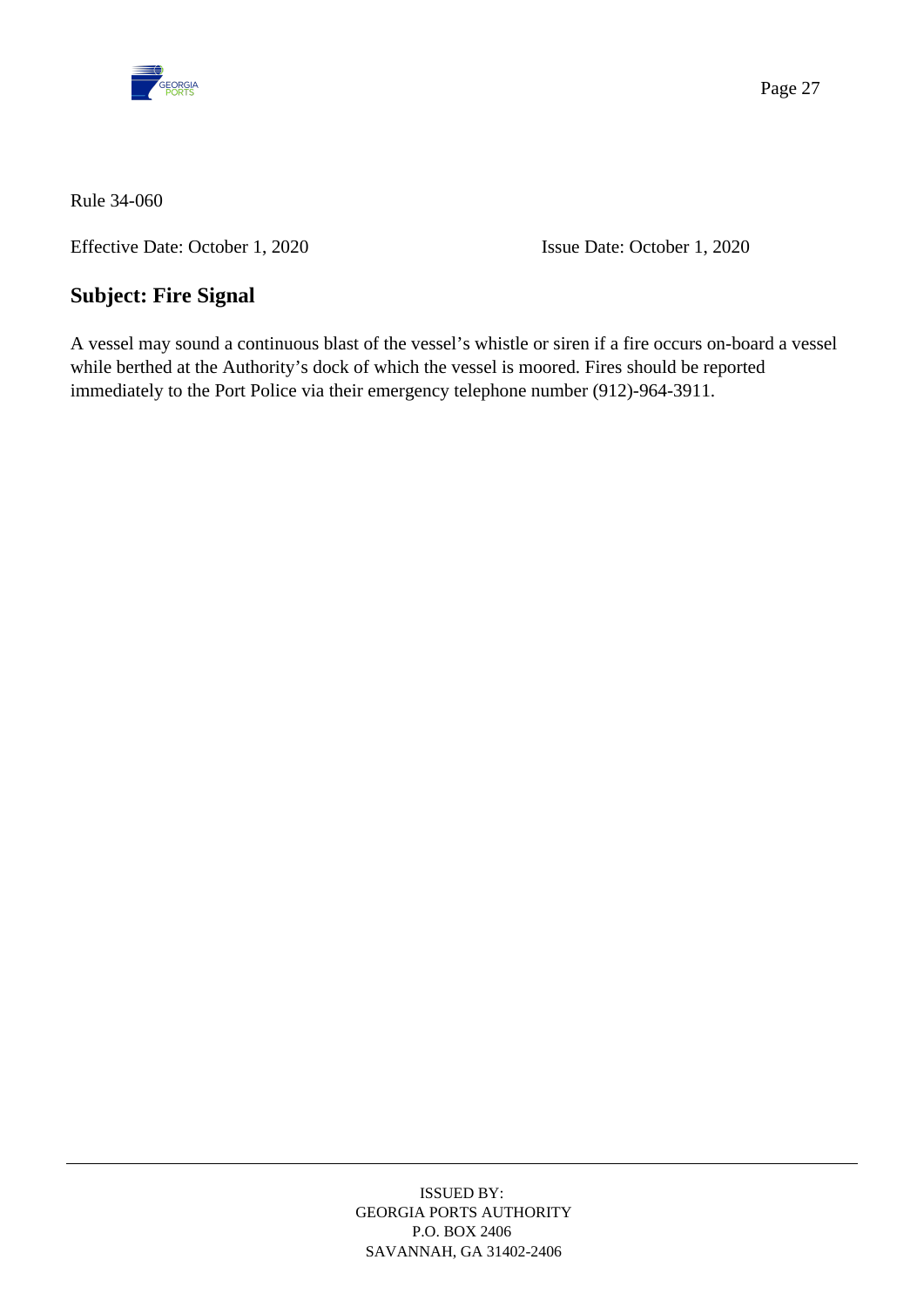

Effective Date: October 1, 2020 Issue Date: October 1, 2020

# **Subject: Hazardous Cargo Operating Procedure**

Hazardous Cargo Standard Operating Procedure – Garden City Terminal

#### **I. PURPOSE**

The rule establishes a hazardous materials plan that includes the following components, policies, and procedures regarding the storing and handling of hazardous materials; incident reporting and response procedures within the Authority's jurisdiction; and specified roles and responsibilities relevant to the proper notification, segregation, and response to hazardous material transiting Authority facilities.

## **II. POLICY**

The Authority is dedicated to the safety of its employees, tenants, and the community. It is the Authority's policy to comply with all relevant provisions of 33 Code of Federal Regulations (CFR), Part 126, 49 CFR Part 176, and any temporary orders mandated by the United States Coast Guard, Captain of the Port (COTP).

#### **III. LEGAL AUTHORITIES**

In accordance with OCGA 52-2-7, the Authority is authorized to make necessary rules and regulations for its government. This policy aligns its purpose with federal regulations governing its operations. The Authority will comply with relevant provisions and requirements outlined in 33 CFR, Part 126, 49 CFR, Part 176, and the International Maritime Dangerous Goods Code (IMDG) as it relates to storage, segregation, and hazardous material response procedures. The Authority requires all shippers to comply with all rules and regulations outlined in this policy.

## **IV. PREVENTIVE PROCEDURES**

#### **Prohibited Storage**

Hazardous Materials: Explosives 1.1, 1.2, 1.3, 1.5, Infectious Substances 6.2, and Oxidizing Substances 5.1 (Ammonium Nitrate only) may not be stored on the terminal for any duration. Handling of these types of materials must be coordinated with the Authority, ocean carrier, USCG, and the stevedore.

#### **Limited Storage**

Hazardous Materials: Explosives 1.4 and 1.6, and Radioactive Materials 7; **must be discharged or loaded shipside** and not stored on terminal unless Authority management approves and coordinates the storage of such hazardous materials at least ninety-six (96) hours prior to the material arriving at the terminal. Hazardous materials, of all other classifications, may be stored on the terminal in compliance with USCG and the Code of Federal Regulations.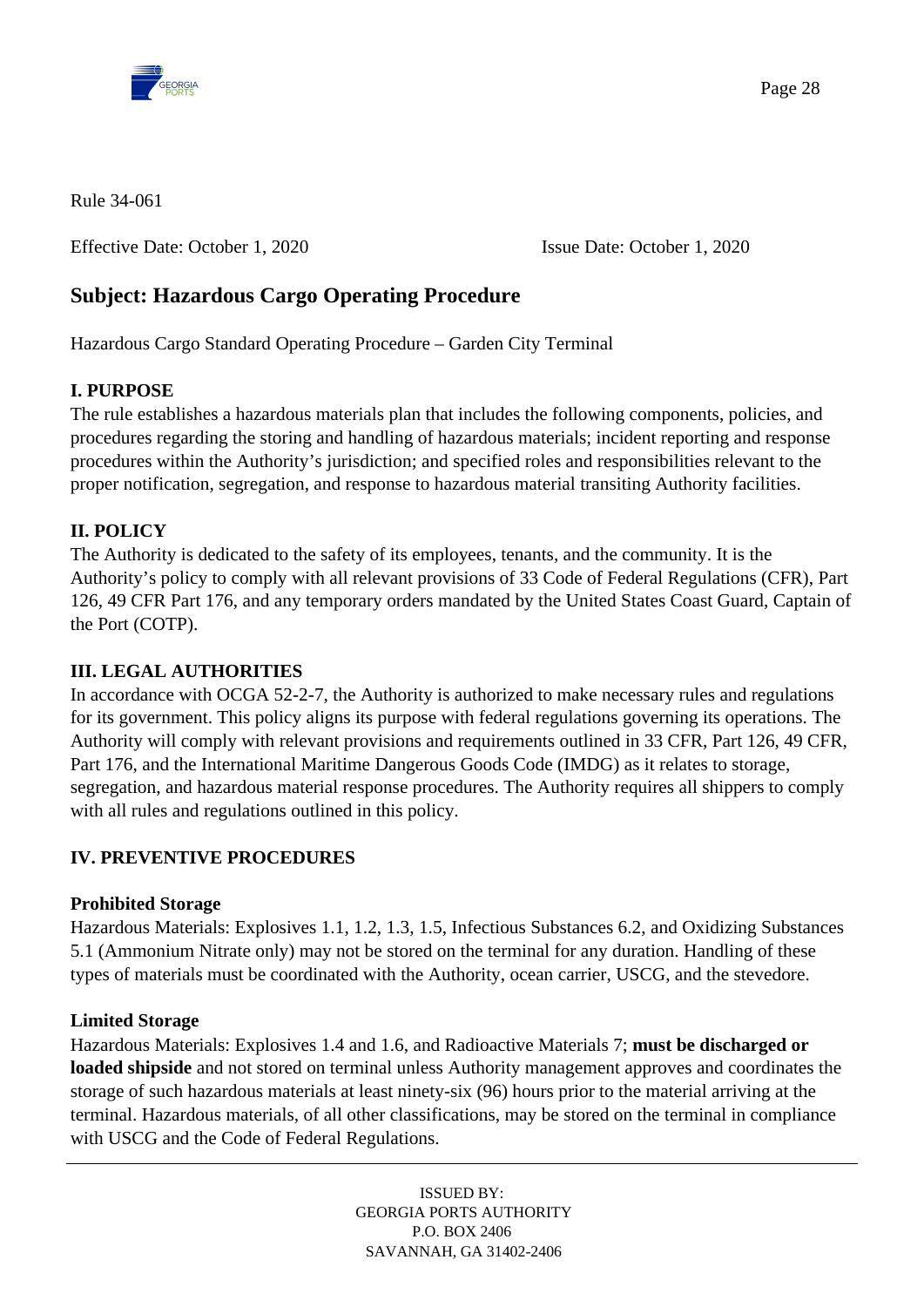

## **V. OPERATIONAL PROCEDURES**

## **Transport and Segregation Operations (Note 1)**

All transport, segregation, and storage operations involving hazardous materials will be managed by a designated member(s) of the Authority's operations department. The designated member will be the primary point of contact for all hazardous storage and segregation matters. All hazardous materials authorized for storage will be segregated in accordance with requirements outlined in 49 CFR part 176. Electronic access to Title 49 CFR can be acquired from http://www.ecfr.gov/cgibin/ECFR?page=browse.

**(Note 1)**: All hazardous containers require placards for acceptance at Authority terminals. The Authority reserves the right to reject any hazardous cargo that may be deemed unsuitable for segregation and storage. The Authority requires a minimum of forty-eight (48) hours notice of arrival for classes 1.1, 1.2, 1.3, 1.4, 1.5, 1.6, 5.1, 6.2, and Class 7 hazardous cargo. The Authority must approve these listed hazardous cargo types before they are allowed on terminals.

## **1. Import and Export Cargo Operations**

Stevedores must submit an import space request to the Authority's Live Lift Group prior to commencing vessel operations. Each request must specify the total number and type of hazardous cargo. Upon receipt of a request, the Live Lift Group will review, approve, and provide written authorization of terminal space. Hazardous material cargo will not be placed in any unauthorized stack or yard location. The Authority's container operations Assistant Managers will maintain a copy of 49 CFR Part 176.

The Assistant Manager will monitor their assigned areas for compliance with the approved terminal space authorization. Matters of concern involving segregation or storage of hazardous cargo will be communicated immediately to the Authority's primary operations hazardous material liaison. The liaison will conduct facility assessments at least three (3) times daily ensuring proper segregation of all hazardous material cargo on the terminal. In the event unauthorized segregation is discovered, the Authority operations hazardous material liaison will coordinate immediate resolution. Should a civil penalty be levied against the Authority for improper segregation or storage, the Authority reserves the right to recoup the civil penalty through civil litigation against the responsible party.

#### **2. Class I Hazardous Cargo Vessel Notification Procedures**

Not less than 48 hours prior to vessel arrival, the ocean carrier or their representative must fax or e-mail USCG permits, container number(s), and the trucking company name that will import or export the hazardous cargo. The preceding information must be faxed to the Authority's Ship Operations Department at 912-964-3962 or e-mailed to vesselschedules@gaports.com. Additionally, a copy of the permits must be e-mailed to the Authority's Port Police Department at ppolice@gaports.com

#### i. Berth Assignment for Vessel Arrival

The vessel will dock at Garden City Terminal CB03, CB04, CB05, CB06, and/or CB07, which are the berths that are utilized for the import or export of hazardous cargo class 1.1 and/or 1.2s. The Net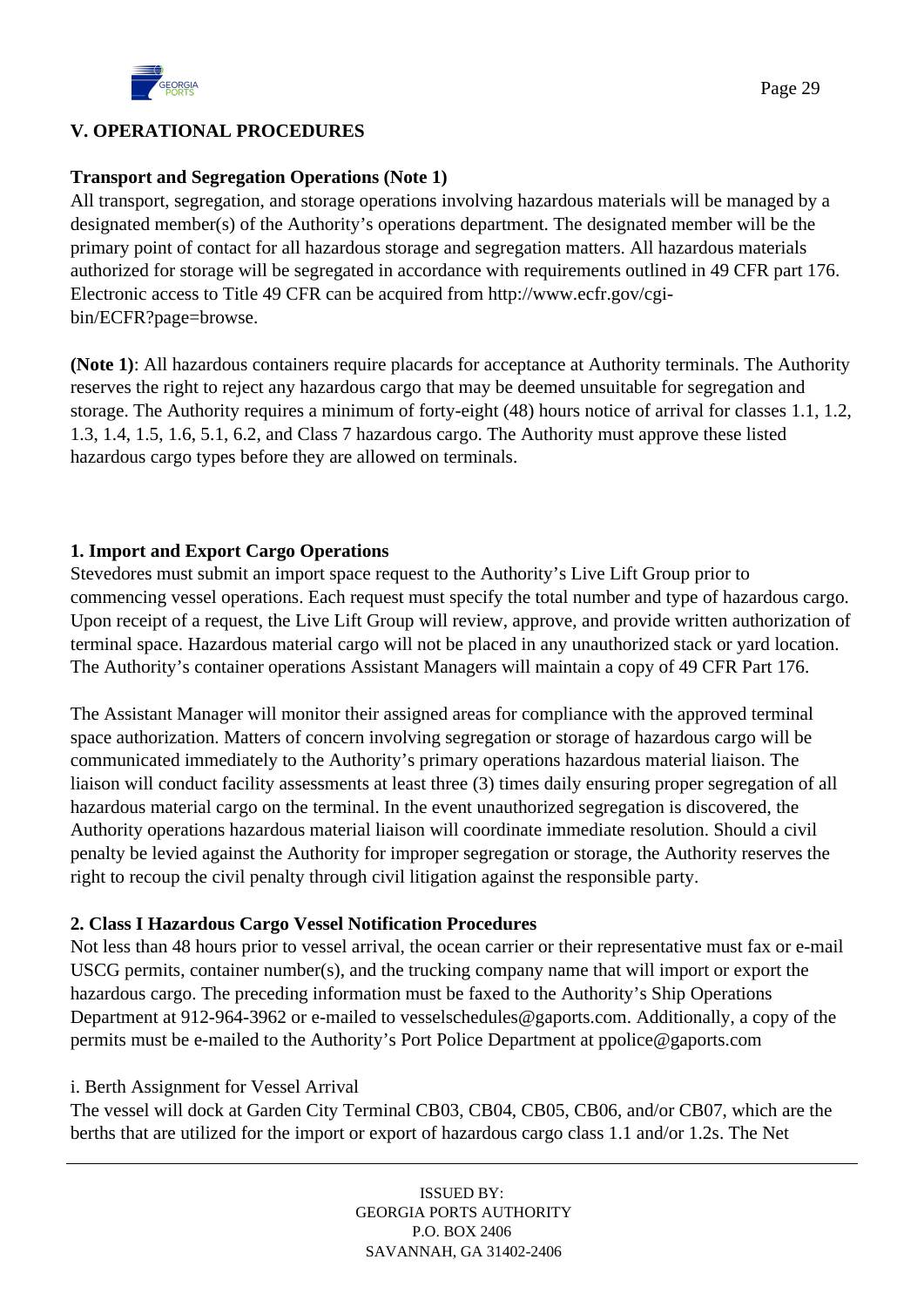

Explosive Weight (NEW) restrictions are as follows: CB03-95,000 lbs., CB04-120,000 lbs., CB05-80,000 lbs, CB06-80,000 lbs, and CB07-95,000 lbs.

## ii. Vessel Arrival and Departure

The vessel arrival and departure will determine the trucking company's arrival time for loading and offloading of hazardous cargo class 1.1 and 1.2s. The vessel arrival must be communicated by the ocean carrier to the Authority's Ship Operations Department at least 24 hours in advance to ensure that the vessel arrival or departure is not delayed. The ocean carrier must immediately notify the Authority's Ship Operations Department of any changes to the vessel schedule.

## **3. Class I Hazardous Cargo Truckers Arrival and Departure**

#### i. Export

The ocean carrier and vessel are responsible for the truck's arrival and must ensure that the truck does not arrive more than thirty (30) minutes prior to the hazardous export cargo loading the vessel. The hazardous container must interchange on the dock prior to loading the vessel. Gate 1 and Gate 5 are authorized gates for acceptance.

ii. Import

Once the truck has been loaded with the hazardous import cargo and after the stevedore interchanges the container at the dock, the stevedore must ensure the truck immediately departs the Authority's terminal. Gate 1 and Gate 5 are authorized outbound gates for hazardous cargo departure.

#### iii. Terminal storage not allowed for Hazardous Class 1 Cargo

Hazardous Class 1 cargo is not allowed to remain on terminal nor will the Authority allow trans-loading of class 1 cargo on any of the Authority's terminals. Class 1 containers unable to import or export because the USCG determined they have deficiencies, must be immediately removed from the Authority's terminal under the coordination and direction of the ocean carrier.

#### iv. Vessel Operations and delays to other vessels

Due to USCG restrictions on the importing and exporting of class 1.1 and 1.2 cargo, the Authority cannot guarantee the loading and unloading of this cargo. The Authority may require vessels importing and exporting class 1.1 and 1.2 cargo to modify the vessel work start time to ensure noninterference with other cargo operations. The ocean carrier must complete all applications and permits for handling hazardous material cargo prior to discharge. A copy of the USCG application and permits may be obtained from https://homeport.uscg.mil

These documents are located in the Port Directory tab, Savannah unit, Prevention, Facilities. Shippers can send the completed documents via email to D07-PF-MSUSAV-SCIP@uscg.mil

#### **B. Release and Emergency Response**

OCGA 12-14-1 defines a spill or release as the discharge, deposit, injection, dumping, spilling, emitting, releasing, leaking, or placing of any hazardous substance into the air or into or on any land or water of the state.

1. Spills Aboard Vessels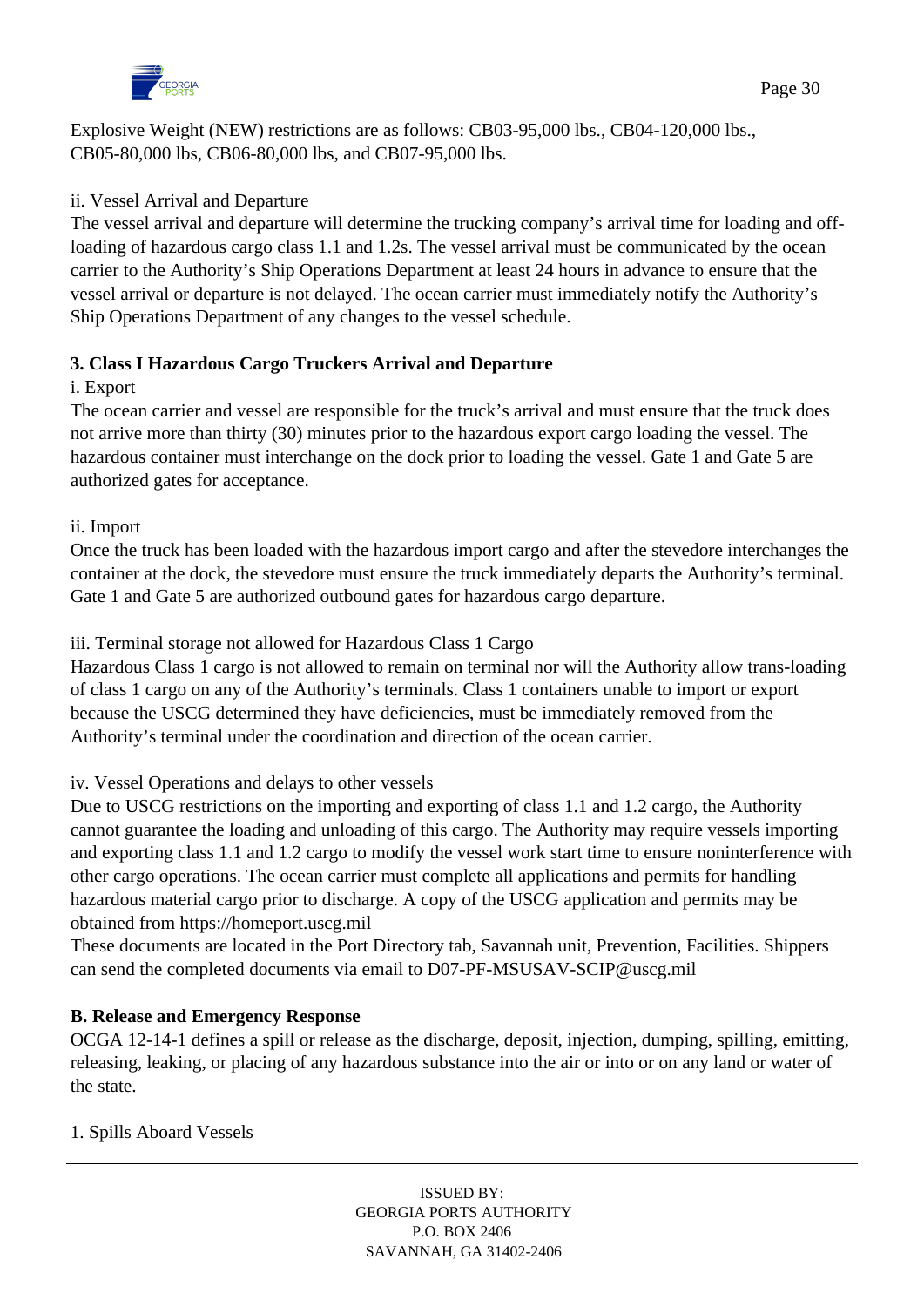

Ocean carriers that become aware of any hazardous material release on board a vessel shall notify the Authority's Ship Operations Department prior to the vessels arrival. The ocean carrier is also responsible for notifying the USCG of leaking container(s), identifying the cargo, and communicating plans to contain the leak aboard the vessel. The Authority does not allow leaking container(s) to be discharged from a vessel until the on-site HAZMAT team has identified and secured the leak. The Authority will work on a case-by-case basis, in close coordination with the USCG's Marine Safety Unit (MSU), on any incident regarding leaking containers aboard a vessel. Ocean carriers shall notify the U.S. Customs and Border Protection (CBP) to ensure the incident does not constitute a violation of the Federal Jones Act or Merchant Marine Act of 1920.

## 2. Notifications and Response to Vessel Spills

The Authority's Port Police Department must be notified of a vessel spill and/or release approved for facility discharge before the Authority's Ship and Container Operations departments, and the designated hazardous material contractor act in concert to store the cargo. The Authority's Port Police Department must notify the Authority's Emergency Manager; document the incident; and support mitigation and response efforts. The Emergency Manager will ensure the National Response Center (NRC) is notified. The NRC will be contacted by calling 1-800-424-8802.

## 3. Notification and Response to Facility Spills

If a hazardous material incident occurs within the jurisdiction of the Authority, the Port Police Department will be notified immediately by calling (912) 963-3911 or by the Authority's radio channel 6-A. The Authority's Security Operations Center (SOC) must immediately dispatch Port Police to the scene and notify the Authority's Emergency Manager and the Emergency Management Team as directed by the Emergency Manager or on-scene supervisor.

Responding officers will remain upwind and assess the scene to determine what immediate emergency actions are required. The on-scene Port Police supervisor will assume the role and responsibilities of Incident Commander (IC) and ensure the scene and area is secure. Responding officers will exercise discretion in area evacuations, utilizing the outlined guidance within the current Emergency Response Guide (ERG) and available Material Safety Data Sheet (MSDS) as an immediate reference.

## **C. Emergency Assistance and Mutual Aid**

In the event outside resources or support is required to mitigate an immediate life safety risk, the SOC will act as the central communications point for outside first responders.

Emergency notifications to the Savannah-Chatham Metropolitan Police Departments Communications Division will be made by calling 911. The Authority's Emergency Manager may also request assistance from the local emergency management agency to support prolonged response and recovery efforts. The Chatham Emergency Management Agency (CEMA) mobile Emergency Operations Center (EOC) may be requested and utilized as the on-scene incident command post, as approved by CEMA staff. The SOC may be directed to make official requests for support by calling the CEMA Duty Officer direct at (912) 201-4500. The on-scene IC is responsible for managing the incident until properly relieved. A transfer of command will not occur until an official command briefing is conducted and documented.

## **D. General**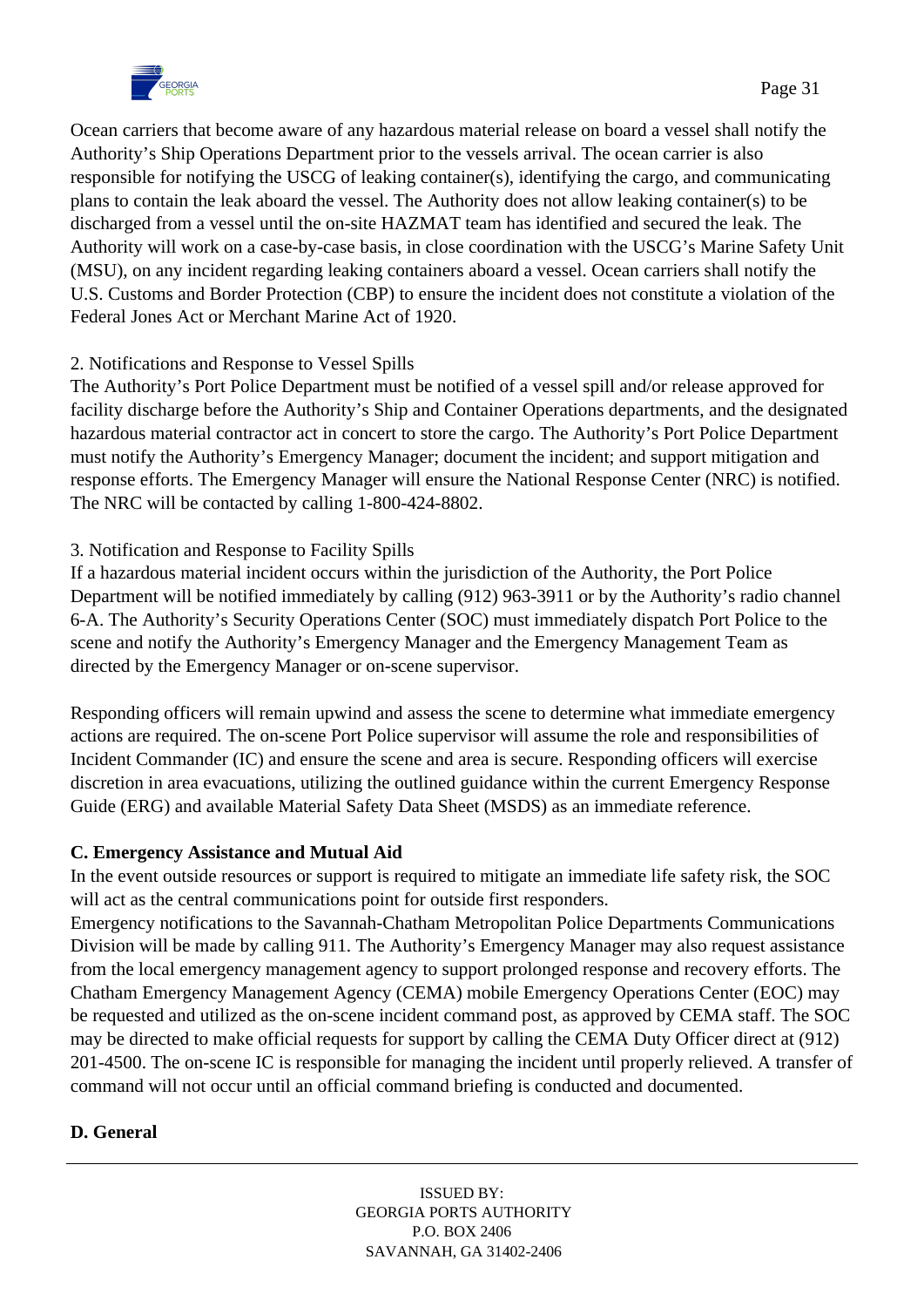

The discharge or release of any hazardous cargo container that has been identified as the source of a release, spill, and/or leak will not be authorized without the approval of the USCG. However, with USCG approval, transport of a damaged container to a mitigation area may be permitted on a case-bycase basis.

## **E. Emergency Contacts**

In the event of any spill or release, or hazardous material-related emergency, contact the Port Police Department immediately. Port Police may be contacted by calling (912) 963-3911 or 5588, or by radio channel 6-A.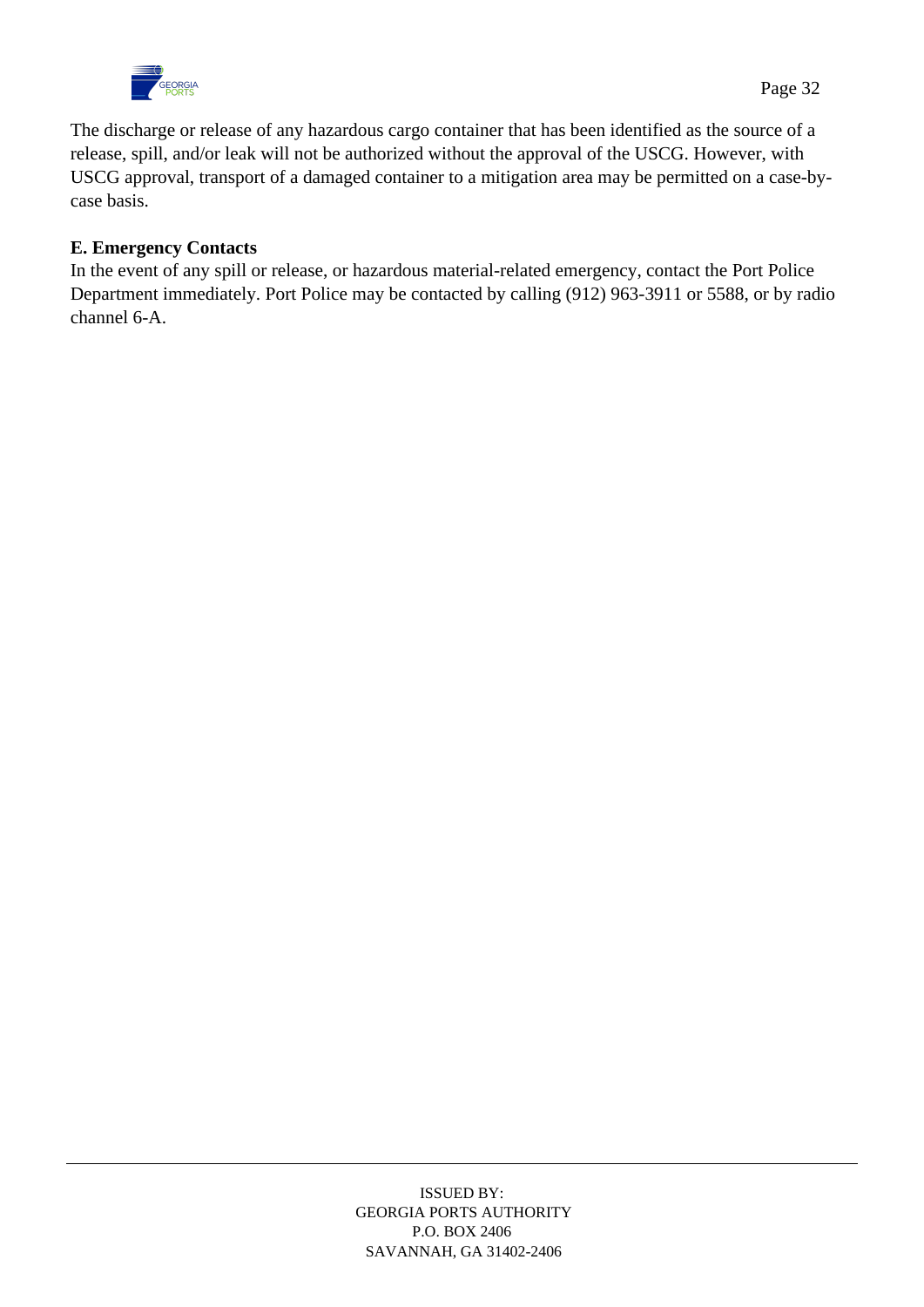

Effective Date: October 1, 2020 Issue Date: October 1, 2020

# **Subject: Fumigation**

Only licensed and Authority approved private operators may perform fumigation services at the Authority. All companies conducting fumigation operations on Authority facilities shall register with the Authority prior to undertaking such operations and on July 1 of each year thereafter. In addition, they must comply with the provisions of Rule 34-102 and the following:

1) Provide the Authority with copies of certificates of insurance covering operations on Authority facilities;

2) Mark and identify all vehicles and equipment to be used on Authority facilities and maintain such vehicles and equipment in good condition;

3) Remove from Authority facilities all vehicles, equipment, and material not currently being utilized and all scrap and trash resulting from operations on Authority facilities;

4) Conduct all operations in accordance with Authority, Coast Guard, and OSHA regulations and federal, state, and municipal statues;

5) Conduct all operations only within areas designed by the Authority and refrain from entering other areas without written permission from the Authority.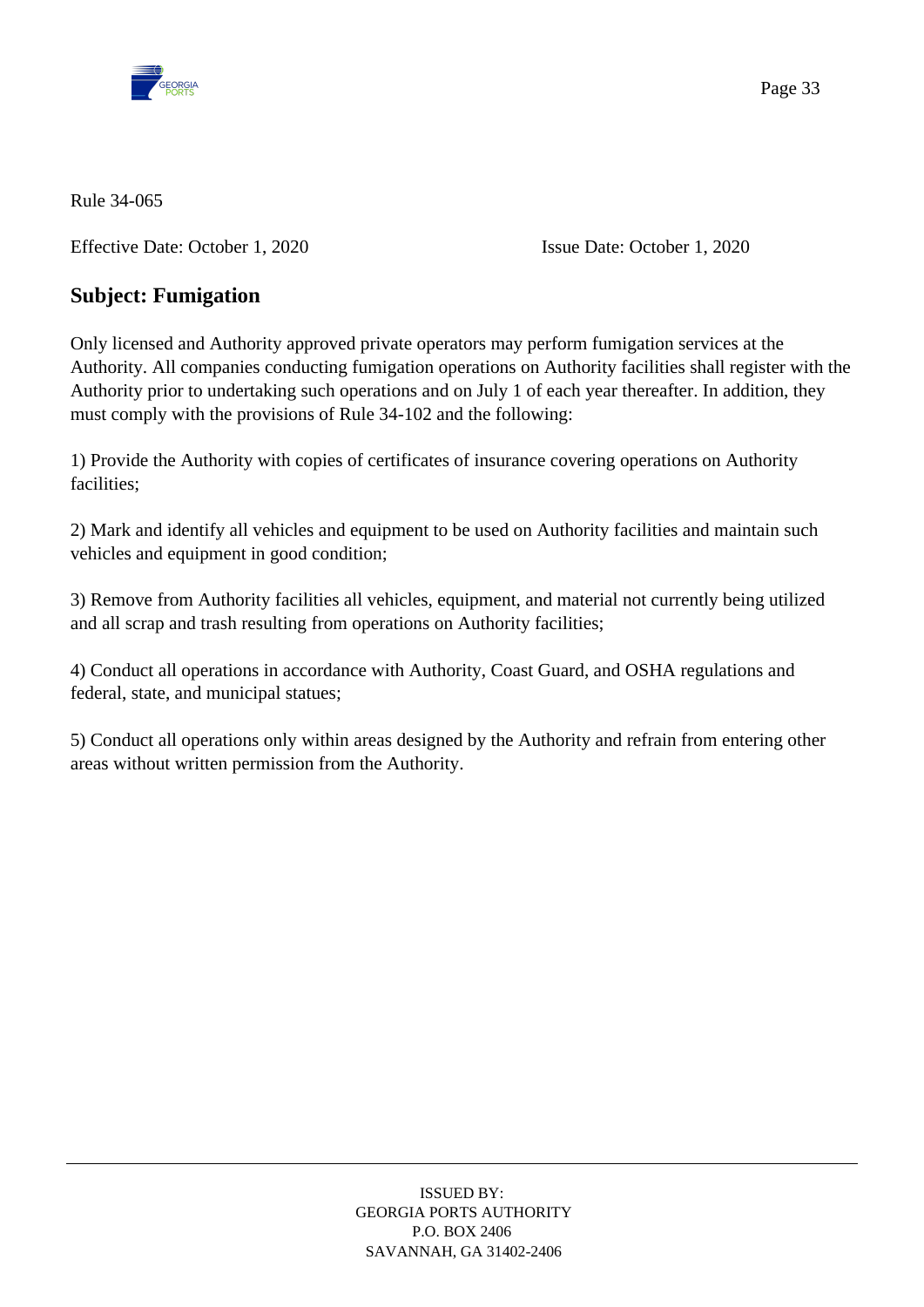

Effective Date: October 1, 2020 Issue Date: October 1, 2020

## **Subject: Furnishing Checker-Foreman**

The Authority will provide checker-foreman to check cargo discharged from a vessel and, at the discretion of Terminal Management, the Authority will also provide checker-foreman to supervise the release of cargo loaded, during both straight time and overtime hours. The charge for each checkerforeman will be based on the current labor rates in Rule 34-630, subject to a **one (1) hour minimum**. The charge will be billed to the Ocean Carrier or its agent unless otherwise approved by the Authority. The Authority reserves the right to provide as many checker-foreman as deemed necessary to protect its interest.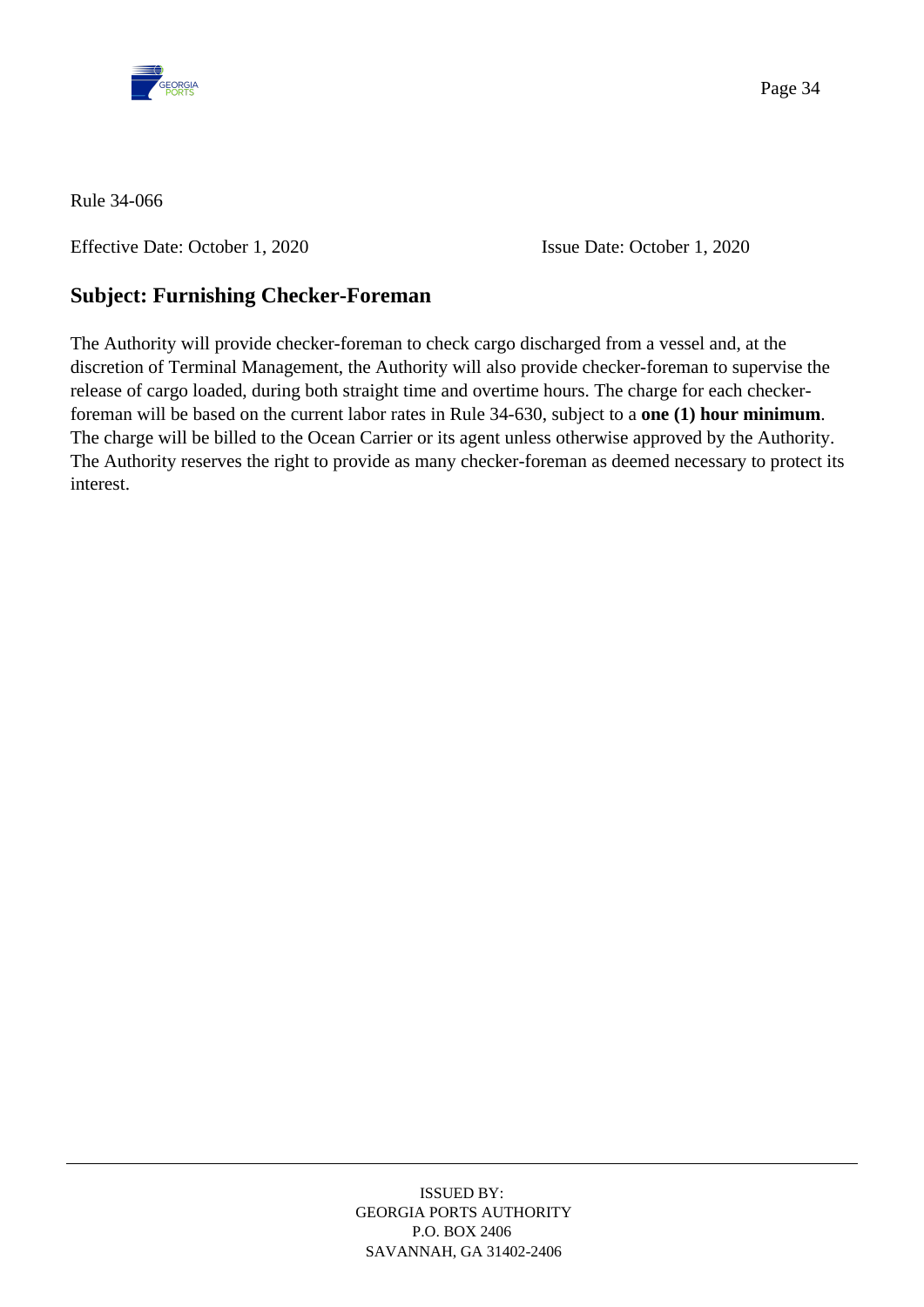

Effective Date: January 1, 1970 Issue Date: January 1, 1970

## **Subject: Governmental Assessments**

The Authority shall not be responsible for any taxes, duties, or similar charges assessed on any cargo (other than its own) by any local, state, or federal government and subdivisions thereof.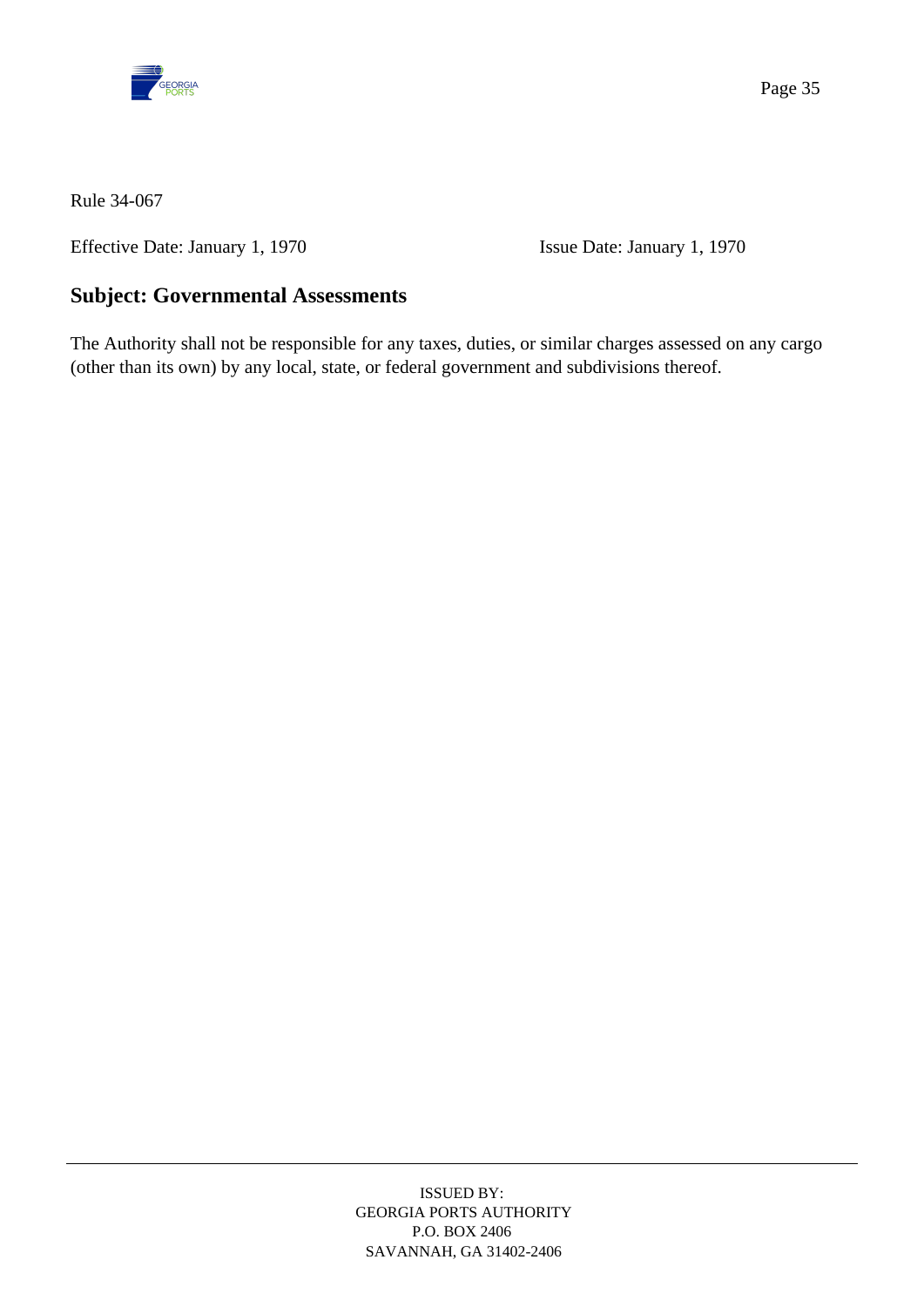

Effective Date: October 1, 2018 Issue Date: August 31, 2018

## **Subject: Georgia Open Records Act**

Terminal User acknowledges that GPA is a State Authority and public corporation which is subject to the Georgia Open Records Act codified in O.C.G.A. 50-18-70 et. seq. In the event a request is made to GPA pursuant to the Open Records Act, and related to any agreement with the Terminal User, GPA agrees it will promptly notify the Terminal User of such request. Terminal User may, at that time, and at its sole expense, seek injunctive or other relief from an appropriate court in an effort to prevent the disclosure of the agreement and / or any documents related to the Agreement in the possession of GPA. Notwithstanding the foregoing, GPA shall not be prevented from complying with any records request as required by law.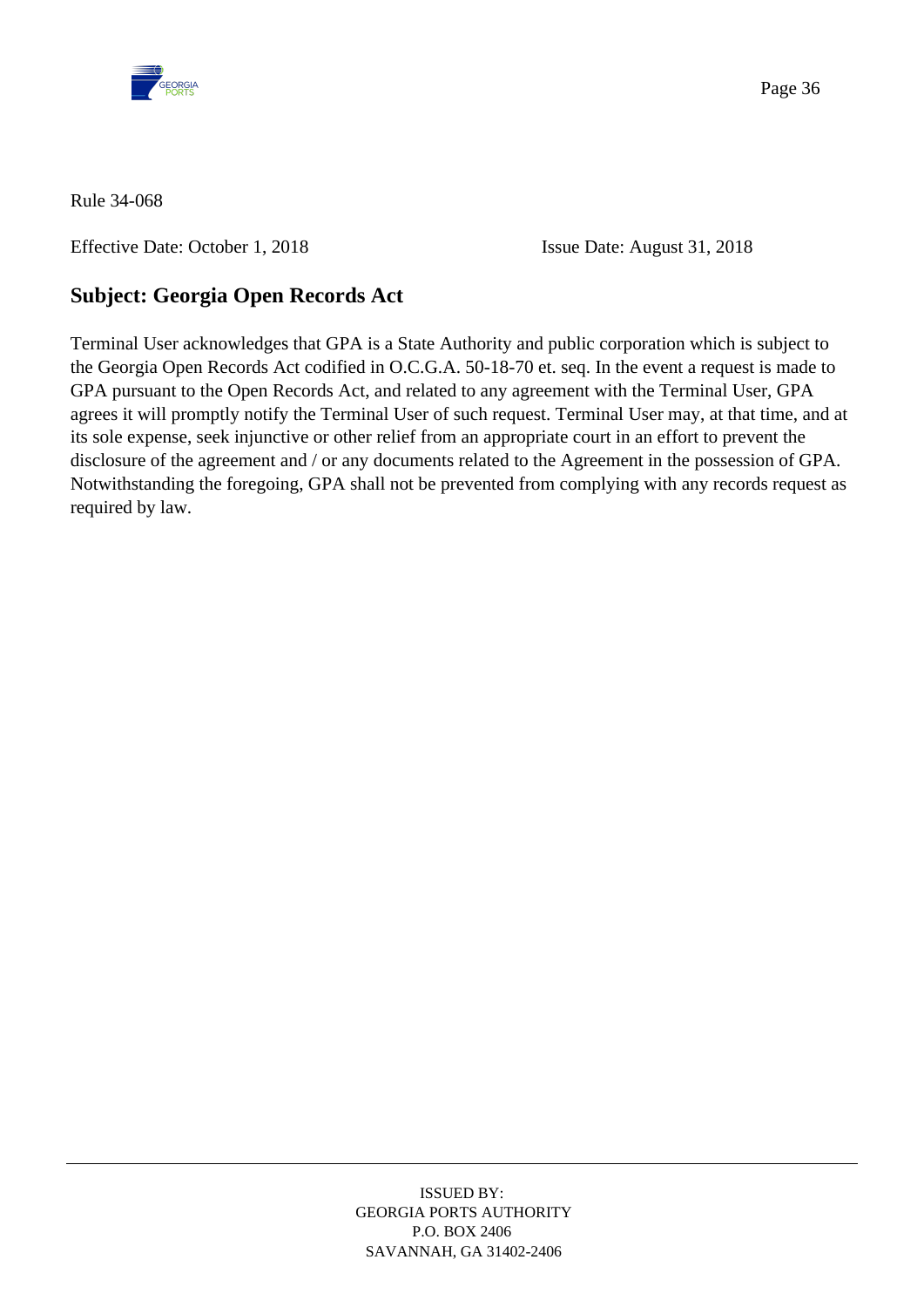

Effective Date: January 1, 2021 Issue Date: December 3, 2020

### **Subject: Holidays**

When reference is made in thisschedule to "holidays", it means the following days:

| New Year's Day                                          |
|---------------------------------------------------------|
| Martin Luther King's Birthday (Third Monday in January) |
| President's Day (Third Monday in February)              |
| Good Friday                                             |
| Memorial Day (Last Monday in May)                       |
| Independence Day                                        |
| Labor Day (First Monday in September)                   |
| <b>Veterans</b> Day                                     |
| <b>Thanksgiving Day</b>                                 |
| Friday after Thanksgiving                               |
| Christmas Eve                                           |
| Christmas Day                                           |

When one of the above holidays falls on Sunday, the following Monday will be observed. When one of the above holidays falls on Saturday, the preceding Friday will be observed.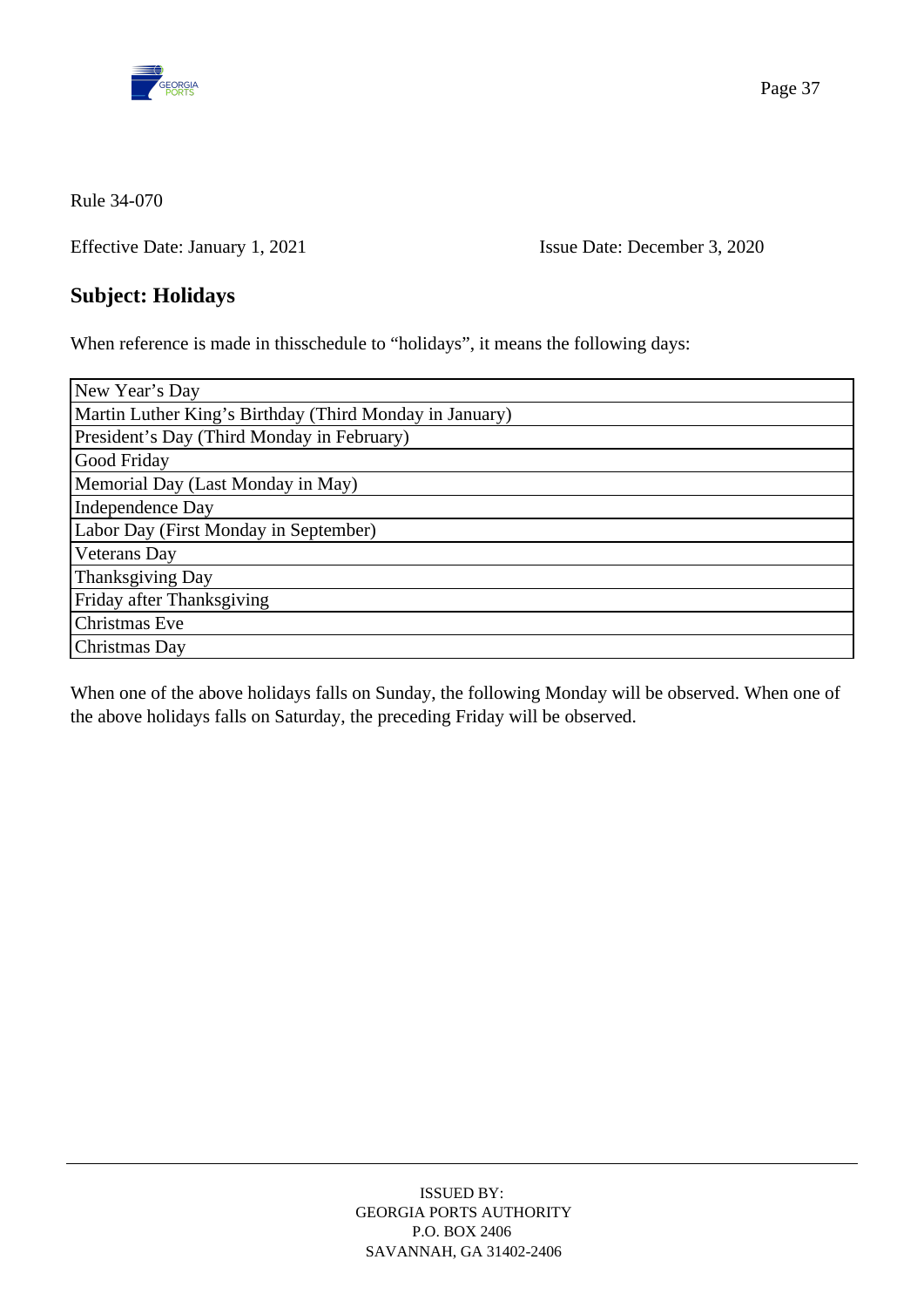

Effective Date: October 1, 2020 Issue Date: October 1, 2020

# **Subject: Hot Work Request and Permit**

The Authority requires anyone performing hot work (see definition in Rule 34-160) on its terminals to request a hot work permit from Port Police by calling phone number 912-966-7875 or 912-964-3925. The purpose of this permit is to document and track construction and/or repair work activity, involving hot work, to insure such activity is safely conducted. The permit provides a step-by-step checklist for hot work safety, as well as serving as a reminder of the permittee's responsibilities before, during, and after any hot work is conducted on the Authority's terminals.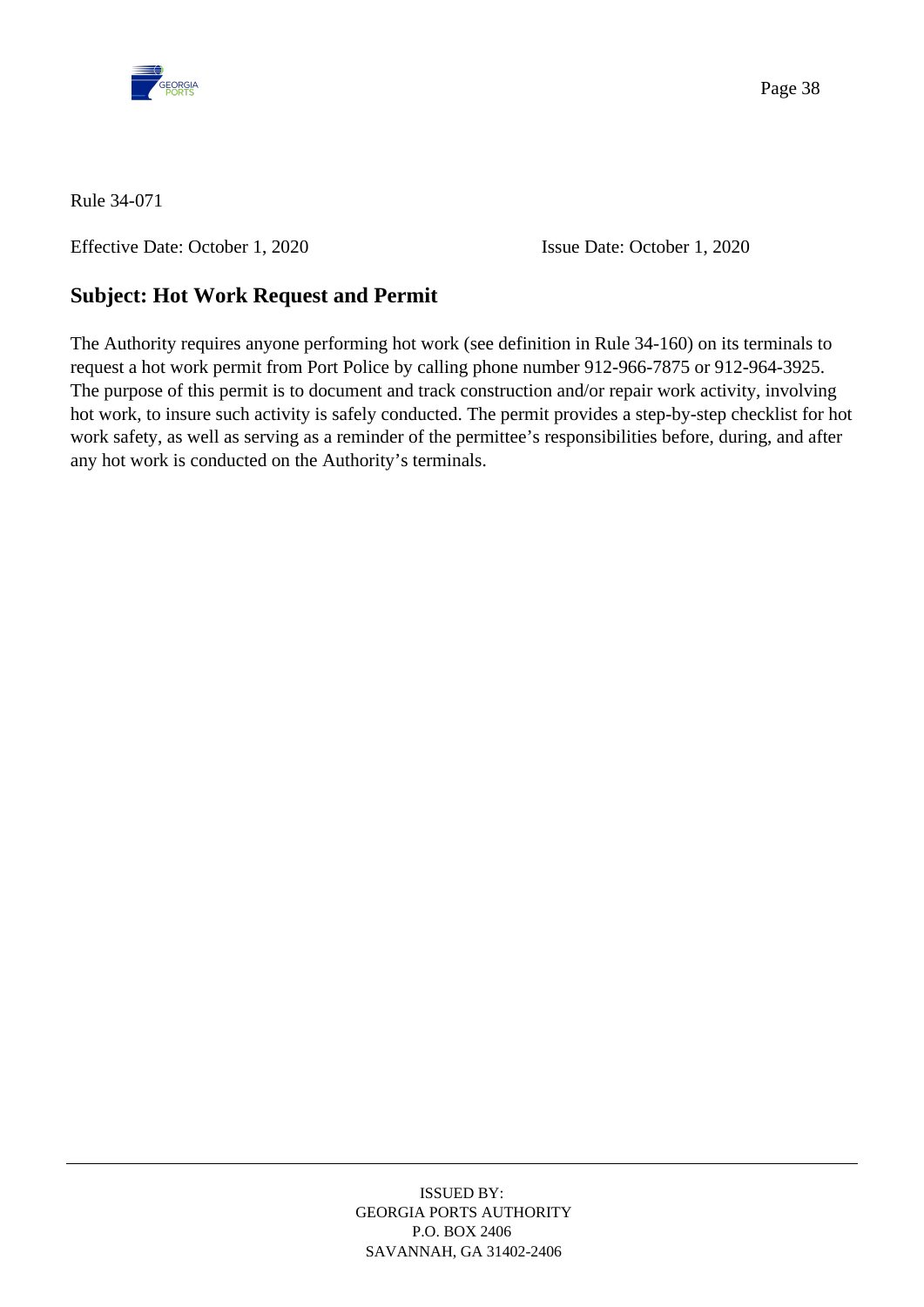

Effective Date: April 18, 2019 Issue Date: April 18, 2019

### **Subject: Indemnification and Hold Harmless**

User shall indemnify, protect, save and hold harmless the Authority, its members, directors, officers, employees and agents, against any expense, loss or liability paid, suffered or incurred, including any environmental fines and/or penalties, as a result of any breach by User, User's agents, servants, employees, patrons, contractors or subcontractors, suppliers, customers, visitors or licensees of any covenant or condition of thisschedule or as the result of User's use or occupancy of the Authority's property or the carelessness, negligence or improper conduct of User, User's agents, servants, employees, patrons, contractors or subcontractors, suppliers, customers, visitors or licensees. Such indemnification shall be to the extent caused in whole or in part by negligent acts or omissions by User, its agents, servants, employees, patrons, contractors, subcontractors, suppliers, customers, visitors or licensees. User agrees to defend the Authority from any legal or equitable actions brought against the Authority based on User's use or occupancy of Authority's property or the carelessness, negligence or improper conduct of User, User's agents, servants, employees, patrons, contractors, subcontractors, suppliers, customers, visitors or licensees and pay all expenses and attorneys fees in connection therewith. Indemnity herein arising out of any violation by User of any environmental rule, regulation or law of any state and/or federal agency in force now or enacted in the future shall survive the term of User's use or occupancy of Authority's property. All User's indemnity obligations herein shall be covered by a policy or policies of insurance. Nothing herein shall be construed as requiring User or any other person, firm or corporation to indemnify against any portion or percentage of such claim or loss, if any, caused by the negligence of the Authority, its members, directors, officers, employees and agents.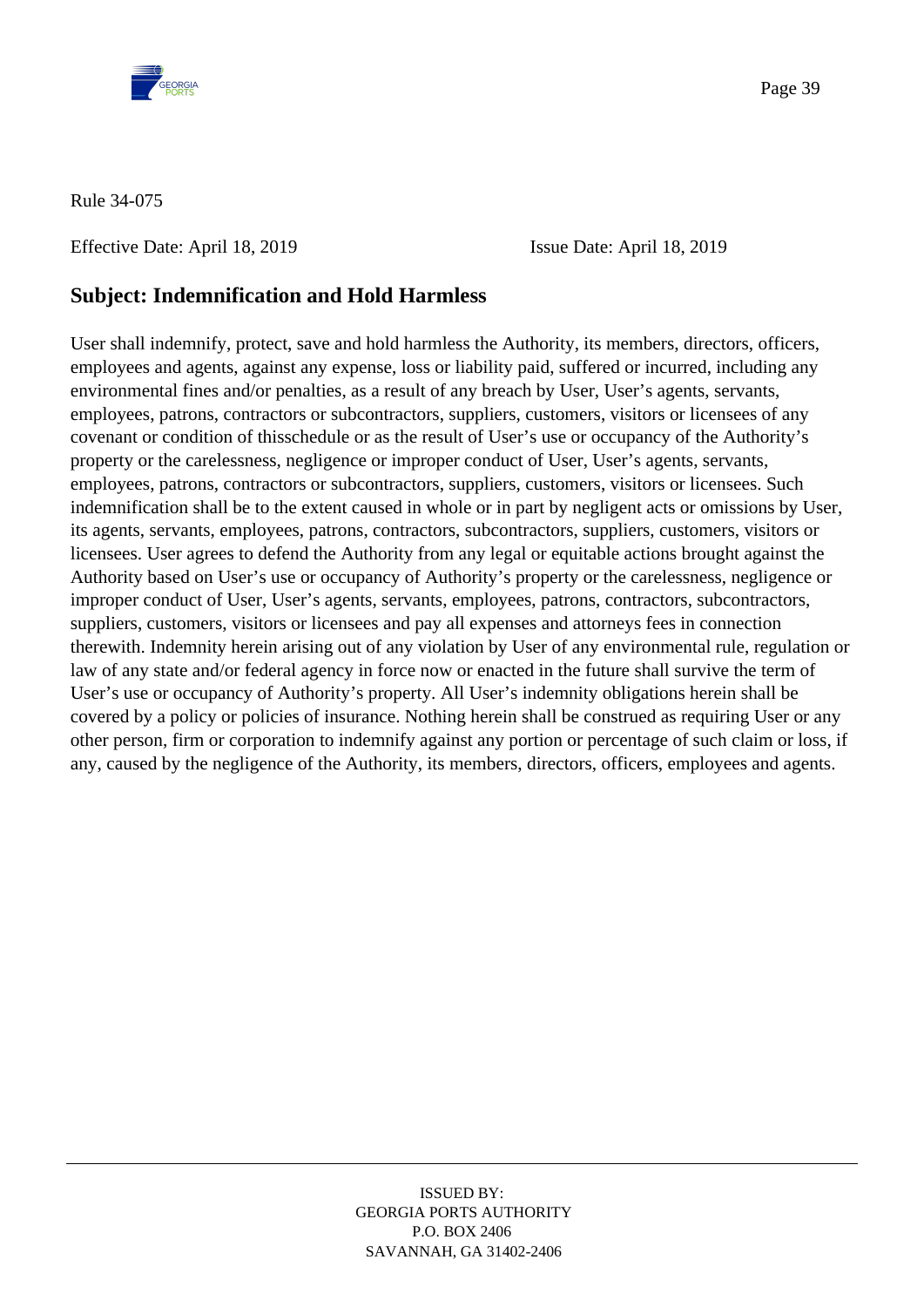

Effective Date: October 1, 2021 Issue Date: August 24, 2021

### **Subject: Insurance**

The charges provided in thisschedule do not include any expense of property insurance covering owner's interest in the property, nor shall such insurance be effected by the Authority under its policies.

All Users, including but not limited to Ocean Carriers, Stevedoring Firms, Ships' Agents, shall, at their own cost and expense, maintain and shall provide evidence that the following insurance coverages are in force covering their operations on Authority terminal facilities. All such insurance shall be issued by an insurer or insurers licensed or authorized to transact insurance in the State of Georgia. Users agree that certificates of insurance shall be maintained on file with the Authority and that new certificates of insurance shall be furnished to the Authority upon any changes in the Users' insurance coverages. Such certificates of insurance shall be in a form acceptable to the Authority and shall show the policies include all coverages and endorsements required.

#### **I. General**

.

(A) Workers' Compensation and Employer's Liability Insurance covering all persons in the employ of User. Such insurance shall be provided in accordance with all applicable federal and state laws. Employer's Liability Insurance limits shall not be less than Five Hundred Thousand (\$500,000.00) Dollars per accident and Five Hundred Thousand (\$500,000.00) Dollars per employee for disease claims. The policy shall include an endorsement waiving the right to subrogate against the Authority

(B) Commercial General Liability Insurance (including broad form contractual liability coverage) to cover User while on Authority property and/or while performing work on Authority property, from any and all claims for damages arising out of bodily injury, sickness, or disease, including wrongful death, or property damage, or personal or advertising injury, which may result from its operations. Commercial General Liability Insurance shall be in the amount of not less than One Million (\$1,000,000.00) Dollars combined single limit for Bodily Injuries and Property Damages arising out of any one incident; or not less than One Million (\$1,000,000.00) Dollars applying separately to Bodily Injury and to Property Damage Liabilities, if the policy is issued with separate limits.

The policy shall also include an aggregate of at least Two Million (\$2,000,000) Dollars. The policies shall provide protection at least as broad as that provided by the most recent edition of the Commercial General Liability Policy promulgated by the Insurance Services Office (ISO), and shall be underwritten on an occurrence basis only. The Authority shall be named an additional insured with respect to the Commercial General Liability policy and shall include a waiver of subrogation in favor of the Authority

(C) Automobile Liability Insurance to cover any auto owned, leased, borrowed or otherwise used by the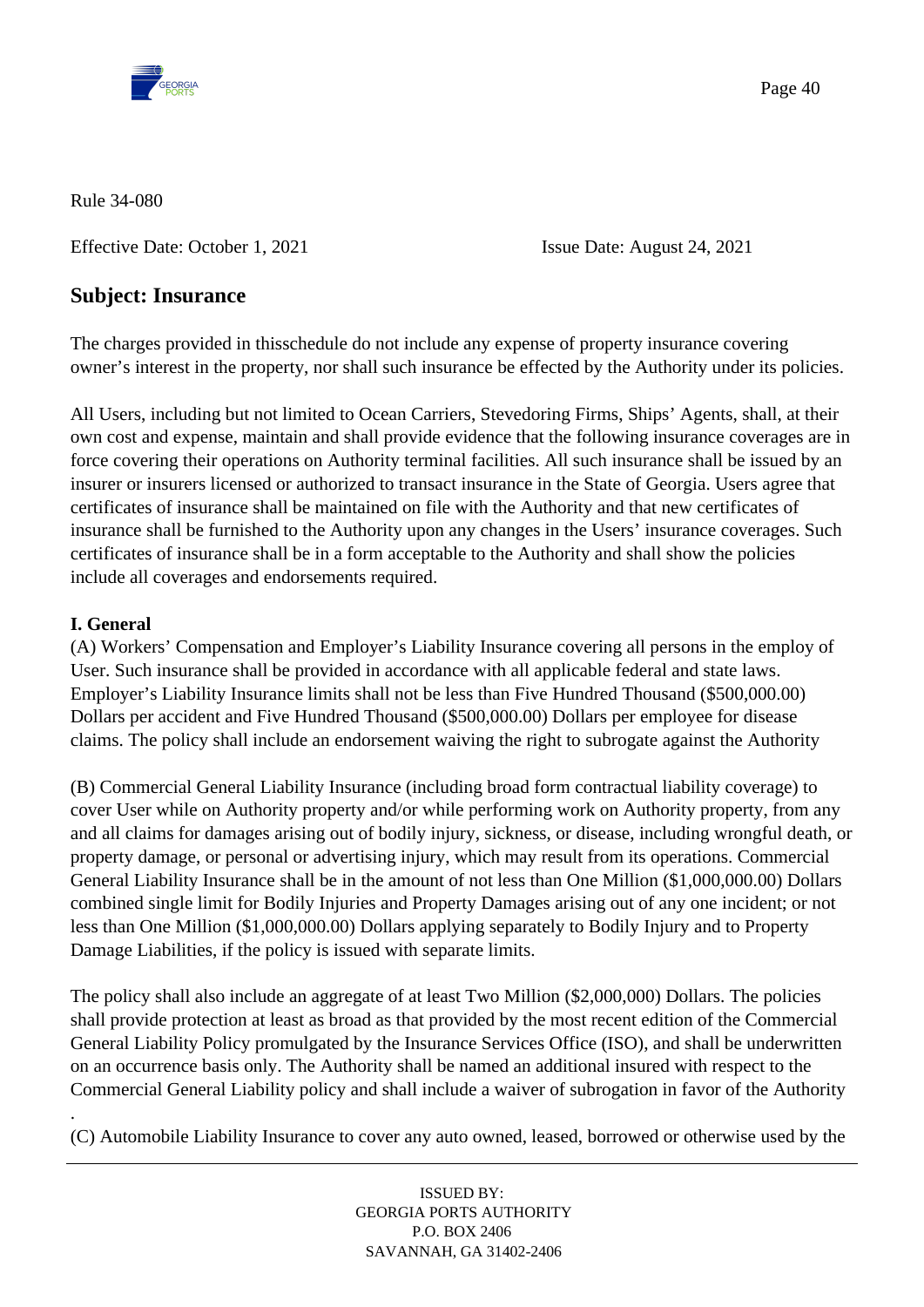

User. Automobile Liability Insurance shall be in the amount of not less than One Million (\$1,000,000.00) Dollars combined single limit for Bodily Injuries and Property Damage Liabilities or if the policy is issued with separate limits, the limit shall not be less than One Million (\$1,000,000.00) Dollars for Bodily Injuries and One Million (\$1,000,000.00) Dollars for Property Damage Liabilities. The policy or policies shall be as least as broad as that provided by the latest edition of the Business Automobile Policy promulgated by the Insurance Services Office (ISO).

(D) If any boats, barges, ships, or other watercraft are used in connection with the work to be performed on Authority property, User shall provide (a) Protection and Indemnity Insurance and (b) Hull Coverage with the running down clause covering such watercraft. The policy limit for the Protection and Indemnity policy shall be One Million (\$1,000,000.00) Dollars for each accident, and shall include coverage for Jones Act/crew and for wreck removal. The Protection and Indemnity policy shall be endorsed to name the Authority as an additional insured.

(E) Property or Inland Marine Insurance shall be carried by and be the responsibility of User as User may deem advisable on any personal property, cargo, equipment, furnishings, additions and improvements, betterments, or any other property stored or maintained within or attached to Authority terminal facilities by User. Except as caused by its own negligence, the Authority is not responsible for personal property, cargo, equipment, furnishings, machinery, additions or improvements, betterments, or any other property which is owned by User or in the User's care, custody, or control.

(F) The insurance required herein shall be endorsed to provide that it is primary with respect to any insurance carried by the Authority and no insurance coverage of the Authority shall be called upon to contribute to the payment of any losses that would otherwise be paid by User or covered or paid by the User's insurance.

(G) The above insurance policies shall remain in full force and effect and shall not be canceled, allowed to lapse or allowed to expire until a minimum of thirty (30) days after the Georgia Ports Authority, Risk Management Department, Post Office Box 2406, Savannah, Georgia 31402, has received written notice thereof. The Authority reserves the right to modify insurance requirements herein at its discretion.

### **II. Ocean Carriers**

In addition to insurance requirements listed above in "I.General,"Ocean Carrierscalling the Georgia Ports Authority must also, at their own cost and expense, maintain and shall provide evidence that the following insurance coverages are in force covering their operations on Authority terminal facilities.

(A)Ocean Carriersshall provide to the Authority evidence of Protection and Indemnity and Hull Coverage with the running down clause covering any watercraft used in a service calling the Authority. Such coverage shall include wreck removal. The policy limit for the protection and Indemnity Coverage shall be not less than Five Million (\$5,000,000.00) Dollars for each accident and shall include Jones Act/crew coverage.

### **III. Stevedoring Firms**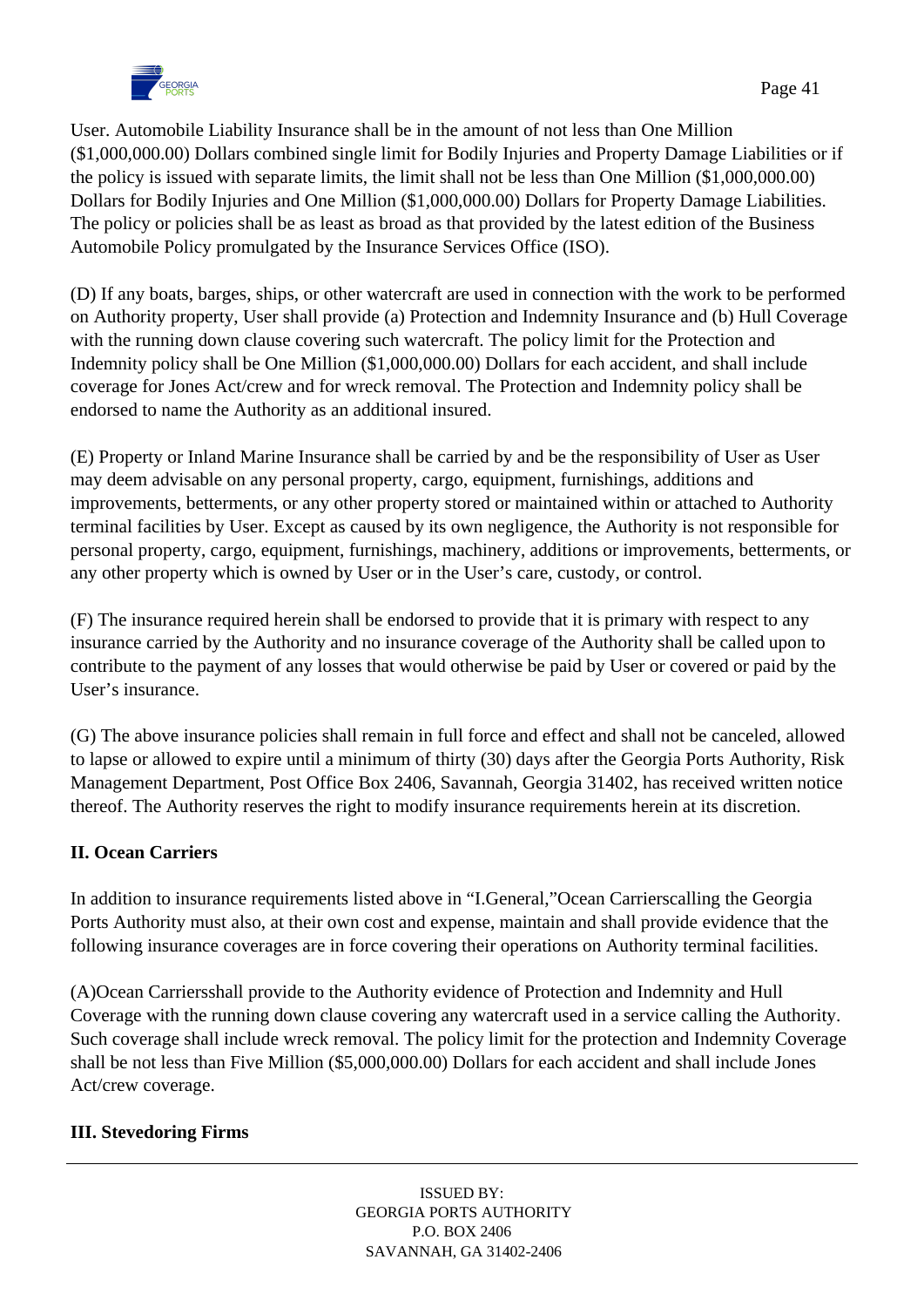

In addition to insurance requirements listed above in "I. General, "Stevedoring Firms must also, at their own cost and expense, maintain and shall provide evidence that the following insurance coverages are in force covering their operations on Authority terminal facilities.

(A) United States Longshore and Harborworkers Act coverage, and such coverage shall include an endorsement waiving the right to subrogate against the Authority.

(B) Terminal Operators Legal Liability coverage in an amount of not less than Five Million (\$5,000,000.00) Dollars to cover Stevedoring Firm's operations on Authority terminal facilities. The Authority shall be named an additional insured with respect to the Terminal Operators Legal Liability policy.

(C) If Stevedoring Company provides vessels or other floating equipment in connection with its work, it shall provide to the Authority evidence of Protection and Indemnity and Hull Coverage with the running down clause covering any watercraft used. Such coverage shall include wreck removal. The policy limit for the Protection and Indemnity coverage shall be not less than Five Million (\$5,000,000.00) Dollars for each accident and shall include Jones Act/crew coverage. The Protection and indemnity policy shall be endorsed to name the Authority as an additional insured.

#### **IV. Helicopters**

In addition to the general insurance requirements listed in Section I of this rule, all users that operate helicopters on and in the air above the Authoritys terminal (s) shall, at their own cost and expense, maintain and provide evidence of valid aviation liability insurance. Aviation liability insurance must be in force and cover the users operations on Authority terminals. A certificate of aviation liability insurance (along with a completed Helicopter Right of Flight Entry Request Form) must be sent to the Risk Management Department at [certificates@gaports.com](mailto:certificates@gaports.com).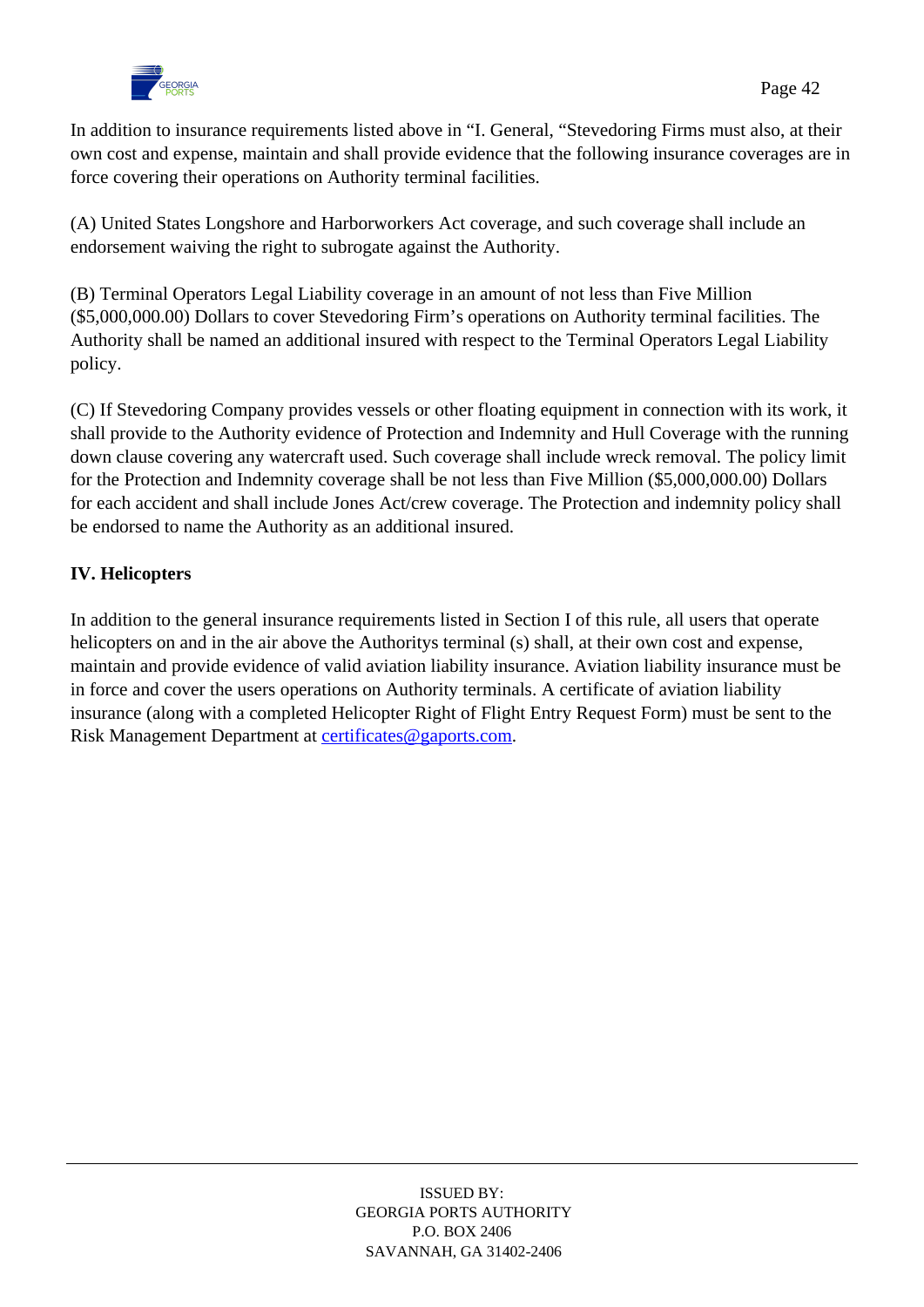

Effective Date: October 1, 2020 Issue Date: October 1, 2020

# **Subject: International Seaman's House**

Dues and assessments levied by the International Seaman's House, a schedule of which is on file with the Navigation District, are collected by the ocean carrier's local shipping agent, not the Authority. These dues and assessments represent the non-profit organization's charges for cultural and recreational services and facilities that are available to all vessel seaman visiting the Authority's Ports.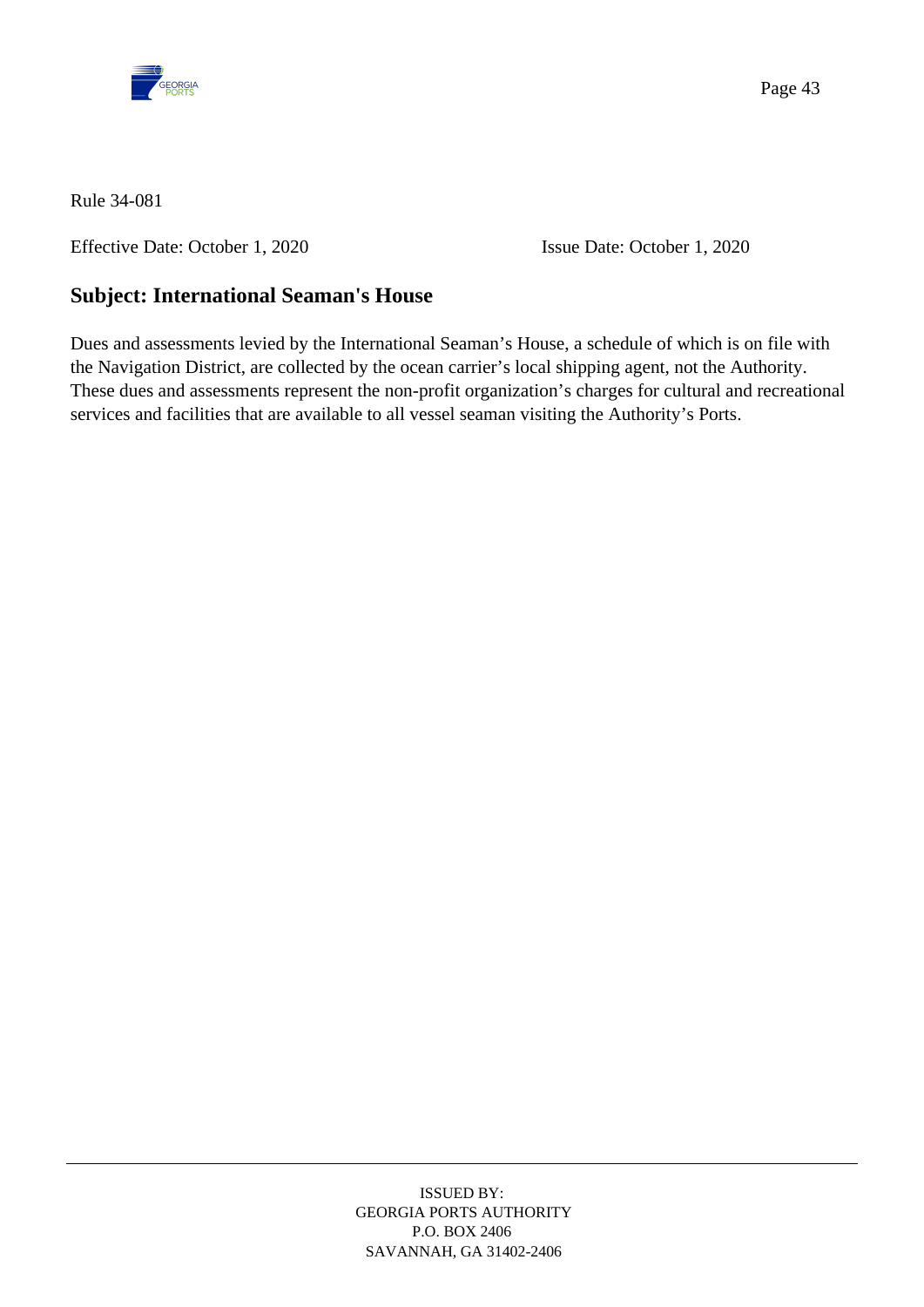

Effective Date: October 1, 2014 Issue Date: September 1, 2014

### **Subject: Liability for Loss or Damage**

For the purpose of this schedule, the term "Force Majeure" is defined as any act of God; act of the public enemy; strike; lockout or work stoppage; riot; tumult; insurrection; disorder; epidemic; pandemic; lightning; earthquake; fire; storm; wind; flood; hurricane; water; frost, fog or other weather related occurrence; civil disturbance; war; governmental decree; act of any governmental authority; act of terrorism; condemnation; explosion; breakdown or failure of machinery and equipment; interference by civil or military authority; collapse of any building, shed, platform or wharf; settling of any floor or foundation; breakage of any pipe; loss caused by a rat, mouse, moth, weevil, or other animal or insect; failure or delay of any manufacturer or person from whom the Authority is obtaining machinery, equipment, materials, supplies to deliver the same; any other event or circumstance beyond the control of the Authority.

Except as may be caused by its own negligence, the Authority shall not be responsible for any delays, losses, damages or failure to perform any of its obligations under thisschedule where such delays, losses, damages or failure to perform are due to Force Majeure.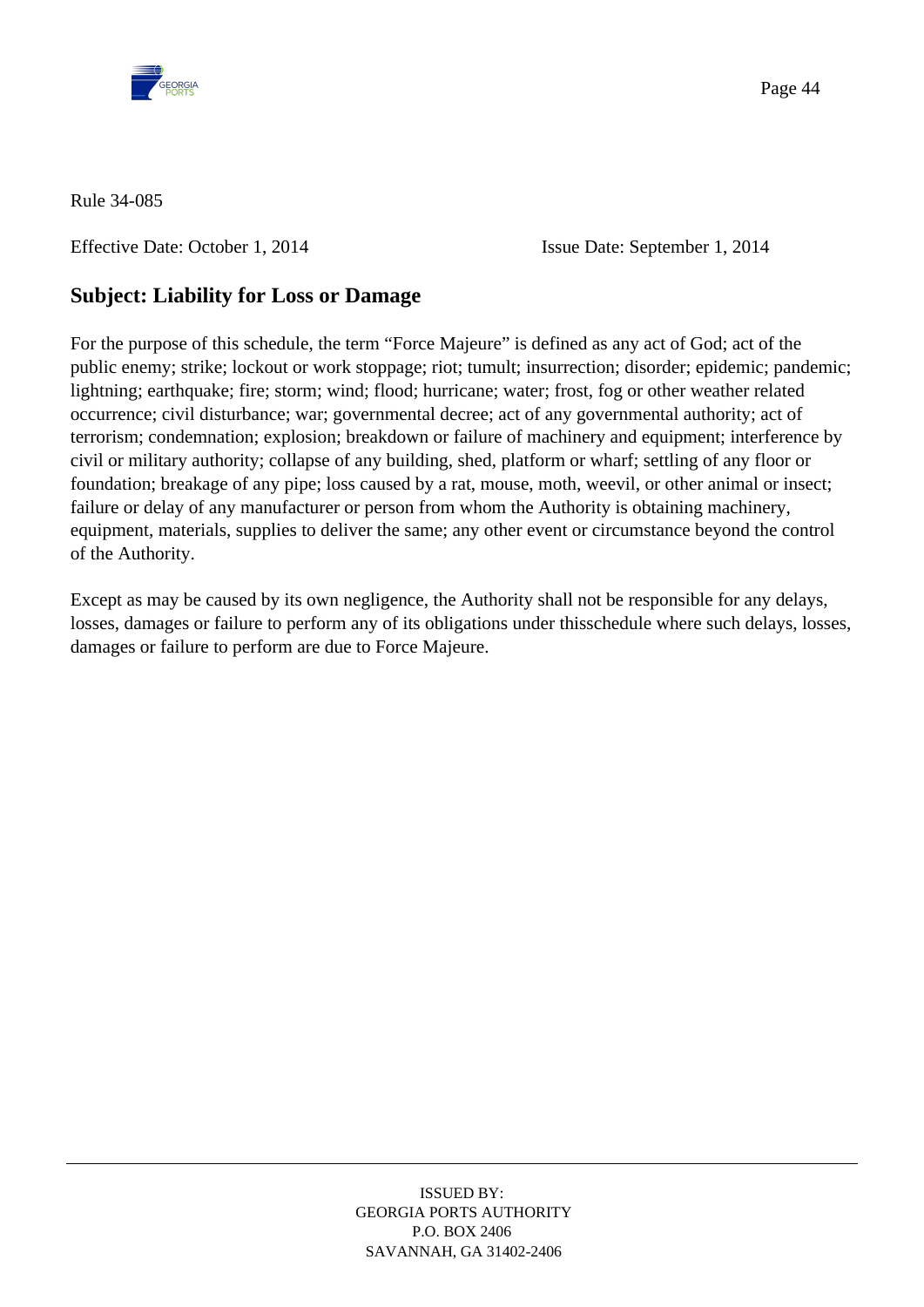

Effective Date: February 15, 2016 Issue Date: February 3, 2016

### **Subject: Limitation of Liability for Damages**

To the extent allowed by law, user shall include in its Bills of Lading a clause incorporating the United States Carriage of Goods by Sea Act, 46 U.S.C. Section 30701, formerly codified at 46 U. S. C. Section 1301, et seq., ('COGSA'), extending the benefits and limitations contained in the Bill of Lading and COGSA to terminal operators and to the period prior to loading and subsequent to discharge while cargo is in the custody of GPA, and giving the shipper an option to effectively declare a higher value for its cargo than the package limitation. If such provisions do not exist or are waived by user, or if the shipper declares a higher value of cargo, user shall notify GPA Risk Management of such waiver, omission, or declared value in writing at least five (5) days prior to the arrival of the cargo in question whether import or export cargo, to allow GPA the opportunity to obtain the necessary insurance to cover the additional exposure, the cost of which will be billed to user.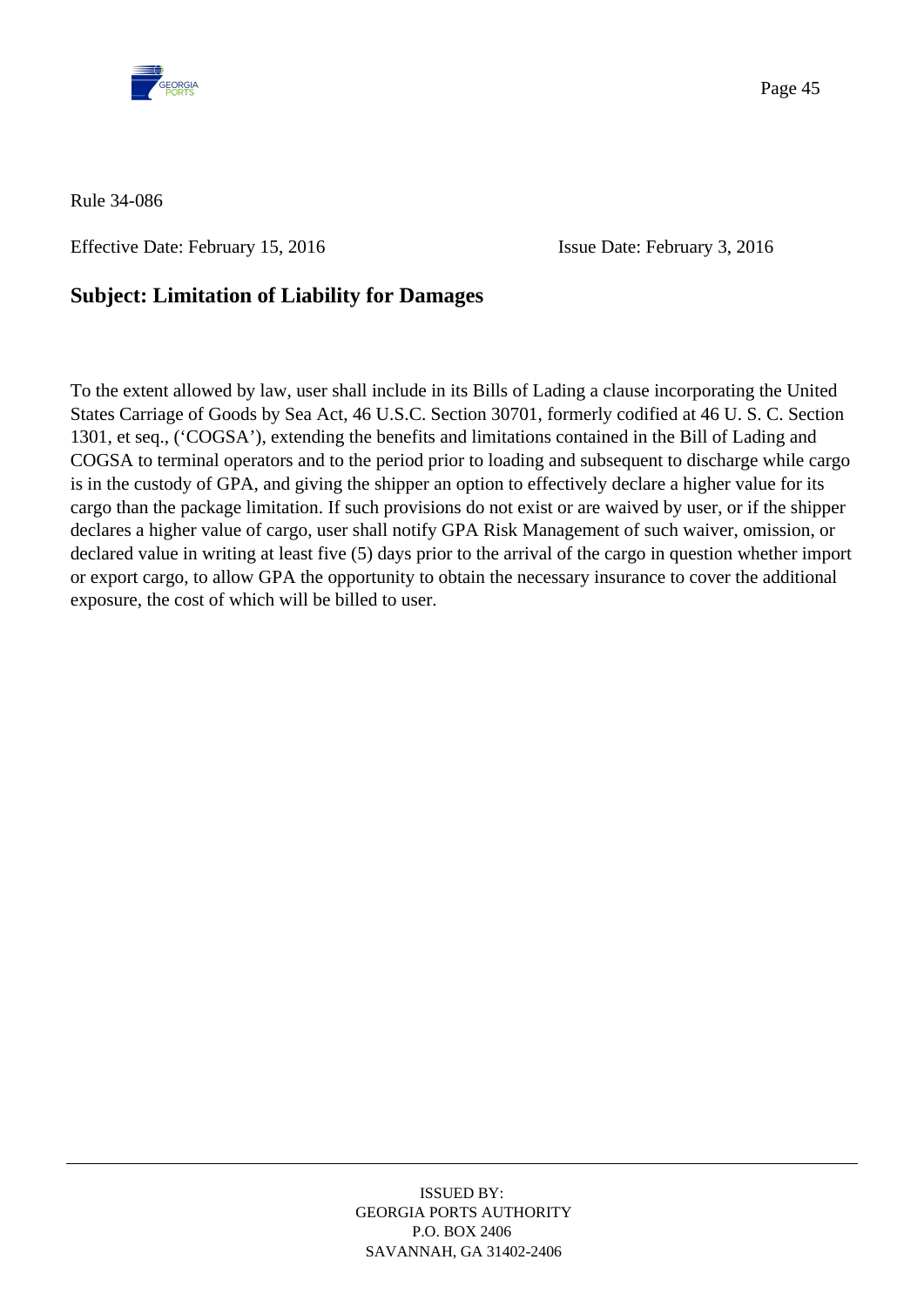

Effective Date: October 1, 2020 Issue Date: October 1, 2020

### **Subject: Obstructions and Cargo Left on Wharf**

( A ) Stevedore's appliances, equipment, tools, vehicles or any other material or object excluding throughput cargo, is prohibited from remaining on wharves when not in use. If such obstruction is not removed immediately upon notification by the Authority, the Authority will remove and store the item(s) and the owner will incur all expenses.

( B ) No cargo may remain on wharves unless written approval is granted by the Authority in advance of cargo arrival. This section applies to breakbulk cargo, over-dimensional cargo containers discharged from or loaded to vessels, cargo unloaded from containers at the same terminal, and any other cargo. When cargo is placed on the Authority's wharf without prior written approval terminal free time **will not** be granted, and the ocean carrier will be assessed daily charges as listed below in Section D. Additionally, the Authority may transfer the cargo to a secondary point of rest and assess a minimum **charge of \$2,800.00, per uni**t, to the ocean carrier.

( C ) When a stevedore discharges a flatrack to a mafi trailer, it may be necessary for the Authority to move the loaded mafi trailer to a proper point of rest. If the preceding occurs, and the Authority unloads the cargo from the flatrack while it is upon the mafi, the Authority will assess a third-party crane charge to the ocean carrier, which is subject to a **minimum of \$1,550.00, per unit**.

( D ) Regarding import cargo, the cargo account, or its customs broker, must ensure proper releases are obtained from both the ocean carrier and all required governmental agencies before the cargo leaves the Authority's terminal. **Daily Charge – \$2,000.00, per unit**, (See Notes 1, 2, and 3)

**Note 1:**This rule will also apply to boat and yacht cradles.

**Note 2:**The day the cargo is placed on the wharf shall be considered the first calendar day.

**Note 3:**This charge will be assessed in full, regardless of any discount provisions in separate agreements with the Authority.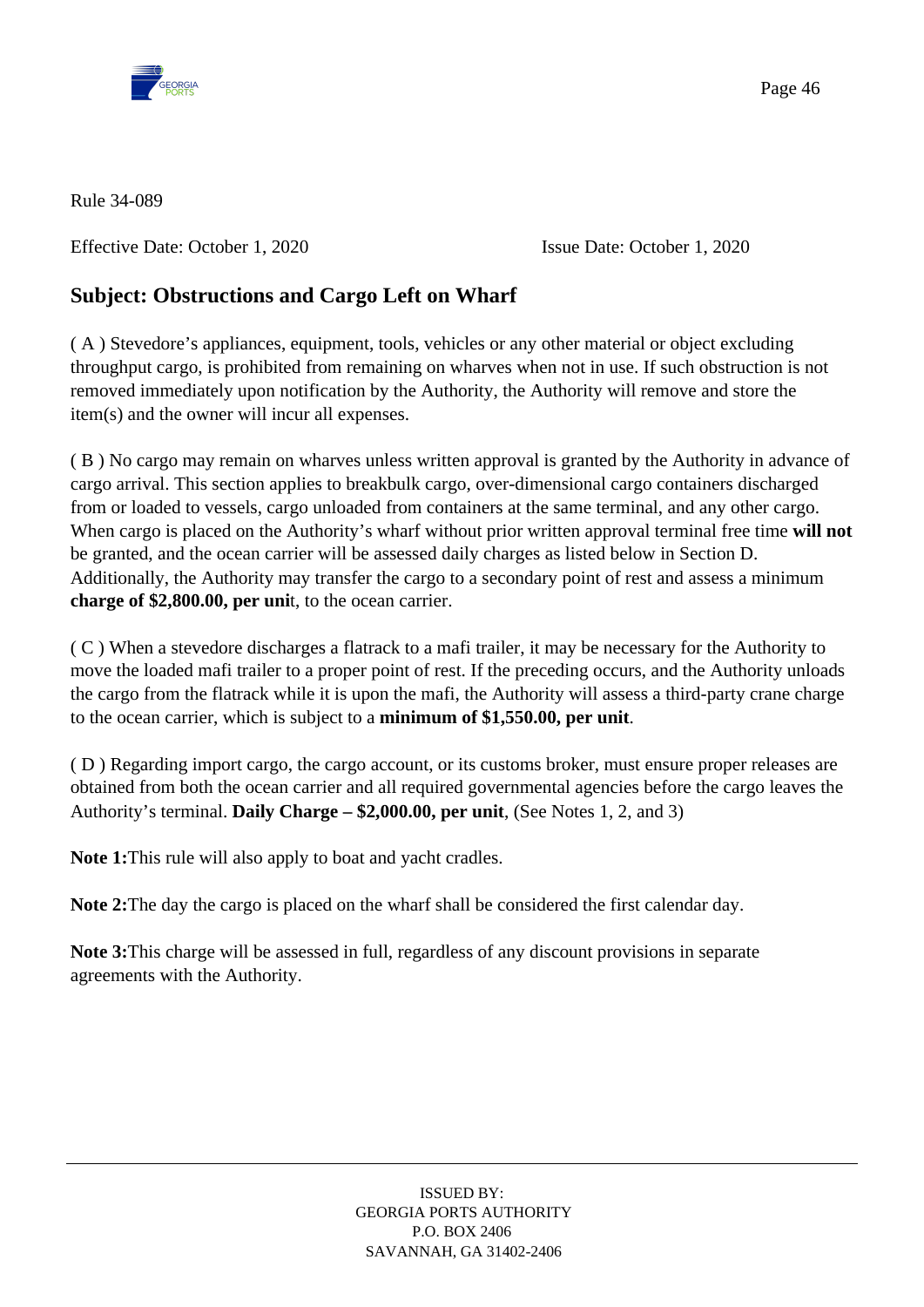

Effective Date: October 1, 2020 Issue Date: October 1, 2020

### **Subject: Overtime**

If the Authority performs services at the request of the ocean carrier, its agent, stevedore, or a Third-Party on Saturday, Sunday, holidays or at times other than the recognized working hours of the Authority, as defined in Rule 34-155, the charges for these services will be provided in this schedule, plus the applicable overtime rates listed in Rule 34-630.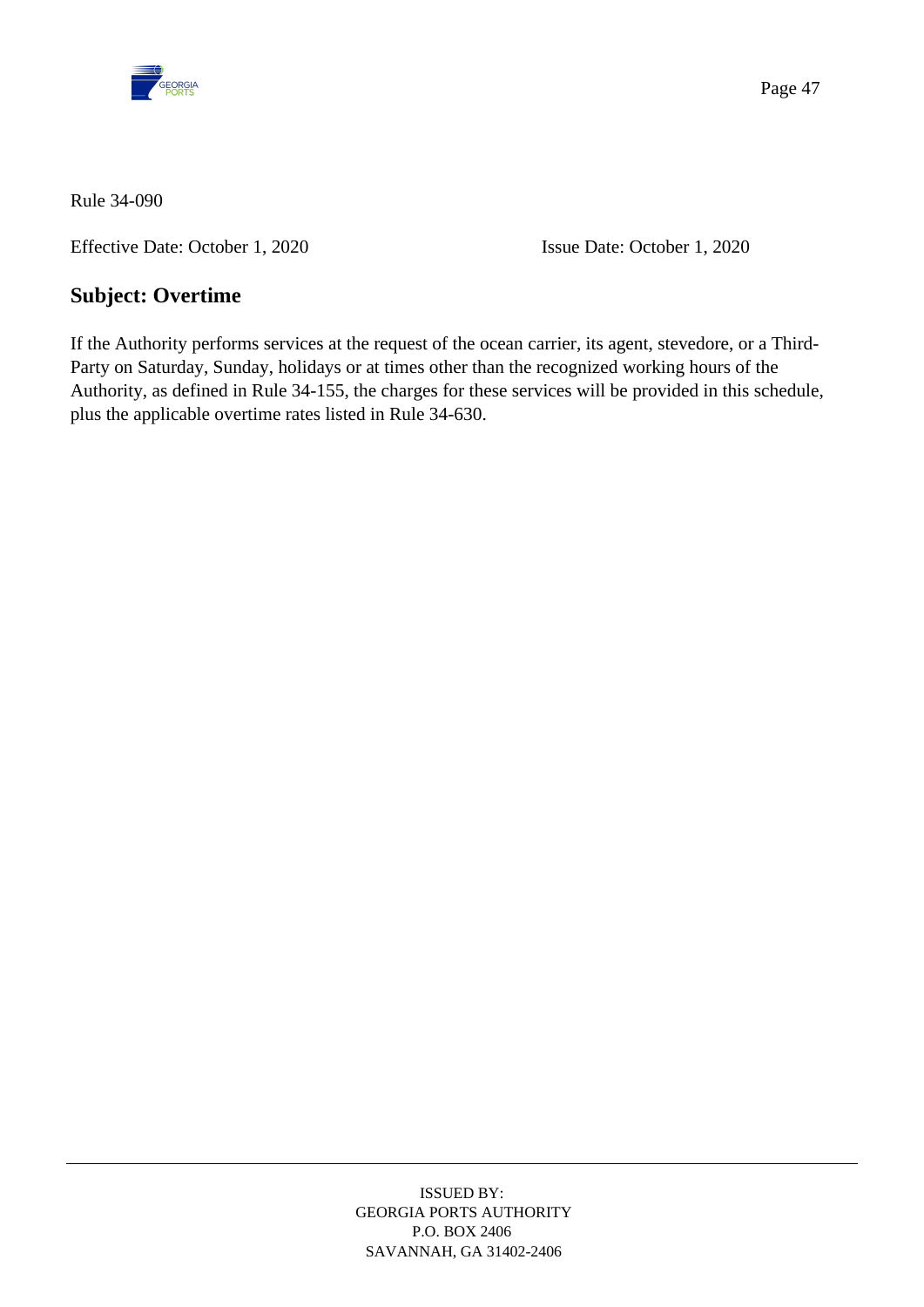

Effective Date: October 1, 2020 Issue Date: October 1, 2020

# **Subject: Out-of-Gauge Cargo Transiting Garden City Terminal**

#### **EXPORTS (NON-CONTAINERIZED)**

Non-containerized out-of-gauge export cargo, including boats and yachts, arriving at the Authority's Garden City Terminal via motor carrier shall be handled as follows:

- The Authority prefers the subject cargo load as a shipside delivery (direct from the inland motor carrier to the vessel). However, if a shipside delivery is not possible, the Authority will receive the cargo and place it at the first point of rest. Once the cargo is placed at the first point of rest, it is the ocean carrier and stevedore's responsibility to transport cargo to the vessel. If a crane and/or mafi trailer is needed to offload the cargo from the inland carrier, prior arrangements must be made with the Authority to schedule a crane and the ocean carrier or stevedore is responsible for obtaining a mafi trailer. **(Note 1)**
- Boats and yachts arriving by water should not arrive more than **two (2) days** before the vessel scheduled booking date. The ocean carrier or its stevedore, whichever is leasing the Authority crane, is responsible for the lift from the water directly to the scheduled vessel or to a mafi trailer and relocated by the stevedore to a terminal point of rest designated by the Authority. If the boat or yacht cannot be safely relocated to a designated point of rest, the charges in Rule 34-089 will apply.
- If cargo requires loading to a flatrack or open-top container, prior arrangements must be made with a third-party vendor, unless the ocean carrier uses their local stevedore. Upon request, the Authority's Pricing and Logistics Department (912-965-2368) will provide a list of third-party vendors.
- Prior arrangements must be made with the Authority if out-of-gauge cargo arrives via rail carrier. Failure to provide prior notice will increase terminal charges. If such cargo is not ready for export upon receipt, additional terminal charges may apply.

#### **EXPORTS (CONTAINERIZED)**

Out-of-Gauge **containerized** export cargo, delivered to the Garden City Terminal shall be handled as follows:

- The Authority prefers that the subject cargo is loaded as a shipside delivery, which is cargo loaded directly from the inland motor carrier to the vessel.
- If a flatrack or open-top container is delivered to the Authority on a chassis, and a shipside delivery is not possible, the married unit will be assigned a wheeled parking location in the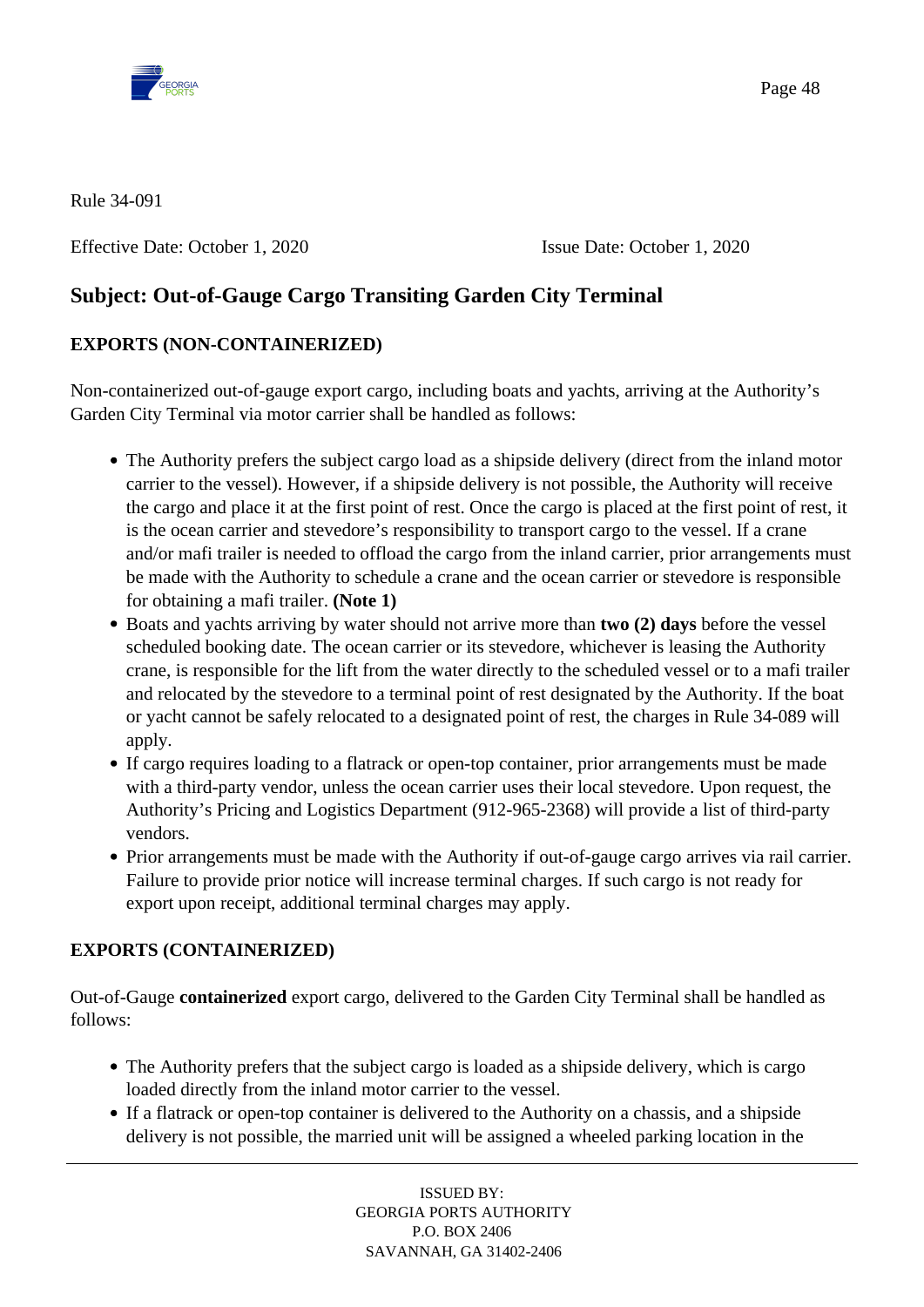

container yard (CY) and will not be re-handled by Authority personnel. It will be the responsibility of the ocean carrier or its stevedore, to dray from the cargo from the wheeled parking location to the vessel for export delivery. **(Note 2 –**also applies to the below bullet point**)**

If a flatrack or open-top container is delivered to the Authority on a motor carrier's trailer, and a shipside delivery is not possible, the flatrack or open-top container will be grounded by the Authority upon receipt. It will be the responsibility of the ocean carrier, or its stevedore, to transport the cargo from the designated point of rest to the planned vessel for export delivery.

#### **IMPORTS (NON-CONTAINERIZED)**

Non-containerized out-of-gauge import cargo discharging at the Authority's Garden City Terminal will be handled as follows:

- The Authority's preference is to load the subject cargo as a shipside delivery, which is loading the cargo directly from the vessel to the inland motor carrier. **(Note 2)**
- If shipside delivery is not possible, the ocean carrier, or its stevedore, shall transport the cargo from the wharf to a terminal point of rest designated by the Authority. If the cargo cannot safely be relocated to a designated point of rest, the charges in Rule 34-089 will apply.

#### **IMPORTS (CONTAINERIZED)**

Containerized out-of-gauge import cargo discharging at the Authority's Garden City Terminal will be handled as follows:

- The Authority's preference is to load the subject cargo as a shipside delivery, which is loading the cargo directly from the vessel to the inland motor carrier. **(Note 3)**
- If shipside delivery is not possible, the ocean carrier or its stevedore shall transport the cargo from the wharf to a point of rest designated by the Authority, and if necessary, provide mobile cranes for cargo handling. If the cargo cannot safely be relocated to a designated point of rest, the charges in Rule 34-089 will apply.
- Prior arrangements must be made with a third-party warehouse transload operator or a stevedore, to unload out-of-gauge cargo from a flatrack or open-top container. A listing of warehouse transload operators will be provided by the Authority's Pricing and Logistics Department (912-965-2368) upon request.

**Note 1:**If the Authority receives the cargo and places it on a mafi trailer, the ocean carrier or its designee is responsible for securing the cargo to the mafi trailer.

**Note 2:** To expedite the process, contact GPA Gate Operations via email at gateoperations@gaports.com and provide the following information: flatrack or open-top container number, the ocean carrier, and size/type of container, as well as the pre-advised identification number.

**Note 3:**If the Authority assists with the trailer assembly, the charges in Rule 34-290 will apply.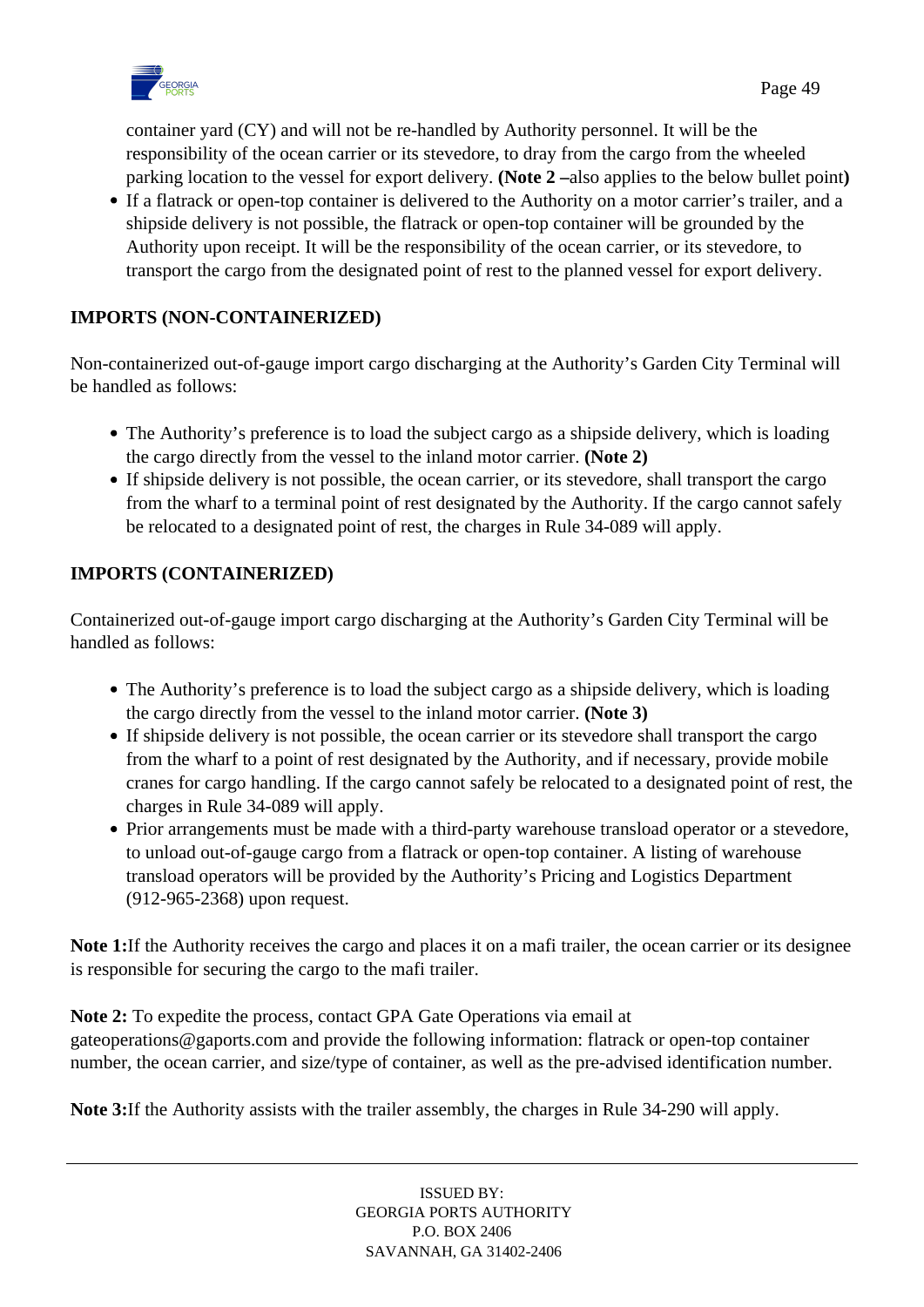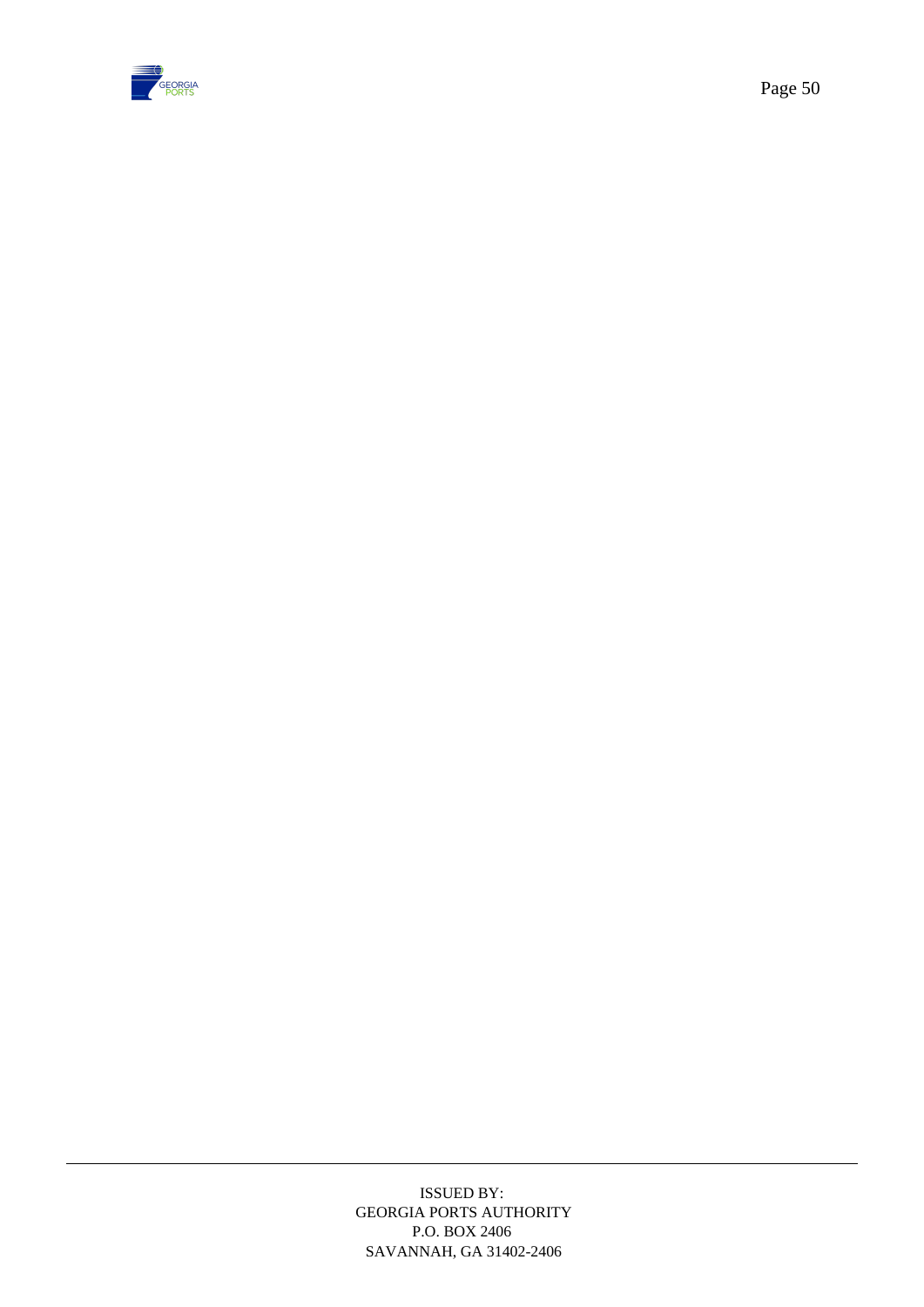

Effective Date: July 12, 2021 Issue Date: July 12, 2021

# **Subject: Out-of-Gauge Cargo Transiting Ocean Terminal**

### **EXPORTS (NON-CONTAINERIZED)**

Non-containerized out-of-gauge export cargo, including boats and yachts, arriving at Ocean Terminal via motor carrier shall be handled as follows:

- The Authority prefers the subject cargo load as a shipside delivery (direct from the inland motor carrier to the vessel). However, if a shipside delivery is not possible, the Authority will receive the cargo and place it at the first point of rest. Once the cargo is placed at the first point of rest, it is the ocean carrier and stevedores responsibility to transport cargo to the vessel.
- If a crane and/or mafi trailer is needed to offload the cargo from the inland carrier, prior arrangements must be made with the Authority to schedule a crane and the ocean carrier or stevedore is responsible for obtaining a mafi trailer. **(Note 1)**
- The ocean carrier is responsible for the lift from the water directly to the scheduled vessel or to a mafi trailer and relocated by the stevedore to a terminal point of rest designated by the Authority. If the boat or yacht cannot be safely relocated to a designated point of rest, the charges in Rule 34-089 will apply.
- If cargo requires loading to a flatrack or open-top container, prior arrangements must be made with a third-party vendor to do so off terminal, unless the ocean carrier uses their local stevedore. Upon request, the Authoritys Pricing and Logistics Department, which can be contacted at (912)-963-5437, will provide a list of third-party vendors.
- Prior arrangements must be made with the Authority if out-of-gauge cargo arrives via rail carrier. Failure to provide prior notice will increase terminal charges. If such cargo is not ready for export upon receipt, additional terminal charges may apply.

#### **EXPORTS (CONTAINERIZED)**

Containerized out-of-gauge export cargo delivered to Ocean Terminal shall be handled as follows:

- The Authority prefers that the subject cargo is loaded as a shipside delivery, which is cargo loaded directly from the inland motor carrier to the vessel.
- If a flatrack or open-top container is delivered to the Authority on a chassis, and a shipside delivery is not possible, the married unit will be assigned to a stack or a wheeled parking location in the container yard (CY) and will not be re-handled by Authority personnel. It will be the responsibility of the ocean carrier or its stevedore, to dray from the cargo from the wheeled parking location to the vessel for export delivery.**(Note 2)**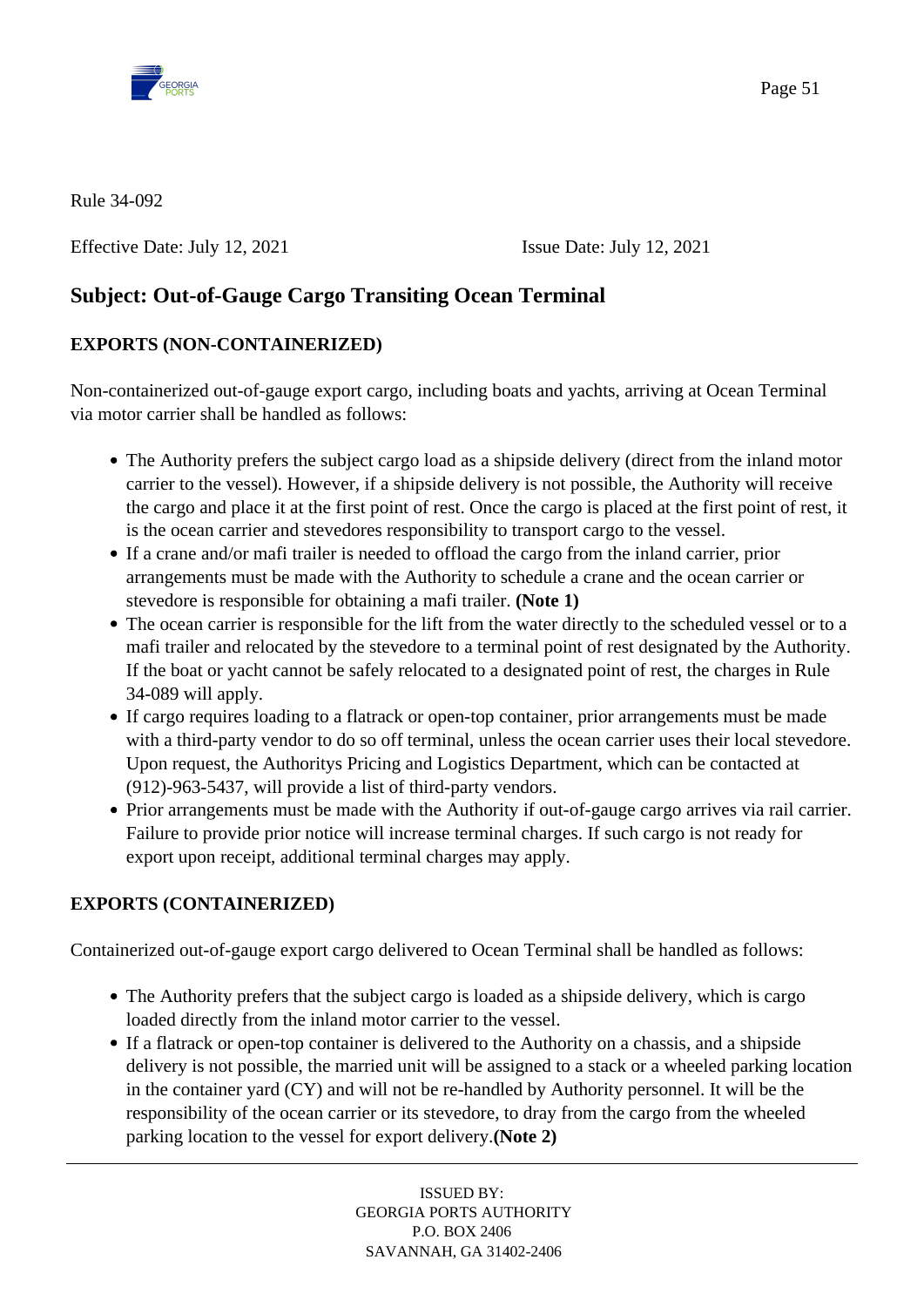

If a flatrack or open-top container is delivered to the Authority on a motor carriers trailer, and a shipside delivery is not possible, the flatrack or open-top container will be grounded by the Authority upon receipt. It will be the responsibility of the ocean carrier, or its stevedore, to transport the cargo from the designated point of rest to the planned vessel for export delivery. (Note 2)

#### **IMPORTS (NON-CONTAINERIZED)**

Non-containerized out-of-gauge import cargo discharging at the Authoritys Ocean Terminal will be handled as follows:

- The Authoritys preference is to load the subject cargo as a shipside delivery, which is loading the cargo directly from the vessel to the inland motor carrier. **(Note 2)**
- If shipside delivery is not possible, the ocean carrier, or its stevedore, shall transport the cargo from the wharf to a terminal point of rest designated by the Authority. If the cargo cannot safely be relocated to a designated point of rest, the charges in Rule 34-089 will apply.

#### **IMPORTS (CONTAINERIZED)**

Containerized out-of-gauge import cargo discharging at the Authoritys Ocean Terminal will be handled as follows:

- The Authoritys preference is to load the subject cargo as a shipside delivery, which is loading the cargo directly from the vessel to the inland motor carrier. **(Note 3)**
- If shipside delivery is not possible, the ocean carrier or its stevedore shall transport the cargo from the wharf to a point of rest designated by the Authority, and if necessary, provide mobile cranes for cargo handling. If the cargo cannot safely be relocated to a designated point of rest, the charges in Rule 34-089 will apply.
- Prior arrangements must be made with the Authority, a third-party warehouse transload operator, or a stevedore, to unload out-of-gauge cargo from a flatrack or open-top container. A listing of warehouse transload operators will be provided by the Authoritys Pricing and Logistics Department, which can be contacted at (912)-963-5437, upon request.

**Note 1:**If the Authority receives the cargo and places it on a mafi trailer, the ocean carrier or its designee is responsible for securing the cargo to the mafi trailer.

**Note 2:**To expedite the process, contact Ocean Terminal Container Operations via email at [OTcontainer@gaports.com](mailto:OTcontainer@gaports.com) and provide the following information: flatrack or open-top container number, the ocean carrier, and size/type of container, as well as the pre-advised identification number.

**Note 3:**If the Authority assists with the trailer assembly, the charges in Rule 34-290 will apply.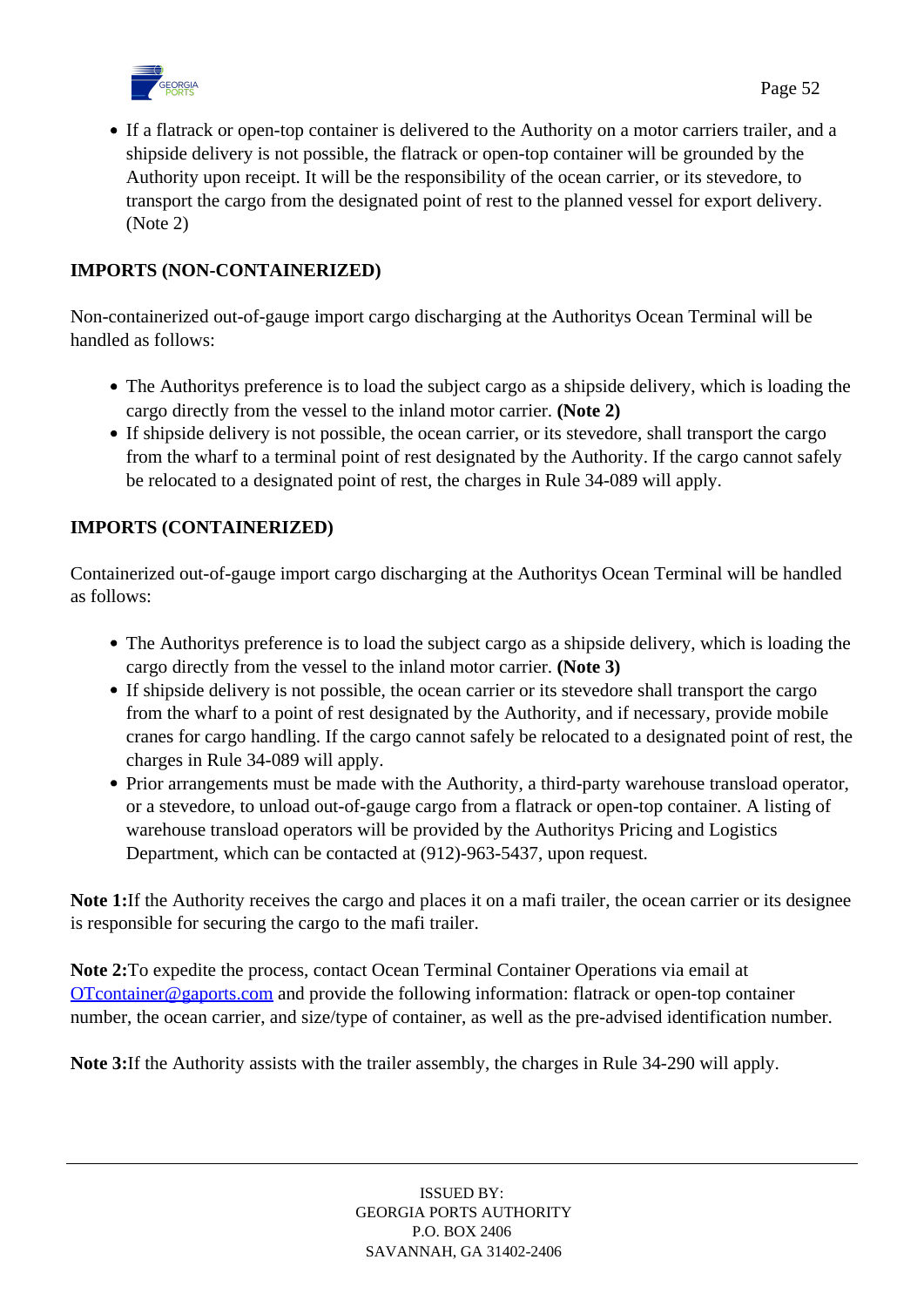

Effective Date: October 1, 2020 Issue Date: October 1, 2020

## **Subject: Payment of Charges and Invoices**

All invoices are due and payable thirty (30) days after the invoice date. Any invoice remaining unpaid thirty (30) days after the invoice date will be considered delinquent, and after thirty (30) days will be assessed an interest charge of one and one-half percent (1.5%) per month, for as long as the invoice remains delinquent. Failure to pay within this time limit may also cause the suspension of credit privileges to be imposed, as well as placing the delinquent party on a delinquent list, conditions of which are defined in Rule 34-040 of the schedule. Continued failure to comply with the terms set forth herein may result in legal action. Any charge considered in dispute by the Customer (the party which has been invoiced) and the Authority will not be assessed an interest penalty, provided that material errors or discrepancies on an invoice have been specifically reported in writing to the Authority's Credit and Collections Department within thirty (30) days after receipt thereof. If not received within thirty (30) days, the invoice shall be considered valid and payable. At no time shall invoices be reduced by any monetary amount for loss and/or damage believed to have been caused by the Authority. See Rule 34-126 for information on how claims for loss and/or damage are to be settled. When an invoice is in dispute, any portion which is not part of the dispute shall be paid within the 30 day period. Also, the Authority will only negotiate disputed invoices with the bill-to-party.

At no time shall invoices be reduced by any monetary amount for loss and/or damage believed to have been caused by the Authority. See Rule 34-126 for information on how claims for loss and/or damage are to be settled.

#### **VESSEL CHARGES**

On all vessels calling at the Authority's terminals, the agents shall be responsible for the payment of all dockage and related charges, including wharfage. The Authority reserves the right to hold vessels, their owners, and/or agents who load, process or discharge cargo at its terminals liable for payment of all terminal charges on such shipments which have accrued, and any charges for the removal of such cargo to another part of the terminal, storage elsewhere, or other applicable charges **(See Note 1)**. Charges that are normally assessed to the vessel or its agents, as provided for in this schedule, will not be assessed to any other party without prior approval of the Authority.

### **HANDLING AND STORAGE CHARGES**

When **import breakbulk** cargo is discharged at the terminals operated by the Authority in the Ports of Brunswick and Savannah, the handling charges will be invoiced to the bill-to party indicated on the delivery order. **(Note 2)** This same party will be responsible for any storage charges incurred. If the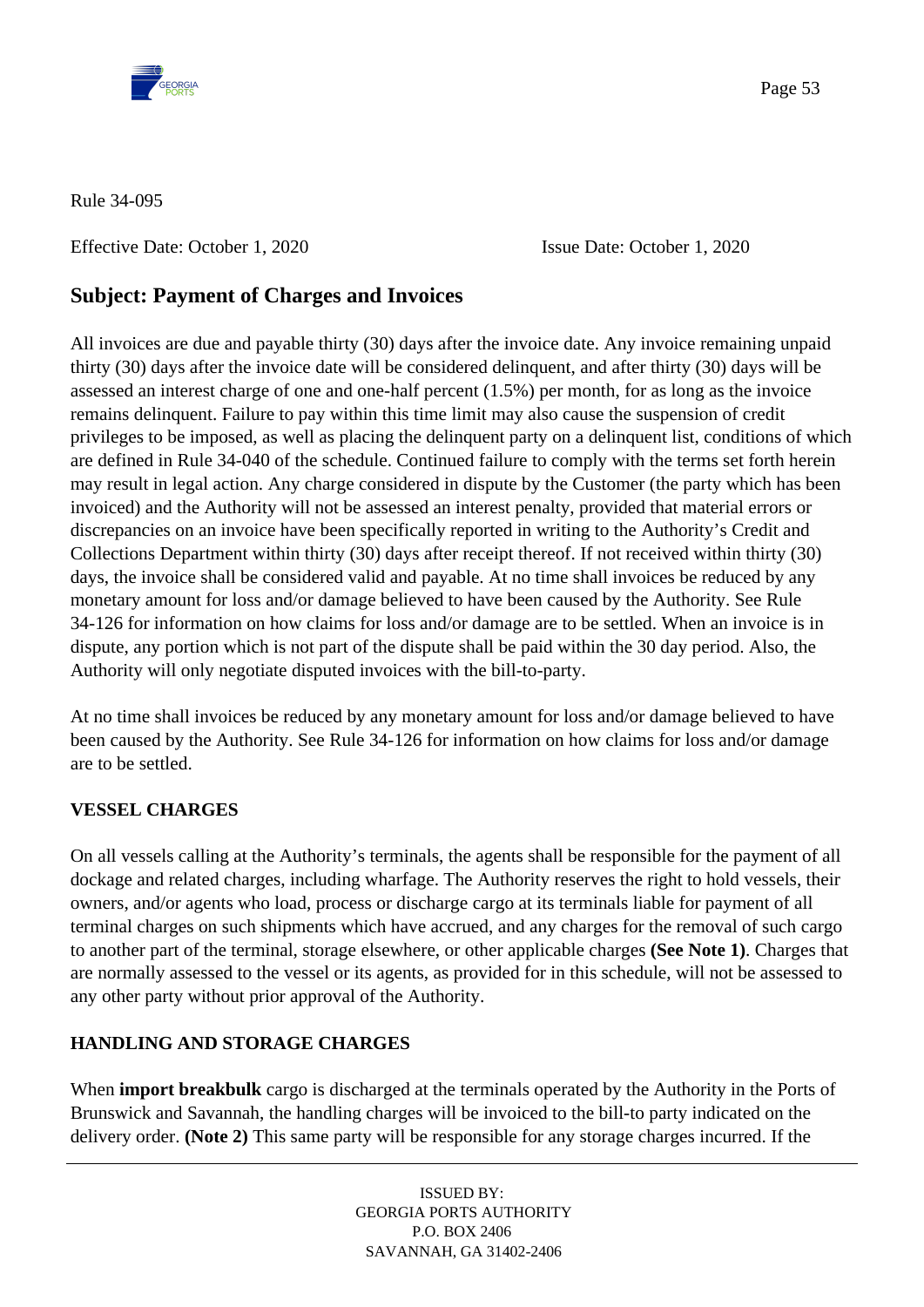

cargo delivery order has not been created in NAVIS by the time the first storage period ends, the party shown as the shipper on the bill of lading will be the responsible bill-to-party, provided they have established credit with the Authority. If this party has not established credit, responsibility remains with the vessel or its agents until the responsible party has established credit with the Authority or other acceptable payment terms have been arranged. Cargo will not be allowed to leave the Authority's terminals until payment terms have been satisfied.

When **export breakbulk** cargo is received at the terminals operated by the Authority in the Ports of Brunswick and Savannah, the handling charges will be invoiced to the bill-to party indicated on the dock receipt **(Note 2)**. This same party will be responsible for any storage charges incurred. The dock receipt will be the governing document as to the description and weight of the export cargo.

### **PAYMENT OF CHARGES AND INVOICES**

Bill-to parties must have established credit with the Authority or made otherwise satisfactory arrangements for payment with the Authority. For accounts, which have not established credit with the Authority, charges must be prepaid. Cash transactions are not acceptable. If the bill-to-party is not identified or if satisfactory payment arrangements have not been made, cargo will be placed on HOLD.

#### **TRANSSHIPPED CARGO**

On breakbulk cargo, which has been discharged at ports, other than the Ports of Brunswick and Savannah, and then transshipped to Authority facilities by rail or motor carrier, the ocean carrier which discharged the cargo will be responsible for the handling charges for the initial receipt, and the first month's storage, if any. Any additional charges shall become the responsibility of the bill-to party indicated on the delivery order, provided the said party has established credit with the Authority. If the said party does not have credit, the ocean carrier will continue to be responsible until the cargo account establishes credit.

### **MISCELLANEOUS CHARGES**

Other terminal charges such as, but not limited to, segregation, labeling, marking, weighing, etc., will be the responsibility of the same party that is invoiced for the handling charges unless otherwise agreed to by the Authority.

**Note 1**: Georgia Ports Authority does not hold vessels, their owners, operators, or agents responsible for payment of handling or storage charges on breakbulk cargo discharged at Authority terminals. However, if the owner, operator, or any agent of a vessel directs the Authority to bill such charges to the owner, operator, or agent of the vessel discharging the cargo, then the owner, operator, and all agents of the owner or operator shall be responsible for payment of such charges.

**Note 2**: If the person preparing the delivery order on import cargo or the dock receipt on export cargo places an incorrect bill-to party on the order, then that person and its company shall be responsible for getting the charges paid as the Authority will not cancel and re-bill.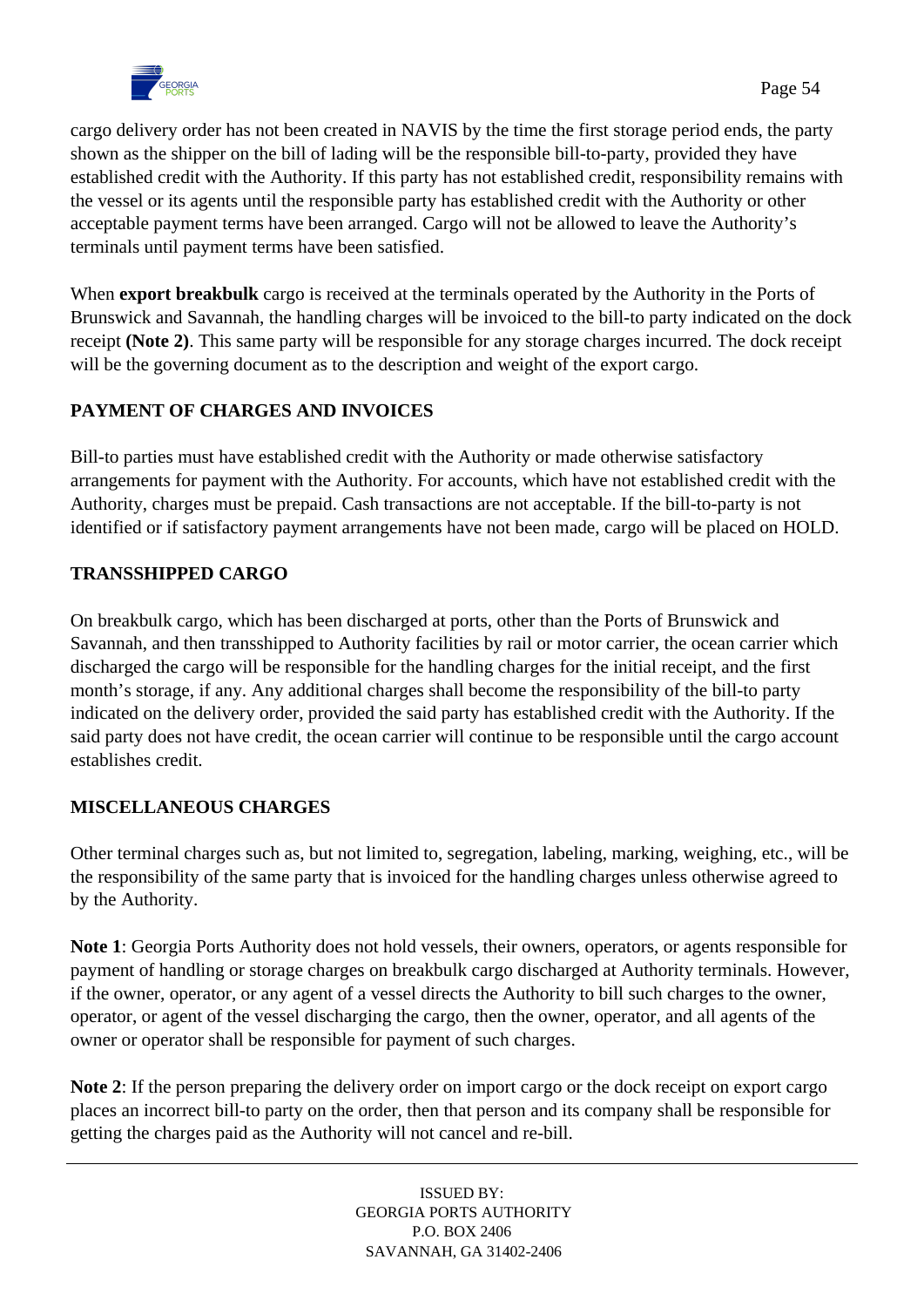

For additional information regarding containerized cargo, see Rule 34-490 of this schedule.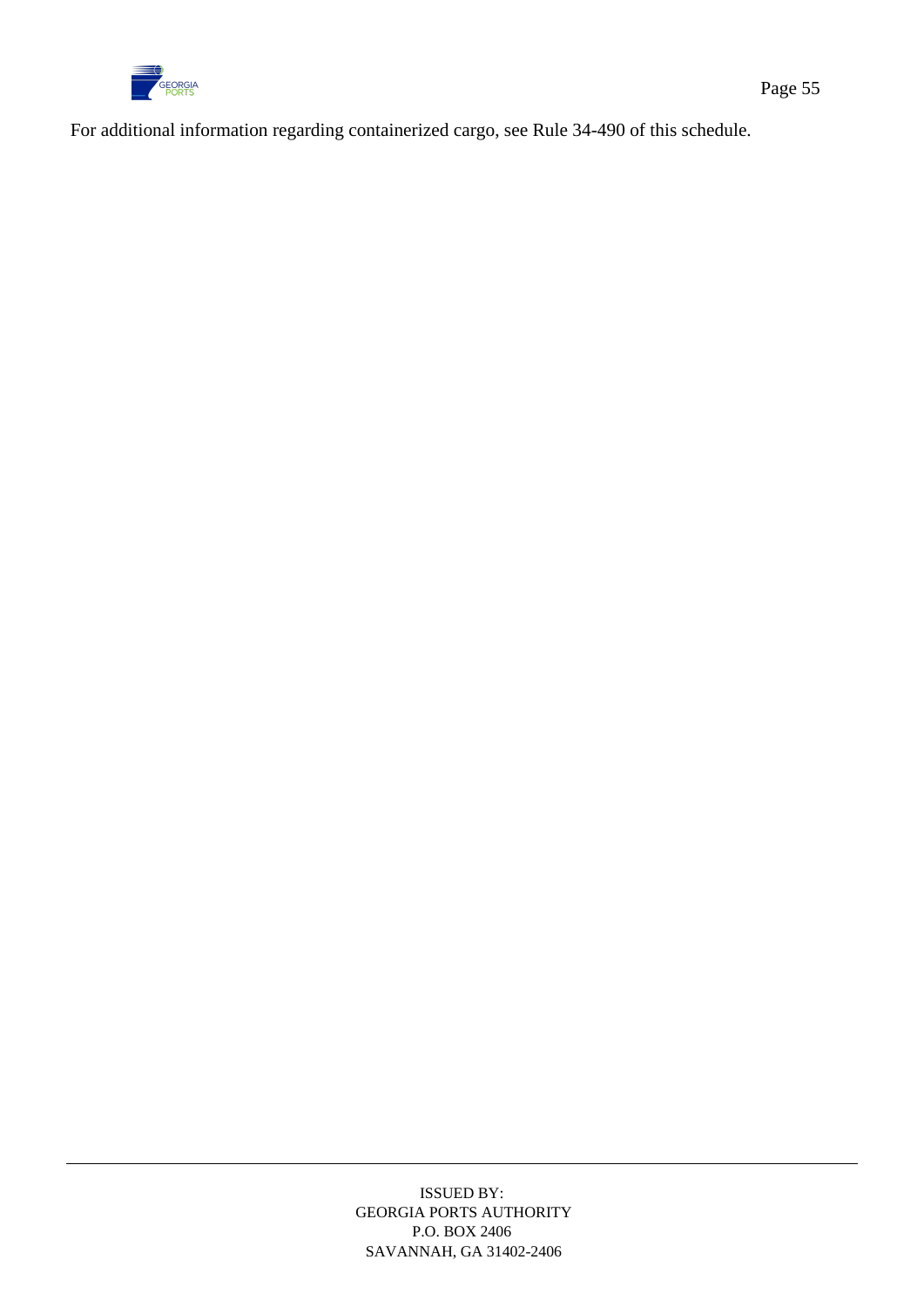

Effective Date: October 1, 2020 Issue Date: October 1, 2020

### **Subject: Pedestrian Traffic**

Pedestrian traffic shall not be allowed to transit any of the Authority's facilities. For the purposes of this rule pedestrian traffic shall mean persons on foot or upon any non-motorized vehicle. Users shall restrict all pedestrian traffic except as required for, and directly related to, conducting user's business operations on Authority owned facilities. Pedestrian traffic will be denied access to Authority owned facilities except as authorized by the Authority at a non-motorized access point designated by the Authority. Only authorized persons are allowed outside of a vehicle in an Authority work area for legitimate business purposes and only while wearing a high visibility vest or other approved high visibility apparel. It is incumbent upon all users to require strict compliance with this regulation in order to help ensure the safety of all users.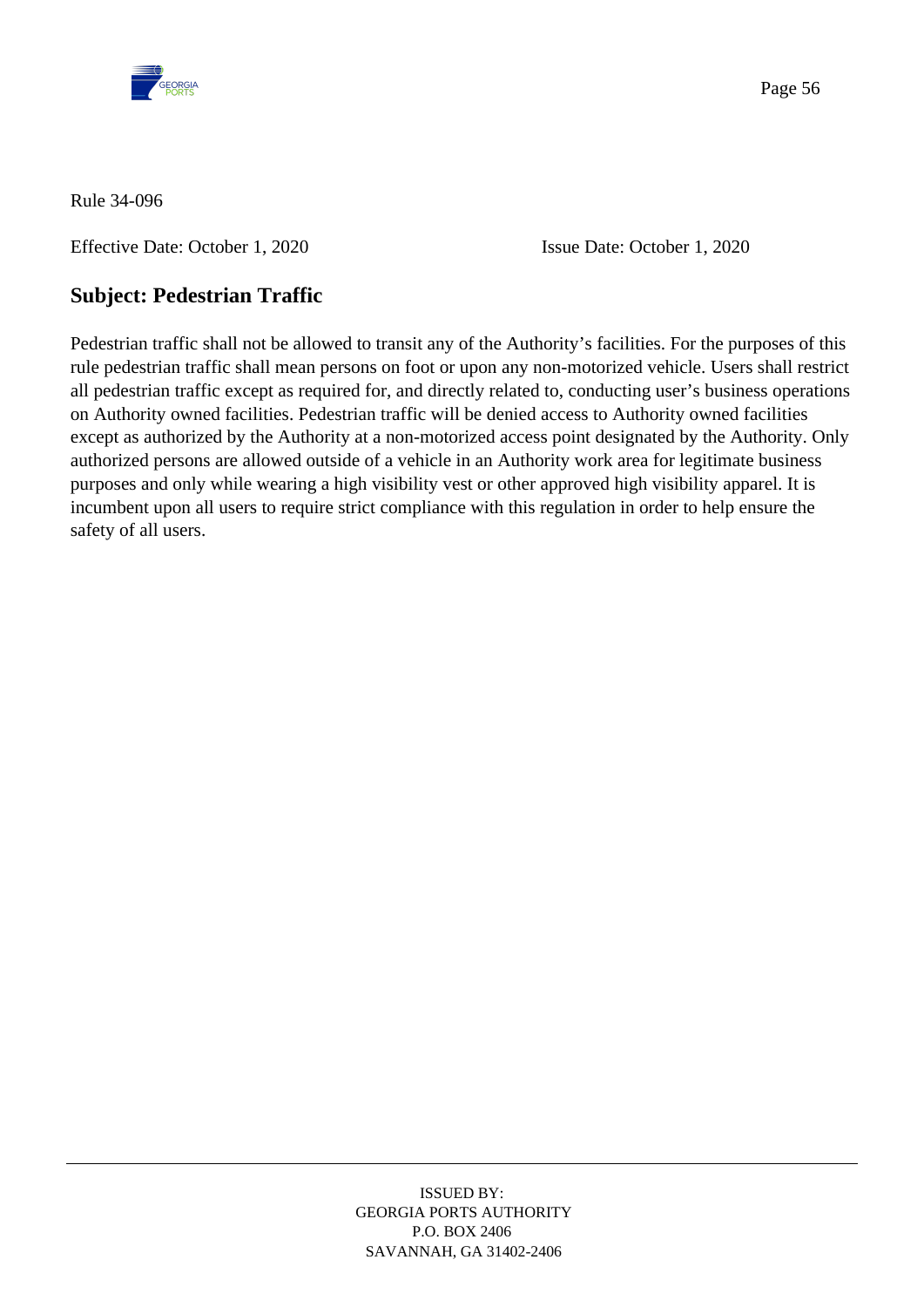

Effective Date: October 1, 2020 Issue Date: October 1, 2020

### **Subject: Personnel Access to Facilities**

All Authority facilities are Limited/ Restricted Access Areas and are under full-time video surveillance. Access is controlled, and entry is allowed only for valid and verifiable business purposes. Persons seeking entry must present approved photo identification to Port Police and state a legitimate business purpose for entry.

Any persons requiring frequent and regular unescorted access to facilities must possess credentials issued by the Authority, as well as the federally mandated TWIC (Transportation Worker Identification Credential). Frequent and regular access is defined as more than five (5) times in a one-year period. To register for an Authority-issued credential, refer to the Authority's website www.gaports.com. To obtain the TWIC, contact Transportation Security Administration (TSA) at telephone number 866-347-8942 or email address: credentialing@dhs.gov.

As of December 1, 2008, any persons attempting entry without a TWIC must be escorted by an authorized escort. Said escorts will be permitted on a very limited and advance approval basis only. Persons attempting entry without a TWIC or proper escort will be denied access. An authorized escort failing to comply with these requirements shall be subject to a fine and be denied access to the Authority facilities. Escorts shall be required to execute an appropriate form in advance agreeing to be responsible for compliance, and the payment of any fine in the event of noncompliance.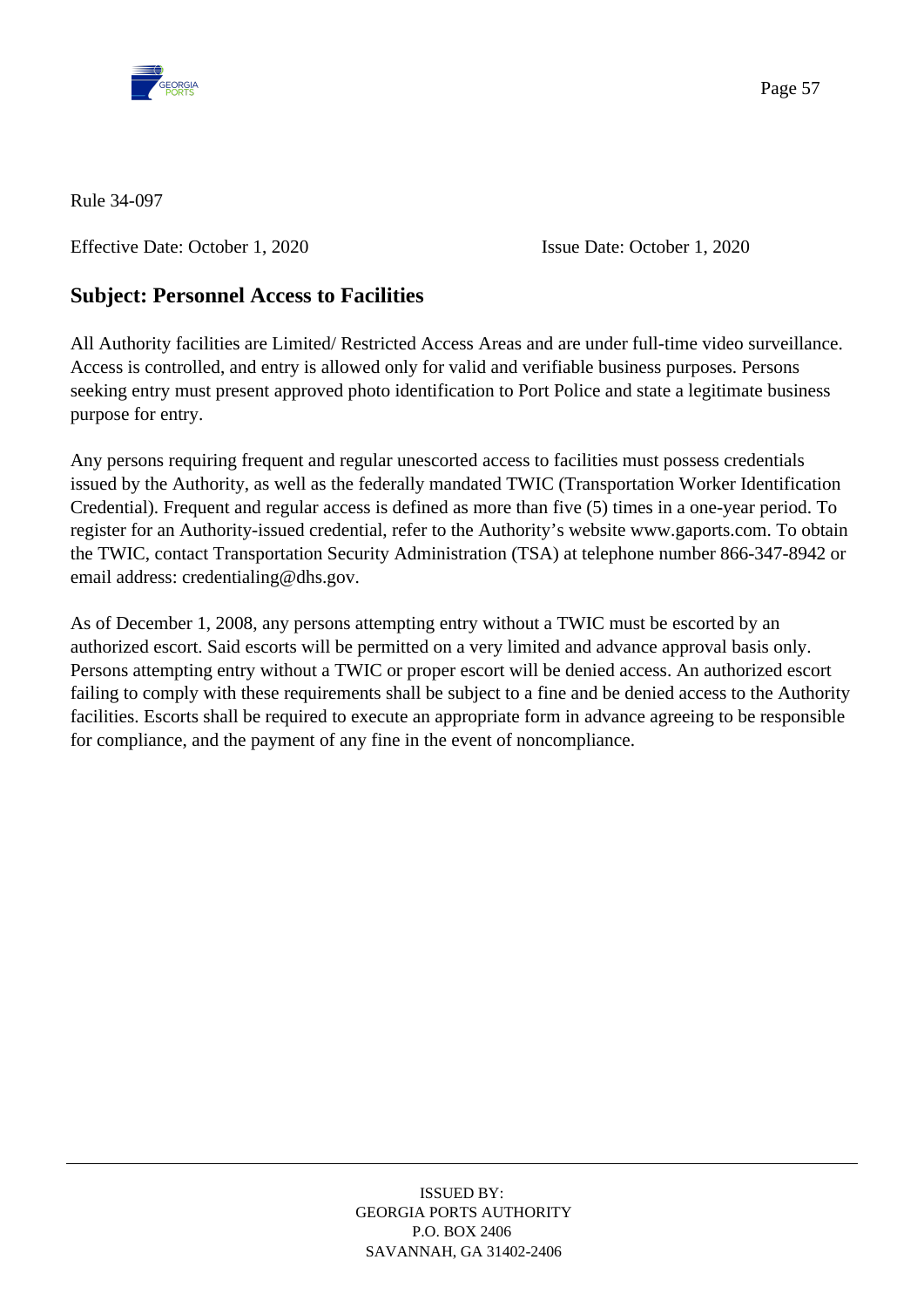

Effective Date: October 1, 2020 Issue Date: October 1, 2020

### **Subject: Point of Rest**

All cargo will be received and delivered to a "Point of Rest" in the assigned space within a transit shed or warehouse, or on an apron adjacent to berth assigned to ship. Such space shall not exceed an area of four hundred (400) feet abreast of the ship and one hundred (100) feet fore and aft of the berth; however, the Authority reserves the right to expand the limits of the point of rest.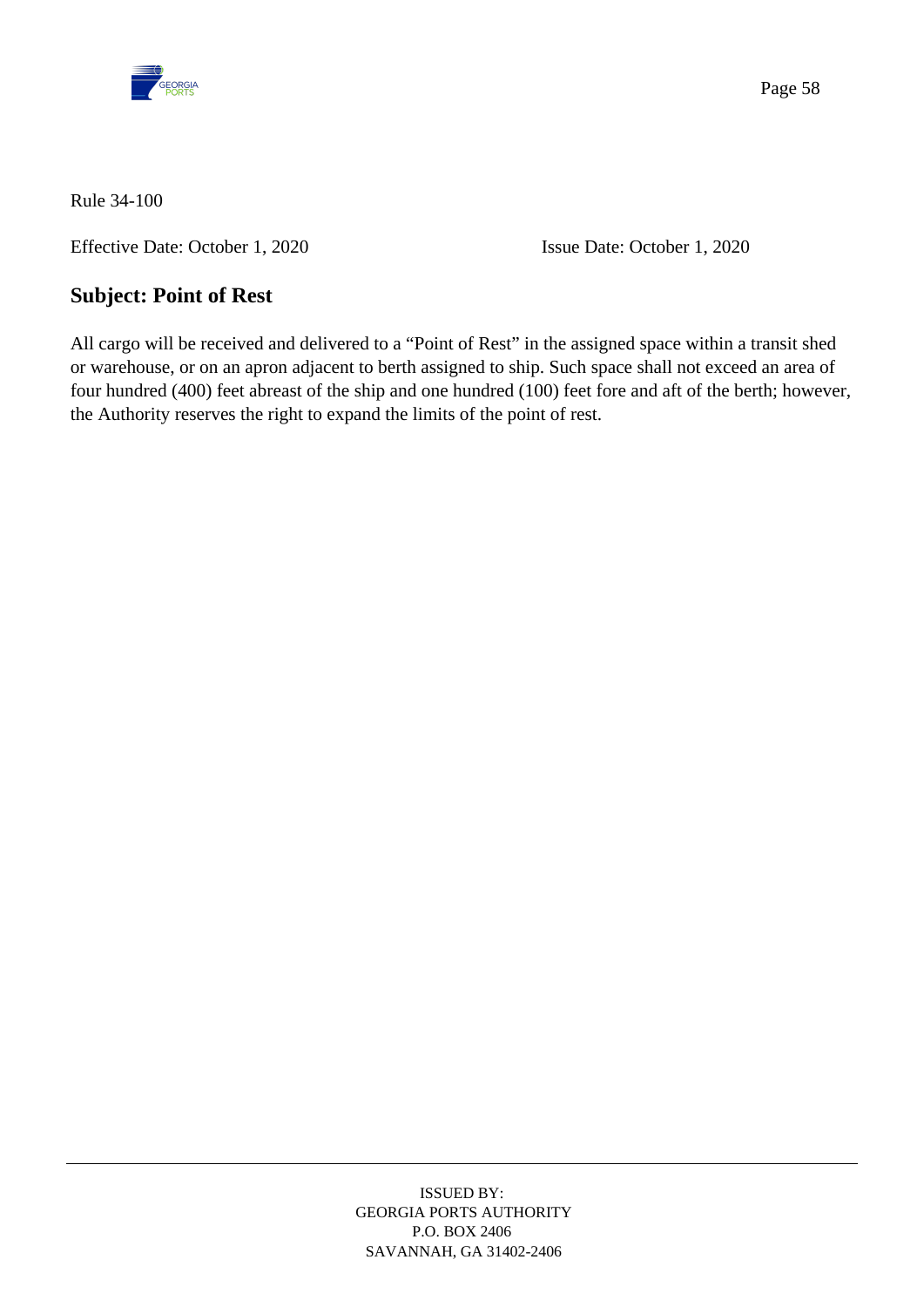

Effective Date: March 1, 2021 Issue Date: February 5, 2021

### **Subject: Port Police**

Although the Authority provides security at its terminals, the Authority does not guarantee protection to the Terminal User or its property from arson, pilferage, theft, vandalism, or other damage The Authority's Port Police have jurisdiction over all security at Authority terminals including, but not limited to: cargo, gate, gangway watch, and other routine or emergencies. A Terminal User's request to use of private or special security, on Authority property must be preapproved by the Authority's Senior Director of Protective Services, who can be contacted at (912)-963-5596. If approved, only certified police officers may be used. The Senior Director of Protective Services will determine the number of private or special security personnel assigned. The Authority reserves the right to assess a charge for any special activity or function. Charges for private or special security will be invoiced at cost plus thirty (30) percent. However, Rule 34-191 specifies the charges for Port Police personnel performing TWIC Escort Services and Rule 34-630 specifies general charges for Port Police personnel.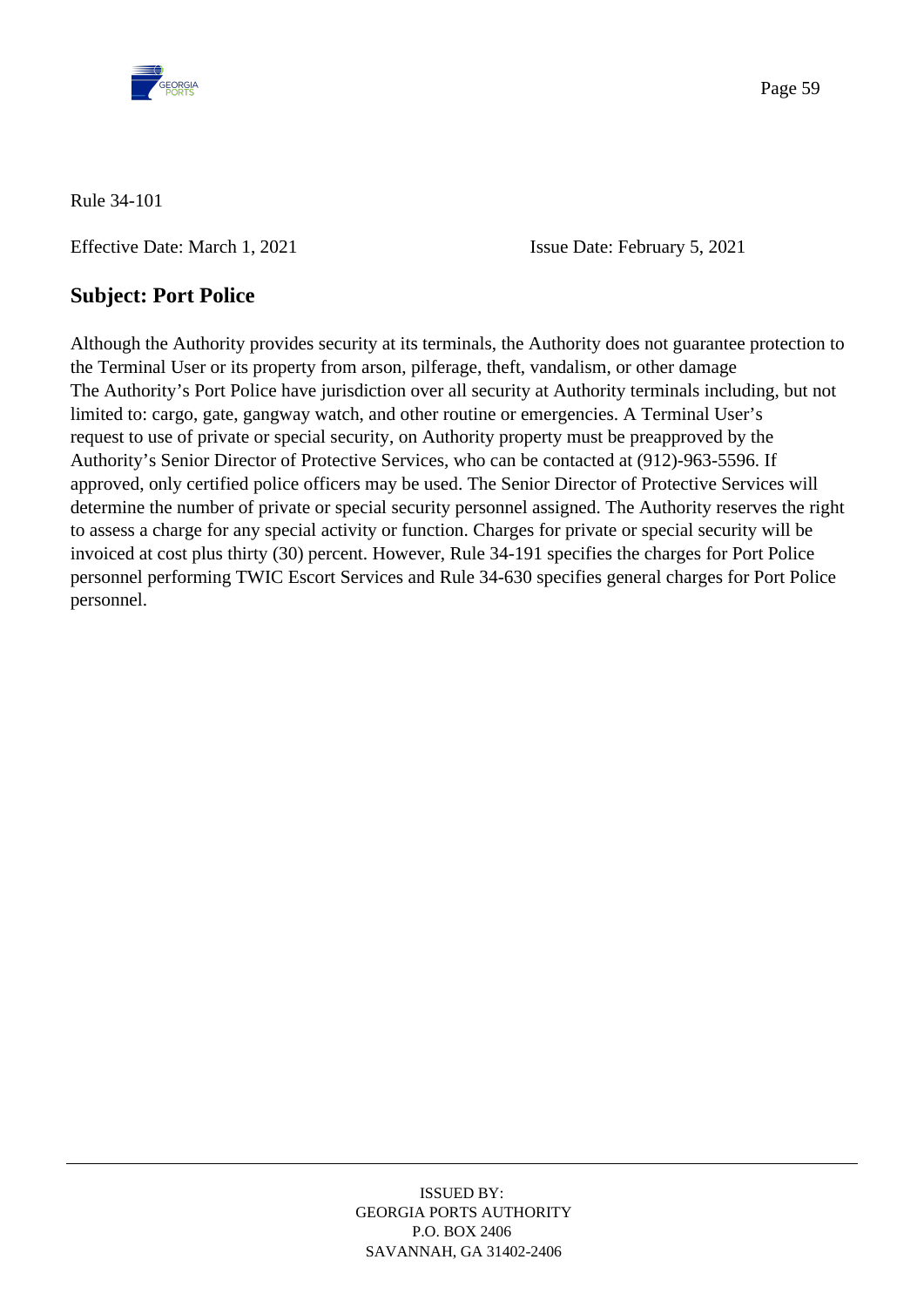

Effective Date: October 1, 2020 Issue Date: October 1, 2020

# **Subject: Registration Required if Working on Authority Terminals**

Firms conducting business or operating on Authority facilities are required to register with the Authority on an annual basis. Firms shall include all corporations, partnerships or individual proprietorships providing goods, or services, as identified by the Authority. Registration information includes the Firm's name and address, its principals and all office locations, a listing of current business licenses, as well as credit references. Additionally, and preceding registration approval, all Firms shall comply with the following Authority requirements:

(1) Furnish certificates of insurance evidencing required coverage;

(2) Pay an annual vehicle decal / registration fee;

(3) Deposit either in cash or the equivalent, an amount determined by the Authority; Any balance of which will be refunded within 30 days of termination of all operations provided the vehicle decals issued by the Authority are returned when such operations cease.

A principal of the Firm must sign the registration form. The Authority may deny use of its facilities to any Firm failing to register or furnishing inaccurate registration information. Additionally, and at its sole discretion, the Authority may deny or revoke a Firm's access to Authority facilities.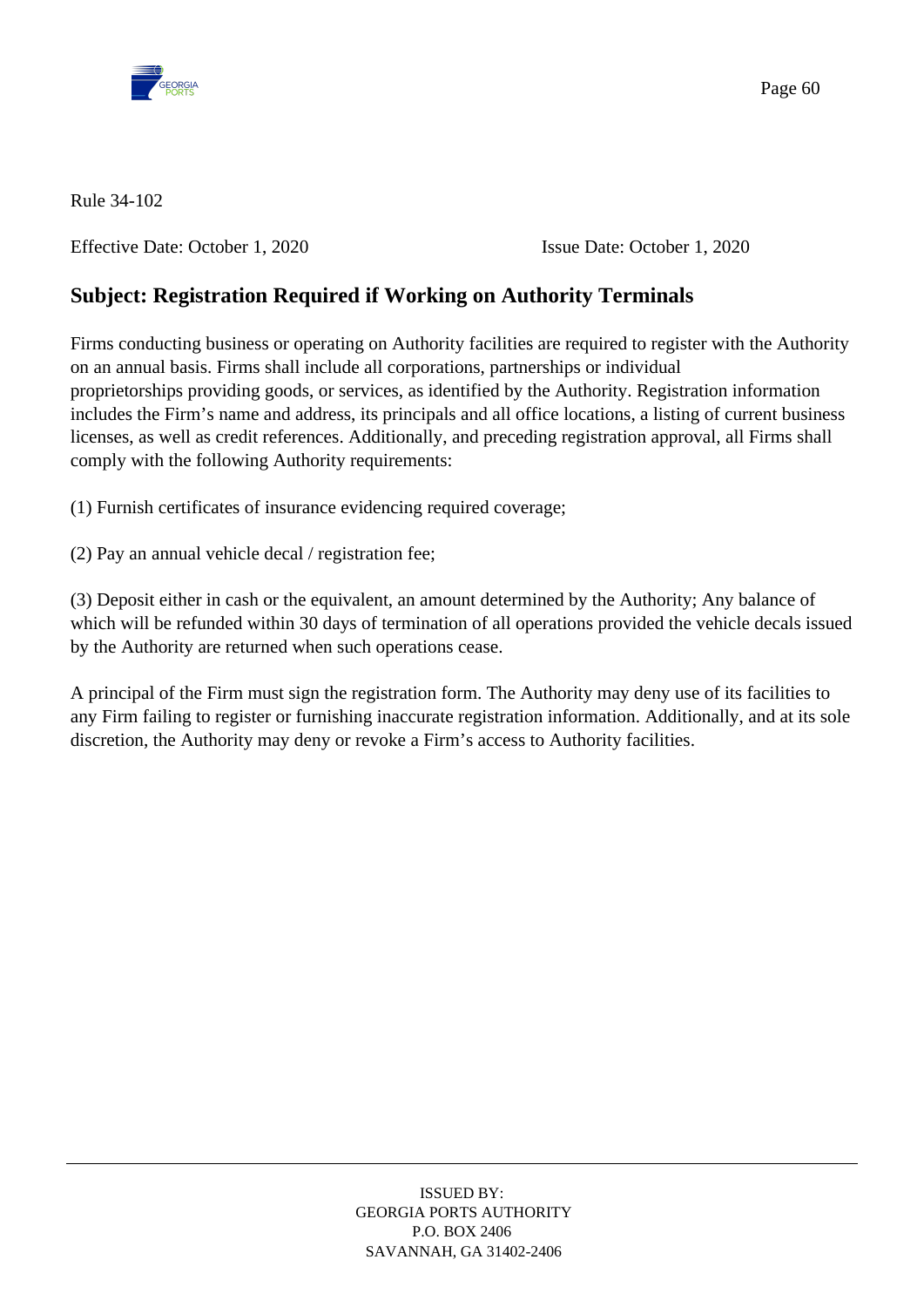

Effective Date: October 1, 2020 Issue Date: October 1, 2020

# **Subject: Posting or Painting Signs**

The posting or painting of any signs on Authority property or structures is prohibited without the prior written consent of the Authority's Engineering and Risk Management Department who shall approve copy, design, material and method of posting or painting.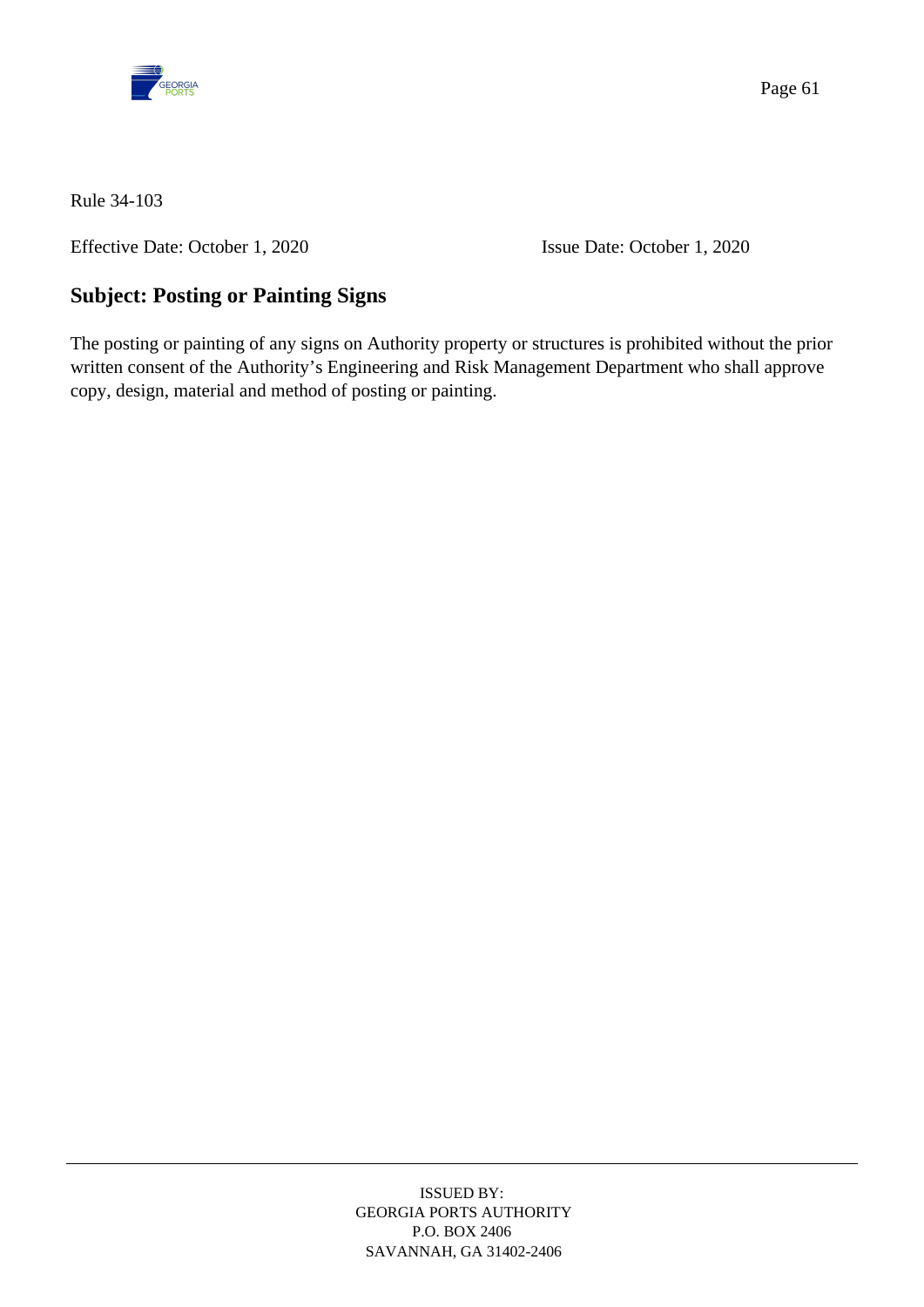

Effective Date: January 1, 1970 Issue Date: January 1, 1970

### **Subject: Reporting of Accidents Injuries or Damages**

All accidents, injuries, fires and incidents of a serious nature including, without limitation, incidents requiring an emergency response or injuries requiring any medical treatment away from the scene, must be reported immediately to the Authority's Port Police Department at (912) 964-3911. Additionally, all damages to the property of either party (or property in the care, custody or control of either party) must be reported at the time of discovery to the Authority's Port Police Department at (912) 963-5588 if said damages are resultant of, incidental to, or in any way in relation to or in connection with the operations of the Authority or its employees. The Port Police Department will notify the appropriate Authority personnel. The Authority will not accept any responsibility for damage(s) unless given the opportunity to investigate said damage(s) at the time of discovery.

A joint inspection may be requested by either party to determine liability. Either party may hire a qualified hire a qualified surveyor at its own expense to investigate said damage(s). If the parties should disagree as to fault; they may meet thereafter in an attempt to resolve the claim. If there is a dispute as to liability or extent of injury or damage, Terminal User, and the Authority (or the Authority's Designee) will meet in person at the Authority's administrative offices, or other specified location, at least thirty (30) days prior to the initiation of any legal or equitable proceeding or action.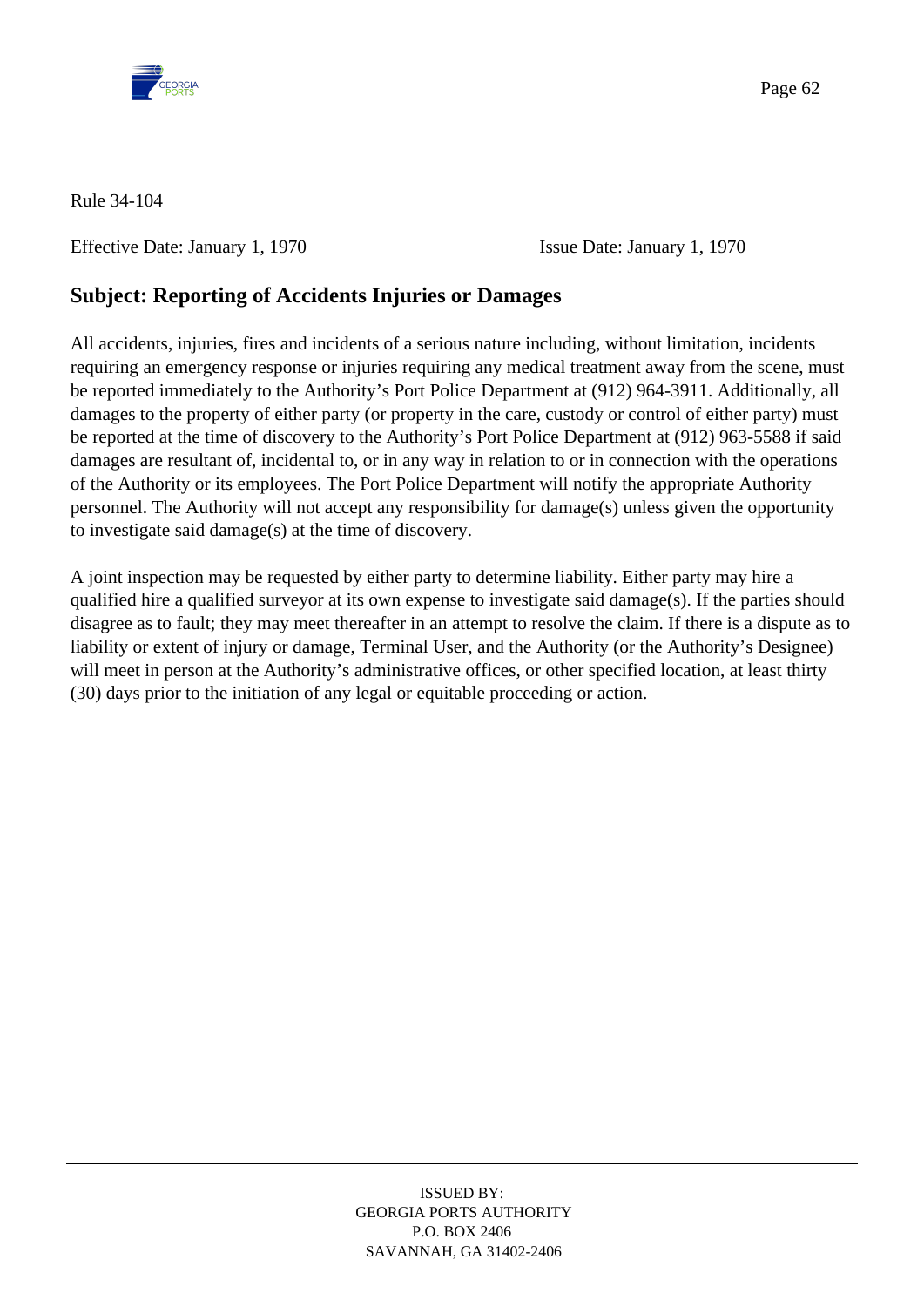

Effective Date: October 1, 2020 Issue Date: October 1, 2020

#### **Subject: Requirement of Vessels to Work Overtime**

When the Authority considers it necessary, vessels accepted for berthing at the Authority facilities may be required to work continuously until loading or discharging is complete. The Authority will charge all overtime and related expenses to the vessel's account. Any vessel which refuses to work continuously to completion shall vacate the berth upon order by the Authority (See Rule 34-106). In lieu of working overtime, a vessel may voluntarily vacate the berth and await another berth.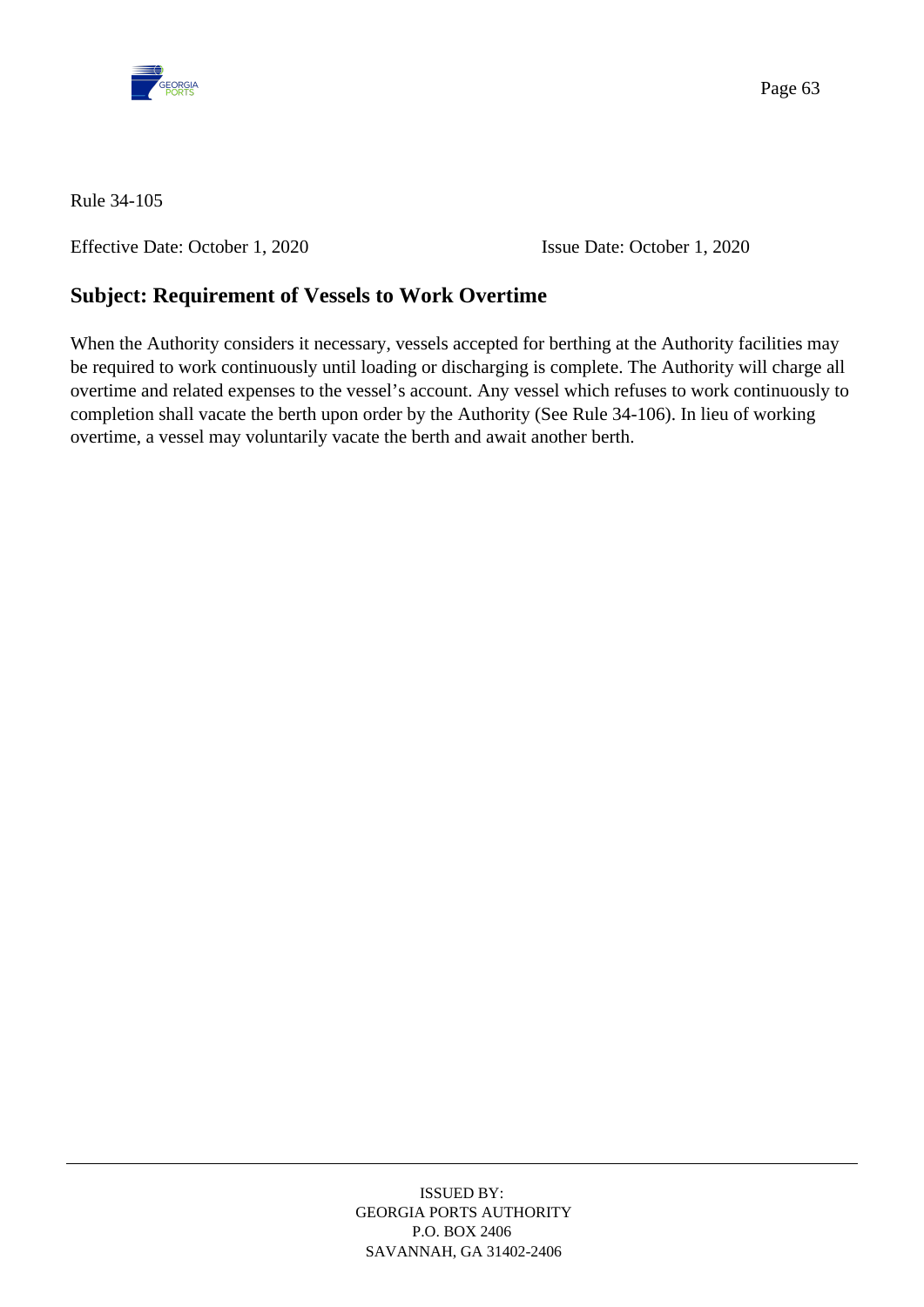

Effective Date: October 1, 2021 Issue Date: July 30, 2021

### **Subject: Vessel to Vacate Berths**

The Authority may order any vessel to vacate any berth when it is determined that the continued presence of a vessel would be a potential hazard to the vessel, the berth, the facilities, and/or the rights, property, or safety of others. Potential hazards include, but are not limited to, possible natural disasters such as earthquakes, flooding, hurricanes, tornadoes, or such events as strikes, acts of terrorism, or war. The Authority shall provide written notice to the Ocean Carrier or Ship's Agent advising of the requirements to vacate. The notice shall state the time the berth must be vacated. If the vessel fails to promptly vacate as ordered, it shall be responsible for any damage or expense which may be incurred by the Authority, the vessel, or others as a result of such failure to vacate.

The Authority shall have the option, but not the duty, of moving the vessel to another location at the risk and expense of the vessel owner. If such movement occurs, the vessel owner shall hold the Authority harmless for all losses that may occur as a result of such movement. Failure to comply with an order to vacate will result in a charge to the vessel of **\$2,500.00**, per hour, or a fraction thereof, for noncompliance. This charge shall not constitute a waiver by the Authority of any greater actual damages it may sustain as a result of the vessel's failure or refusal to vacate. Refusal to vacate may result in denial of future berthing privileges.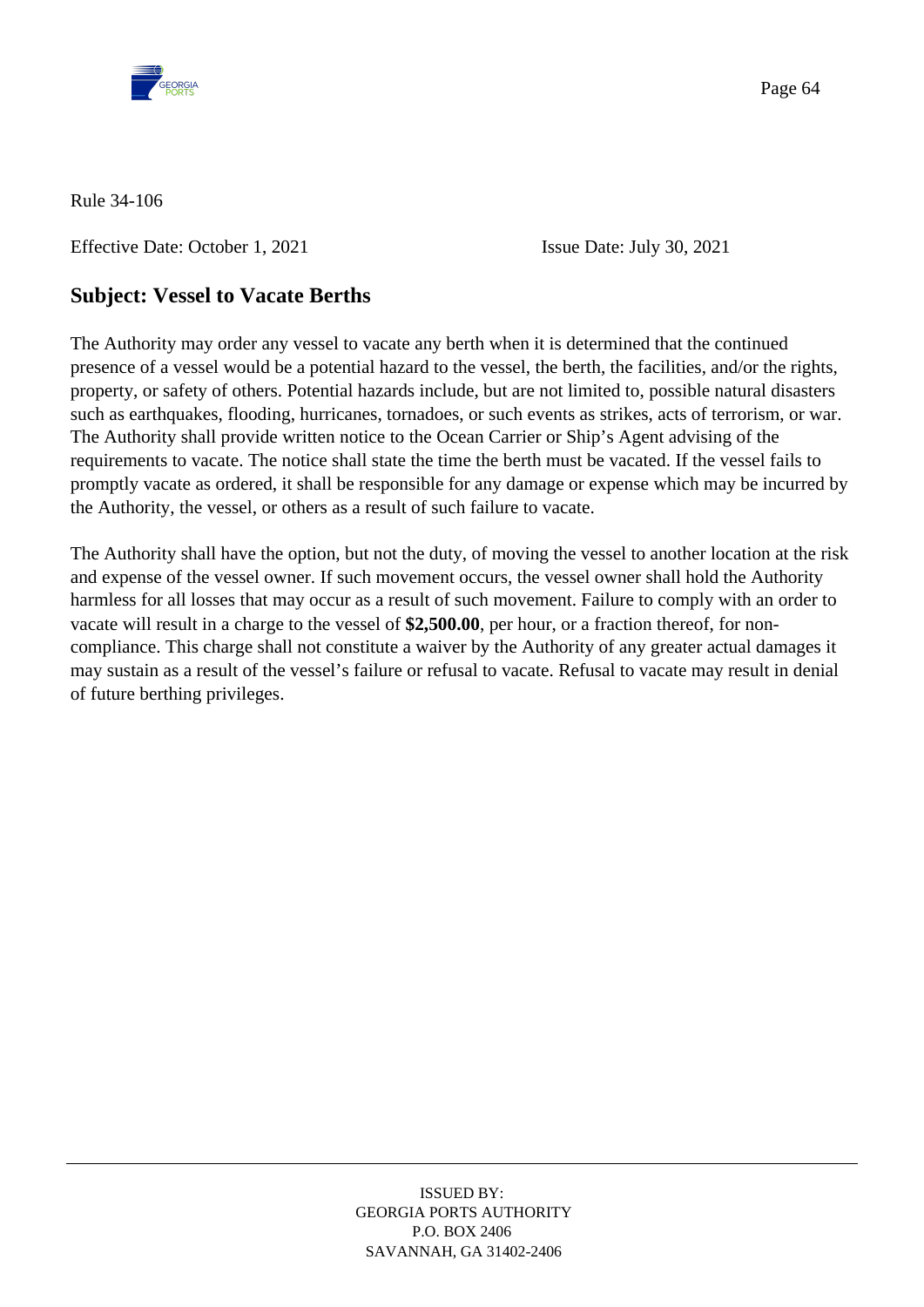

Effective Date: October 1, 2021 Issue Date: July 30, 2021

## **Subject: Responsibility for Cleaning Facilities**

All vessel owners and agents, as well as other users of the Authority terminals, are responsible for returning facilities to include, but not limited, to adjacent aprons and gutters to a suitable clean and orderly condition. If the facilities are not returned to a suitable condition, the Authority will take the necessary steps to make the facilities suitable for further use, including the assessment of a **\$700** minimum charge. Continued failure to abide by this rule may result in denial of the use of the facilities by the offending party.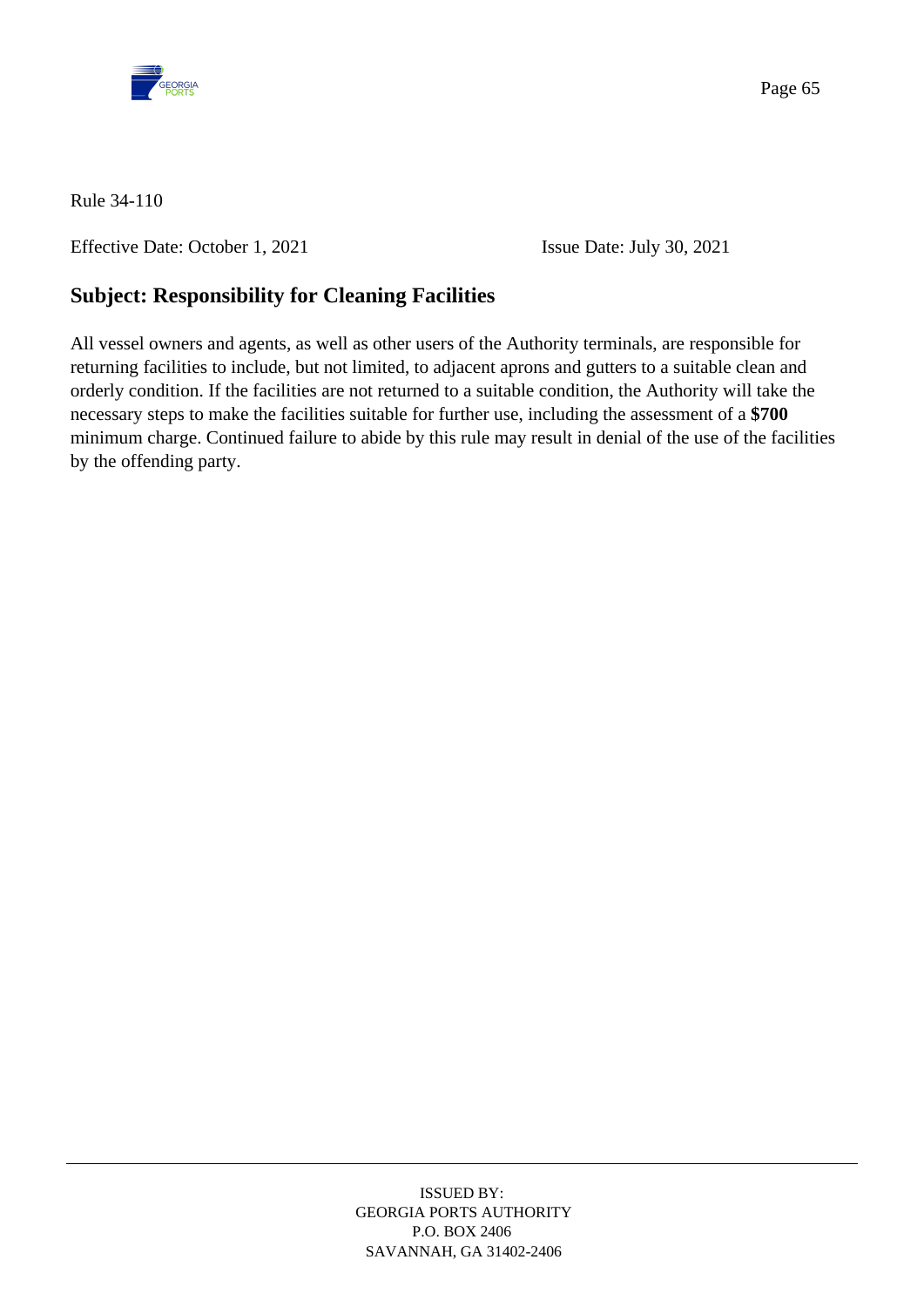

Effective Date: October 1, 2020 Issue Date: October 1, 2020

### **Subject: Responsibility for Damage to Facilities**

All vessels, their owners and agents, and all other users of the Authority facilities, shall be held responsible for any damage to the terminal resulting from their use. The Authority reserves the right to repair, contract for same, or otherwise cause to be repaired, any and all damages to docks, wharves, warehouses or transit sheds, equipment, rail or shop facilities, water, heat, and light facilities – see Rule 34-010. The Authority may detain any vessel responsible for any damage to the Authority facilities until sufficient resolution and security has been provided for the amount of damage.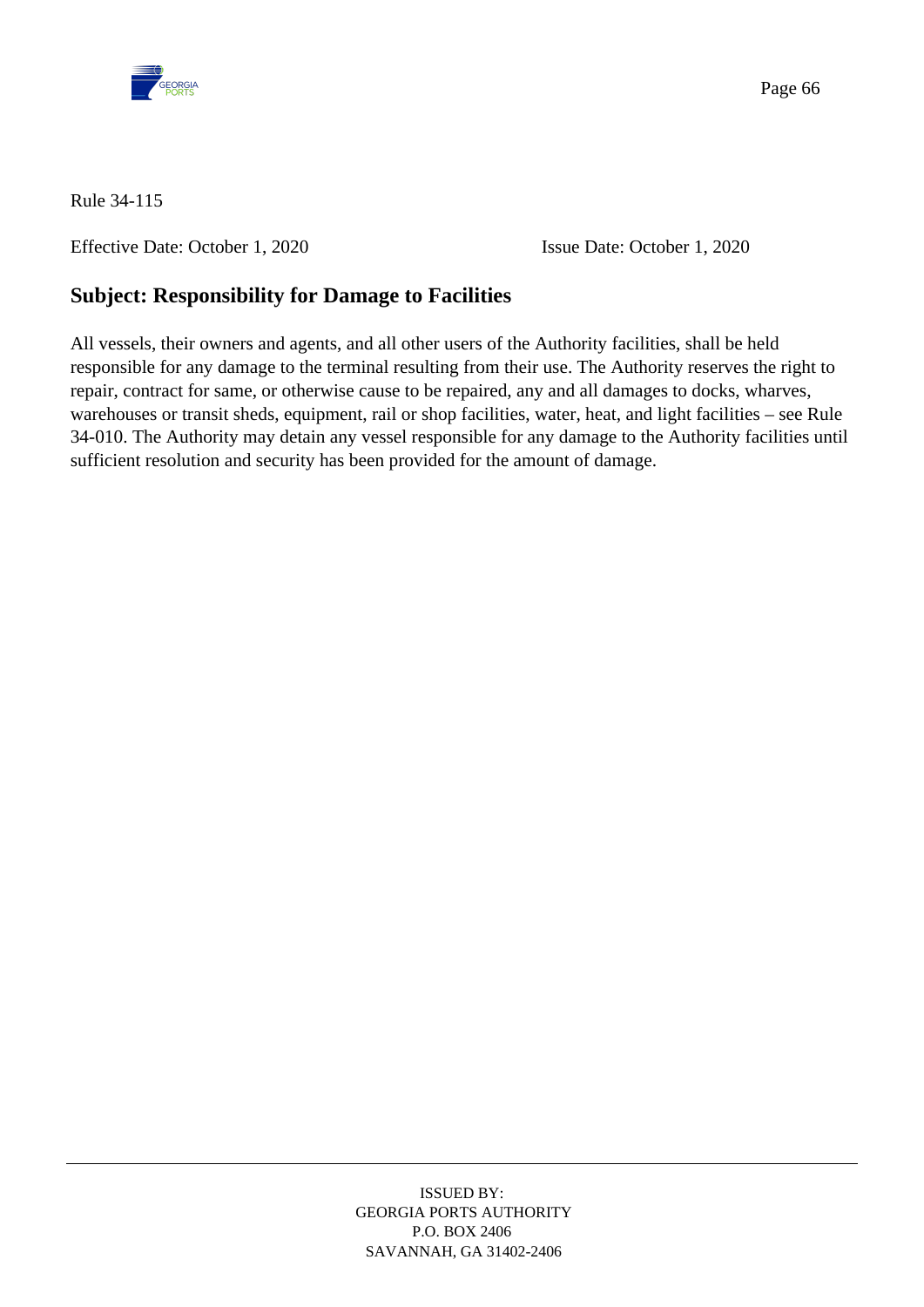

Effective Date: October 1, 2020 Issue Date: October 1, 2020

## **Subject: Safety Requirements**

All users of Authority facilities shall conduct their operations and activities at the Authority's facilities in a safe manner and in accordance with all applicable Authority safety rules and regulations. Additionally, all applicable federal, state and municipal safety rules and regulations; as well as applicable industry safety standards and practices shall be followed. Users acknowledge that it is their responsibility to ensure their employees, agents, servants, patrons, contractors or subcontractors, suppliers, customers, visitors, representatives or licensees, or any other party conducting business with the Authority do so in a safe manner.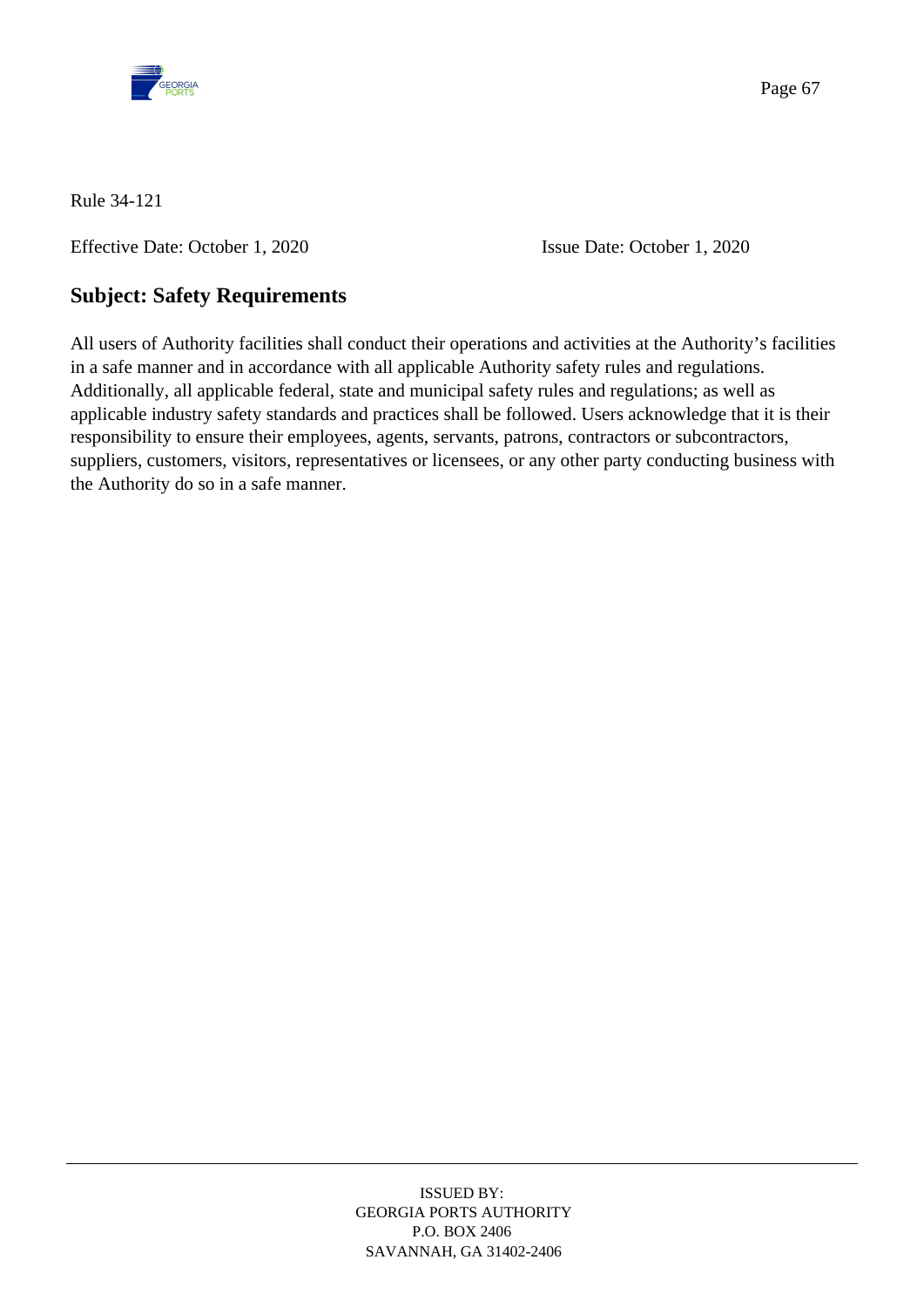

Effective Date: October 1, 2020 Issue Date: October 1, 2020

## **Subject: Security Requirements**

#### **SECURITY REQUIREMENTS**

The Authority is a marine terminal operator with deep water facilities handling international cargo and thus regulated by the Maritime Transportation Security Act (MTSA) and the Code of Federal Regulations (CFR), both currently enforced by the U.S. Coast Guard (USCG) and the Department of Homeland Security. The Authoritys terminal facilities are considered maritime security facilities as defined in Title 33 CFR, Part 105, and the Authority is required to implement and enforce a Facility Security Plan. The Authoritys terminal facilities have certain Restricted Areas as defined in 33 CFR, Part 105, and access control requirements are enforced by the Authority. User agrees to comply with all applicable rules and regulations, and any revisions thereto, whether by the MTSA, CFR or other authoritative body and the Authoritys Facility Security Plan.

#### **VESSEL SECURITY PLAN**

Each vessel owned, chartered, managed, controlled or operated by User shall be in full compliance with the Vessel Security Plan, as defined in Title 33 CFR, Part 104, applicable to such vessel, and currently enforced by the USCG, and the U.S. Department of Homeland Security.

#### **SECURITY ASSESSMENT**

In addition to the terminal security surcharge set forth in Rule 34-189 of this Schedule, the Authority reserves the right to recover security expenses by way of assessment, if any, applied to all users of the Authoritys facilities. Such security expenses may be incurred as a result of compliance with the MTSA and other applicable federal or state regulations.

#### **BREACH OF SECURITY**

A transportation security incident means a security incident resulting in a significant loss of life, environmental damage, transportation system disruption, or economic disruption in a particular area. A breach of security means an incident that has not resulted in a transportation security incident, but an incident in which security measures have been circumvented, eluded, or violated. A breach of security or transportation security incident must be reported by the Authoritys Port Police Department to the USCG and the National Response Center. All breaches in security or transportation security incidents are reportable violations and may result in fines imposed by the USCG for non-compliance.

#### **COMPLIANCE BY USER**

Any fine levied against the Authority as a result of Users action or inaction, or the action or inaction of Users employees, agents, servants, patrons, contractors, subcontractors, suppliers, customers, visitors or licensees, shall be redirected to User, and User agrees to be responsible for payment of such fine in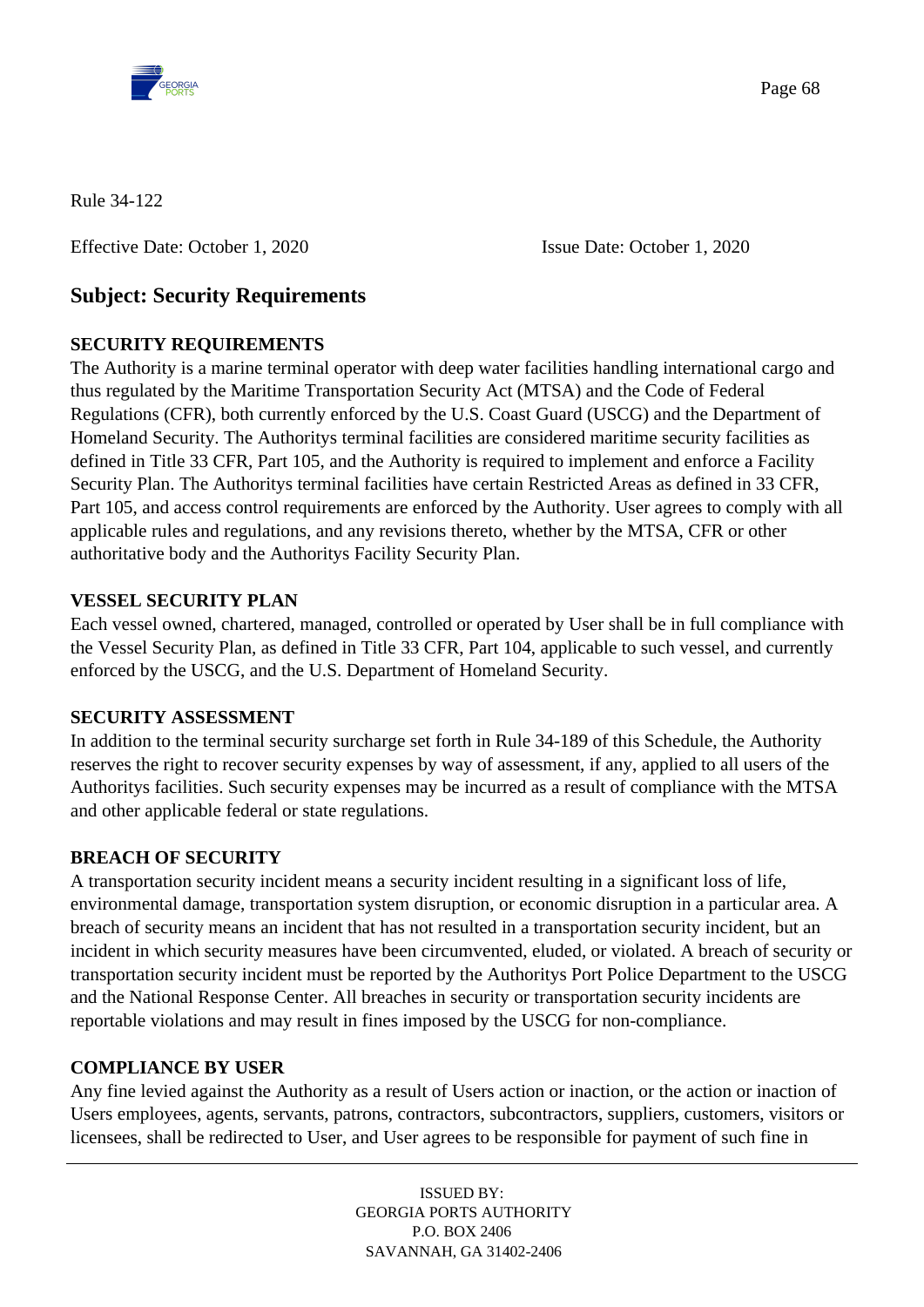

accordance with the terms thereof. The fine referred to herein includes any fine levied by the USCG (or other governmental entity) involving (i) the failure to comply with the Authoritys Facility Security Plan, the MTSA or CFR, or (ii) the violation of any law, rule or regulation applicable to the Authoritys terminal facilities which the USCG (or other governmental entity) is authorized to enforce.

#### **ADVANCE NOTIFICATION BY USER**

User must provide the Authoritys Port Police Department advance notification to enter an Authority "Restricted Area" to prevent a reportable breach in security.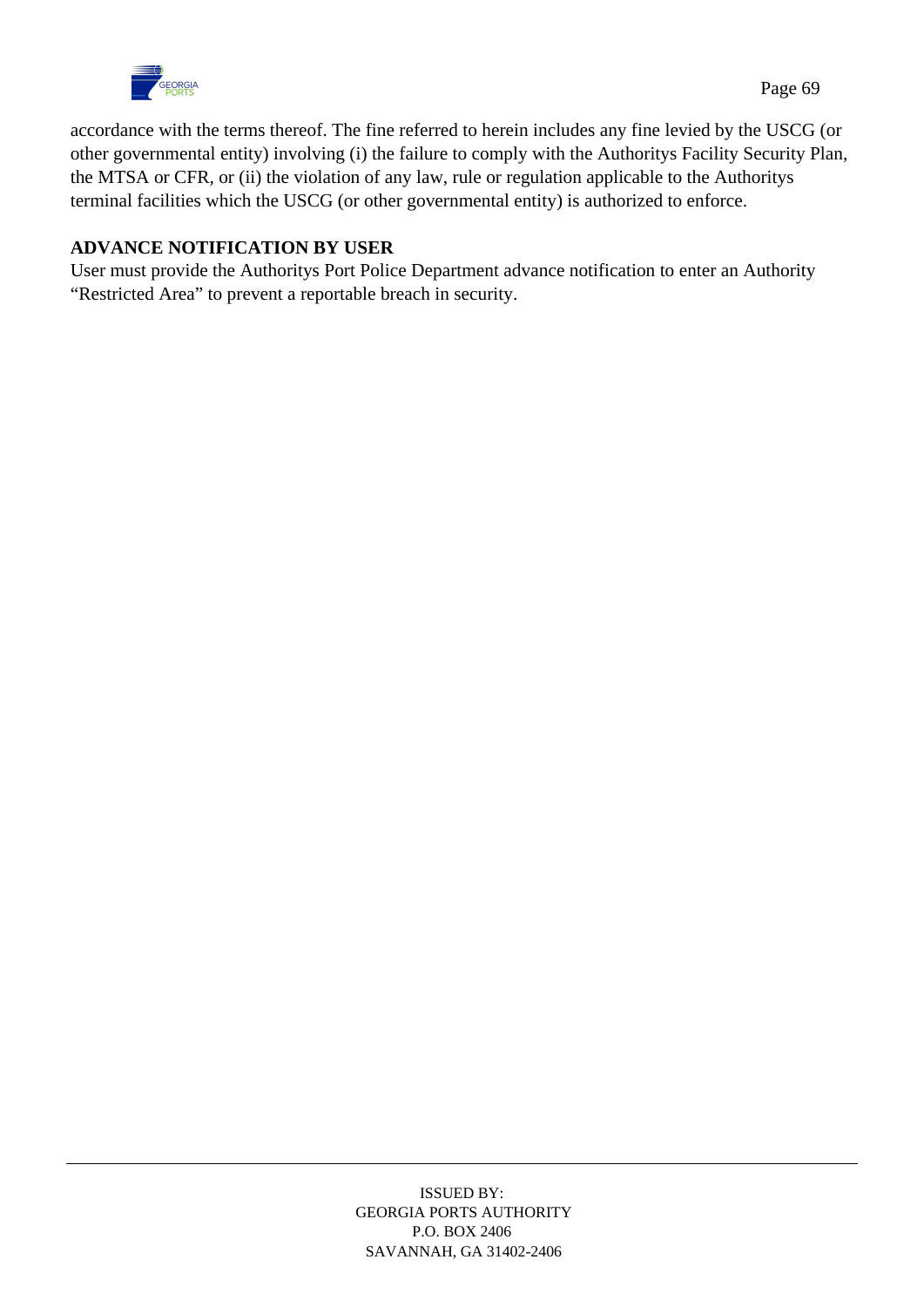

Effective Date: July 1, 2019 Issue Date: July 1, 2019

# **Subject: Sexual Harassment Policy**

The State of Georgia promotes respect and dignity and does not tolerate sexual harassment in the workplace. The State is committed to providing a workplace and environment free from sexual harassment for its employees and for all persons who interact with state government. All State of Georgia employees are expected and required to interact with all persons including other employees, contractors, and customers in a professional manner that contributes to a respectful work environment free from sexual harassment. Furthermore, the State of Georgia maintains an expectation that its contractors and their employees and subcontractors will interact with entities of the State of Georgia, their customers, and other contractors of the State in a professional manner that contributes to a respectful work environment free from sexual harassment.

Pursuant to the State of Georgia's Statewide Sexual Harassment Prevention Policy (the "Policy"), all contractors who are regularly on State premises or who regularly interact with State personnel must complete sexual harassment prevention training on an annual basis.

A contractor, including its employees and subcontractors, who have violated the Policy, including but not limited to engaging in sexual harassment and/or retaliation may be subject to appropriate corrective action. Such action may include, but is not limited to, notification to the employer, removal from State premises, restricted access to State premises and/or personnel, termination of contract, and/or other corrective action(s) deemed necessary by the State.

(i) If Contractor is an individual who is regularly on State premises or who will regularly interact with State personnel, Contractor certifies that:

- a. Contractor has received, reviewed, and agreed to comply with the State of Georgia's Statewide Sexual Harassment Prevention Policy located at http://doas.ga.gov/humanresources-administratio n/board-rules-policy-and-compliance/jointly-issued-statewide-policies/sexual-harassmentprevention-policy;
- b. Contractor has completed sexual harassment prevention training in the last year; or will complete the Georgia Department of Administrative Services' sexual harassment prevention training located at

http://doas.ga.gov/human-resources-administration/sexual-harassment-prevention/hrprofessional/employee-training (scroll down to section for entities without a LMS section) or this direct link https://www.youtube.com/embed/NjVt0DDnc2s?rel=0 prior to accessing State premises and prior to interacting with State employees; and on an annual basis thereafter; and,

c. Upon request by the State, Contractor will provide documentation substantiating the completion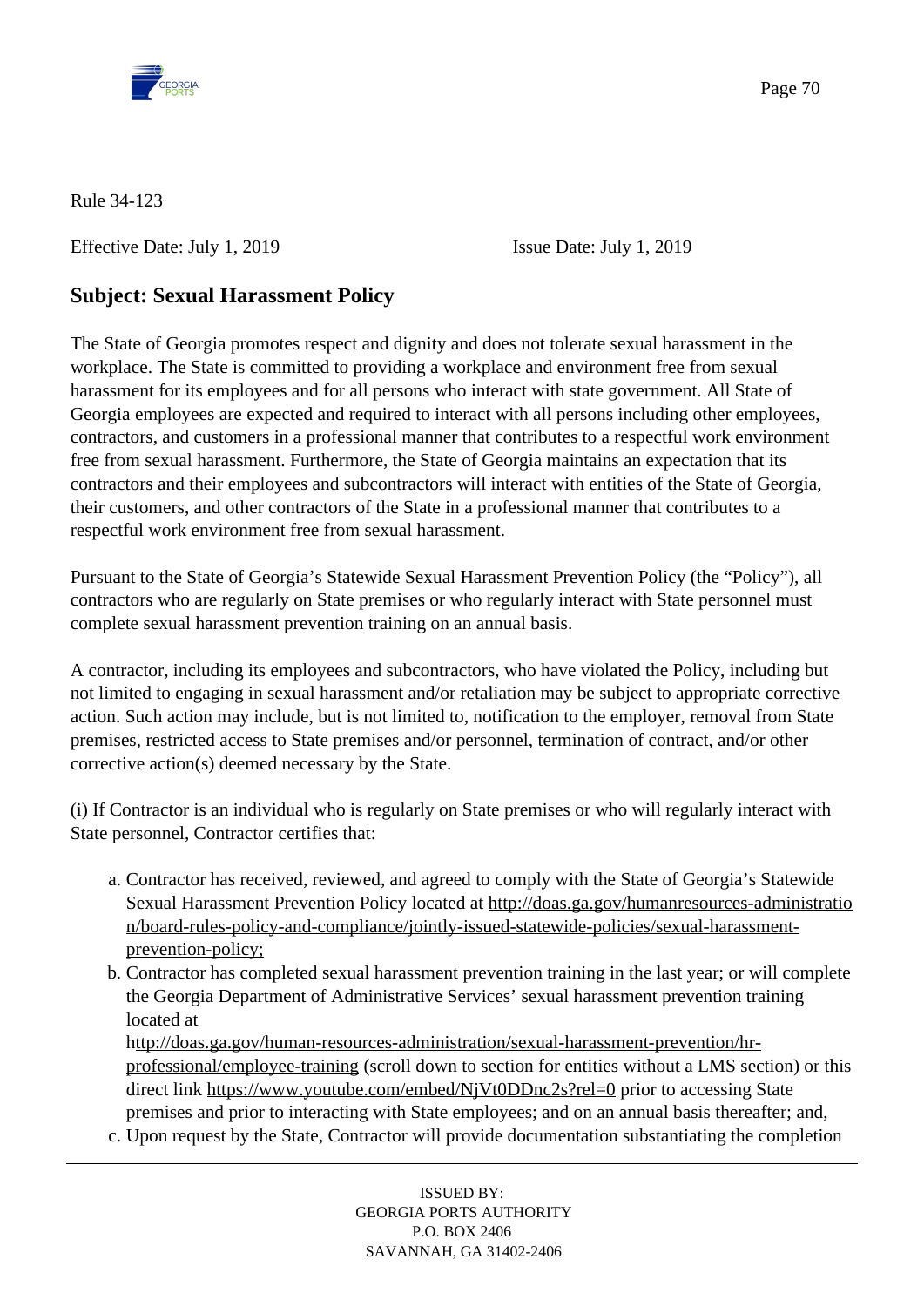

of sexual harassment training.

(ii) If Contractor has employees and subcontractors who are regularly on State premises or who will regularly interact with State personnel, Contractor certifies that:

- a. Contractor will ensure that such employees and subcontractors have received, reviewed, and agreed to comply with the State of Georgia's Statewide Sexual Harassment Prevention Policy located at http://doas.ga.gov/human-resources-administration/board-rules-policy-andcompliance/jointly-issued-statewide-policies/sexual-harassment-prevention-policy;
- b. Contractor has provided sexual harassment prevention training in the last year to such employees and subcontractors and will continue to do so on an annual basis; or Contractor will ensure that such employees and subcontractors complete the Georgia Department of Administrative Services' sexual harassment prevention training located at http://doas.ga.gov/human-resourcesadministration/sexual-harassment-prevention/hr-professionals/employee-training (scroll down to section for entities without a LMS section) or this direct link https://www.youtube.com/embed/NjVt0DDnc2s?rel=0 prior to accessing State premises and prior to interacting with State employees; and on an annual basis thereafter;and
- c. Upon request of the State, Contractor will provide documentation substantiating such employees and subcontractors' acknowledgement of the State of Georgia's Statewide Sexual Harassment Prevention Policy and annual completion of sexual harassment prevention training.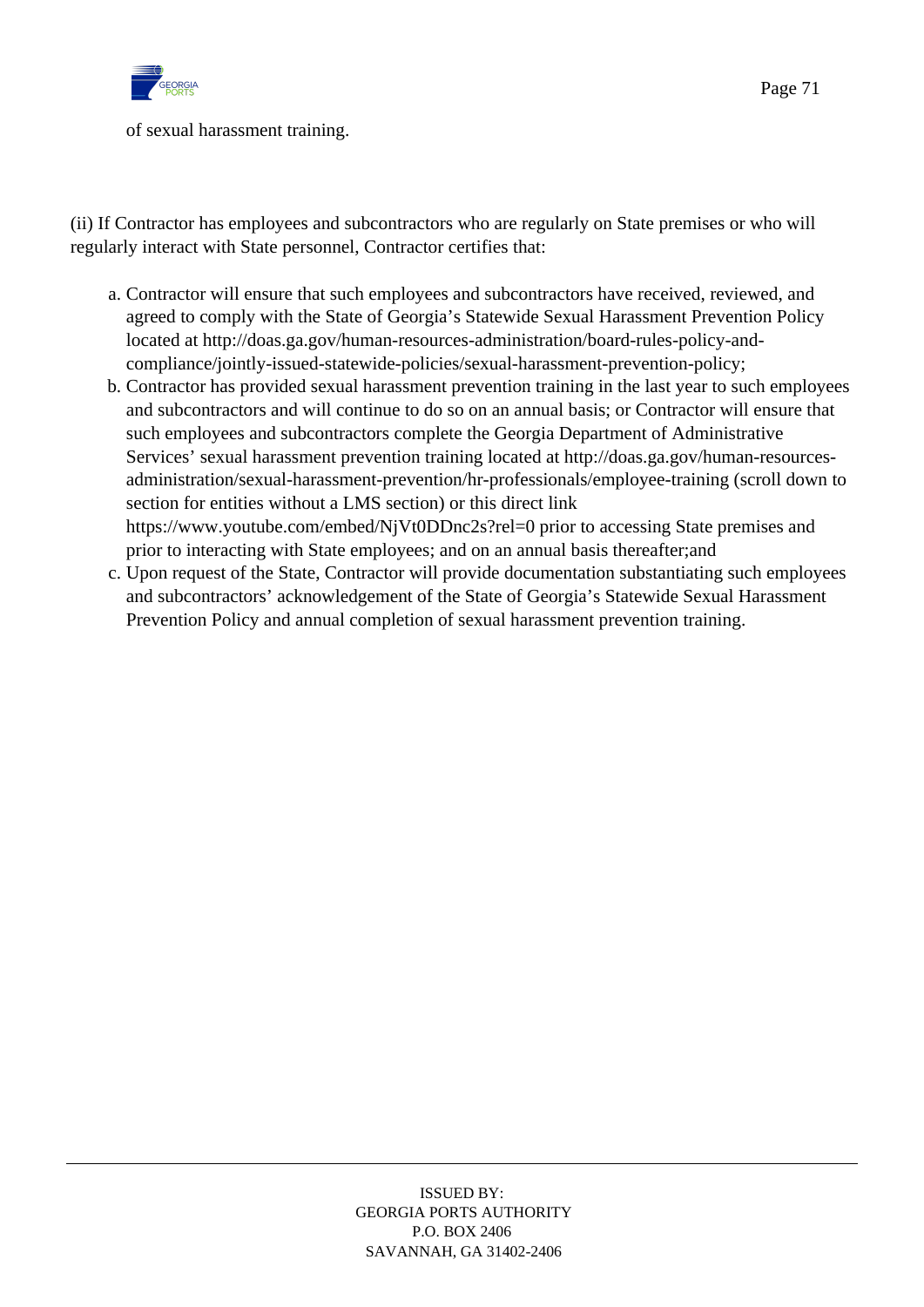

Effective Date: February 1, 2016 Issue Date: January 1, 2016

## **Subject: Shippers Request Concerns and Consultation**

Requests or concerns of shippers as well as consultation on matters relating to rates, rules, and regulations contained in thisschedule should be addressed in writing to the attention of:

| Angela Barnes                              |
|--------------------------------------------|
| Assistant Manager of Pricing and Logistics |
| Georgia Ports Authority                    |
| P.O. Box 2406                              |
| Savannah, GA 31402-2406                    |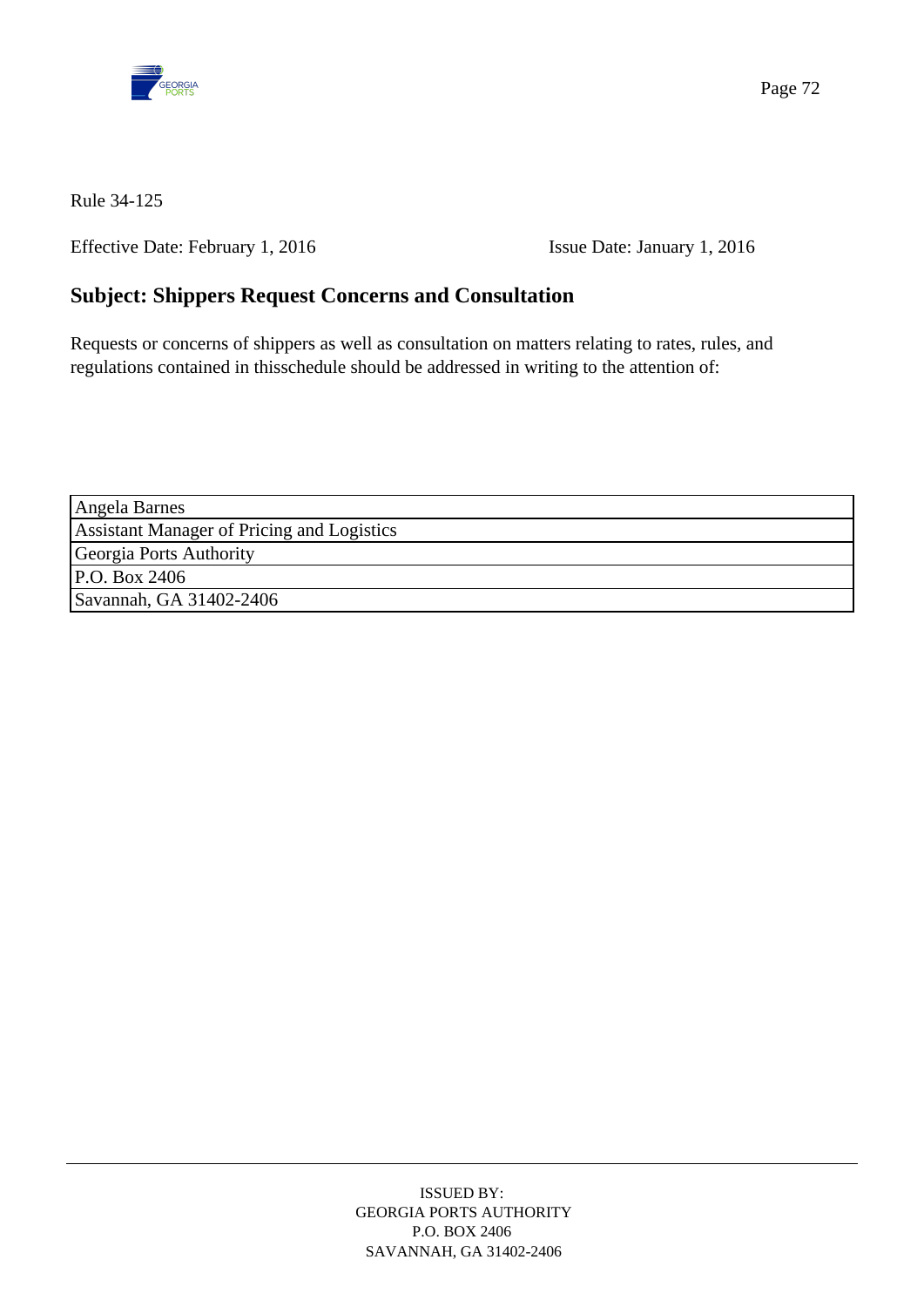

Effective Date: October 1, 2020 Issue Date: October 1, 2020

# **Subject: Short-Payment/Off-Set of Invoices**

Charges and claims of all kinds shall be resolved as mutually agreed and the User shall not short pay or off-set said charges against any other payments due to the Authority.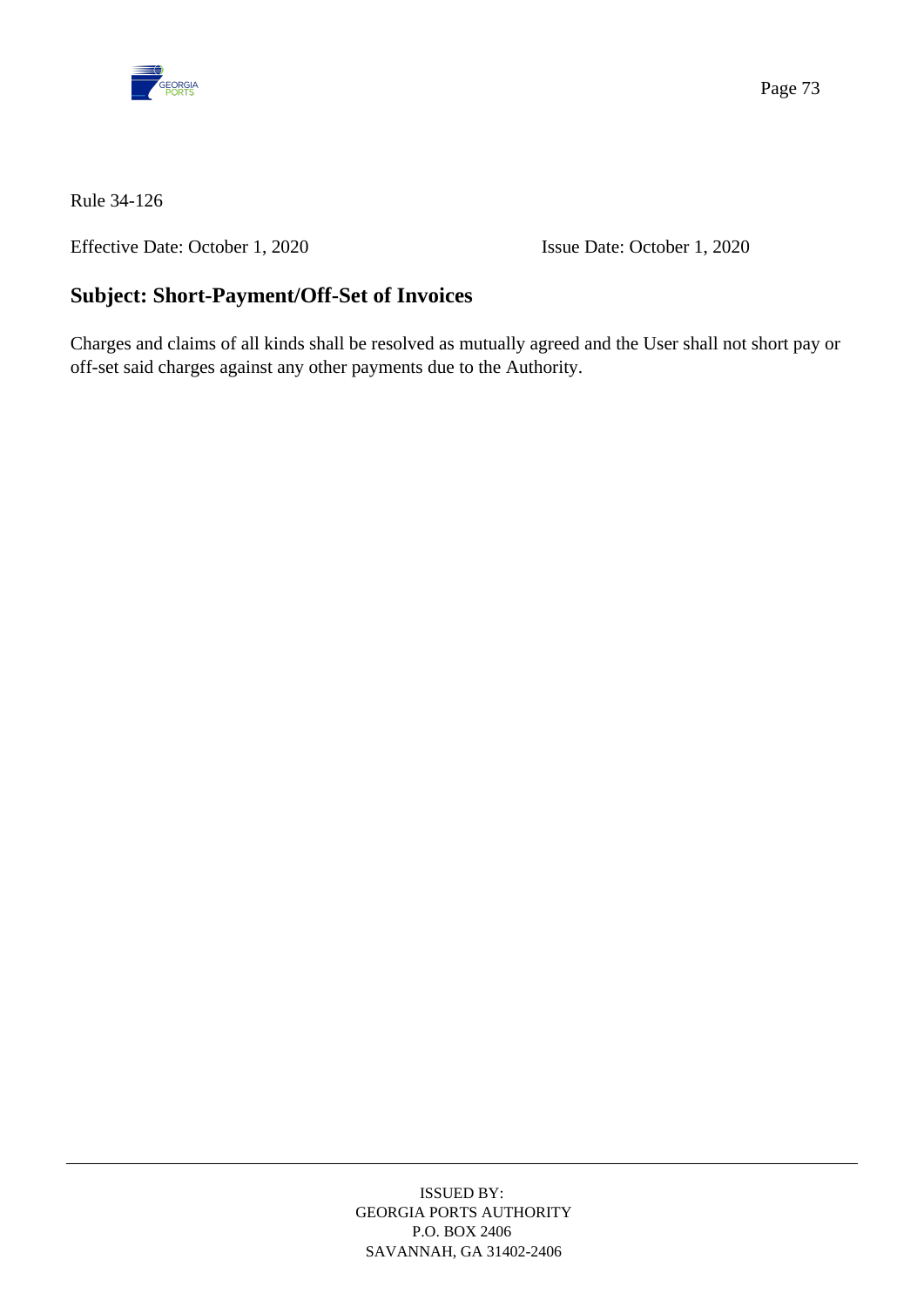

Effective Date: October 1, 2014 Issue Date: September 1, 2014

# **Subject: Smoking Violations**

Smoking in the transit sheds, warehouses, on the docks or in posted areas, is strictly prohibited.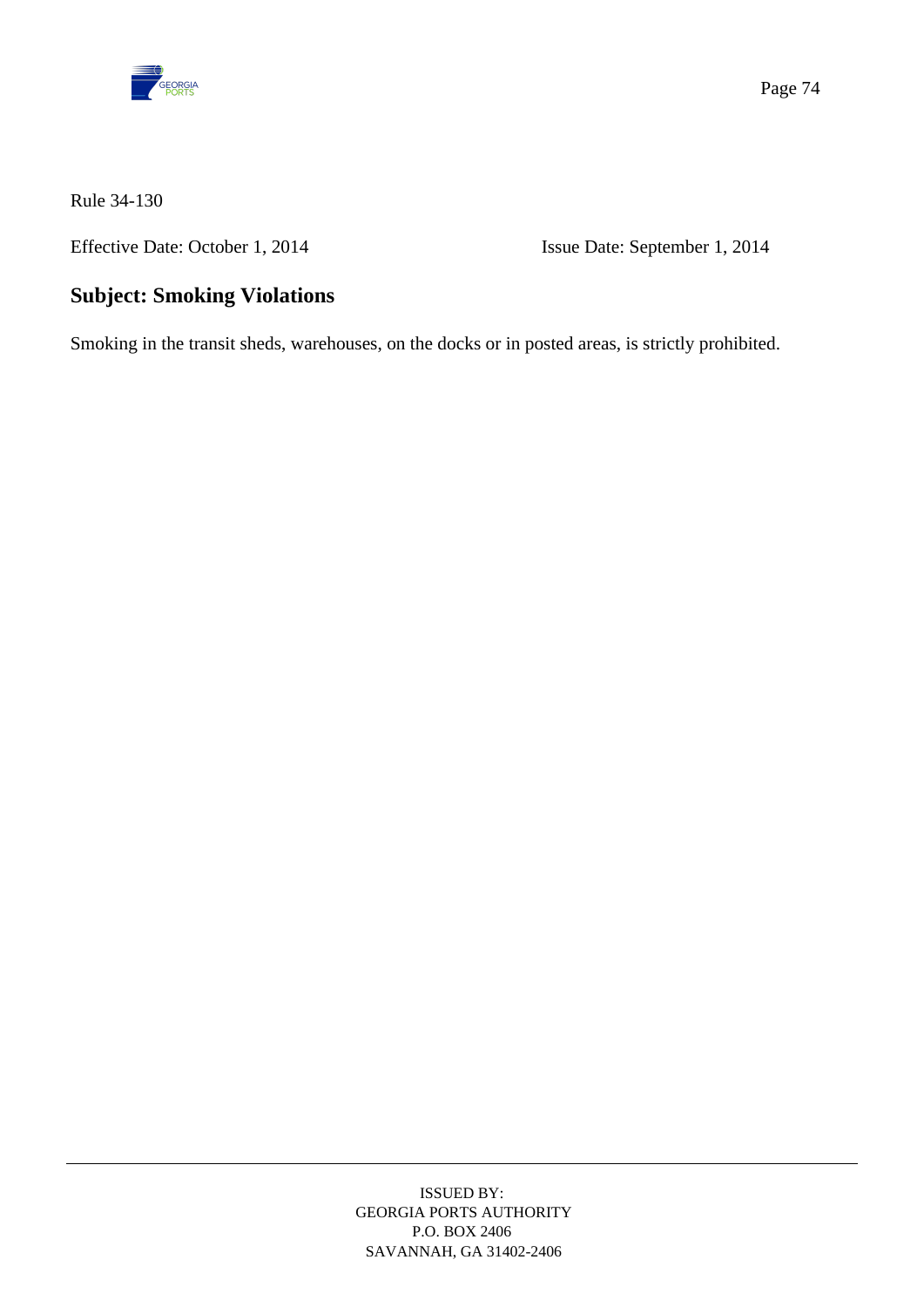

Effective Date: April 1, 2015 Issue Date: March 1, 2015

## **Subject: Leasing Terminal Property**

Any tenant leasing property owned by the Authority is required to obtain written consent from the Authority's Director of Engineering prior to making any alterations, modifications, or additions to such property or any improvements thereon, whether such improvements are owned by the tenant or the Authority. Tenant's use of its leased property or improvements shall not interfere with the Authority's operation of its terminal facilities, the operation of any user of the terminal facilities, or any other tenant. If any tenant desires to use its leased premises for a new or different purpose, such tenant shall be required to obtain prior written approval from the Authority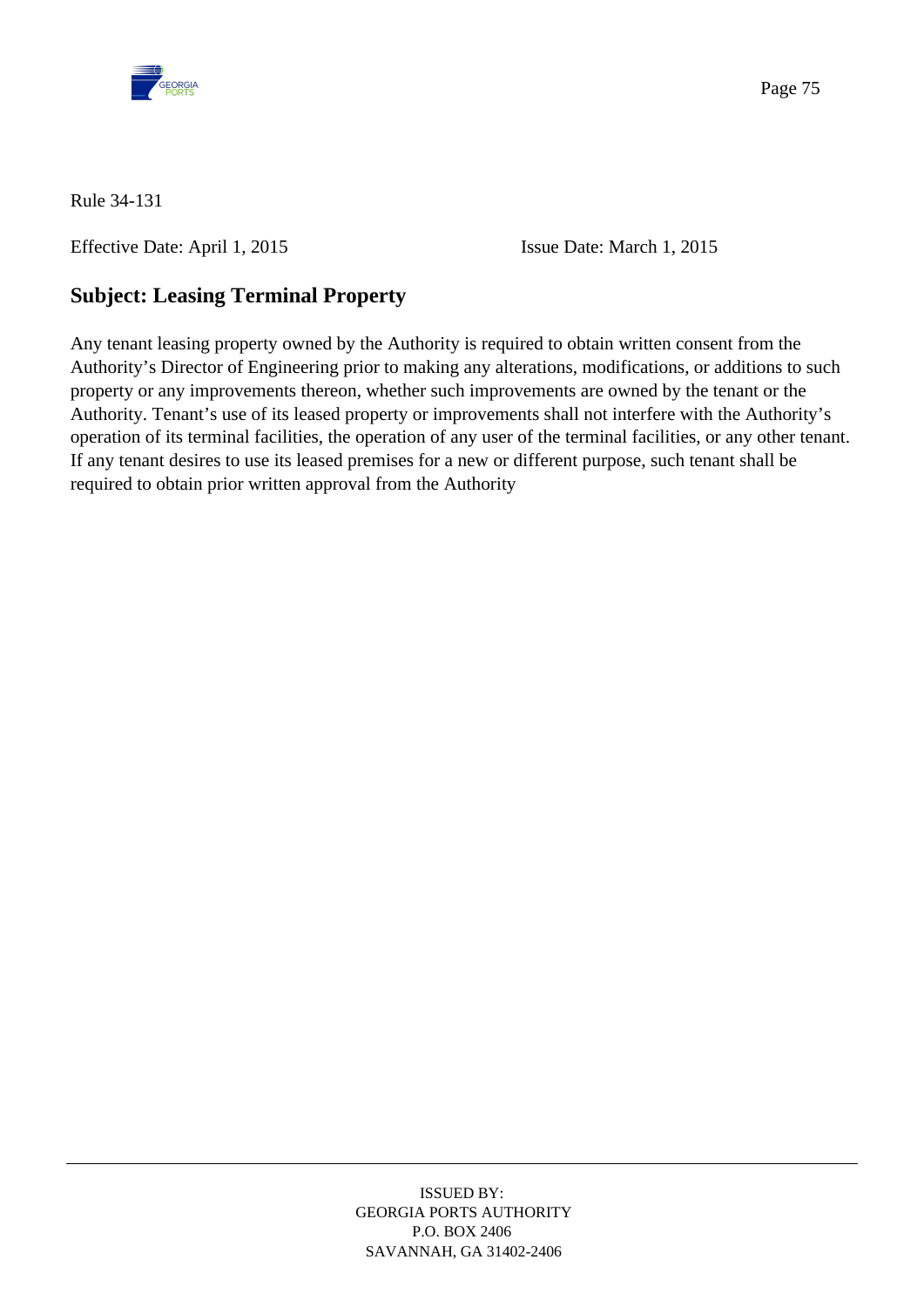

Effective Date: October 1, 2020 Issue Date: October 1, 2020

## **Subject: Terminal Use Fee**

The Authority reserves the right to assess a terminal use fee to alleviate terminal congestion or whenever it is deemed necessary. Determining factors that may result in the assessment of this fee include, but are not limited to: the sudden/unexpected and large influx of either cargo and/or vessels; the extraordinary or hazardous nature and value of the cargo; the dimensions and weight of the cargo; and whether additional measures are required to minimize disruption of terminal or vessel operations while cargo is being discharged, loaded, stored or transiting the affected terminal(s).

The Authority will provide a monetary terminal use fee estimate to the affected party (ies) before the cargo transits its terminal(s) and assess this fee in addition to all other charges.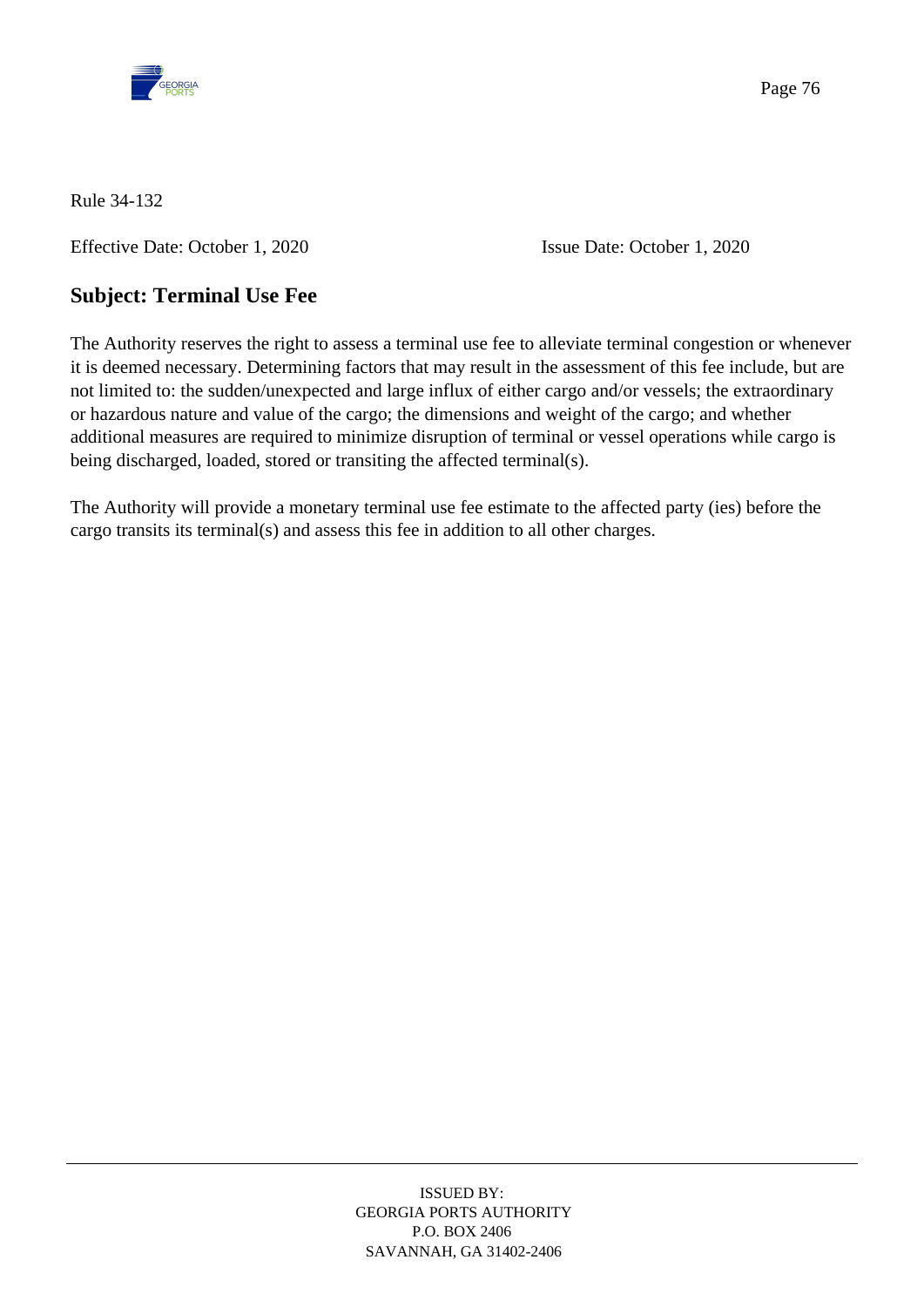

Effective Date: October 1, 2021 Issue Date: March 30, 2007

## **Subject: Use of Automated Systems**

Any ocean carrier calling at Authority-operated terminals on a regular basis, and which has a contractual agreement with the Authority agrees that it and its contractors will use the Authority's automated systems during the entirety of the contractual term. Systems' processes include those for all interchanged activities and reporting; terminal planning, operations, and reporting; container freight station (CFS) planning, operations, and reporting; as well as any additional automated services inclusive in the processes and operations of the Authority. The Authority reserves the right to require industrystandard electronic data interchange (EDI) practices to be used by the ocean carrier and its contractors for data exchange.

If the Authority discovers its systems are being manipulated by an ocean carrier or its contractors to avoid legitimate charges assessed by the Authority, the offending carrier will be invoiced a penalty of **\$320.00** per container involved in such manipulation.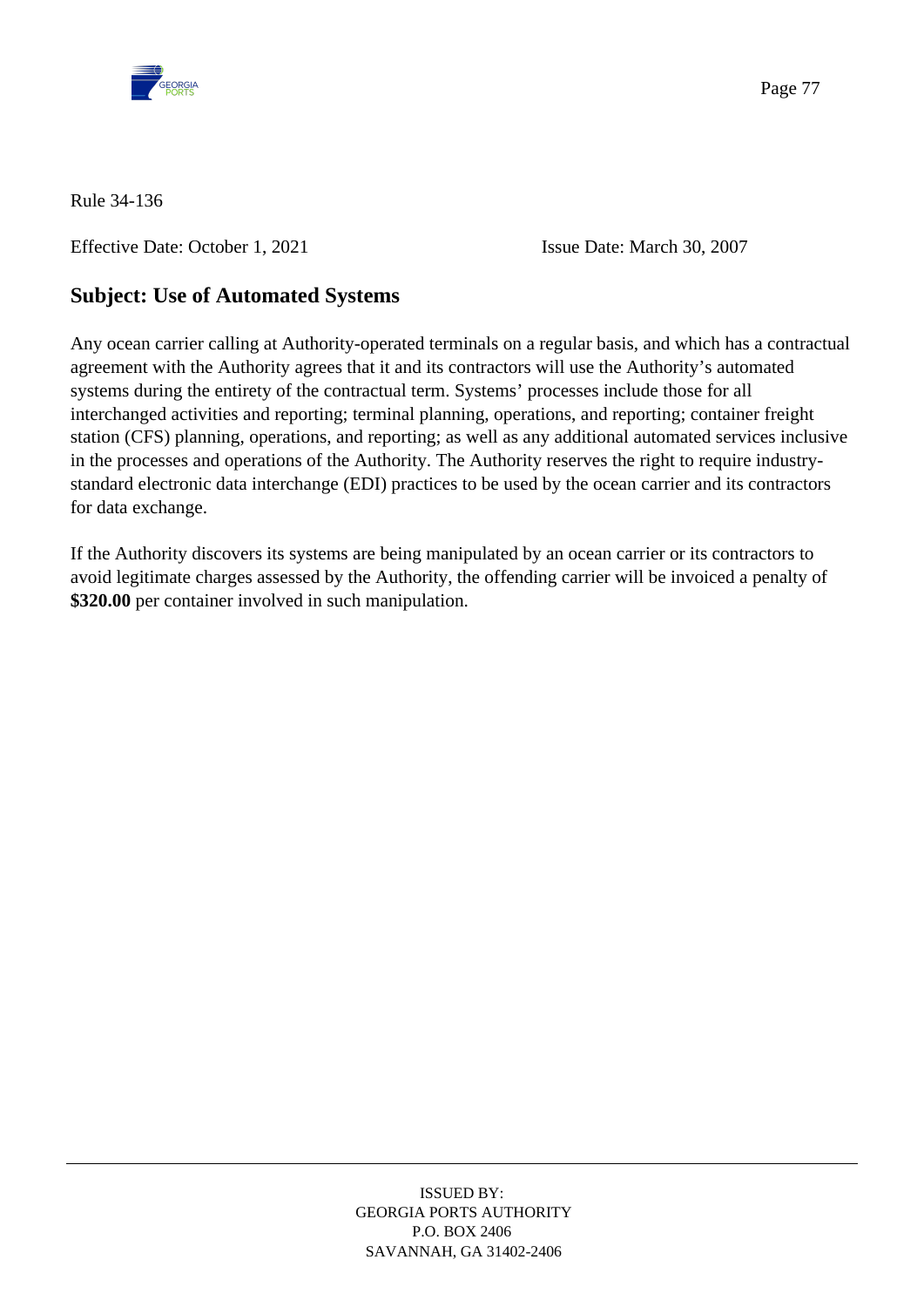

Effective Date: October 1, 2020 Issue Date: October 1, 2020

# **Subject: Use of Leased Heavy Lift Equipment**

Permission from the Authority must be granted prior to leasing and mobilizing heavy lift equipment such as cranes or special transport vehicles onto the Authority's terminals. If an engineering analysis is required to determine whether the heavy lift equipment may be used on Authority property, the cost of the analysis will be paid by either the outside contractor or the lessee.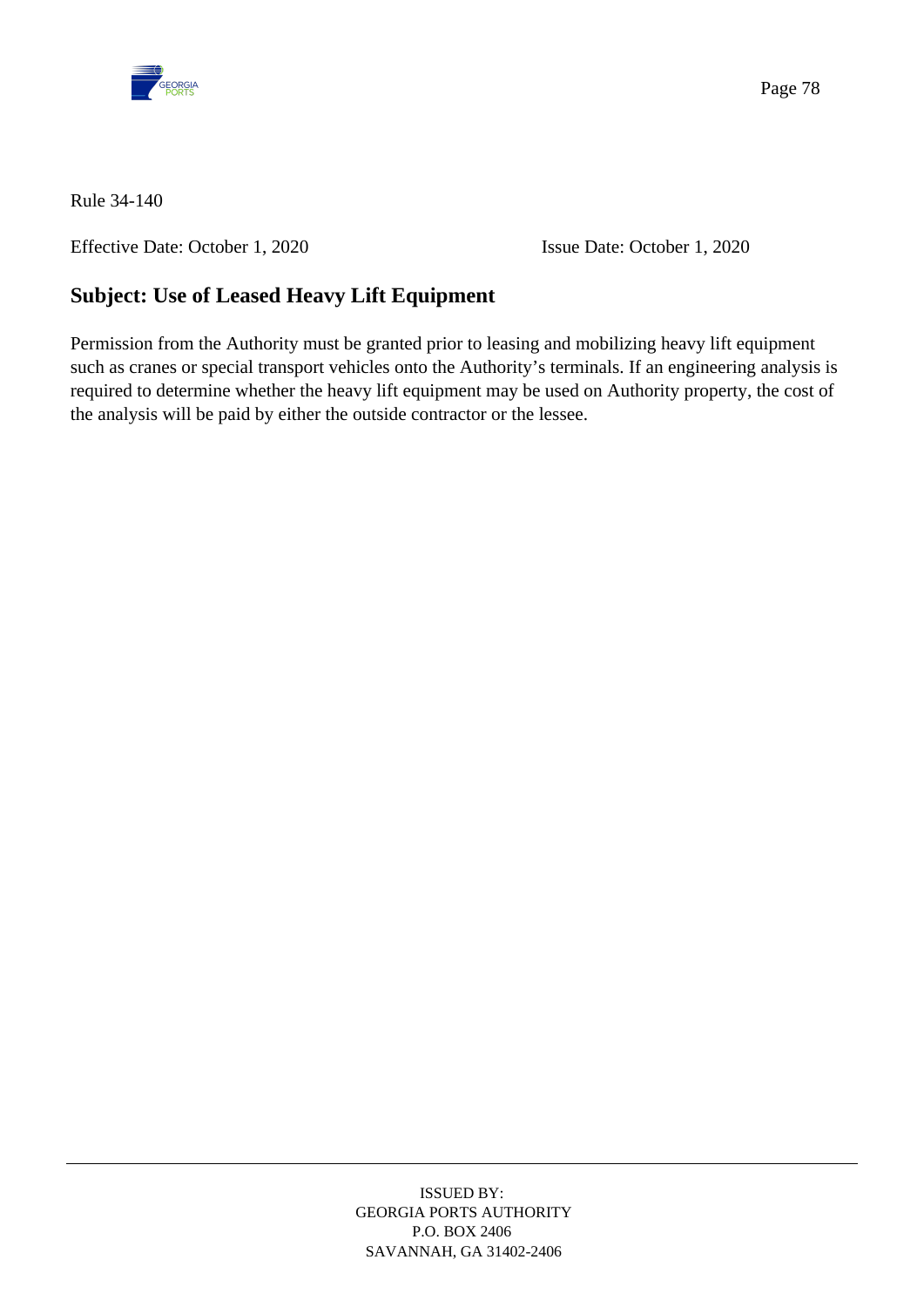

Effective Date: October 1, 2020 Issue Date: October 1, 2020

## **Subject: Watchman**

Any vessel moored at the Authority's wharves, shall at all times, have on board at least one person in charge of said vessel who has the authority to take action, in any emergency, as may be required.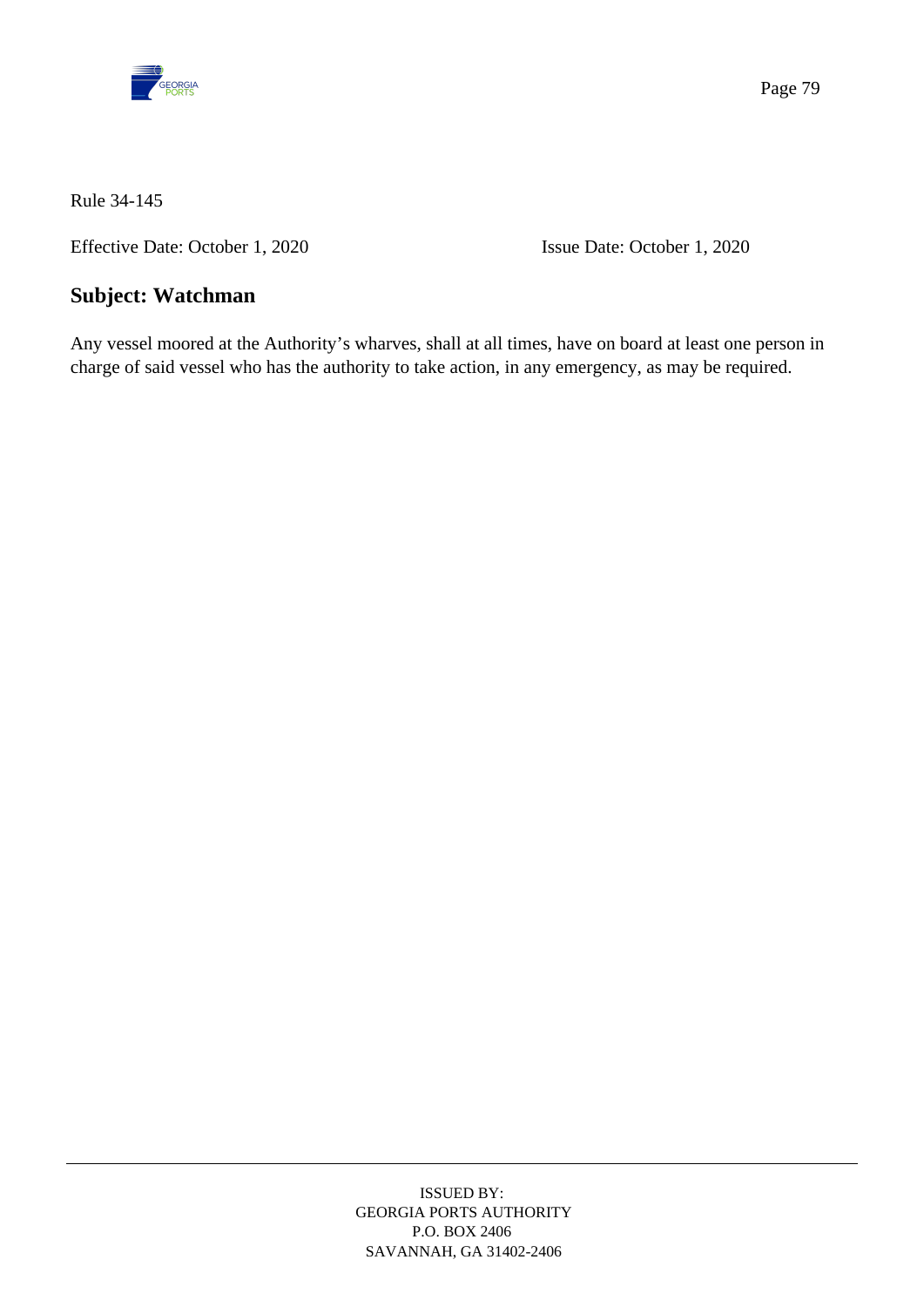

Effective Date: November 22, 2021 Issue Date: November 22, 2021

## **Subject: Working Hours**

The recognized working hours of the Georgia Ports Authority, in connection with **non-containerized cargo** shall be from 8:00 AM to 12:00 Noon and 1:00 PM to 5:00 PM, Monday through Friday, holidays excepted. Trucks, to be loaded or unloaded at Garden City Terminal Breakbulk and Warehouse Operations must arrive no later than 3:00 PM.

At East River Terminal and Lanier Docks Terminal, trucks must arrive no later than 4:00 PM. Any deviation from either of these times must receive prior approval from terminal management, as overtime may be required to load or unload a truck. Overtime requests must be received no later than 3:00 PM on the day overtime is required, or by the recognized working hours of the Authority's container interchange facilities at Garden City Terminal in connection with **containerized cargo**.

## **GARDEN CITY TERMINAL– Terminal-Container Interchange Facilities**

## **GATE 3**

0600 to 1700 Monday – Friday Cut-Off For Pick-Up 1630; Drop-Off 1700 Cut-Off For Reefer Services -Pick-Up 1615; Drop-Off 1645 Perimeter inbound gates close at 1700

## **GATE 4**

0600 to 1800 Monday – Friday Cut-Off For Pick-Up 1630; Drop-Off 1700 Cut-Off For Reefer Services-Pick-Up 1615; Drop-Off 1645 Perimeter inbound gates close at 1700 Night Gate open from 1900 – 2300, Monday – Friday; holidays excluded

## **GATE 8**

0600 to 1800 Monday – Friday Cut-Off For Pick-Up 1630; Drop-Off 1700 Cut-Off For Reefer Services- Pick-Up 1615; Drop-Off 1645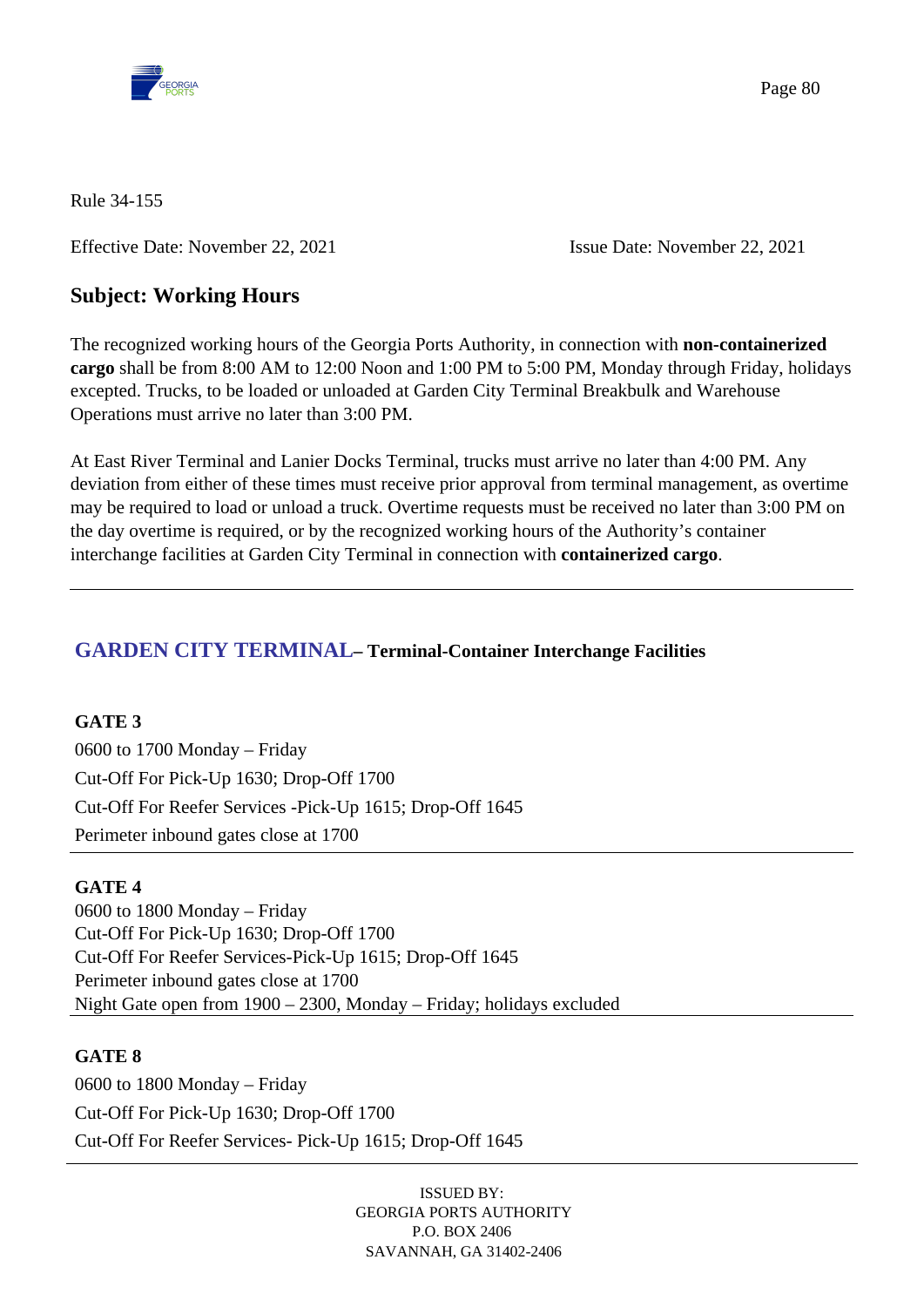

Perimeter inbound gates close at 1700

## **SATURDAY GATE**

(Gate 4 unless otherwise communicated) 0600 – 1800 with a flex lunch from 1100 – 1200 and 1200-1300 Cut-Off For Pick-Up 1630; Drop-Off 1700 **Ocean Carrier must authorize Reefer Services Perimeter inbound gates close at 1700**

## **OCEAN TERMINAL–Container Interchange Facilities**

**GATE 3** 902 Louisville Rd., Savannah, Ga 31415 0700 – 1700 Monday -Friday with a 1 hour lunch break from 1200 – 1300 Cut-Off For Pick-Up 1600; Drop-Off 1630; Dual moves 1600 Cut-Off For Reefer Services- Pick-Up 1600 and Drop-Off 1600 Perimeter inbound gates close at 1700

In the event the Authority deems it necessary to extend working hours or working days, holidays included, to maintain terminal efficiency and manage container throughput volumes, all ocean carriers calling the Authority's facilities will be required to participate. Participation in the extended field and gate hours/days of operation requires ocean carriers to absorb the overtime charges assessed by the Authority, as well as the charges for services provided by the terminal's interchange gate operator**.**

Intermodal rail services may be provided, at the Authority's option, on a twenty-four hour/ seven day (24/7) weekly basis. If the Authority chooses to provide said service, ocean carriers are required to participate and absorb the overtime charges assessed by the Authority.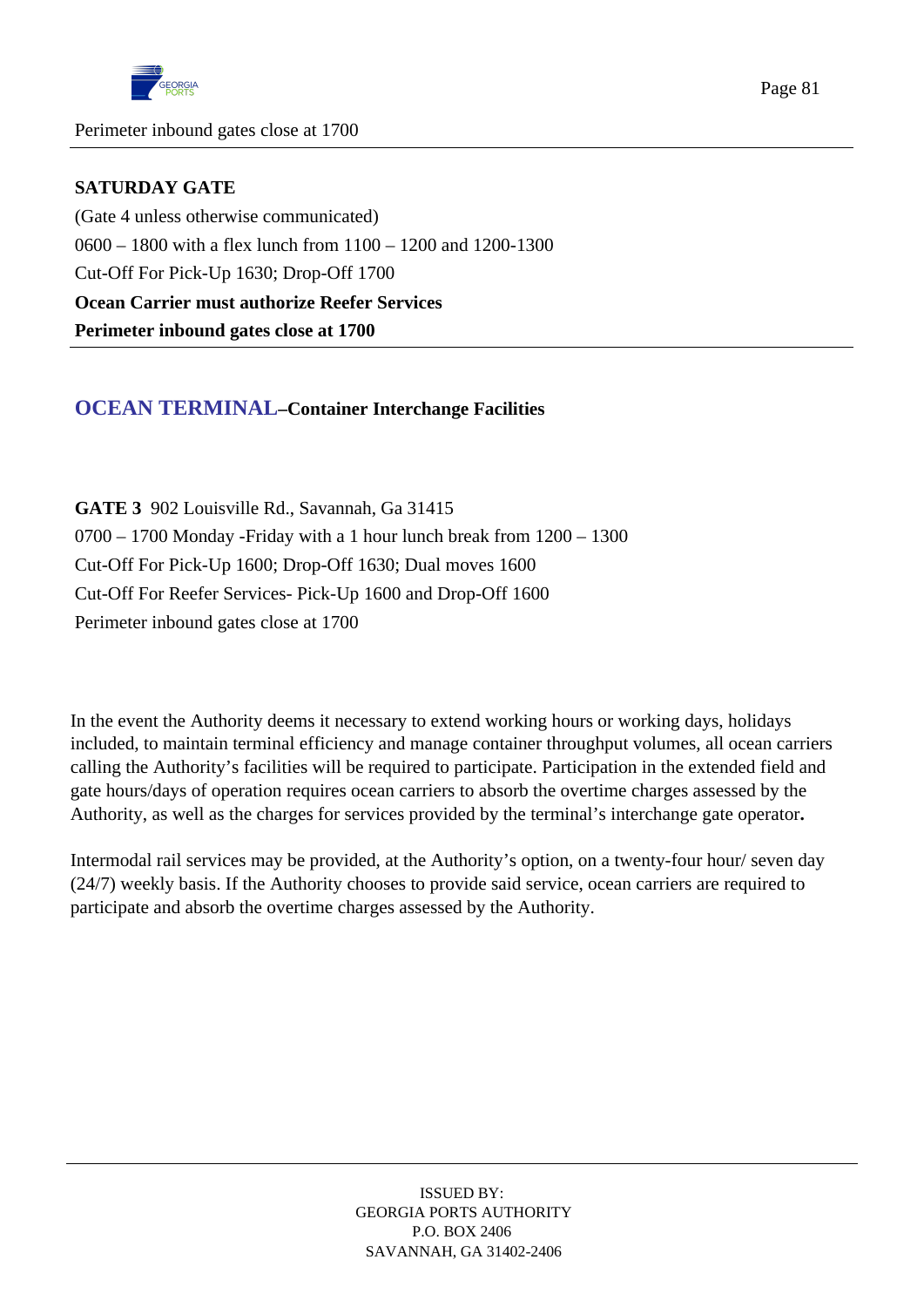

Effective Date: October 1, 2021 Issue Date: July 30, 2021

# **Subject: GENERAL DEFINITIONS CATEGORY**

# **GENERAL DEFINITIONS**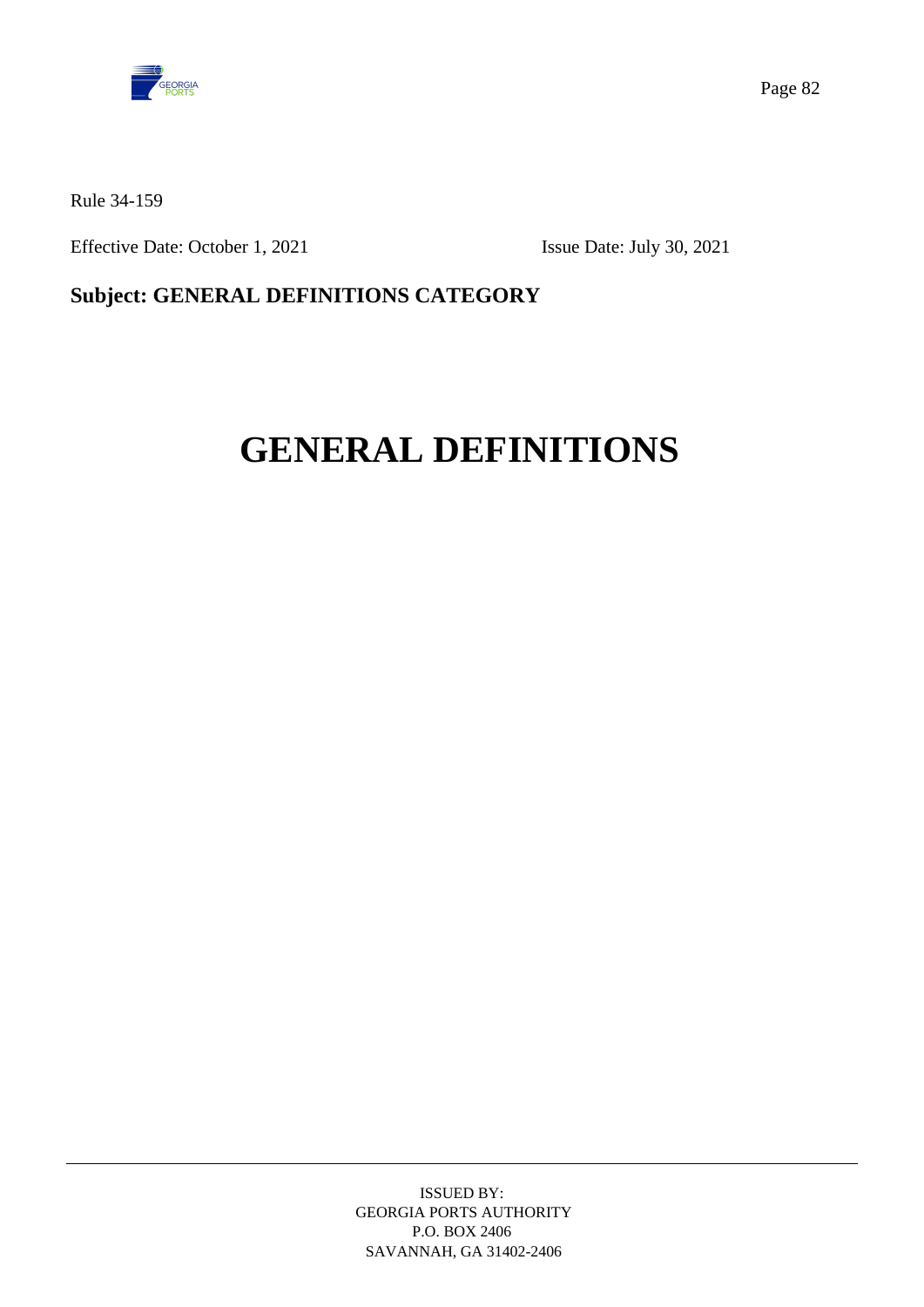

Effective Date: October 1, 2020 Issue Date: October 1, 2020

## **Subject: General Definitions**

## **APRON WHARF**

That part of the wharf structure lying between the outer edge of the caplog and the transit shed; or, as to open wharves, that part of the wharf structure carried on piles beyond the fill.

## **ARRIVAL AT BERTH**

The time at which an incoming vessel moors to her berth.

#### **BERTH**

The term "BERTH" means the section of a wharf including mooring facilities and water used by a vessel while docked at wharf.

## **DEPARTURE FROM BERTH**

The time at which an outgoing vessel departs from her berth.

#### **DOCKAGE**

The term "DOCKAGE" as used herein means the charge made or assessed against a vessel for berthing or making fast to any dock, wharf, pier mooring device, or other facilities of the terminals and shall apply to any vessel making fast to another vessel so berthed. Vessels, other than barges, berthing at terminals and then proceeding to dry docks and returning to docks to load outward within seven (7) consecutive days, will be counted as on a continuous voyage and will be assessed as if the vessel had remained at the terminals.

EXCEPTION: Barges moored alongside of vessel at the piers for the sole purpose of transferring cargo to or from such vessels, also landing boats or tows, will be exempt from dockage charges.

**EXTRA HANDLING** Any time the Authority has to handle additional cargo of an account in order to either load or make available for loading specific cargo for that account, the applicable handling rate as indicated in this schedule or in any separate agreement, contract, or rate quotation will be assessed. Also whenever cargo has to be re-handled because of specific loading requirements, an additional charge will be assessed based on the greater of either the applicable handling rate or the labor and equipment required.

## **FUEL SURCHARGE**

Fuel Surcharge (FSC) An additional fee assessed to account for regional increases in fuel costs.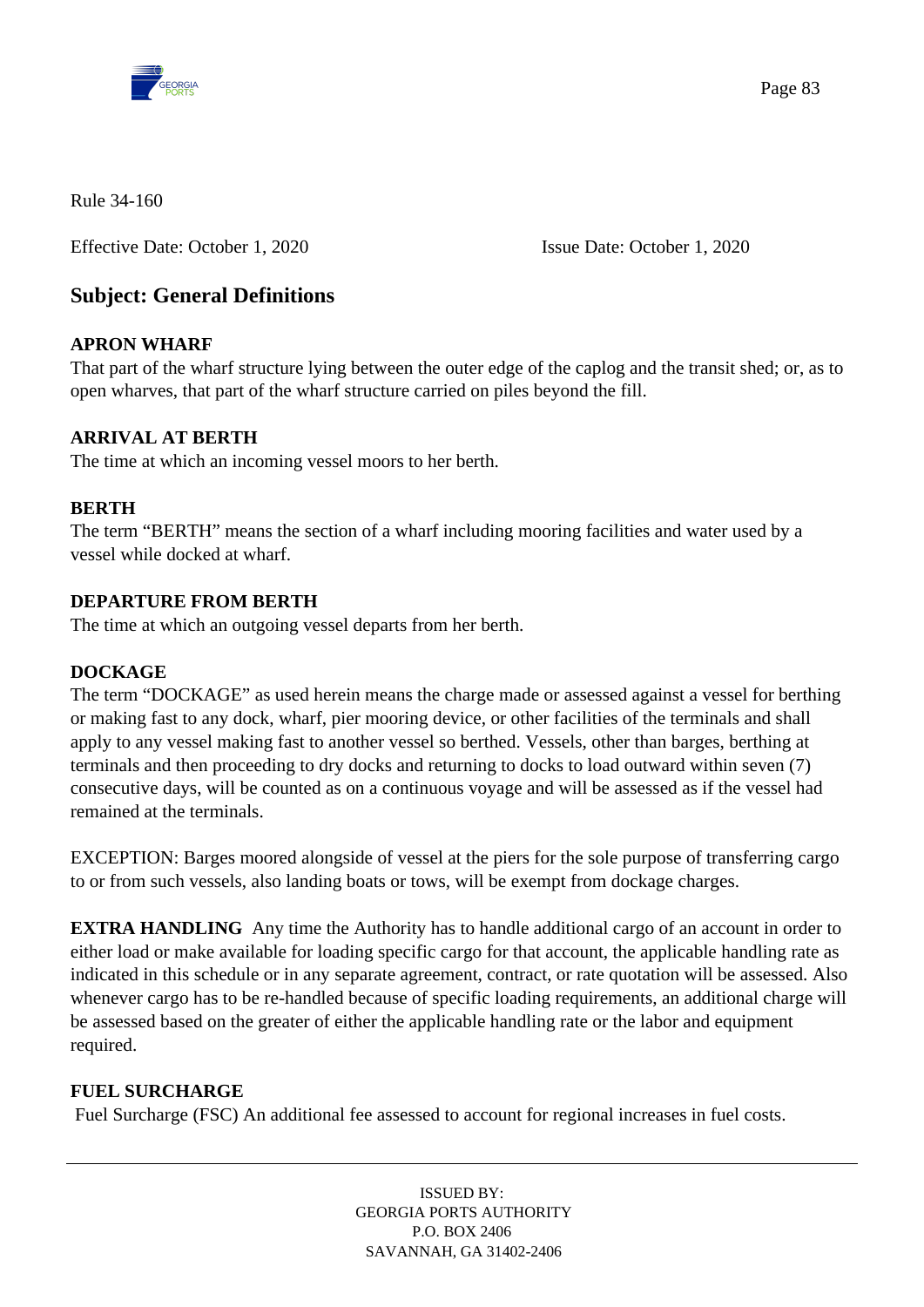

**HANDLING** The service of facilitating the movement of or physically moving, loading, unloading, receiving, or delivering cargo between a point of rest and the inland carrier, or between the point of rest and other locations on the terminal, or between any two locations on the terminal, other than the ships tackle.

## **HIGH DOCK**

Pier supported cargo working area adjacent to wharf.

## **HOT WORK**

Any work producing flame, heat, or sparks. Examples include, but are not limited to, brazing, grinding, sawing, thawing of frozen pipes, roofing, torch cutting or soldering, and welding.

#### **INLAND TERMINAL**

Terminal located inland and connected by road or rail to a seaport operating as a centre for the transference of sea cargo to inland destinations.

#### **LAY BERTH**

A berth a vessel may be moored alongside provided said the vessel will or does not have operations pertaining to the Authority and is idle during its entire stay.

## **LINER VESSEL**

Avessel sailing under an advertised schedule and operated by an ocean carrier maintaining regular sailings between named ports.

## **MARGINAL TRACKS**

The railroad tracks on the apron wharves.

## **OCEAN CARRIER**

The owner and/or operator of vessels calling at Authority terminals.

#### **OUT-OF-GAUGE CARGO**

Cargo that exceeds the normal dimensions of a standard container or flatrack by length, width and height and/or a combination thereof.

#### **POINT OF REST**

The area on the terminal facility assigned by the Authority for the receipt of inbound cargo from the vessel and from which inbound cargo may be delivered to the consignee, and the area which is assigned by the Authority for the receipt of outbound cargo from shippers for vessel loading. In support of import cargo, the use of dunnage, lashing or blocking and bracing requirements needed at the point of rest is the responsibility of and shall be performed by the stevedore. For export breakbulk, the Authority shall consider a mafi trailer as being a point of rest if available; all lashing to the mafi trailer shall be the responsibility of and shall be performed by the stevedore.

## **RAILCAR SWITCHING**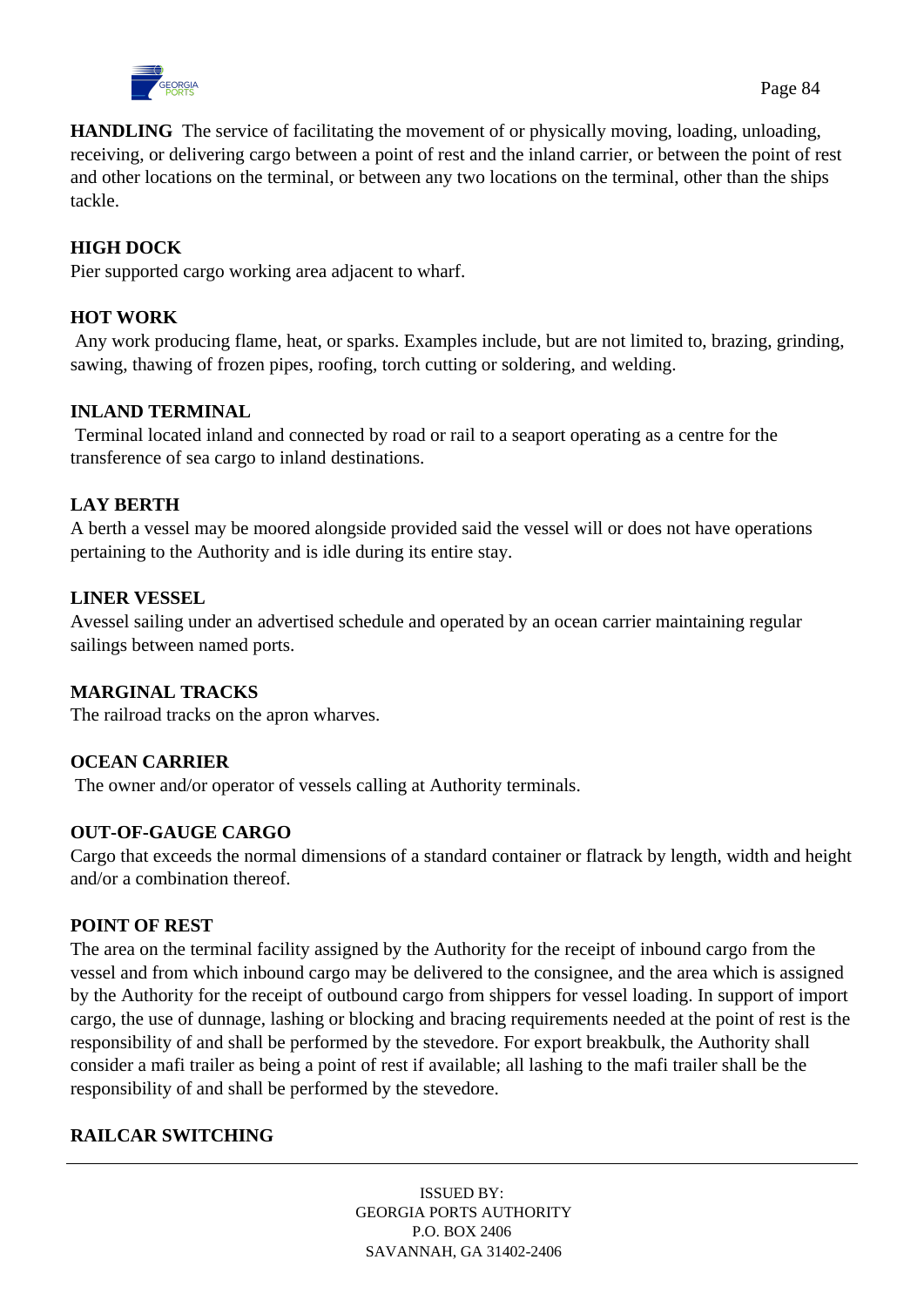

A charge assessed by a rail carrier for the movement of railcars within the switching limits of the terminal.

**SERVICE** Any act, deed, duty or labor performed for another company or recipient.

## **SHIPS AGENT**

A duly appointed and authorized representative acting on behalf of an Ocean Carrier and attending to all matters relating to the vessels owned by its principals.

## **SHIPSIDE CARGO**

Cargo or containers that are either discharged directly from vessel to inland carrier or loaded directly to vessel from an inland carrier. In such cases, there will be no handling by the Authority.

## **STEVEDORE**

Arranges loading and discharging of cargo to and from a vessel.

## **STEVEDORE USE CHARGE**

The charge assessed for the stevedoring company's use of the Authority's terminal facilities for the purpose of loading cargo onto, or unloading cargo from, vessels calling the Authority's terminals. The charge is assessed to the Ocean Carrier or stevedoring company, as applicable, on a short ton basis, as provided for in Rules 34-280, 34-465, and 34-510.

**SURCHARGE**An extra fee or charge that is added on to the cost of a good or service and is assessed as provided, in full, regardless of any other agreements.

## **TON**

The net or short ton of two thousand (2,000) pounds, unless otherwise specified.

## **USER**

Any entity or individual which ships cargo via Authority facilities, as well as all parties which facilitate said shipments. Additionally, any person or entity using, come onto, or berthing at Authority facilities or using Authority services, including intermediary functions shall be deemed as a User. Examples include, but are not limited to: exporters, importers, motor and rail carriers, water carriers, stevedoring companies, line handlers, longshore workers, surveyors, licensees, brokers, forwarders, independent contractors, ships' agents, maintenance/repair vendors, tenants, and invitees.

## **VESSEL**

Any ship, tug, towboat, packet, barge, lighter or other watercraft, self-propelled or non-self-propelled.

## **WHARFAGE**

A charge for use of the wharves, pier, or bulkheads by all cargo passing or conveyed over, onto, or under wharves, or between vessels or barges when berthed at a wharf or moored in slip adjacent to the wharf. No charge will be made for wharfage on ship's supplies, other than on bunker fuel handled over or pumped over or under wharves. Wharfage is solely the charge for use of the wharf and does not include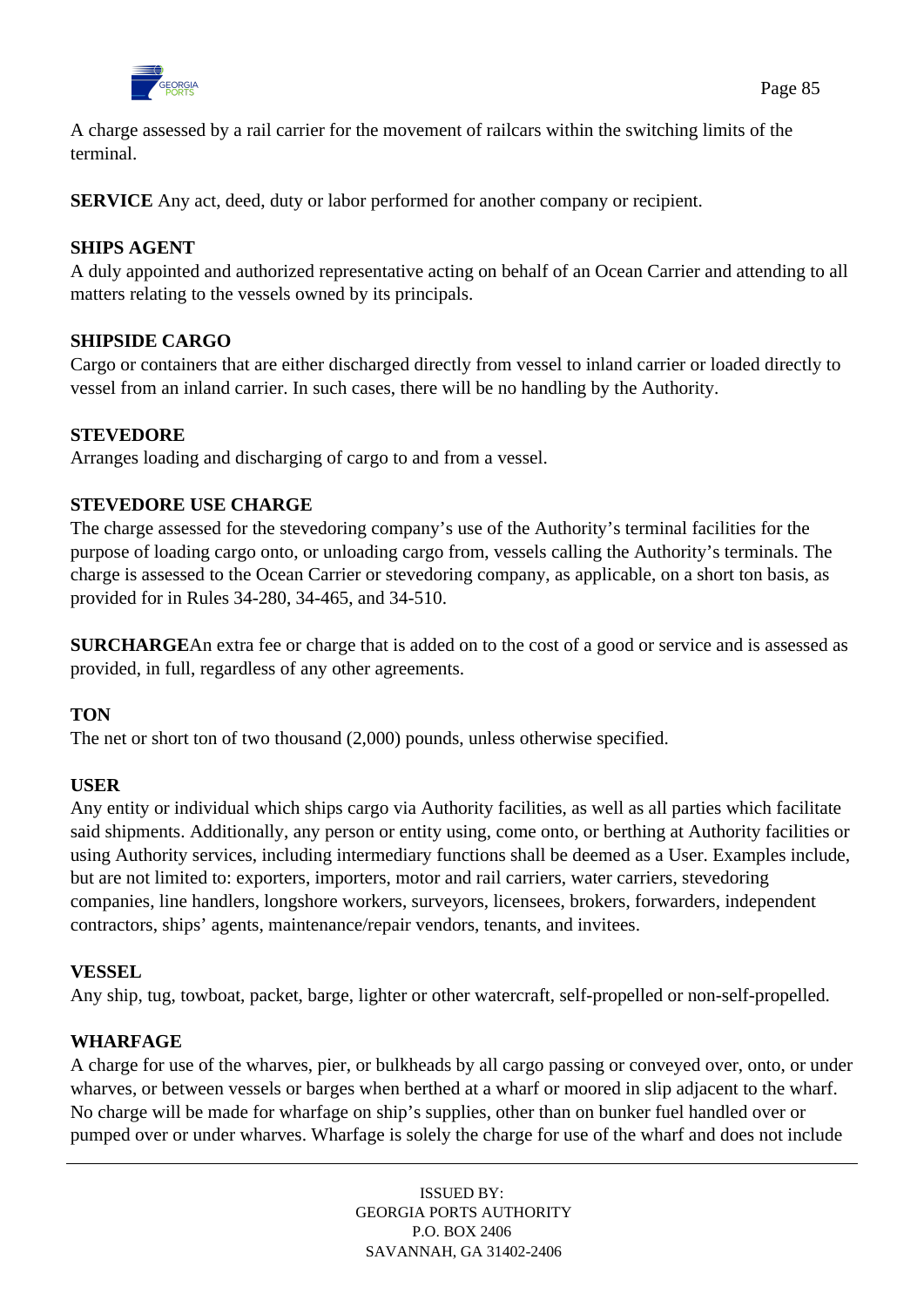

charges for any other service. Wharfage will be assessed against the vessel's local agent, the vessel and/or her owner, regardless of the terms of sale or any arrangements between the ocean carrier and the cargo account, unless agreed in advance by the Authority. **(Note)**

**Note:** Transshipped cargo will be assessed wharfage on both the inbound vessel, as well as the outbound vessel.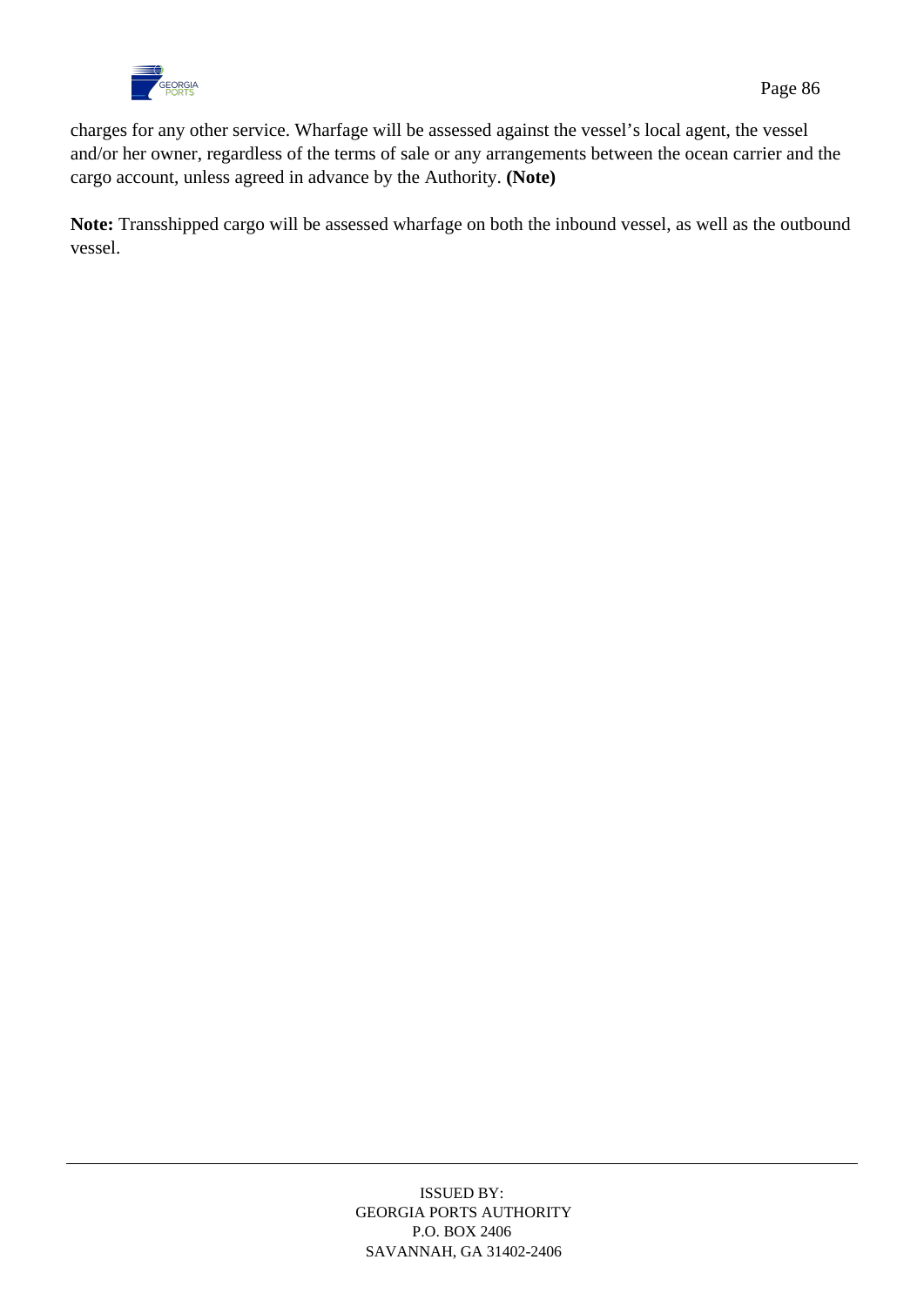

Effective Date: January 1, 1970 Issue Date: January 1, 1970

## **Subject: Abbreviations and Reference Marks**

(A) Addition (C) Change in wording, resulting in neither an increase nor a reduction in charges (D) Deletion (I) Increase (R) Reduction (NC) No Change MBF 1,000 Board Feet N/A Not Applicable NOS Not Otherwise Specified BBL Barrel (42 gallons)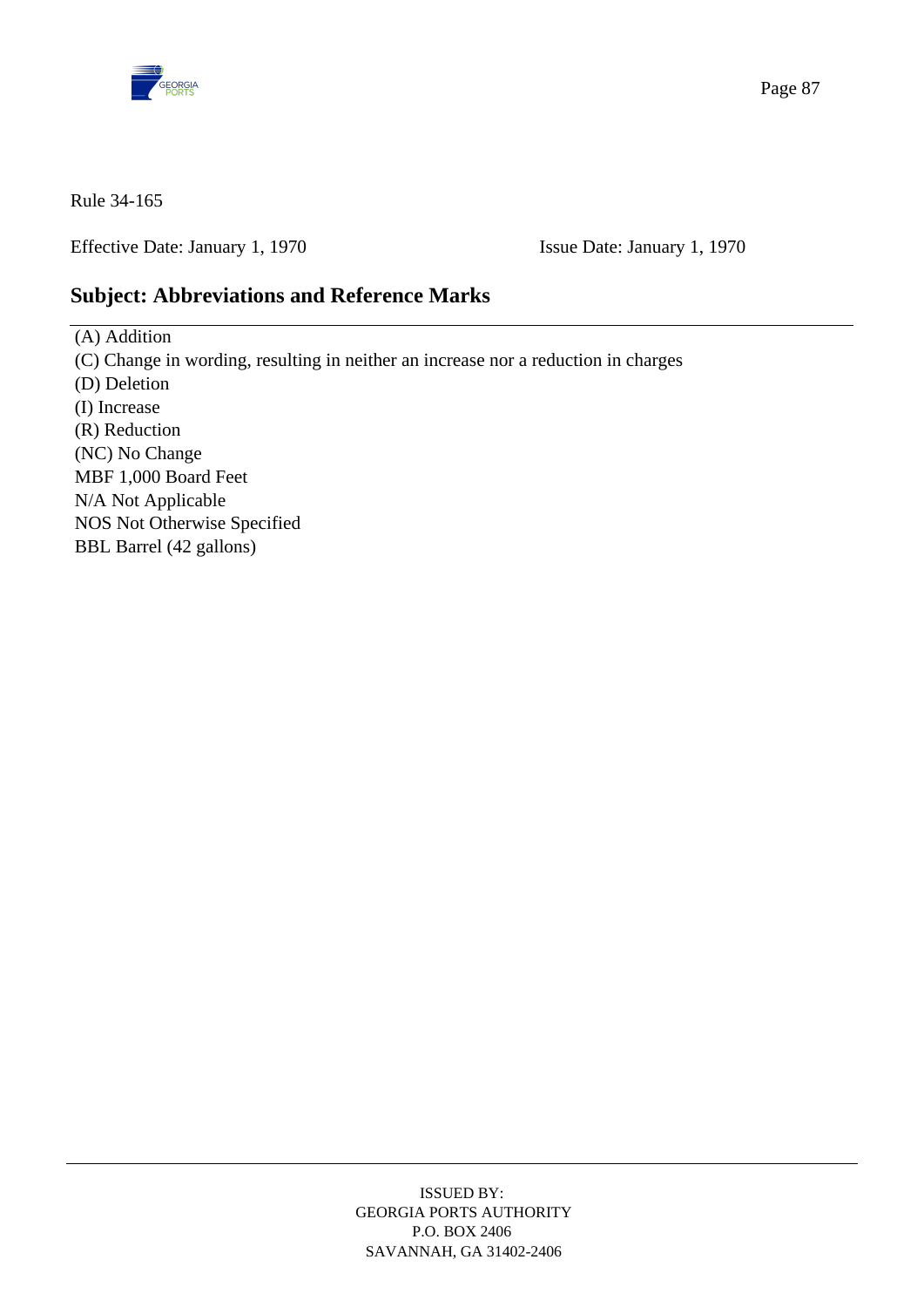

Effective Date: October 1, 2014 Issue Date: September 1, 2014

## **Subject: Metric Conversion Table**

## METRIC CONVERSION TABLE

The following table is published for your convenience and as a guide for measurement conversion when necessary.

| <b>To Find</b>             | Given                      | <b>Multiply</b>           |
|----------------------------|----------------------------|---------------------------|
| <b>Metric Tons</b>         | <b>Short Tons</b>          | Short Tons by 0.907       |
| <b>Short Tons</b>          | <b>Metric Tons</b>         | Metric Tons by 1.1023     |
| <b>Metric Tons</b>         | Long Tons                  | Long Tons by $1.016$      |
| Long Tons                  | <b>Metric Tons</b>         | Metric Tons by 0.984      |
| Kilos                      | Pounds                     | Pounds by 0.4536          |
| Pounds                     | Kilos                      | Kilos by 2.2046           |
| <b>Cubic Meters</b>        | Measurement Tons (40 Cubic | Measurement Tons by 1.133 |
|                            | Feet)                      |                           |
| Measurement Tons (40 Cubic | CubicMeters                | Cubic Meters by 0.833     |
| Feet)                      |                            |                           |
| <b>Cubic Meters</b>        | <b>MBF</b>                 | MBF by 2.36               |
| <b>MBF</b>                 | <b>Cubic Meters</b>        | Cubic Meters by 0.4238    |

| <b>Metric Equivalents</b>        |
|----------------------------------|
| 1 Kilos-2.2046 Pounds            |
| 1 Metric Ton-1,000 Kilos         |
| 1 Pound-0.4536 Kilos             |
| 1 Cubic Meter-35.315 Cubic Feet  |
| 1 Cubic Foot-0.0283 Cubic Meters |
| MBF-83.33 Cubic Feet             |
| 1 Cubic Meter-423.8 Board Feet   |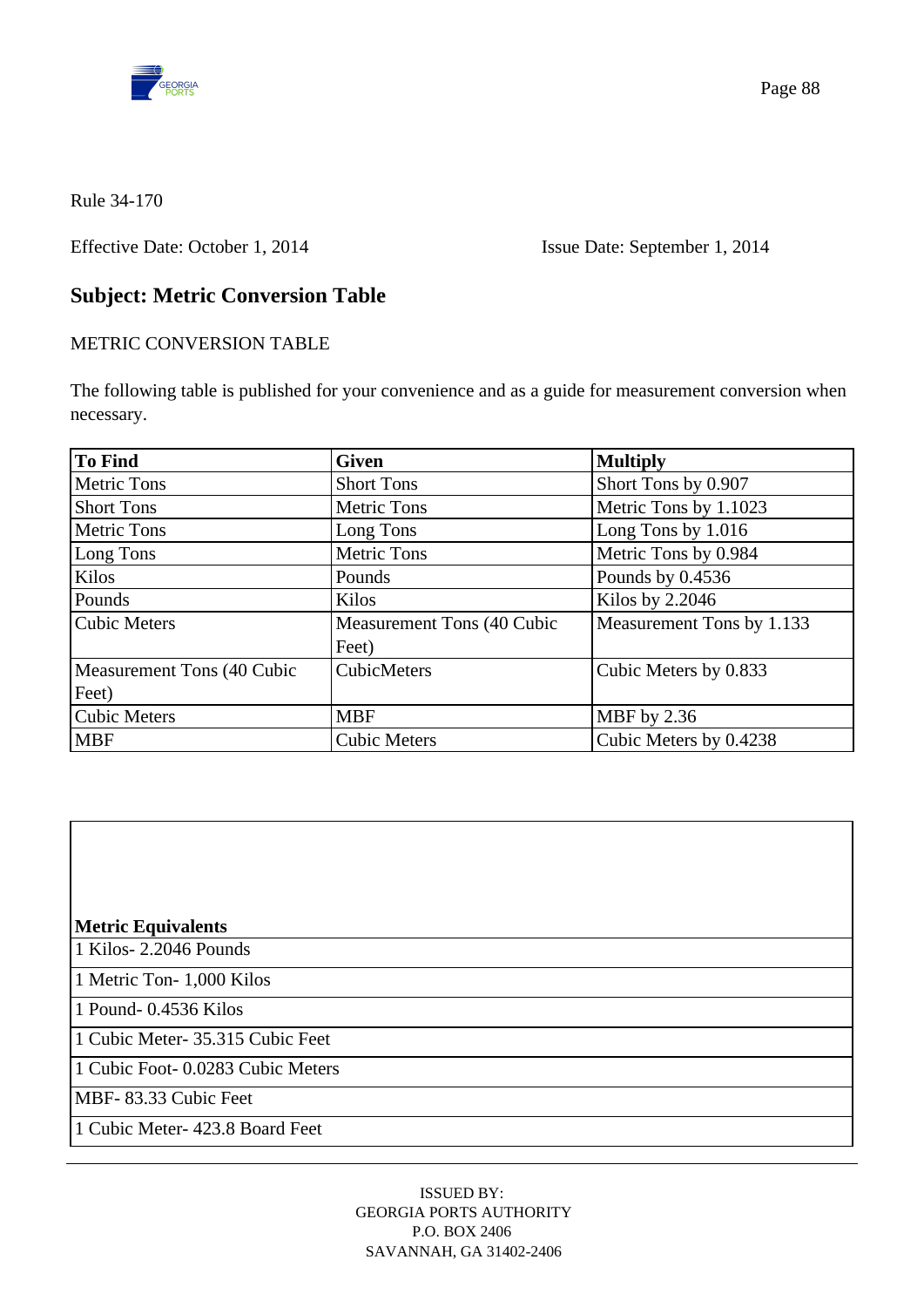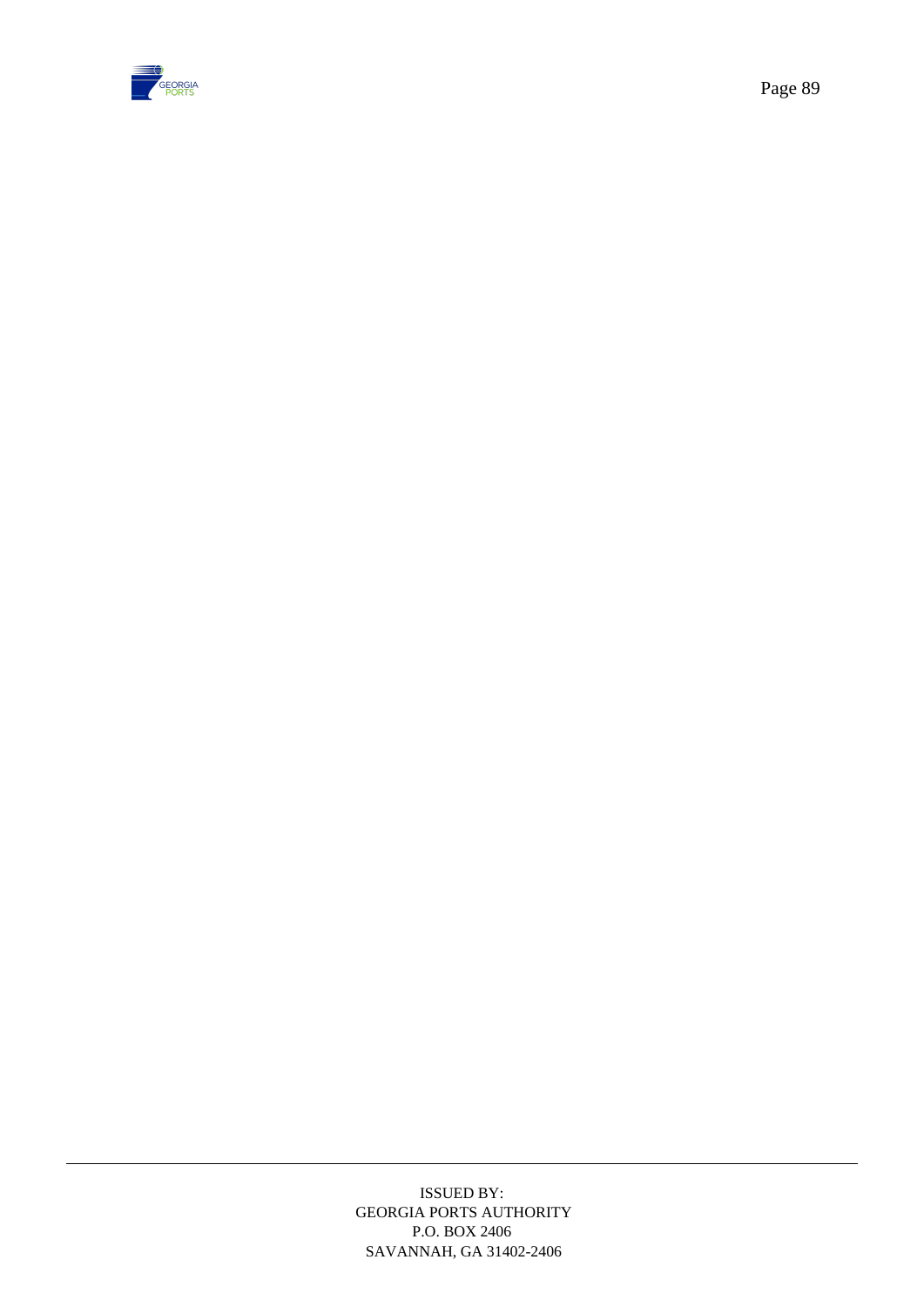

Effective Date: October 1, 2021 Issue Date: July 30, 2021

**Subject: GENERAL CHARGES CATEGORY**

# **GENERAL CHARGES**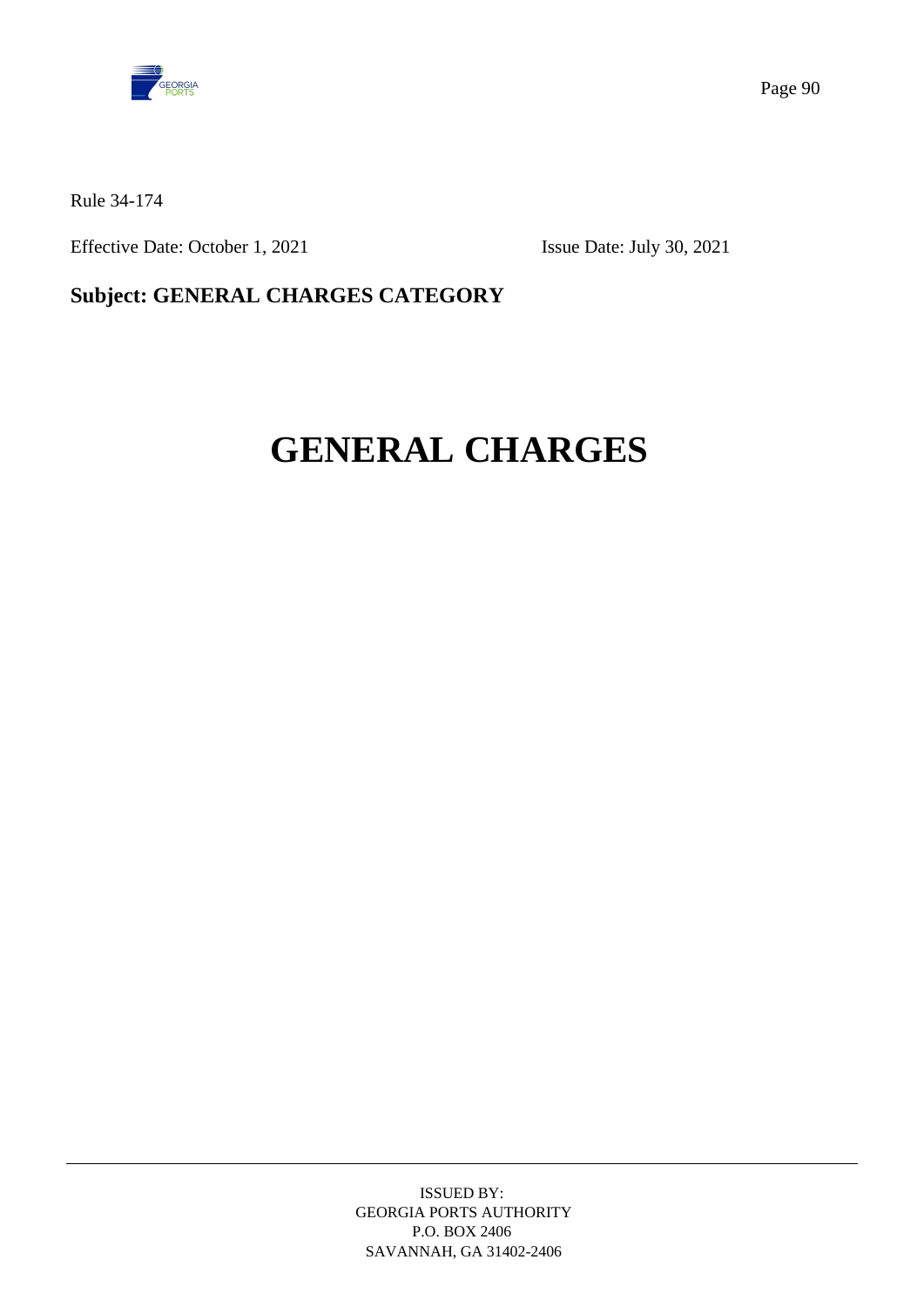

Effective Date: October 1, 2021 Issue Date: July 30, 2021

## **Subject: Dockage Charges**

Dockage charges will be computed based on the vessel classification and LOA (length overall) of the vessel(s) as published in LLOYD'S REGISTER OF SHIPPING per the following schedule. Charges are stated per linear foot, unless otherwise indicated, of the vessel(s) and are applicable, per each 24 hour period, or fraction thereof. The 24 hour period begins at the time the vessel or barge moors and ends when the vessel or barge unmoors. A minimum dockage charge of **\$900.00**, per vessel or barge, per day, will be assessed. Dockage is assessed against the vessel or its local agent. Dockage shall be paid by the party so assessed before the vessel leaves the Authority's terminals unless the said party has established credit with the Authority. **See Notes**

| <b>CONTAINER VESSELS</b>                  | <b>RATE</b> |
|-------------------------------------------|-------------|
| 0 ft to $650$ ft                          | \$11.75     |
| 651 ft and over                           | \$14.06     |
| <b>RORO and VEHICLE VESSELS</b>           |             |
| 0 ft to $650$ ft                          | \$11.75     |
| 651 ft and over                           | \$13.25     |
| <b>VESSELS/BARGES</b> not otherwise shown |             |
| 0 ft to $525$ ft                          | \$11.75     |
| 526 ft and over                           | \$13.25     |

## **EARLY DOCKAGE**

Vessels making regularly scheduled calls to the Authority's facilities may be granted early dockage, subject to the following conditions:

- 1. Berth availability and the approval of the Authority's Ship Operations Department;
- 2. Docking is performed the evening prior to the vessel beginning to work, and with labor scheduled not later than 0800 hours the following morning;
- 3. Dockage charge will commence at 0600 hours.

If early dockage is granted, any other negotiated dockage rates may not apply, particularly if the result is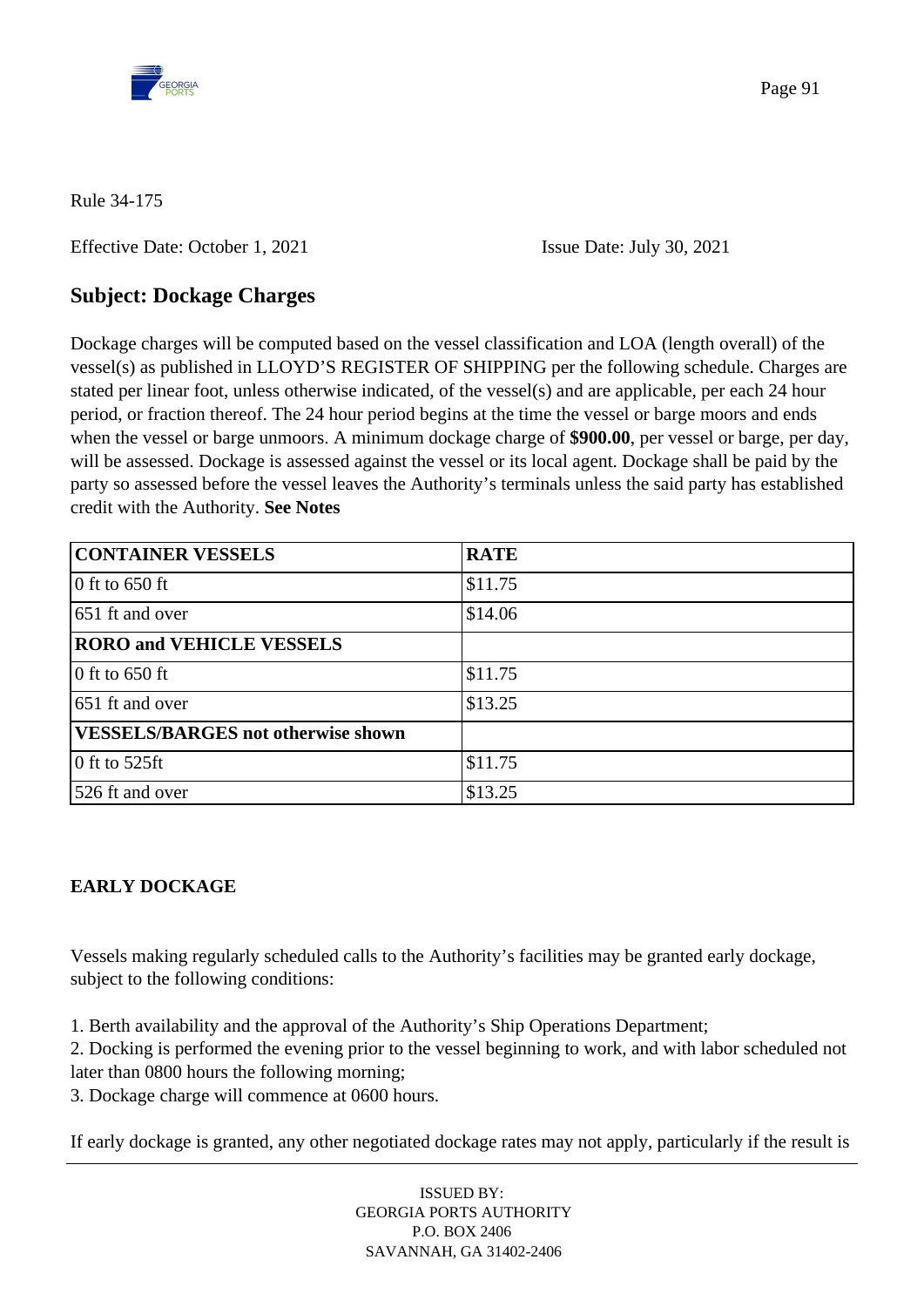

no dockage assessment whatsoever.

## **IDLE DOCKAGE**

Vessels making regularly scheduled calls to the Authority's facilities may be granted, upon request, idle dockage at one-half of the published schedule dockage rate, subject to the dockage minimum charge, and based on berth availability and at the discretion of the Authority's Ship Operations Department. Examples of when idle dockage may be granted are vessel repair and governmental seizure.

#### **Notes:**

U.S. Navy vessels, or foreign naval vessels, making infrequent visits of short duration for recreation, or open house (Liberty calls), will be provided a berth, at no charge, on a space-available basis with prior written approval from the Authority's Ship Operations Department. When a berth is made available at the Authority's Ocean Terminal, Gate 7 must be used for egress and ingress.

Vessels of other U.S. Government Agencies will be accommodated, at no charge, on a space-available basis.

The Authority will not assess dockage charges to the ocean carriers for the following holidays: New Year's Day, Independence Day, Labor Day, and Christmas Day.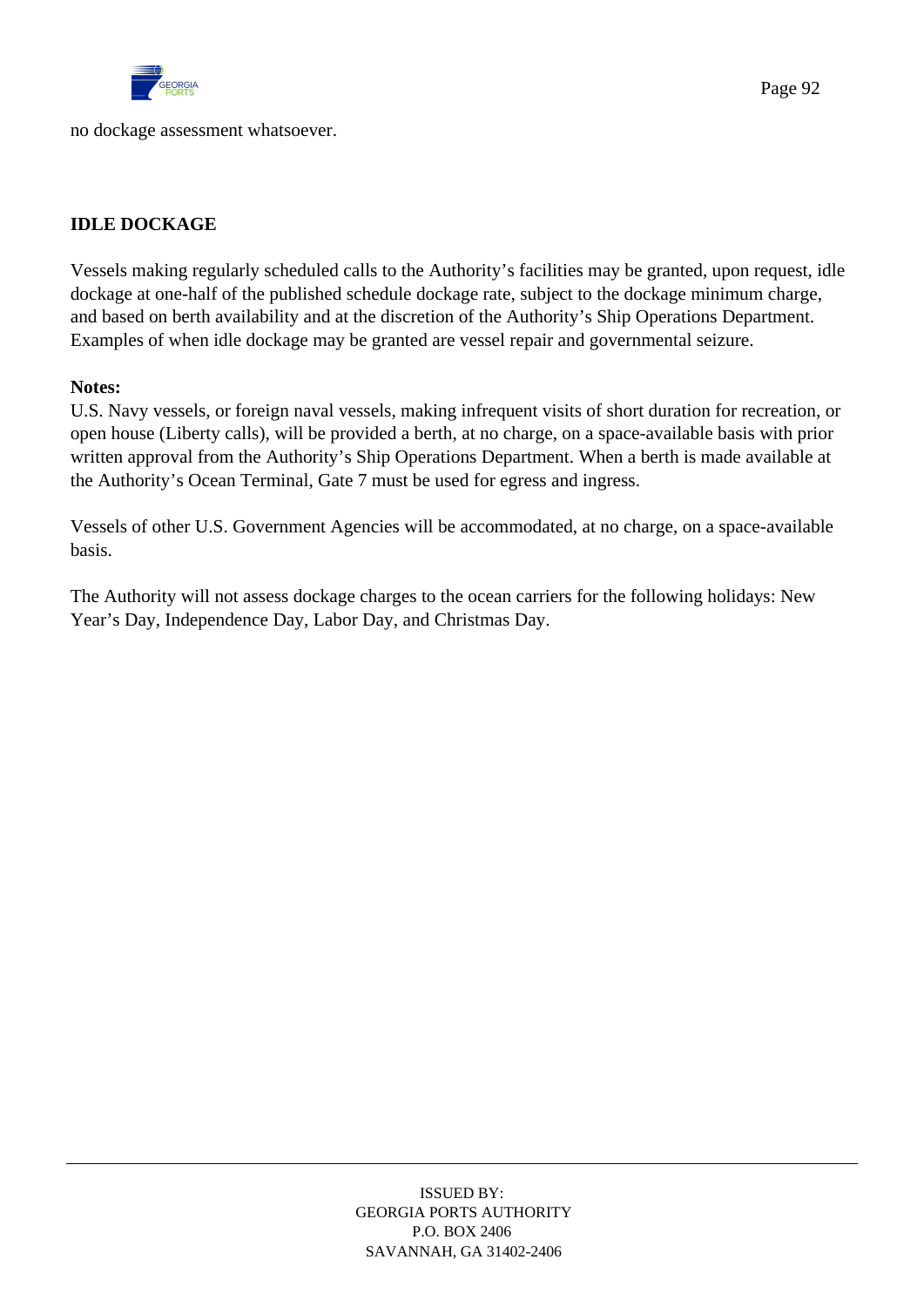

Effective Date: October 1, 2021 Issue Date: July 30, 2021

## **Subject: Drone Policy**

To ensure the safety of the Georgia Ports Authority (Authority) employees, customers, and other terminal visitors, the Authority will permit only its authorized employees (who are also Federal Aviation Authority certified pilots) or its contractors (also Federal Aviation Authority certified pilots), working expressly for the Authority, to operate drones or other unmanned aircraft systems (UAS) authorized on or in the airspace above its terminals. The Port Police Director will determine which Authority employees or contractors are authorized to operate drones on the terminal. All other persons are *strictly prohibited* from operating a drone or UAS on or in the airspace above Authority terminals. The decision whether to approve or deny any request for drone or UAV operation shall be within the sole discretion of the Authority.

**FEES –** The Authority may waive the below fees if it has a data-sharing agreement with the customer. **SERVICE/PRODUCT FEE** Stock Footage / B-Roll Footage \$0 (Free) Drone Operator Plus Rental \$850, per day Video Editing Negotiated Rate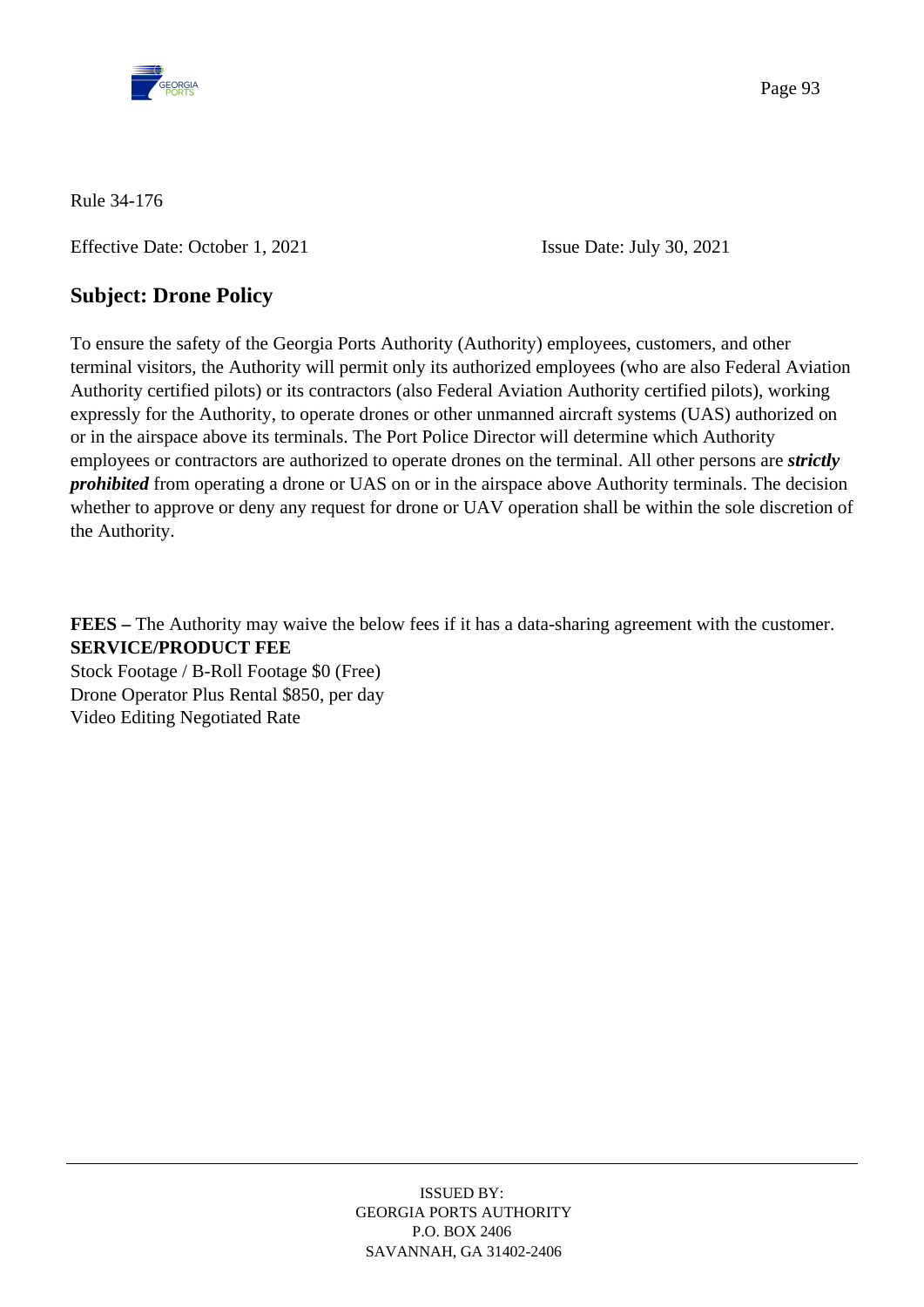

Effective Date: October 1, 2021 Issue Date: July 30, 2021

## **Subject: Fresh Water**

The Authority will provide fresh water to vessels. The charge shall be **\$7.06**, per 2,000 pounds, with a minimum of **\$310.00**. The recognized working hours in connection with providing fresh water to vessels are from 7:00 AM to 4:00 PM, Monday through Friday. If a request for fresh water requires overtime, charges for a forklift operator, as provided in Rule 34-630 shall apply.

To order fresh water send an email, at least 24 business hours in advance of vessel berthing, to the appropriate terminal.

## **Garden City Terminal**

gctbreakbulk@gaportsdev.wpengine.com

#### **Ocean Terminal**

OTAdmin@gaportsdev.wpengine.com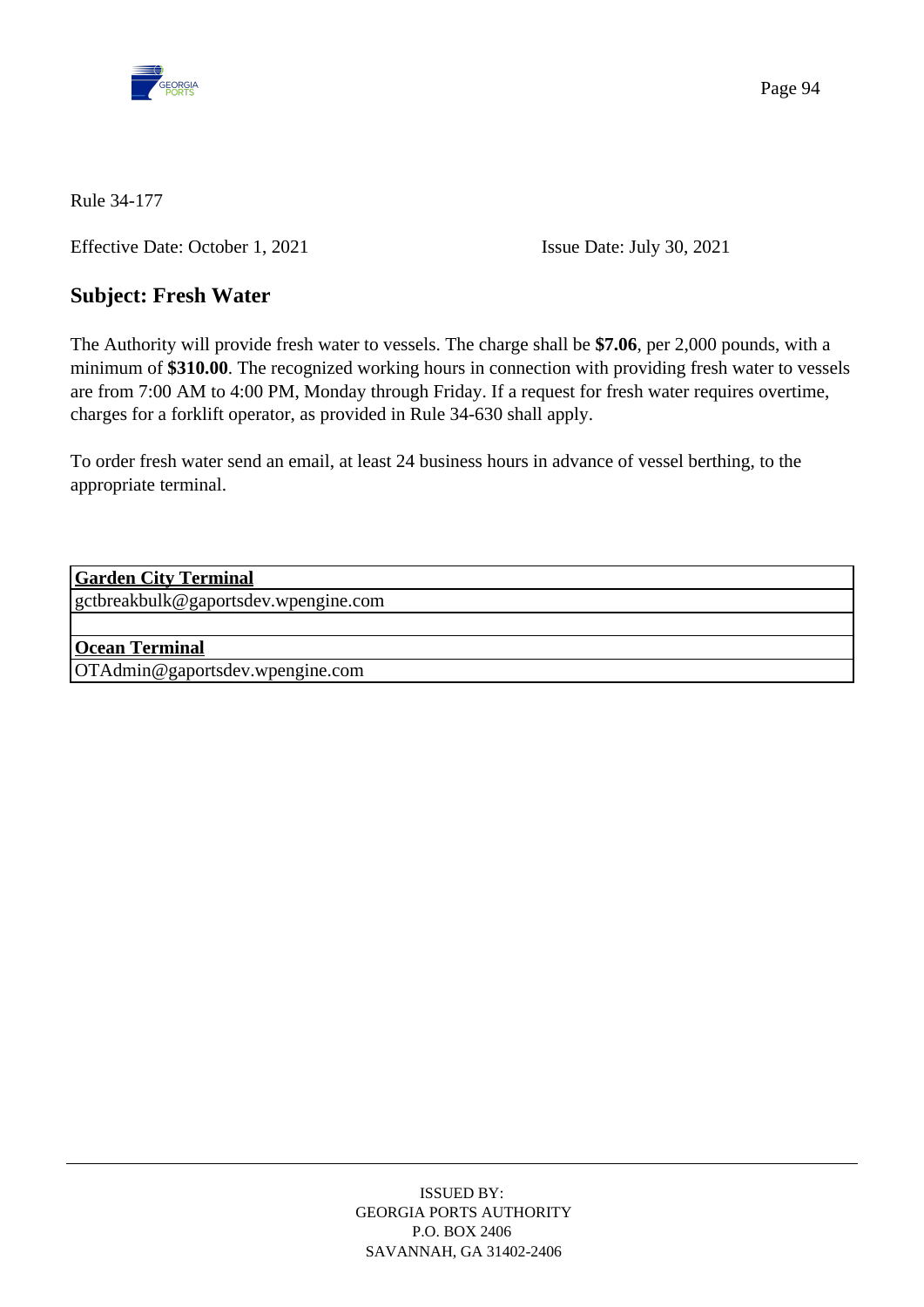

Effective Date: October 1, 2021 Issue Date: July 30, 2021

## **Subject: Minimum Charges**

Minimum charges for services performed by the Authority are as follows:

|                                                       | <b>SAVANNAH</b> | <b>BRUNSWICK</b> |
|-------------------------------------------------------|-----------------|------------------|
| Minimum Crane Lift Charge, per lift                   | \$612.00        | \$612.00         |
| Minimum Forklift Handling Charge, per<br>lift(Note 1) | \$65.00         | \$65.00          |
| Minimum Storage Charge, per unit<br>(Note 2)          | \$65.00         | \$65.00          |
| Minimum Toplift Charge, per lift                      | \$544.00        | \$544.00         |
| Minimum Water Charge                                  | \$310.00        | \$310.00         |
| Minimum Charge, NOS                                   | \$84.00         | \$84.00          |

**Note 1: Minimum Forklift Charge:** Excludes Paper or Paper Articles (MTOS Rule 34-350), Woodpulp (MTOS Rule 34-360), Metal Articles (MTOS Rule 34-335), and Rubber (MTOS Rule 34-351).

**Note 2: Minimum Storage Charge:** Excludes Paper or Paper Articles (MTOS Rule 34-415), Woodpulp (MTOS Rule 34-425), Metal Articles (MTOS Rule 34-400), and Rubber (MTOS Rule 34-416). The Authority reserves the right to determine what constitutes a unit.

**Note 3: Import Cargo:** A delivery order is required for each ocean bill of lading unless the Authority agrees to multiple bills of lading on a single delivery order.

**Note 4: Export Cargo:** A separate delivery ticket, truck, or rail, is required for each booking.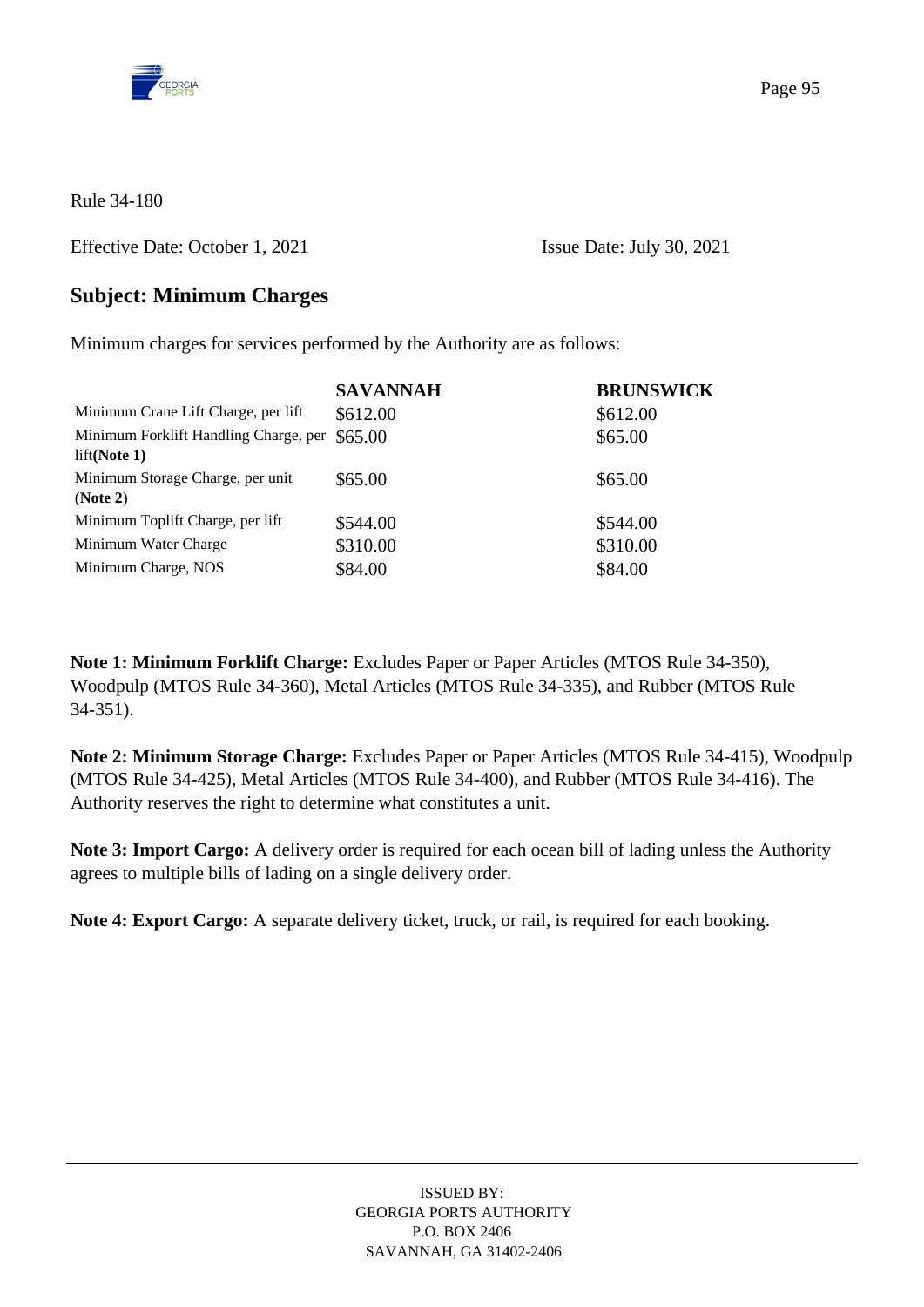

Effective Date: October 1, 2021 Issue Date: July 30, 2021

## **Subject: Passengers Embarking or Debarking**

Cruise vessels call at the Authority Terminals will be assessed a charge of **\$40.00** per passenger, as listed upon the vessel manifest, with **a minimum charge of \$10,00.00**, per call. This charge will be assessed to the vessel or its agent. Cruise vessels berthing at the Authority's Ocean Terminal will be required to use Gate 7 for egress and ingress.

Other vessels, such as breakbulk, dry bulk, container, RORO, and tanker, with passengers, shall be assessed the same charge, with no minimum.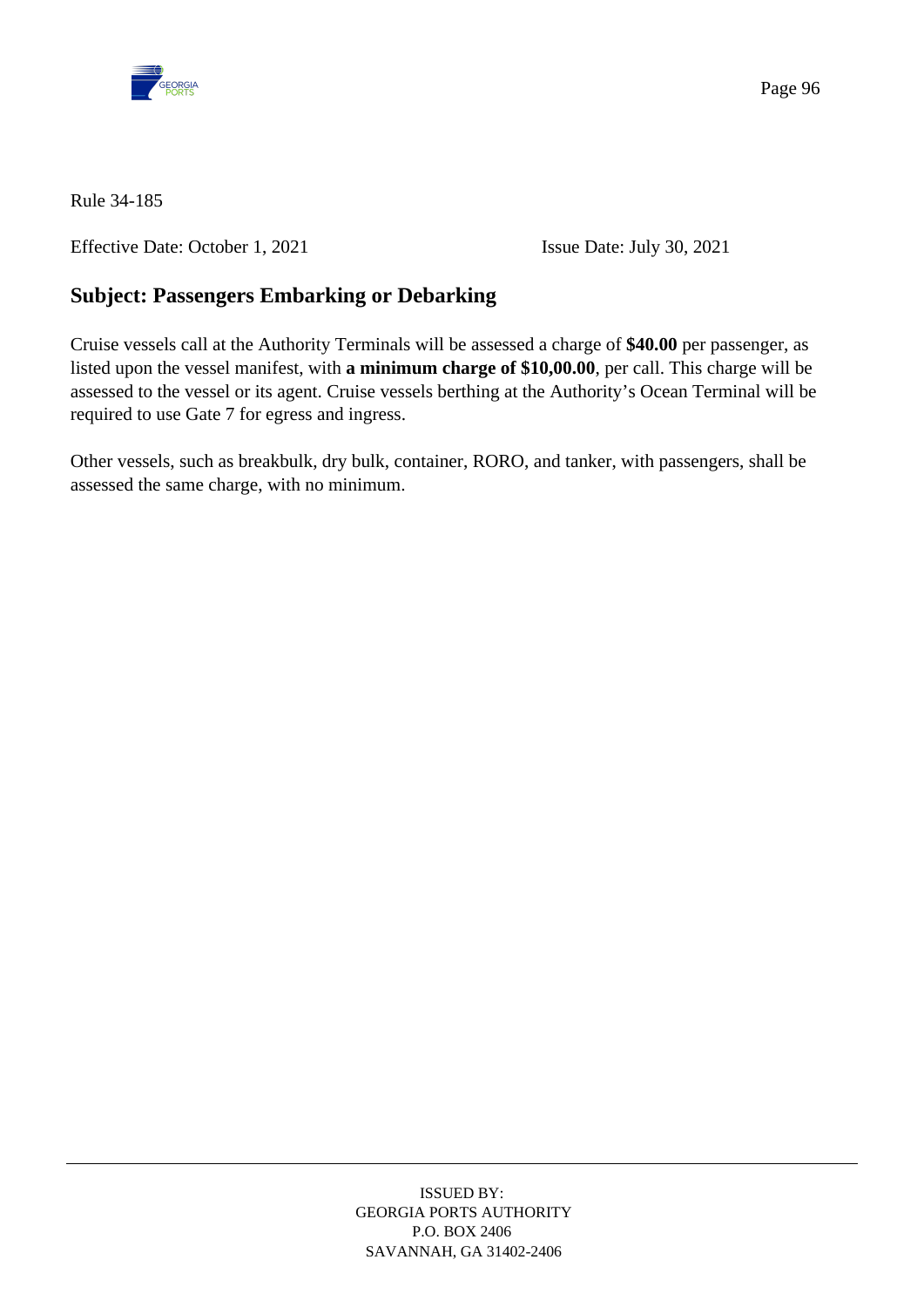

Effective Date: October 1, 2021 Issue Date: July 30, 2021

## **Subject: Terminal Security Surcharge**

The Authority will assess a terminal security surcharge to offset the cost of federally mandated facility security measures. Such security expenses may be incurred as a result of compliance with the MTSA and/or other applicable federal or state regulations. The surcharge will be assessed as provided below, in full, regardless of any other agreements.

## **Fully Cellular Container Vessels**

\$7.89, per container, laden or empty, to or from the vessel (Notes 1, 2, 4, 6, and 7)

## **Noncellular and all other vessels, including barges**

\$4.06, per linear foot, overall per call (Notes 3, 4, and 5)

**Note 1:** Restows are exempt from this surcharge.

**Note 2:** This surcharge is assessed to the line owning/leasing/transporting the container, or its agent.

**Note 3:** This surcharge is assessed to the vessel or its agent.

**Note 4:** Vessels that are in lay berth status will be assessed one-half of the LOA rate.

**Note 5:** Naval vessels on liberty calls will not be assessed this surcharge.

**Note 6:** Fully cellular vessels calling at the Authority's Ocean Terminal to discharge and/or load breakbulk cargo shall be assessed one-half of the LOA rate listed above while berthed at Ocean Terminal, provided said vessel also discharges and/or loads containers at the Authority's Garden City Terminal.

**Note 7:** Transshipped containers will only be assessed this surcharge on the inbound move.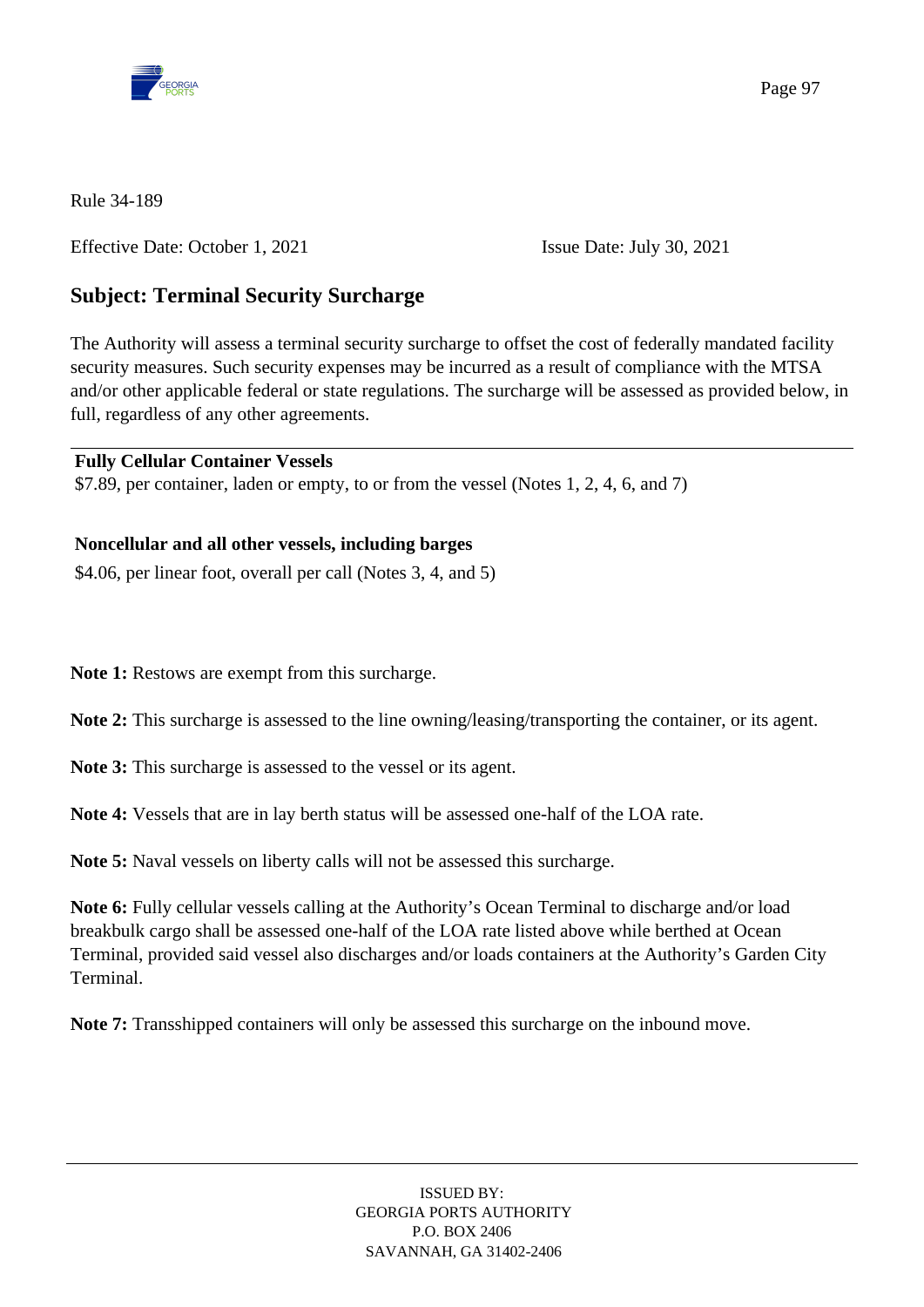

Effective Date: October 1, 2021 Issue Date: September 30, 2021

## **Subject: U.S. Military Deployments or Exercises**

## **Rates are assessed per Measurement Ton. One (1) Measurement Ton = 40 cubic feet. (Note 1)**

The Authority will assess the following rates, as applicable, whenever any branch of the U.S. military conducts deployments and/or exercises at Authority terminals.

Inclusive of the U.S. Military rates are as follows:

- 1) Providing a designated cargo assembly area for the stowage of cargo;
- 2) Terminal storage for twenty-one (21) consecutive calendar days and
- 3) Wharfage

| Tracked or wheeled vehicles/equipment, NOS |  |
|--------------------------------------------|--|
| <b>Helicopters</b>                         |  |
| Containers                                 |  |

**Note 1:** U.S. military shall be responsible for payment of costs arising from:

1) Shifting vessels to free berths for the military's use;

2) Discharging commercial cargo to free vessels for the military's use; and

3) The performance of other terminal services or use of facilities including, but not limited to, the clearing of a designated cargo assembly area.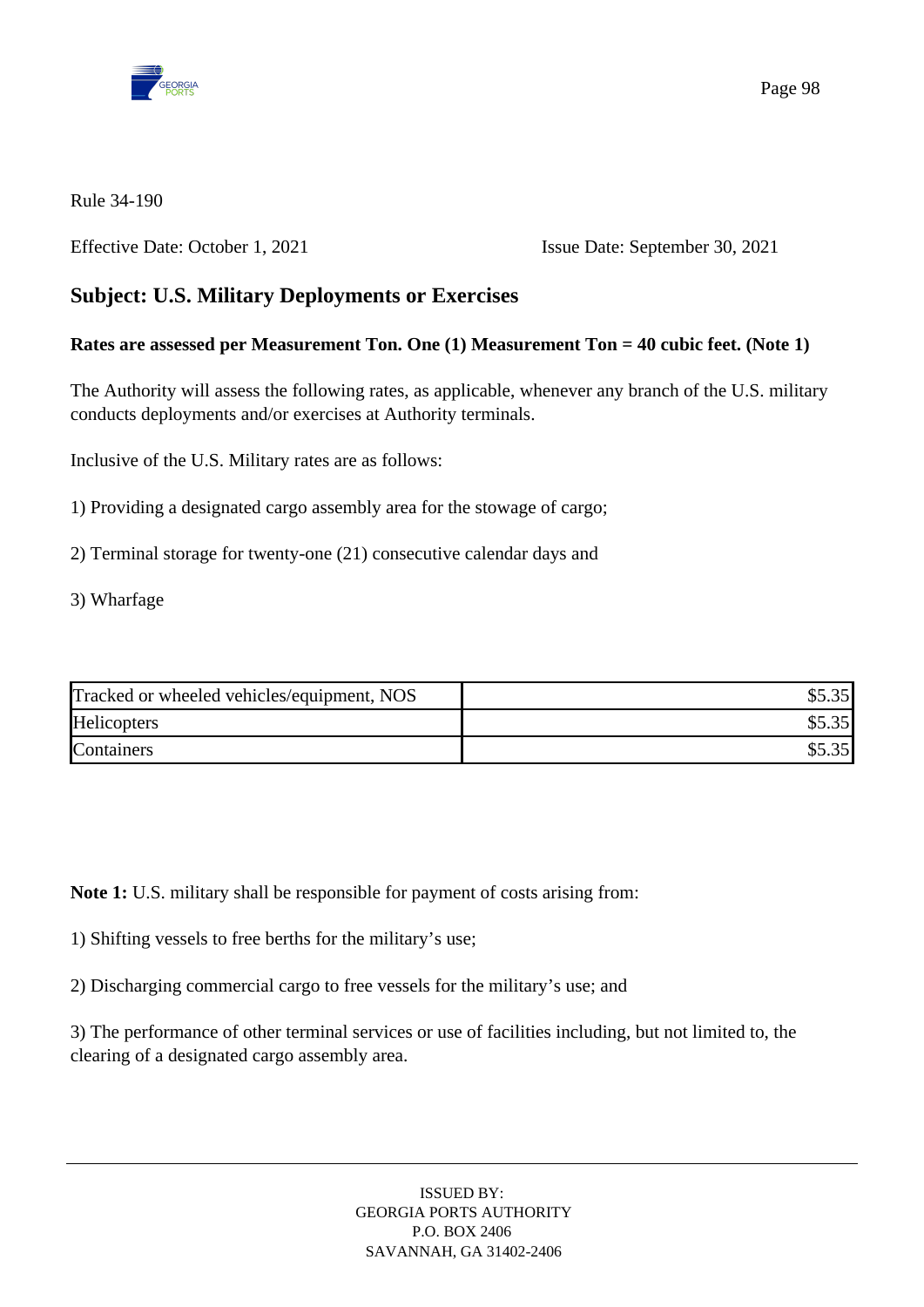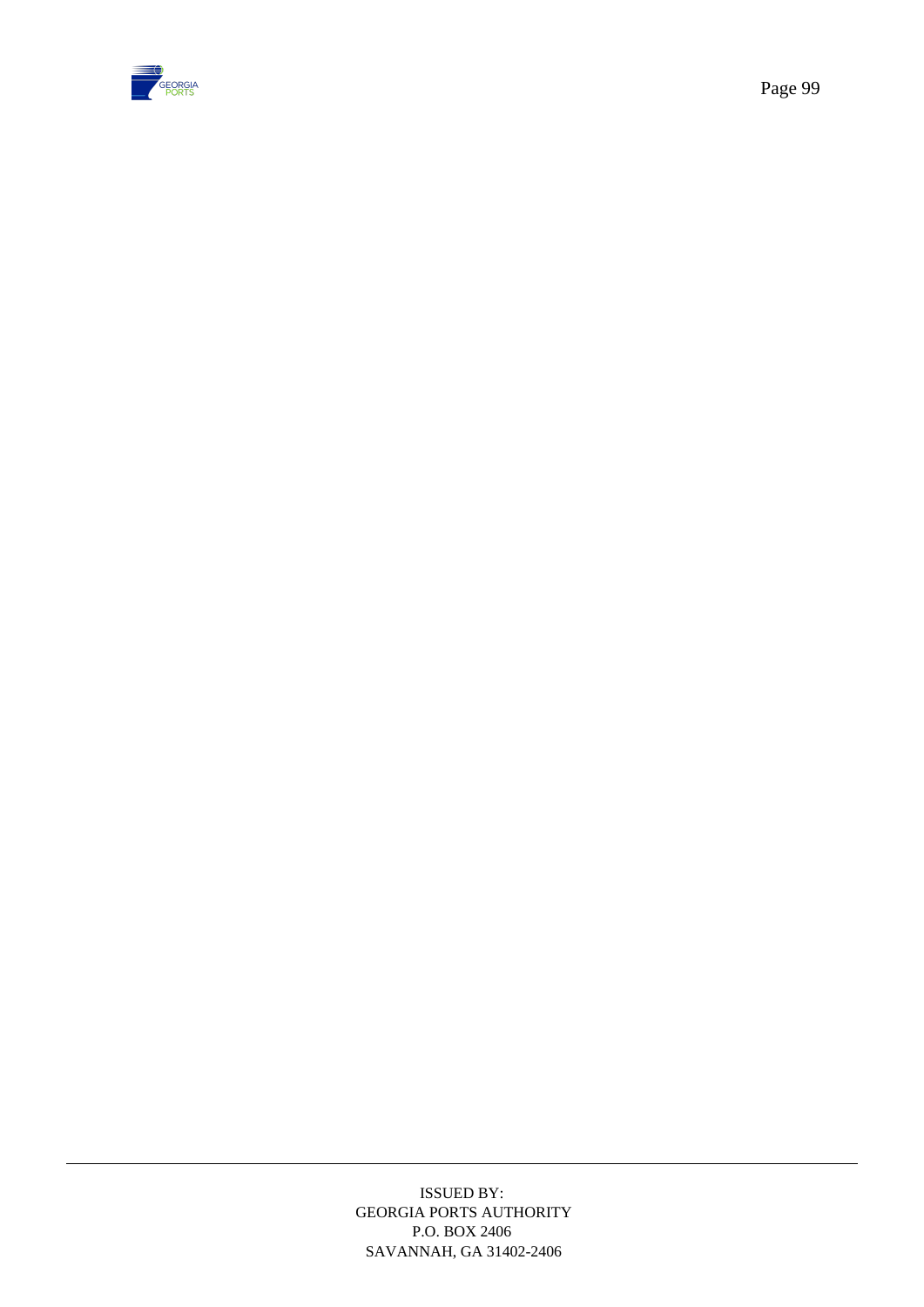

Effective Date: October 1, 2021 Issue Date: September 1, 2021

## **Subject: TWIC Escort Service Charges and Special Port Police Service Charges**

Georgia Vehicle Escorting, LLC (GVE), is the sole vendor authorized to provide TWIC escort services on the Authoritys terminals. However, the Authoritys Port Police may, at their sole and absolute discretion, also provide TWIC escort or special services. The applicable rates are as follows:

## **GVE TWIC ESCORT CHARGES**

Please contact GVE at info@GeorgiaVE.com or 912-677-5631 to obtain rates.

## **SPECIAL PORT POLICE SERVICE CHARGES**

## **TWIC Escort Services**

Port Police \$150.00, per police officer, for the first two (2) hours and \$100.00, per police officer, for each additional hour

## **Site Visit Facilitation**

When an attorney, insurance representative, or other individual visits an Authority terminal to gather details related to an accident or recreate an accident scene, and the Authority is not a party to the accident, the requestor will be charged \$ 275.00, per police officer, per hour. This rate includes the Police TWIC Escort Service Rate.

Click here to request site visit facilitation.

## **Hazardous Container Escort Services** See MTO Schedule Rule 34-521.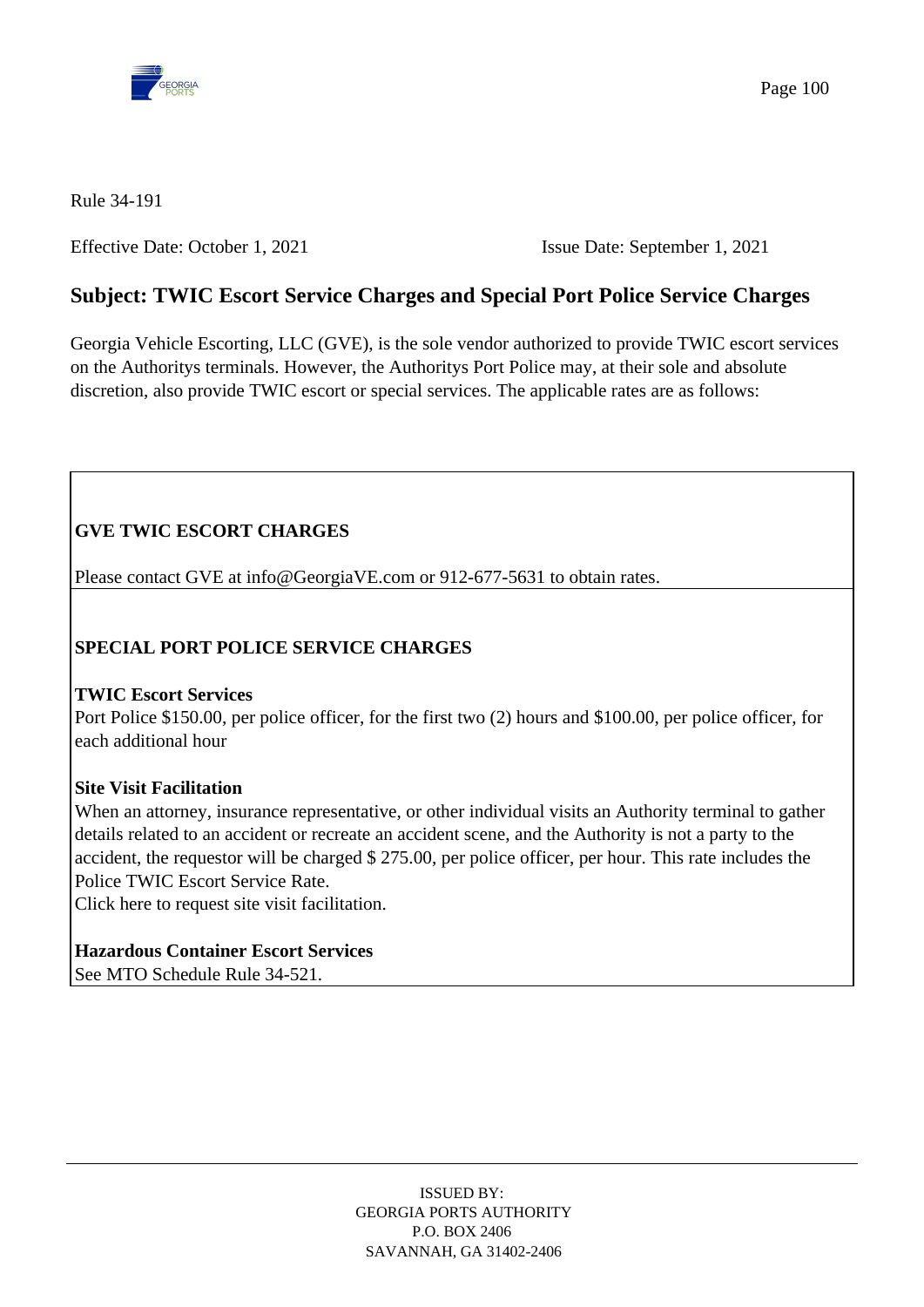

Effective Date: October 1, 2021 Issue Date: July 30, 2021

# **Subject: BREAKBULK /RORO CARGO RULES CATEGORY**

# **BREAKBULK / RORO RULES**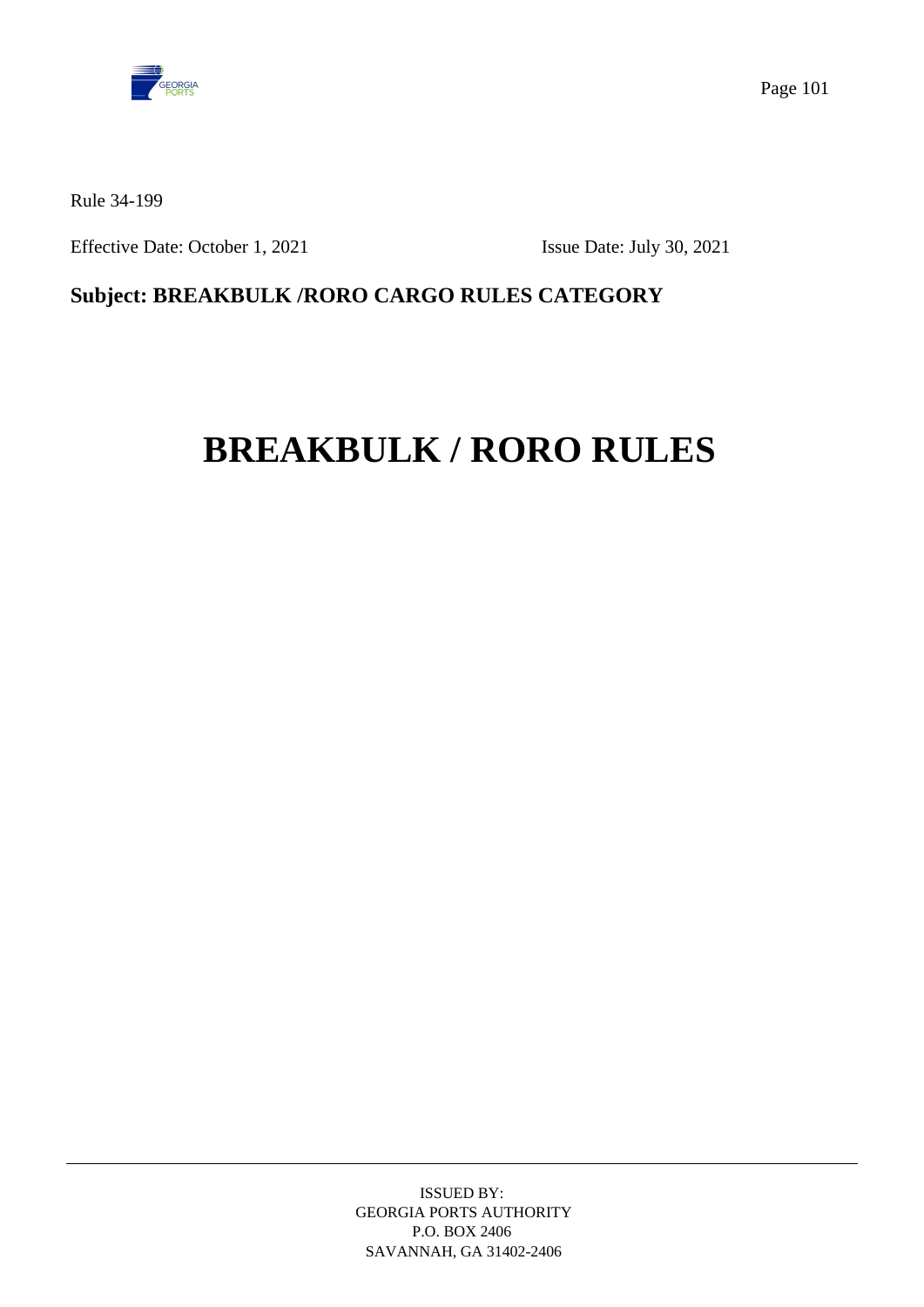

Effective Date: October 1, 2020 Issue Date: October 1, 2020

# **Subject: Cargo Liable to Damage Other Cargo**

If in the opinion of the Authority, any cargo is likely to damage other cargo, it may be moved to another shed, warehouse, or private facility at the risk and expense of the owner, without giving prior notice to the owner.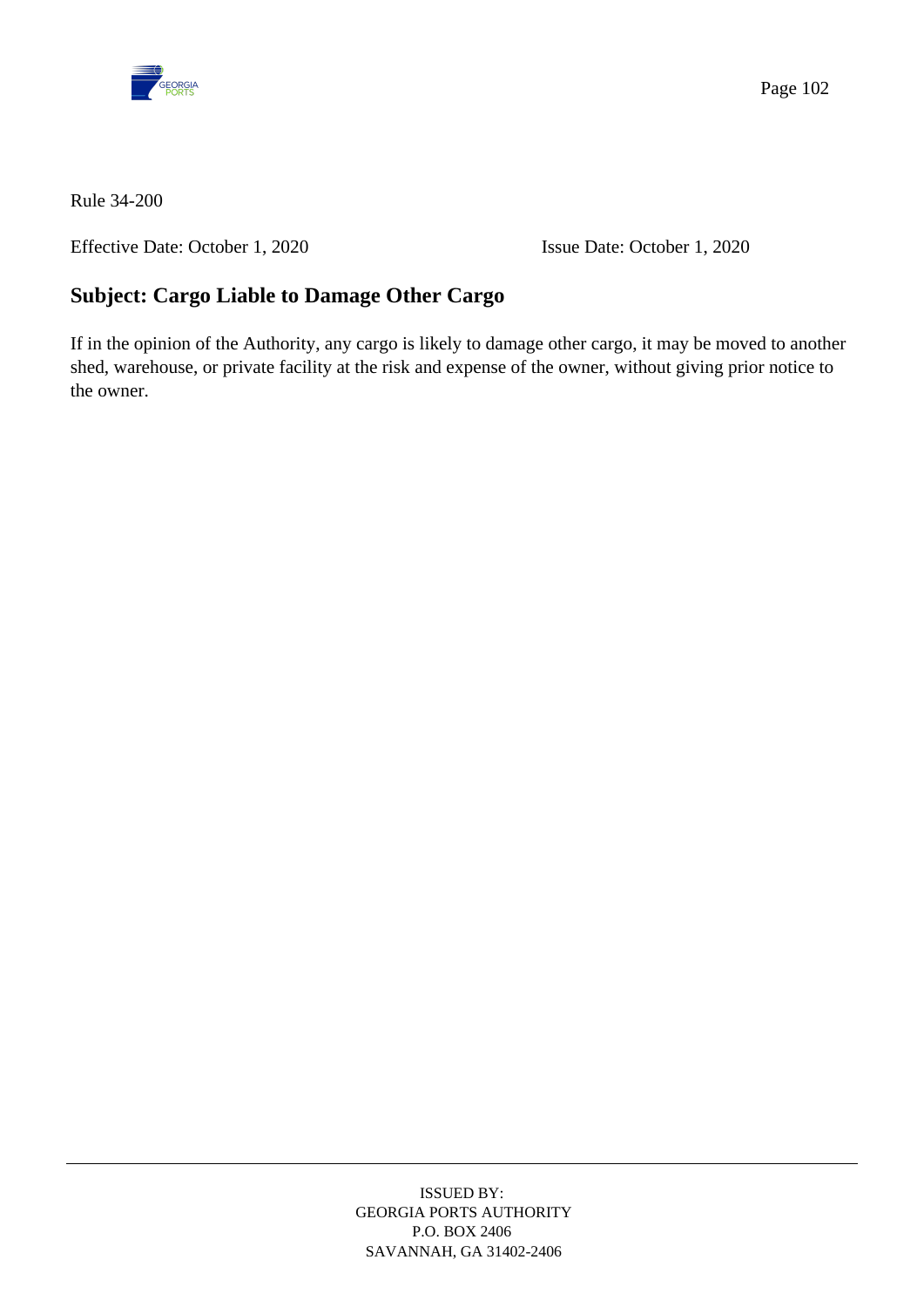

Effective Date: October 1, 2014 Issue Date: September 1, 2014

## **Subject: Common use area - Colonel's Island Terminal**

When cargo is stored in the common-use area of the Colonel's Island Terminal, free time will be in accordance with Rule 34-210 of this schedule. If cargo remains in the common-use area after the free time expires, the Authority will assess storage charges based on the rates in Rules 34-365 through 34-425. Also, on import cargo, a delivery order must be created in the Authority's on-line system. Failure to do so will prevent the cargo from being removed from the terminal.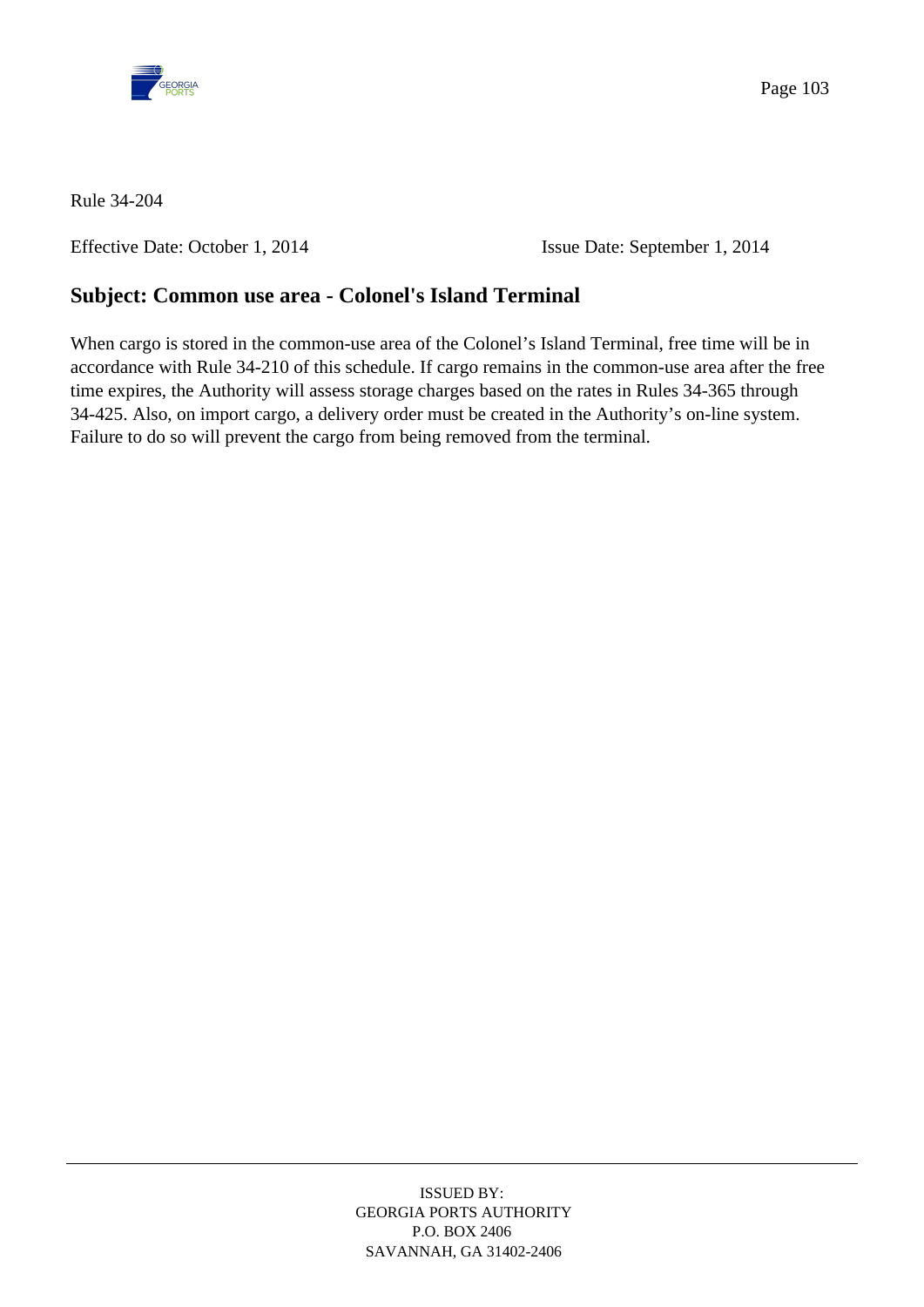

Effective Date: October 1, 2020 Issue Date: October 1, 2020

# **Subject: Control of Loading Unloading and Handling of All Cargo**

The Authority reserves the right to control the loading, unloading, and handling (hereinafter, in this Rule, collectively referred to as "handling") of all cargo on premises and facilities under its control. No others will be allowed to perform such handling without special permission from the Authority. If such permission is granted, the charges to be assessed are those published in this MTO Schedule, unless excepted by the Authority. When another party is permitted to handle cargo, the Authority shall be paid by such party for use of its facilities and any equipment, labor, or materials provided at the rate(s) to be named, depending upon the commodity handled and conditions pertaining hereto.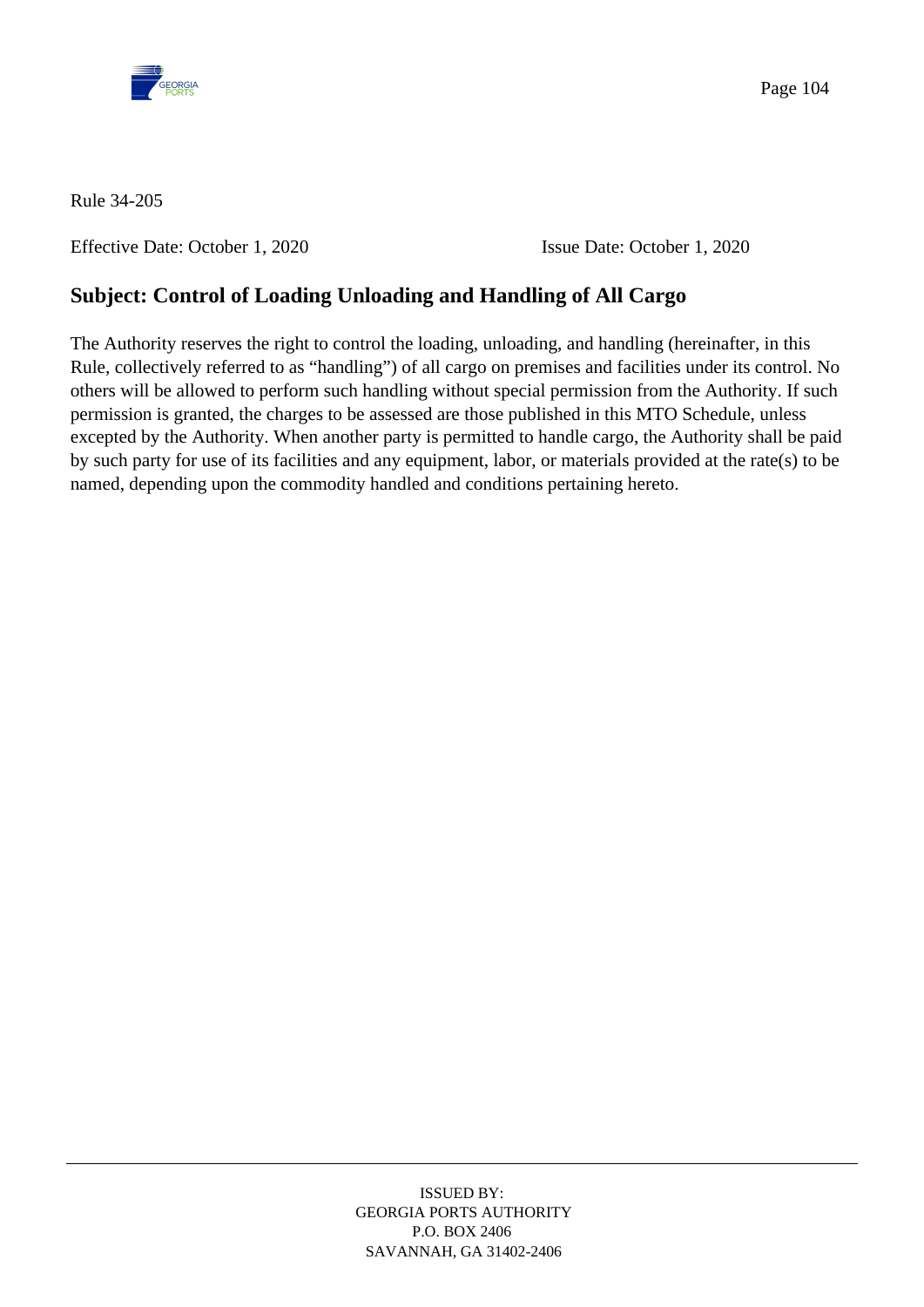

Effective Date: October 1, 2021 Issue Date: July 30, 2021

## **Subject: Free Time (Breakbulk) - Savannah, Brunswick, Bainbridge**

The Authority provides storage on its facilities only for the prompt assembly and distribution of waterborne cargoes. The following free time, which includes Saturdays, Sundays, and holidays is allowed on breakbulk and RORO cargo imported or exported via the Authority's facilities.

| <b>COMMODITY</b>                                                                                                                                    | <b>FREE TIME (Note 1)</b>                 |
|-----------------------------------------------------------------------------------------------------------------------------------------------------|-------------------------------------------|
| Cargo, Not Otherwise Specified                                                                                                                      | 15 Consecutive Calendar Days<br>(Inside)  |
|                                                                                                                                                     | 20 Consecutive Calendar Days<br>(Outside) |
| Out-of-Gauge Cargo at Garden City Terminal and Ocean Terminal                                                                                       | 5 Consecutive Calendar Days               |
|                                                                                                                                                     |                                           |
| Linerboard, Paperboard, Pulpboard, Carton Stock, Newsprint, Printing or Wrapping<br>Paper, Woodpulp                                                 |                                           |
|                                                                                                                                                     | 20 Consecutive Calendar Days              |
| <b>Waste Paper</b>                                                                                                                                  | 5 Consecutive Calendar Days               |
|                                                                                                                                                     |                                           |
|                                                                                                                                                     |                                           |
| Common Use Area (CUA) at Colonel's Island Terminal                                                                                                  | 15 Consecutive Calendar Days(Note<br>2)   |
| If the Authority does not require a space occupancy form per Rule 34-426. Includes<br>Wheeled Machinery, Tracked Machinery, Static Cargo and Boats. |                                           |
| If the Authority determines that a space occupancy form is required pursuant to Rule<br>34-426 (This primarily applies to automobiles).             | 0 days free time(Note 4)                  |

Free time on export cargo will begin the first 7:00 AM after receipt.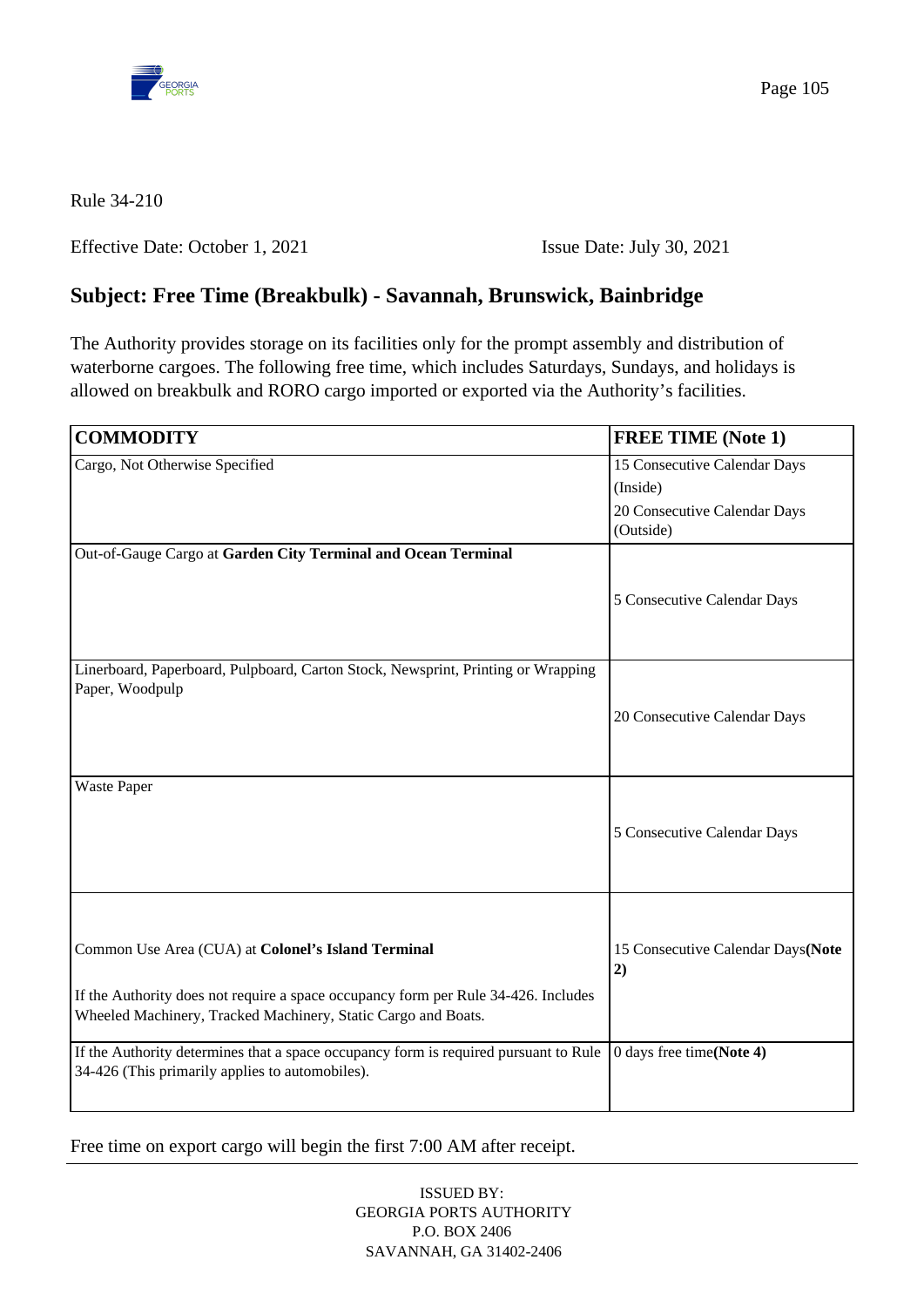

Free time on import cargo will begin the first 7:00 AM after the departure date of the vessel. (**Note 3)**

If the wharves, sheds, or warehouses become congested during terminal free time, the Authority has the option to transfer cargo to other storage areas to relieve such congestion. Any remaining free time on such cargo will continue to apply, no matter where such cargo is placed, as long as it remains on the Authority's premises. See Rule 34-260 for charges regarding a transfer.

The Authority may revise the terminal free time allowed on any cargo if terminal operations or movement of cargoes are interrupted by a Force Majeure event, See Rule 34-085, or any unusual occurrence which, in the judgment of the Authority, warrants the revision of free time.

**Note 1:** The Authority will provide terminal storage space on the wharf of Ocean Terminal, provided such space is available and use of such space is coordinated, and approved, in advance, by the Lead Manager of Ocean Terminal Breakbulk and Warehouse Operations. Wharf free time at Ocean Terminal is five (5) consecutive calendar days.

**Note 2:** Prior to the expiration of, or subsequent to the permitted free time, the Authority reserves the right to require cargo in the Common Use Area ("CUA") at Colonels Island Terminal to be consolidated within, or removed from, the CUA within twenty-four (24) hours of receiving notice from the Authority. The party who arranged for the use of the CUA will be responsible both operationally and monetarily for all cargo consolidation or removal.

**Note 3:** If vessel departure is delayed due to repairs or governmental order, then free time will begin the first 7:00 AM after cargo discharge is completed.

**Note 4:** Although the Authority most frequently requires that a space occupancy form be executed to store automobiles with the CUA, the Authority may require the execution of a space occupancy form for the storage of any commodity with the CUA.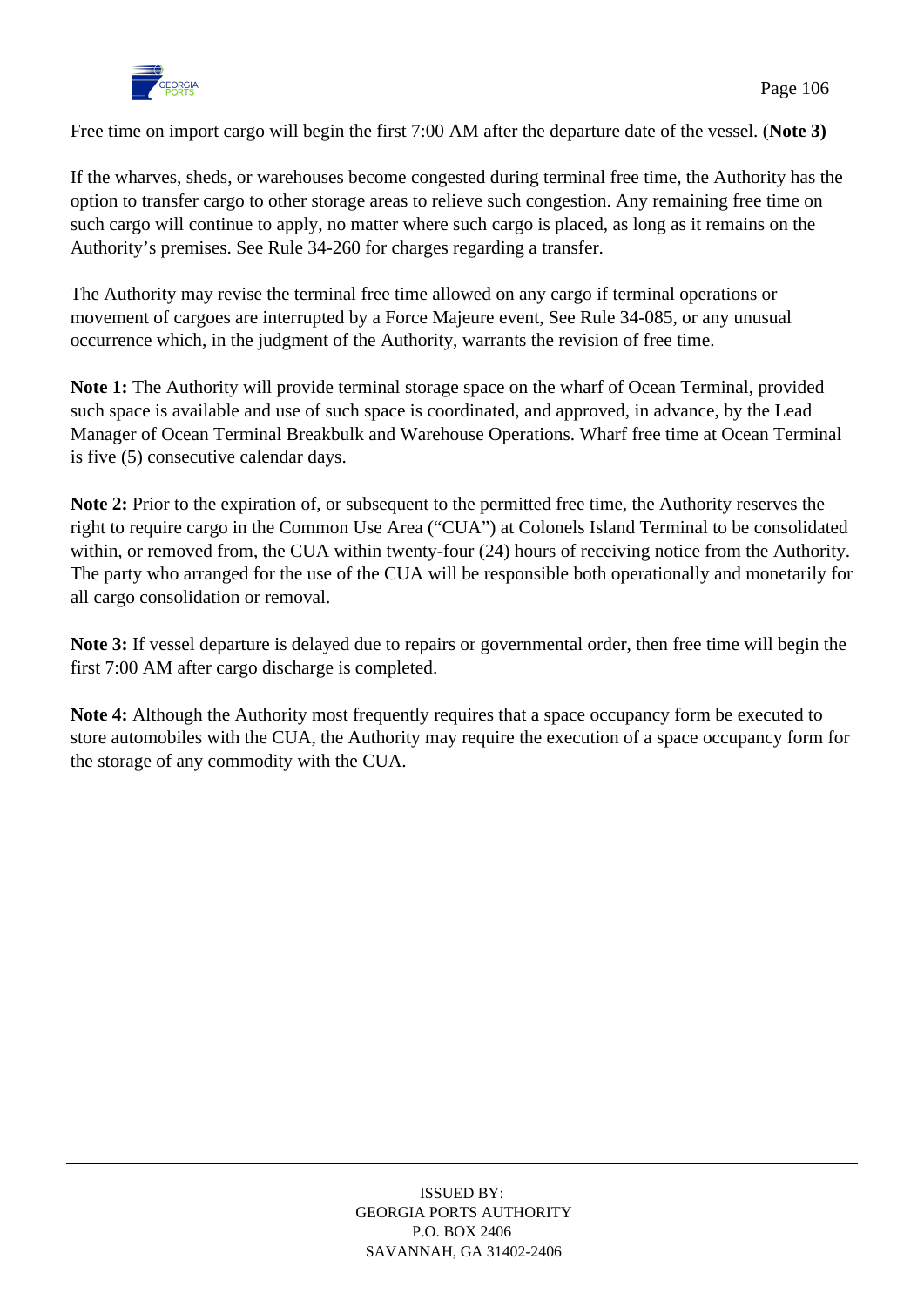

Effective Date: October 1, 2020 Issue Date: October 1, 2020

## **Subject: Handling Charges Not Applicable**

Handling rates stated elsewhere in this schedule shall not apply to the following:

## 1. **Stone, marble, and slate slabs, less than four (4) inches thick, loose, not crated or boxed**

The owner must either handle this cargo at his/her expense between truck and shipside or execute a handling contract with the Authority.

## **2. Foodstuff which requires placement in an insecticide-treated storage facility**

This cargo will be handled at rates and charges to be determined upon request.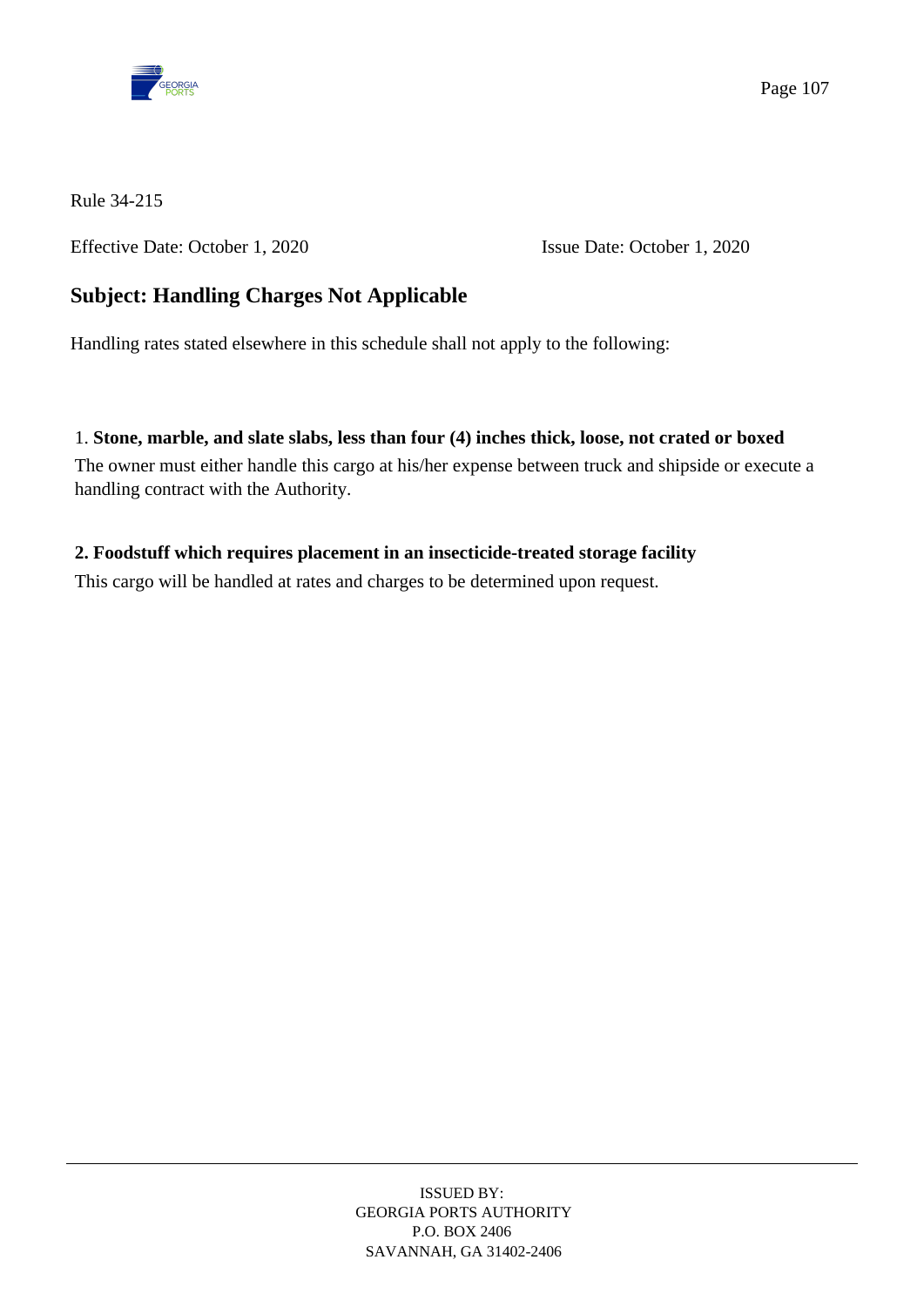

Effective Date: October 1, 2020 Issue Date: October 1, 2020

# **Subject: Load/Unload Units Equipped with Cargo Protection Devices or Railcars with Small Door Openings**

When inland carriers, serving the Authority, furnish units used to transport cargo and such units are equipped with cargo-protection devices or are railcars with door openings less than eight (8) feet wide, the Authority will bill the additional operational expense created by these units/railcars to the party for whose account the cargo is handled.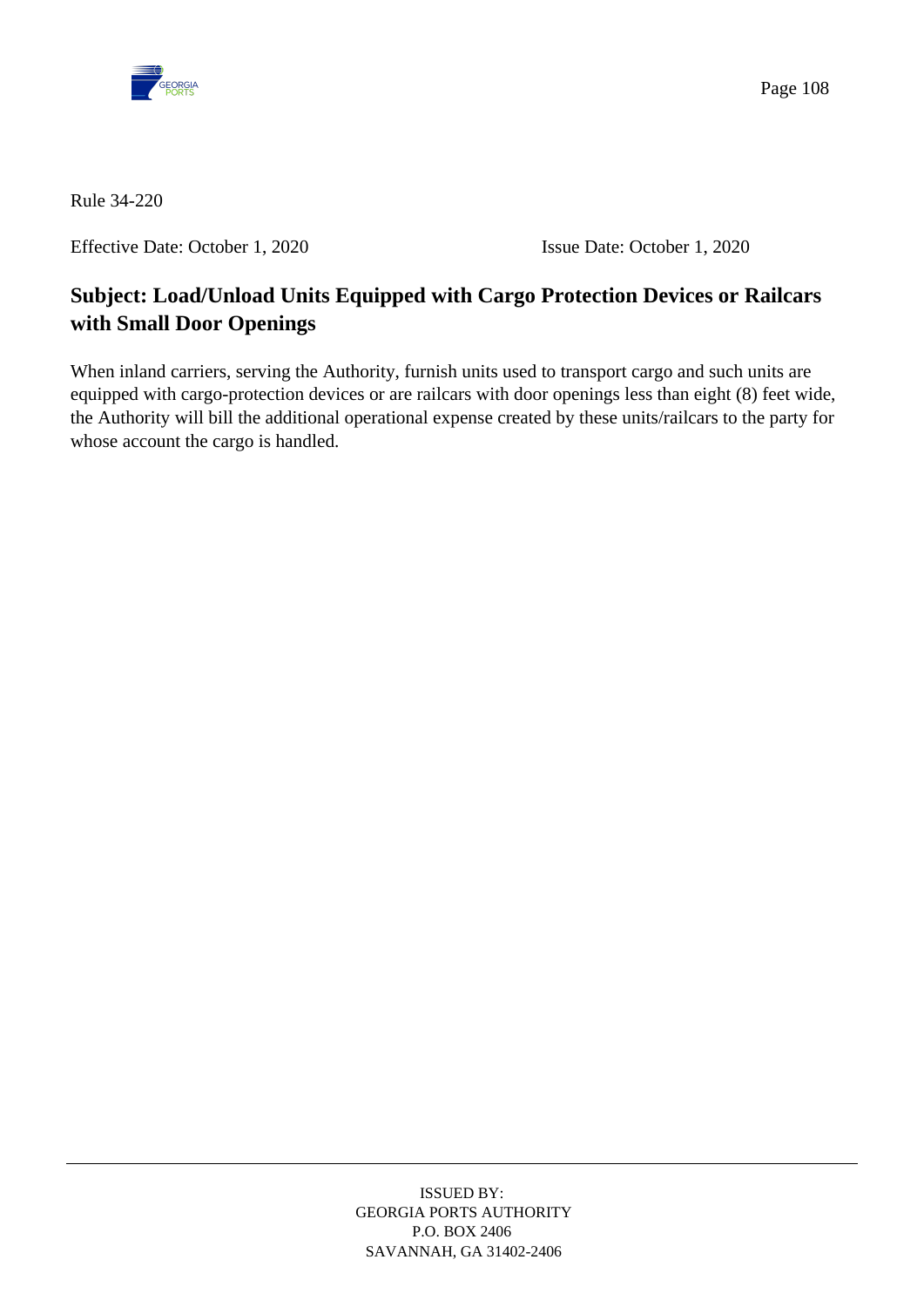

Effective Date: October 1, 2020 Issue Date: October 1, 2020

## **Subject: Maximum Load/Height of Cargo in Sheds or on Wharves**

The Authority reserves the right to specify the following:

1. The maximum load placed on transit shed floors, warehouse floors, and the wharf deck slabs,

2. How single heavy pieces shall be moved across said floors or wharves, and

3. The maximum height to which any commodity may be stacked or piled.

If the Authority determines an engineering analysis is necessary, to ascertain whether a wharf deck slab can support the weight of cargo, handling or transport equipment, either individually or combined, the Authority will assess the cost of such analysis to either the ocean carrier, stevedore or cargo account.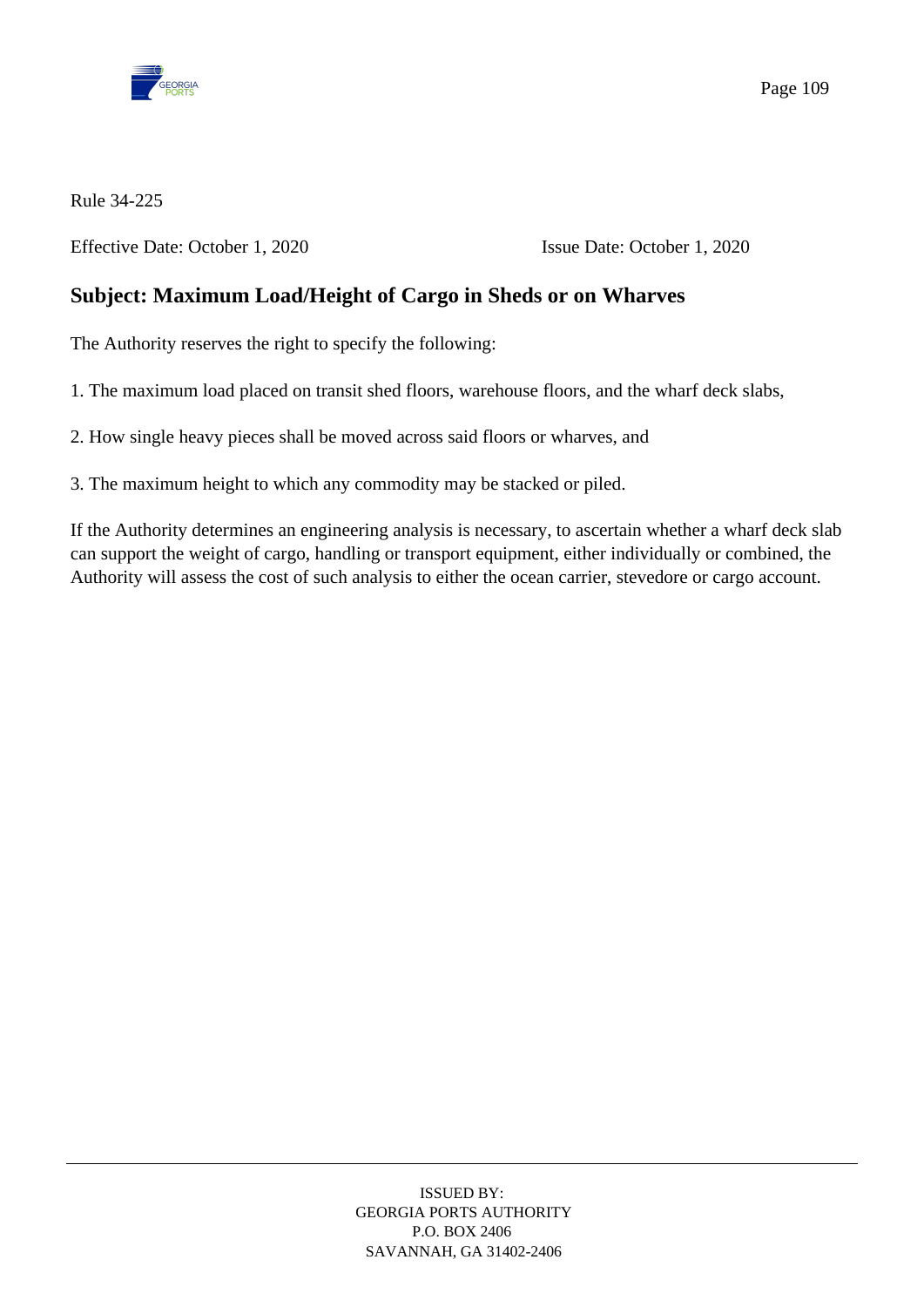

Effective Date: October 1, 2020 Issue Date: October 1, 2020

## **Subject: Placing Loading and Unloading Rail Cars**

The Authority will load or unload all railcars per the rates in this MTO Schedule except those which were improperly loaded or whose cargo has shifted, making them unsafe to unload. In such cases, the Authority will contact the rail carrier to make special unloading arrangements.

Rail carriers must ensure railcars are devoid of dunnage, fastenings, paper, refuse or other trash before they are placed on the terminal unless the Authority approves special arrangements. If a railcar is not clean before placement, the rail carrier will be contacted to correct the problem and the offending rail carrier will be assessed any expenses, including demurrage, the Authority incurs.

If a railcar is placed with the doors on the wrong side, hampering loading or unloading, the Authority will contact the placing rail carrier to turn the railcar and assess charges for turning it to the shipper.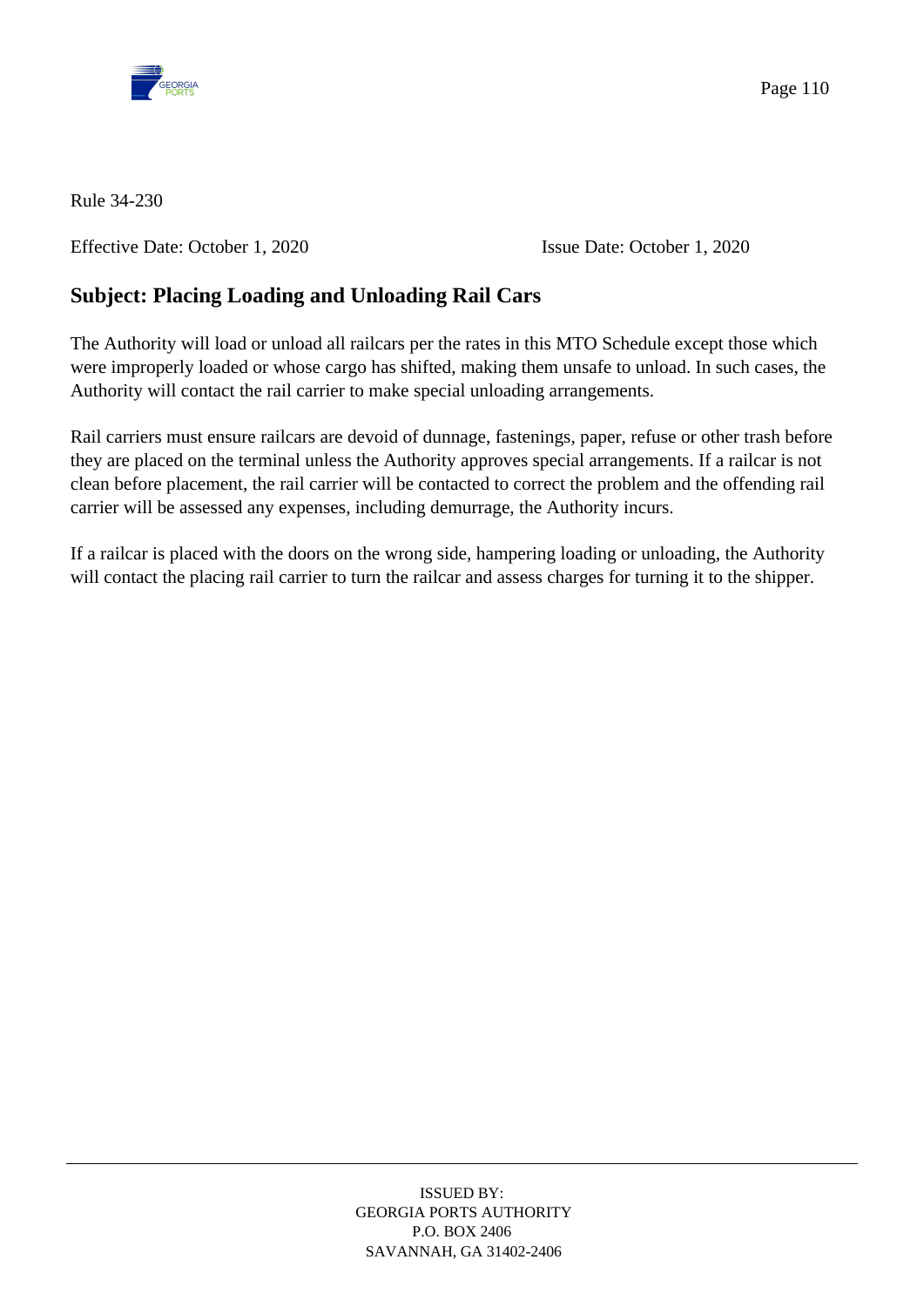

Effective Date: October 1, 2014 Issue Date: September 1, 2014

## **Subject: Quotation of Special Charges Rules or Regulations**

The Authority may quote special charges, rules or regulations to government agencies or charitable organizations. It may also quote special charges on plant or project cargo moving from one shipper to one consignee and on which advance arrangements have been made with the Authority. In addition, the Authority may negotiate handling/storage charges on volume breakbulk shipments, provided such shipments are imported or exported via Authority facilities, or for the stuffing (loading) or stripping (unloading) of containerized cargo (see Rule 34-492 of this schedule).

The Authority may negotiate handling/storage charges on volume breakbulk shipments, provided such shipments are imported or exported via Authority facilities.

When such charges, rules, or regulations are quoted or negotiated, they shall be filed,if required,with the Federal Maritime Commission on or before the effective date of said charges, rules, or regulations.

Such charges shall apply only to the requesting party, and in the case of custom brokers and/or freight forwarders, the cargo account they represent. They will apply to no other party unless agreed to by the Authority.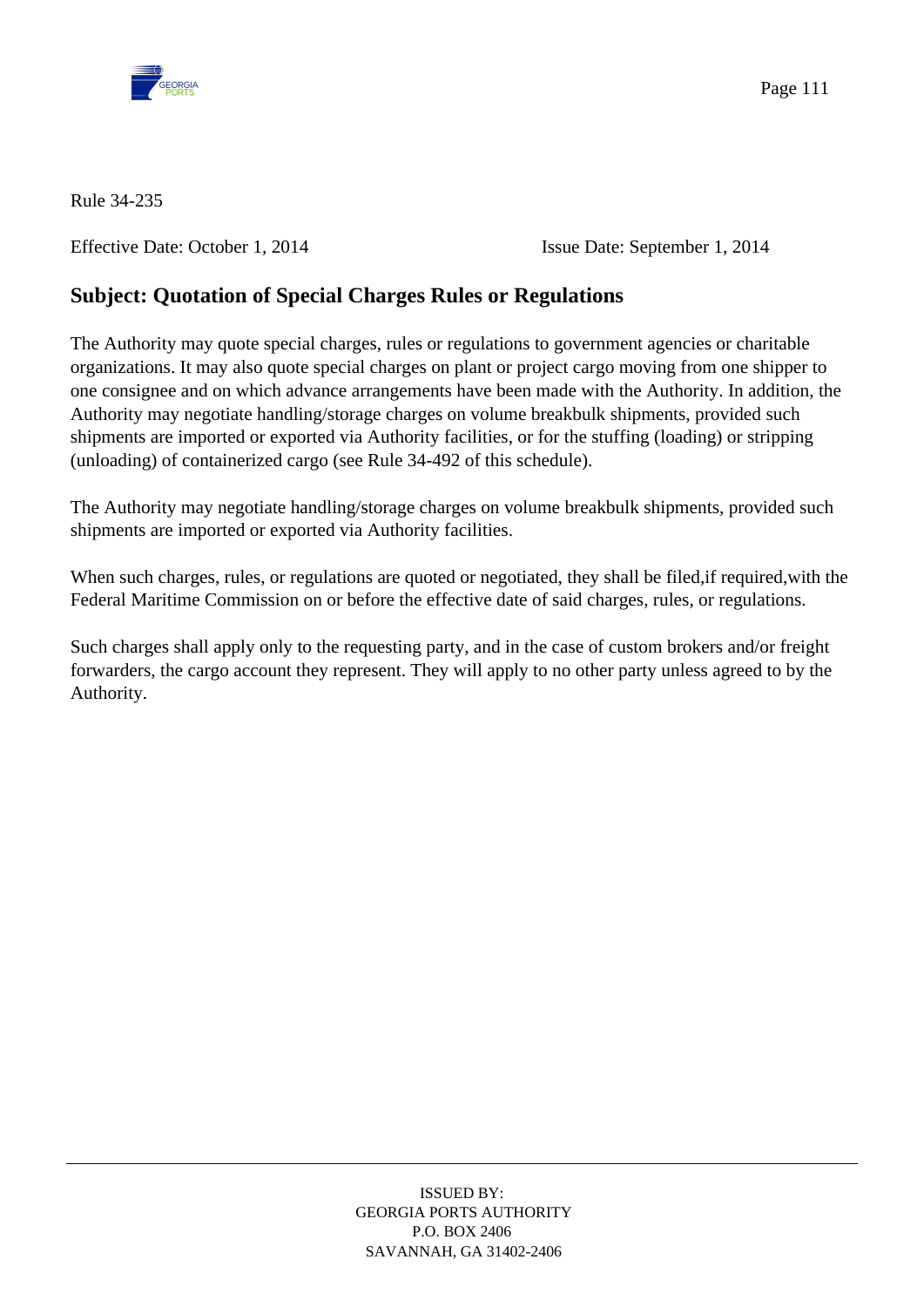

Effective Date: July 1, 2019 Issue Date: July 1, 2019

## **Subject: Receipt of Yachts at Garden City Terminal**

Lifting yachts from the water must be coordinated with the Authority's Docks and Warehouse management team prior to yacht arrival.

#### **Yacht Dimensions**

Beams up to 15 feet overall width of yacht to include attachments, accessories and/or cradle are routinely handled by the Authority.

The receipt of yachts with beams that exceed 15 feet require the pre-approval and coordination of the Authority and the applicable stevedoring company.

The Authority does not have a yacht length restriction. However, additional arrangements are required for yachts exceeding fifty-eight (58) feet in length and are identified as follows:

(1)*Export yachts* exceeding fifty-eight (58) feet in length may require the motor carrier to maintain the yacht and its trailer. Ultimately, delivering the yacht alongside the ocean-going vessel for loading. This requires validation of the fit of the intended yacht to the intended cradle.

(2)*Import yachts* exceeding fifty-eight (58) feet in length requires the stevedore to separate the yacht from the cradle and deliver them to the trailer or water. The yacht must be appropriately released, via shipside cargo release (SSCR) certificate, by concerned parties prior to exiting the Authority's terminals via truck or via water.

(3) Contact the stevedoring company to obtain additional information regarding yachts that exceed fiftyeight (58) feet in length.

#### **Authority Crane Capacity**

Container berths 2 through 9, the maximum yacht weight is 87.36 short tons (78 metric tons), allocating 7.84 short tons (7 metric tons) for lifting gear. Crane capacity is 95.2 short tons (86 metric tons) for container berths 2 through 9. **(Note 1)**

Container berth 1, maximum yacht weight is 70.56 short tons (63 metric tons), allocating 7.84 short tons (7 metric tons) for lifting gear. Crane capacity is 78.4 short tons (71 metric tons) for container berth 1. **(Note 1)**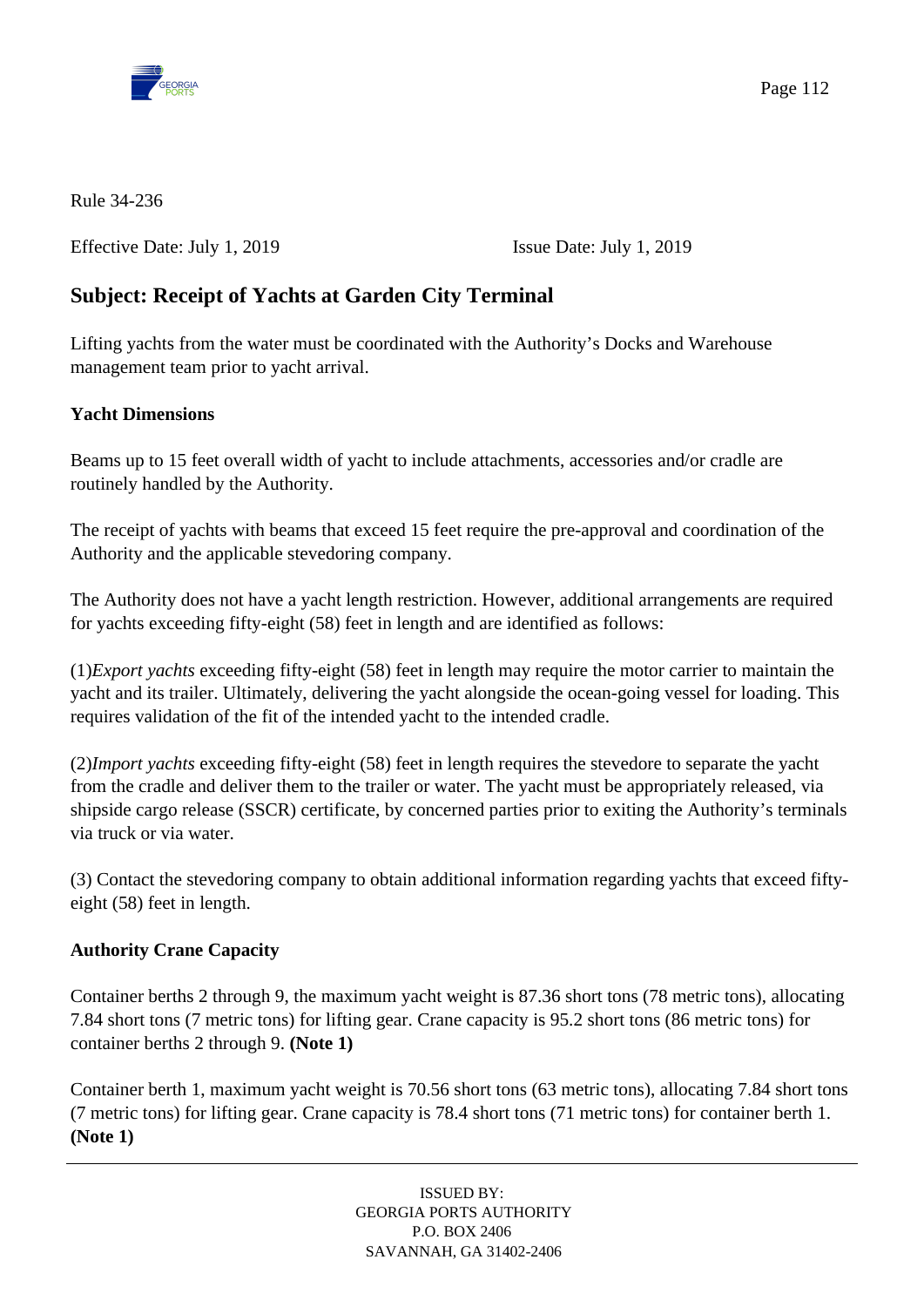

#### **Yacht Placement**

Yachts in cradles and any other cargo*will not*be grounded, and/or stored on the Authority's dock, and/or the back-reach of the crane.

Yachts directly discharged from ocean-going vessel to water is recommended.

Yachts directly discharged to trucks are treated as out of gauge cargo and must be landed directly on an outbound trailer for immediate movement off the Authority terminal.

Yachts up to fifty-eight (58) feet received for export will be placed on a mafi trailer upon receipt and parked until vessel loading.

#### **Mafi Trailers**

Arrangements for use of mafi trailers must be made with the applicable stevedoring company.

**Note 1:**The Authority cannot guarantee an open berth adjacent to vessel loading or discharging a yacht to/from the water.

**Note 2:**The Authority*will not*lash a yacht to a cradle for ocean transport. Lashing must be arranged with the stevedoring company.

**Note 3:**The Authority's operational preference for handling yachts to or from the water is to complete the lift at a high or slack tide, and during daylight hours only.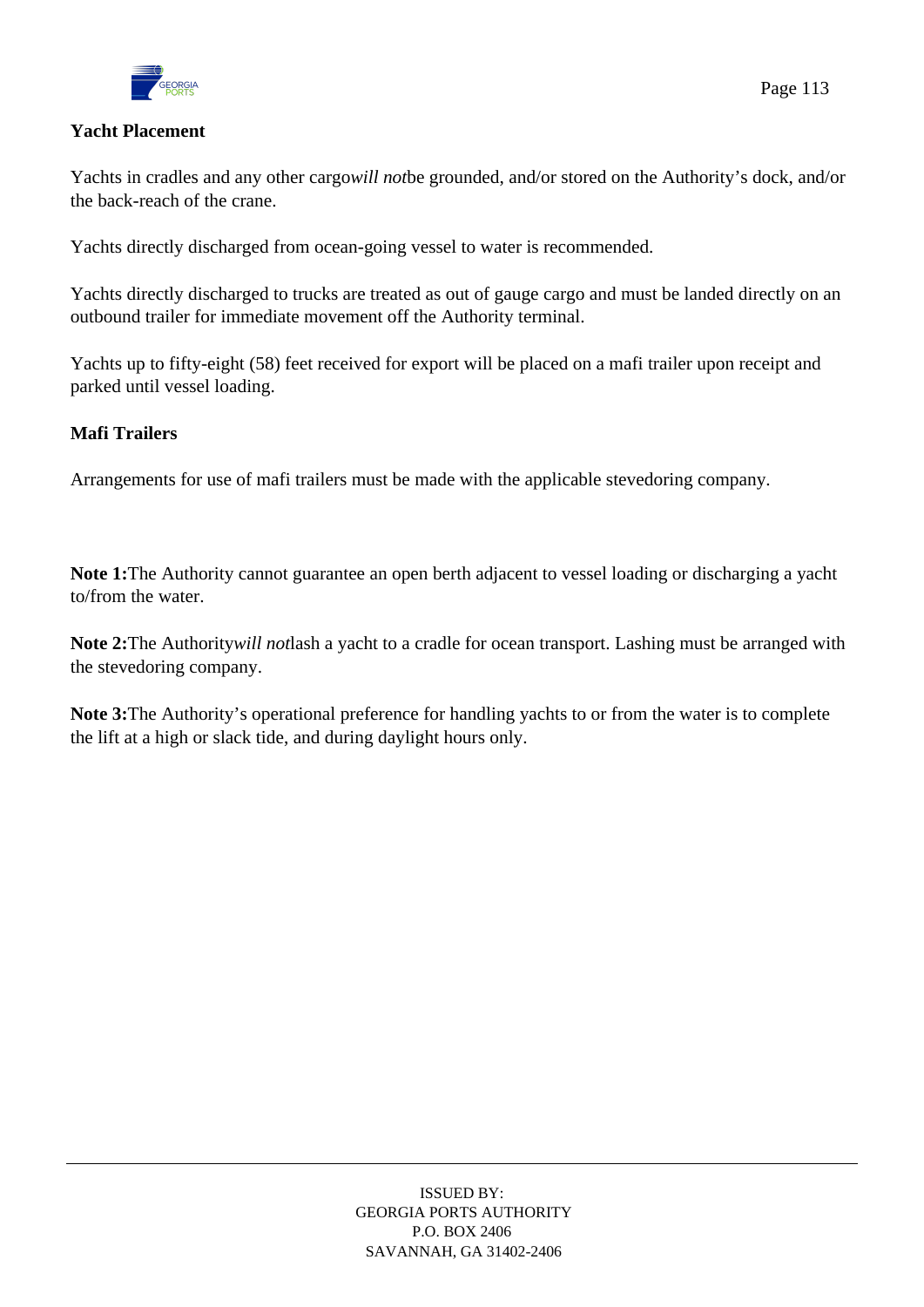

Effective Date: July 23, 2019 Issue Date: July 23, 2019

## **Subject: Receipt of Yachts at Ocean Terminal**

Lifting yachts from the water must be coordinated with the Authority's Docks and Warehouse management team prior to yacht arrival.

#### **Yacht Dimensions**

Beams up to 18 feet overall width of yacht to include attachments, accessories and/or cradle are routinely handled by the Authority. The receipt of yachts with beams that exceed 18 feet require the preapproval and coordination of the Authority and the applicable stevedoring company.

The Authority does not have a yacht length restriction. However, additional arrangements are required for yachts exceeding fifty-eight (58) feet in length and are identified as follows:

(1) Export yacht exceeding fifty-eight (58) feet in length may require the motor carrier to maintain the yacht and its trailer. Ultimately, delivering the yacht alongside the ocean-going vessel for loading. This requires validation of the fit of the intended yacht to the intended cradle.

(2) Import yacht exceeding fifty-eight (58) feet in length requires the stevedore to separate the yacht from the cradle and deliver them to the trailer or water. The yacht must be appropriately released, via shipside cargo release (SSCR) certificate, by concerned parties prior to exiting the Authority's terminals via truck or via water.

(3) Contact the stevedoring company to obtain additional information regarding yachts that exceed fiftyeight (58) feet in length.

#### **Authority Crane Capacity**

Berths 12,13, 18 and the Slip, the maximum yacht weight is 92.16 short tons (83.60 metric tons), allocating 7.84 short tons (7 metric tons) for lifting gear.

Crane capacity is 100 short tons (90.71 metric tons) for said berths. (Note 1)

#### **Yacht Placement**

Yachts in cradles and any other cargo will not be grounded, and/or stored on the Authority's dock, and/or the back-reach of the crane.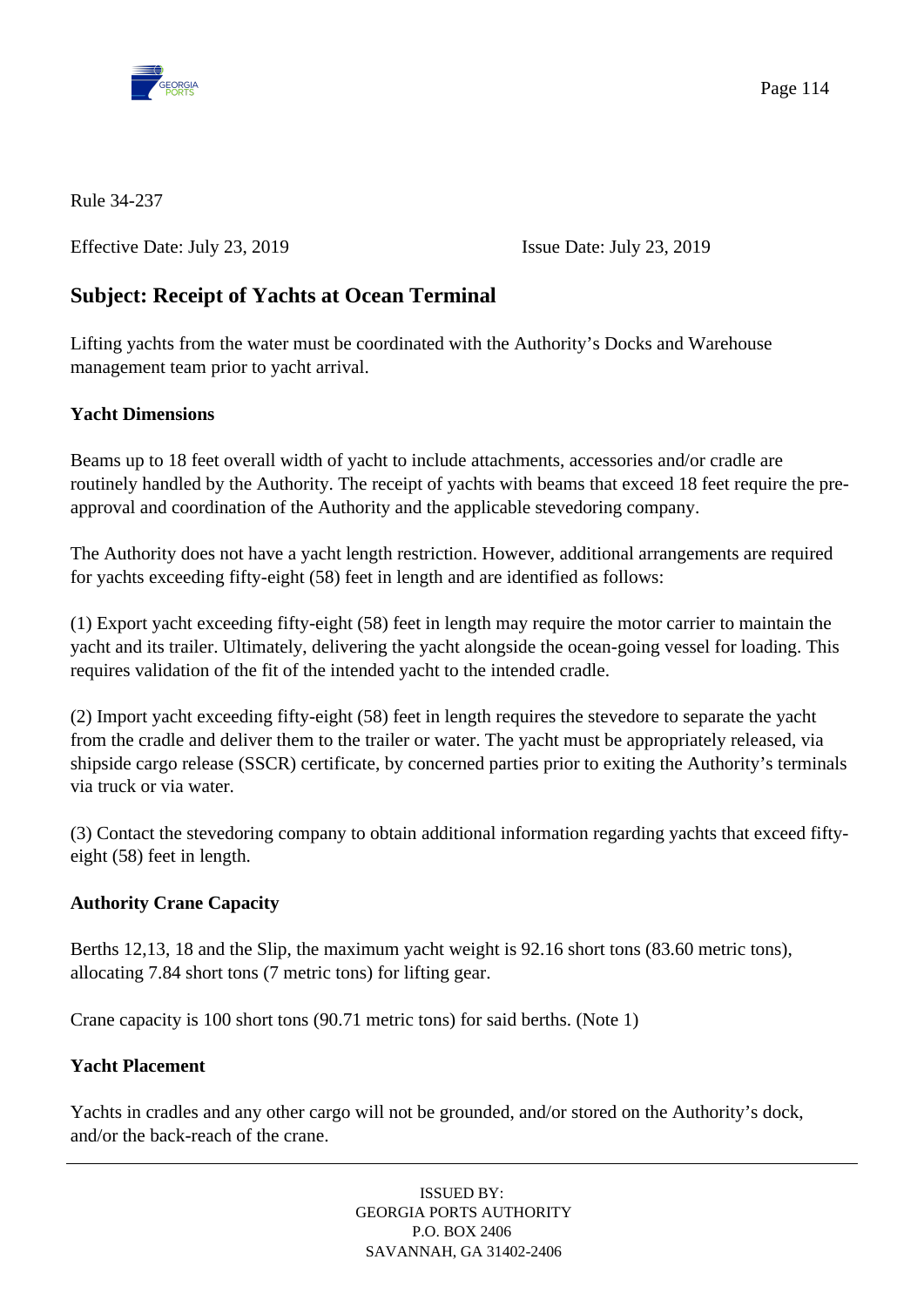

Yachts directly discharged from ocean-going vessel to water is recommended.

Yachts directly discharged to trucks are treated as out of gauge cargo and must be landed directly on an outbound trailer for immediate movement off the Authority terminal.

Yachts up to fifty-eight (58) feet received for export will be placed on a mafi trailer upon receipt and parked until vessel loading.

#### **Mafi Trailers**

Arrangements for use of mafi trailers must be made with the applicable stevedoring company.

Note 1: The Authority cannot guarantee an open berth adjacent to vessel loading or discharging a yacht to/from the water.

Note 2: The Authority will not lash a yacht to a cradle for ocean transport. Lashing must be arranged with the stevedoring company.

Note 3: The Authority's operational preference for handling yachts to or from the water is to complete the lift at a high or slack tide, and during daylight hours only.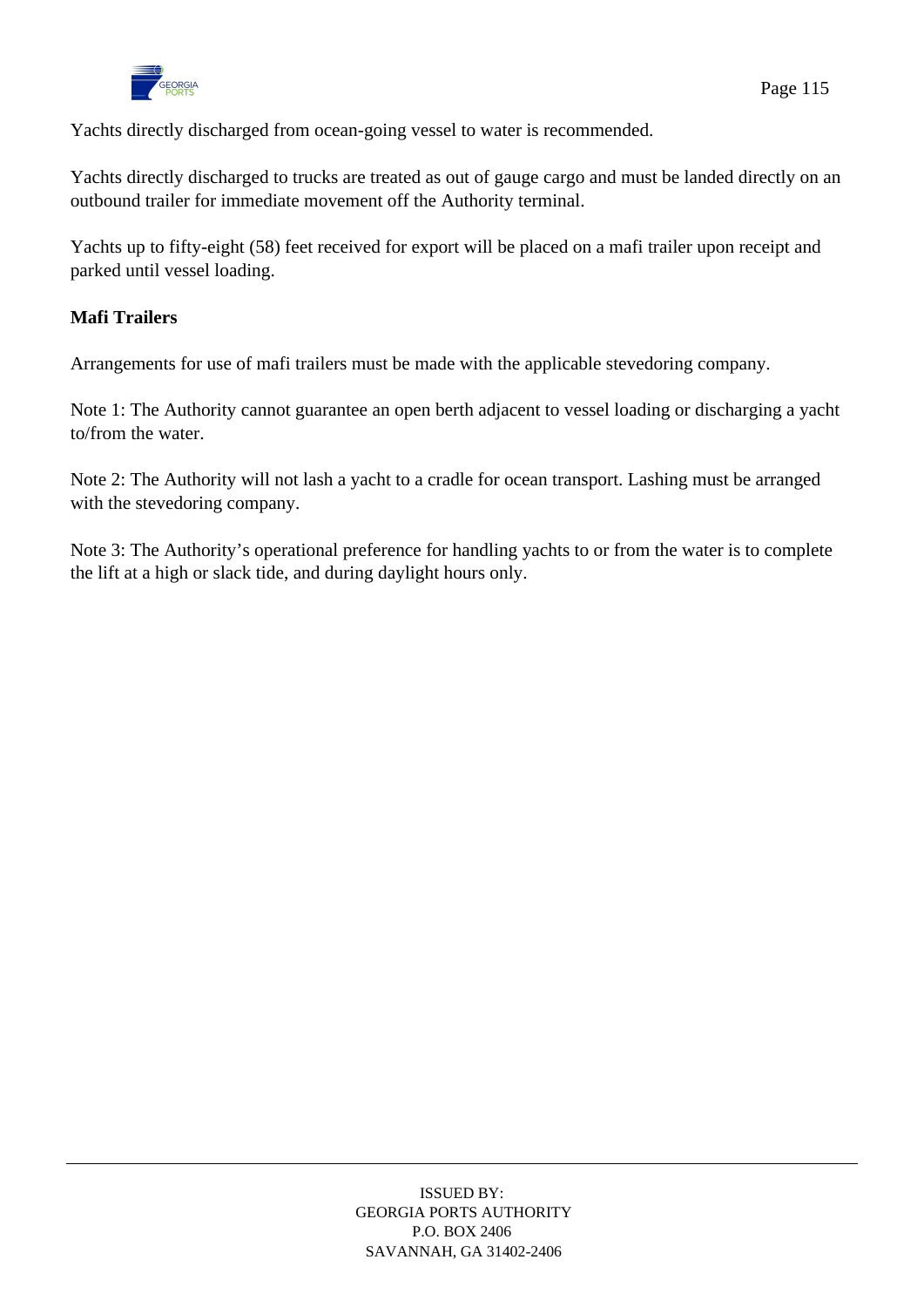

Effective Date: October 1, 2014 Issue Date: September 1, 2014

## **Subject: Receipt of Export Breakbulk and RoRo Cargo**

The terminal requires the following information for acceptance of export breakbulk cargo. This information shall be supplied either prior to or upon delivery of the cargo, and must be supplied in the form of an Export Dock Receipt.

Bill To Party (must have credit with the Authority) and Reference Number **(Notes 1 and 2)**

Booking Number Commodity Description Exporter/Shipper Freight Forwarder and Reference Number Hazardous Certificate, When Required (including MSDS) Identifying Marks Line/Vessel/Voyage Number Measurement/Dimensions Miscellaneous Services Required Number of Pieces Port of Discharge Storage, Inside or Outside Supplier (if different than exporter, shipper) Weight of Commodity (gross) This information must be sent to the following:

For Vessels Calling Garden City Terminal – (912)964-3941 (FAX) For Vessels Calling Ocean Terminal – (912)651-2505 (FAX) / Email: [OTAdmin@gaports.com](mailto:OTAdmin@gaports.com)

For Vessels Calling Mayor's Point Terminal – (912)262-3040 (FAX)

For Vessels Calling East River or Lanier Docks Terminals – (912)267-6352 (FAX)

The terminal shall sign the export dock receipt, but no other shipping documents, in acknowledgement of receipt of said cargo. Any discrepancies will be so noted on the receipt.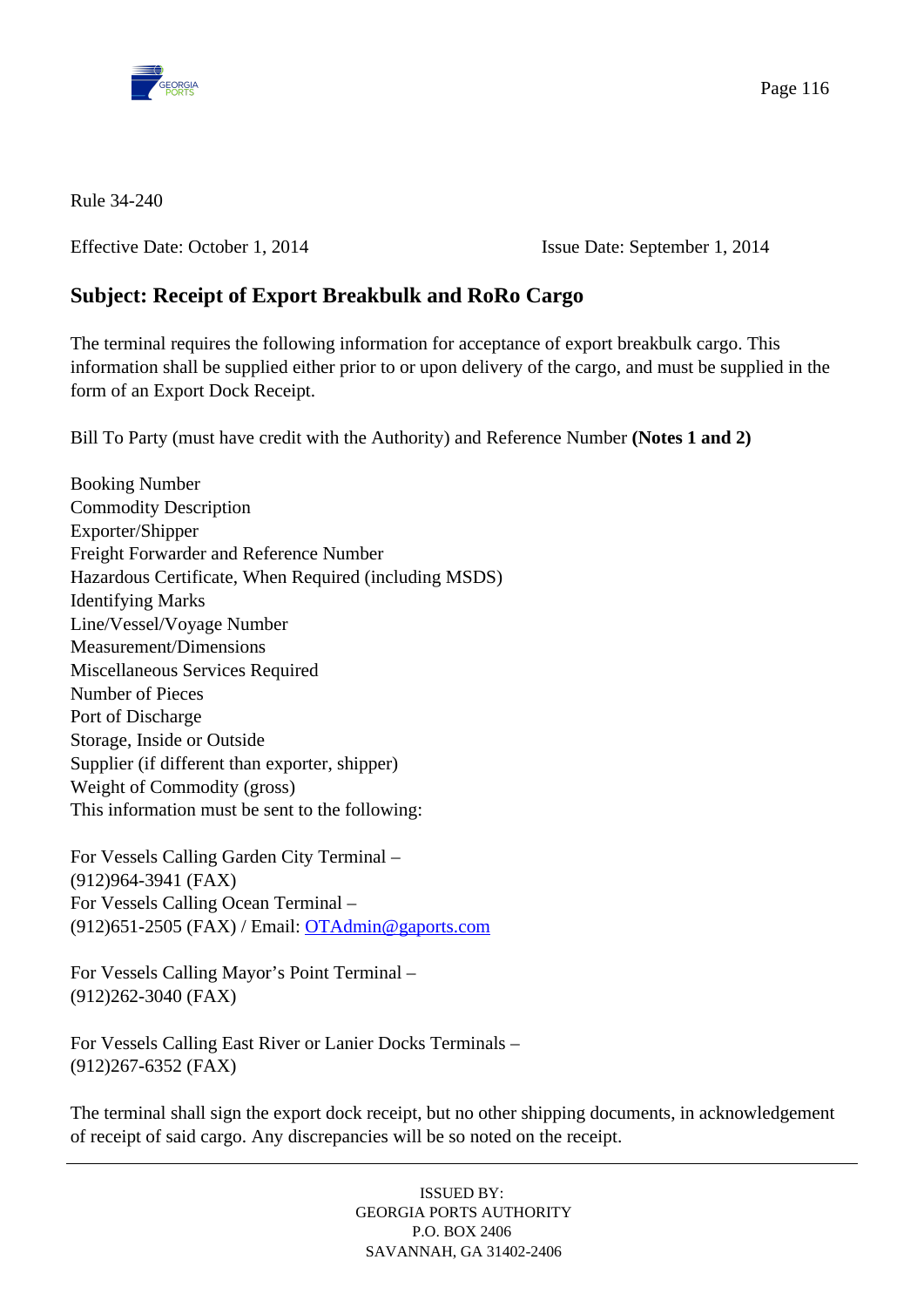

**Note 1**: As noted the bill-to party must have credit with the Authority. If credit has not been established or other payment arrangement not previously made, cargo will not be accepted.

**Note 2**: The bill-to party will be responsible for both terminal handling and storage. These charges will not be split between two bill-to parties, except in cases of transfer of ownership (See Rule 34-265).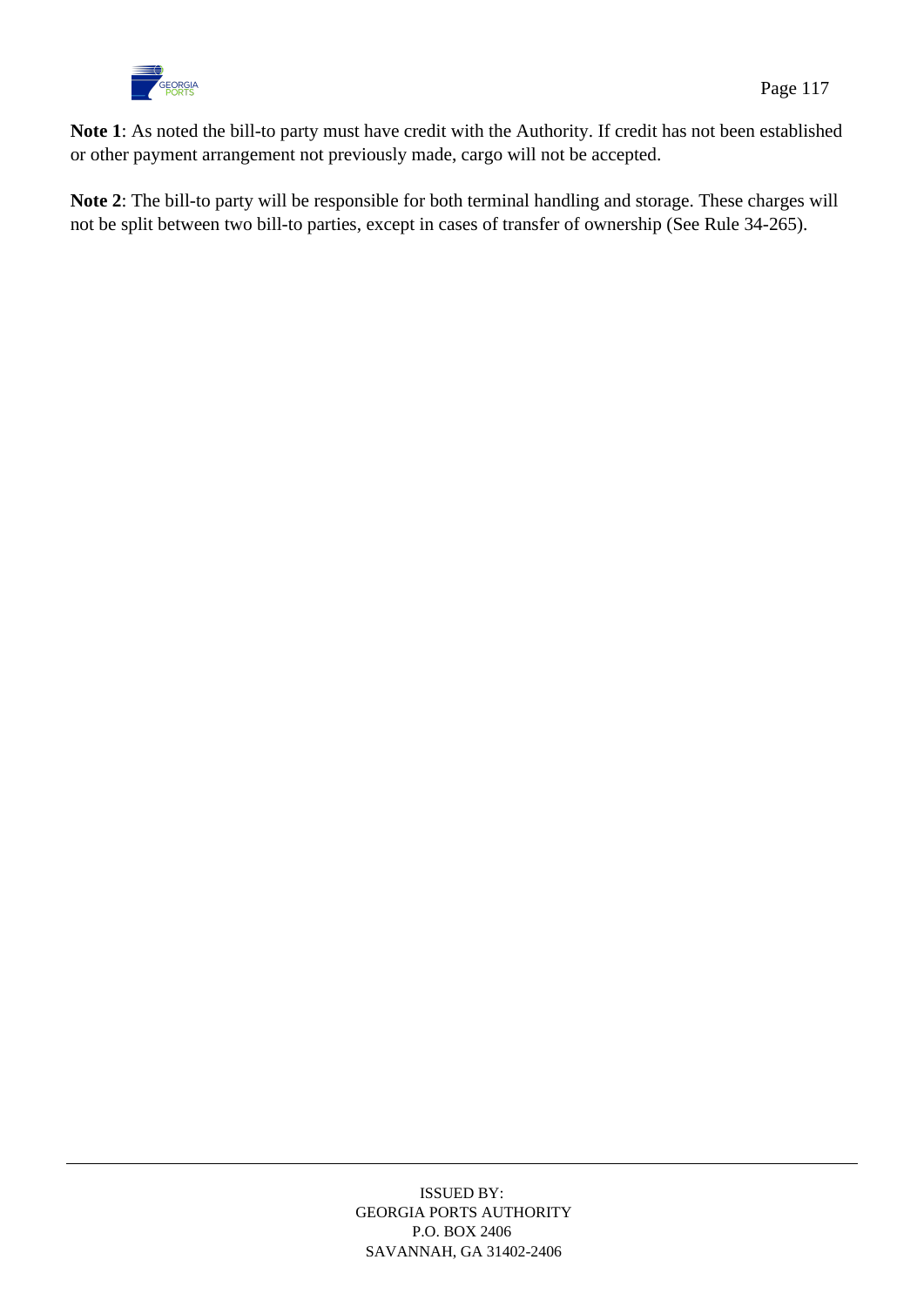

Effective Date: October 1, 2014 Issue Date: September 1, 2014

## **Subject: Requirement of Delivery Order/Shipping Instructions**

The terminal requires the following information for domestic carrier pick-up of import breakbulk cargo. This information shall be supplied either prior to or upon pick-up of the cargo and must be in the form of a delivery order/shipping instructions. The delivery order must be created in the Authority's online system.

Bill To Party (must have credit with the Authority) (**Note**) Cargo Destination Commodity Description Customs Broker GPA Tally or Warehouse Receipt Number Hazardous Certificate, When Required (including MSDS) Line/Vessel/Voyage Number Ocean Bill of Lading Number Port of Loading

**Note:** The "bill-to" party will be responsible for both handling and storage. Under no circumstances will these charges be split between two parties, unless previously agreed to by the Authority.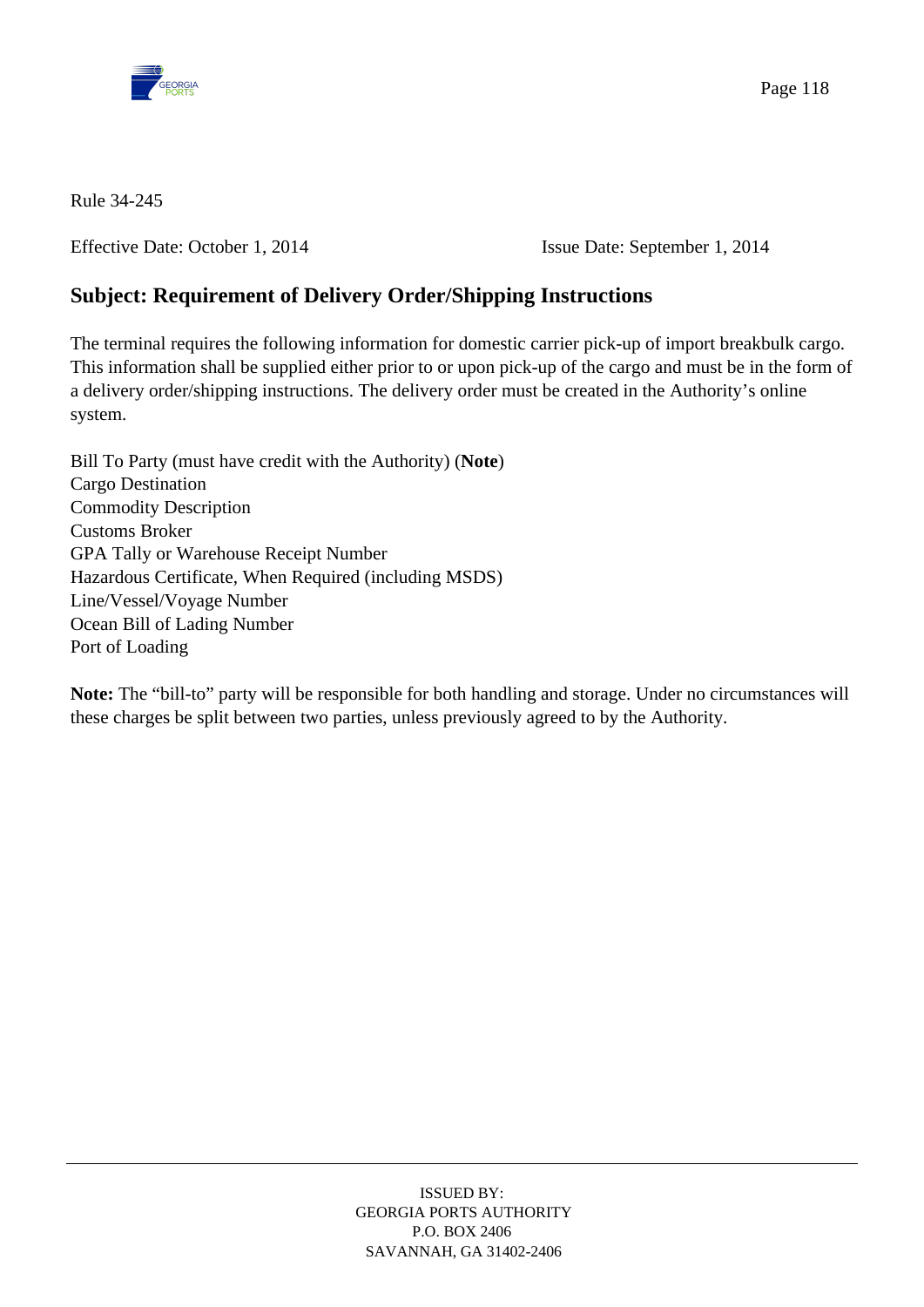

Effective Date: October 1, 2014 Issue Date: September 1, 2014

### **Subject: Re-Consigned or Re-shipped Cargo**

When cargo is re-consigned (see Rule 34-270), the Authority will invoice as follows:

| <b>Service Type</b>              | <b>Terminal</b>     | <b>Details</b>                   |
|----------------------------------|---------------------|----------------------------------|
| Handling in                      | first terminal      | based upon either MTO            |
|                                  |                     | Schedule, contractual, or quoted |
|                                  |                     | rates                            |
|                                  |                     |                                  |
| Handling in                      | second terminal     | based upon either MTO            |
|                                  |                     | Schedule, contractual, or quoted |
|                                  |                     | rates                            |
|                                  |                     |                                  |
| Storage (if any-after free time) | applicable terminal | based upon either MTO            |
| has expired)                     |                     | Schedule, contractual, or quoted |
|                                  |                     | rates                            |

When cargo is re-shipped (see Rule 34-270), the Authority will invoice two handlings and storage, based upon MTO Schedule, contractual, or quoted rates. No free time is granted on re-shipped cargo.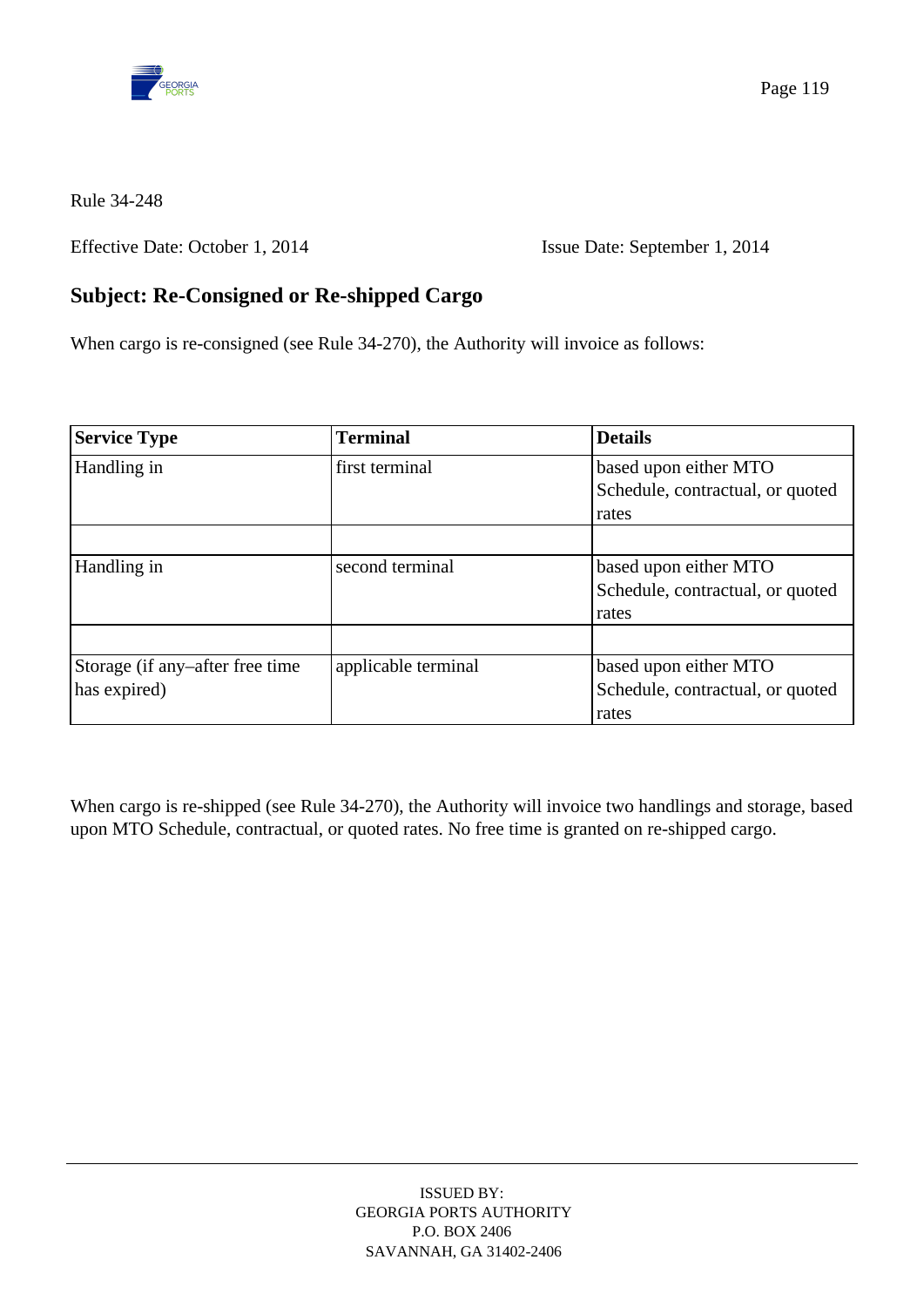

Effective Date: October 1, 2014 Issue Date: September 1, 2014

## **Subject: Segregation of Cargo**

When requested, the Authority will segregate cargo. The segregation rate will be based upon either the MTO Schedule, contractual, or quoted handling rate applicable tothe specific cargo This rate willapply to all cargo handled to accomplish the desired segregation.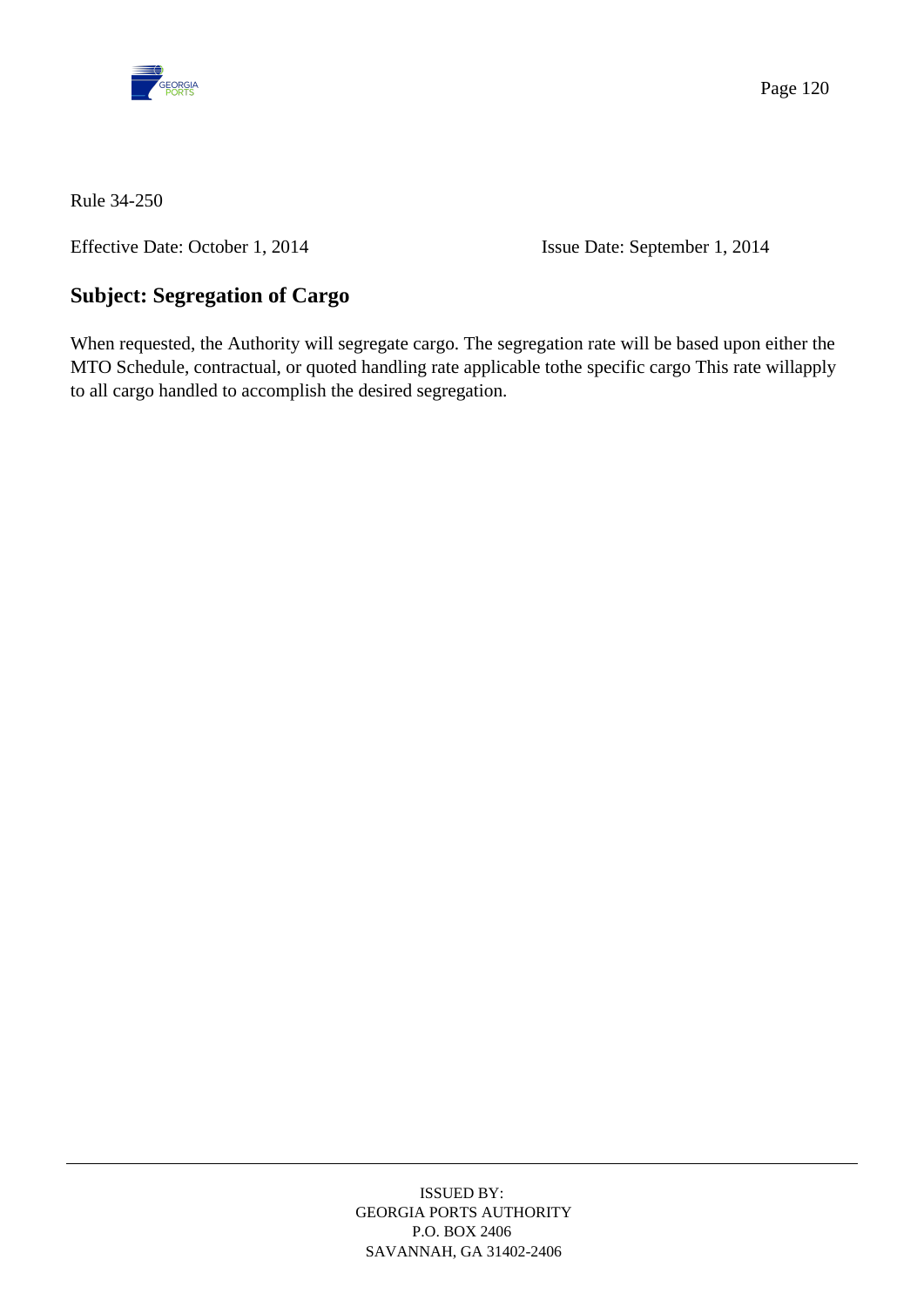

Effective Date: October 1, 2020 Issue Date: July 31, 2020

## **Subject: Storage Charge Calculations**

The storage charges on breakbulk and roro cargo stated in this schedule are for each calendar month or a fractional part thereof, unless otherwise indicated. Storage on export cargo will cease to accrue when cargo is either stuffed in, or onto a container, flatrack or platform, and loaded aboard a vessel.

Storage will be assessed on a calendar month basis using the rates in Rule 34-365 thru 34-425.

On imported breakbulk and roro cargo, the storage calculation and terminal free time is based upon the first 7:00 AM after the departure date of the vessel, and the actual date such cargo departs the terminal. On cargo which is unloaded from containers by the Authority, the storage calculation and terminal free time is based upon the first 7:00 AM after the container is unloaded. After terminal free time expires, if the first billable storage period is 15 consecutive calendar days or less, the Authority will assess one-half of the first month's storage rate. If the first billable storage period is more than 15 consecutive calendar days, the full storage rate will apply.

On exported breakbulk and roro cargo, the storage calculation and terminal free time is based upon the first 7:00 AM after cargo receipt. On cargo which is loaded into containers by the Authority, the storage calculation and terminal free time is based upon the first 7:00 AM after the cargo is received and the date the container is loaded. After free time expires, if the first billable storage period is 15 consecutive calendar days or less, the Authority will assessone-half of the first month's storage rate. If the first billable storage period is more than 15 consecutive calendar days the full storage rate will apply.

**(Note 1)**: The Authority shall not be used for long-term storage, which is defined as more than twelve (12) calendar months, including all allowable free time. Thus when any cargo is in storage for more than twelve (12) calendar months, the Authority reserves the right, at its sole discretion, to (1) Require the cargo to be removed from the Authority's facilities within thirty (30) days after receipt of written notice from the Authority. If said cargo is not removed as required after thirty (30) days of written receipt from the Authority, the Authority reserves the right, at its sole discretion, to remove said cargo from its facilities at the expense and risk of the cargo owner, or; (2) Assess substantially higher rates than those provided herein until said cargo is removed from the Authority's terminals. Prior to the assessment of these higher rates, the Authority will notify the cargo owner or its designated agent of the new rate levels.

**(Note 2)**: Re-shipped cargo will be billed based on the effective rates in this Schedule when the said cargo is re-shipped.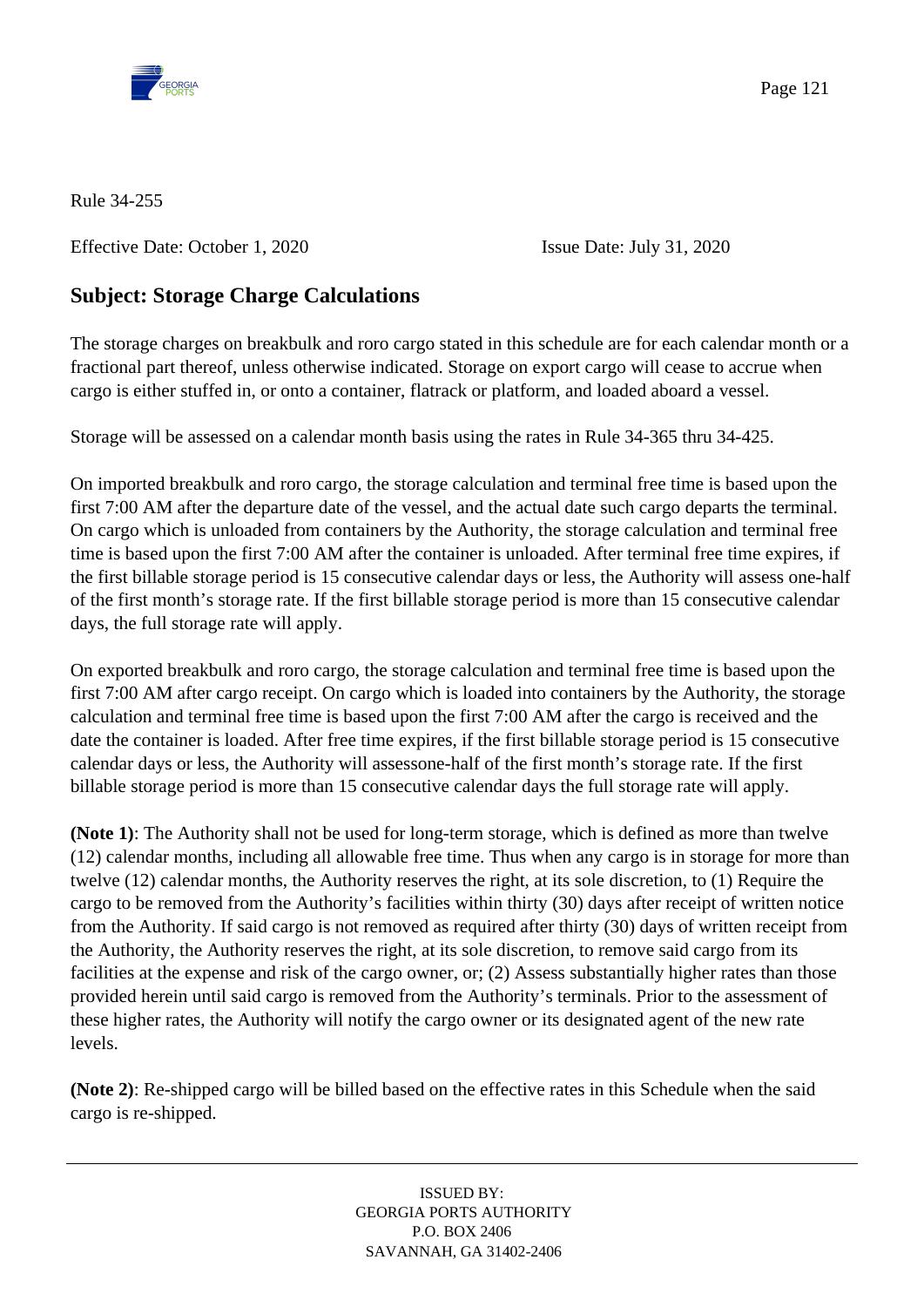

**(Note 3):** The Authority reserves the right, at its sole discretion, to place cargo at an outside point of rest, if inside storage space is not available.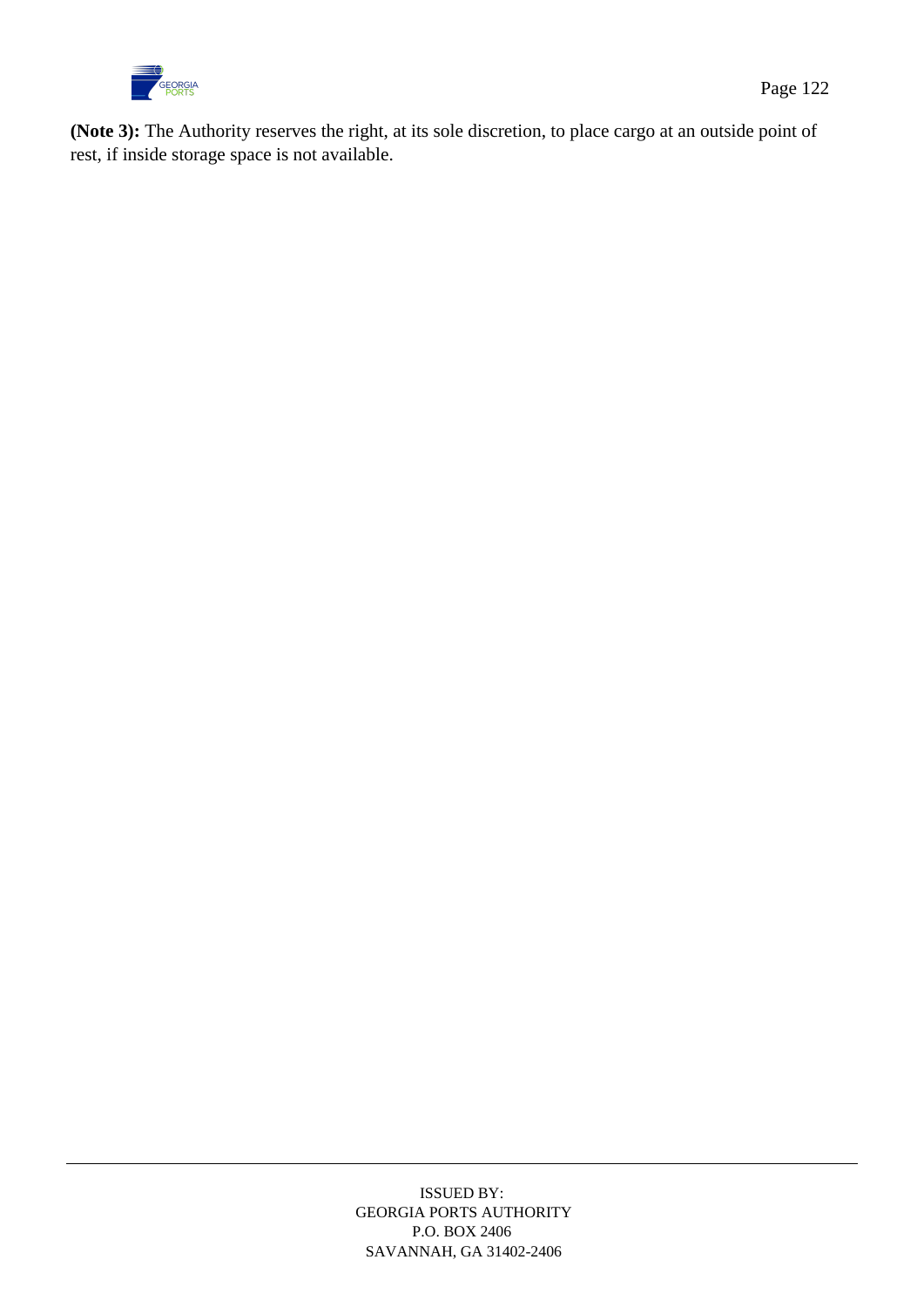

Effective Date: October 1, 2020 Issue Date: October 1, 2020

## **Subject: Transfer of Cargo After Free Time**

If, after free time expires, the Authority physically transfers either export cargo from storage to a point of rest, or import cargo from a point of rest to another on-terminal storage area, a transfer charge, consisting of one handling, and when applicable, one drayage, will be assessed to the owner of the cargo or its designated agent. If another on-terminal storage area is not available, the Authority, may at its option, transfer said cargo to private off-terminal commercial facilities. Also on cargo transferred within free time, but which remains in storage after free time has expired, the Authority may, at its option, assess one handling, and when applicable, one drayage charge, as if the transfer occurred after the expiration of free time.

If more than one bill of lading or warehouse receipt is transferred at the same time and as part of the same transfer process, minimum charges, if applicable, will be based on all the cargo transferred at that time.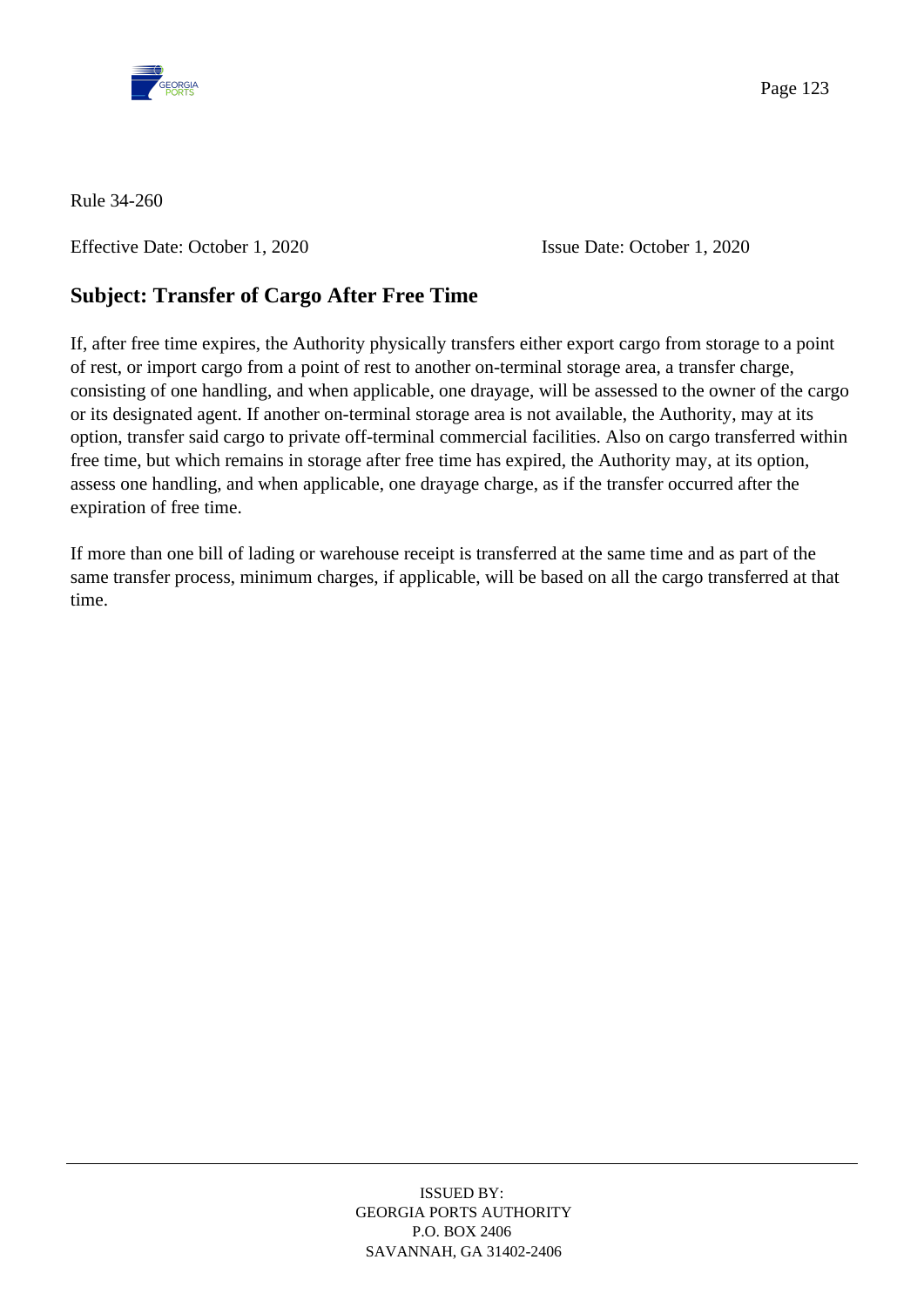

Effective Date: October 1, 2014 Issue Date: September 1, 2014

## **Subject: Transfer of Cargo Ownership**

When ownership of cargo in storage is transferred from one party to another party, a new storage period will not begin until the storage period in effect expires. All accrued charges up to the time of filing of such transfer or to the end of said storage period will be for the account of the party in whose name the cargo was stored prior to the filing of the transfer order.

The Authority will assess charges stated in Rule 34-290 for such transfers, as well as the applicable handling charge, if cargo has to be handled to effect the transfer of ownership, both parties are required to inform the Authority in writing.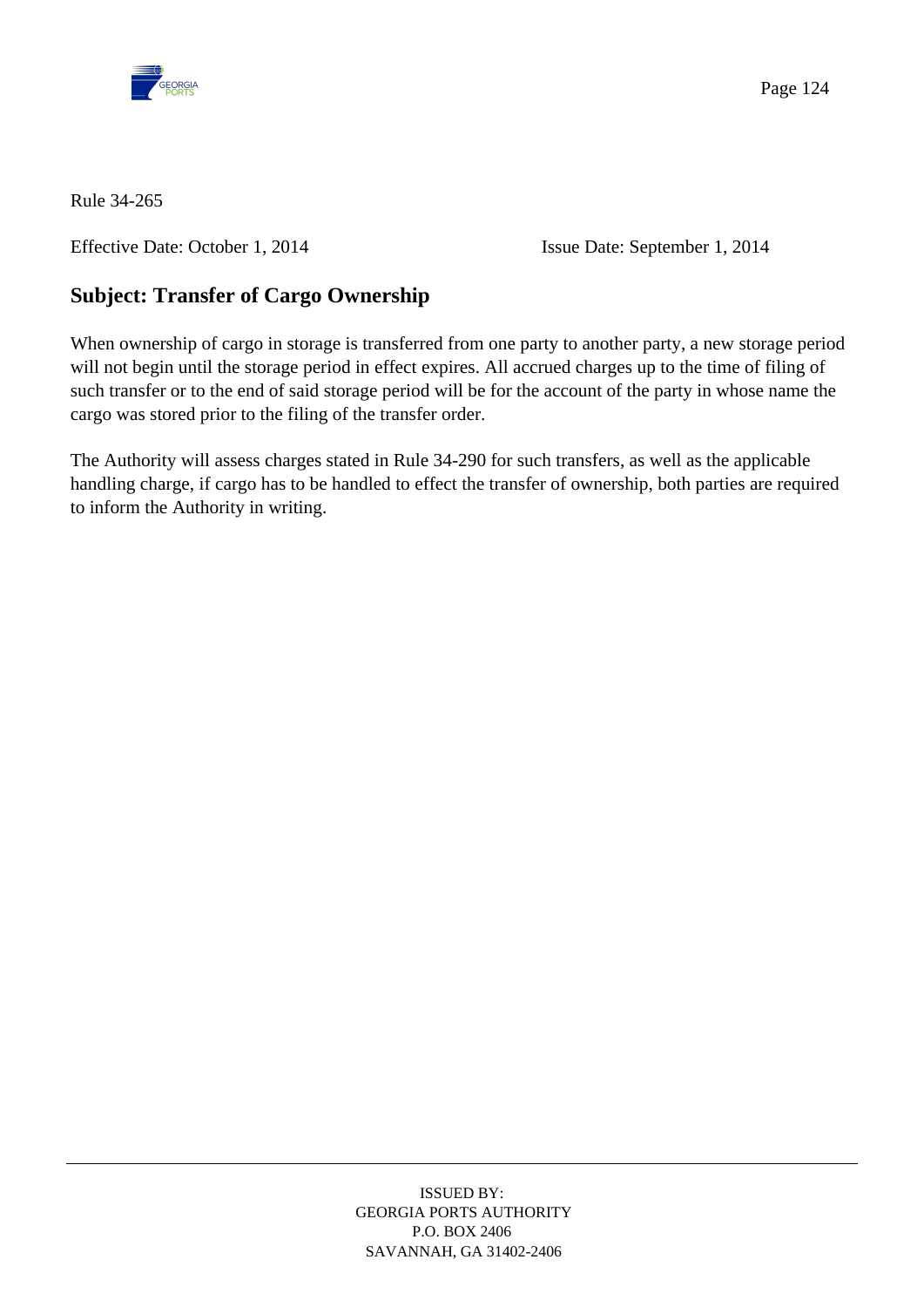

Effective Date: October 1, 2014 Issue Date: September 1, 2014

## **Subject: Washing of Cargo**

The Authority provides an area on its terminals in Savannah for washing of cargo. The Authority will assess a "Facilitation Charge" which covers the transfer of cargo to/from said area (See Rule 34-290). The actual washing service is provided by third parties (names will be provided upon request) which have met the Authority's registration requirements in Rule 34-102.

The washing area should be used only for cargo which requires minimal cleaning. Cargo which is heavily soiled should be cleaned prior to being received. Failure to do somay result in cargo being refused.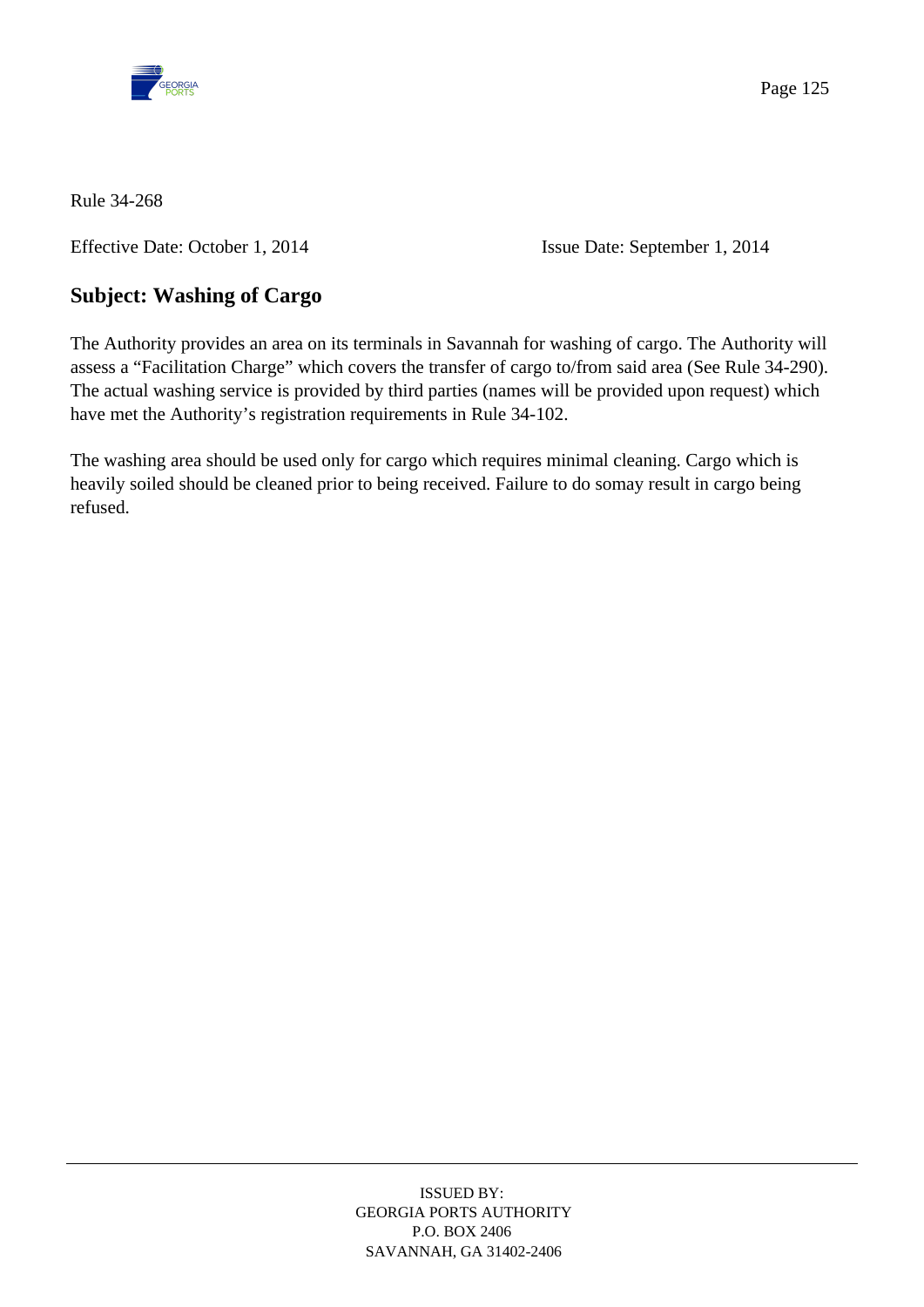

Effective Date: October 1, 2021 Issue Date: July 30, 2021

# **Subject: BREAKBULK/ RORO DEFINITIONS CATEGORY**

# **BREAKBULK DEFINITIONS**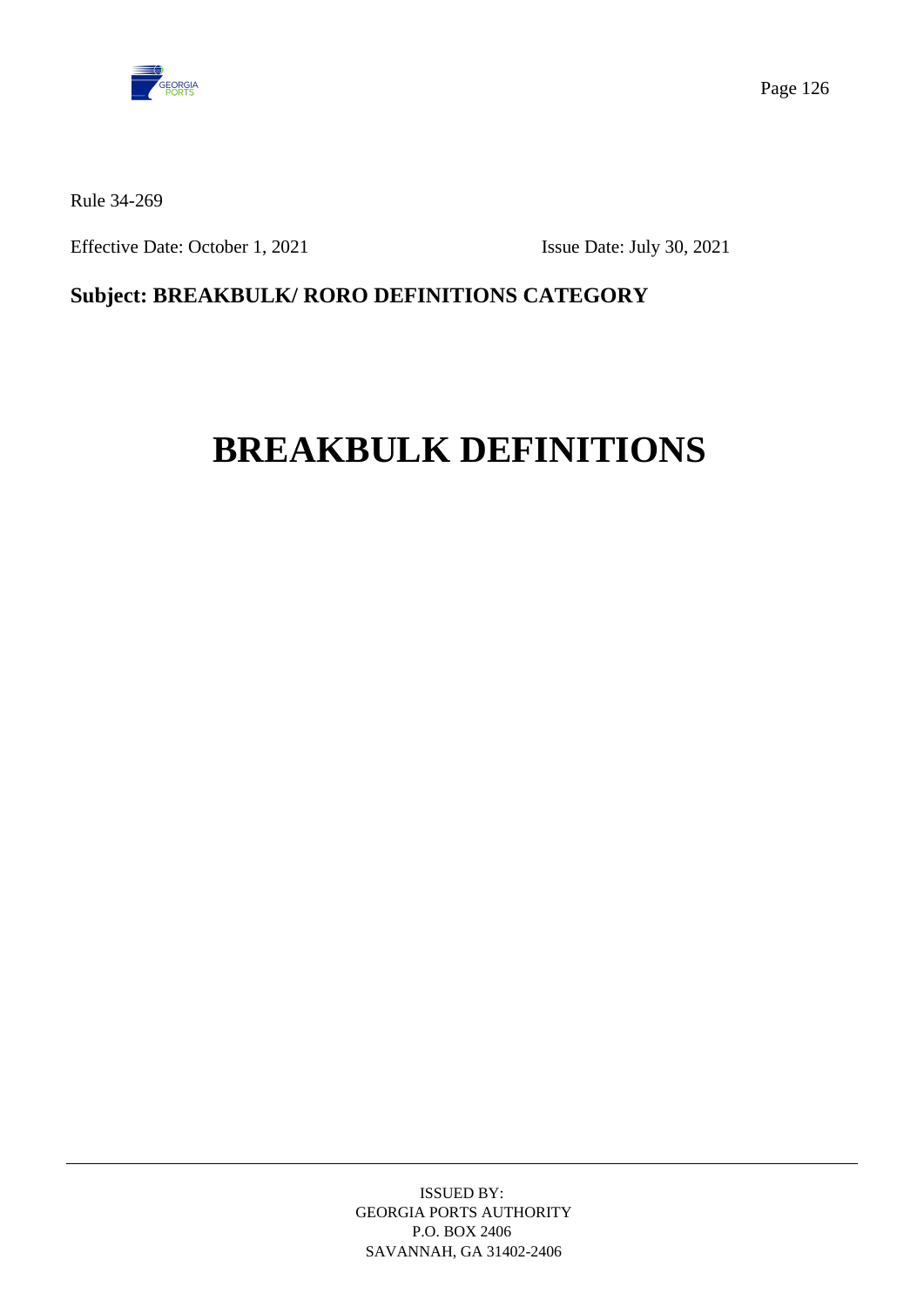

Effective Date: October 1, 2020 Issue Date: October 1, 2020

## **Subject: Breakbulk/RoRo Definitions**

#### **CHECKING**

The service of counting and checking cargo against appropriate documents for the account of cargo or the vessel.

#### **EXTRA HANDLING**

When the Authority must handle additional cargo of an account holder in order to load or make available for loading specific cargo, the applicable handling rate in Rules 34-300 through 34-360 or in any separate agreement, contract, or rate quotation will be assessed. Additionally, if cargo is re-handled due to specific loading requirements, an additional handling charge will be assessed based on the greater of either the contractual handling rate or the required Authority labor and equipment.

#### **FREE TIME ON CARGO**

The specified period during which cargo may occupy space assigned to it on terminal property free of storage charges immediately prior to the loading of the vessel or subsequent to the discharge of the vessel. See Rule 34-210.

Export cargo received into storage facilities of the Authority will not be granted free time if the cargo is not exported via the Authority's terminals.

Import cargo transiting terminals other than the Authority's, and received in bond at the Authority's terminals for the purpose of storage will not be granted any free time.

**HANDLING** The service of facilitating the movement of or physically moving, loading, unloading, receiving, or delivering cargo between a point of rest and the inland carrier, or between the point of rest and other locations on the terminal, or between any two locations on the terminal, other than the ships tackle. Handling is billed to the cargo account or its broker/freight forwarder. Handling, as defined herein, does not include the segregation or separation of cargo.

#### **HEAVY LIFT**

The service of providing heavy lift cranes and equipment for lifting cargo.

#### **RE-CONSIGNED CARGO**

Cargo received for export at one Authority terminal, which is shipped out of that terminal to another Authority terminal for export.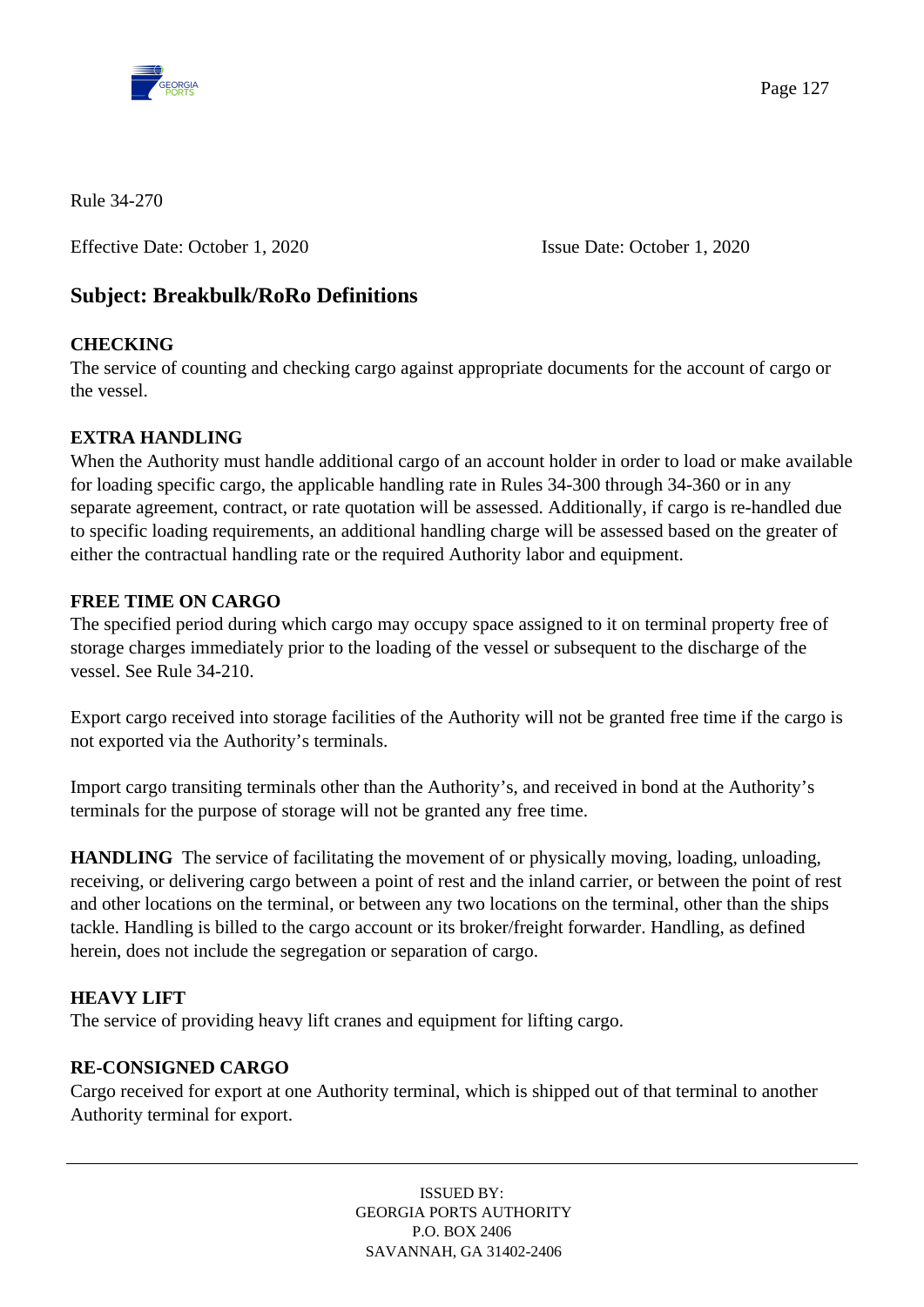

#### **RE-SHIPPED CARGO**

Cargo received for export at an Authority terminal, which is handled out of that same terminal and either shipped to a domestic destination or to a terminal not operated by the Authority for exportation.

#### **SHIPSIDE CARGO FACILITATION FEE**

A charge assessed to recover administrative expenses incurred by the Authority to facilitate the direct discharge or loading of cargo from/to vessels. This charge is assessed to the ocean carrier. See Rule 34-290 for charges.

#### **TERMINAL STORAGE**

The service of providing warehouse or other terminal facilities for the storing of inbound or outbound cargo after the expiration of free time, including wharf storage, shipside storage, closed or covered storage, open or ground storage, after storage arrangements have been made. Storage is billed to the same party to which the handling charges are billed.

#### **TRANSSHIPPED BREAKBULK / RORO CARGO**

Breakbulk or RoRo cargo originating at one foreign port and destined to another foreign port, which discharges from an inbound vessel at an Authority breakbulk or roro terminal. The cargo subsequently loads to an outbound vessel within thirty (30) consecutive calendar days of the original Authority receiving date.

#### **TRANSIT SHED**

A transloading facility located on the berth, used primarily for transferring breakbulk cargo between vessels and shoreside. Cargo may, at times, be temporarily stored in such facility for periods not exceeding the free time stated in Rule 34-210.

**UNITIZED CARGO** Cargo which has been banded together to form a single shipping unit capable of being handled with mechanical equipment.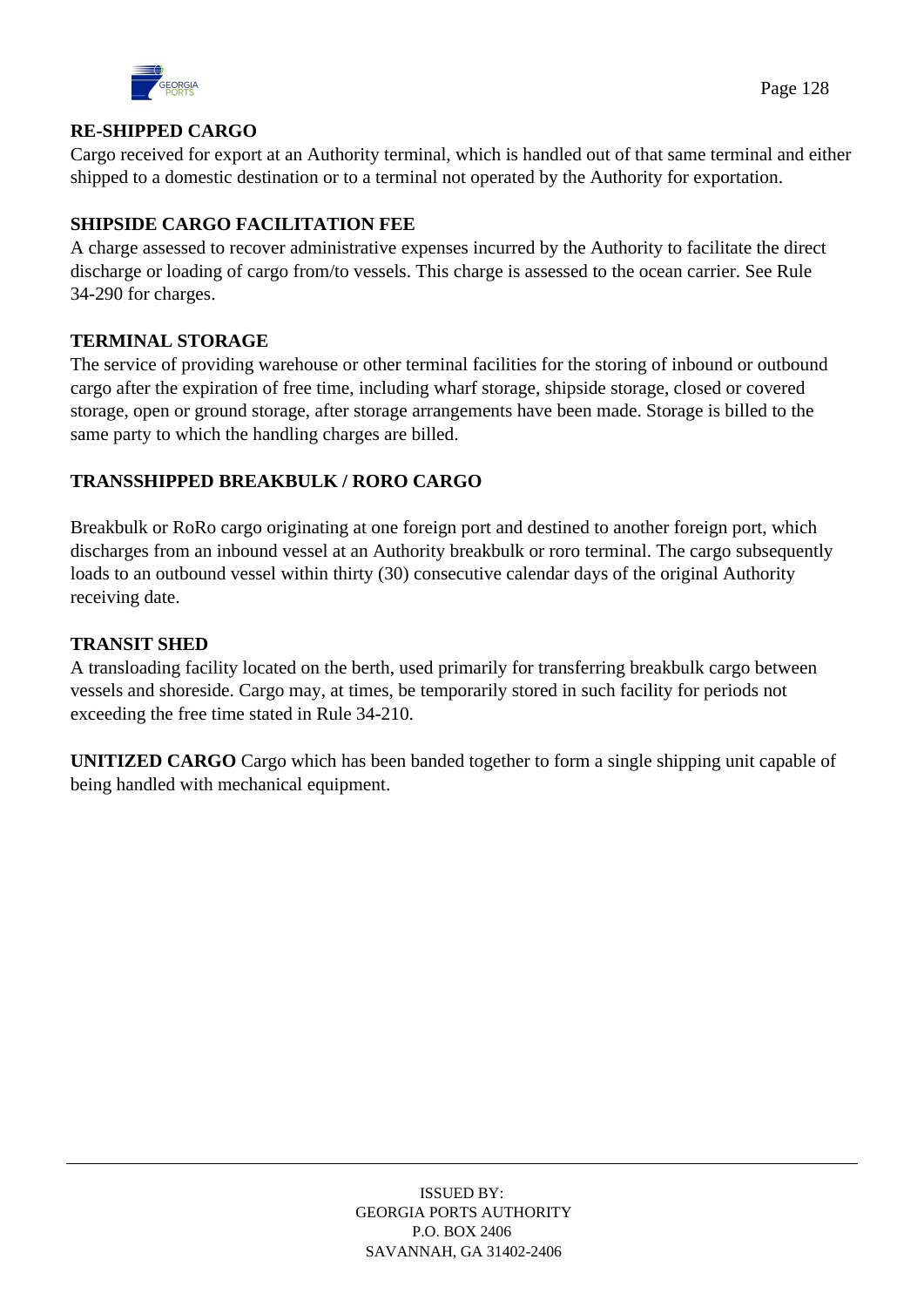

Effective Date: October 1, 2021 Issue Date: July 30, 2021

**Subject: BREAKBULK / RORO CARGO GENERAL AND MISCELLANEOUS CHARGES CATEGORY**

# **BREAKBULK /RORO CARGO GENERAL AND MISCELLANEOUS CHARGES**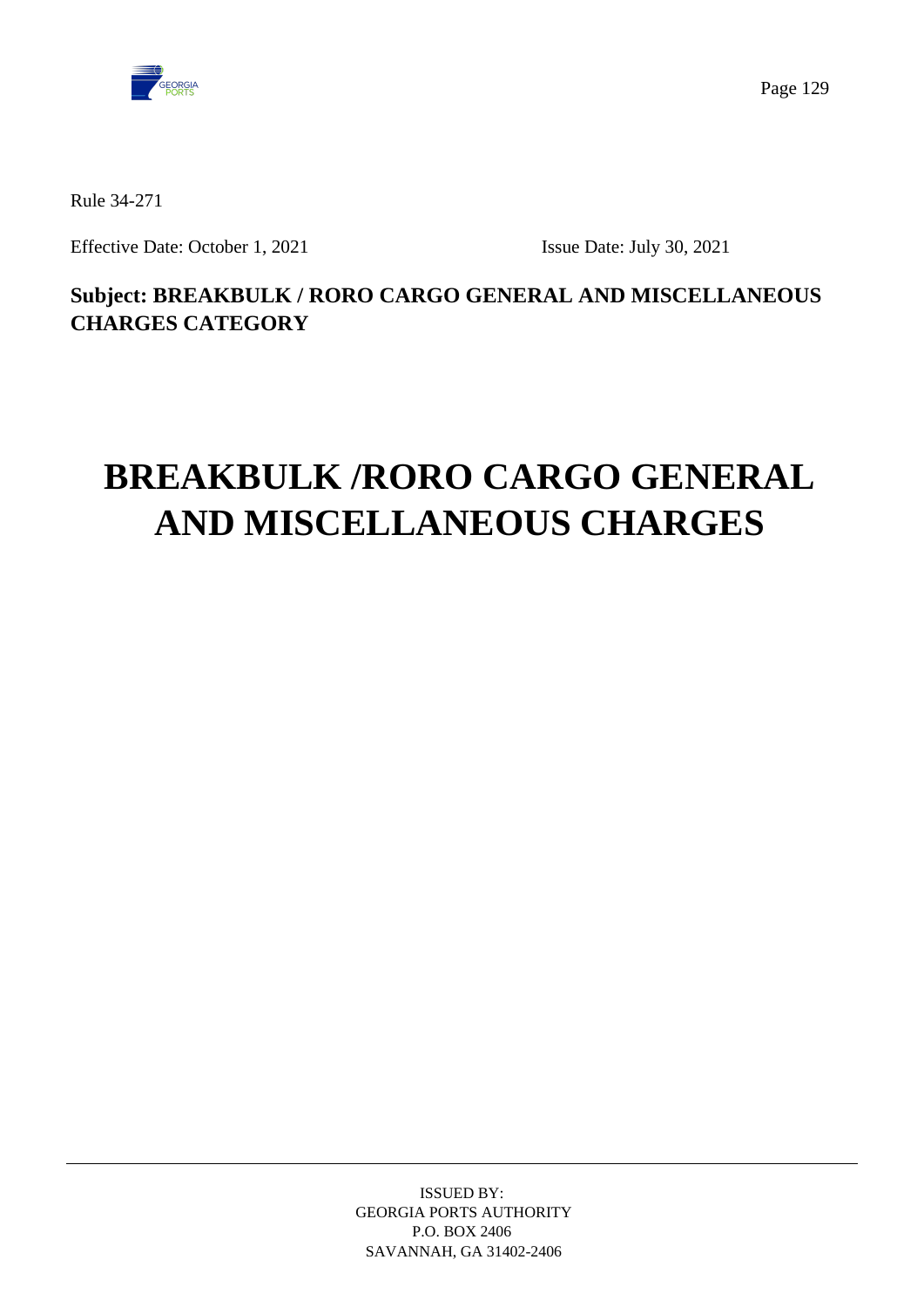

Effective Date: October 1, 2020 Issue Date: July 31, 2020

## **Subject: Measurement of Cargo**

The terminal will measure cargo, if necessary, to determine the applicablehandling rate. Otherwise, cargo will be measured only upon request, and in suchcircumstances, the charge for service will be the applicablelabor rates.If it is necessary to use any cargo-handling equipment to perform this service, the applicable equipment charges will also be assessed. The minimum charge for this service shall be \$84.00.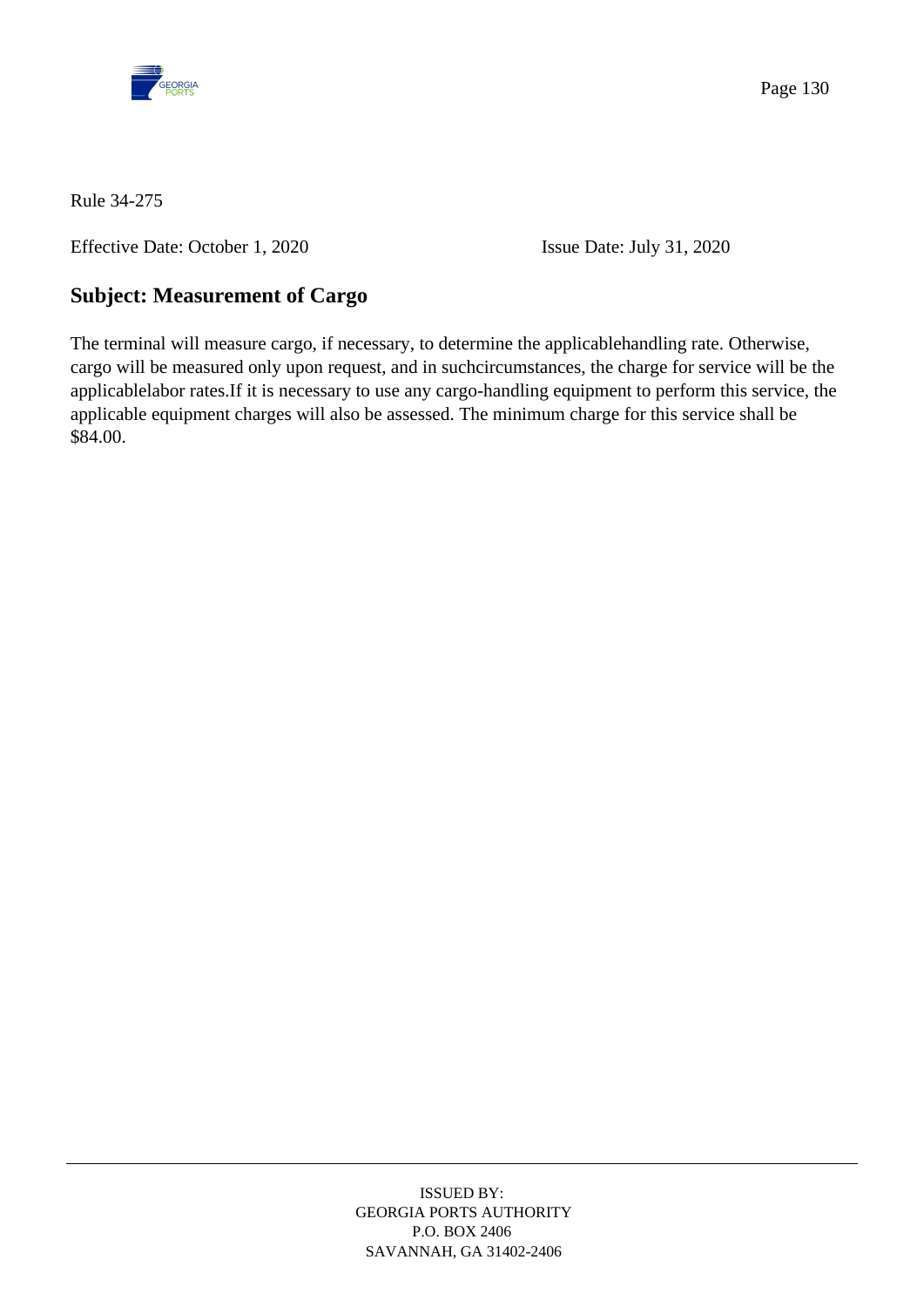

Effective Date: October 1, 2021 Issue Date: July 30, 2021

## **Subject: Stevedore Use Charge on Breakbulk and RoRo Cargo**

UNIT OF MEASURE: Rate per 2,000 pounds, unless otherwise indicated

Each stevedore loading and/or unloading vessels or barges at the deep-water terminals of the Authority in the Ports of Brunswick or Savannah shall be assessed the following charges per net ton of breakbulk or RoRo cargo.

| <b>Location</b>  | <b>From/To Point of Rest</b> | <b>Direct Shipside</b> |
|------------------|------------------------------|------------------------|
| <b>Brunswick</b> | 0.67                         | 0.67                   |
| Savannah         | 0.67                         | 0.67                   |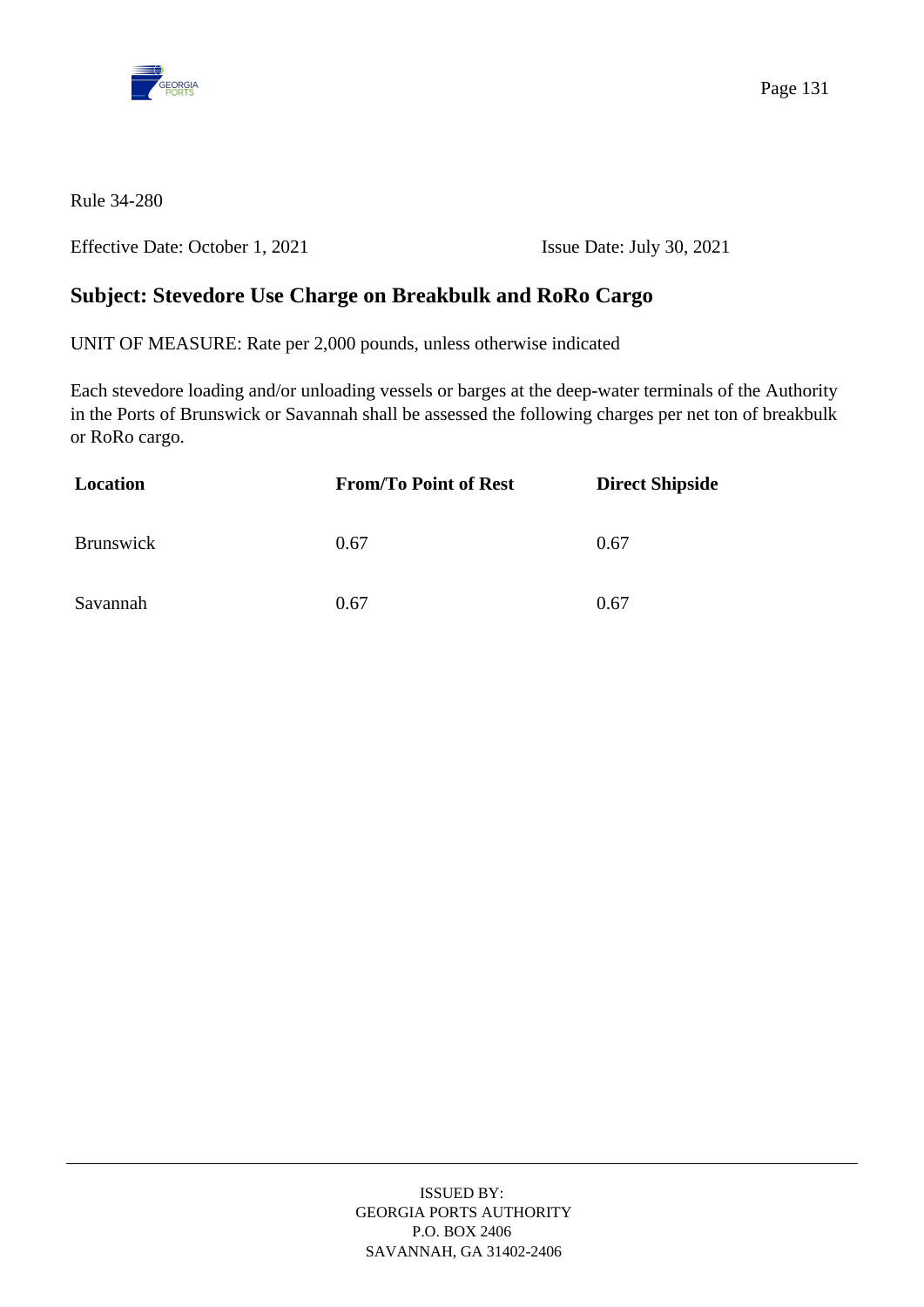

Effective Date: October 1, 2021 Issue Date: July 30, 2021

## **Subject: Wharfage Charges on Breakbulk and RORO Cargo**

UNIT OF MEASURE:Rate per 2,000 pounds, unless otherwise indicated

Each vessel, its owners, or agent shall be assessed the following charges per net ton of breakbulk or RORO cargo (unless otherwise indicated) loaded to or discharged from vessels or barges calling at any of the Authority's deep-water terminals in the Ports of Brunswick or Savannah.

| Cargo, (except as otherwise     | <b>Brunswick</b>      | <b>Savannah</b>                   |
|---------------------------------|-----------------------|-----------------------------------|
| provided in this rule)          |                       |                                   |
| individual pieces weighing      | \$5.35, per short ton | $\frac{1}{5.35}$ , per short ton  |
| 150,000 lbs. or less, each      |                       |                                   |
| individual pieces weighing over | \$8.12, per short ton | $\frac{1}{88.12}$ , per short ton |
| 150,000 lbs. each               |                       |                                   |
| <b>Lumber (Note)</b>            | \$4.47, per short ton | \$4.47, per short ton             |
| <b>Automobiles</b>              |                       |                                   |
| new manufacturers' lots         | $$6.21$ , per unit    | $\vert$ \$6.21, per unit          |
| privately owned (POV's)         | $$10.36$ , per unit   | $\vert$ \$10.36, per unit         |

**Note**– Not applicable to plywood, hardboard, fiberboard, or like commodities. The wharfage rate listed under **Cargo**will apply.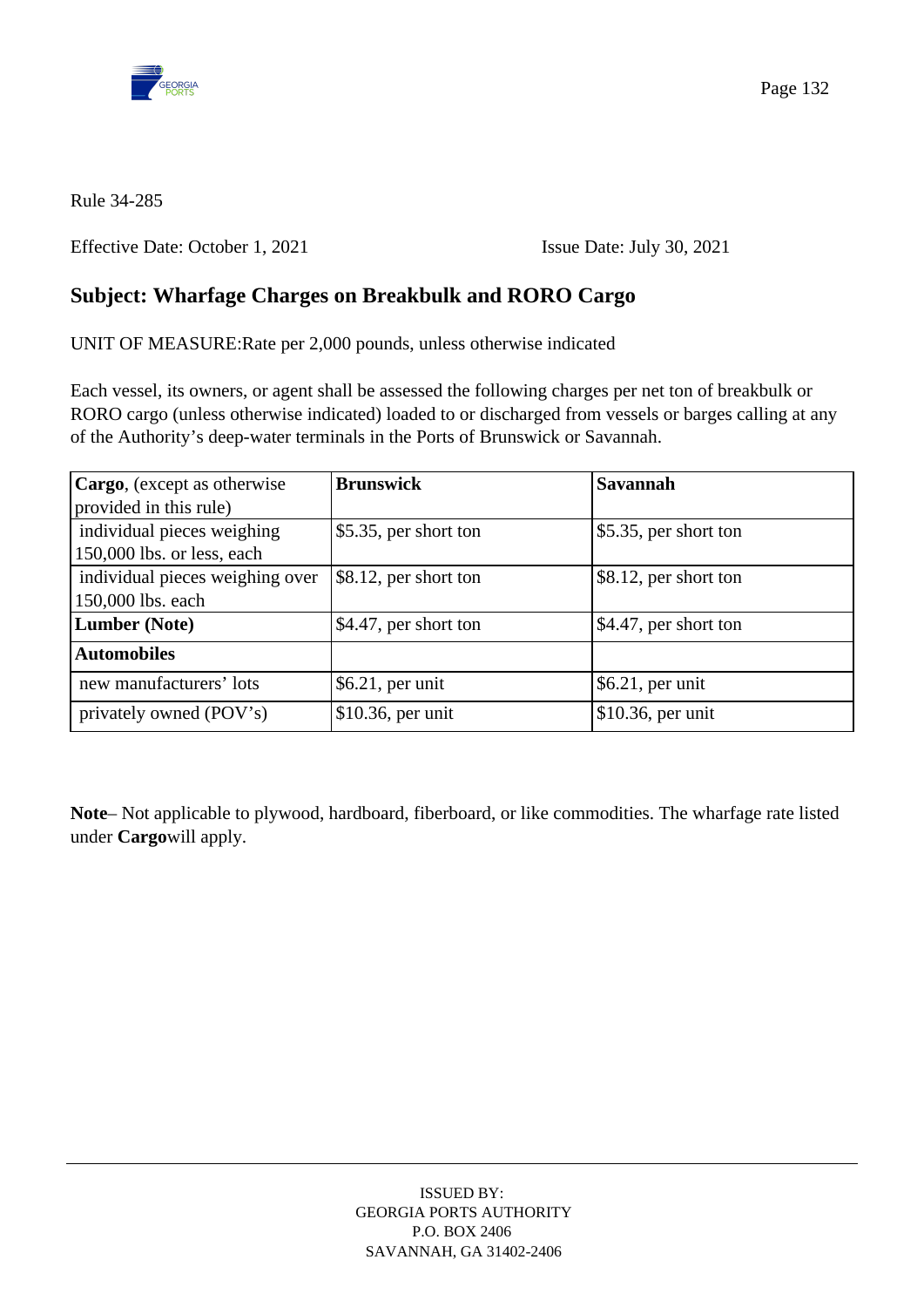

Effective Date: October 1, 2021 Issue Date: July 30, 2021

### **Subject: Miscellaneous Services**

The following services will be performed by the terminal operator at the rates shown:

(**See Notes 1 and 2**)

| <b>CATEGORY</b>   | <b>SERVICE</b>                                                       |          | <b>SAVANNAH BRUNSWICK</b> |
|-------------------|----------------------------------------------------------------------|----------|---------------------------|
| <b>Containers</b> | Lining floor of containers, per container                            | \$14.00  | \$14.00                   |
|                   | Lining walls of containers, per container                            | \$24.00  | \$24.00                   |
| <b>Documents</b>  | Preparing of documents (orders/receipt)                              |          |                           |
|                   | To transfer ownership, per transfer                                  | \$47.00  | \$47.00                   |
|                   | To create delivery order, per order                                  | \$134.00 | \$134.00                  |
| <b>Drayage</b>    | Drayage of breakbulk cargo on the terminal, per net<br>ton           | \$7.00   | \$7.00                    |
| <b>Fuel</b>       | Provide fuel (up to 5 gallons) for equipment or<br>vehicle, per unit | \$60.00  | \$60.00                   |
| Fumigation        | Cargo Fumigation Facilitation:                                       |          |                           |
|                   | per self-propelled automobile, per move                              | \$30.00  | N/A                       |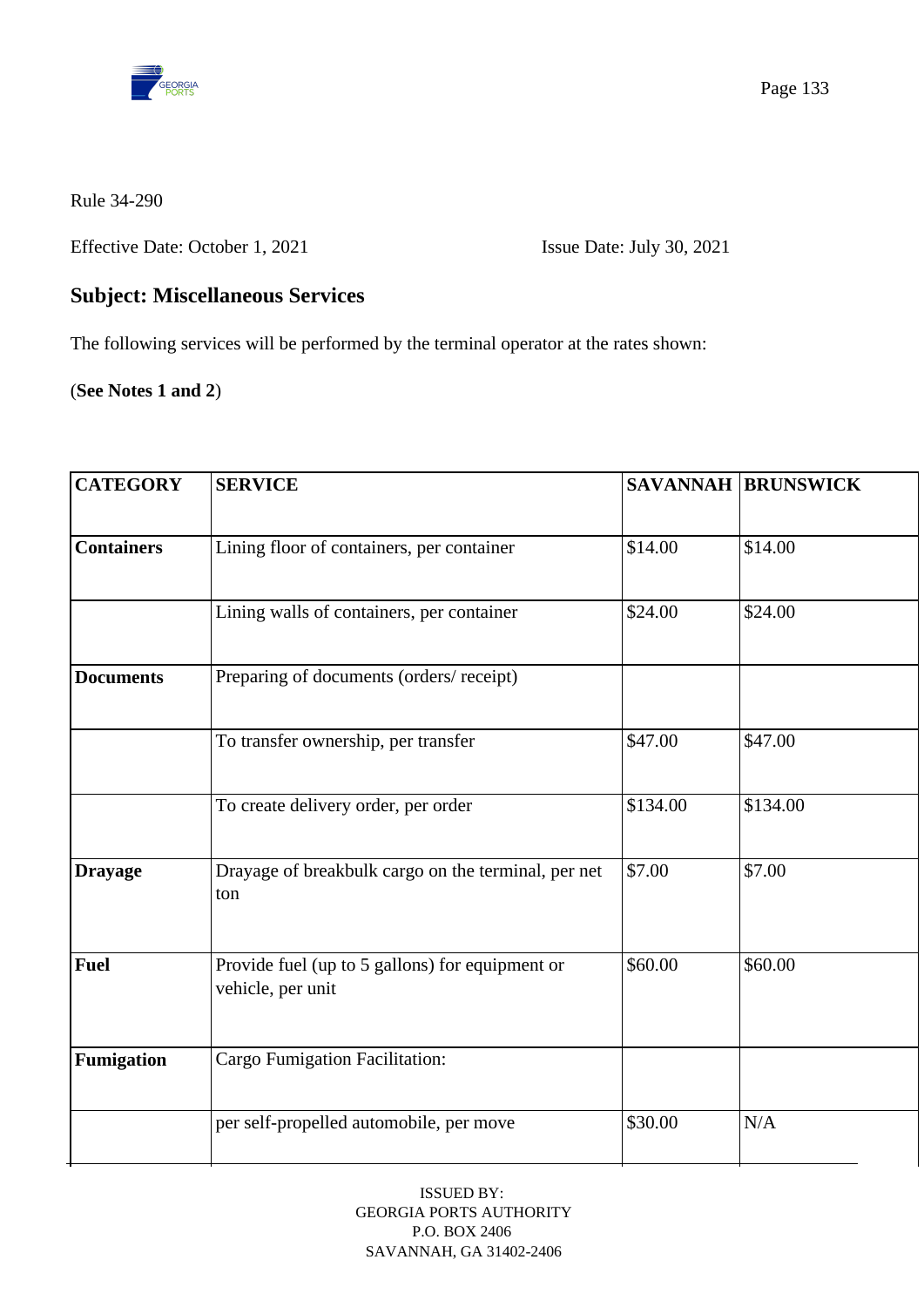

|                        | per self-propelled machinery or industrial vehicle,<br>per move                         | \$45.00  | N/A      |  |
|------------------------|-----------------------------------------------------------------------------------------|----------|----------|--|
|                        | per towable unit, per move(Note 3)                                                      | \$39.00  | N/A      |  |
|                        | per pallet or skid, per move (moved with a forklift<br>only)                            | \$28.00  | N/A      |  |
|                        | per loaded bolster, per move (moved with a forklift<br>only)                            | \$49.00  | N/A      |  |
| Garbage                | Removing rubbish and garbage per load                                                   | \$470.00 | \$470.00 |  |
| <b>Jersey Barriers</b> | Jersey Barriers; placing and removing – per hour                                        | \$198.00 | \$198.00 |  |
| <b>Jump Start</b>      | Jumpstart equipment or vehicle, per unit                                                | \$96.00  | \$96.00  |  |
| <b>Labels</b>          | Attaching labels/tags furnished and prepared by<br>shipper or consignee, per label/tag  | \$2.00   | \$2.00   |  |
|                        |                                                                                         | \$3.00   | \$3.00   |  |
|                        | Attaching labels/tags furnished and prepared by the<br>terminal operator, per label/tag |          |          |  |
|                        | Removing labels                                                                         | \$3.00   | \$3.00   |  |
| <b>Marking Cargo</b>   | Freehand marking of cargo, per application                                              | \$4.00   | \$4.00   |  |
|                        | Deleting marks, per mark                                                                | \$3.00   | \$3.00   |  |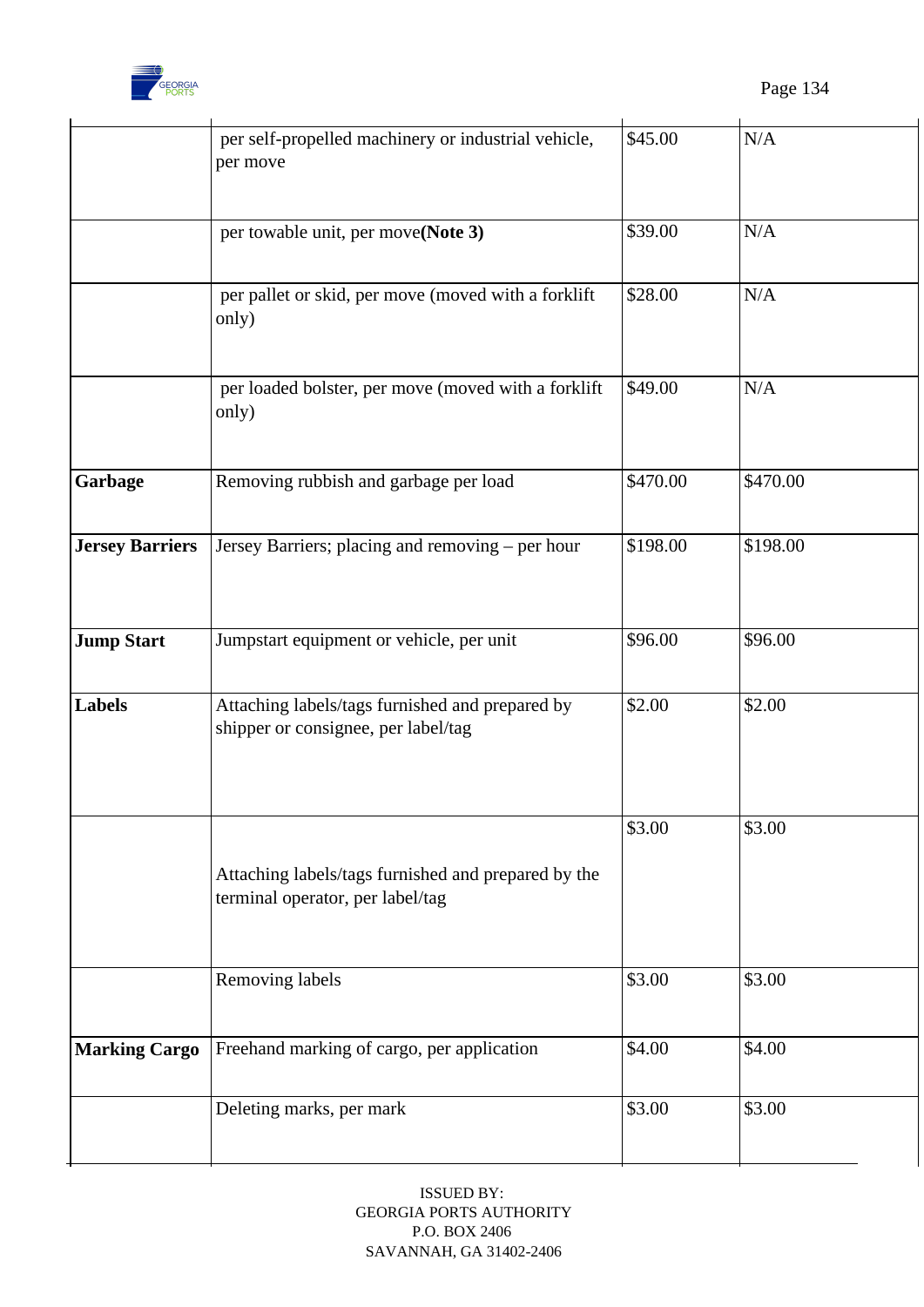

| <b>Method</b><br><b>Statements</b> |                                                                                                   | \$295.00   | \$295.00   |
|------------------------------------|---------------------------------------------------------------------------------------------------|------------|------------|
|                                    | Preparing a Method Statement (Note 5)                                                             |            |            |
|                                    | If cargo is lifted with Authority crane                                                           |            |            |
|                                    | If cargo is lifted with leased crane (s)                                                          | \$1,100.00 | \$1,100.00 |
|                                    | If cargo is lifted with leased crane(s) and engineered<br>drawings required                       | \$2,200.00 | \$2,200.00 |
| <b>Palletizing</b>                 |                                                                                                   | \$25.00    | \$25.00    |
|                                    | Palletizing of cargo, per pallet (40"x48")                                                        |            |            |
|                                    | (includes the cost of pallet)                                                                     |            |            |
| <b>Photos</b>                      |                                                                                                   |            |            |
|                                    | Cargo Photograph Request<br>Photo Request, per photo (Note 1)                                     | \$10.00    | \$10.00    |
|                                    | Minimum charge                                                                                    | \$100.00   | \$100.00   |
| Rail                               | Removing and replacing covers on covered gondola<br>railcars, per railcar                         | \$175.00   | \$175.00   |
|                                    | Securing Corestock, hardboard, plywood, veneer, or<br>other similar cargo in boxcars, per boxcars | \$210.00   | \$210.00   |
|                                    | Securing Lumber on railcars, (Center-Beam Flatcar),<br>per car                                    | \$175.00   | \$175.00   |
|                                    | Unsecuring rolling stock cargo, and cleaning railcars,<br>per railcar                             | \$175.00   | \$175.00   |
|                                    | Core-plugging or unplugging of rolled cargo, per roll                                             | \$7.00     | \$7.00     |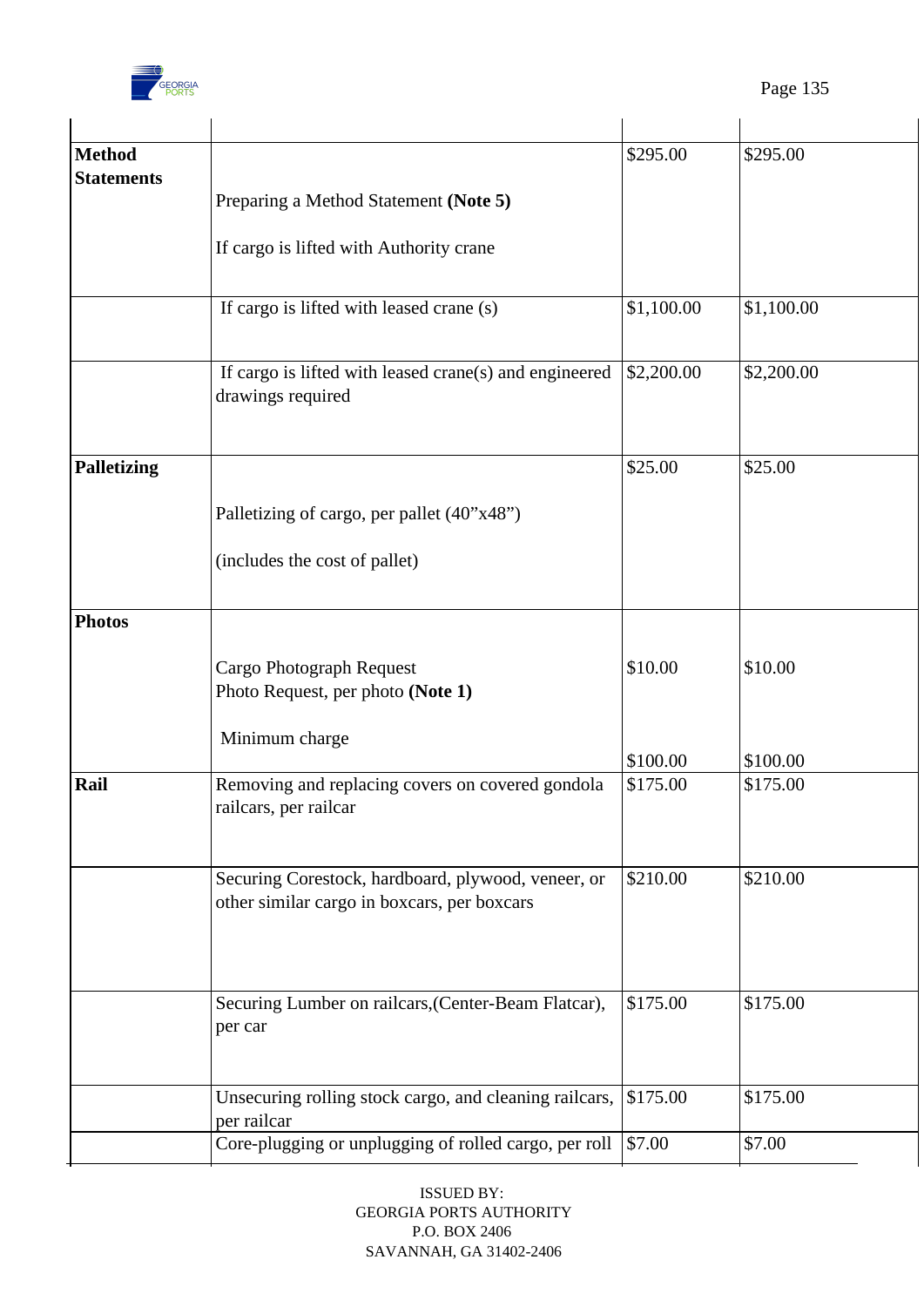

| <b>Rolled Cargo</b>                  |                                                                                       |                    |           |
|--------------------------------------|---------------------------------------------------------------------------------------|--------------------|-----------|
|                                      | Core-slinging of rolled cargo, per sling                                              | \$6.00             | \$6.00    |
|                                      | Redressing rolled cargo, per roll                                                     | \$48.00            | \$48.00   |
| <b>Sampling Cargo Sampling Cargo</b> |                                                                                       | See Rule<br>34-025 | See Rule  |
| <b>Shipside Cargo</b>                | Shipside Cargo Facilitation                                                           | \$110.00           | \$110.00  |
| <b>Stencils</b>                      | Furnishing and cutting stencils, per stencil                                          | \$24.00            | \$24.00   |
|                                      | Stenciling cargo, per application                                                     | \$3.00             | \$3.00    |
| <b>Supersacks</b>                    | Dumping of supersacks of non-hazardous cargo, per<br>sack (includes handling to dump) | \$50.00            | \$50.00   |
|                                      | Patching ripped or torn super sacks, per sack                                         | \$14.00            | \$14.00   |
| <b>Trailers</b>                      | Trailer assembly / disassembly facilitation, per<br>trailer, (Note 4)                 | \$209.00           | \$209.00  |
| <b>Washing</b>                       | Cargo Washing Facilitation, (see Rule 34-268)                                         |                    |           |
|                                      | per self-propelled unit, round-trip                                                   | \$41.00            | N/A       |
|                                      | per towable unit, round-trip (Note 3)                                                 | \$75.00            | $\rm N/A$ |
|                                      |                                                                                       |                    |           |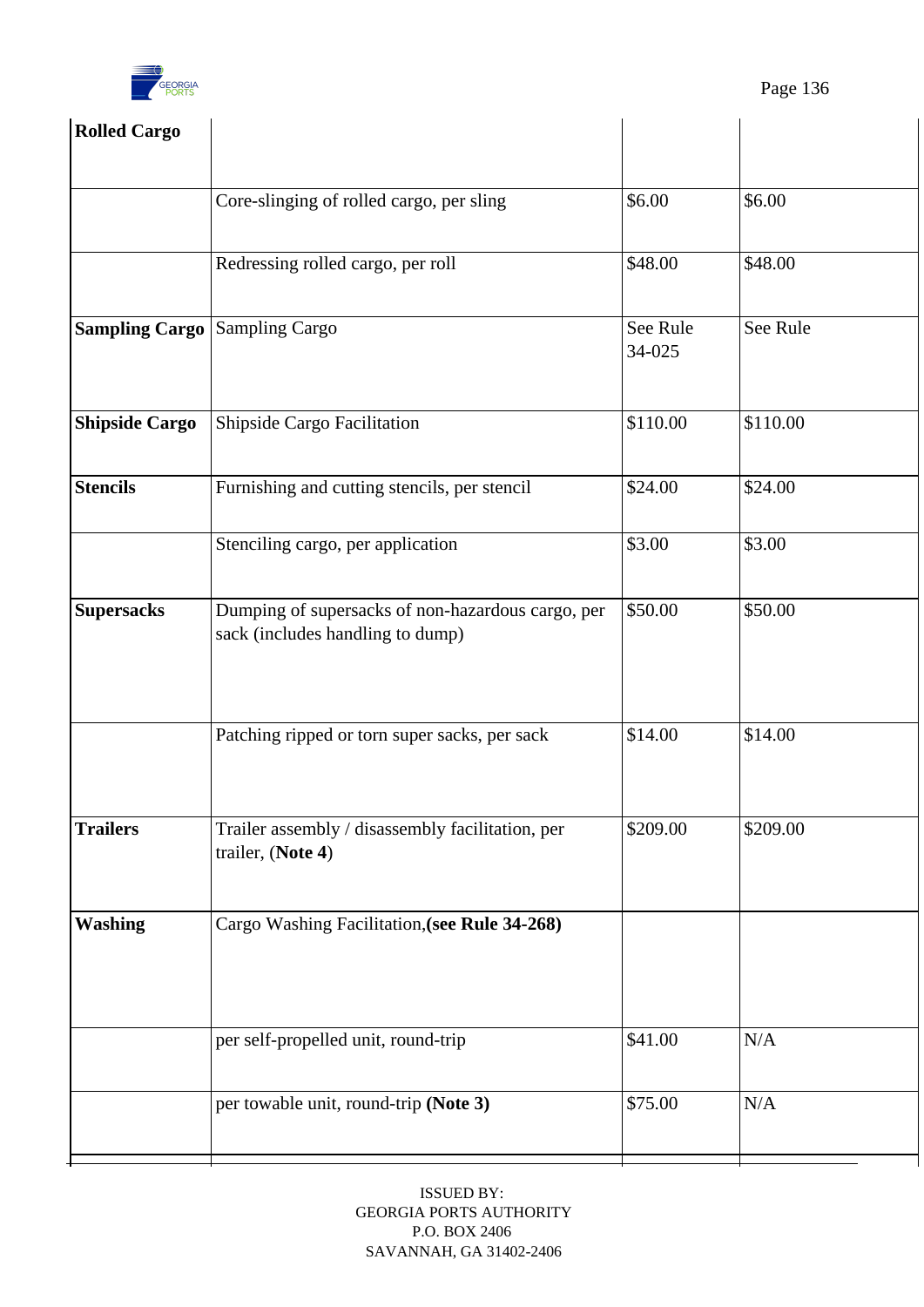

|              | per pallet or skid, per move (moved with a forklift<br>only) | \$50.00 | N/A     |
|--------------|--------------------------------------------------------------|---------|---------|
|              | per bolster, per move (moved with a forklift only)           | \$93.00 | N/A     |
| Weighing     | Weighing of trucks, per truck                                |         |         |
|              | To obtain gross, tare, net, and axle weights                 | \$27.00 | \$27.00 |
| <b>Wires</b> | Cutting wires on unitized baled cargo, per 2,000<br>pounds   | \$3.00  | \$3.00  |

**Note 1**: If it is necessary to handle cargo in order to perform any of the above services, an additional handling charge will be assessed to the portion of the cargo being handled. This additional handling is subject to the minimum charge in Rule 34-180. Also, the Authority reserves the right to refuse to provide the requested service or it may impose additional charges via a rate quote if the customers request contains special instructions which would result in the deviation from standard operating procedures.

**Note 2**: Only one minimum charge for miscellaneous services will be applied when a combination of the miscellaneous services in this rule are performed in connection with one another on the same shipment.

**Note 3**: If the towable unit is a roll trailer provided by the ocean carrier, the rate will apply. If the Authority provides the roll trailer, there will be an additional charge for the use of the roll trailer, with a minimum of **\$310.00** per day

**Note 4**: If the trailer assembly time exceeds one hour, GPA will assess an additional **\$52.25** for each quarter-hour or fraction thereof over the first hour, during a straight time operation.

**Note 5**: The charges indicated for method statements are the minimum charges. The actual charge will either be the minimum charge or the amount invoiced by a third-party vendor including a thirty-five (35%)percent markupwhichever is higher.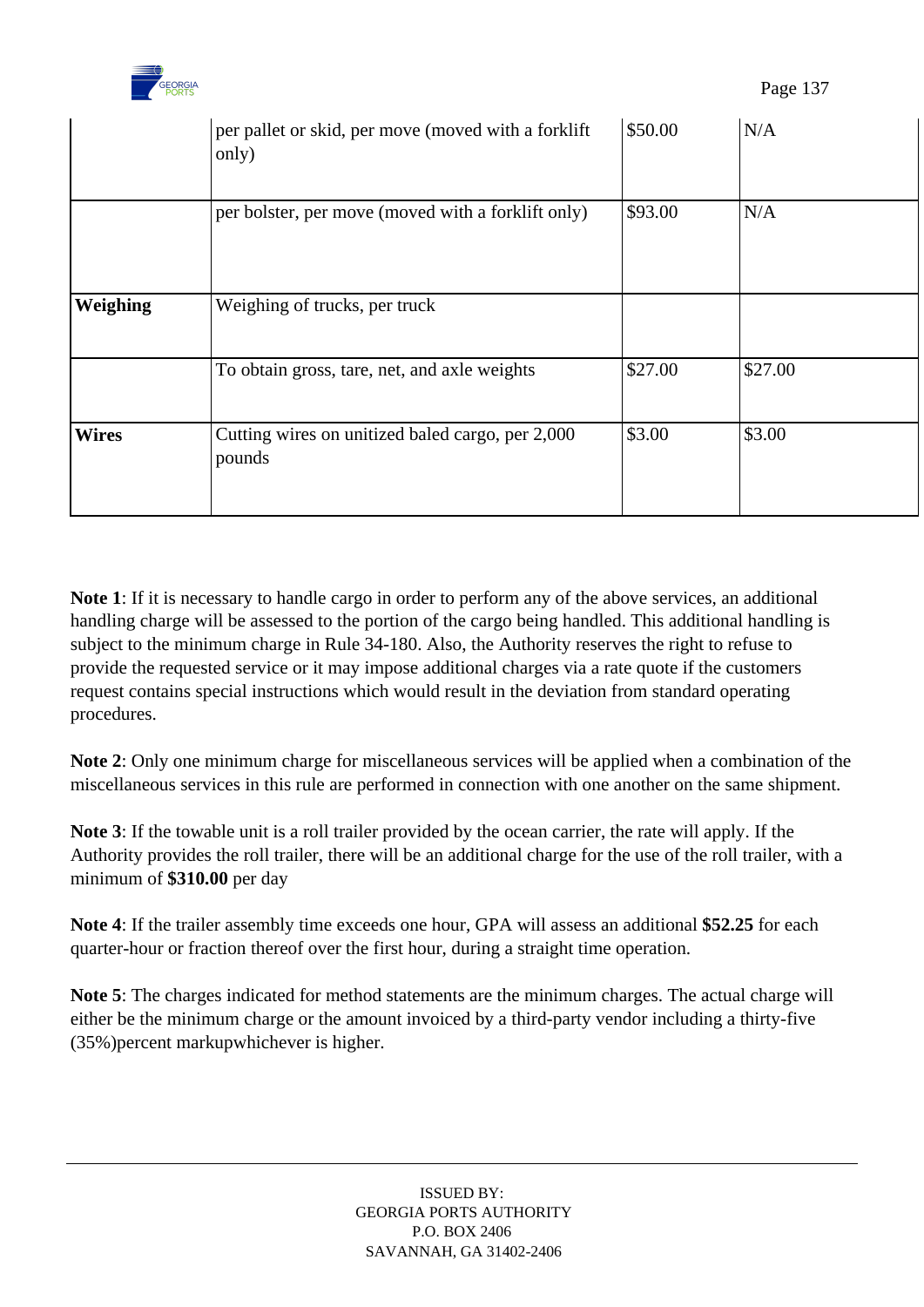

Effective Date: October 1, 2021 Issue Date: July 30, 2021

## **Subject: BREAKBULK / RORO HANDLING CHARGES CATEGORY**

# **BREAKBULK /RORO HANDLING CHARGES**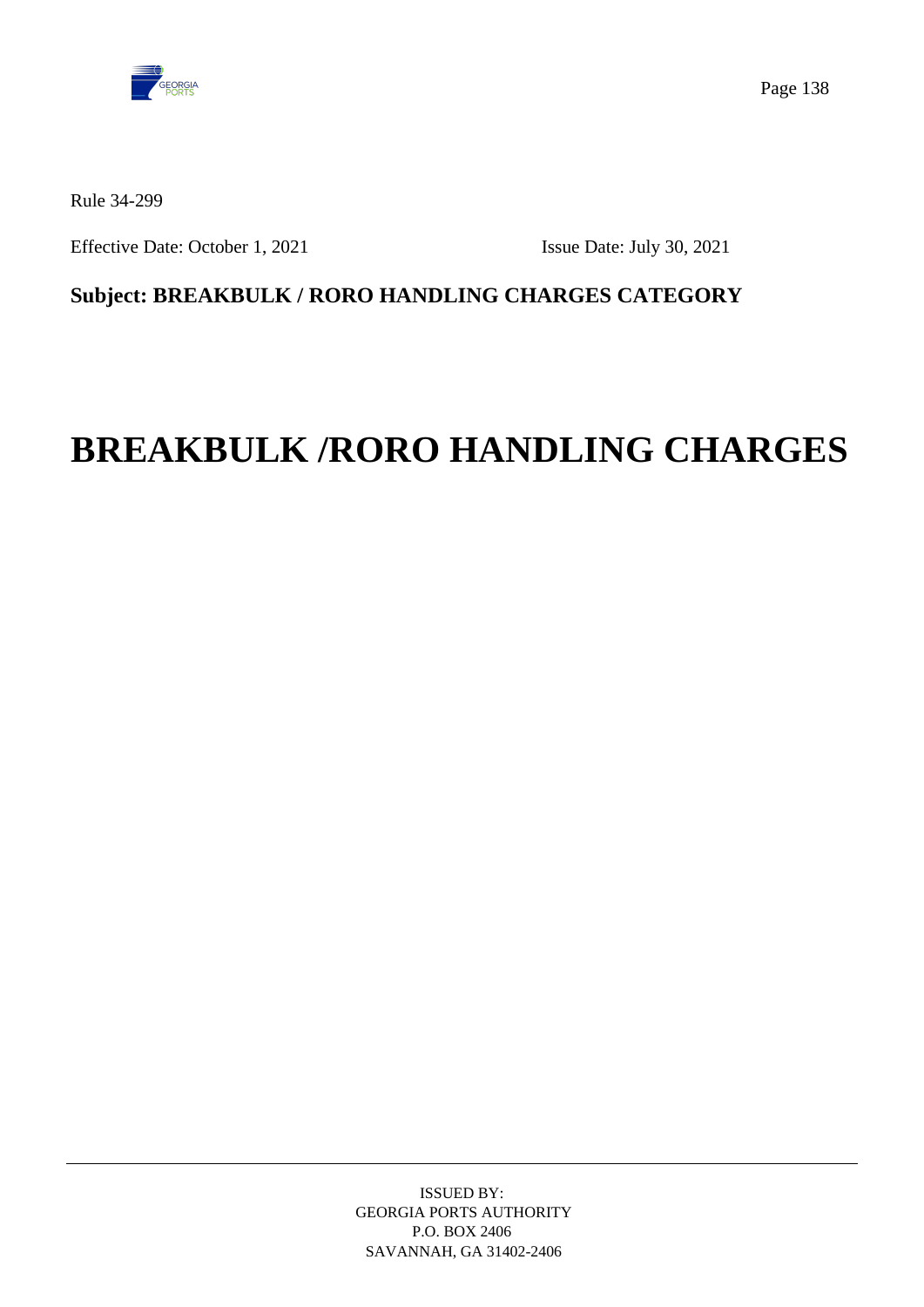

Effective Date: October 1, 2020 Issue Date: July 31, 2020

# **Subject: Articles, Not Otherwise Specified (NOS)**

#### **HANDLING CHARGES**

| <b>Loose or Not Palletized</b>                     | Per 2,000 Pounds |
|----------------------------------------------------|------------------|
| Examples include, but not limited to: Bags, Bales, |                  |
| Barrels, Boxes, Bundles, Cases, Casks, Crates,     |                  |
| Drums, or Rolls                                    |                  |
|                                                    |                  |
| Each weighing less than 55 lbs                     | \$55.00          |
|                                                    |                  |
| Each weighing 55 lbs, but less than 110 lbs.       | \$38.00          |
|                                                    |                  |
| Each weighing 110 lbs, but less than 200 lbs.      | \$25.00          |
|                                                    |                  |
| Each weighing 200 lbs. or more                     | \$21.00          |
|                                                    |                  |
| <b>Palletized, In Super Sacks, or Otherwise</b>    |                  |
| <b>Unitized / Crated for Forklift Handling</b>     |                  |
| Each weighing less than 1200 lbs.                  | \$11.00          |
|                                                    |                  |
| Each weighing 1200 lbs. or more                    | \$14.00          |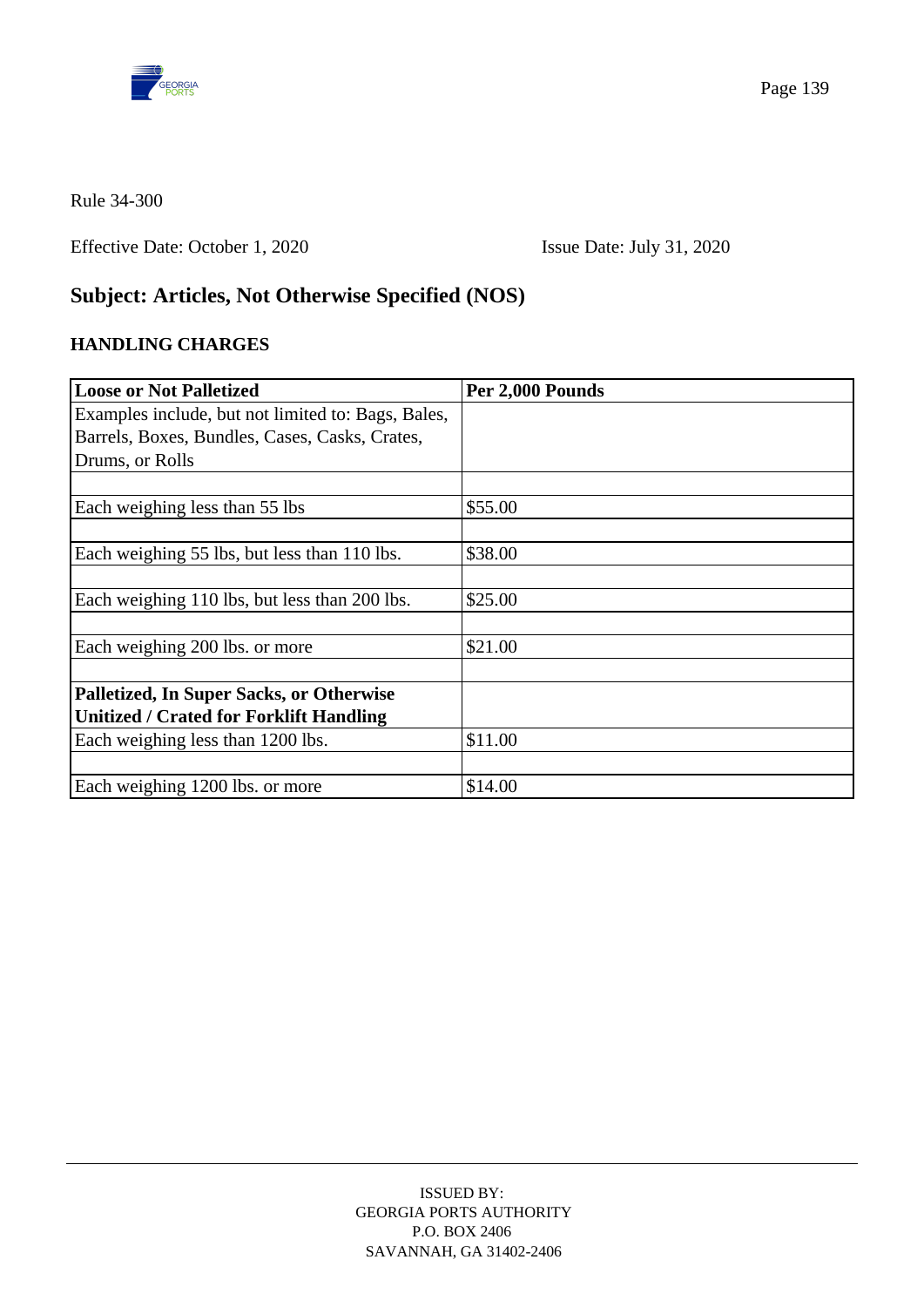

Effective Date: October 1, 2021 Issue Date: July 30, 2021

### **Subject: Boats yachts and/or hulls**

#### **HANDLING/RECEIVING CHARGES**

(1) Receiving or delivering boats, yachts, or hulls with no physical handling by terminal personnel.Receiving or delivering boat trailers, with no physical handling by terminal personnel.

| <b>Per Unit</b>               |              |
|-------------------------------|--------------|
| Not exceeding 40 ft in length | \$80.00      |
| Exceeding 40 ft in length     | $\pm 158.00$ |

(2) Receiving from/ delivering to open trucks, with physical handling by terminal personnel. Rate based upon the length of the boat, yacht, or hull.

| Per Unit/ft             |                |
|-------------------------|----------------|
| Not Over 26             | \$231.00       |
| Over 26 but not over 30 | \$344.00       |
| Over 30 but not over 35 | \$473.00       |
| Over 35 but not over 40 | \$600.00       |
| Over 40 but not over 50 | \$835.00       |
| Over 50 but not over 60 | \$1208.00      |
| Over 60 but not over 70 | \$2916.00      |
| For units over 70       | Call for rates |

(3) Receiving from / delivering to water. Rate based upon the length of the boat, yacht, or hull.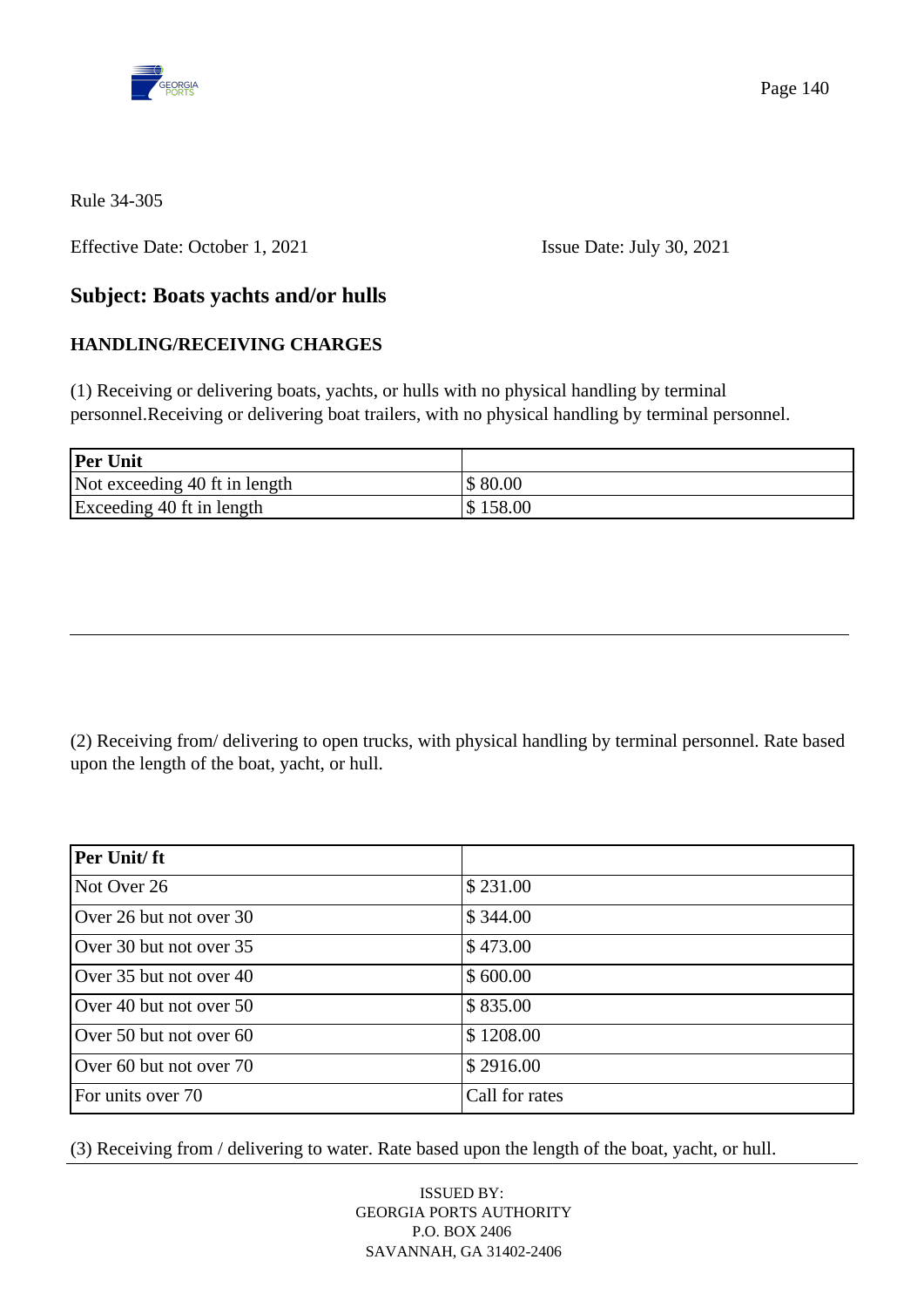

| Per Unit/ft             |                |
|-------------------------|----------------|
| Not Over 26             | \$1,420.00     |
| Over 26 but not over 30 | \$1,554.00     |
| Over 30 but not over 35 | \$1,771.00     |
| Over 35 but not over 40 | \$2,071.00     |
| Over 40 but not over 50 | \$3,244.00     |
| Over 50 but not over 60 | \$4,912.00     |
| Over 60 but not over 70 | \$6,527.00     |
| For units over 70       | Call for rates |

(4) Arches, cradles, flybridges, keels, or masts, not lifted with boat/yacht

**Per Unit** – \$218.00

(5) Trailers, not lifted with boat/yacht

**Per Unit**– \$151.00

(a) Handling rates include boat trailer and/or cradle when handled with same lift.

(b) On lifts from water, the boat/yacht must not arrive more than two (2) days prior to scheduled vessel arrival if the vessel is calling Garden City Terminal and not more than 3 days prior to scheduled vessel arrival if the vessel is calling Ocean Terminal.

(c) The Authority will, upon request, provide a crane and/or other lifting equipment, and necessary labor for the purpose of readying boats/yachts for ocean transport. This service will be provided at the sole risk of the requesting party, who is responsible for compliance with all applicable safety laws, rules, and standards. When such equipment is provided by the Authority, a charge of **\$1,300.00, per hour**, will be assessed. The Authority will not provide any services related to the assembly, installation, maintenance, or packaging of boats/yachts.

(d) The Authority will assess a disposal charge of **\$925.00, per cradle**, whenever a boat/yacht is delivered to either inland carrier or to the water. To avoid this automatic assessment, the cradle must be removed from the terminal simultaneous with the delivery out of the boat/yacht. Failure to do so will cause the Authority to treat the cradle as dunnage, and it will be disposed of promptly. Assessment of the disposal charge will be to the ocean carrier if their stevedore frees the cradle or to bill-to party on the delivery order if freed by the Authority.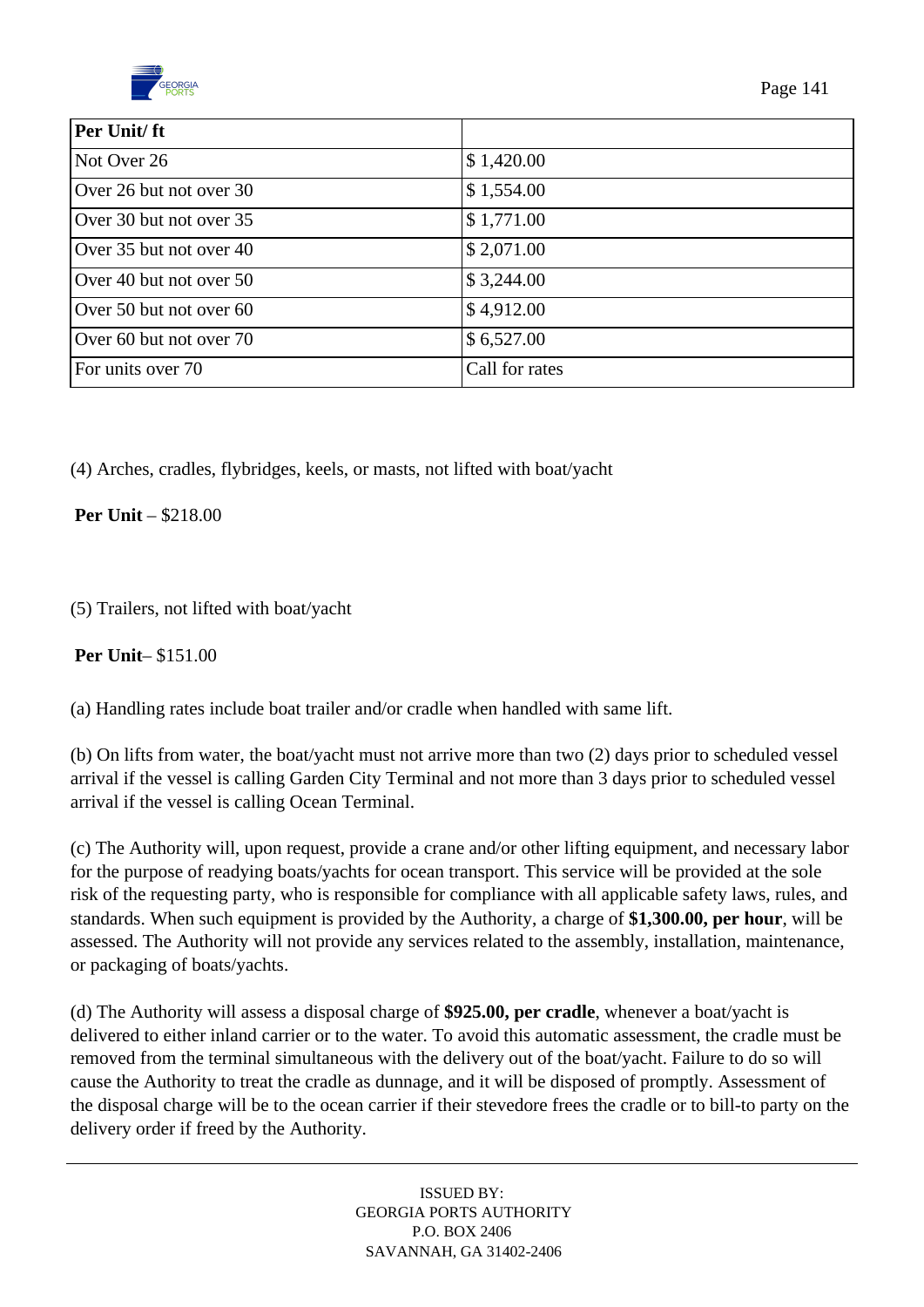

(e) The dock receipt must indicate the boat length. If the dock receipt does not indicate the boat length, the shipper must ensure the correct boat length is added to the dock receipt. GPA will not handle the boat until the correct boat length is noted on the dock receipt.

(f) If a lift is made with an Authority crane, a minimum charge of **\$612.00, per lift**, will be assessed.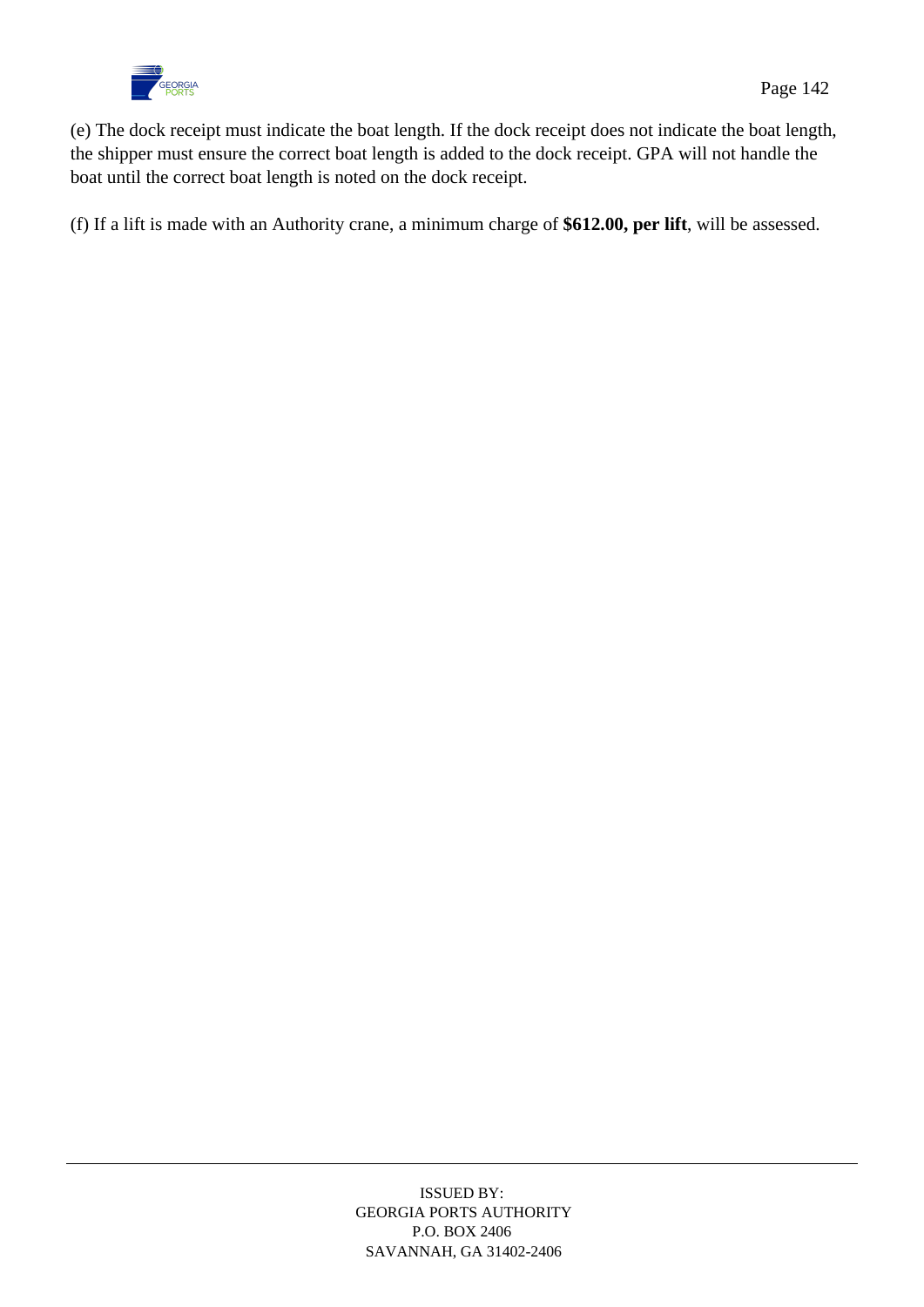

Effective Date: October 1, 2021 Issue Date: July 30, 2021

# **Subject: Clay and Sand**

| <b>Handling Charges</b>        | $\text{Per } 2,000 \text{ Pounds}$ |
|--------------------------------|------------------------------------|
| Super Sacks or Palletized Bags | \$10.00                            |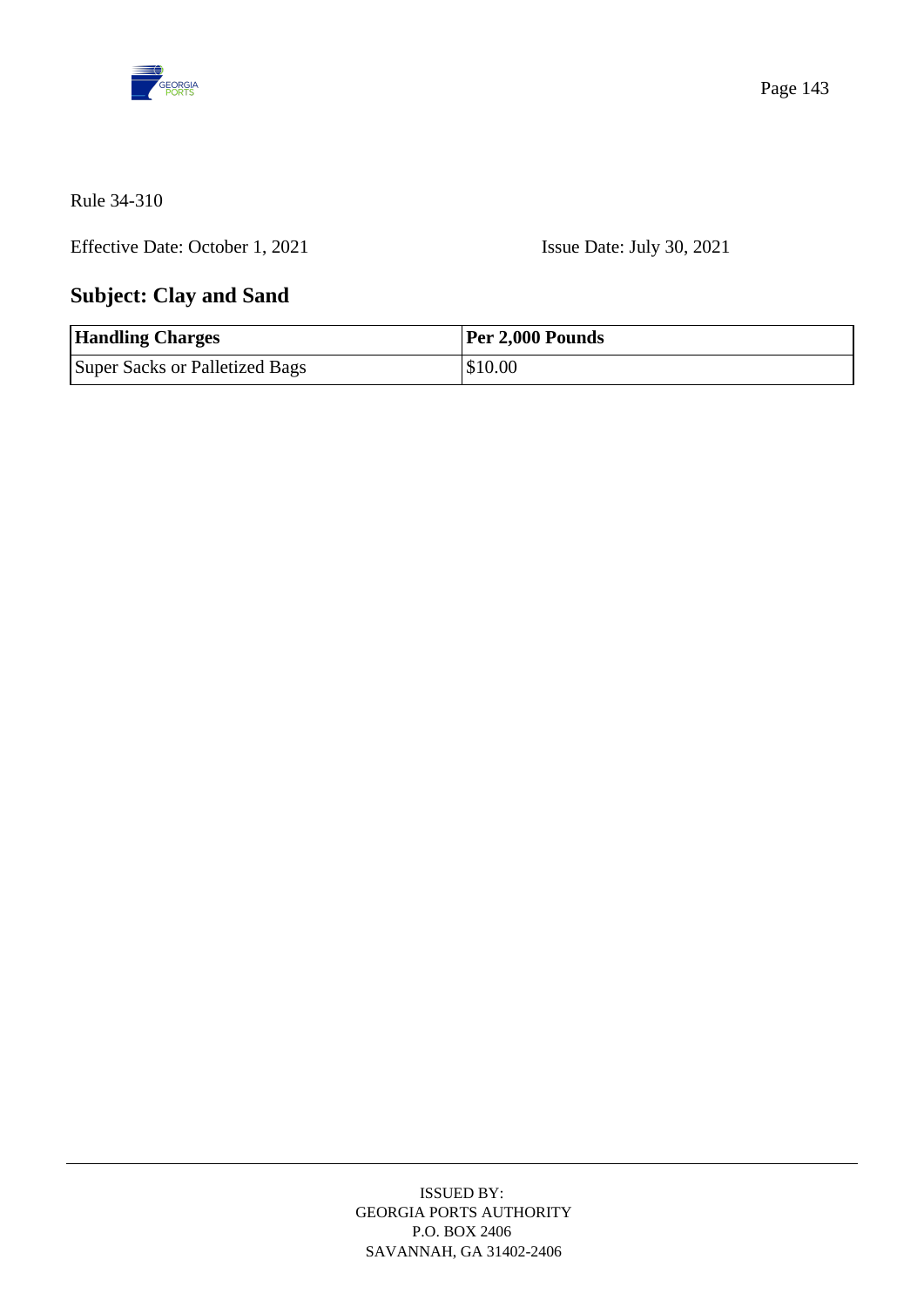

Effective Date: October 1, 2021 Issue Date: July 30, 2021

## **Subject: Granite, Marble, and Stone**

| <b>Handling Charges</b> | Per 2,000 Pounds          |
|-------------------------|---------------------------|
| <b>Blocks or Slabs</b>  | $ $8.00$ (Notes 1 thru 3) |

**Note 1**: If it is determined the block or slab cannot be safely lifted with terminal equipment, the rate will not apply.

**Note 2**: If the lift is made with an Authority crane, a minimum charge of \$612.00, per lift, will be assessed.

**Note 3**: If the lift is made with an Authority toplift, a minimum charge of \$544.00, per lift, will be assessed.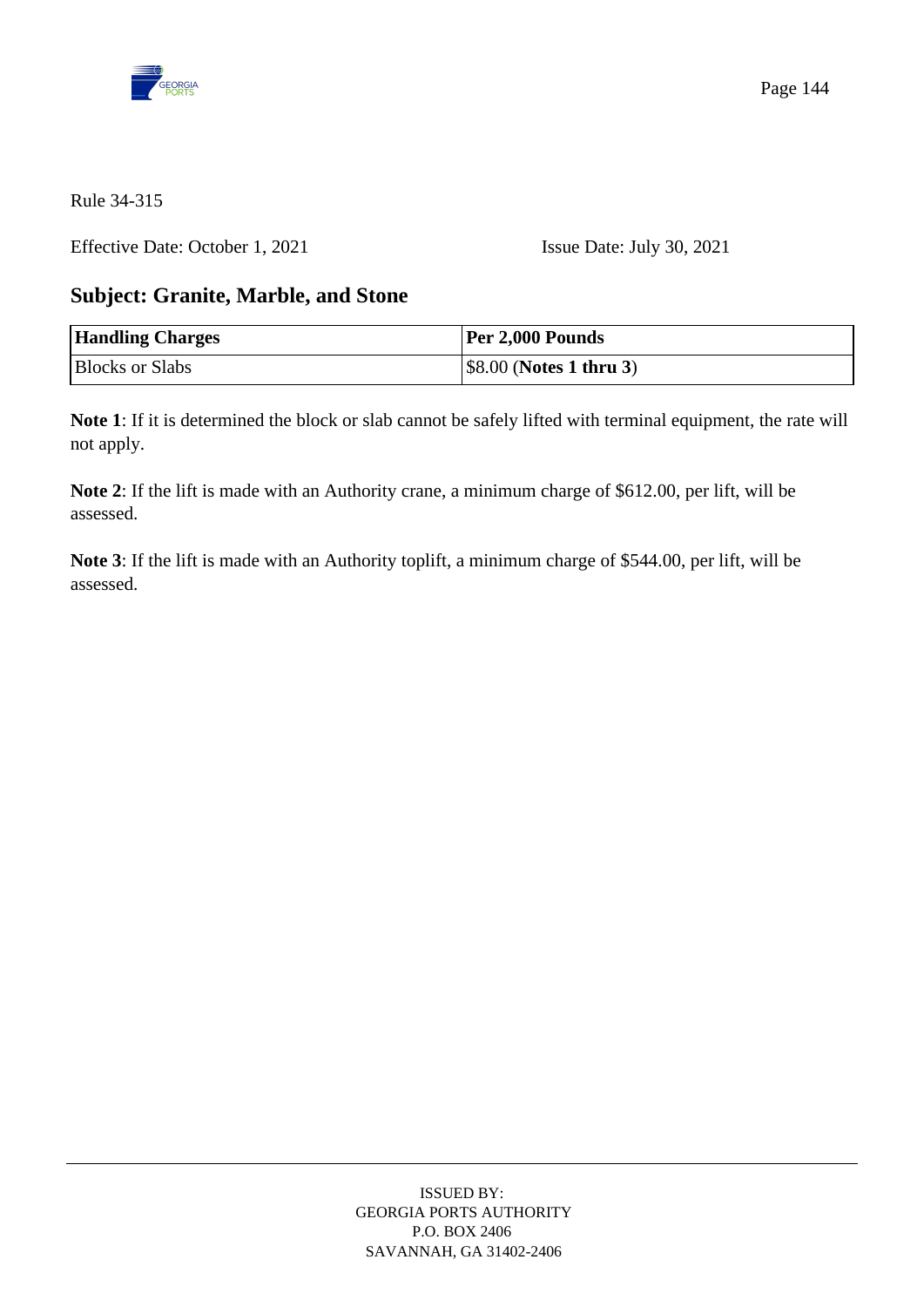

Effective Date: October 1, 2021 Issue Date: July 30, 2021

## **Subject: Household Goods and Personal Effects**

| <b>Handling Charges</b>                           | Per 2,000 Pounds |
|---------------------------------------------------|------------------|
| In Packages                                       | \$36.00          |
| <b>Note:</b> Please also see the minimum handling |                  |
| charges in Rule 34-180                            |                  |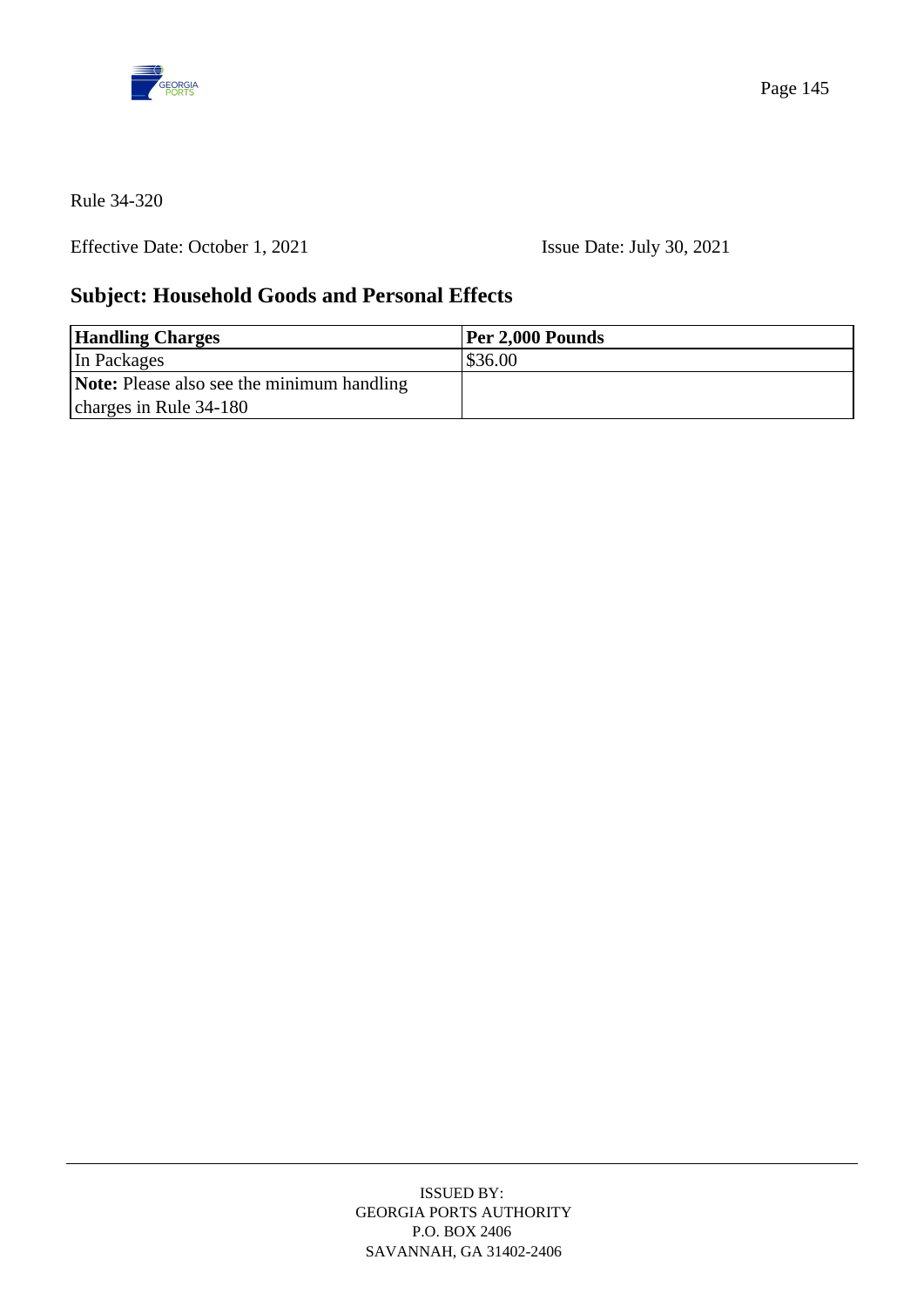

Effective Date: October 1, 2021 Issue Date: July 30, 2021

## **Subject: Lumber and Related Articles**

#### **Handling Charges**

| Category     | <b>Description</b>      | Per 2,000 Pounds |  |
|--------------|-------------------------|------------------|--|
| $\mathbf{A}$ | Corestock, Dimension    | \$10.00          |  |
|              | Stock, Doorskins,       |                  |  |
|              | Hardboard, Fiberboard,  | (Note 1)         |  |
|              | Oriented-Strand Board,  |                  |  |
|              | Particleboard, Plywood, |                  |  |
|              | Veneer, Wallboard,      |                  |  |
|              | Wood Molding, and       |                  |  |
|              | Wooden Billets, Dowels  |                  |  |
|              | or Staves               |                  |  |
| B            | Lumber or Timber        | Per 2,000 Pounds |  |
|              | (Hardwoods or           |                  |  |
|              | Softwoods) (Note 2)     |                  |  |
|              | Not otherwise shown     | \$13.00          |  |
|              | In strapped bundles     | \$9.00           |  |
| $\mathsf{C}$ | Logs, Pilings, or Poles |                  |  |
|              | In strapped bundles     | \$13.00 (Note 2) |  |
|              | Loose                   | \$16.00(Note 2)  |  |
|              |                         |                  |  |

**Note 1**: Rate does not apply when loading railroad flatcars. Van trailers will be loaded only if adequate door and/or wall clearances exist.

**Note 2**: Rate not applicable to pilings or poles which have been treated with creosote. Call for rate.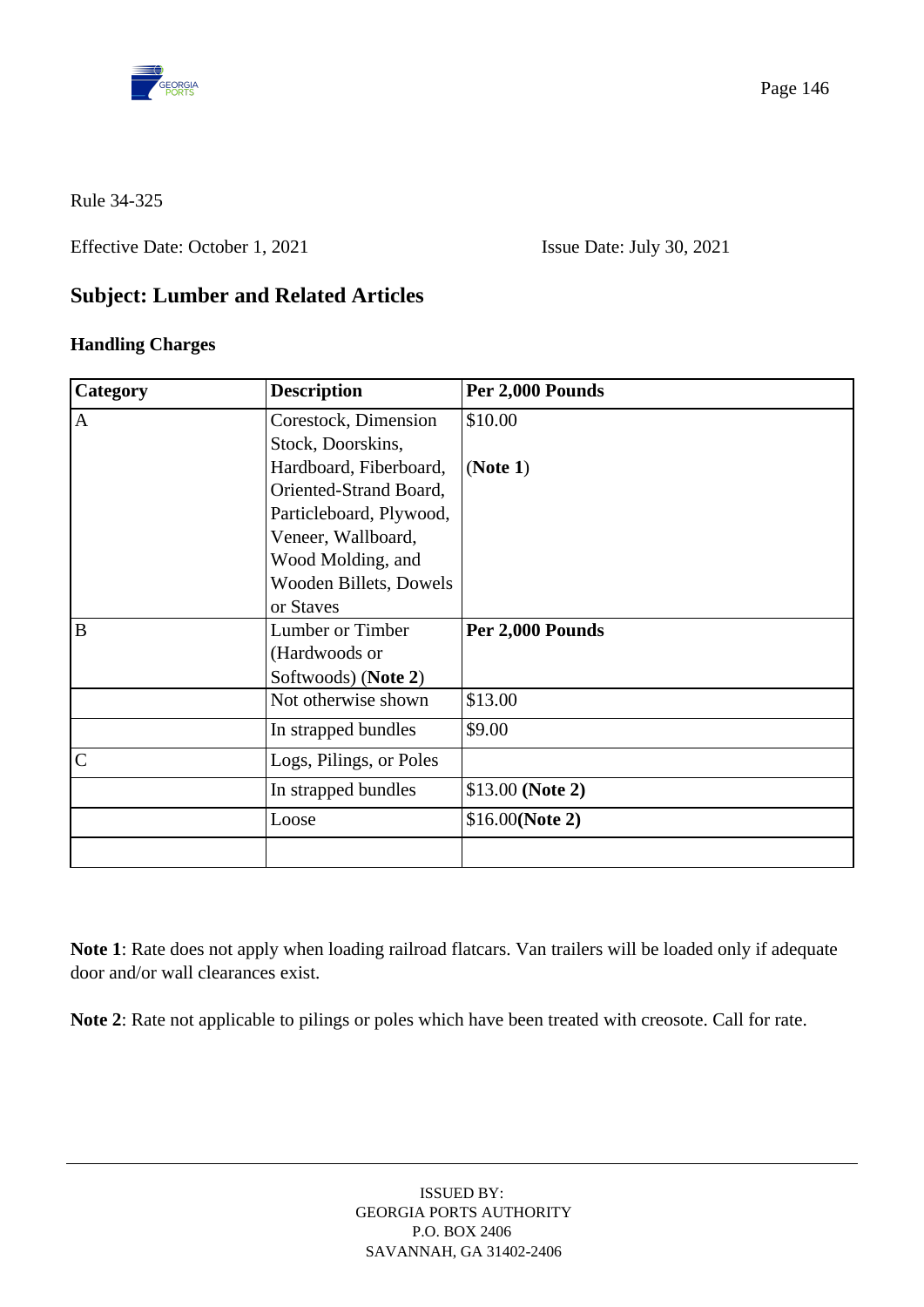

Effective Date: October 1, 2021 Issue Date: July 30, 2021

## **Subject: Machinery and Parts**

#### **Handling Charges**

| Agricultural or Farm Equipment (Balers,           |                                   |
|---------------------------------------------------|-----------------------------------|
| Combines, Cotton-Pickers, Harvesters, Threshers,  |                                   |
| Tractors, Etc.) Construction, Industrial, Mining, |                                   |
| Textile, Etc.                                     |                                   |
|                                                   |                                   |
|                                                   |                                   |
| Self-propelled (Moving Under Own Power /          | <b>Per Unit \$169.00 (Note 1)</b> |
| Towable and Not Requiring Terminal Equipment      |                                   |
| to Lift/Tow)(Note 1)                              |                                   |
| Not Self-Propelled Machinery and/or               | Per 2,000 Pounds (Notes 2 thru 5) |
| <b>Machinery Parts and Components (Requiring</b>  |                                   |
| <b>TerminalEquipment to Lift/Tow)</b>             |                                   |
|                                                   |                                   |
| 55,000 lbs, or less per lift                      | \$19.00                           |
| 55,001 lbs to 75,000 lbs per lift                 | \$22.00                           |
| 75,001 lbs to 100,000 lbs per lift                | \$25.00                           |
| 100,001 lbs to 125,000 lbs per lift               | \$29.00                           |
| 125,001 lbs to $150,000$ lbs per lift             | \$35.00                           |
| 150,001 lbs to 175,000 lbs per lift               | \$40.00                           |
| Over 175,000 lbs per lift                         | Call for rate                     |
|                                                   |                                   |

**Note 1:** If a self-propelled unit has to be lifted to either receive in or deliver out, the applicable rate per 2,000 pounds will apply, with a minimum of \$169.00, if handled with forklifts.

**Note 2**: Above rates are based upon Authority equipment being used to make the lifts. The use of Authority cranes for lift on/ lift off cargo is determined based on safety and dimensional requirements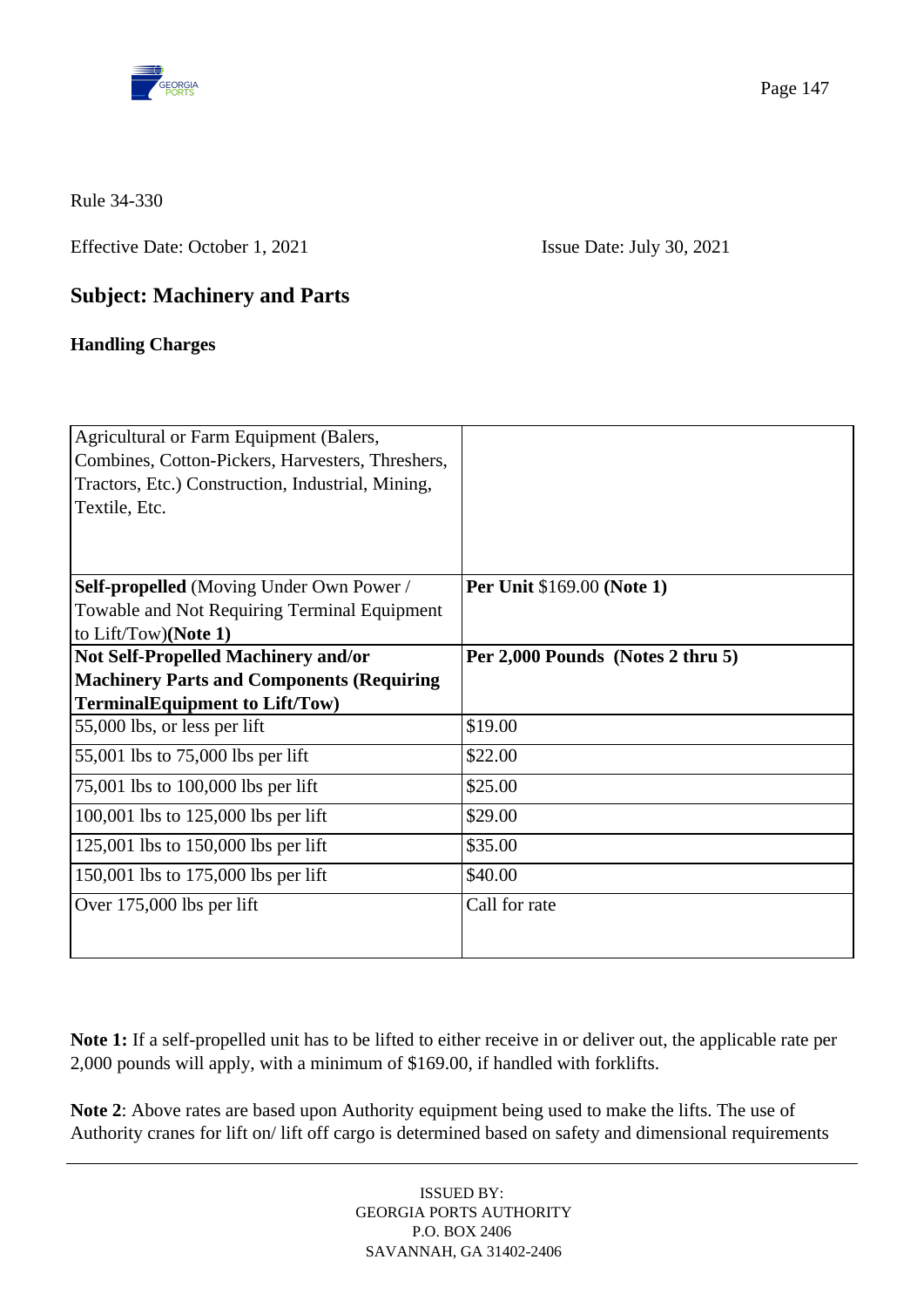solely at the discretion of the Authority. Rates will not apply when cargo configuration is such that Authority equipment, either cranes or forklifts, cannot safely handle. Crane appointments are required on any crane lift, and failure to make the required appointment may result in higher charges.

**Note 3**: If lift is made with an Authority crane, a minimum charge of \$612.00, per lift, will be assessed.

**Note 4**: If lift is made with an Authority toplift, a minimum charge of \$544.00, per lift, will be assessed.

**Note 5:**If lift is made with an Authority forklift, a minimum charge of \$65.00, per lift, will be assessed.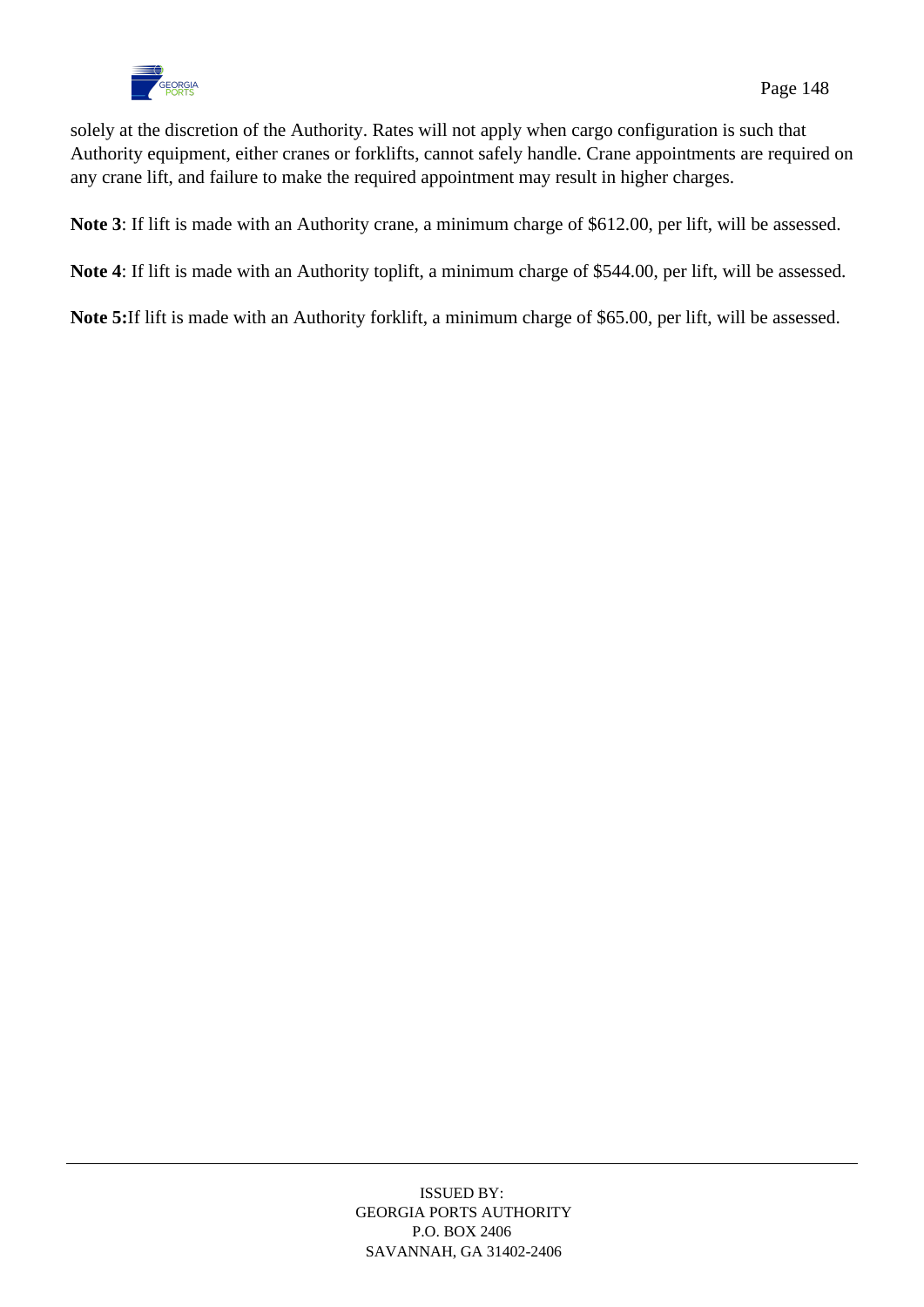

Effective Date: October 1, 2021 Issue Date: July 30, 2021

## **Subject: Metal Articles**

#### **Handling Charges**

| Category       | <b>Description</b>                 | Per 2,000 Pounds     |
|----------------|------------------------------------|----------------------|
| A              | Ferrous (Iron or Steel), In        | \$10.00              |
|                | Uniform Bundles, Anchors,          |                      |
|                | Angles, Bars, Beams, Billets,      |                      |
|                | Blooms, Cable, Channels, Coils,    |                      |
|                | Ingots, Girders, Pigs, Piling,     |                      |
|                | Bundled Pipe, Plates, Rails,       |                      |
|                | Rope, Scrap (other than bulk),     |                      |
|                | Sheets, Slabs, Wire, Wire Rope,    |                      |
|                | or Wire Strands (Notes 1 thru 5)   |                      |
| B              | Manhole Covers, Grates, Meters,    | \$13.00              |
|                | Valve Boxes, Grinding, Balls in    |                      |
|                | drums, Flanges, or Pipe Fittings   |                      |
|                | (Notes 1 thru 5)                   |                      |
| $\overline{C}$ | Bands, Barbed Wire, Bits, Bolts,   | \$18.00              |
|                | Clamps, Clips, Fencing, Hasps,     |                      |
|                | Mesh, Nails, Nuts, Screws,         |                      |
|                | Staples, or Washers (Notes 1,3,4   |                      |
|                | and $5)$                           |                      |
| D              | Cylinders, Silos, Tanks (Notes     |                      |
|                | $1,3$ , 4 and 5)                   |                      |
|                | 55,000 lbs or less per lift        | \$18.00              |
|                | 55,001 lbs to 75,000 lbs per lift  | \$19.00              |
|                | 75,001 lbs to 100,000 lbs per lift | \$22.00              |
|                | 100,001 lbs to 125,000 lbs per     | \$24.00              |
|                | lift                               |                      |
|                | Over 125,000 lbs                   | <b>Call for Rate</b> |
| E              | Nonferrous(Aluminum, Brass,        |                      |
|                | Bronze, Chrome, Copper, Tin,       |                      |
|                | Titanium, or Zinc), In Uniform     |                      |
|                | Bundles Bars, Billets, Coils,      |                      |
|                | Ingots, Pigs, Rods, Slabs (Notes   |                      |
|                | $1,3,4$ and 5)                     |                      |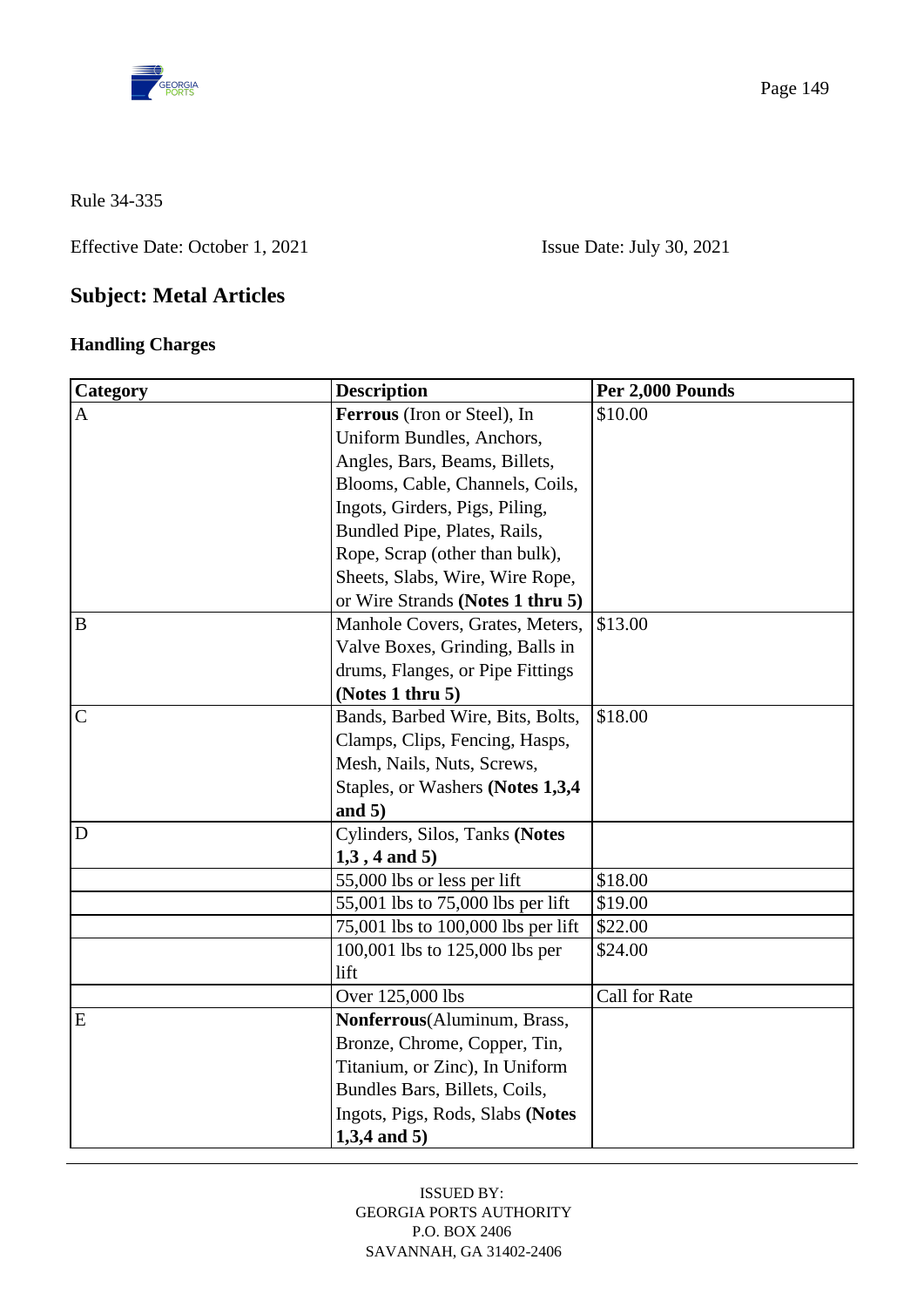

**Note 1**: Rate does not apply in the following circumstances: (a) when cargo configuration is such that Authorityequipment,either cranes or forklifts, cannot safely handle, or (b) when lift exceeds 55,000 Lbs.Crane appointments are required on any crane lift, and failure to make the required appointment may result in higher charges.

**Note 2**: Pipe which is not bundled may cause the Authority to refuse to unload if it is deemed unsafe. Loose pipe should be properly dunnaged between tiers.

**Note 3**: If the lift is made with an Authority crane, a minimum charge of \$612.00, per lift, will be assessed.

**Note 4:**If the lift is made with an Authority toplift, a minimum charge of \$544.00, per lift, will be assessed.

**Note 5:**If loading to a gondola car lid removal fee will apply. (See Rule 34-290)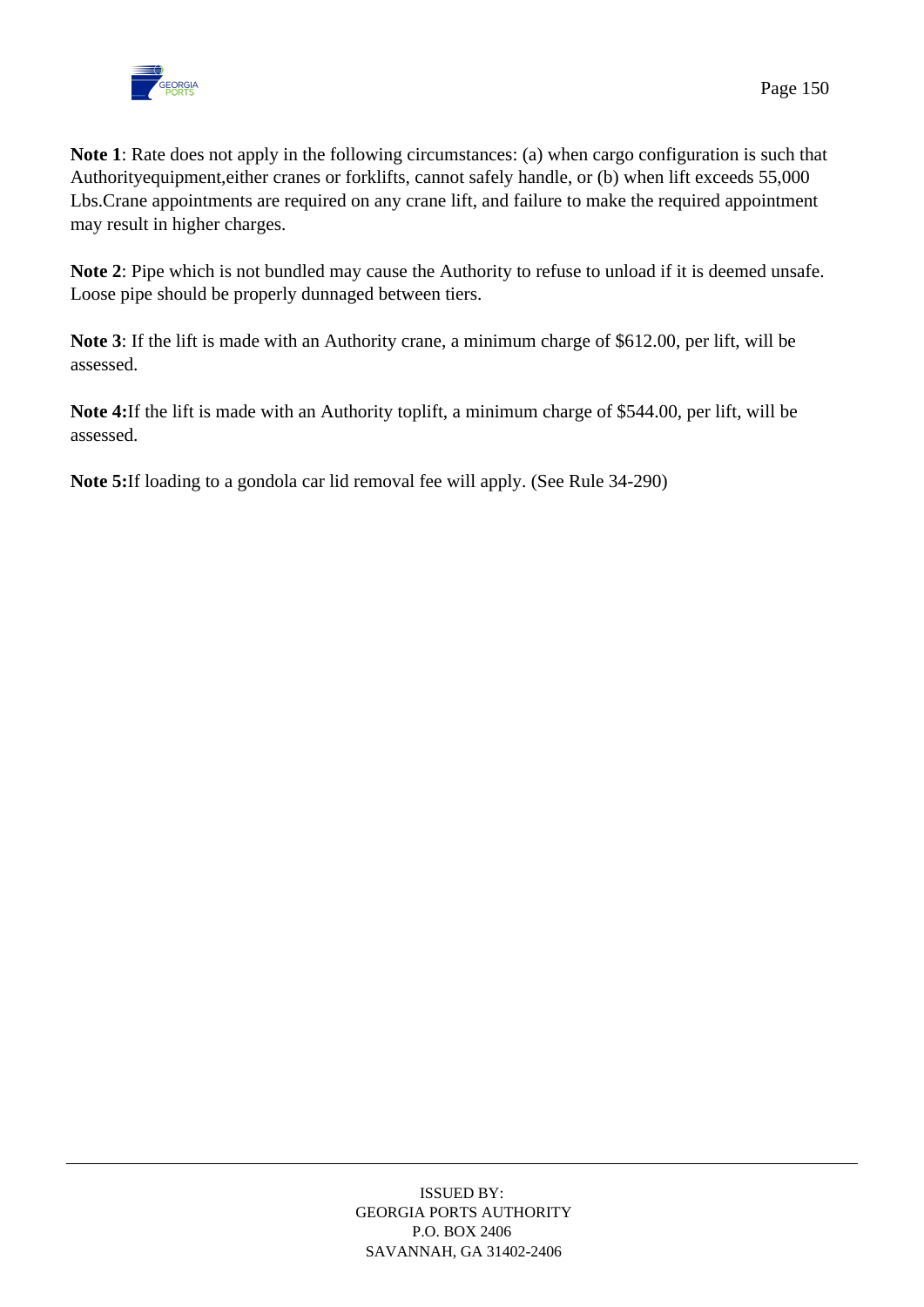

Effective Date: October 1, 2021 Issue Date: July 30, 2021

## **Subject: Military Ordnance**

| Vehicles, tracked or wheeled, self-propelled (Moving under own power, and not  | <b>Per Unit \$169.00</b> |
|--------------------------------------------------------------------------------|--------------------------|
| requiring terminal equipment to lift/tow)                                      |                          |
| Not self-propelled (requiring terminal equipment to lift/tow) (Notes 1 thru 3) |                          |
|                                                                                |                          |
|                                                                                | Per 2,000 Pounds         |
|                                                                                |                          |
|                                                                                | \$19.00                  |
| Cargo, Not Otherwise Specified (NOS) (Notes 1 thru 3)                          |                          |
|                                                                                |                          |
|                                                                                | Per 2,000 Pounds         |
|                                                                                |                          |
|                                                                                | \$19.00                  |

**Note 1-** Subject to the minimum charge of \$169.00**Note 2** – If the lift is made with an Authority crane, a minimum charge of \$612.00, per lift, will be assessed.

**Note 3 –**If the lift is made with an Authority toplift, a minimum charge of \$544.00, per lift, will be assessed.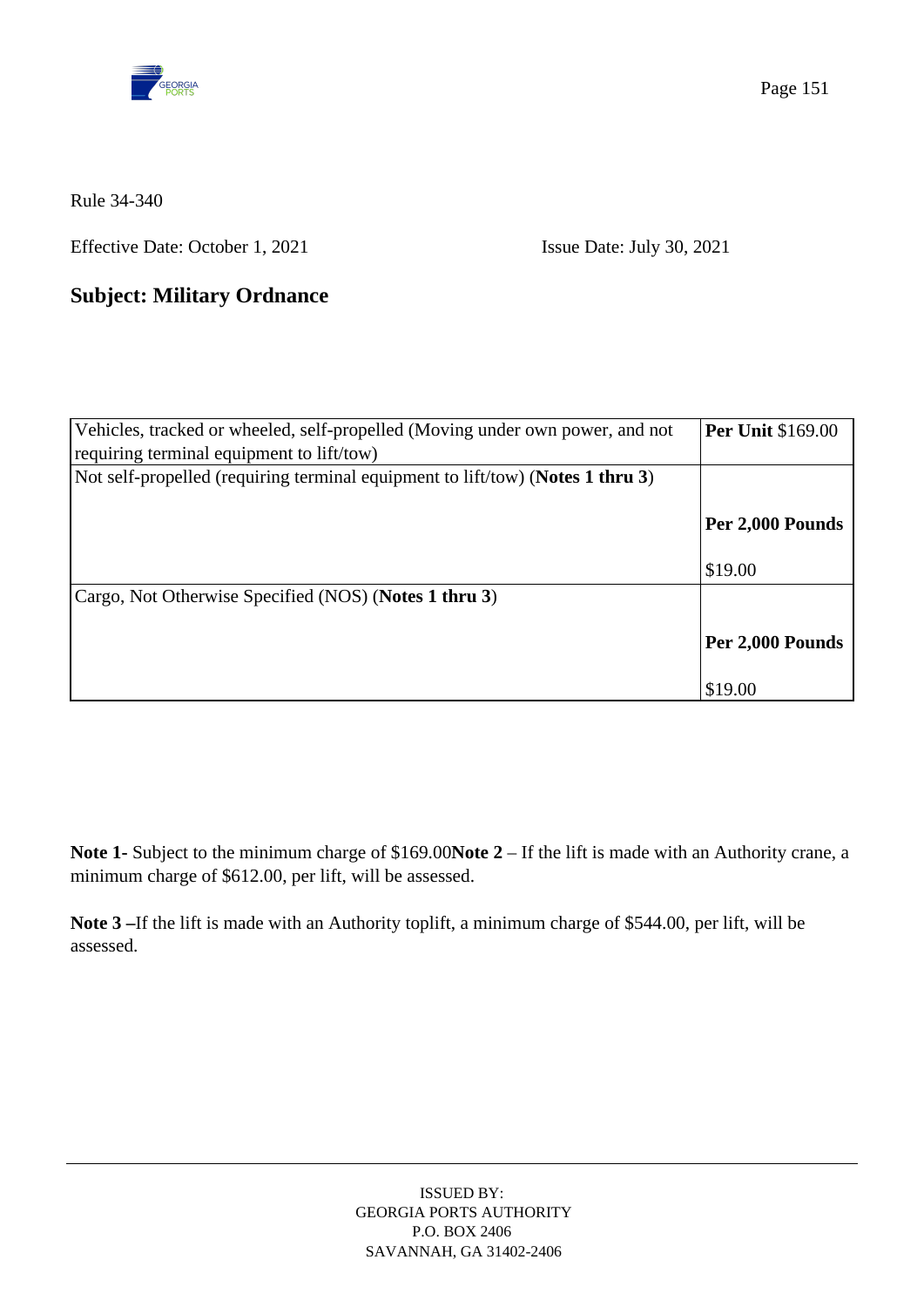

Effective Date: October 1, 2021 Issue Date: July 30, 2021

## **Subject: Modular Housing and Mobile Homes**

#### **HANDLING CHARGES**

|                                              | <b>Per Unit</b>  |
|----------------------------------------------|------------------|
| Set Up and On Wheels (Not Requiring Terminal | \$169            |
| Equipment to Lift/Tow                        |                  |
|                                              | Per 2,000 Pounds |
| Set Up and Not On Wheels (Requiring Terminal | \$21.00          |
| Equipment to Lift/Tow (Notes $1 \& 2$ )      |                  |

**Note 1**: Rate does not apply when cargo configuration is such that Authority cranes cannot lift, or when the lift exceeds 55,000 pounds.

**Note 2**: If the lift is made with an Authority crane, a minimum charge of \$612.00, per lift, will be assessed.

**Note 3:**If the lift is made with an Authority toplift, a minimum charge of \$544.00, per lift, will be assessed.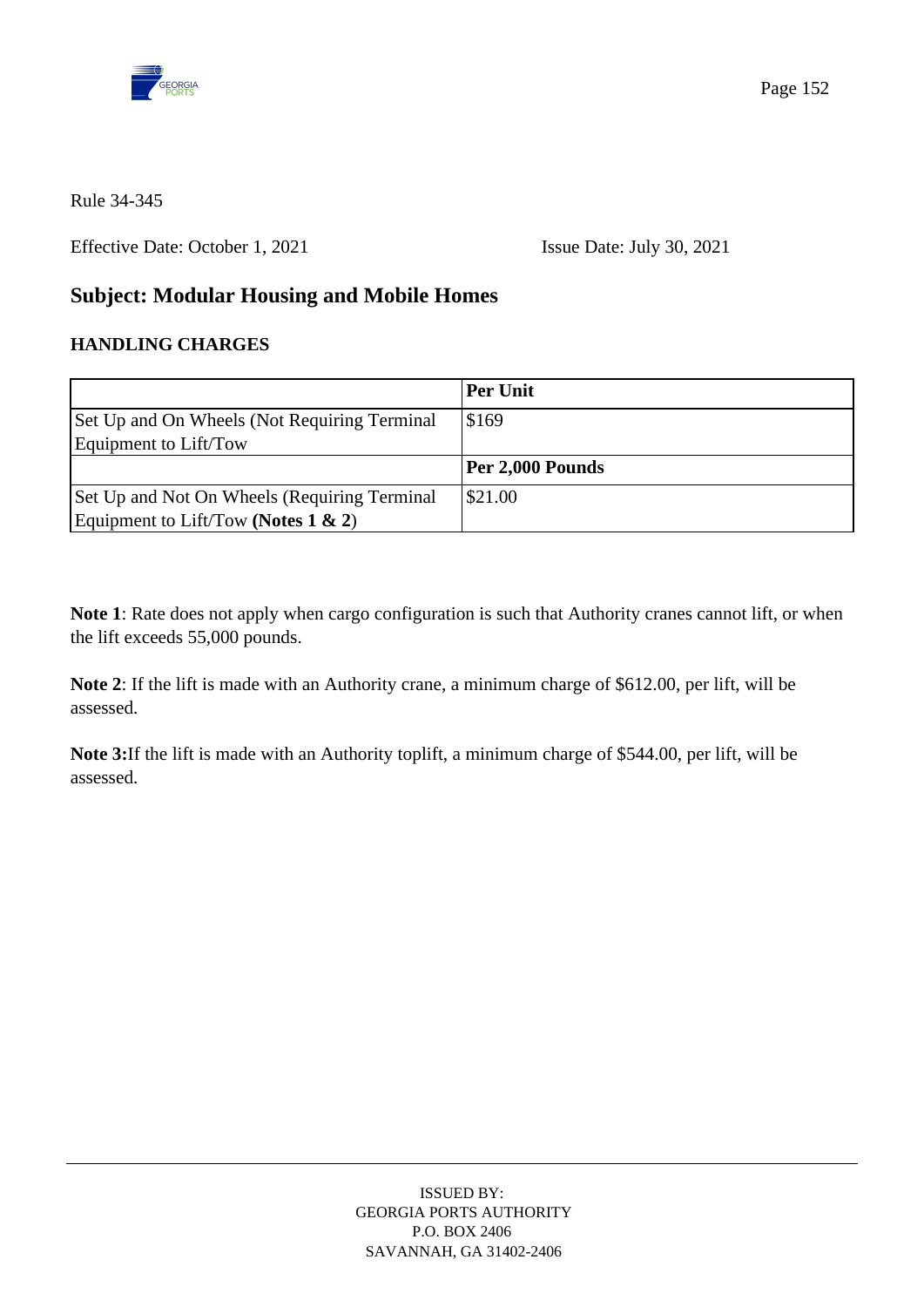

Effective Date: October 1, 2021 Issue Date: July 30, 2021

## **Subject: Paper or Paper Articles**

| <b>CATEGORY</b> | <b>HANDLING</b>           | Per 2,000 Pounds |  |
|-----------------|---------------------------|------------------|--|
|                 | <b>CHARGES</b>            |                  |  |
| $\mathbf{A}$    | Linerboard, Paperboard,   | \$8.00           |  |
|                 | Pulpboard or Carton       |                  |  |
|                 | Stock, in rolls or        |                  |  |
|                 | palletized                |                  |  |
| B               | Newsprint, Printing or    | \$10.00          |  |
|                 | Wrapping Paper, in rolls  |                  |  |
|                 | or palletized             |                  |  |
| $\mathsf{C}$    | <b>Tissue or Toweling</b> | \$16.00          |  |
|                 | Paper, in rolls or Waste  |                  |  |
|                 | Paper, in machine         |                  |  |
|                 | pressed bales or rolls.   |                  |  |
|                 | (Note)                    |                  |  |

**Note**: The Terminal shall not be responsible for any loss of paper resulting from loose bales. Any expenses incurred for clean-up and/or disposal of loose paper will be assessed to the cargo account or their agent.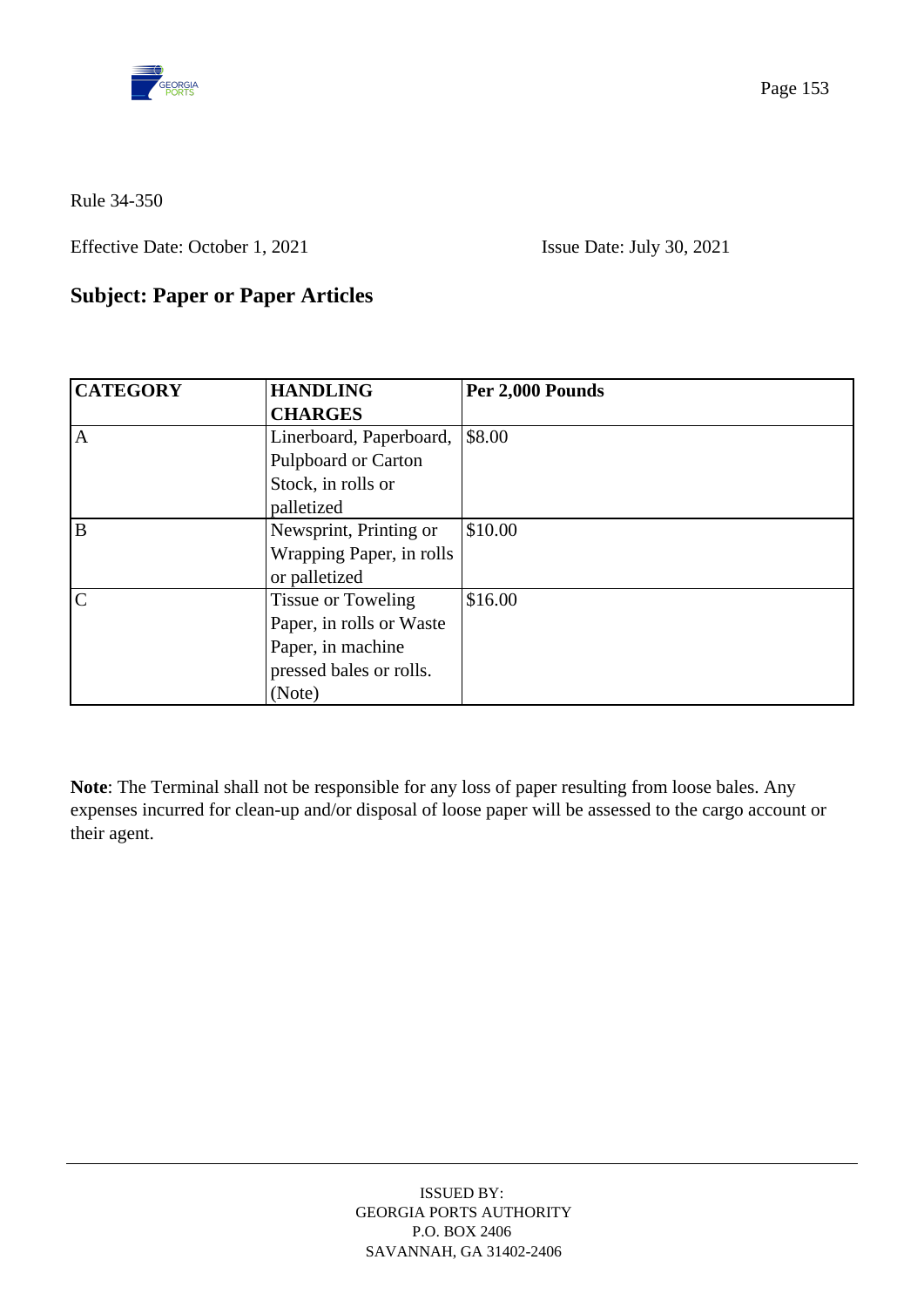

Effective Date: October 1, 2021 Issue Date: July 30, 2021

## **Subject: Rubber (Natural)**

| <b>HANDLING CHARGES</b> | <b>Per Unit</b> |
|-------------------------|-----------------|
| <b>Crated</b>           | \$12.00         |
| Loose                   | \$22.00         |
| Palletized              | \$15.00         |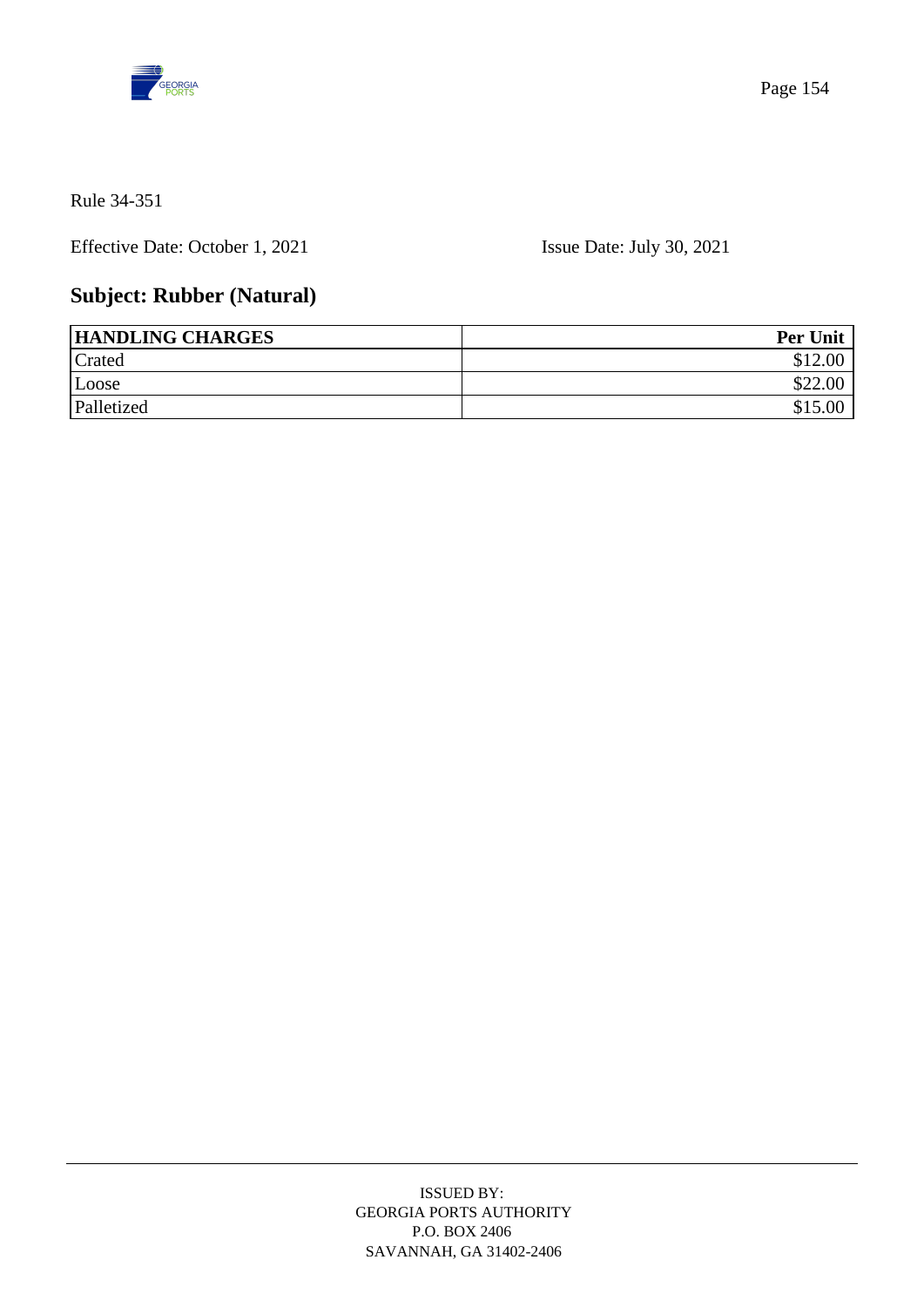

Effective Date: October 1, 2018 Issue Date: August 31, 2018

## **Subject: Shipper Owned Containers**

| <b>HANDLING CHARGE</b>          | Unit<br>Per |
|---------------------------------|-------------|
| <b>Shipper-Owned Containers</b> | \$250       |

**Note:** This rate only applies to Shipper Owned Containers manifested as containers on vessels calling the Authority's breakbulk / RoRo terminals.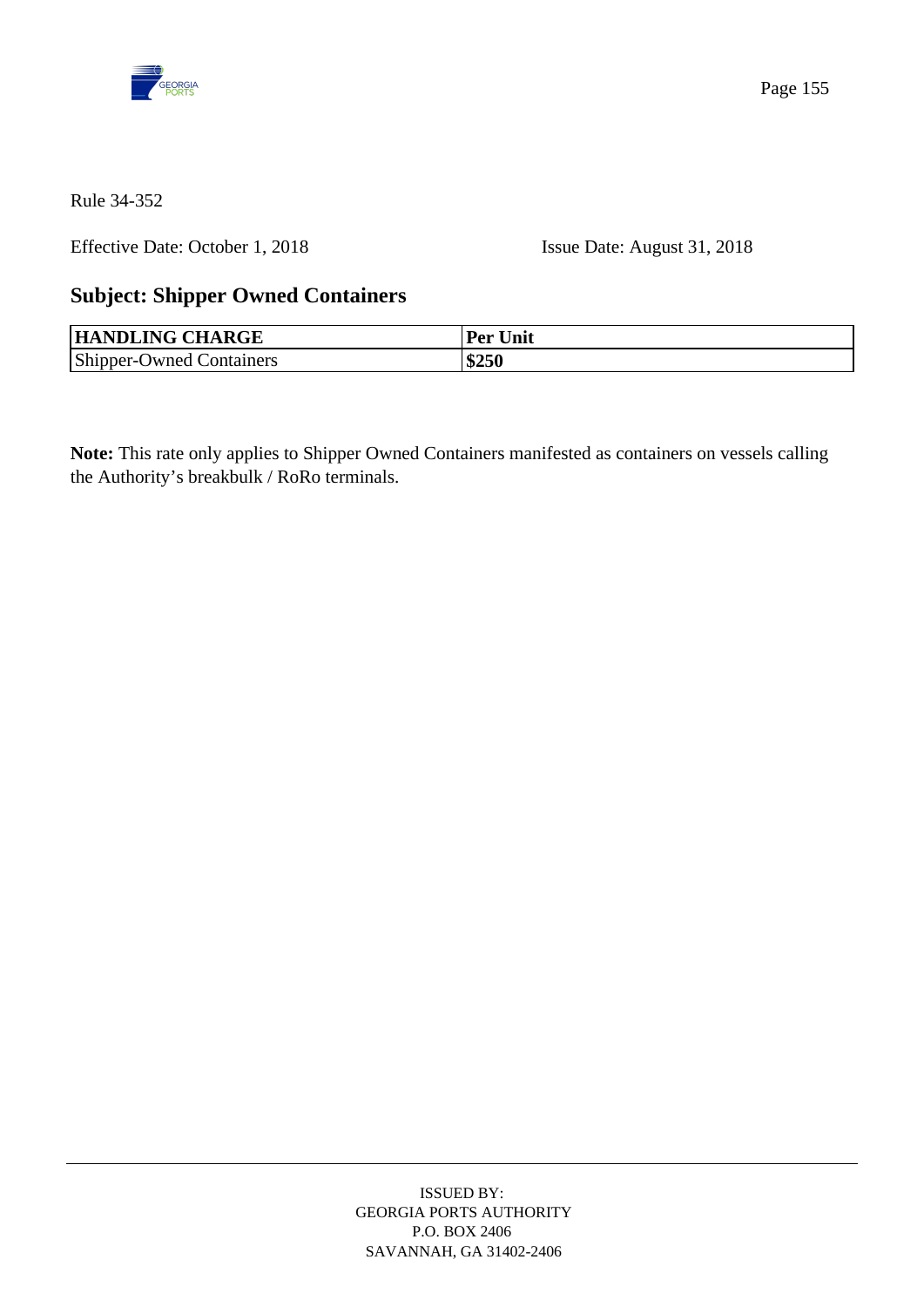

Effective Date: October 1, 2021 Issue Date: July 30, 2021

## **Subject: Vehicles, Aircraft, and Parts**

| <b>CATEGORY</b> | <b>HANDLING</b>        | <b>Per Unit</b>  |
|-----------------|------------------------|------------------|
|                 | <b>CHARGES</b>         |                  |
| A               | Ambulances,            |                  |
|                 | Automobiles, Buses,    |                  |
|                 | Hearses, Jet Ski/Snow  |                  |
|                 | Mobiles, and Privately |                  |
|                 | <b>Owned Vehicles</b>  |                  |
|                 | (POV's)                |                  |
|                 | Not Exceeding 10,000   | \$79.00          |
|                 | lbs, each              |                  |
|                 | Exceeding 10,000 lbs,  | \$169.00         |
|                 | each                   |                  |
|                 |                        |                  |
| B               | Trailers (Flatbeds,    | <b>Per Unit</b>  |
|                 | Dolly, Drop Deck, Step |                  |
|                 | Deck, Tank, etc.)      |                  |
|                 | Towable                | \$169.00         |
|                 |                        | Per 2,000 Pounds |
|                 | Not Towable (Note 1)   | \$19.00          |
|                 |                        | Per Unit         |
| $\mathcal{C}$   | Aircraft (Note 2)      | \$800.00         |
|                 |                        | Per 2,000 Pounds |
| D               | Parts: Aircraft and    | \$19.00          |
|                 | Vehicles               |                  |

**Note 1:** Subject to a minimum charge of \$169.00, per unit

**Note 2:** A pilot shall not fly a helicopter onto the Authority terminals or in the airspace above the terminals without first obtaining the Authority's express written approval. The following documents must be submitted at least five (5) business days before the helicopters arrival: certificates of insurance (including aviation liability insurance), a Helicopter Right of Flight Entry Request Form, and an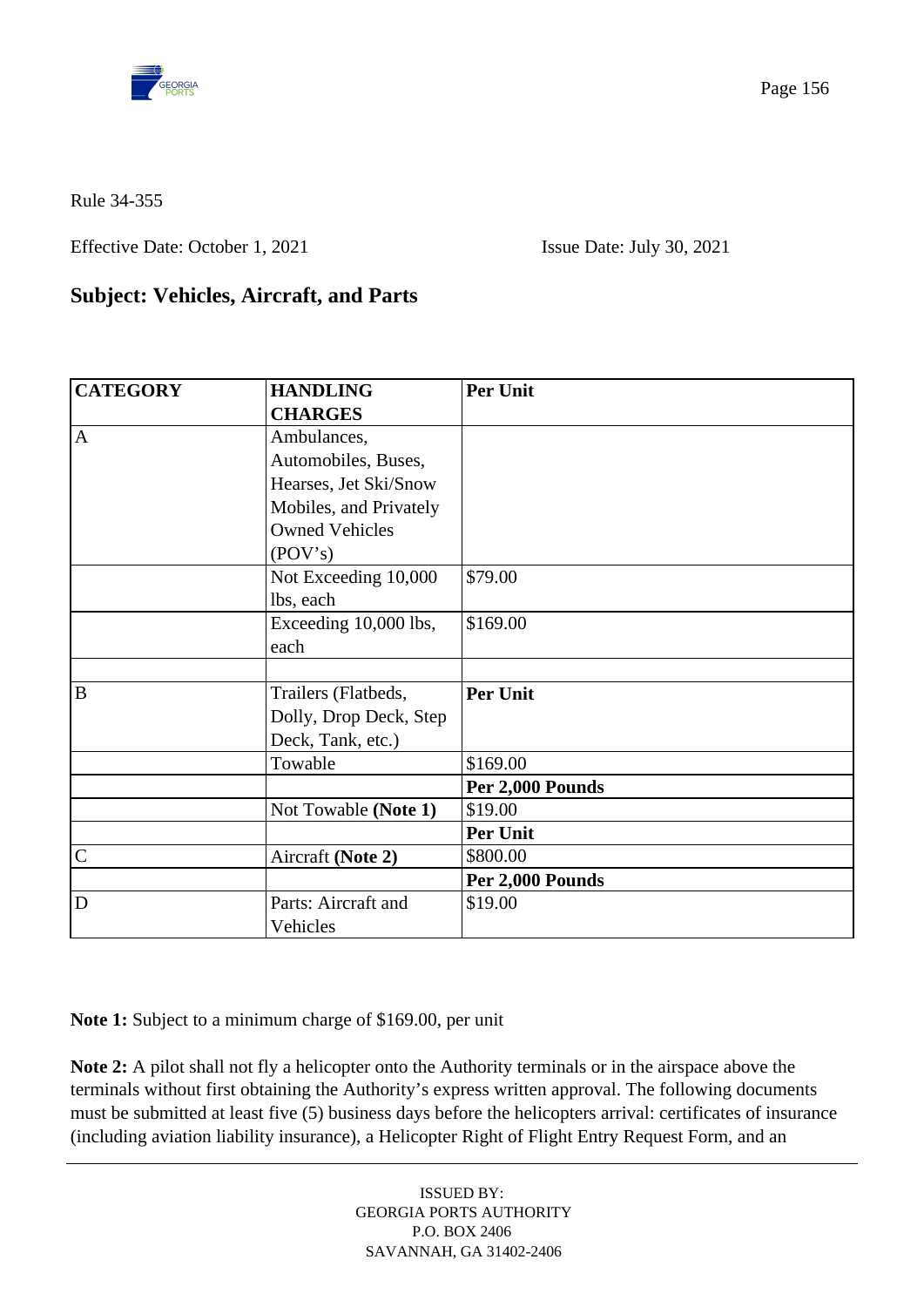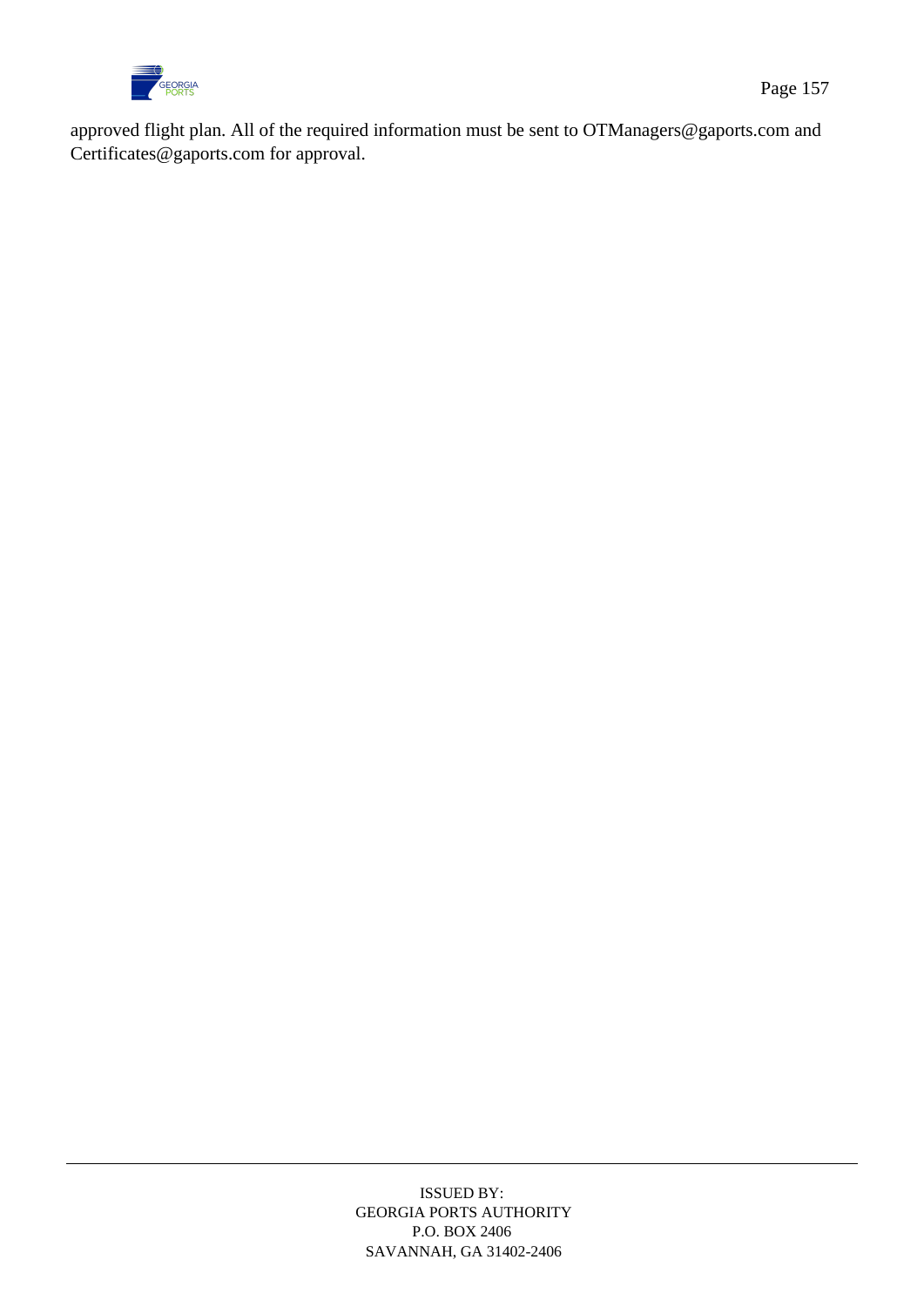

Effective Date: October 1, 2021 Issue Date: July 30, 2021

## **Subject: Woodpulp**

| <b>HANDLING CHARGES</b>     | Per 2,000 Pounds |  |
|-----------------------------|------------------|--|
|                             |                  |  |
| Loose Bales or Rolls (Note) | \$8.00           |  |
| Unitized Bales or Rolls     | \$7.00           |  |

**Note**: The Terminal shall not be responsible for any loss of product resulting from loose bales. Any expenses incurred for clean-up and/or disposal of any loose product will be assessed to the cargo account or their agent.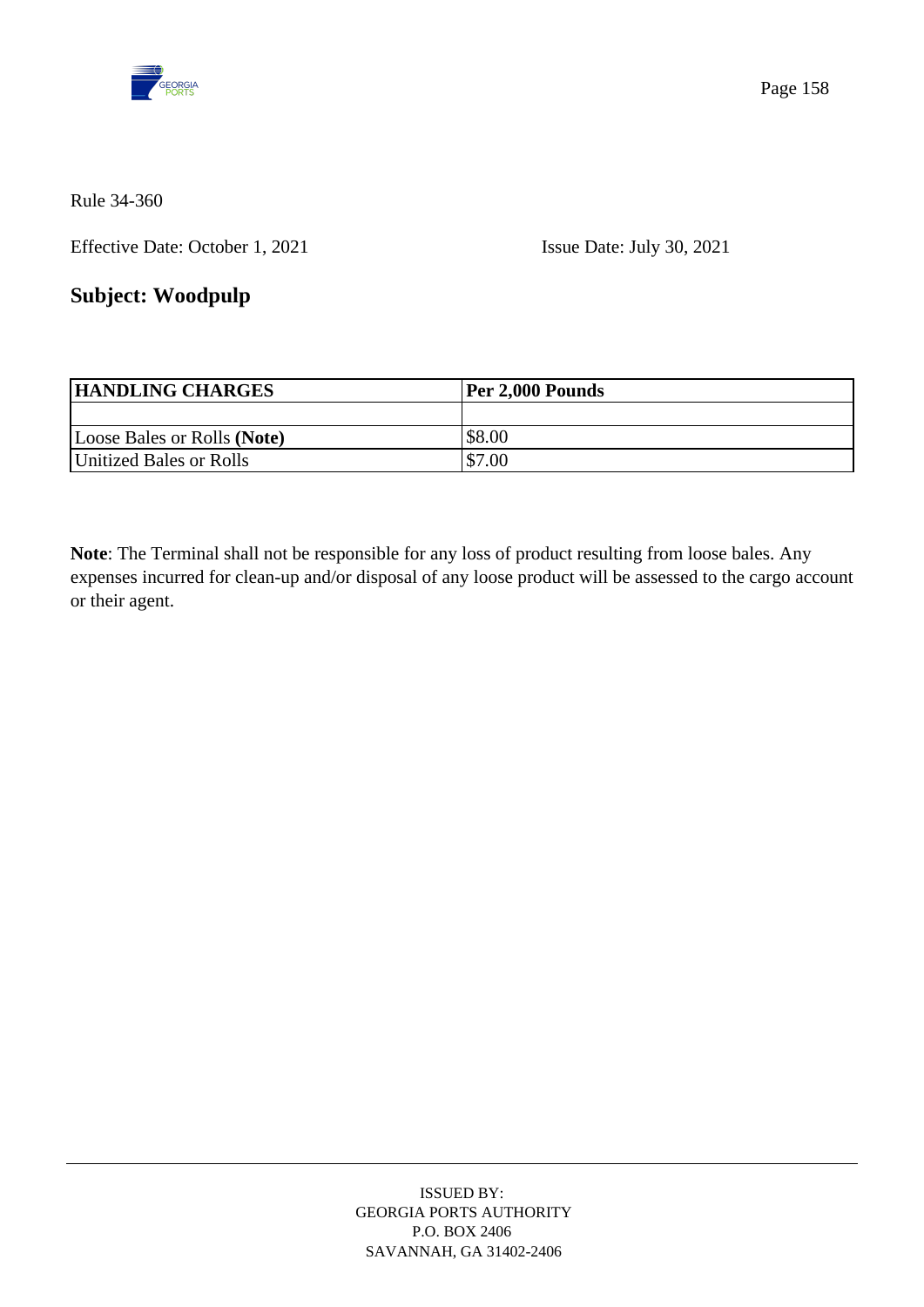

Effective Date: October 1, 2021 Issue Date: July 30, 2021

## **Subject: BREAKBULK / RORO CARGO STORAGE CHARGES CATEGORY**

# **BREAKBULK /RORO CARGO STORAGE CHARGES**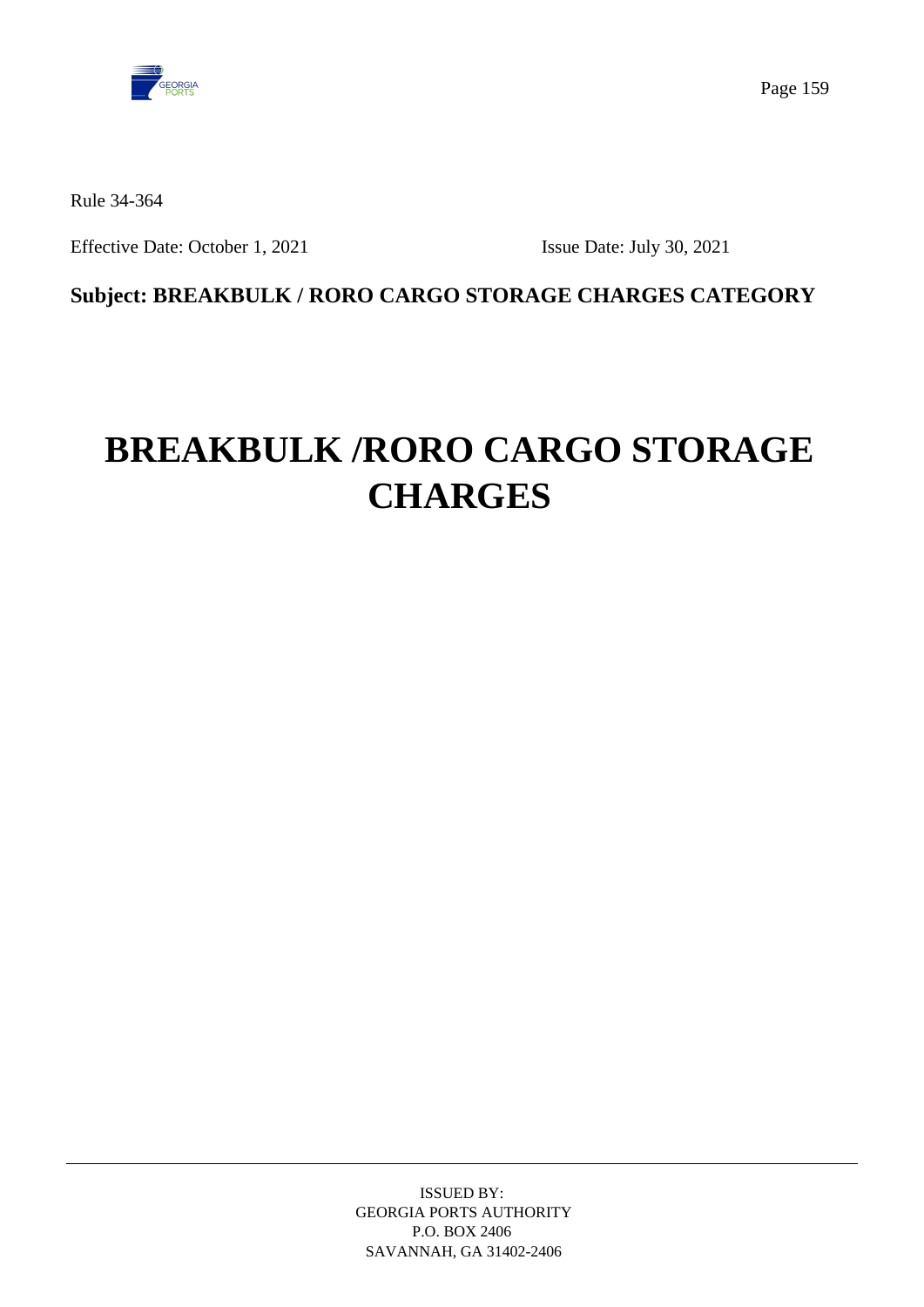

Effective Date: October 1, 2021 Issue Date: July 30, 2021

## **Subject: Articles Not Otherwise Specified (NOS)**

**Storage**

## **Per 2,000 Pounds**

|                              | 1st Month | 2nd Month | 3rd Month | <b>Each Month</b> |
|------------------------------|-----------|-----------|-----------|-------------------|
|                              |           |           |           | <b>Thereafter</b> |
| Loose or Not                 | \$14.00   | \$15.00   | \$16.00   | \$28.00           |
| Palletized                   |           |           |           |                   |
| Palletized, In Super \\$9.00 |           | \$10.00   | \$11.00   | \$18.00           |
| Sacks, or                    |           |           |           |                   |
| Otherwise Unitized           |           |           |           |                   |
| / Crated for Forklift        |           |           |           |                   |
| Handling                     |           |           |           |                   |

**Note:** Minimum Storage Charges will apply per MTO Schedule Rule 34-180.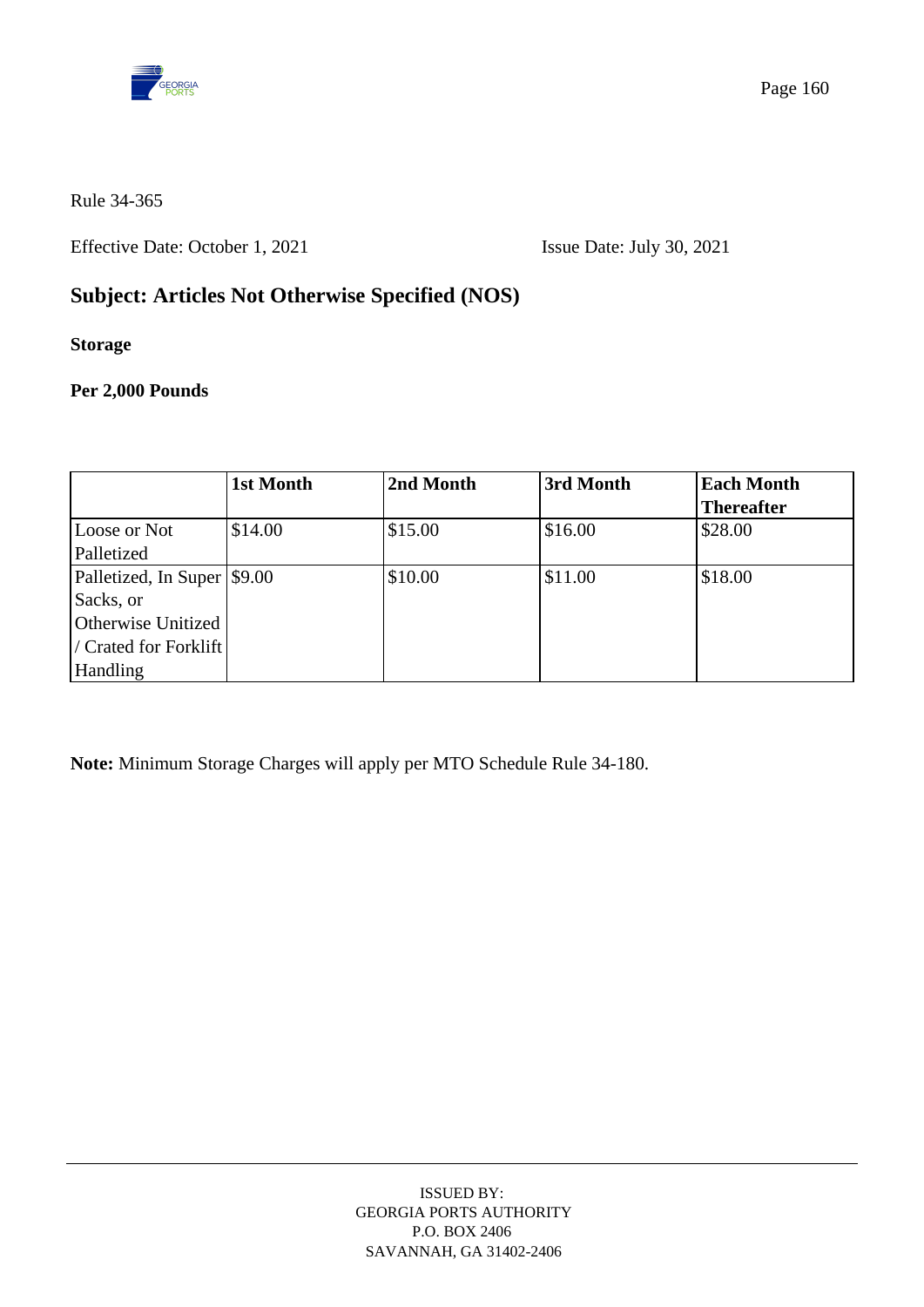

Effective Date: October 1, 2021 Issue Date: July 30, 2021

#### **Per Unit / (feet) 1st Month 2nd Month 3rd Month Each Month Thereafter** Not Over 26 \$100.00 \$110.00 \$115.00 \$200.00 Over 26 but not over 30 \$117.00 \$128.00 \$134.00 \$234.00 Over 30 but not over 35  $$133.00$   $$147.00$   $$153.00$   $$267.00$ Over 35 but not over 40  $$151.00$   $$166.00$   $$174.00$   $$302.00$ Over 40 but not over 50 \$189.00 \$208.00 \$218.00 \$379.00 Over 45 but not over 60  $$236.00$   $$260.00$   $$272.00$   $$473.00$ Over 50 but not over 70  $$300.00$   $$330.00$   $$345.00$   $$600.00$

## **Subject: Boats, Yachts, and Hulls**

For Units Over 70 feet call for rates.

#### **Subject:PARTS or COMPONENTS (Boats and Yachts)**

#### **Per 2,000 Pounds**

| <b>STORAGE</b>         |                   | 1st Month 2nd | Month  |         | 3rd Month Each Month Thereafter |
|------------------------|-------------------|---------------|--------|---------|---------------------------------|
|                        |                   |               |        |         |                                 |
| Parts or<br>Components | If stored outside | \$8.00        | \$9.00 | \$10.00 | \$16.00                         |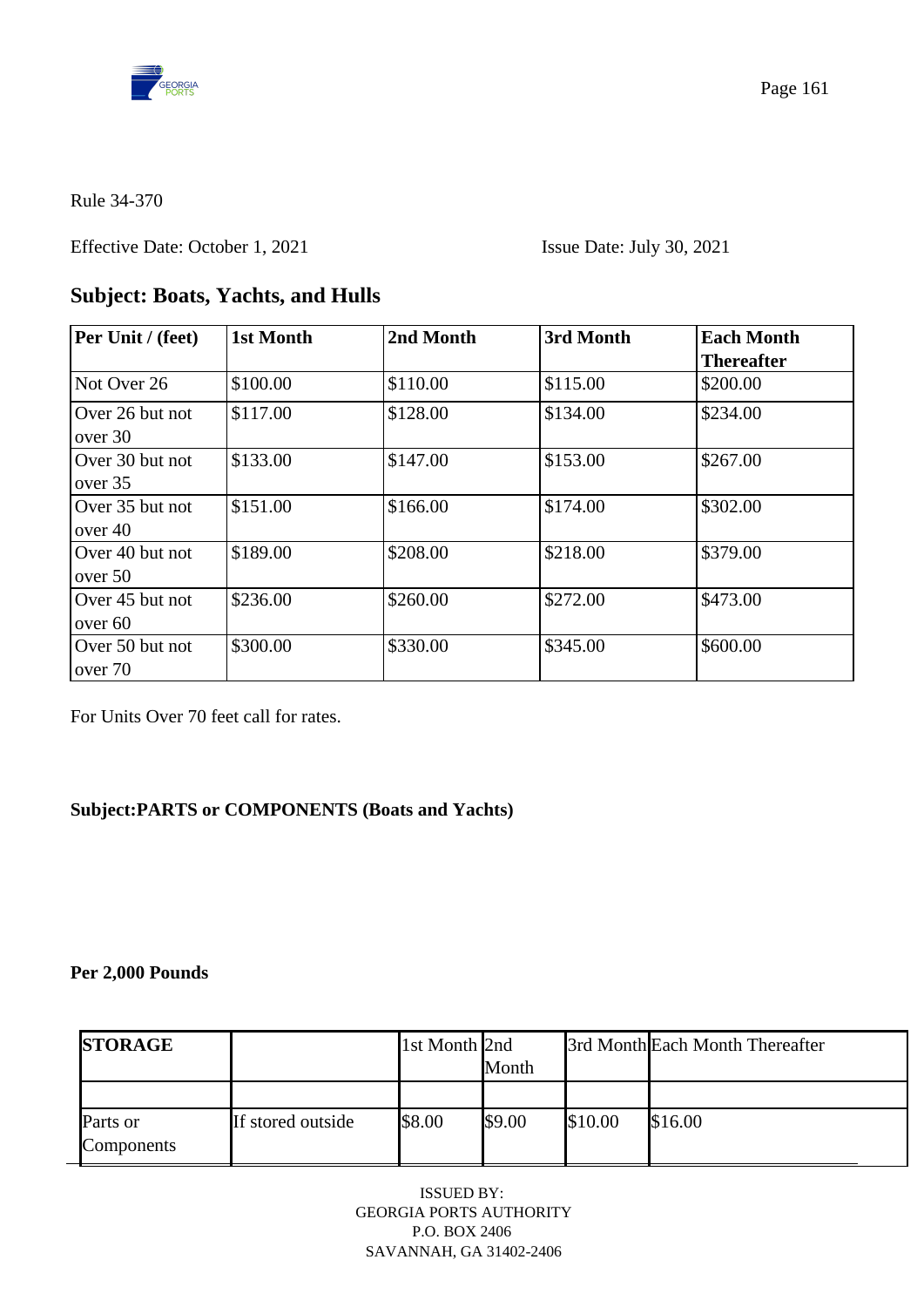

|  | Ιt<br>٦6<br>- 11 | $\sim$<br>הו<br>6.00 | 0 <sup>0</sup><br>IФ<br>. IN | 10 <sup>7</sup><br>I٣ | ΩG<br>. .<br>____ |
|--|------------------|----------------------|------------------------------|-----------------------|-------------------|
|--|------------------|----------------------|------------------------------|-----------------------|-------------------|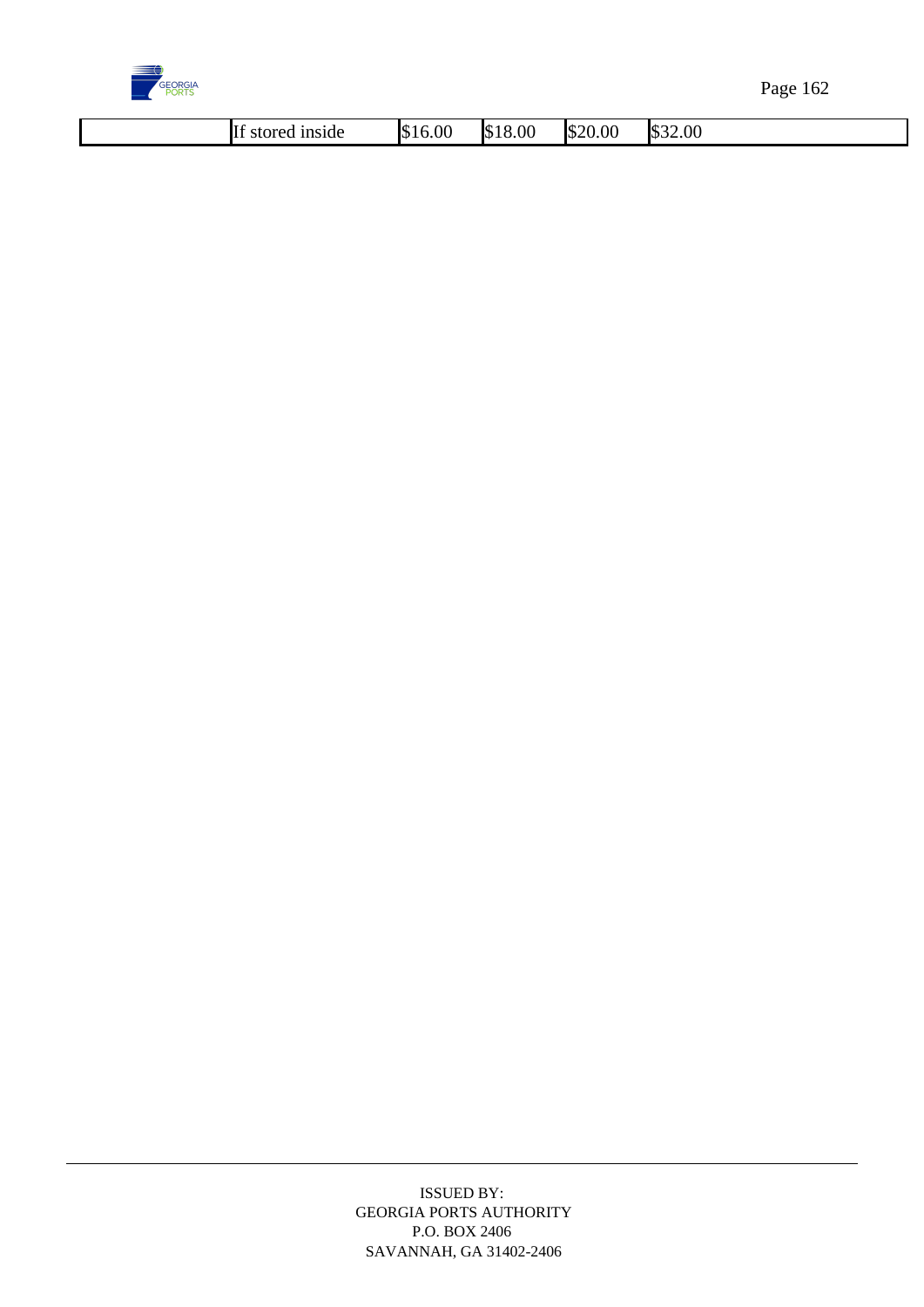

Effective Date: October 1, 2021 Issue Date: July 30, 2021

## **Subject: Clay and Sand**

**Storage** 

| <b>1st Month</b> | 2nd Month | 3rd Month | <b>Each Month</b><br><b>Thereafter</b> |
|------------------|-----------|-----------|----------------------------------------|
| \$7.00           | \$8.00    | \$9.00    | \$14.00                                |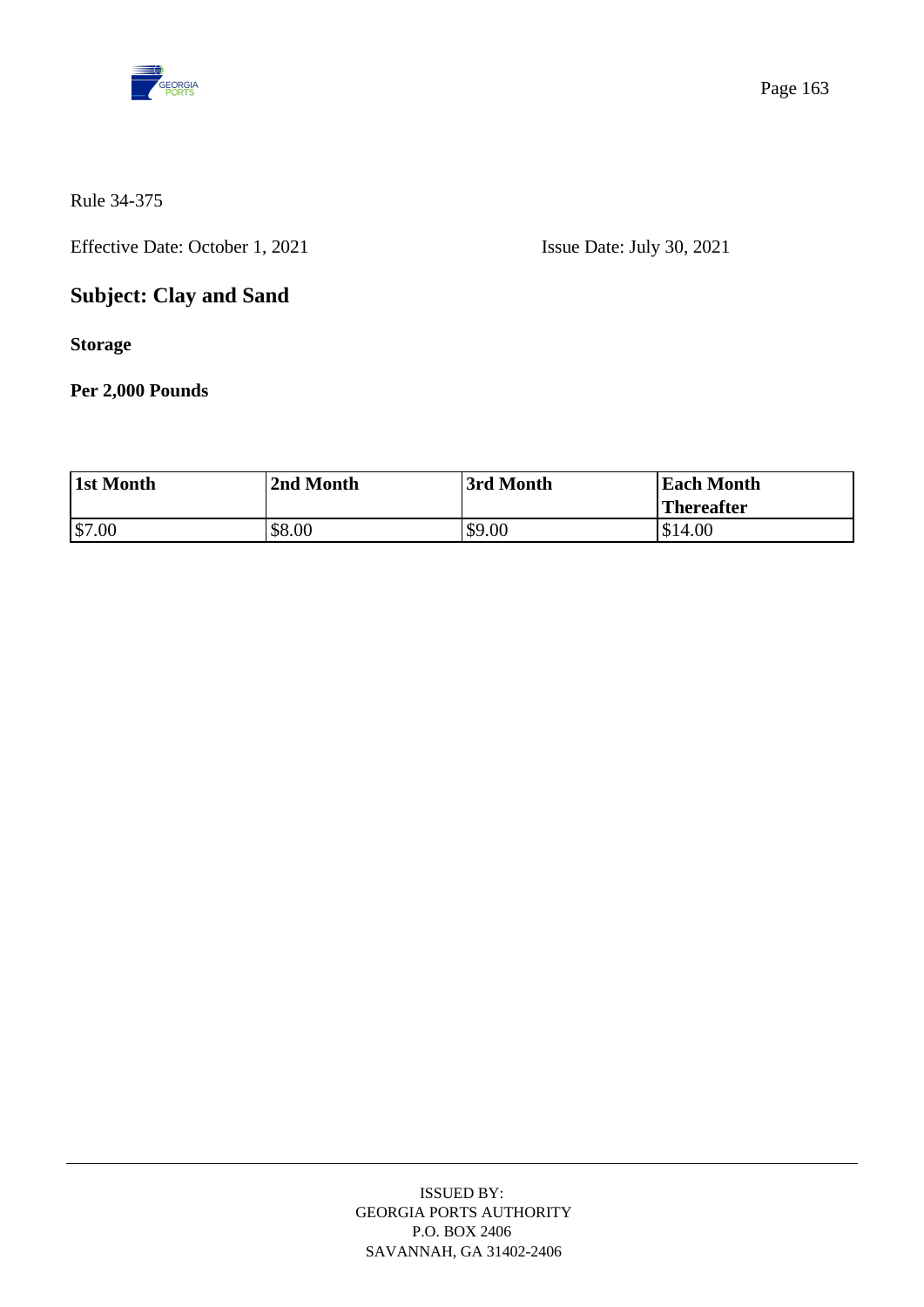

Effective Date: October 1, 2021 Issue Date: July 30, 2021

## **Subject: Granite, Marble, and Stone**

**Storage** 

|                        | 1st Month | 2nd Month | 3rd Month | <b>Each Month</b><br><b>Thereafter</b> |
|------------------------|-----------|-----------|-----------|----------------------------------------|
| <b>Blocks or Slabs</b> | \$7.00    | \$8.00    | \$9.00    | \$14.00                                |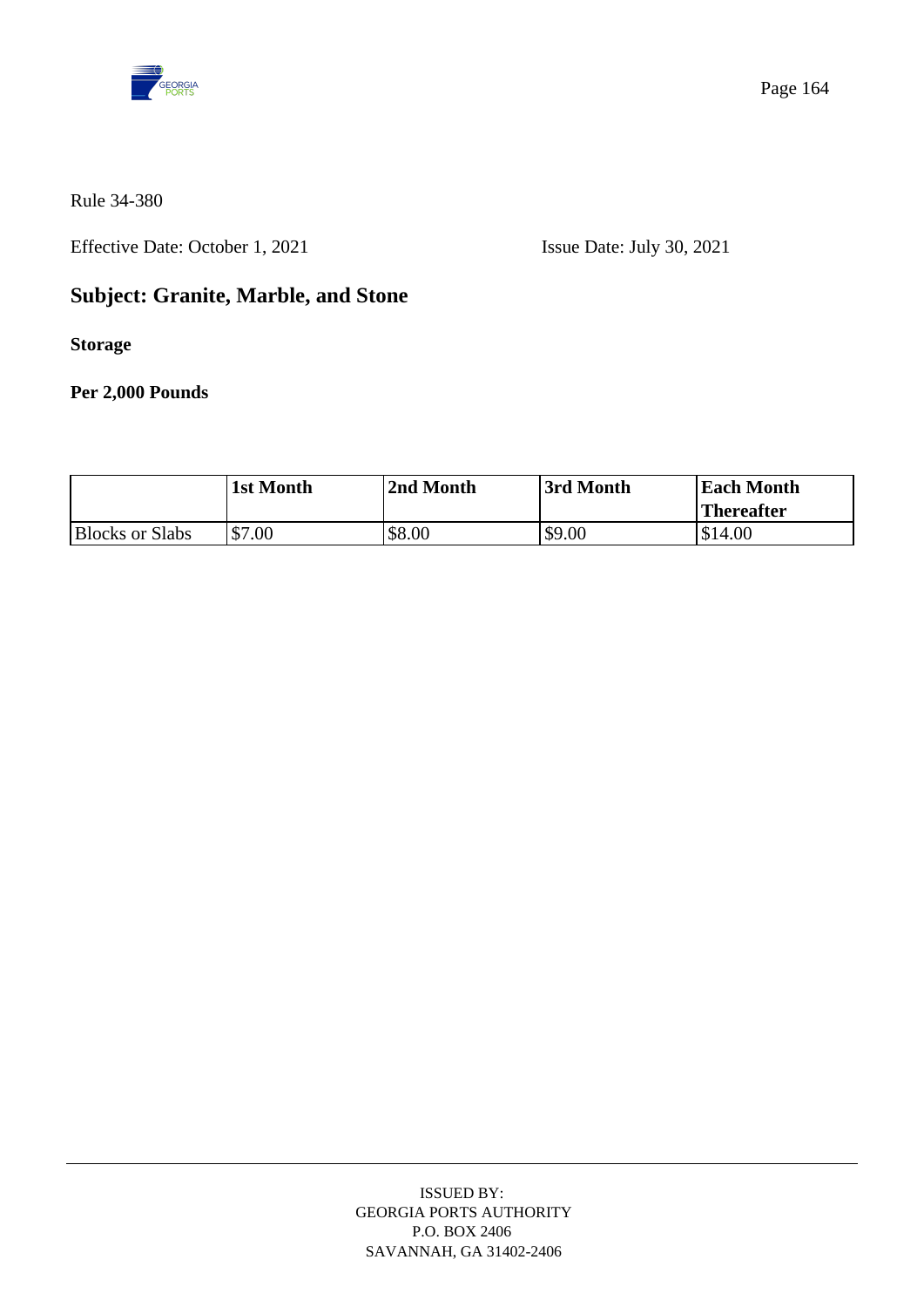

Effective Date: October 1, 2021 Issue Date: July 30, 2021

## **Subject: Household Goods and Personal Effects**

**Storage Charges**

|             | 1st Month | 2nd Month | 3rd Month | <b>Each Month</b><br><b>Thereafter</b> |
|-------------|-----------|-----------|-----------|----------------------------------------|
| In Packages | \$26.00   | \$29.00   | \$30.00   | \$53.00                                |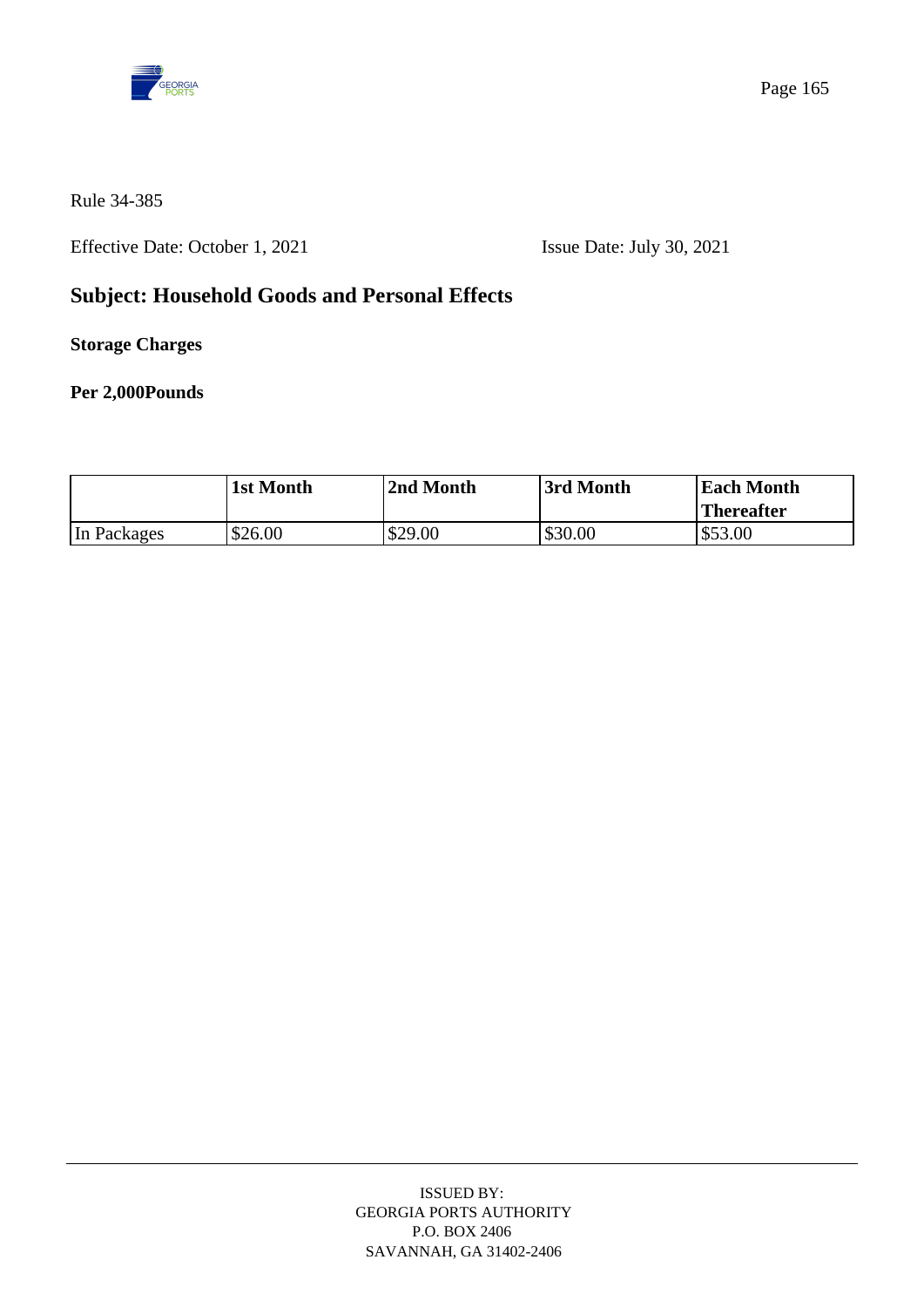

Effective Date: October 1, 2021 Issue Date: July 30, 2021

## **Subject: Lumber and Related Articles**

#### **Storage Charges**

## **Per 2,000 pounds**

| Category     | <b>Description</b> | 1st<br>Month | 2nd Month | 3rd Month | <b>Each Month</b><br><b>Thereafter</b> |
|--------------|--------------------|--------------|-----------|-----------|----------------------------------------|
| $\mathbf{A}$ | Corestock,         | \$7.00       | \$8.00    | \$9.00    | \$14.00                                |
|              | Dimension Stock,   |              |           |           |                                        |
|              | Doorskins, Engine  |              |           |           |                                        |
|              | ered/Laminated     |              |           |           |                                        |
|              | Wood, Fiberboard,  |              |           |           |                                        |
|              | Hardboard,         |              |           |           |                                        |
|              | Oriented-Strand    |              |           |           |                                        |
|              | Board,             |              |           |           |                                        |
|              | Particleboard,     |              |           |           |                                        |
|              | Plywood, Veneer,   |              |           |           |                                        |
|              | Wallboard, Wood    |              |           |           |                                        |
|              | Molding, and       |              |           |           |                                        |
|              | Wooden Billets,    |              |           |           |                                        |
|              | Dowels, or Staves  |              |           |           |                                        |

| <b>Category</b> | <b>Description</b> | <b>Storage</b><br>Location | 1st Month | 2nd Month | 3rd Month | <b>Each Month</b><br><b>Thereafter</b> |
|-----------------|--------------------|----------------------------|-----------|-----------|-----------|----------------------------------------|
| $\bf{B}$        | Lumber or          | Inside                     | \$7.00    | \$8.00    | \$9.00    | \$13.00                                |
|                 | Timber             | Storage                    |           |           |           |                                        |
|                 | (Hardwood          |                            |           |           |           |                                        |
|                 | s or               |                            |           |           |           |                                        |
|                 | Softwoods)         |                            |           |           |           |                                        |
|                 |                    | Outside                    | \$5.00    | \$6.00    | \$7.00    | \$9.00                                 |
|                 |                    | Storage                    |           |           |           |                                        |
|                 |                    |                            |           |           |           |                                        |
| $\mathcal{C}$   | Log,               | Outside                    | \$5.00    | \$6.00    | \$7.00    | \$9.00                                 |
|                 | Pilings, or        | Storage                    |           |           |           |                                        |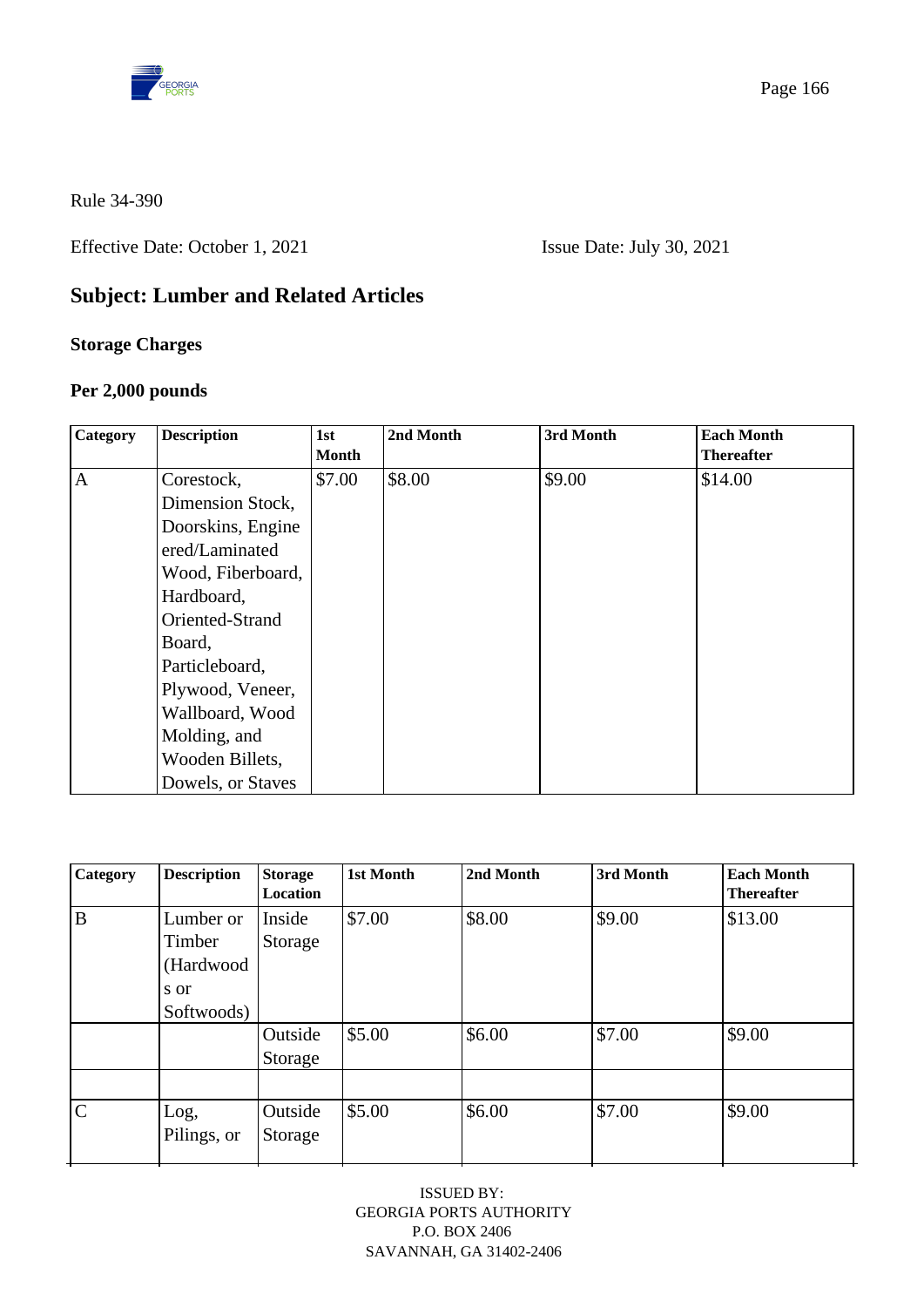| $\equiv$ $\Theta$ | <b>V</b> GEORGIA |  |  | Page 167 |
|-------------------|------------------|--|--|----------|
|                   | Poles            |  |  |          |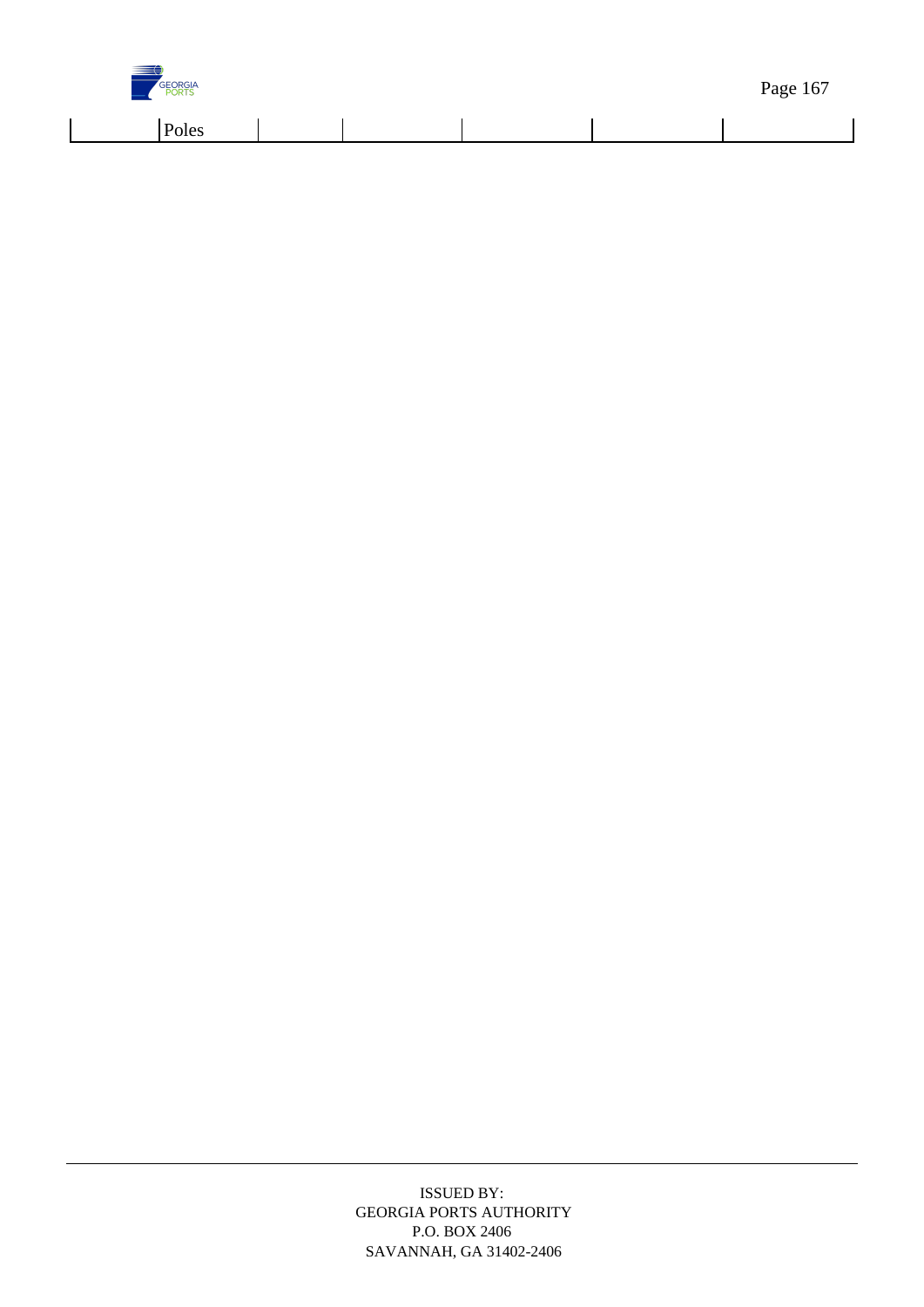

Effective Date: October 1, 2021 Issue Date: July 30, 2021

## **Subject: Machinery and Parts**

## **Storage Charges**

|                  | <b>Storage</b><br><b>Location</b> | <b>1st Month</b> | 2nd Month | 3rd Month | <b>Each Month</b><br><b>Thereafter</b> |
|------------------|-----------------------------------|------------------|-----------|-----------|----------------------------------------|
| Agricultural or  |                                   |                  |           |           |                                        |
| Farm             |                                   |                  |           |           |                                        |
| Equipment,       |                                   |                  |           |           |                                        |
| Construction,    |                                   |                  |           |           |                                        |
| Industrial,      |                                   |                  |           |           |                                        |
| Mining, Textile, |                                   |                  |           |           |                                        |
| Equipment,       |                                   |                  |           |           |                                        |
| Etc., and/or     |                                   |                  |           |           |                                        |
| Parts or         |                                   |                  |           |           |                                        |
| Components       |                                   |                  |           |           |                                        |
|                  | Outside                           | \$8.00           | \$9.00    | \$10.00   | \$16.00                                |
|                  | Inside                            | \$16.00          | \$18.00   | \$20.00   | \$31.00                                |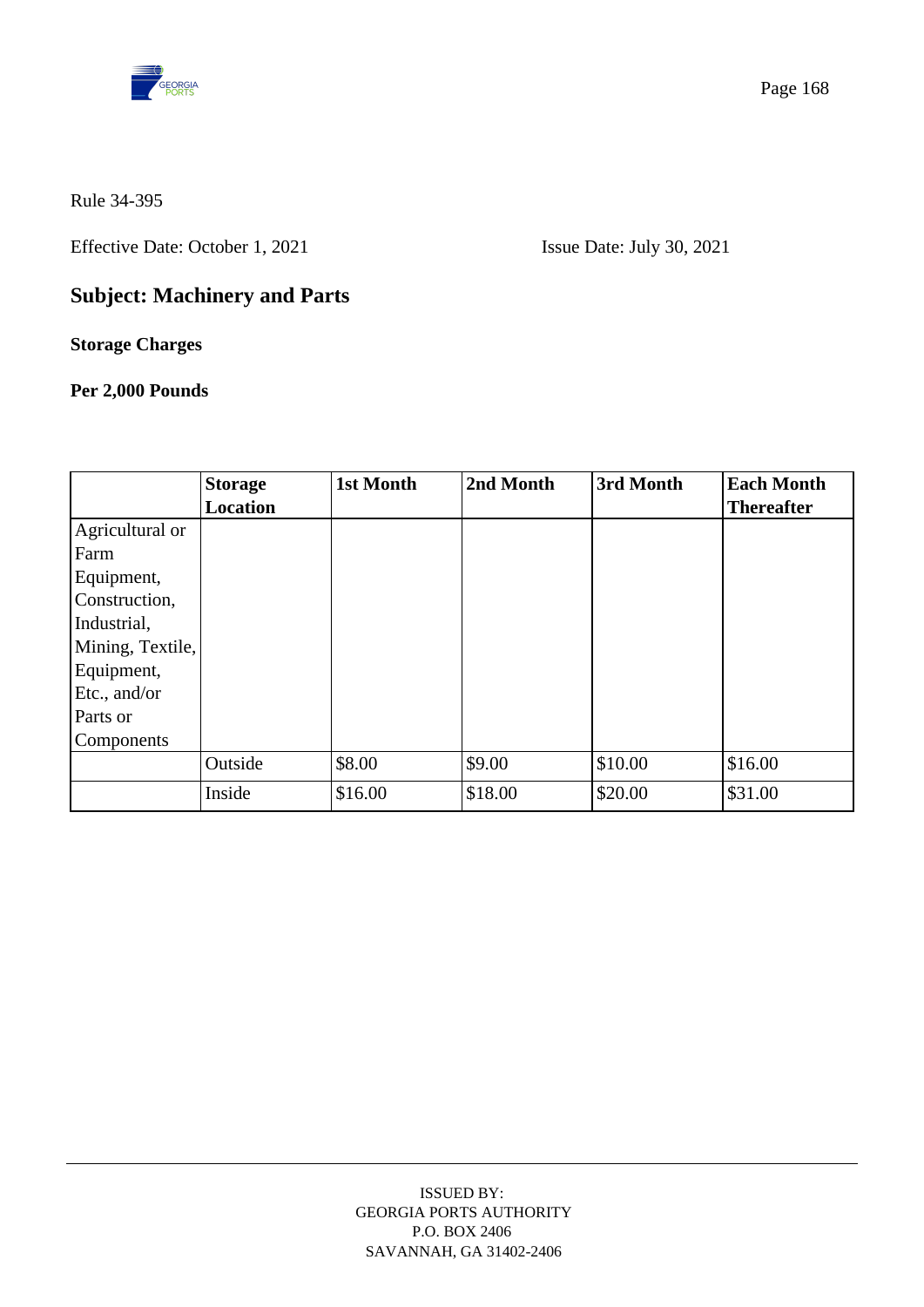

Effective Date: October 1, 2021 Issue Date: July 30, 2021

## **Subject: Metal Articles**

#### **Storage Charges**

## **Per 2,000 Pounds**

| Category              | <b>Description</b>    | <b>1st Month</b> | 2nd Month | 3rd Month | <b>Each Month</b> |
|-----------------------|-----------------------|------------------|-----------|-----------|-------------------|
|                       |                       |                  |           |           | <b>Thereafter</b> |
| $\boldsymbol{\rm{A}}$ | Ferrous (Iron         | \$6.00           | \$7.00    | \$8.00    | \$12.00           |
|                       | or Steel),            |                  |           |           |                   |
|                       | Anchors,              |                  |           |           |                   |
|                       | Angles, Bars,         |                  |           |           |                   |
|                       | Beams, Billets,       |                  |           |           |                   |
|                       | Blooms, Cable,        |                  |           |           |                   |
|                       | Channels,             |                  |           |           |                   |
|                       | Coils, Ingots,        |                  |           |           |                   |
|                       | Girders, Piling       |                  |           |           |                   |
|                       | Plates, Pipe,         |                  |           |           |                   |
|                       | Rails, Rope,          |                  |           |           |                   |
|                       | Scrap (other          |                  |           |           |                   |
|                       | than bulk)            |                  |           |           |                   |
|                       | Sheets, Slabs,        |                  |           |           |                   |
|                       | Wheels, Wire          |                  |           |           |                   |
|                       | Rod, Wire             |                  |           |           |                   |
|                       | Rope, or Wire         |                  |           |           |                   |
|                       | <b>Strands</b>        |                  |           |           |                   |
|                       |                       |                  |           |           |                   |
| $\mathbf B$           | Manhole               | \$8.00           | \$9.00    | \$10.00   | \$16.00           |
|                       | Covers, Grates,       |                  |           |           |                   |
|                       | Meters, Valve         |                  |           |           |                   |
|                       | Boxes,                |                  |           |           |                   |
|                       | <b>Grinding Balls</b> |                  |           |           |                   |
|                       | in drums, or          |                  |           |           |                   |
|                       | <b>Pipe Fittings</b>  |                  |           |           |                   |
|                       |                       |                  |           |           |                   |
|                       |                       |                  |           |           |                   |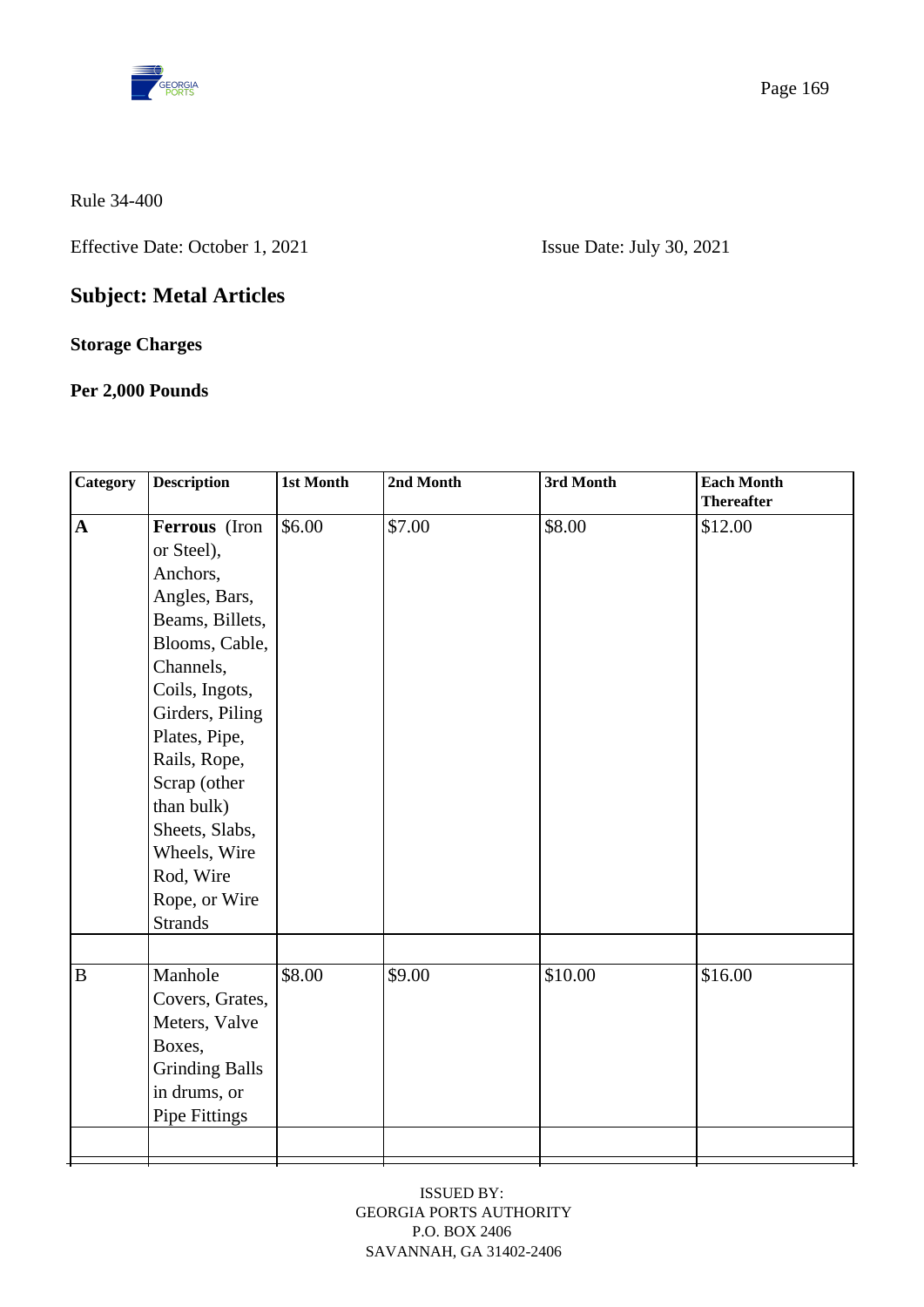

| $\overline{C}$ | Bands, Bits,<br>Bolts, Clamps,<br>Clips, Hasps,<br>Nails, Nuts,<br>Screws,<br>Staples,<br>Washers,<br>Barbed Wire,<br>Fencing or<br>Mesh                                                        | \$9.00  | \$10.00 | \$11.00 | \$18.00 |
|----------------|-------------------------------------------------------------------------------------------------------------------------------------------------------------------------------------------------|---------|---------|---------|---------|
|                |                                                                                                                                                                                                 |         |         |         |         |
| D              | Cylinders,<br>Silos, Tanks                                                                                                                                                                      | \$10.00 | \$11.00 | \$12.00 | \$20.00 |
|                |                                                                                                                                                                                                 |         |         |         |         |
| E              | <b>Nonferrous</b><br>(Aluminum,<br>Brass, Bronze,<br>Lead, Nickel,<br>Chrome,<br>Copper, Tin,<br>Titaniumor<br>Zinc) In<br>Bundles, Bars,<br>Billets, Coils,<br>Ingots, Pigs,<br>Rods, or Slabs | \$8.00  | \$9.00  | \$10.00 | \$15.00 |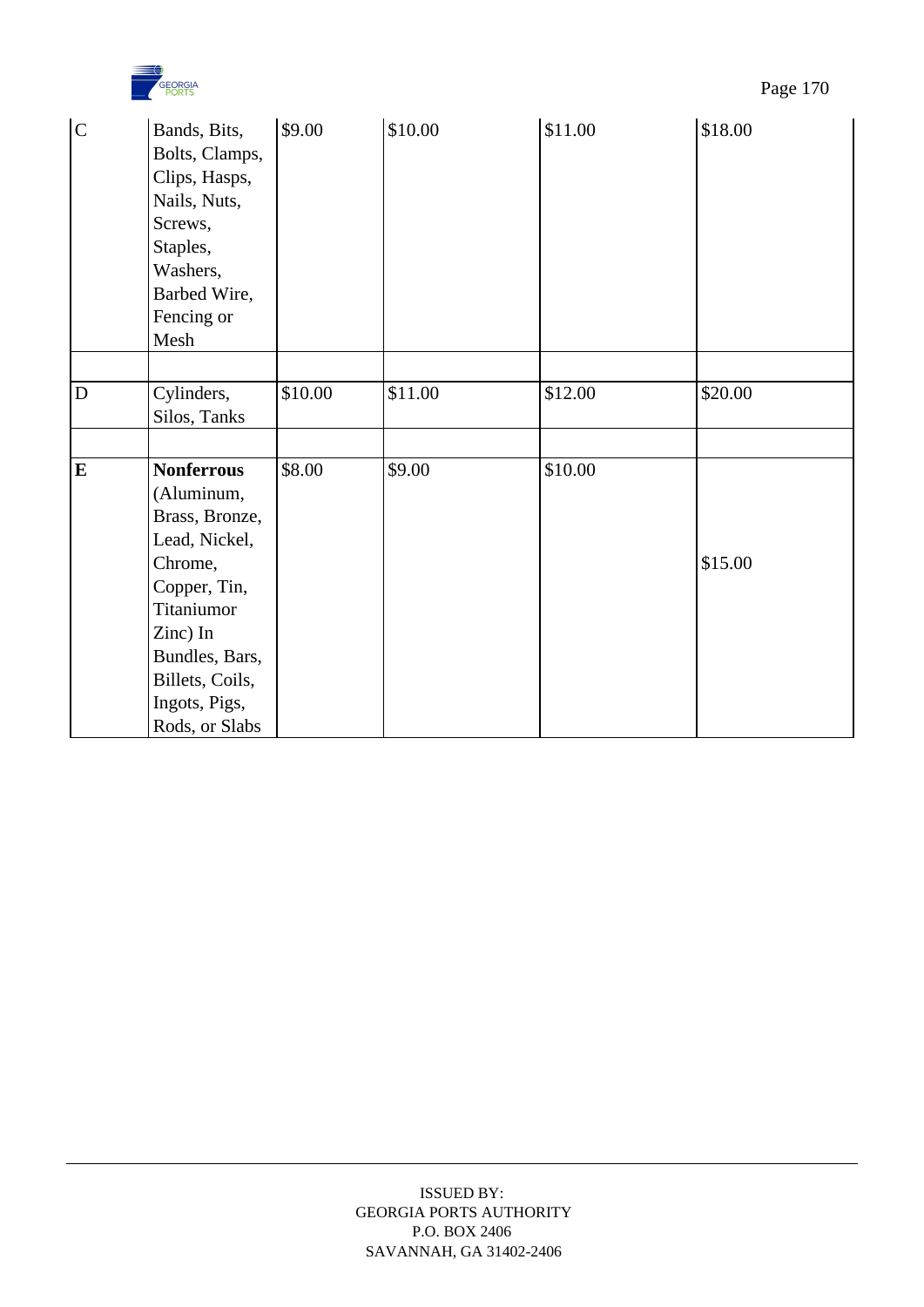

Effective Date: October 1, 2020 Issue Date: July 30, 2020

## **Subject: Military Ordnance**

#### **Storage Charges**

| <b>Category</b> |         | 1st Month | 2nd Month | 3rd Month | <b>Each Month</b> |
|-----------------|---------|-----------|-----------|-----------|-------------------|
|                 |         |           |           |           | <b>Thereafter</b> |
| Vehicles,       | Inside  | \$16.00   | \$18.00   | \$20.00   | \$32.00           |
| Tracked or      |         |           |           |           |                   |
| Wheeled         |         |           |           |           |                   |
|                 | Outside | \$8.00    | \$9.00    | \$10.00   | \$16.00           |
|                 |         |           |           |           |                   |
| Cargo, Not      | Inside  | \$16.00   | \$18.00   | \$20.00   | \$32.00           |
| Otherwise       |         |           |           |           |                   |
| Specified       |         |           |           |           |                   |
| (NOS)           |         |           |           |           |                   |
|                 | Outside | \$8.00    | \$9.00    | \$10.00   | \$16.00           |
|                 |         |           |           |           |                   |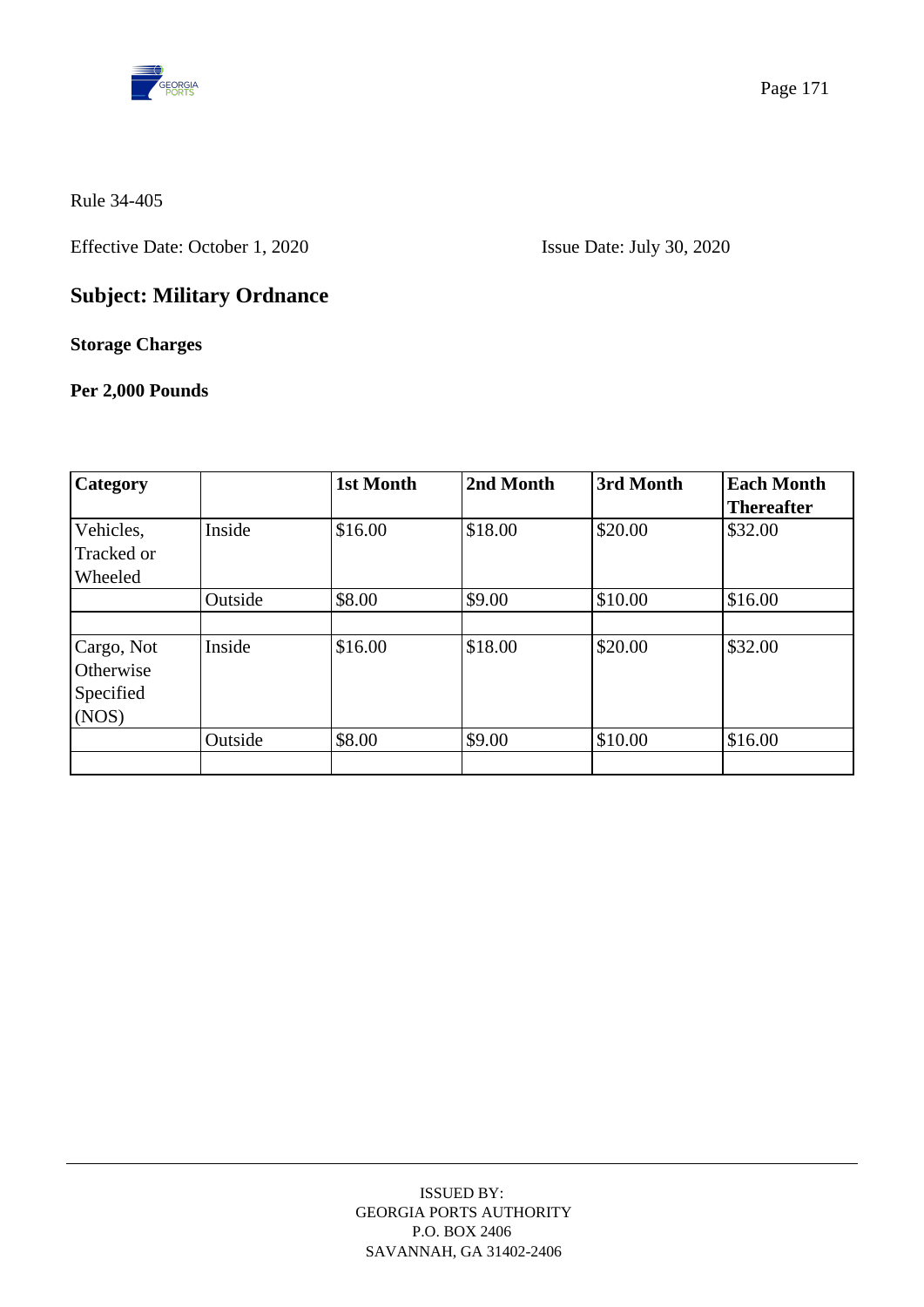

Effective Date: October 1, 2021 Issue Date: July 30, 2021

## **Subject: Modular Housing and Mobile Homes**

**Storage**

| <b>Storage Location</b> | <b>Ist Month</b> | <sup>1</sup> 2nd Month | 3rd Month | <b>Each Month</b><br><b>Thereafter</b> |
|-------------------------|------------------|------------------------|-----------|----------------------------------------|
| Outside                 | \$8.00           | \$9.00                 | \$10.00   | \$16.00                                |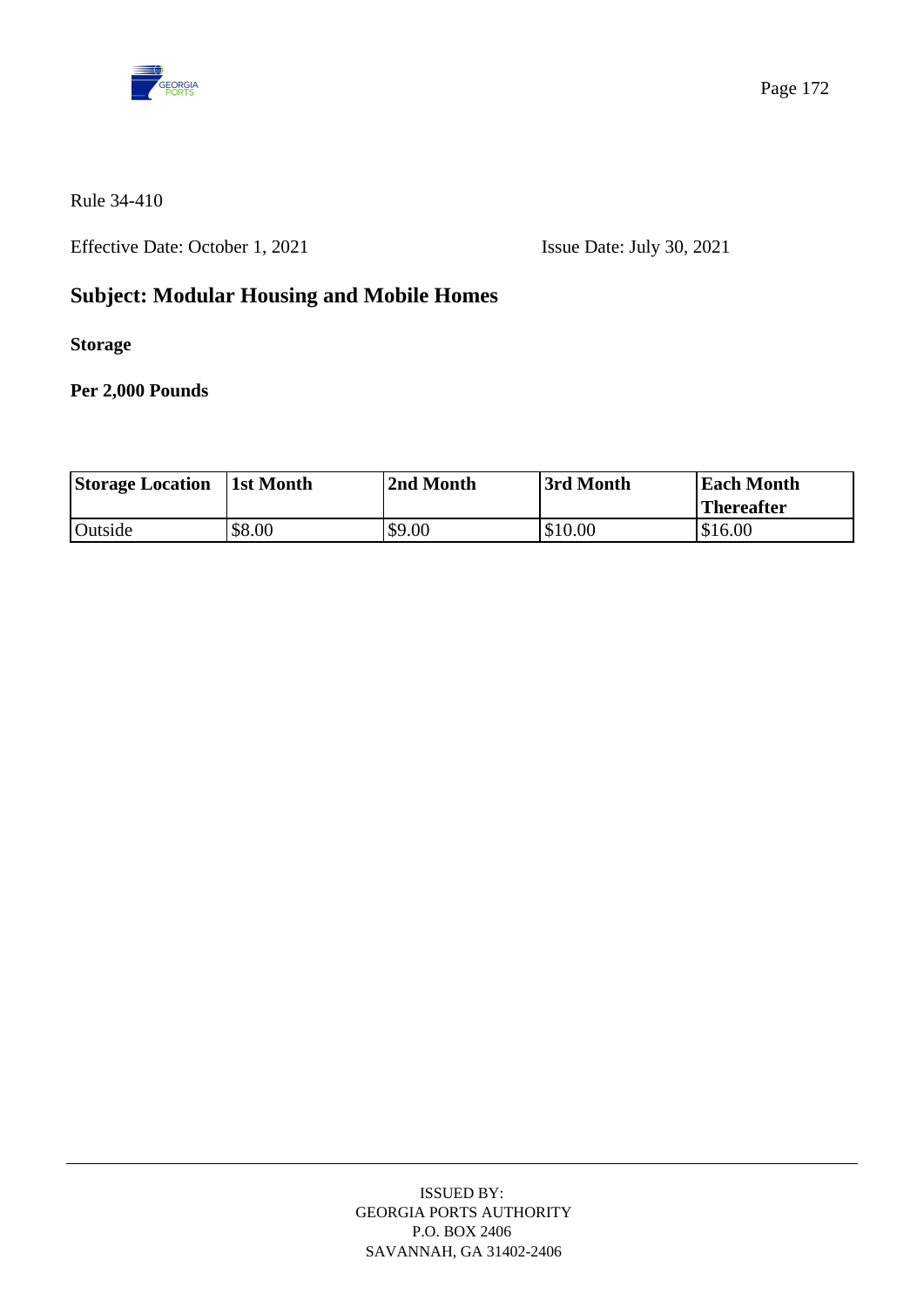

Effective Date: October 1, 2021 Issue Date: July 30, 2021

## **Subject: Paper or Paper Articles**

## **Storage Charges**

| Category       | <b>Description</b>                                                                                     | 1st Month | 2nd Month | 3rd Month | <b>Each Month</b><br><b>Thereafter</b> |
|----------------|--------------------------------------------------------------------------------------------------------|-----------|-----------|-----------|----------------------------------------|
| $\mathbf{A}$   | Linerboard,<br>Paperboard,<br>Pulpboard, or<br>Carton Stock, in<br>rolls or<br>palletized              | \$5.50    | \$6.00    | \$6.50    | \$11.00                                |
| $\overline{B}$ | Newsprint,<br>Printing or<br>Wrapping<br>Paper, in rolls<br>or palletized                              | \$8.00    | \$9.00    | \$10.00   | \$16.00                                |
| $\mathcal{C}$  | Tissue or<br>Toweling<br>Paper, in rolls<br>or Waste Paper,<br>in machine<br>pressed bales or<br>rolls | \$8.00    | \$9.00    | \$10.00   | \$16.00                                |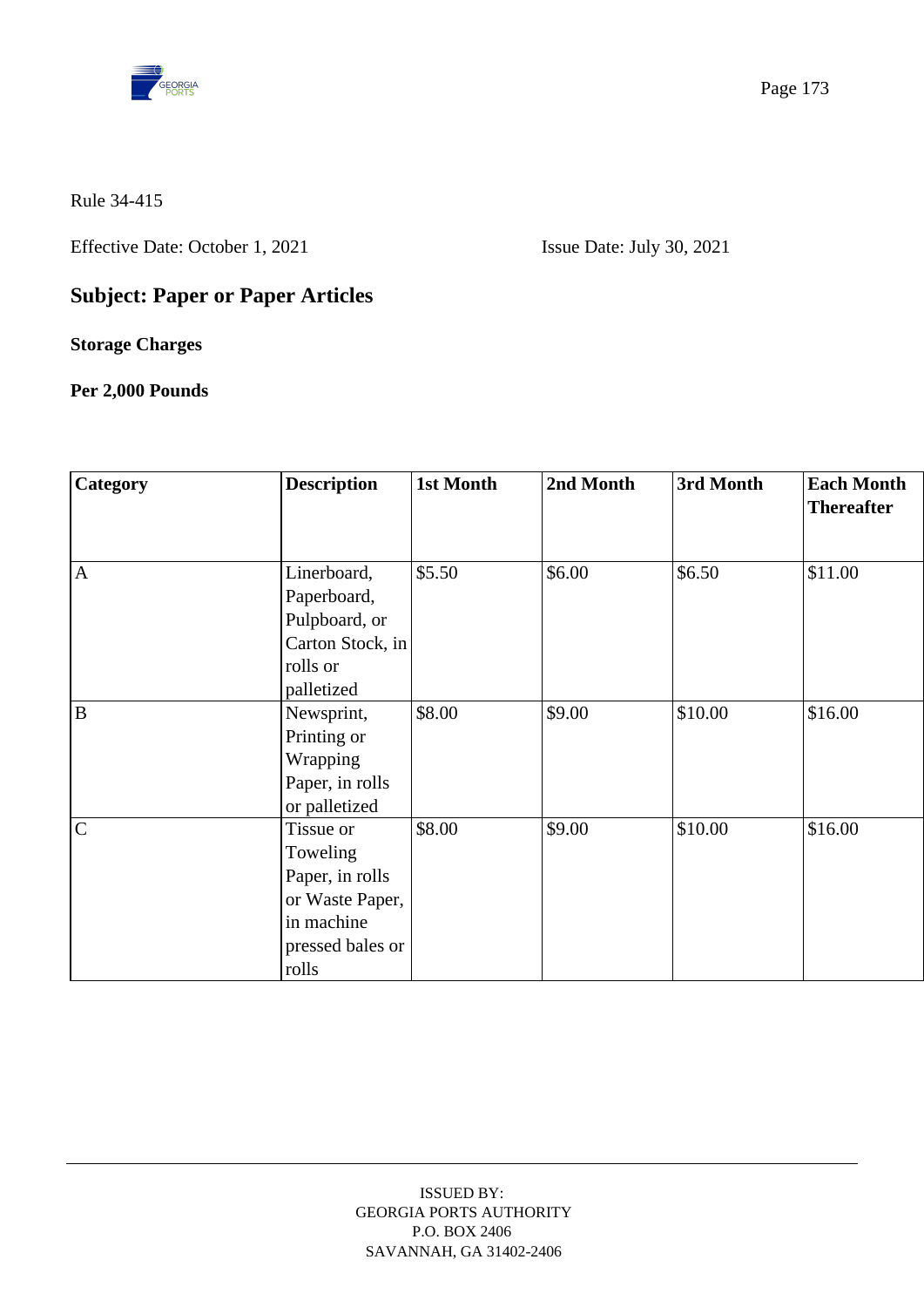

Effective Date: October 1, 2020 Issue Date: July 31, 2020

## **Subject: Rubber (Natural)**

#### **Storage Charges**

#### **Per Unit**

|            | 1st Month | 2nd Month | 3rd Month | <b>Each Month</b><br><b>Thereafter</b> |
|------------|-----------|-----------|-----------|----------------------------------------|
| Crated     | \$11.00   | \$12.00   | \$13.00   | \$22.00                                |
| Loose      | \$13.00   | \$14.00   | \$15.00   | \$26.00                                |
| Palletized | \$13.00   | \$14.00   | \$15.00   | \$26.00                                |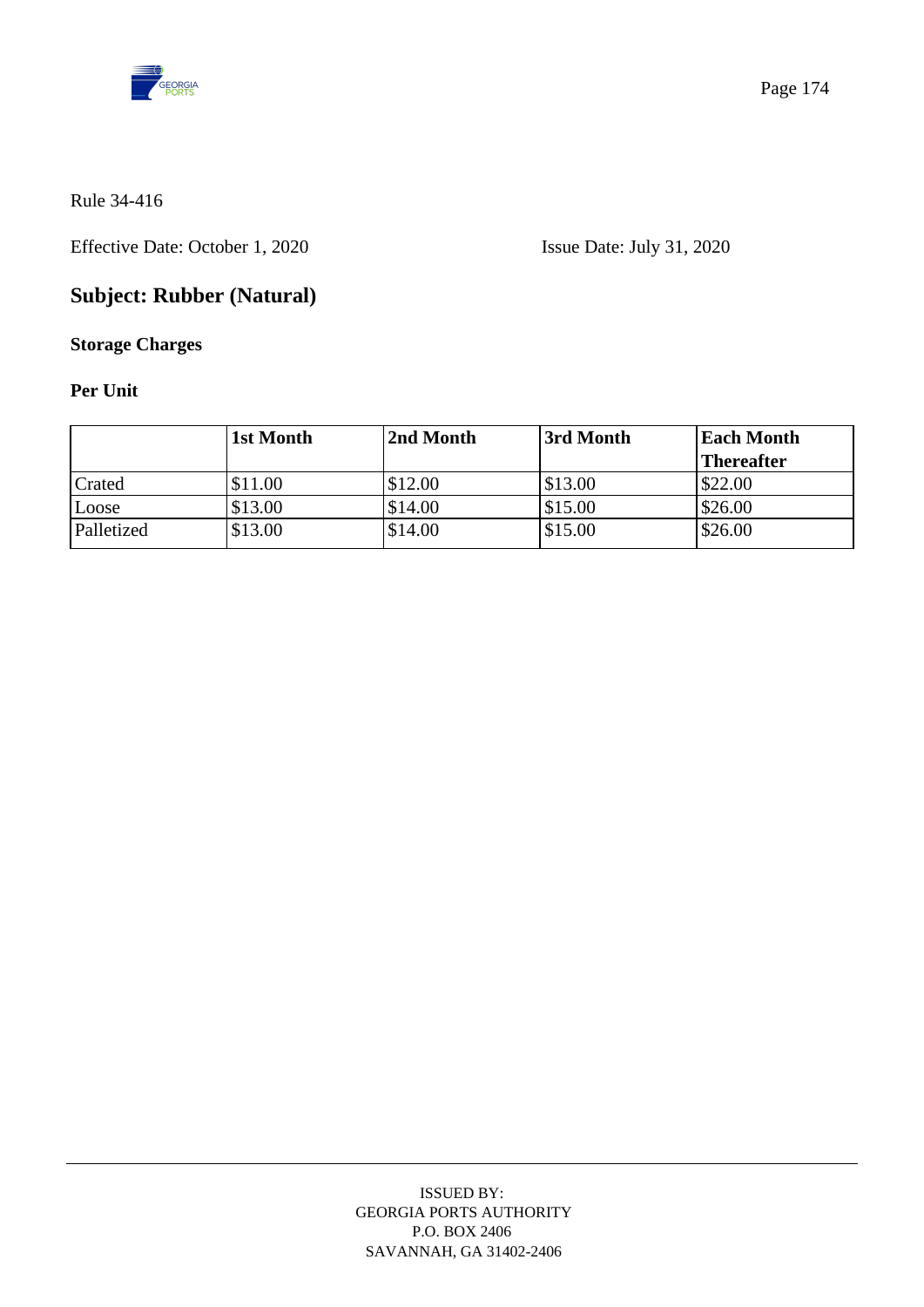

Effective Date: October 1, 2021 Issue Date: July 30, 2021

## **Subject: Shipper-Owned Containers**

#### **Storage Charges**

#### **Per Unit**

The below storage rates apply only to Shipper-Owned Containers manifested as containers on vessels calling at the Authority's breakbulk/RORO terminals.

| <b>Ist Month</b>    | 2nd Month | 3rd Month  | <b>Each Month</b><br>Thereafter |
|---------------------|-----------|------------|---------------------------------|
| $\frac{1}{2}$ 99.00 | \$840.00  | \$1,230.00 | \$2,460.00                      |

Note: The storage rates listed in this rule will not apply to "out-of-gauge" shipper-owned containers. Please see MTO Schedule Rule 34-520 for the applicable out-of-gauge storage rates.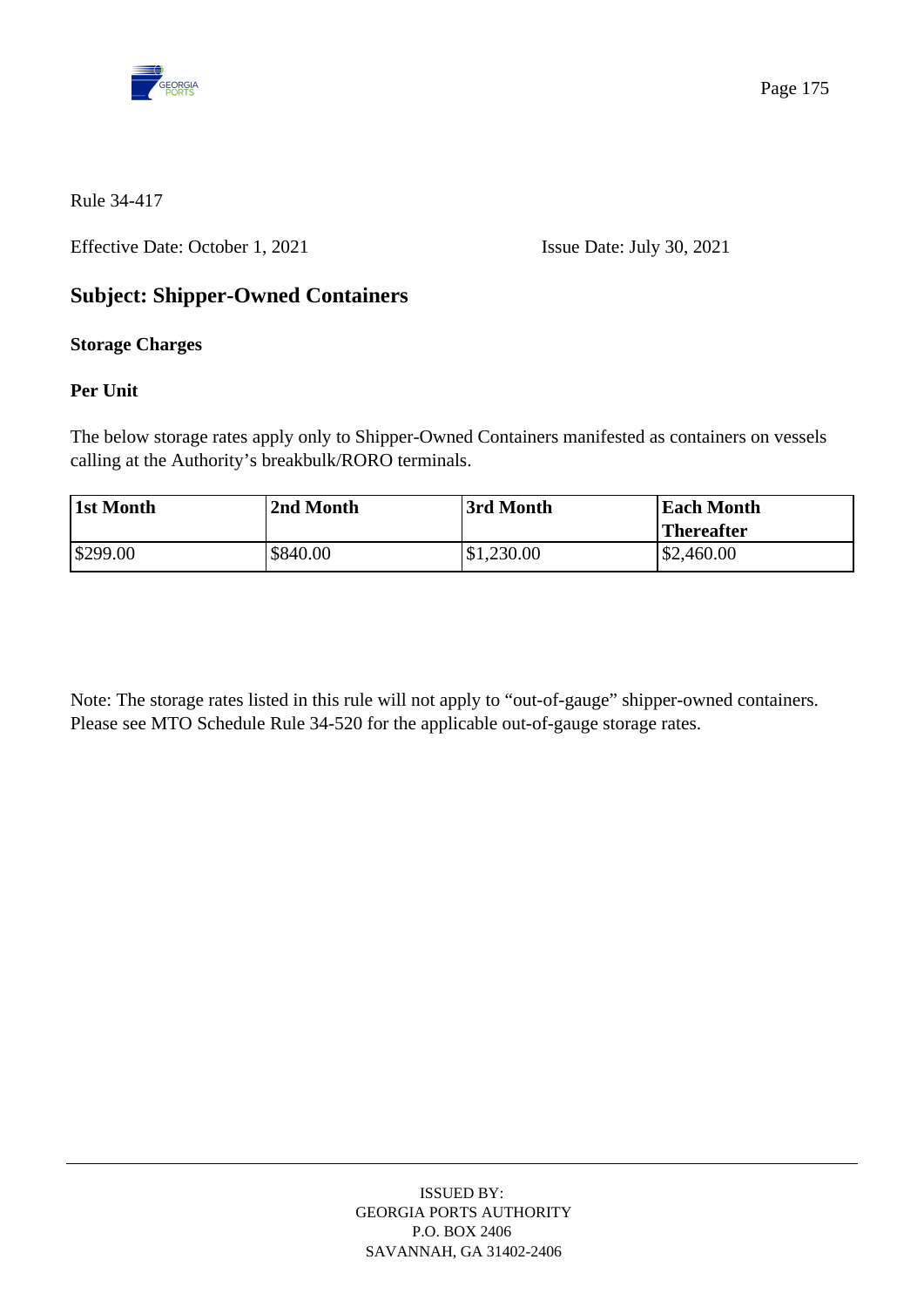

Effective Date: October 1, 2021 Issue Date: July 30, 2021

## **Subject: Vehicles, Aircraft, and Parts**

#### **Storage Charges**

Per 2,000 pounds

| <b>Category</b> | <b>Description</b>     | <b>Storage</b> | <b>1st Month</b> | 2nd Month | 3rd Month | <b>Each Month</b> |
|-----------------|------------------------|----------------|------------------|-----------|-----------|-------------------|
|                 |                        | Location       |                  |           |           | <b>Thereafter</b> |
| $\mathbf{A}$    | Ambulances,            |                | \$8.00           | \$9.00    | \$10.00   | \$16.00           |
|                 | Automobiles            |                |                  |           |           |                   |
|                 | , Buses,               |                |                  |           |           |                   |
|                 | Hearses, Jet           |                |                  |           |           |                   |
|                 | Skis,                  |                |                  |           |           |                   |
|                 | Motorcycles,           |                |                  |           |           |                   |
|                 | Scooters,              |                |                  |           |           |                   |
|                 | Trucks,                |                |                  |           |           |                   |
|                 | Recreational           |                |                  |           |           |                   |
|                 | Vehicles,              |                |                  |           |           |                   |
|                 | Ski/Snow               |                |                  |           |           |                   |
|                 | Mobiles, and           |                |                  |           |           |                   |
|                 | Privately              |                |                  |           |           |                   |
|                 | Owned                  |                |                  |           |           |                   |
|                 | Vehicles               |                |                  |           |           |                   |
|                 | (POV's)                |                |                  |           |           |                   |
|                 | (Per 2,000)            |                |                  |           |           |                   |
|                 | Pounds)                |                |                  |           |           |                   |
|                 |                        |                |                  |           |           |                   |
| $\overline{B}$  | <b>Trailers</b>        | Outside        | \$8.00           | \$9.00    | \$10.00   | \$16.00           |
|                 | (Flatbed,              |                |                  |           |           |                   |
|                 | Dolly, Drop            |                |                  |           |           |                   |
|                 | deck, Step             |                |                  |           |           |                   |
|                 | deck, or               |                |                  |           |           |                   |
|                 | Tank, etc)             |                |                  |           |           |                   |
|                 | (Per 2,000)            |                |                  |           |           |                   |
|                 | Pounds)                |                |                  |           |           |                   |
|                 |                        |                |                  |           |           |                   |
| $\mathsf{C}$    | Aircraft (Per   Inside |                | \$400.00         | \$600.00  | \$800.00  | \$1,000.00        |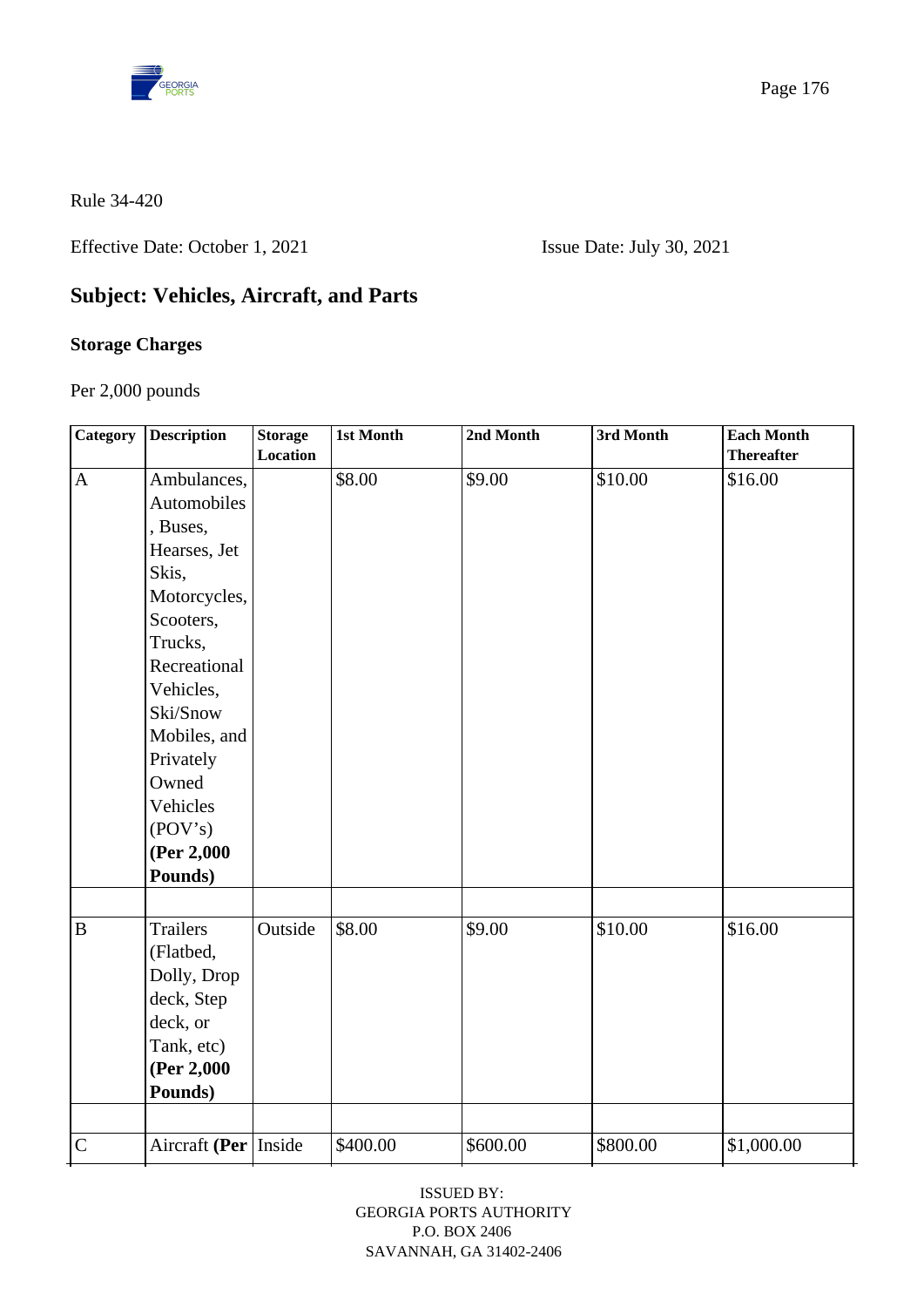

|   | Unit)                                                            |         |          |          |          |          |
|---|------------------------------------------------------------------|---------|----------|----------|----------|----------|
|   |                                                                  | Outside | \$200.00 | \$300.00 | \$400.00 | \$500.00 |
|   |                                                                  |         |          |          |          |          |
| D | Parts,<br>Aircraft, and<br>Veh<br>icles (Per<br>2,000<br>Pounds) | Inside  | \$16.00  | \$18.00  | \$20.00  | \$32.00  |
|   |                                                                  | Outside | \$8.00   | \$9.00   | \$10.00  | \$16.00  |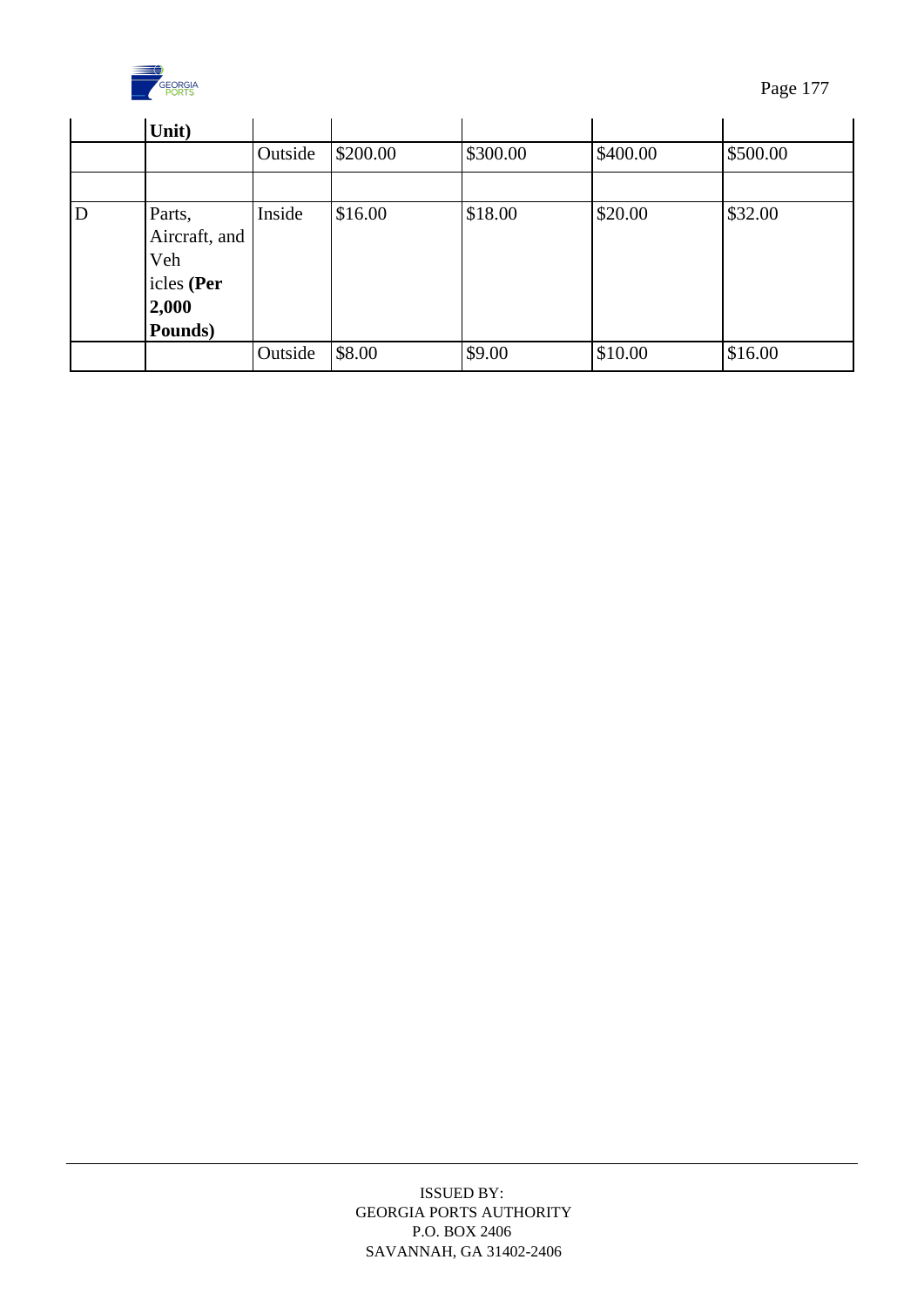

Effective Date: October 1, 2021 Issue Date: July 1, 2021

## **Subject: Woodpulp**

**Storage Charges**

|                    | 1st Month | 2nd Month | 3rd Month | Each Month        |
|--------------------|-----------|-----------|-----------|-------------------|
|                    |           |           |           | <b>Thereafter</b> |
| Bales, Loose or    | \$5.20    | \$5.73    | \$6.00    | \$10.40           |
| unitized and Rolls |           |           |           |                   |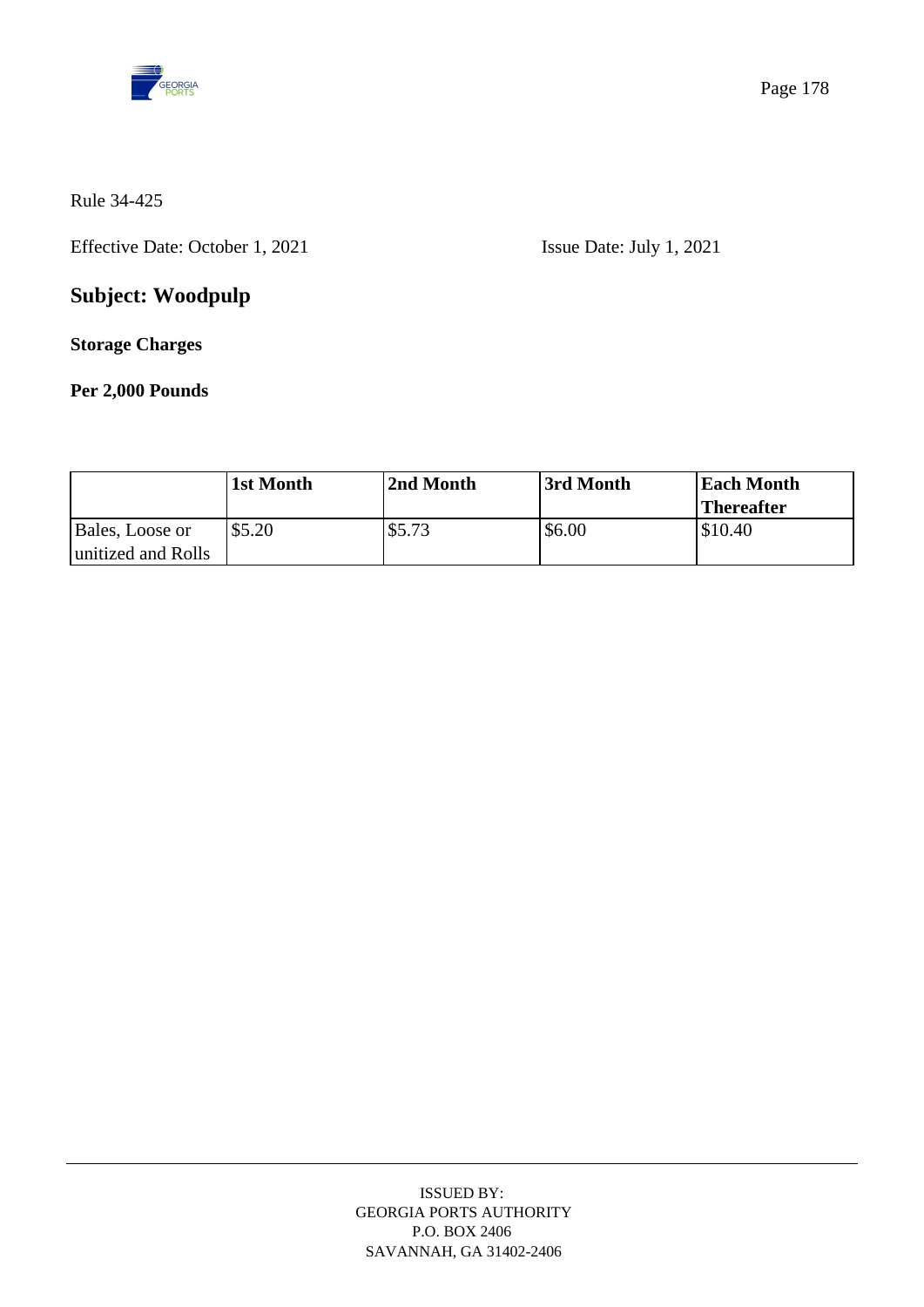

Effective Date: October 1, 2019 Issue Date: August 1, 2019

## **Subject: Colonel's Island Terminal: Common Use Area (Open Ground Waterfront-Automobile Storage)**

Authority space occupancy forms shall describe the common use area granted on a space-available and temporary basis. The Authority reserves the right to designate such areas. Cargo must be stored in accordance with the Authority's operational and safety procedures. A minimum billable period of one (1) day to the ocean carrier shall apply and daily occupancy charges will cease subsequent to all import and/or export cargo being removed from the assigned area.

| <b>Space Occupancy</b> | Rate                                              |
|------------------------|---------------------------------------------------|
| Day $1-5$              | \$958, per day, per acre                          |
| Day $6-10$             | $\vert$ \$1,670, per day, per acre                |
| Day 11-15              | $\frac{1}{2}$ , \$2,574, per day, per acre        |
| Day 16 and beyond      | The Authority reserves the right to charge up to  |
|                        | 200%, per day, in addition to the day 11-15 rate. |

To reserve Common Use Area space contact Colonel's Island Terminal at 912- 264-7295 or Brunswickmanagers@gaports.com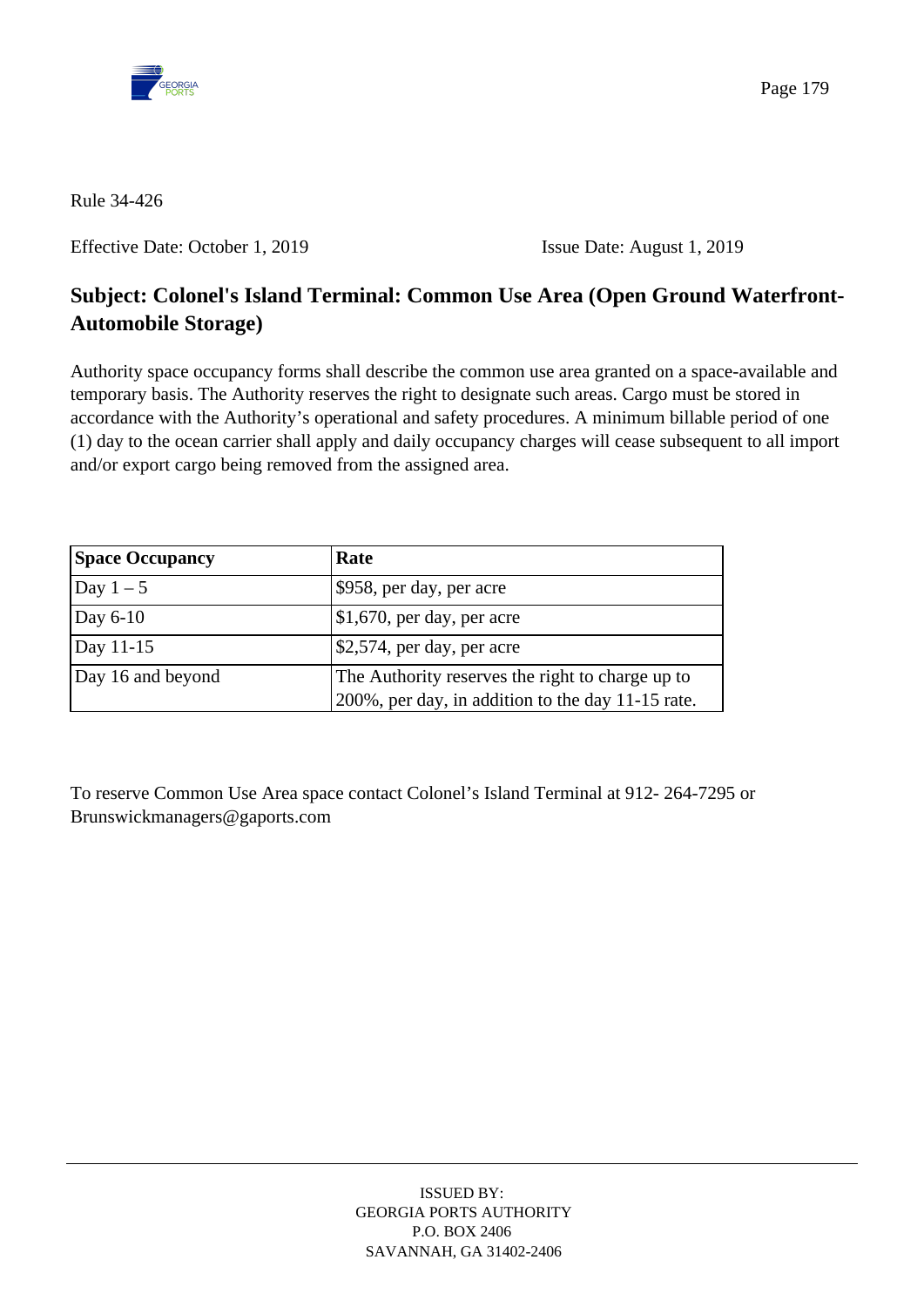

Effective Date: October 1, 2021 Issue Date: July 30, 2021

**Subject: BULK CARGO RULES CATEGORY**

# **BULK CARGO RULES**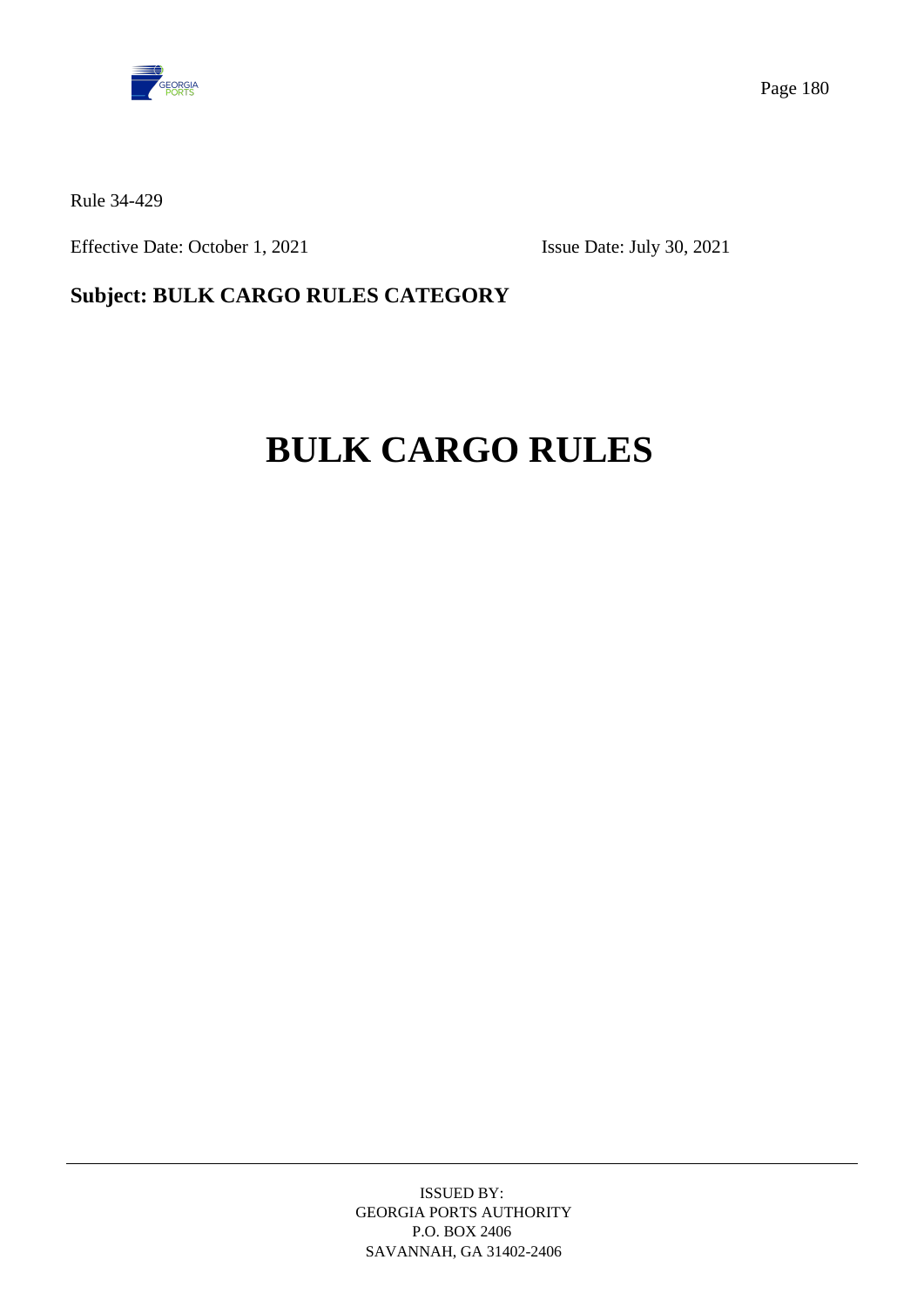

Effective Date: October 1, 2014 Issue Date: September 1, 2014

## **Subject: Application - Bulk Charges**

The charges, rules, and regulations stated in this section apply only to dry or liquid bulk cargo, except as provided for in the Authority's Colonel's Island Bulk Schedule. In the absence of specific provisions in this section, provisions stated elsewhere in thisschedule shall apply.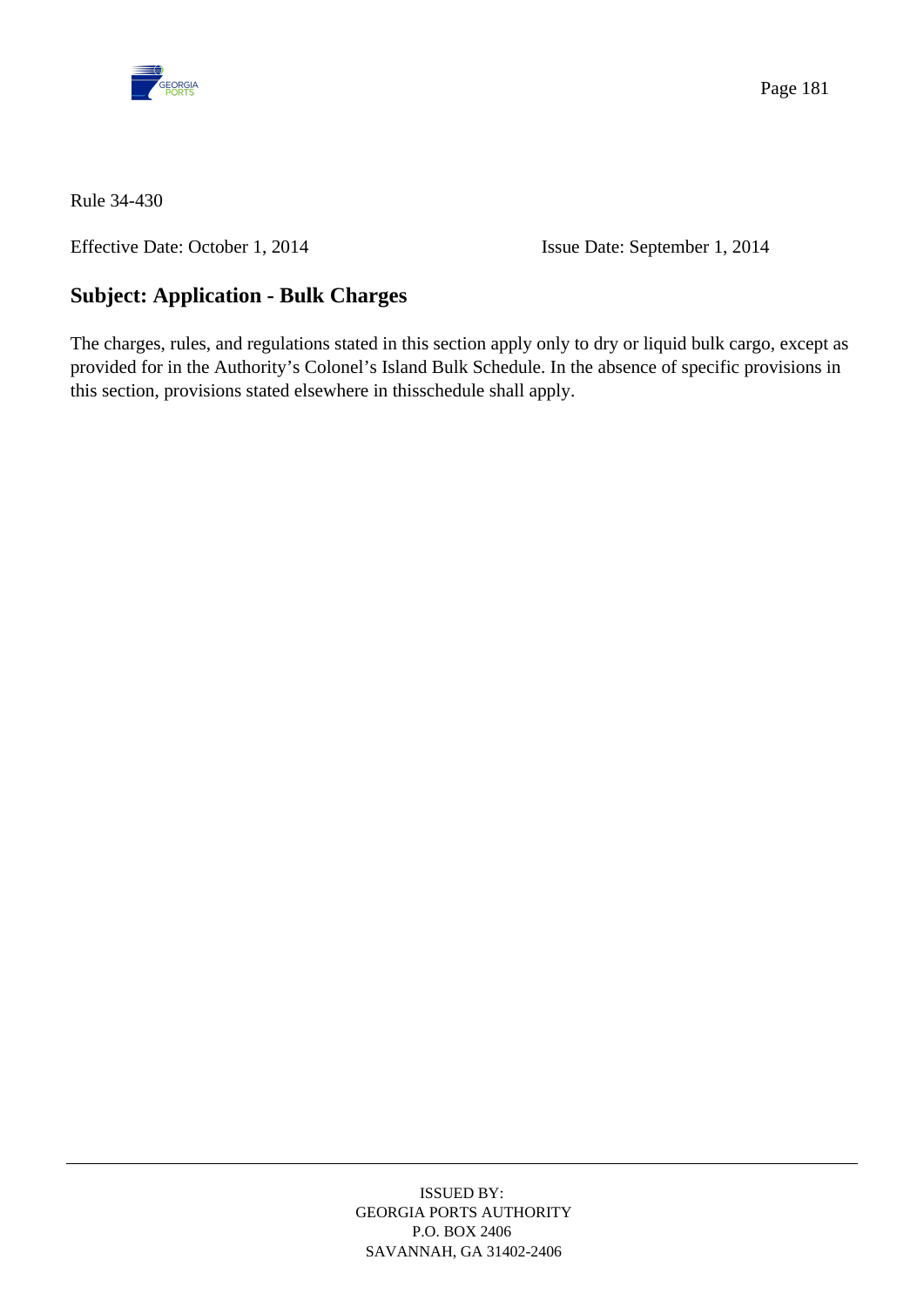

Effective Date: October 1, 2014 Issue Date: September 1, 2014

## **Subject: Cargo at Owners Risk**

### **(Applicable at Logistec operations at East River Terminals and Lanier Docks Only)**

All bulk commodities placed in either inside or outside storage are at owner's risk of depreciation in grade from weather, damages, insects, rodents, or any other causes including natural increase in breakage content resulting from either repeated handlings under industry accepted standards, or due to excessive storage time. For purposes of this schedule, excessive storage time is defined as cargo remaining in storage oversix (6) months.

All loss in weight from handling or excessive storage will be assessed against the owner's account.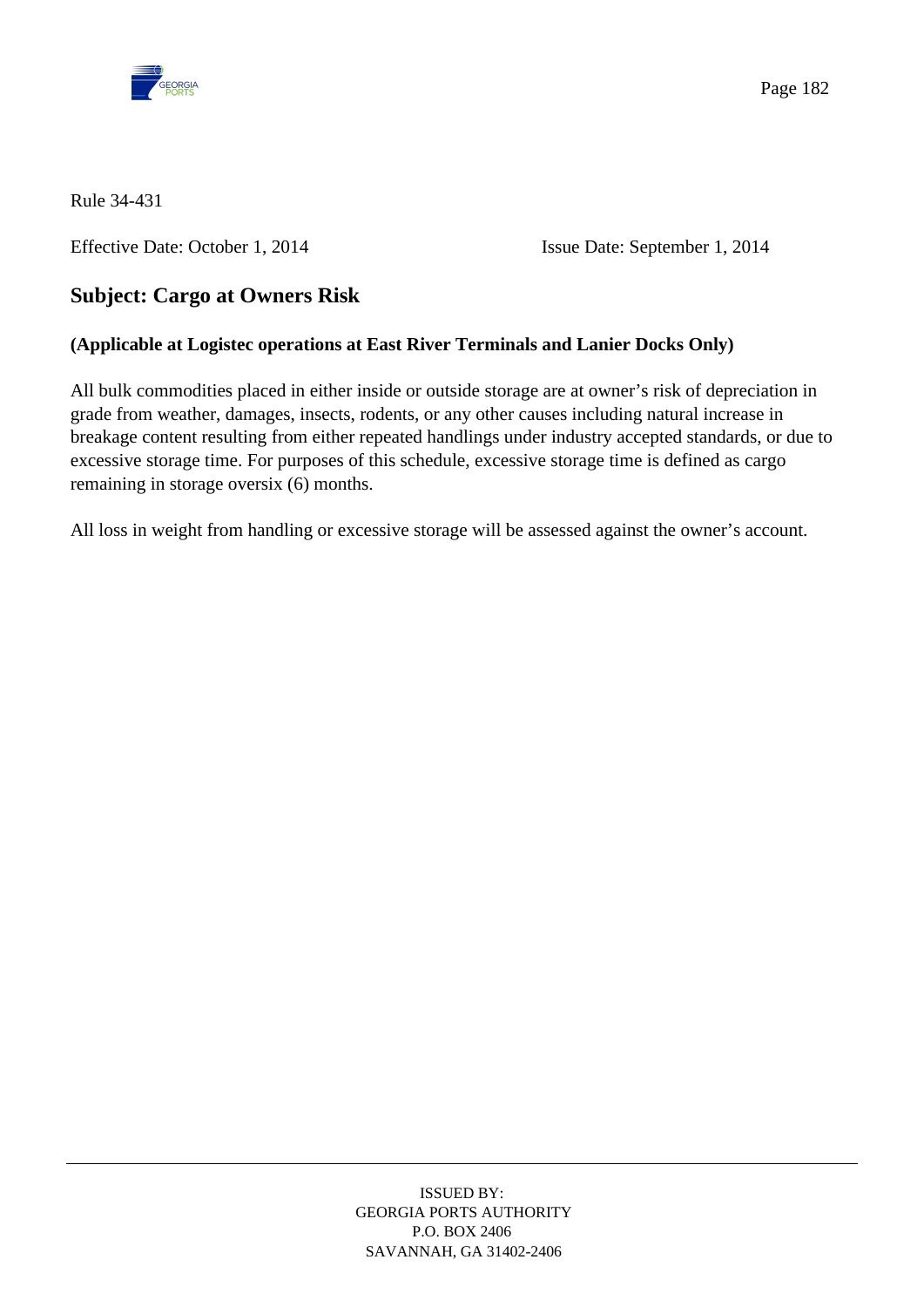

Effective Date: October 1, 2014 Issue Date: September 1, 2014

## **Subject: Cleaning or Trimming Bulk Carriers**

UNIT OF MEASURE:(Applicable at East River Terminal Only)

The terminal operator will furnish the labor required in cleaning or trimming of the vessels, barges, railcars, or trimming up materials in shipside storage. Rates for this labor may be obtained from the terminal operator.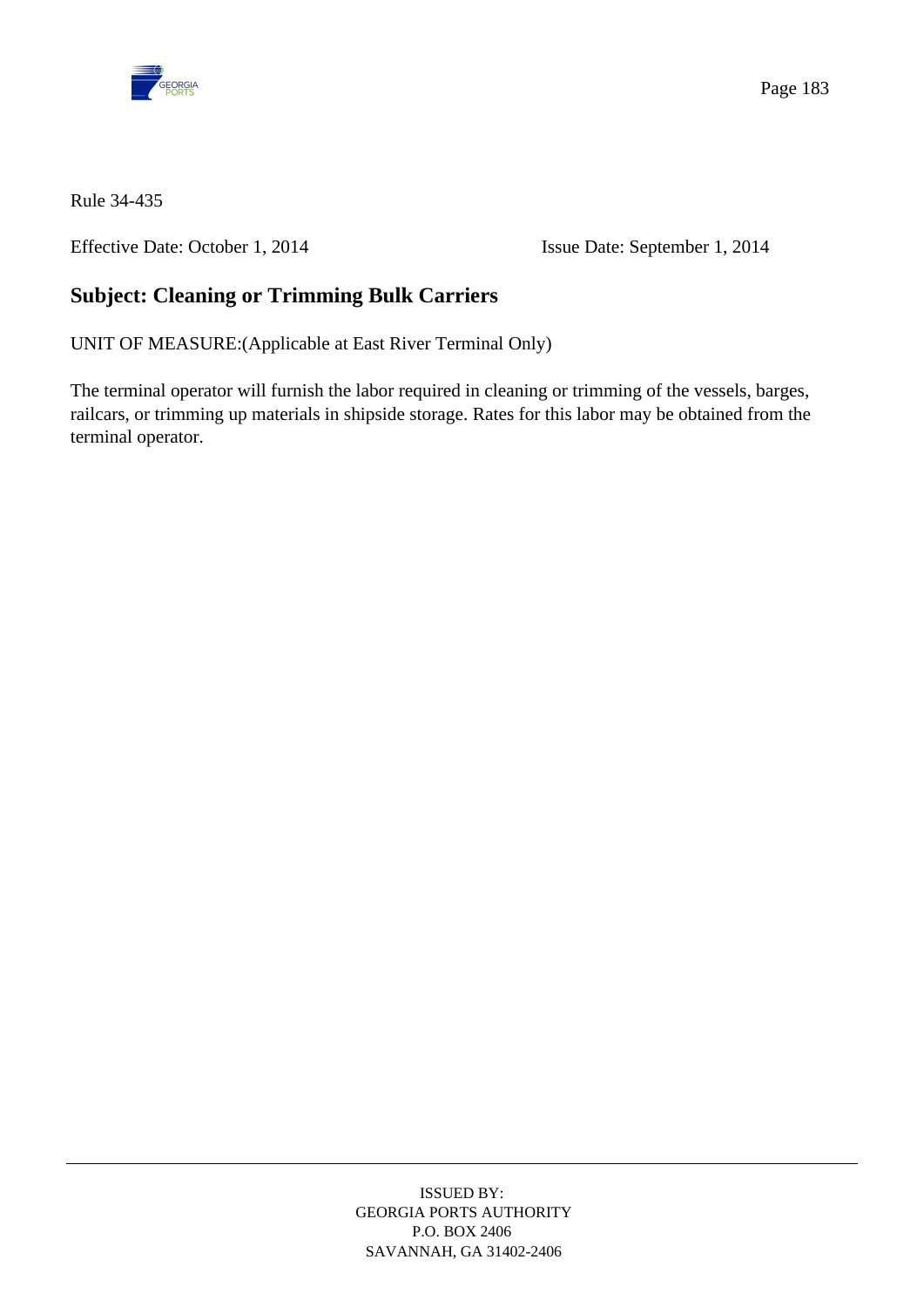

Effective Date: October 1, 2014 Issue Date: September 1, 2014

## **Subject: Commodities Covered by Charges Provided Herein**

| <b>DRY BULK</b>     | <b>LIQUID BULK</b>             |
|---------------------|--------------------------------|
| Animal Feed         | Ammonia, anhydrous             |
| Clay                | <b>Biofuels</b>                |
| Fertilizers         | Clay Slurry                    |
| Landplaster         | Fertilizers                    |
| Minerals            | Latex                          |
| Ores                | Oils (other than petroleum)    |
| Pig Iron            | Petroleum & Petroleum Products |
| Sand                | Pulp Mill Liquids              |
| Woodchips           |                                |
| <b>Wood Pellets</b> |                                |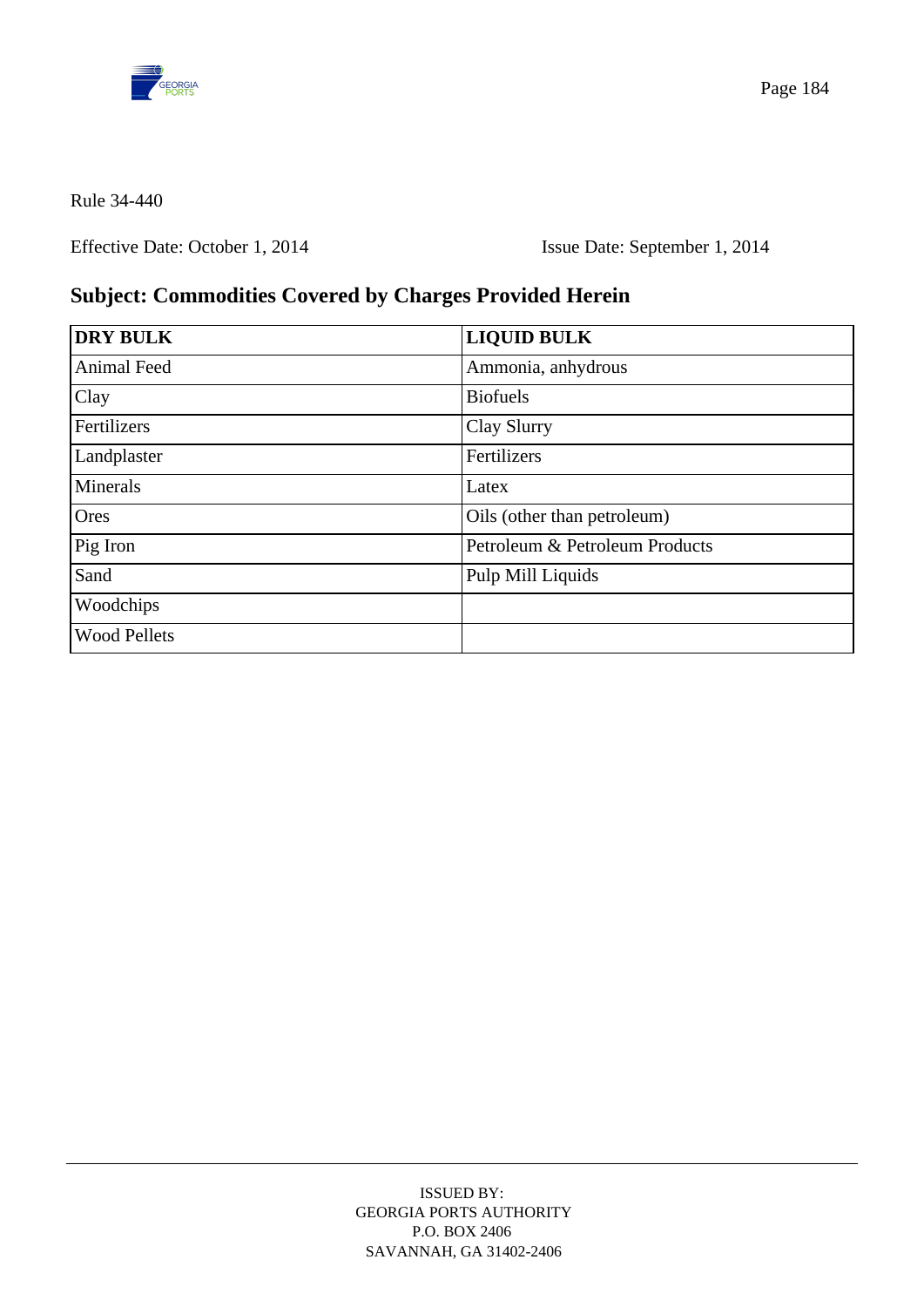

Effective Date: October 1, 2014 Issue Date: September 1, 2014

## **Subject: Minimizing Berth Congestion**

#### **(Applicable at East River Terminal only)**

To minimize berth congestion, if a vessel, awaiting a berth while at anchorage, chooses not to use the next available berth, the berth will be made available to the next vessel awaiting a berth. All vessels choosing not to work at the next available berth will be placed at the bottom of the list of vessels awaiting a berth while at anchorage.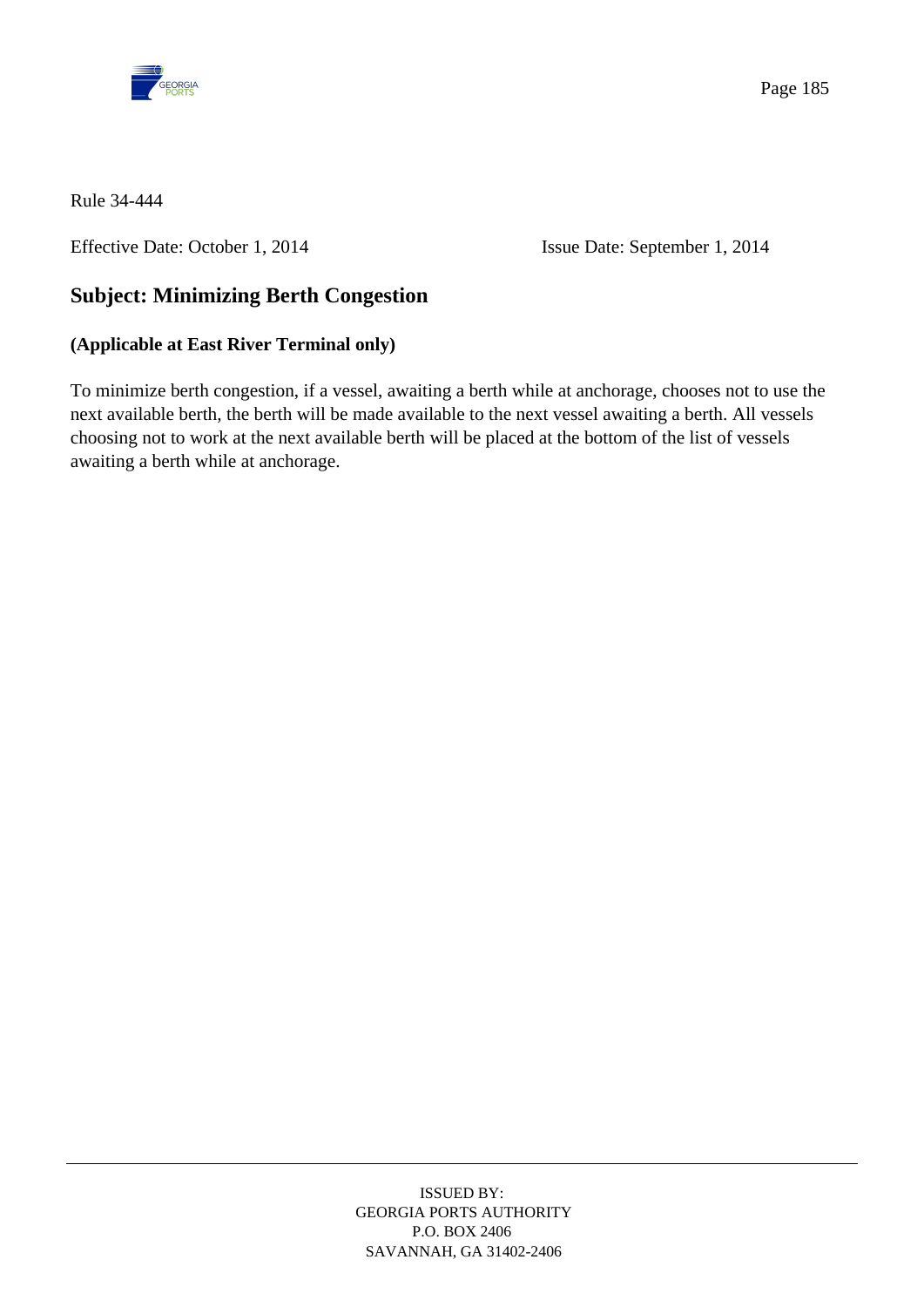

Effective Date: October 1, 2021 Issue Date: July 30, 2021

## **Subject: BULK CARGO CHARGES CATEGORY**

# **BULK CARGO CHARGES**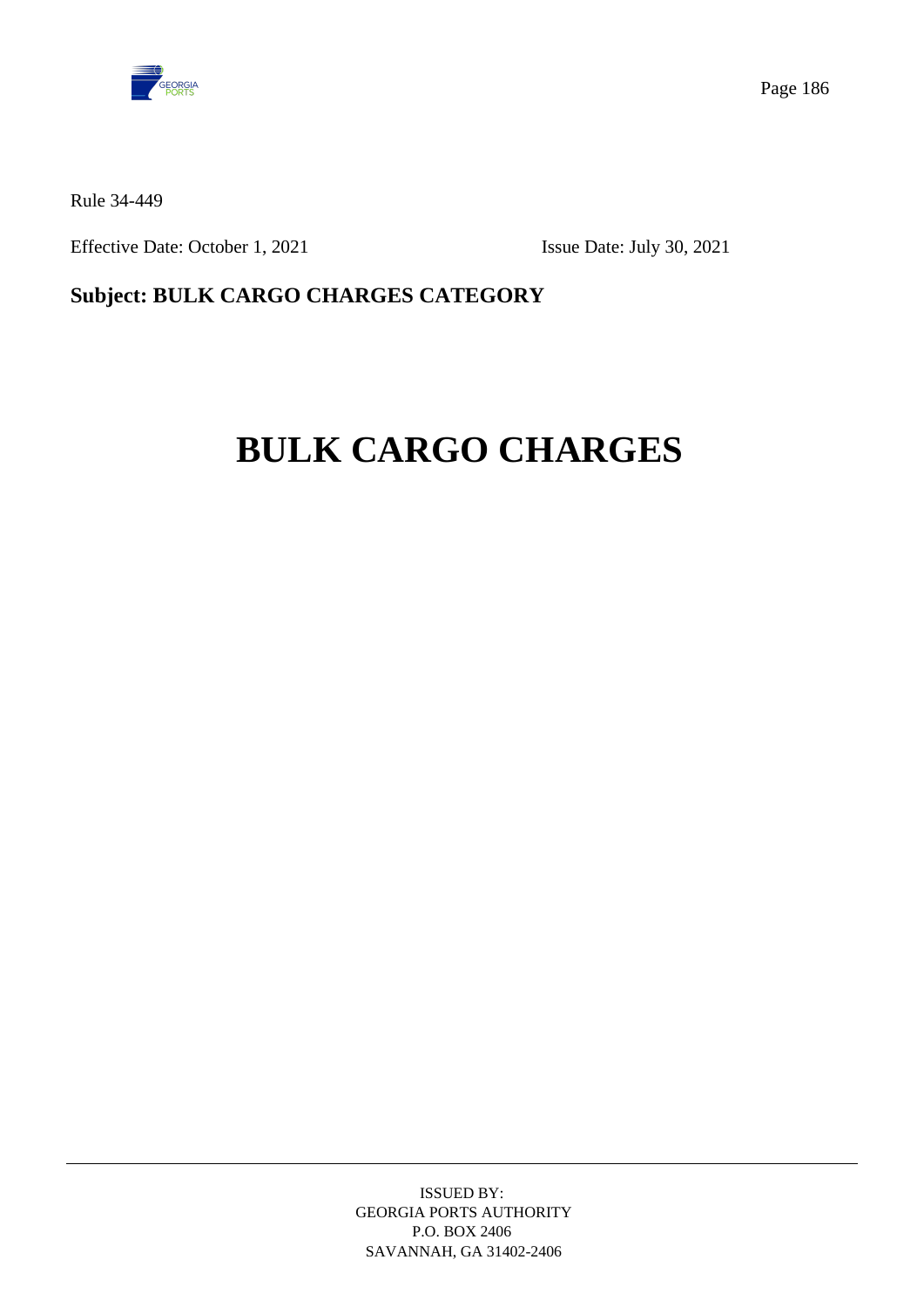

Effective Date: October 1, 2014 Issue Date: September 1, 2014

## **Subject: Bulk Handling and Storage**

For bulk handling and storage charges, call the below telephone numbers.

Bainbridge or Savannah – (912) 963-5506

Brunswick (Logistics/ Marine Ports Terminal) – (912) 264-4044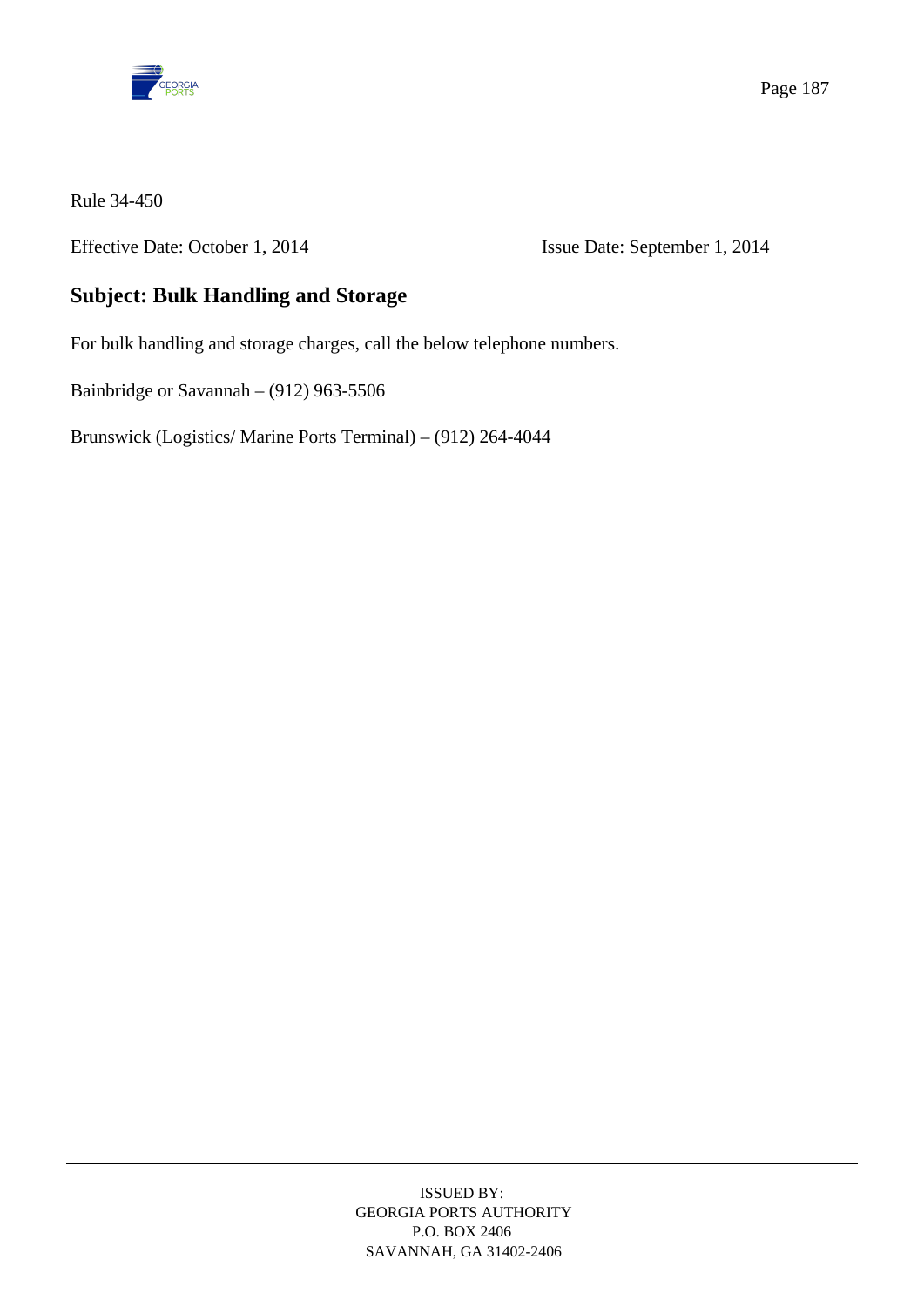

Effective Date: October 1, 2018 Issue Date: September 1, 2015

## **Subject: Line Handling**

### **Applicable at East River Terminal Only**

The following rates apply only on vessels measuring at least 259 linear feet. For vessels under 259 linear feet, rates will be quoted with proper notice and according to berth congestion. Orders for line handling must be received at the terminal no later than 1600 hours (4:00 PM) of the day prior to vessel arrival.

|                                                            | <b>STRAIGHT TIME</b> | <b>OVERTIME</b> |
|------------------------------------------------------------|----------------------|-----------------|
| Mooring                                                    |                      |                 |
|                                                            | \$620.00             | \$930.00        |
| Unmooring                                                  |                      |                 |
|                                                            | \$320.00             | \$480.00        |
| Shifting from Berth to Berth<br>(within the same terminal) |                      |                 |
|                                                            | \$620.00             | \$930.00        |
| Shifting from Terminal to                                  |                      |                 |
| Terminal                                                   | \$655.00             | \$982.50        |

Detention will be assessed after the first two (2) hours. Detention is assessed in increments of one-half (1/2) hour or fractional part thereof. Rates are as follows:

|         | <b>STRAIGHT TIME</b> | <b>OVERTIME</b> |
|---------|----------------------|-----------------|
| Mooring |                      |                 |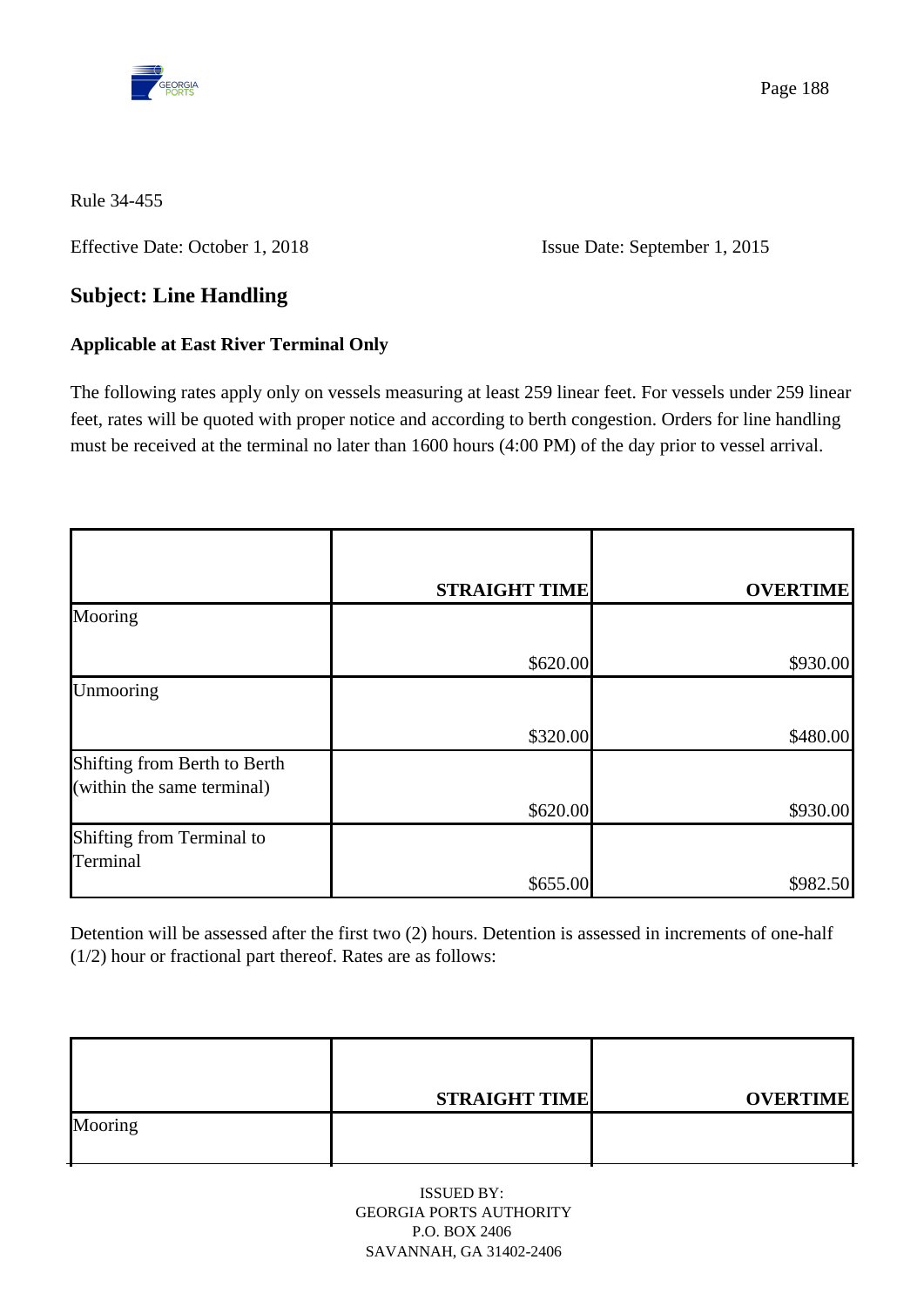

|           | \$92.00 | \$138.00 |
|-----------|---------|----------|
| Unmooring |         |          |
|           |         |          |
|           | \$46.00 | \$92.00  |
| Shifting  |         |          |
|           | \$92.00 | \$138.00 |

Hours of Operation for line handling are as follows:

Monday through Friday (except holidays as specified in Rule 34-070) 8:00 AM to 12:00 Noon 1:00 PM to 4:00 PM

*Note: All of the line handling rates stated in this rule are based upon non-union labor. Line handling rates using union labor are available upon request.*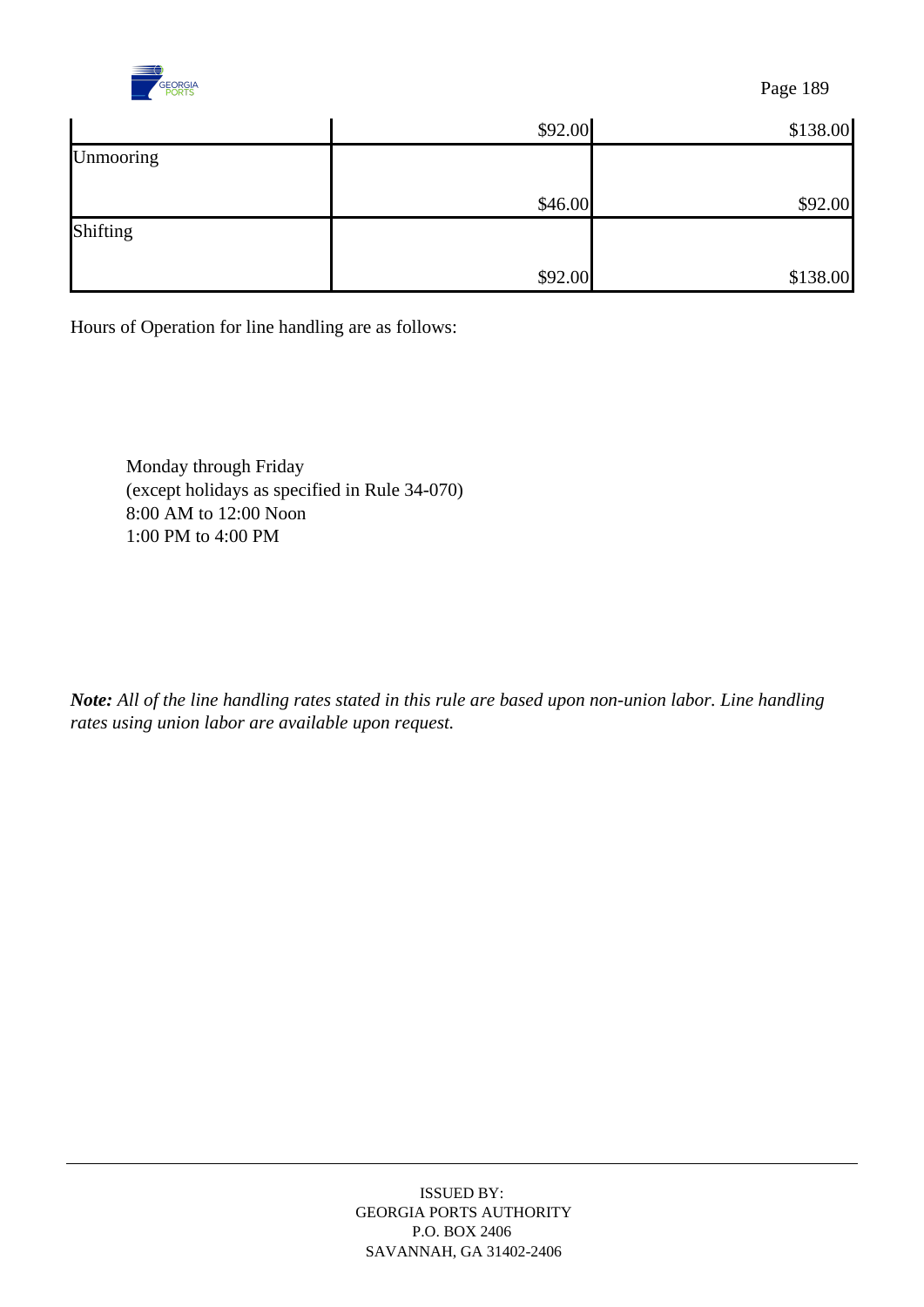

Effective Date: October 1, 2015 Issue Date: September 1, 2015

## **Subject: Overtime Differential**

#### **Applicable at East River Terminal Only**

When the bulk facilities are requested to operate at times other than the normal working hours, as described in Rule 34-155, an additional charge of \$260.00 per hour shall be assessed.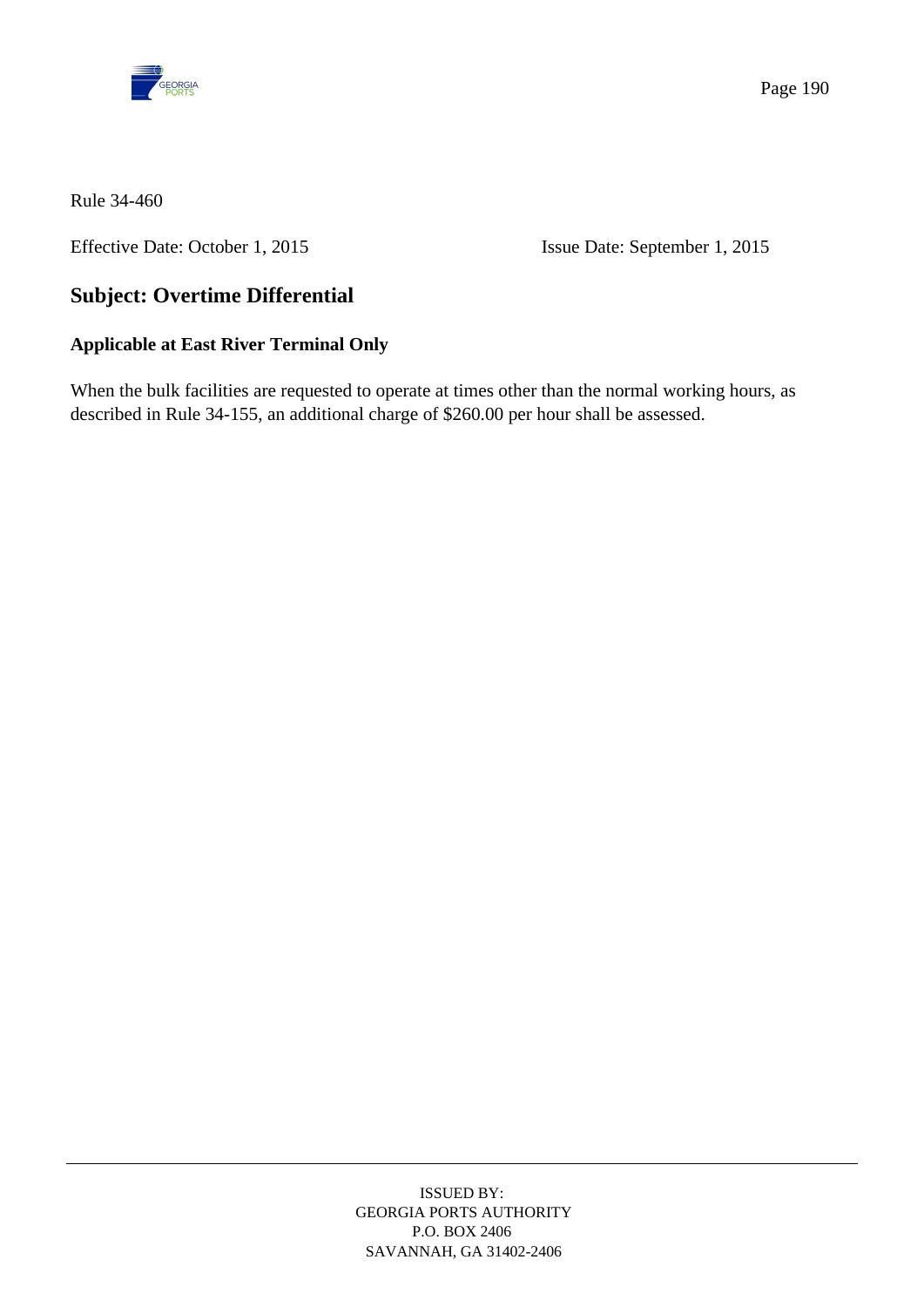

Effective Date: October 1, 2021 Issue Date: July 30, 2021

# **Subject: Stevedore Use Charge on Bulk Cargo**

Each stevedore loading and/or unloading vessel(s) at the named terminals of the Authority shall be assessed the following charges per net ton of bulk cargo:

|                             | <b>DRY BULK</b> | <b>LIQUID BULK</b> |
|-----------------------------|-----------------|--------------------|
| <b>Garden City Terminal</b> | N/A             | N/A                |
| Ocean Terminal              | 0.34            | N/A                |
| <b>East River Terminal</b>  | 0.34            | 0.40               |
| Mayor's Point Terminal      | 0.34            | N/A                |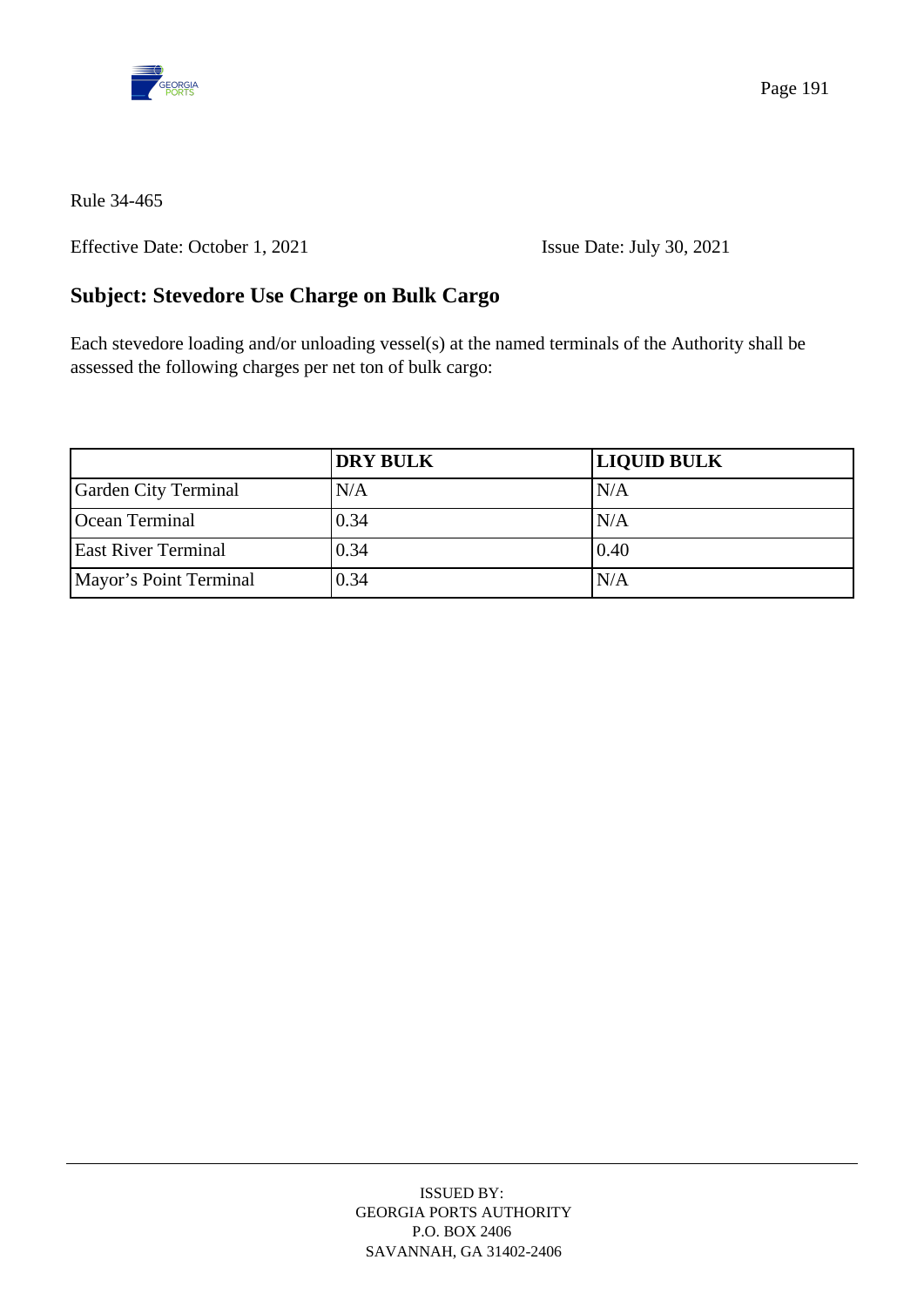

Effective Date: October 1, 2021 Issue Date: July 30, 2021

## **Subject: Wharfage Charges on Bulk Cargo**

Each vessel, its owner, and/or agent shall be assessed the following charges, per net ton, (unless otherwise indicated) of bulk cargo loaded to or discharged from vessels calling at the Authority's terminal.

|                                 | <b>SAVANNAH</b> | <b>BRUNSWICK</b> |
|---------------------------------|-----------------|------------------|
| Dry Commodities, NOS            | \$2.39          | \$2.39           |
|                                 |                 |                  |
| Liquid Commodities, NOS         | \$2.49          | \$2.49           |
| (includes petro-chemicals)      |                 |                  |
|                                 |                 |                  |
| <b>Biofuels</b>                 | \$0.19/BBL      | \$0.19/ BBL      |
|                                 |                 |                  |
| Fertilizer, Liquid              | \$1.54          | \$1.54           |
|                                 |                 |                  |
| Oils (other than petroleum, or  | \$1.32          | \$1.32           |
| pulp mill liquids)              |                 |                  |
|                                 |                 |                  |
| Petroleum and Petroleum         | \$0.19/BBL      | \$0.19/BBL       |
| Products (Crude or Refined Oil, |                 |                  |
| Fuel, Gas, Additives for        |                 |                  |
| lubricating, and Fuel oils)     |                 |                  |
|                                 |                 |                  |
| <b>Stumps</b>                   | N/A             | \$3.42           |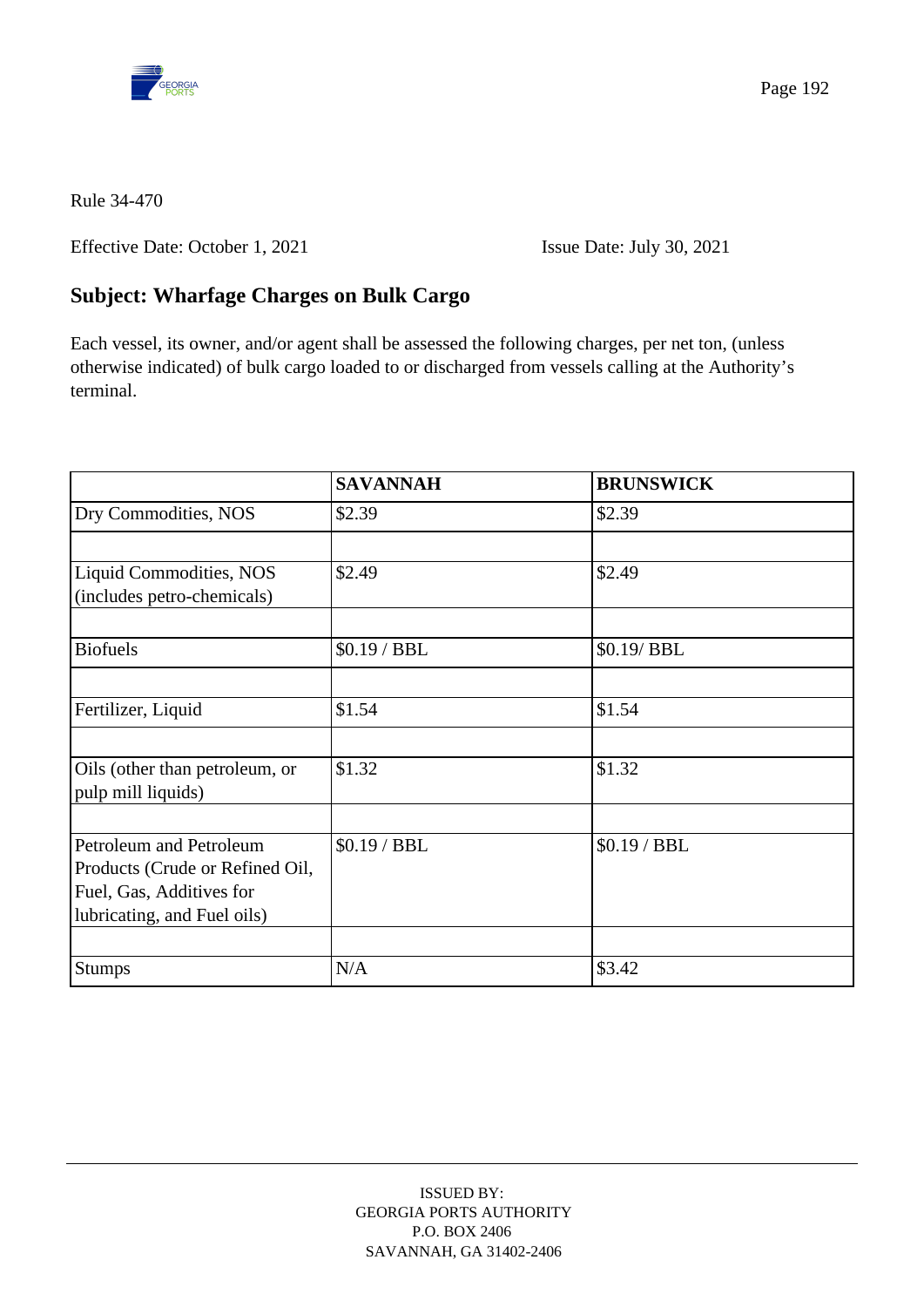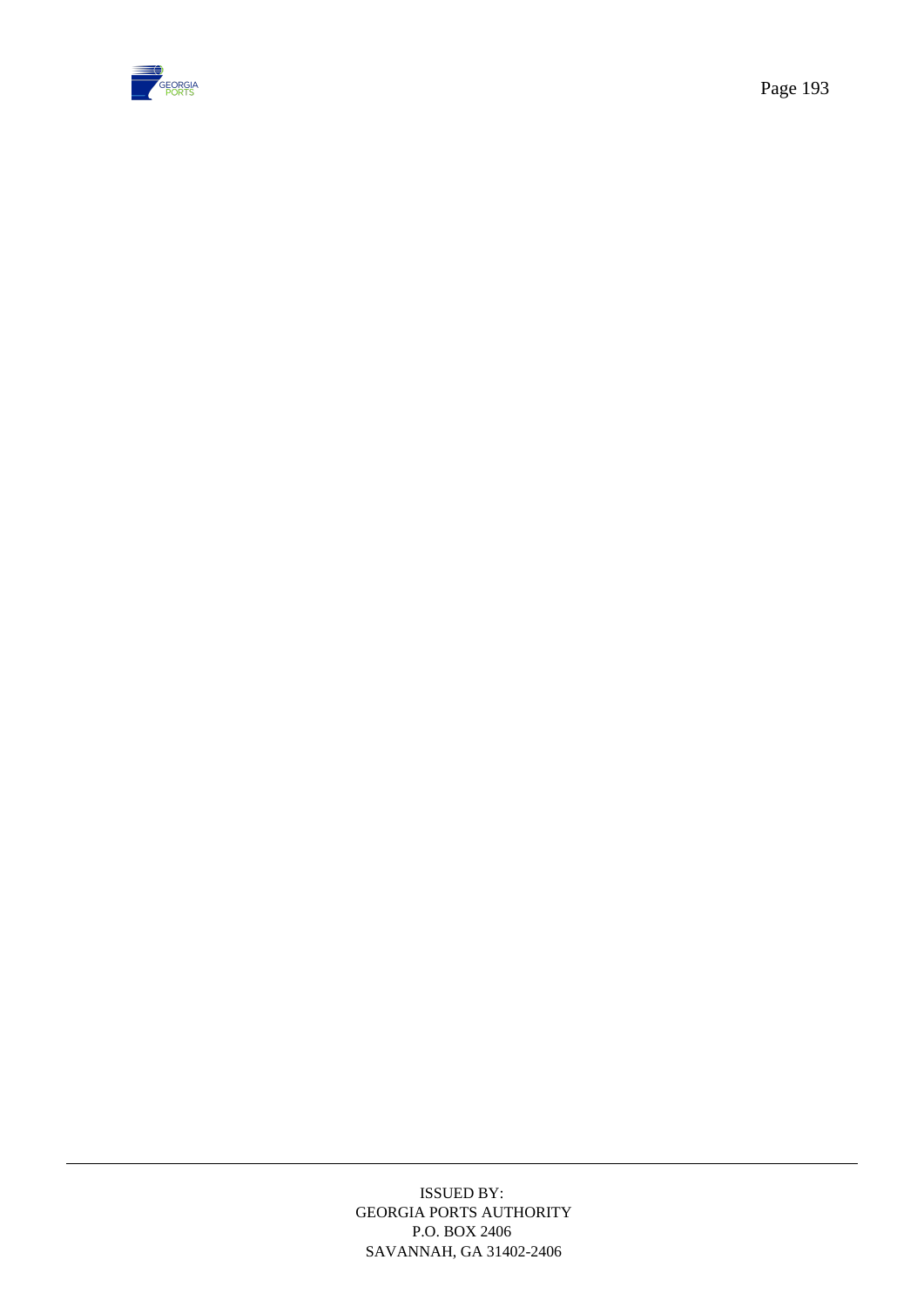

Effective Date: October 1, 2021 Issue Date: July 30, 2021

**Subject: CONTAINER RULES CATEGORY**

# **CONTAINER RULES**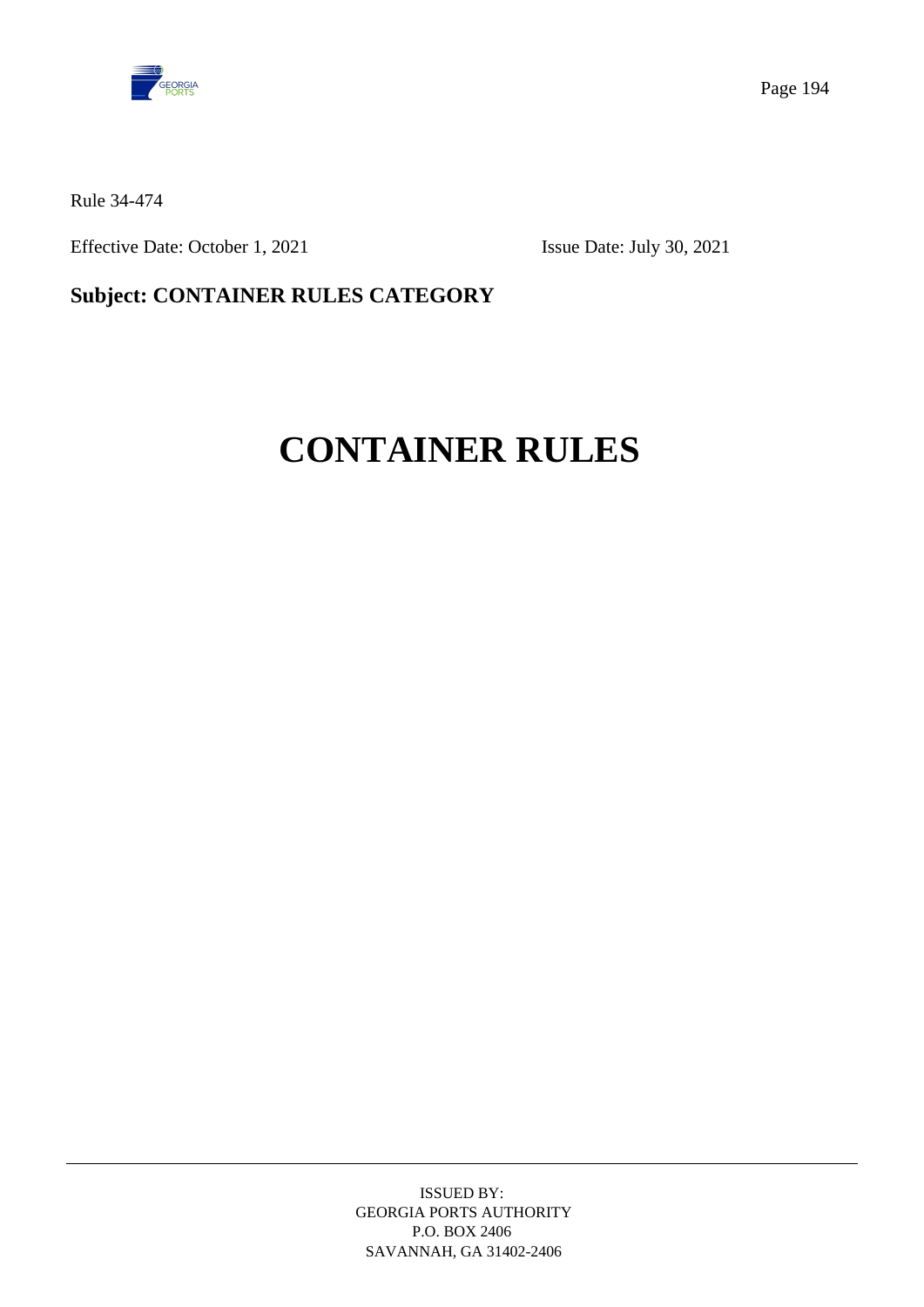

Effective Date: March 1, 2021 Issue Date: March 1, 2021

## **Subject: Acceptance Release and Handling of Chassis and Containers**

The Authority will accept a container from or release a container to the inland carrier upon instructions from the ocean carrier or its authorized agent.

All physical handling of containers and chassis after receipt to the point of rest shall be accomplished by the Authority or its designated contractor, or as authorized by the Authority.

The Authority reserves the right to designate an area as the point of rest.

### **RECEIVING DATE GUIDELINES**

Export receiving will not open for more than two (2) vessels at one time for each service. If vessels fall off rotation, it may prevent the third vessel from opening. In these cases, the Authority will only open for a third vessel, in a specific service, when the first vessel completes operations and is prepared to sail.

Loaded export containers delivered to the Authoritys Garden City Terminal or Ocean Terminal will not be accepted into the terminal if it is more than nine (9) days ahead of their vessels current published arrival date on the Georgia Ports Authority website and Navis / Express system.**(Exception: See Note)**

**Note:**If a second vessel in the same service is received before the first vessel departs, then the second vessels loaded export containers will not be accepted into the terminal if it is more than seven (7) days ahead of the second vessels current published arrival date on the Georgia Ports Authority website and Navis / Express system.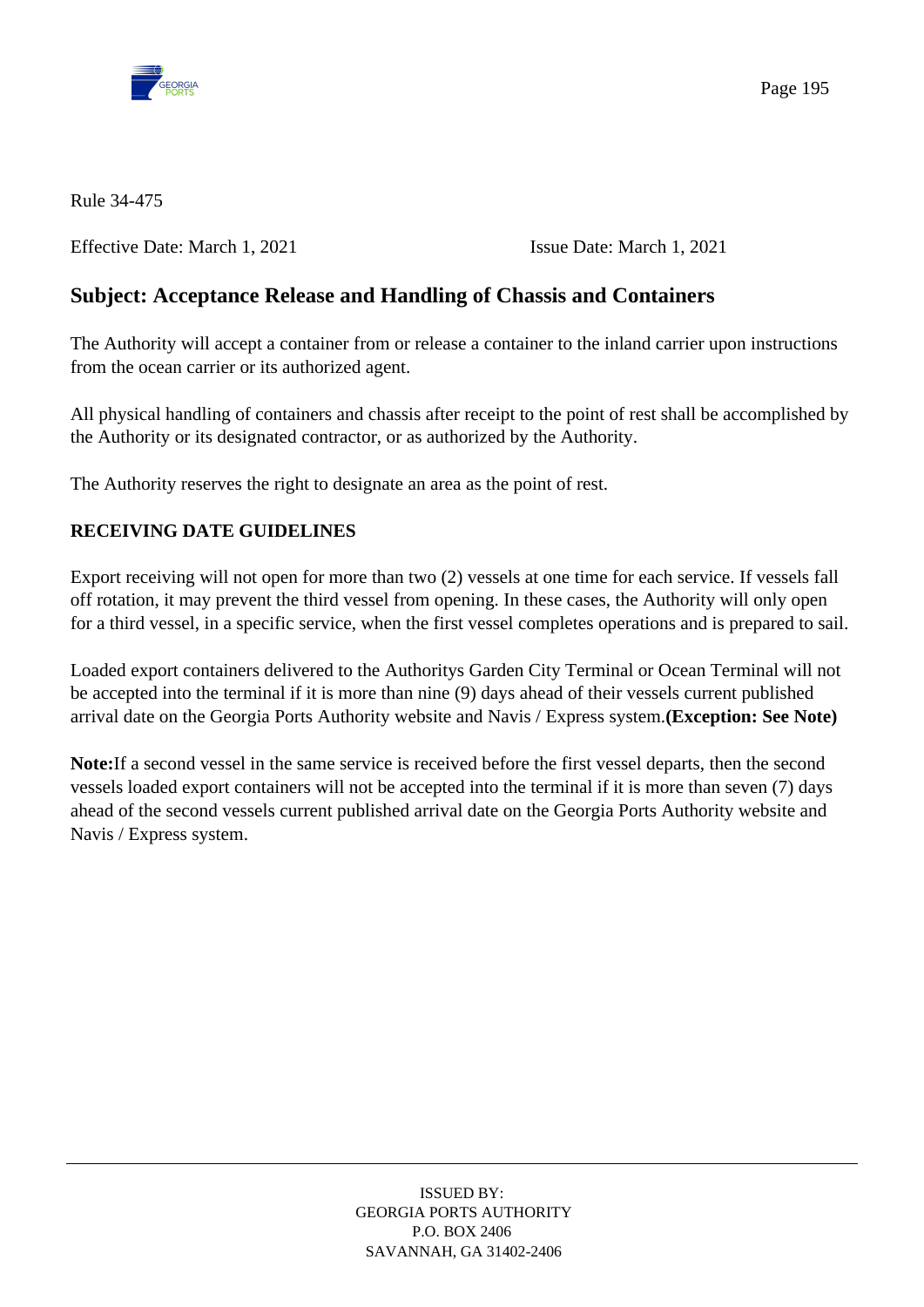

Effective Date: October 1, 2014 Issue Date: September 1, 2014

### **Subject: Assessment of Charges**

All charges in this section, or in agreements with comparable services listed, are based upon the services being performed during the working hours stated in Rule 34-155 and will be assessed against the ocean carrier and/or its authorized agent unless the Authority agrees to invoice another party.

EXCEPTION: Shipper-owned containers manifested as breakbulk cargo on vessels calling at Authority's Breakbulk or RoRo terminals will be subject to handling and storage rates in Rules 34-352 through 34-417 of this schedule.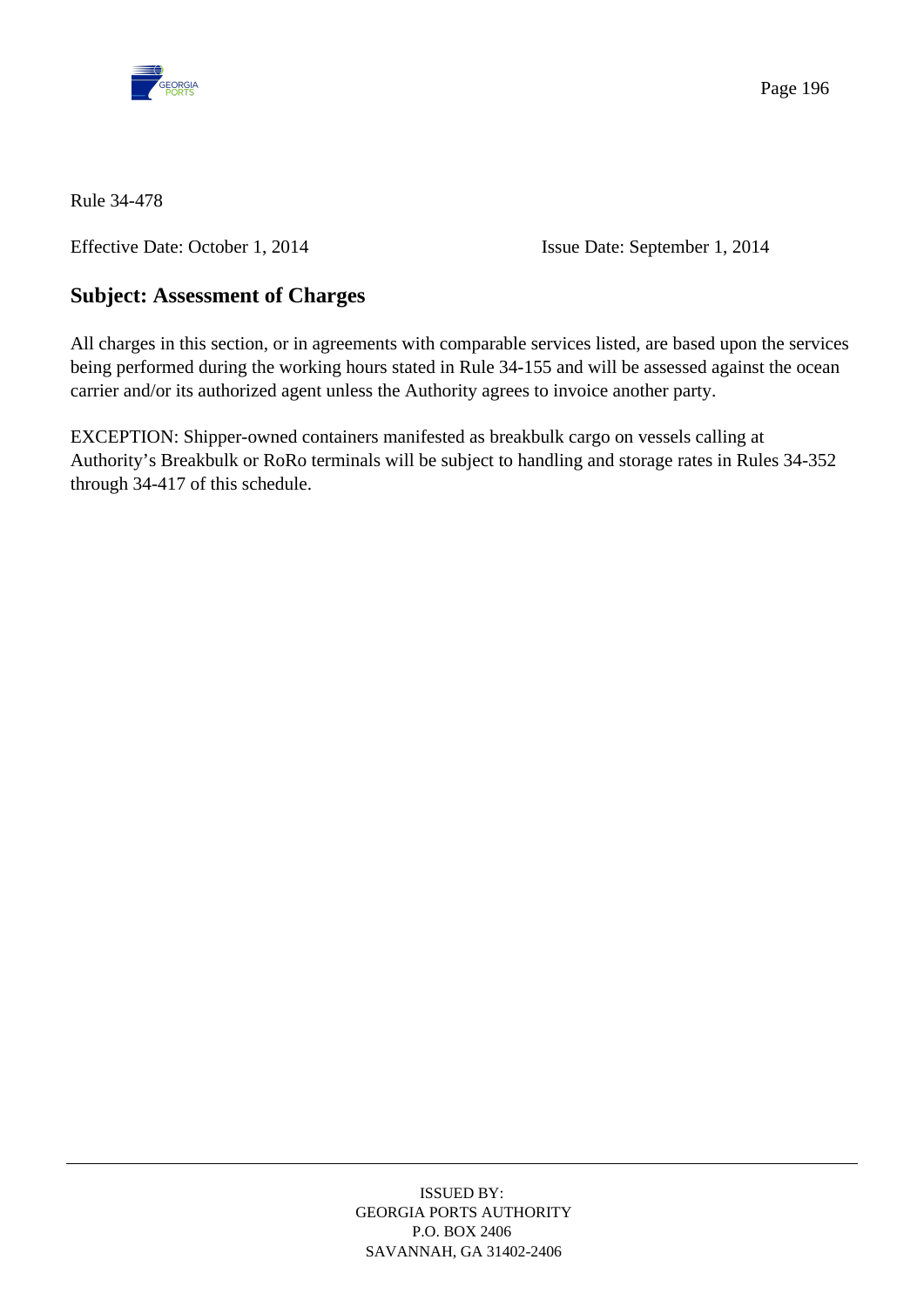

Effective Date: August 1, 2020 Issue Date: August 1, 2020

## **Subject: Chassis Pool**

The Authority has granted an exclusive license to South Atlantic Chassis Pool, LLC (SACP) for the purpose of operating a chassis pool at Garden City Terminal and Ocean Terminal. Ocean carriers, motor carriers, and other chassis users are encouraged to participate in the chassis pool by contributing and leasing chassis as necessary to transport containers moving to and from the Authority's terminals. SACP is responsible for the supply, maintenance, repair, and storage of all chassis in the chassis pool, excluding tri-axle and underslung genset chassis.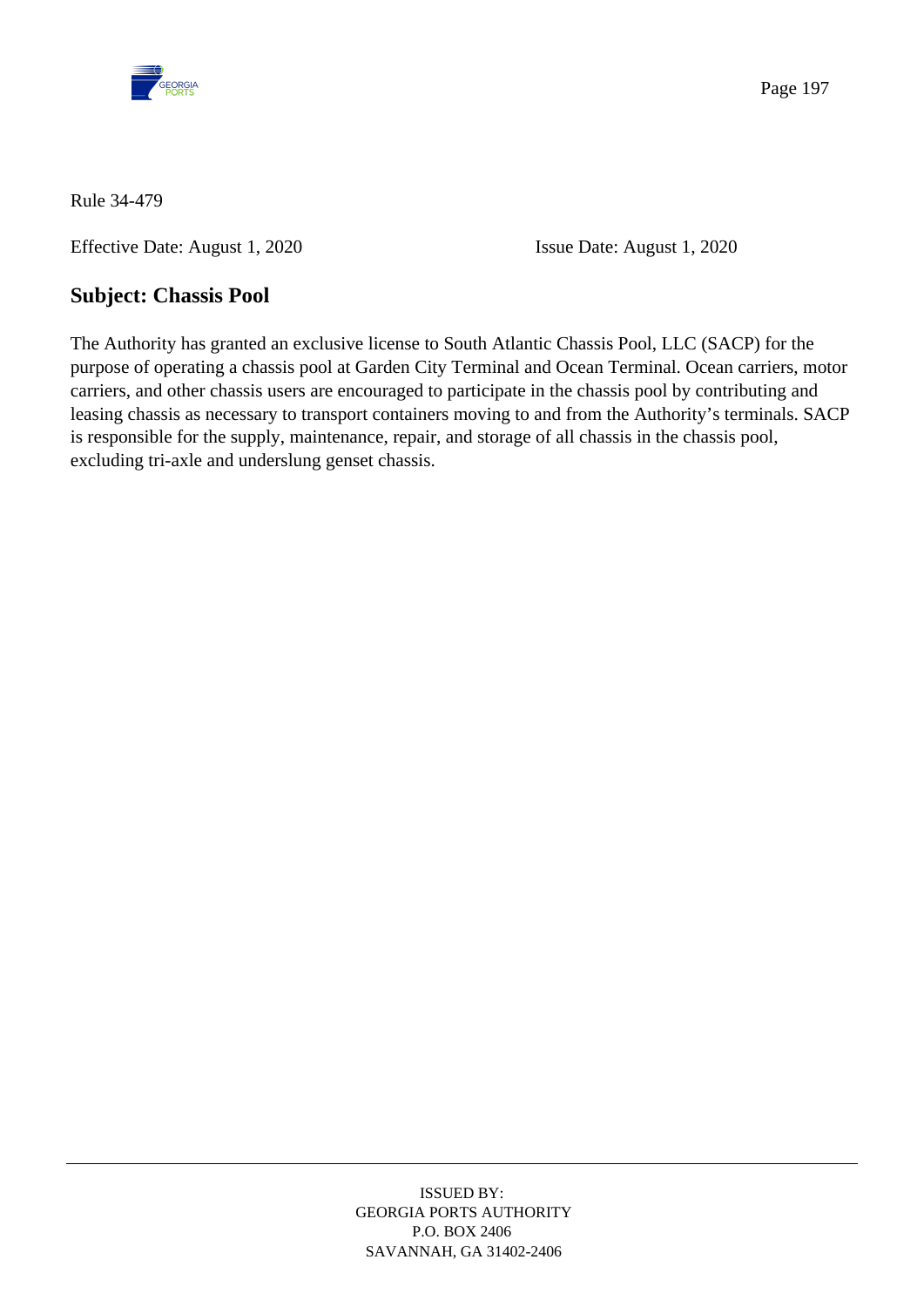

Effective Date: October 1, 2014 Issue Date: September 1, 2014

## **Subject: Conduct of Terminal Users**

All persons entering the Authority's container facilities agree to comply with rules set forth herein and conduct themselves in a safe and appropriate manner. Anyone deemed to be conducting themselves in an unsafe or inappropriate manner will be advised to take corrective action or be removed from the premises if necessary.

The users of the terminal are responsible for the cleanliness of all areas where they store containers and/or service equipment. The Authority will, on a regular basis, inspect each designated user's area and advise the responsible party of any unsafe or inappropriate condition. The Authority retains the right to clean such areas and invoice the responsible party for all costs associated with such clean-up.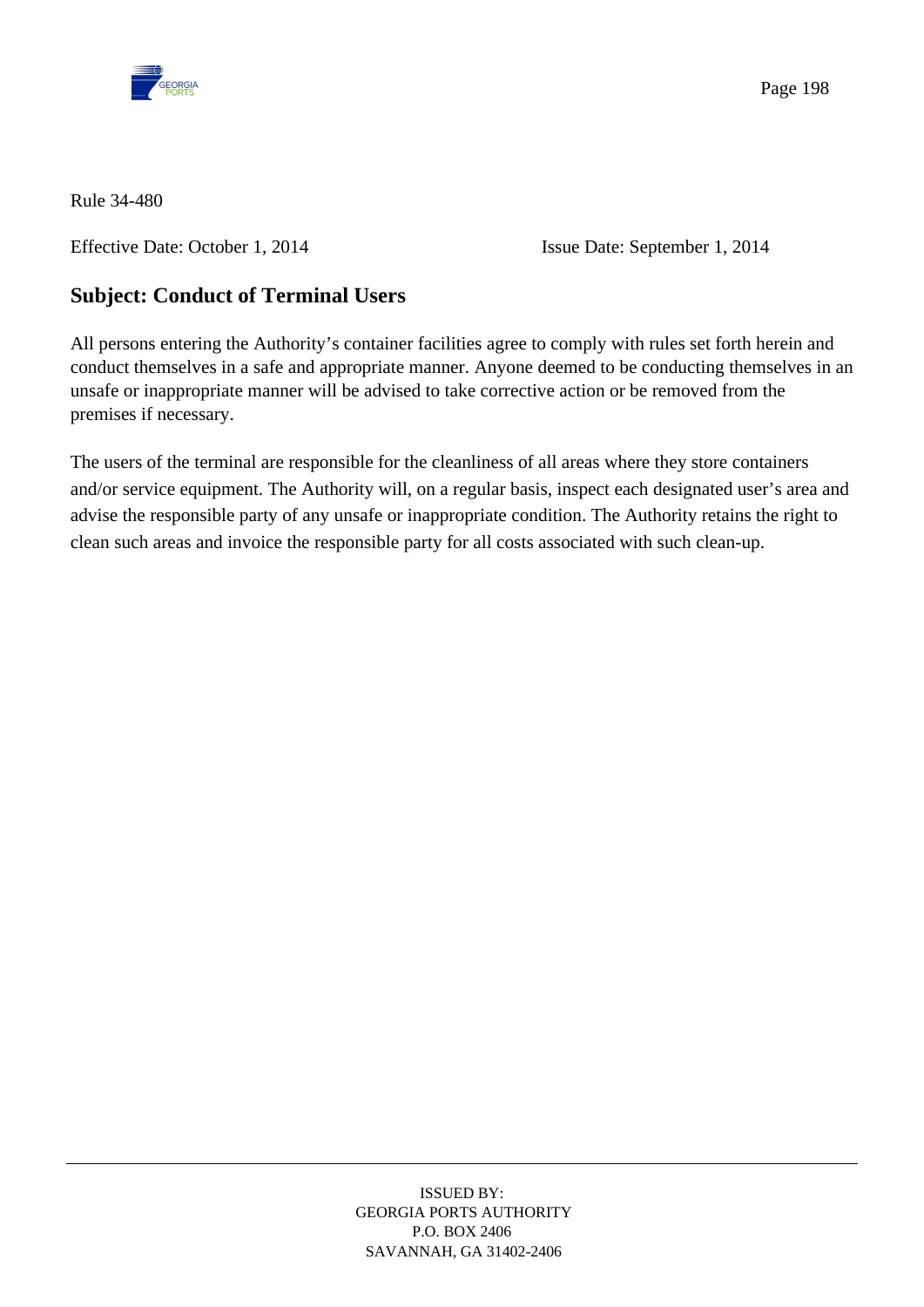

Effective Date: October 1, 2014 Issue Date: September 1, 2014

## **Subject: Containers or Chassis Left on Dock**

When containers, chassis, or married units are left in locations not specified or as directed by the Authority, thus causing congestion, the Authority will relocate them and assess the charges provided for in Rule 34-520. These charges will be invoiced to the ocean carrier.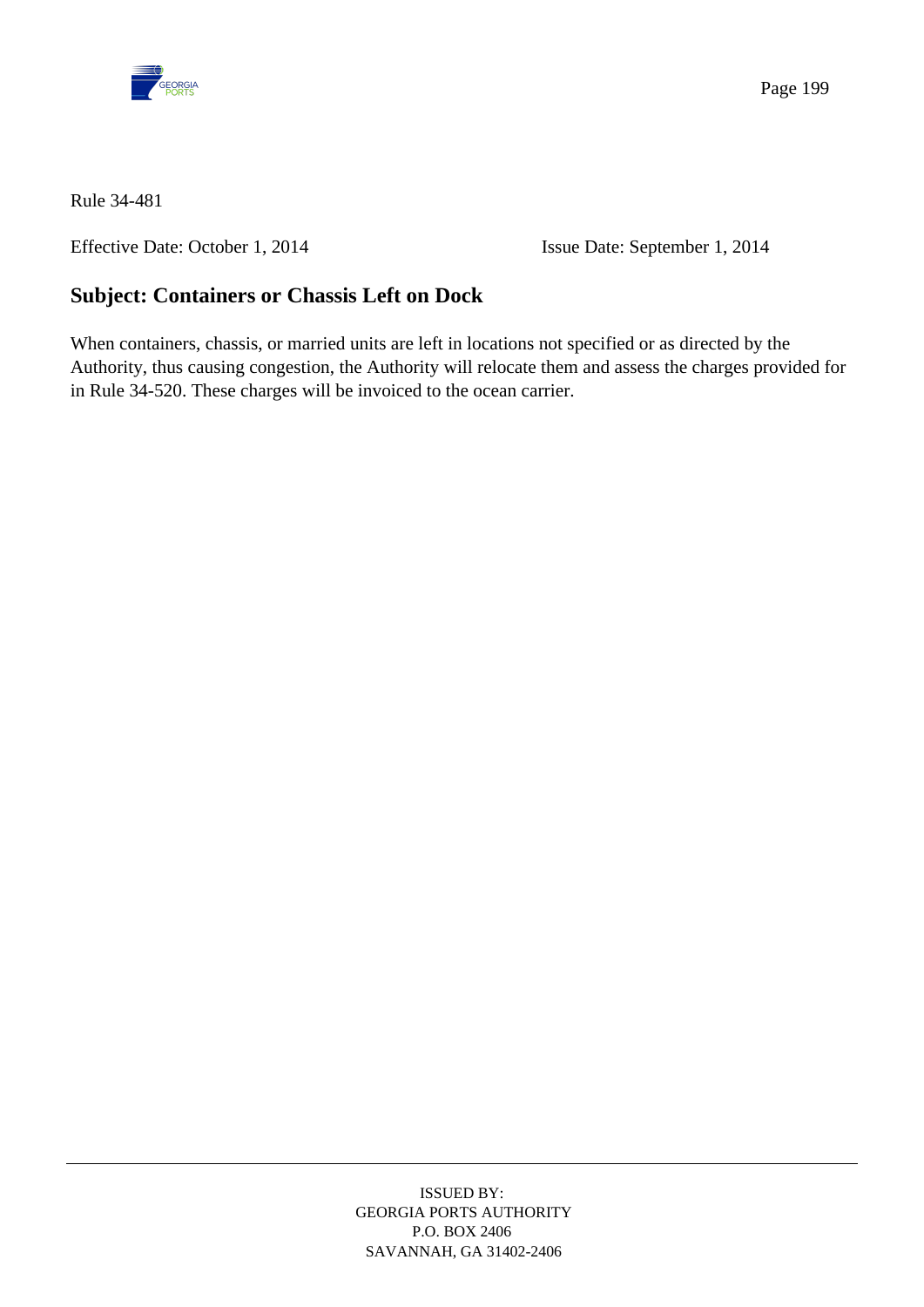

Effective Date: October 1, 2014 Issue Date: September 1, 2014

## **Subject: Container Maintenance**

All firms involved in container maintenance (cleaning, repairing, or servicing) which conduct operations on Authority facilities shall register with the Authority prior to undertaking such operations, and subsequently on July 1 of each year thereafter. In addition, such firms shall comply with the following:

- 1. Provide the Authority with copies of certificates of insurance covering operations on Authority facilities in accordance with the standards required.
- 2. Mark and identify all vehicles and equipment to be used on Authority facilities and maintain such vehicles and equipment in good condition.
- 3. Remove from Authority facilities all vehicles, equipment and material not currently being utilized and all scrap and trash resulting from operations on Authority facilities.
- 4. Conduct all operations in accordance with Authority, Coast Guard, and OSHA regulations, and federal, state, and local statutes, and only within areas designated by the Authority, and refrain from entering other areas without written permission from the Authority.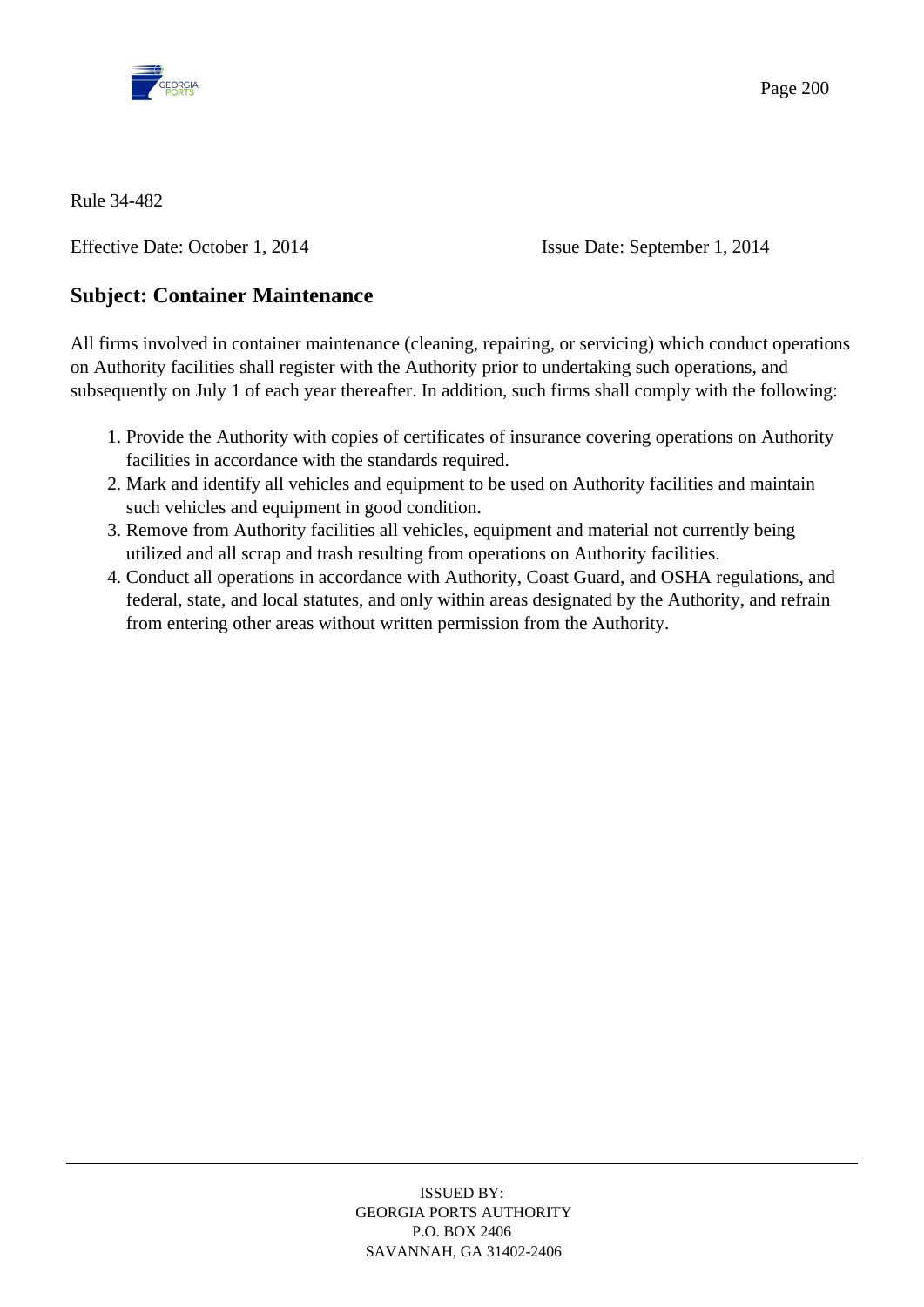

Effective Date: October 1, 2015 Issue Date: September 1, 2015

## **Subject: Container Transloading Services**

The Authority provides container transloading services to a limited number of exporters of linerboard, woodpulp, and like commodities. For these exporters, once the rates have been agreed upon, and cargo is received, the Authority will stuff (load) containers as requested. The stuffing will occur within the nine (9) day export receival window (see Rule 34-475 of this schedule), regardless of the free time and demurrage terms such exporters may have with the ocean carrier(s) with whom the cargo is booked. The Authority shall not be responsible for any resulting demurrage charges assessed by the ocean carrier(s), except that caused by its own negligence, as the Authority is not privy to the particular free time allowed by the ocean carriers involved.

For exporters of other commodities or importers of any commodity, the Authority will, in most cases, refer the work to third-party warehouse/transload operators in the Savannah area, a list of which is available from the Authority's Trade Development Division.

If due to the dimensions or weight of the cargo, it is necessary to transload the cargo within the Authority's terminals, this will be allowed, provided the selected third party has met the Authority's insurance requirements, and space is available for the transload operation. The Authority will assess fees to the selected third party and said fees should be included in any charges assessed by the third party to the importer/exporter, or its broker/forwarder.

**Note:** With the exception of Hazardous Class 9, the Authority strictly prohibits the transloading of all other hazardous classes on Authority facilities.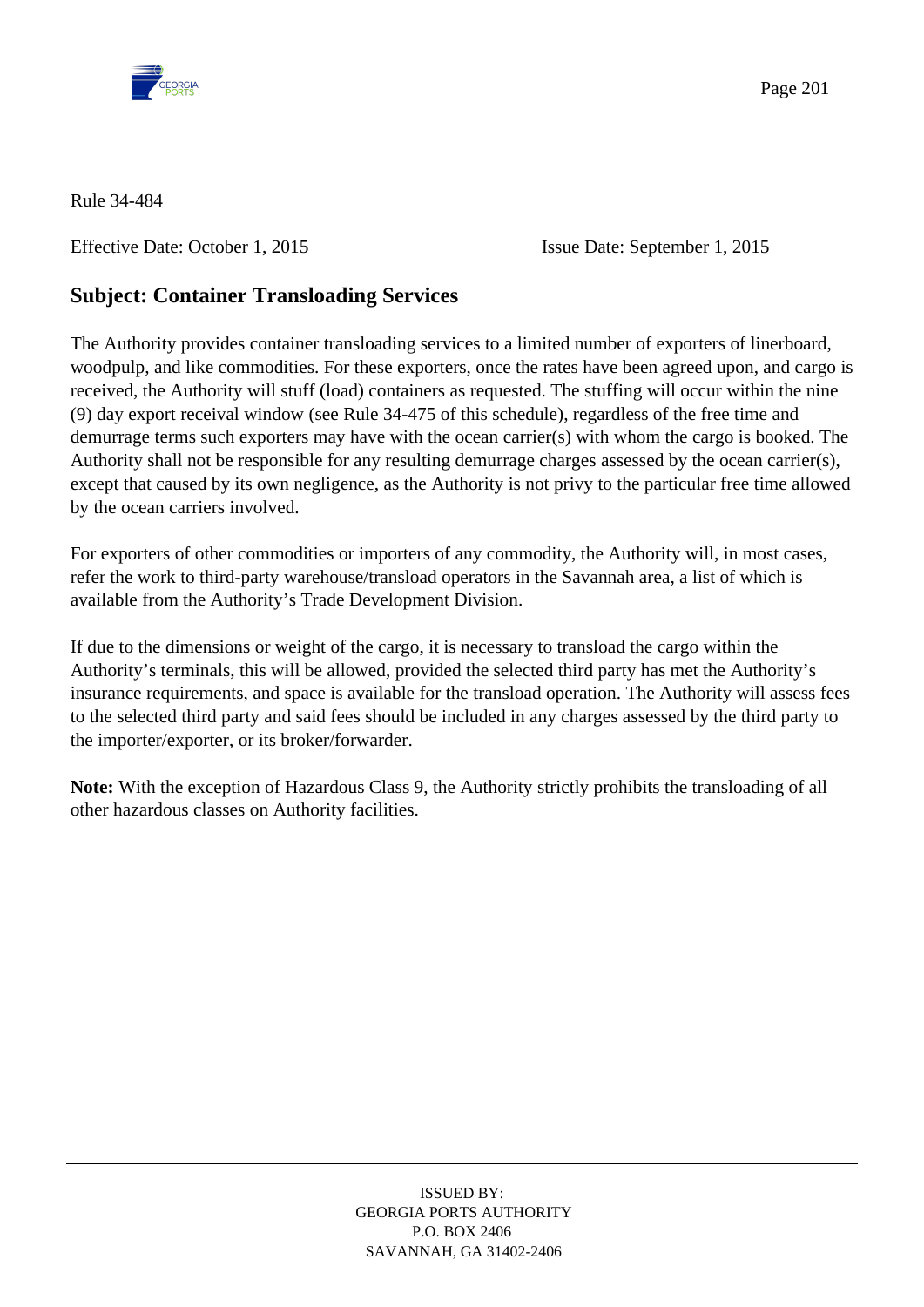

Effective Date: April 1, 2017 Issue Date: January 27, 2017

## **Subject: Major Damage Container Handling Procedure**

Empty containers that have been deemed to be 'major damage' by the ocean carrier's designated maintenance vendor's personnel or the ocean carrier's gate labor, will be sent to an Authority designated damaged area. Containers classified with 'major damage' will be allowed 21 consecutive days on the terminal. If the container is not repaired for roadability or removed from the terminal within the allotted 21 days the applicable MTO Rule 34-520 damaged equipment storage rate will apply.

The charges in this rule will be assessed in full regardless of provisions in any other agreement between the ocean carrier and the Authority.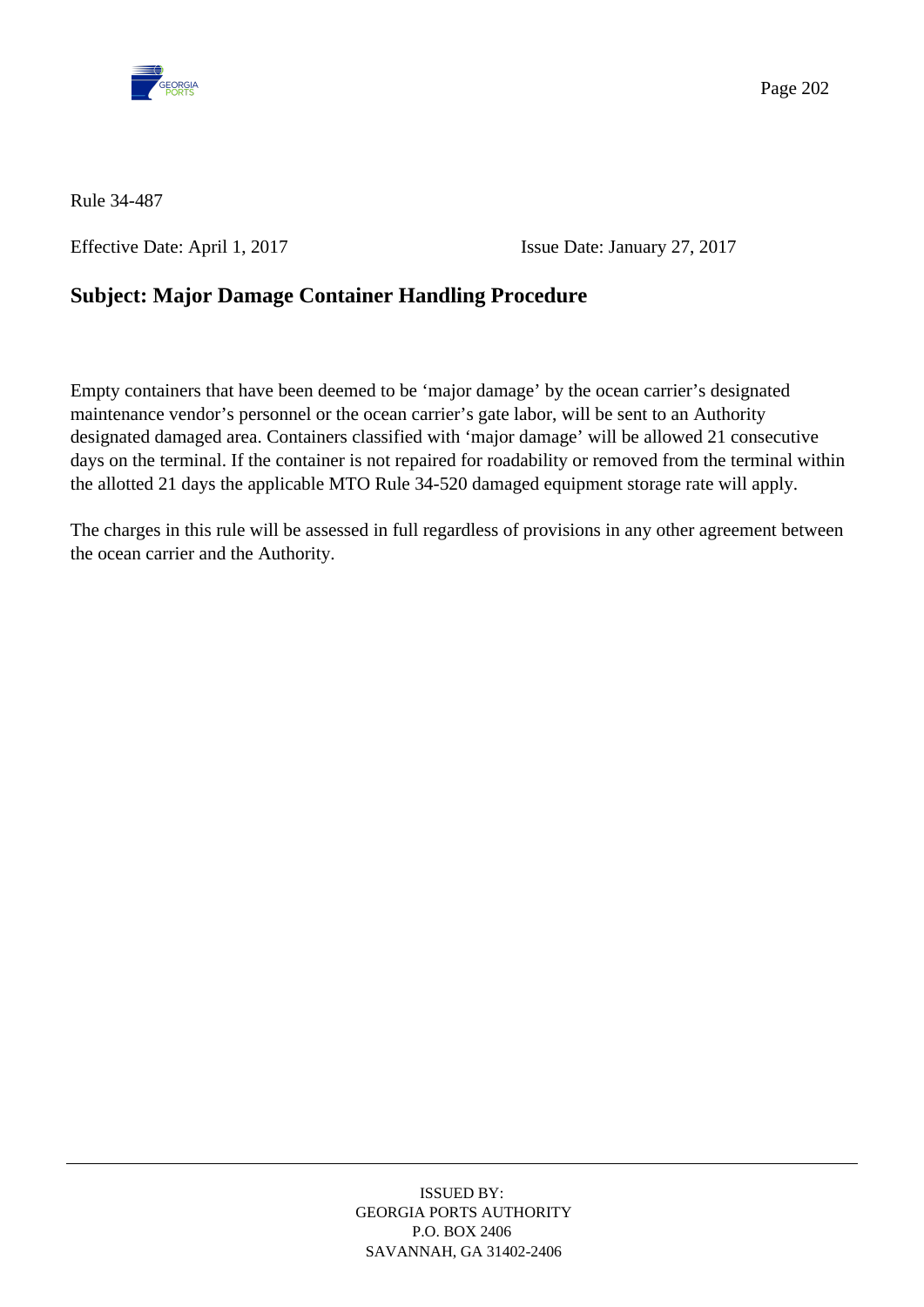

Effective Date: October 1, 2019 Issue Date: August 1, 2019

## **Subject: Long Dwell Tri-Axle and Genset Chassis Storage**

Non-married tri-axle and genset chassis will be allotted 30 consecutive free days on the terminal. If chassis are not removed from the terminal within the allotted 30 consecutive days the applicable MTO Rule 34-520 non-married tri-axle and genset Terminal Storage rate will apply.

The charges in this rule will be assessed in full regardless of provisions in any other agreement between the ocean carrier and the Authority.

Company or trucker-owned chassis left on the Authority's terminals *will not* receive terminal free time. The Company/trucker-owned Terminal Use and Storage Fees listed in MTO Rule 34-520 will be assessed to the applicable bill-to-party, which is the Company or truck driver. The chassis will not be released for pickup until all terminal fees are paid in advance to the Authority. **(Note 1)**

**Note 1**: After 30 consecutive days a non-married tri-axle and/or genset chassis will be classified as a long dwell chassis.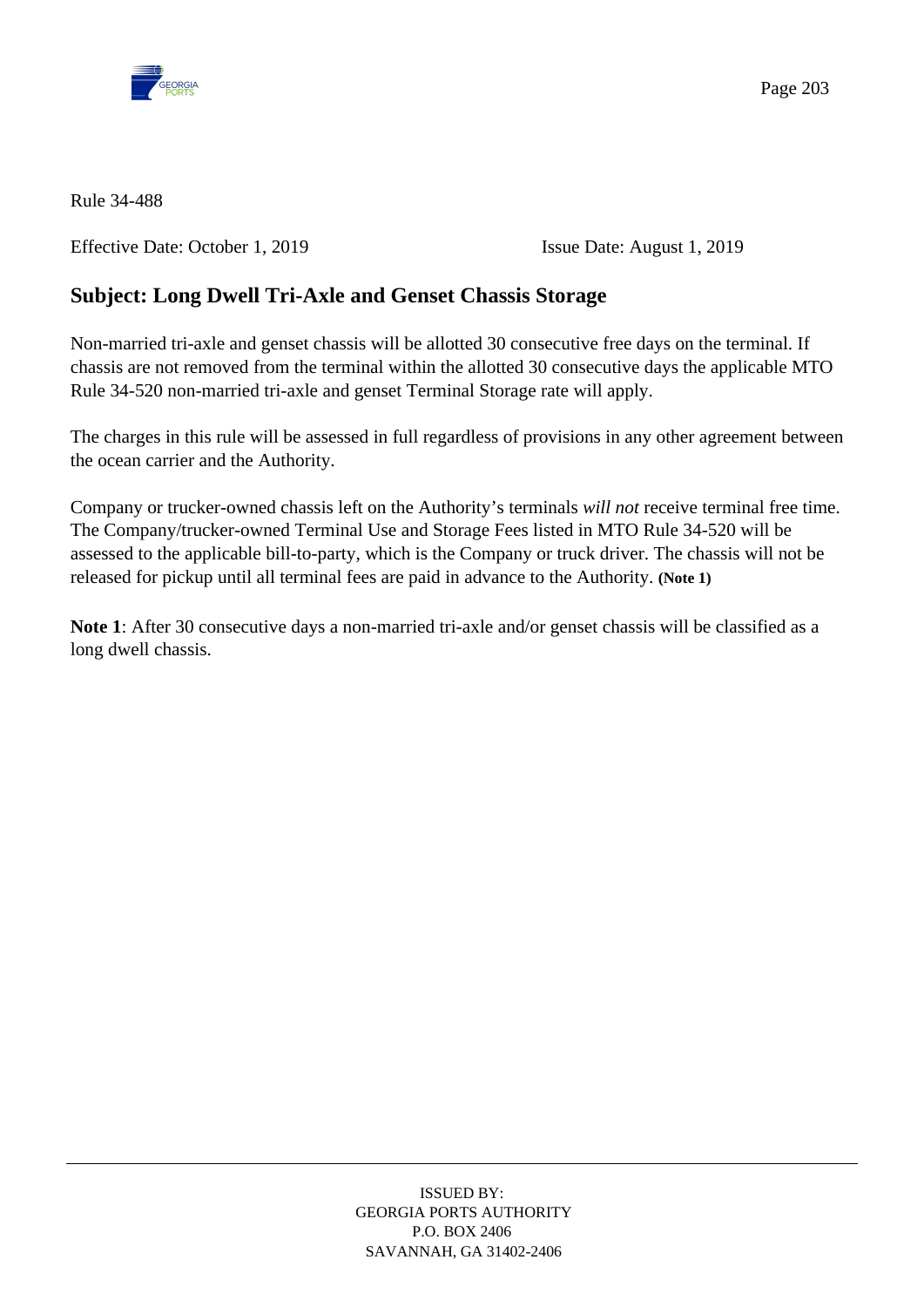

Effective Date: October 1, 2014 Issue Date: September 1, 2014

## **Subject: Pre-Advice Requirement on Containers Received Via Rail**

On any container received via rail for export through Authority facilities, the Authority must receive the following information prior to the arrival of the container:

Booking # Container # Container Size and Type Gross Weight Hazard Class (if applicable) Line/Vessel/Voyage Port of Discharge Railcar # (if available)

Such information must be entered into the Authority's terminal operating system by the line or line's agent. Containers arriving without this information will be assessed the supplemental rail liftcharge indicated in Rule 34-520.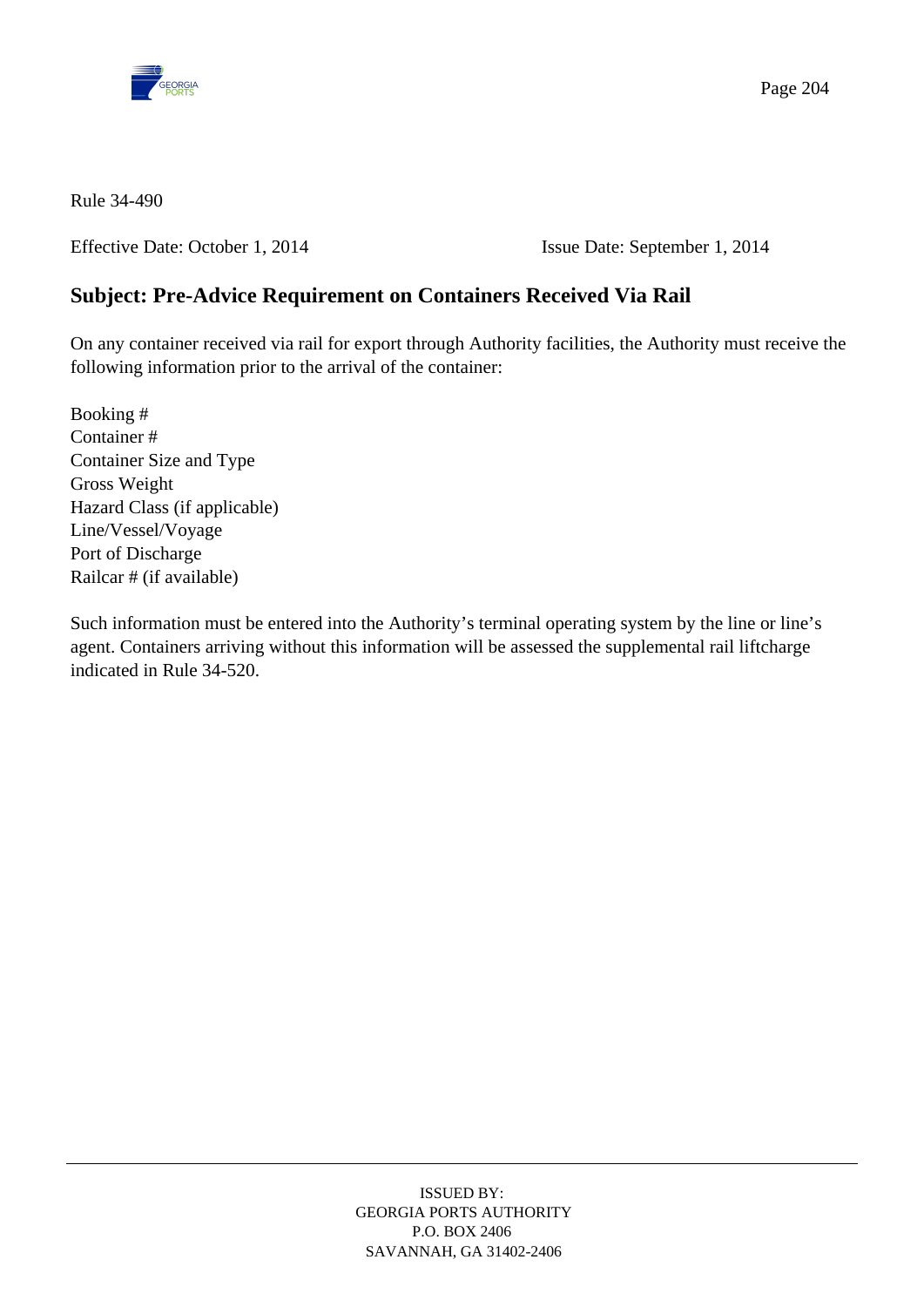

Effective Date: June 10, 2019 Issue Date: June 10, 2019

## **Subject: Mid American ARC Program to CSXT Savannah Yard**

Solely with respect to international containers being transported between the Authority's Garden City Terminal and CSXT's terminal located at 2101 West 59th Street, Chicago, IL (the "Chicago Yard"), the Authority will act as an intermediary between the user and the motor carrier to coordinate the drayage of international containers to and from Garden City Terminal and CSXT's terminal located at 3000 Tremont Road, Savannah, Georgia (the "Savannah Yard"). Upon user's request, the Authority will coordinate with the drayage provider to arrange for international containers to be transported between Garden City Terminal and CSXT's Savannah Yard. The user acknowledges that the Authority will be acting solely as an intermediary, and the drayage will be performed by the motor carrier. Accordingly, the user acknowledges and agrees that the risk of loss apportioned to the Authority in connection with the drayage shall be zero including, without limitation, any loss or damage to goods during transit to or from Garden City Terminal and the Savannah Yard.

The rules and procedures governing the motor carrier's liability for loss or damage to the goods in the motor carrier's possession or control shall be set forth in the relevant shipping documents and applicable law relating to the shipment of goods. User agrees to be bound by the terms and conditions of the motor carrier's service directory, tariff, interchange agreement, and/or shipping documents, as applicable. The relationship between the Authority and the motor carrier is that of an independent contractor. Under no circumstances shall employees or agents of the motor carrier be deemed employees or agents of the Authority. User acknowledges and agrees that the Authority is not a shipper, consignor, consignee, beneficial cargo owner, or any other party having an interest in cargo. User shall pay the Authority for the drayage in accordance with the drayage rate set forth in the user's existing contract with the Authority.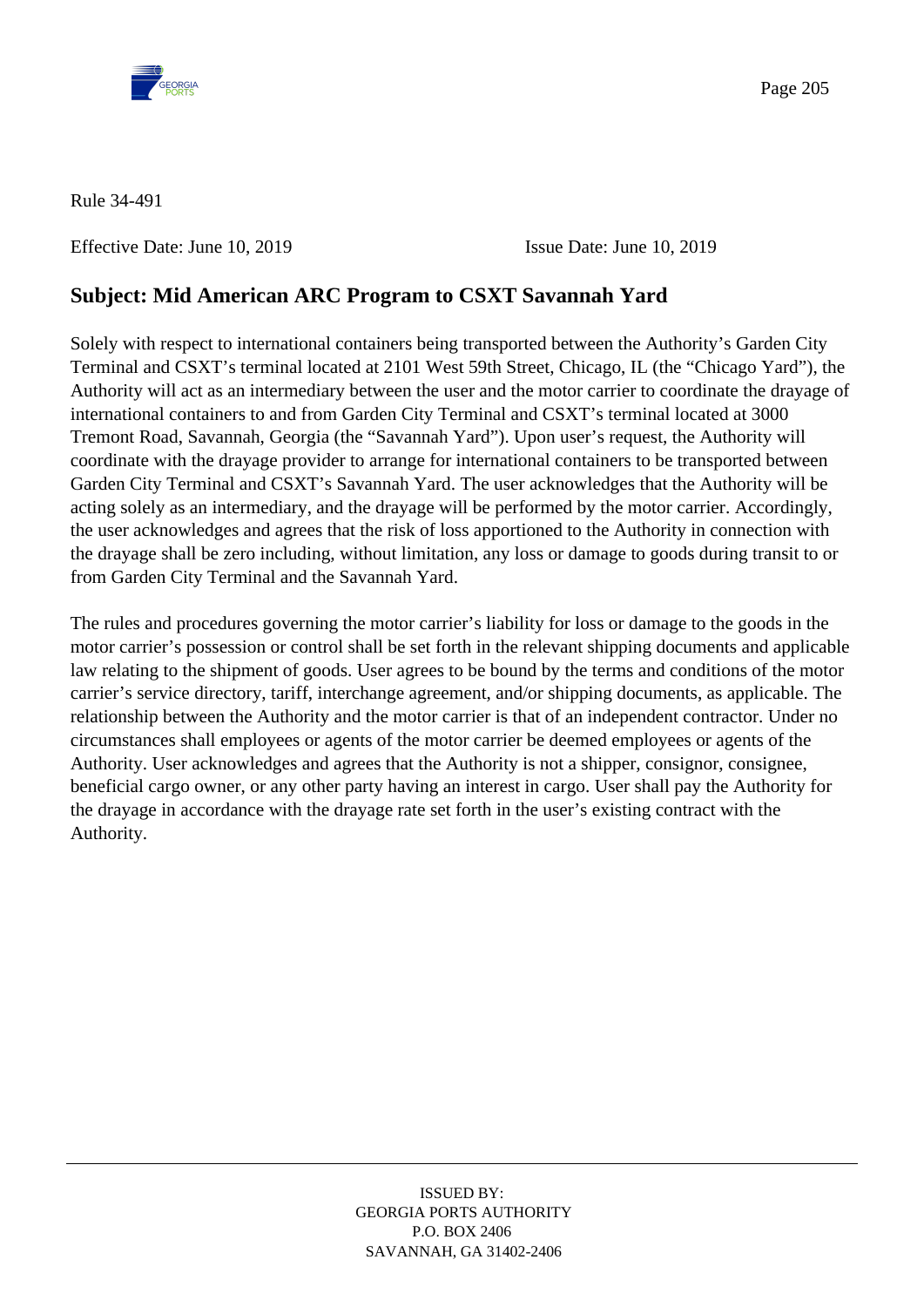

Effective Date: June 5, 2020 Issue Date: June 5, 2020

## **Subject: Quotation of Special Charges, Rules, or Regulations**

The Authority may quote special charges, rules or regulations. When such charges, rules or regulations are quoted, they shall be filed, if required with the Federal Maritime Commission on or before the effective date of said charges, rules or regulations. Such changes shall only apply to the applicable party. The special charges, rules and regulations will apply to no other party unless agreed to by the Authority.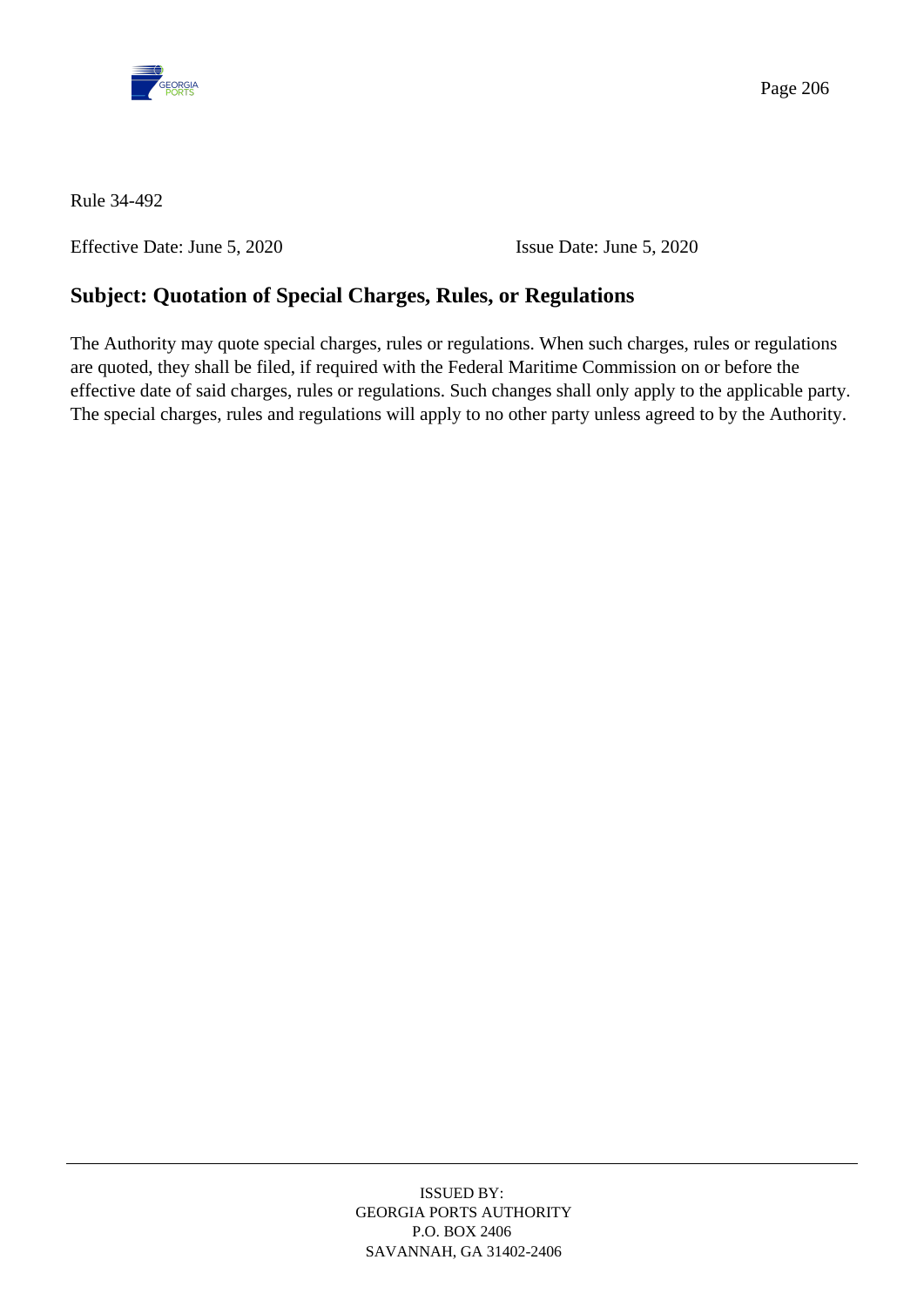

Effective Date: October 1, 2014 Issue Date: September 1, 2014

## **Subject: Receiving/Handling of Containers with Damage/Variances Which Impede Normal Movement**

The Authority reserves the right to refuse to receive, handle or place on Authority property any container or chassis which is deemed to be in a condition considered unsafe or unsuitable for handling.

Sea-going containers as described in rule 34-505, having damage or variance which may impede normal movement with that Terminal's mechanical equipment will not be received in the marshalling yard unless prior arrangements have been made with the Terminal Management.

Containers and/or chassis identified by Terminal Management as having damage or variances which are deemed as an impediment in normal handling will be directed to be removed from the Terminal or will be immediately subject to storage charges as defined in rule 34-520, and not be entitled any free time.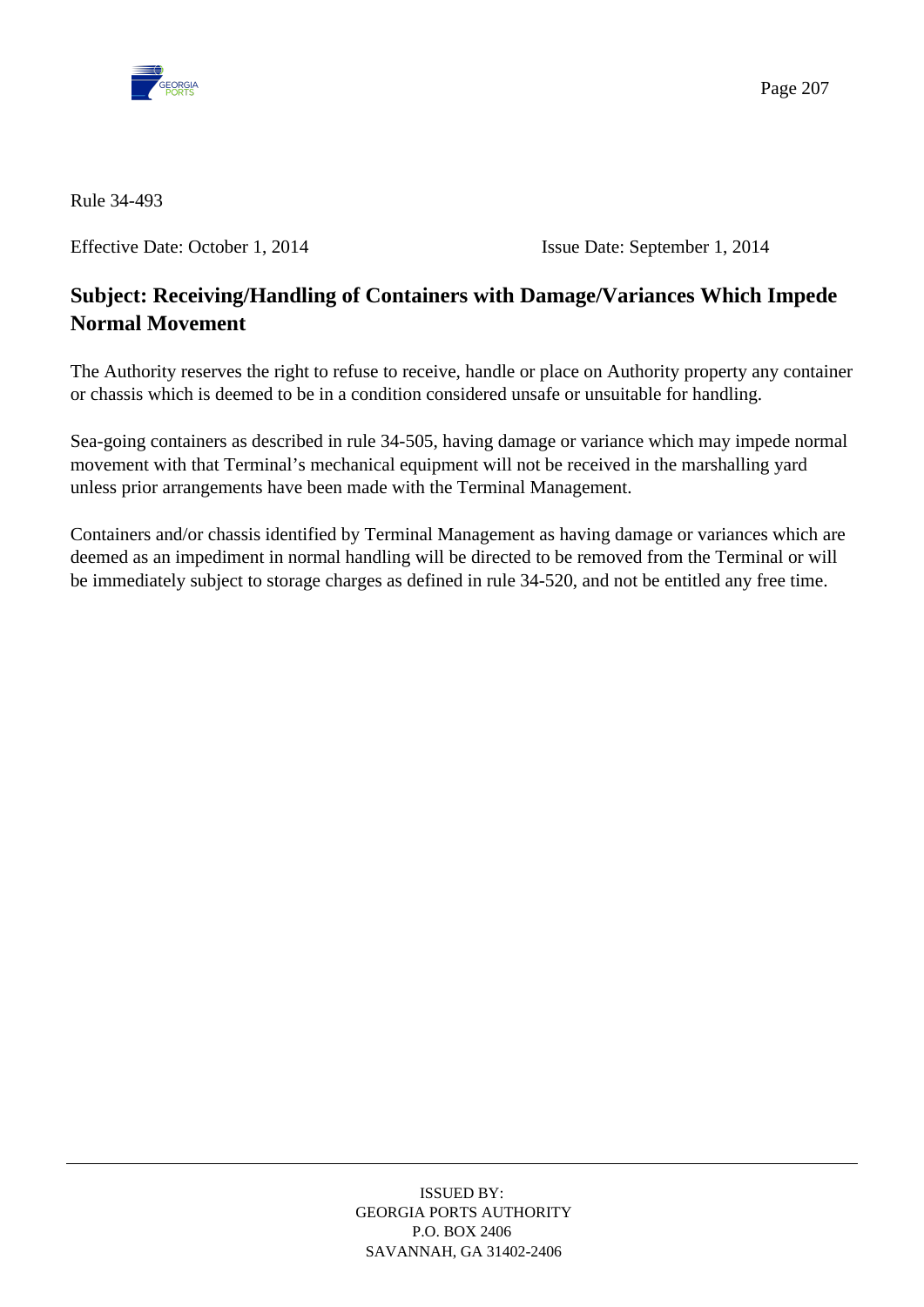

Effective Date: October 1, 2014 Issue Date: September 1, 2014

## **Subject: Refrigerated Container Plug-In Time**

For loaded refrigerated containers, plug-in time shall commence three (3) hours after the time of entry into the Authority's terminal facility, based upon the time-stamp assigned by the Authority's terminal operating system, and it shall cease based upon the time assigned by the terminal operating system when the loaded refrigerated container is confirmed on board the vessel or is out-gated.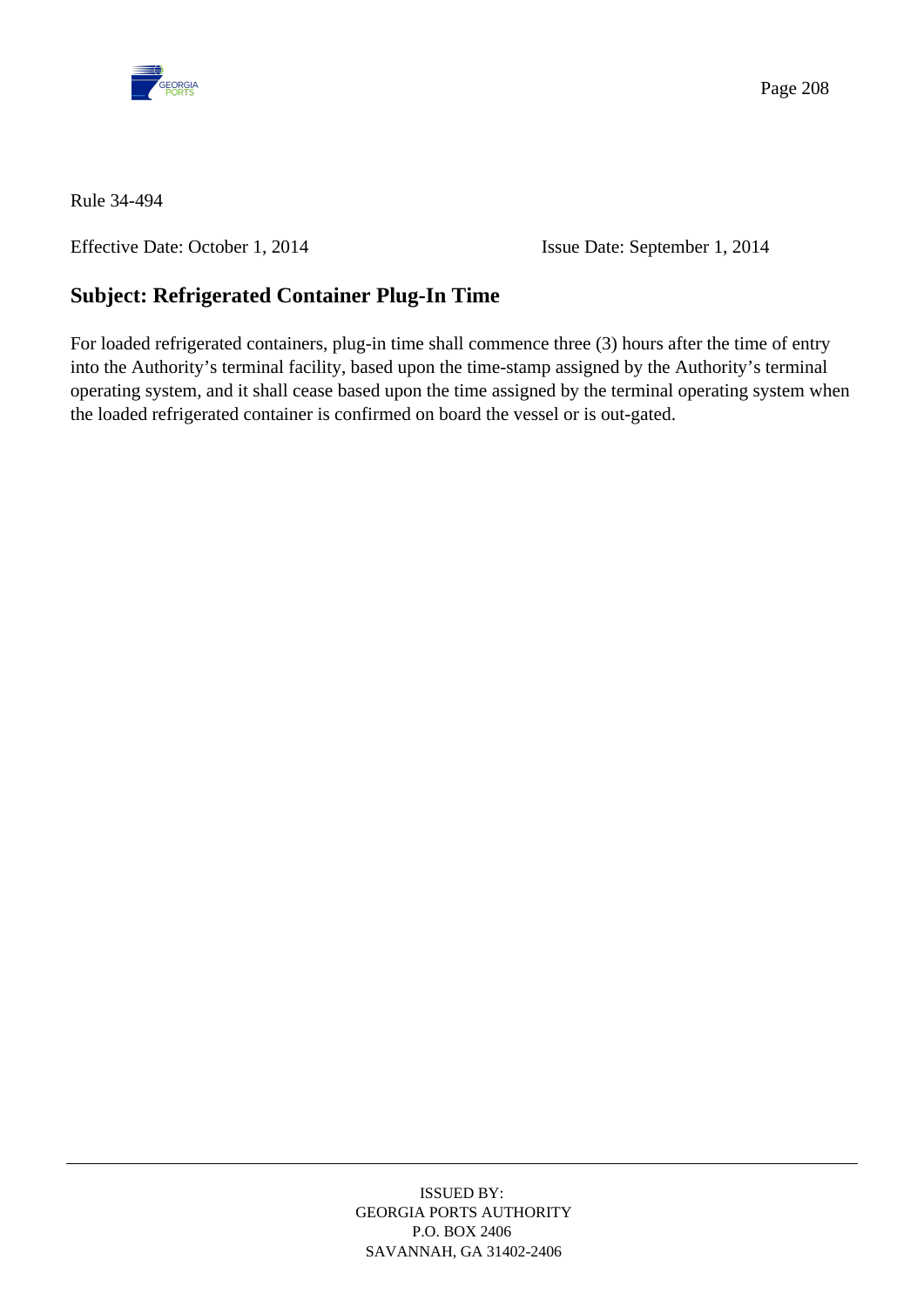

Effective Date: October 1, 2014 Issue Date: September 1, 2014

### **Subject: Reporting of Damage and Liability for Damage to Intermodal Equipment**

Upon discovery of damages believed to have been caused in any way by the Authority, the Authority's Port Police Department must be notified at 912-964-3925. The Port Police Department will notify appropriate Authority personnel. The Authority will not accept any responsibility for damage(s) unless given the opportunity to investigate said damage(s) at the time of discovery. A joint inspection may be requested by either party in an effort to determine liability. Either party may hire a qualified surveyor at its own expense to investigate and damage(s). If the parties should disagree as to fault, they may meet thereafter in an attempt to resolve the claim.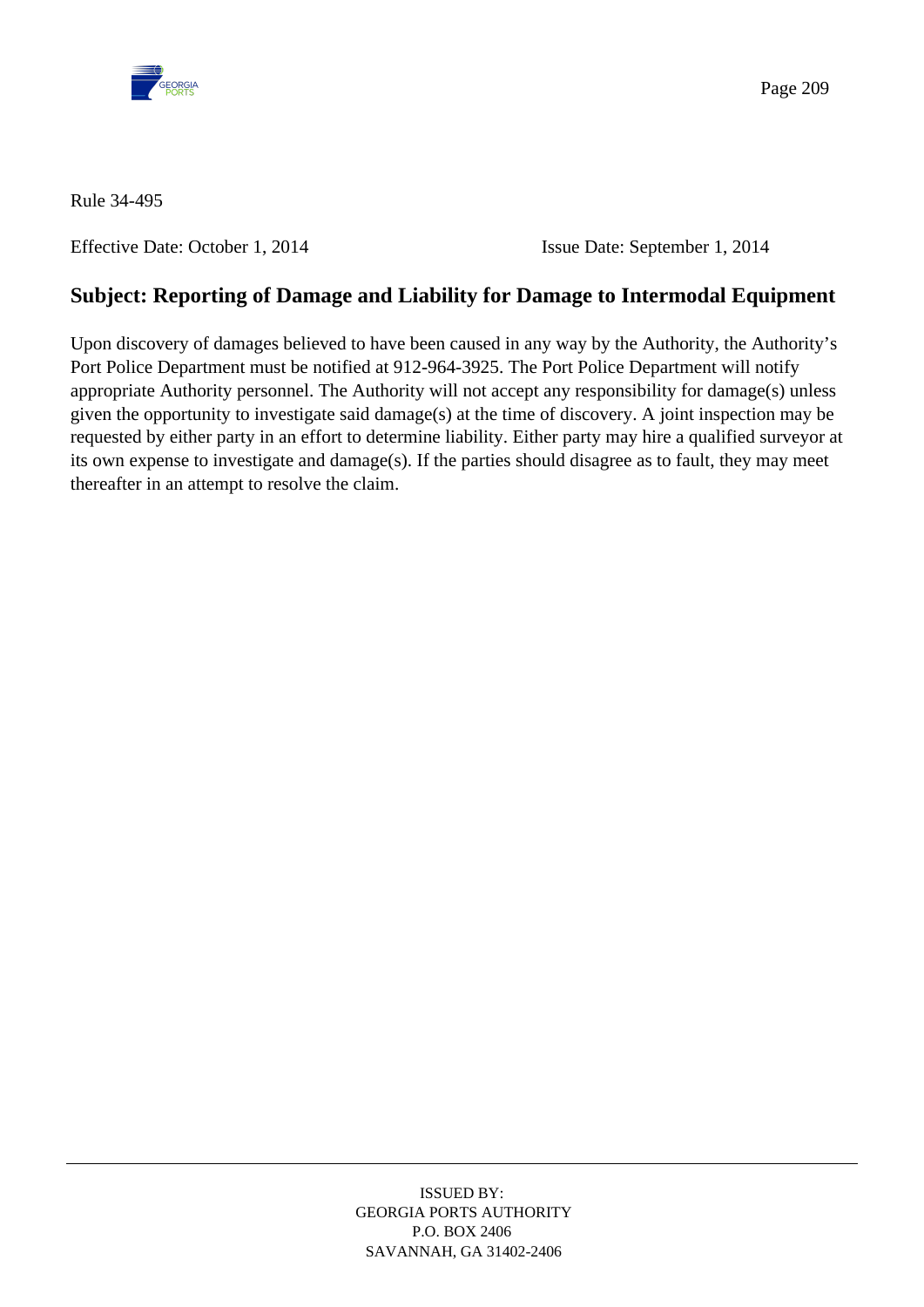

Effective Date: October 1, 2014 Issue Date: September 1, 2014

## **Subject: Storage of Equipment in for Sale or Out-of-Service Status**

Containers and/or chassis, as described in Rule 34-505, that are either for sale or out-of-service (temporarily or permanently due to damages, repair issues, etc), will be assessed the storage charge indicated in Rule 34-520. Charges will be assessed on such equipment as follows:

Containers – In for sale or out-of-service status for 30 consecutive days or more and remain on Authority property.

Chassis – In for sale or out-of-service status for 30 consecutive days or more and remain on Authority property.

**Note 1**– Any line not on the Authority's container inventory system must report all units which are for sale or out-of-service.

**Note 2** – Billing for the above charge will be on a monthly basis.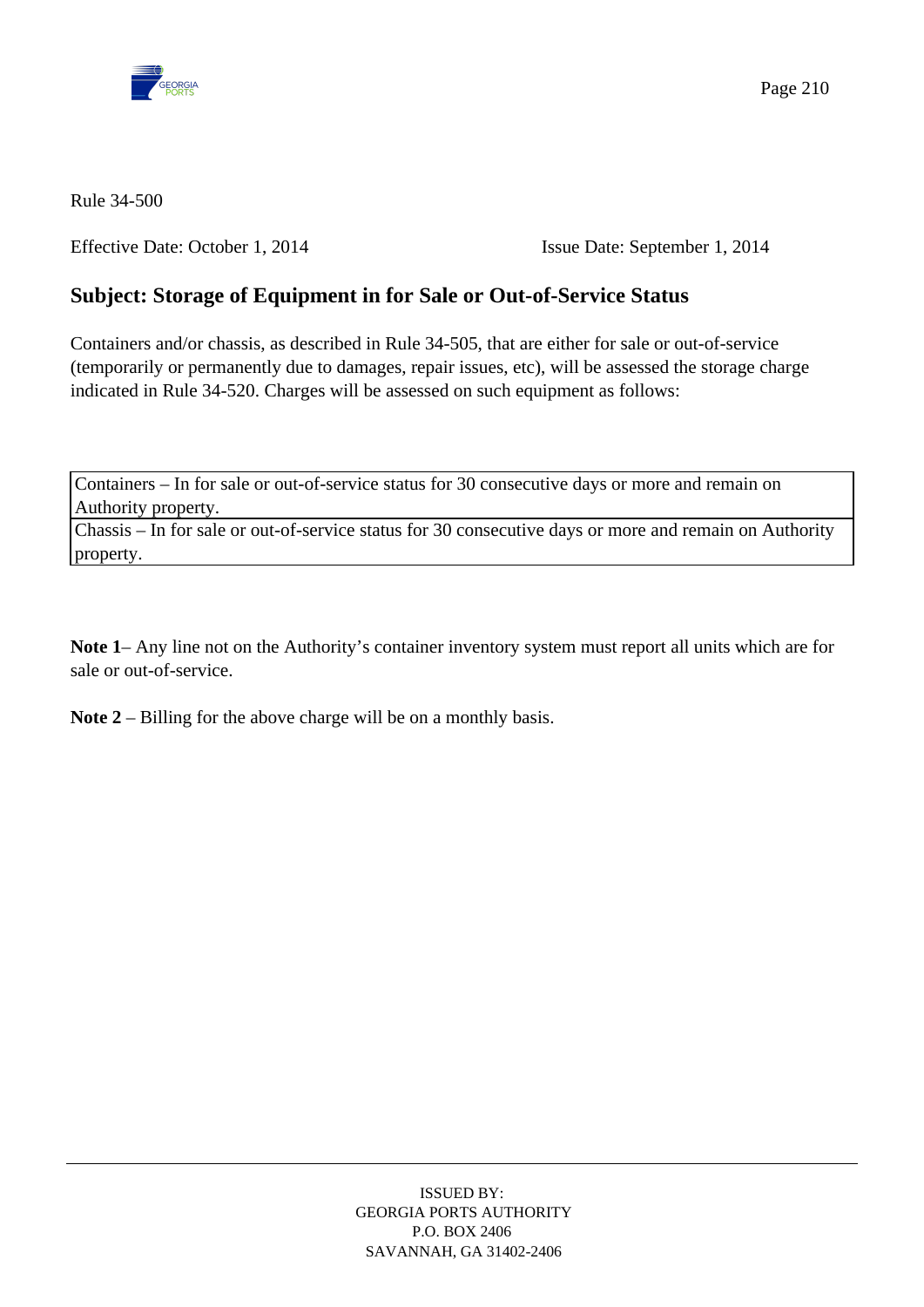

Effective Date: February 15, 2016 Issue Date: February 3, 2016

## **Subject: Shipment of Dry Bulk Cargo in Containers**

Due to the tendency of the cargo to shift and the increased likelihood of damage, the Authority will not assume any liability for damage to containers and/or their contents if said containerconsist of dry bulk products loaded loose in the container. For the purposes of this rule, dry bulk cargos include, but are not limited to, bulk agricultural products and bulk pellets.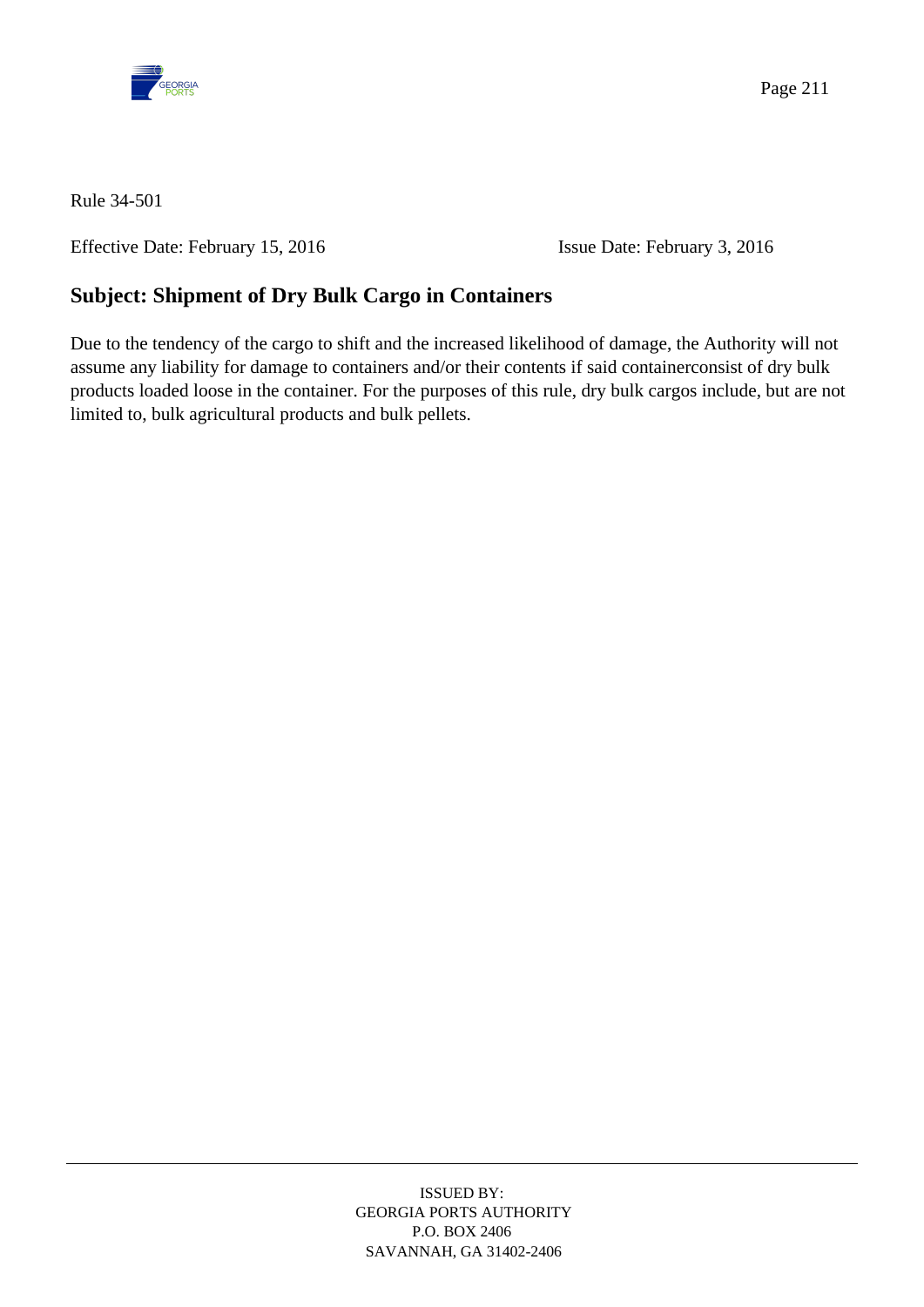

Effective Date: October 1, 2021 Issue Date: July 30, 2021

## **Subject: Storage on Empty Containers**

Empty containers marshaled on Authority terminals will be assessed an excess empty container storage charge. The charge is applicable for each empty container exceeding the Allowable Empty Container inventory for the monthly reporting period.

Computation of the Allowable Empty Container inventory for the monthly reporting period:

### **Step 1**

The Export Throughput Leg, which comprises the loaded and empty containers for the last three (3) months prior to the current monthly billing period is used to calculate the weekly average.

### **Step 2**

Multiply the weekly average of the Export Throughput Leg by a factor of .90%.

### **Step 3**

The weekly average as calculated in Step 2 is multiplied by the number of days in the current billable month. The number of empty containers allowed will be compared to the actual cumulative empty containers on the terminal for that month. If for the reporting period the actual cumulative empty container inventory exceeds the Allowable Empty Container inventory, the difference will be assessed the empty container terminal storage charge in Rule 34-520. This will be calculated and invoiced on a monthly basis to the ocean carrier or its agent.

**Note:**The Authority reserves the right to require ocean carriers to remove empty containers from the Authority's terminals and/or to deny entry of empty containers into the Authority's terminals.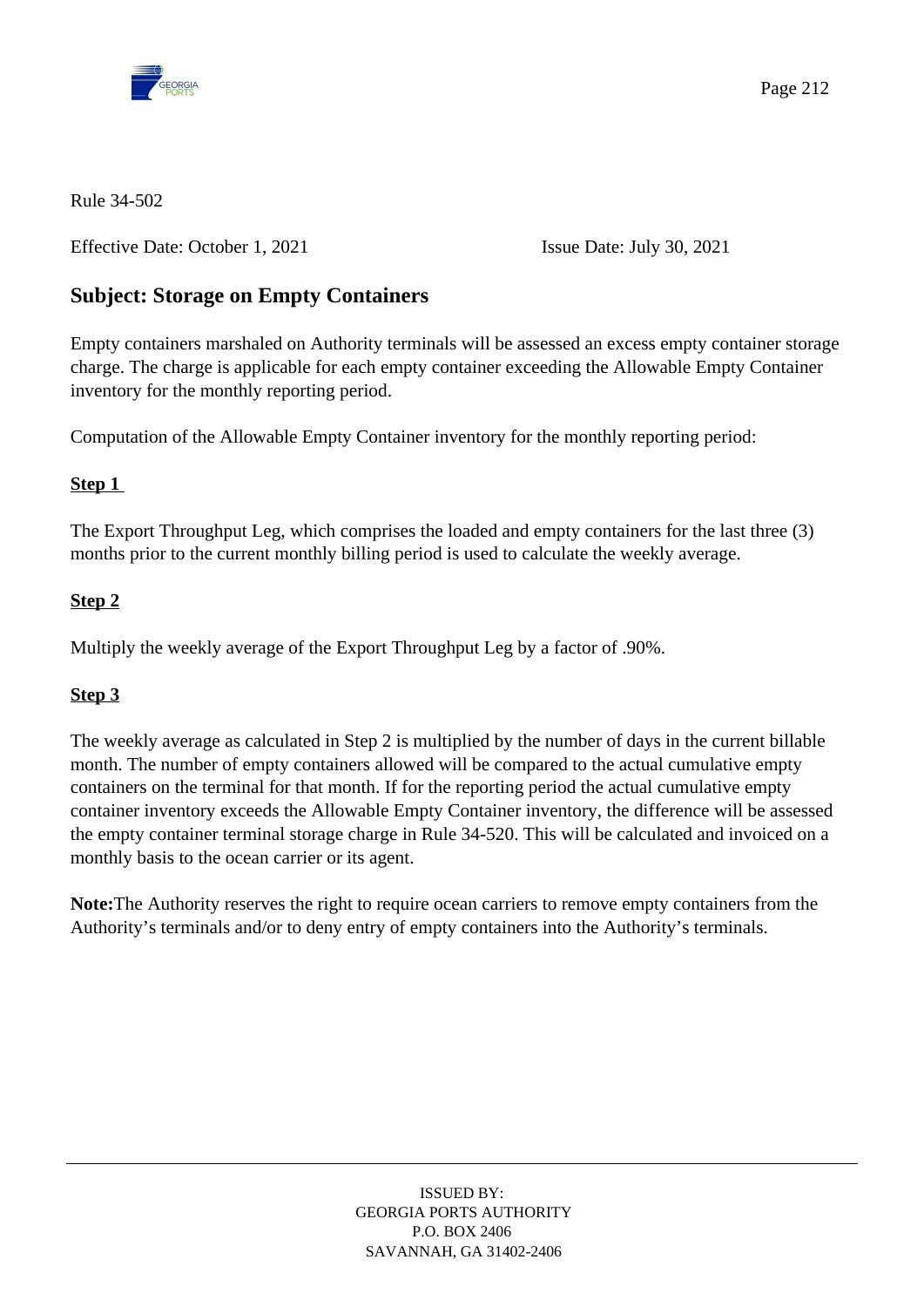

Effective Date: December 16, 2014 Issue Date: December 16, 2014

## **Subject: U.S. Coast Guard Regulated Cargo**

The United States Coast Guard (USCG)permits the import and export of containers loaded with explosives. Containers carrying USCG permitted cargoes will be handled as follows:

#### **Imports**

First containers off the vessel with a Port Police escort, when necessary, directly to the interchange gate.

#### **Exports**

Will be escorted, when necessary, by Port Police directly from interchange gate to vessel, and will be the last to load.

These particular containers will be assessed a premium charge as specified in Rule 34-521, in addition to rates in either effective contractual agreement or in Rule 34-520.

Storage of containers containing those commodities is strictly prohibited.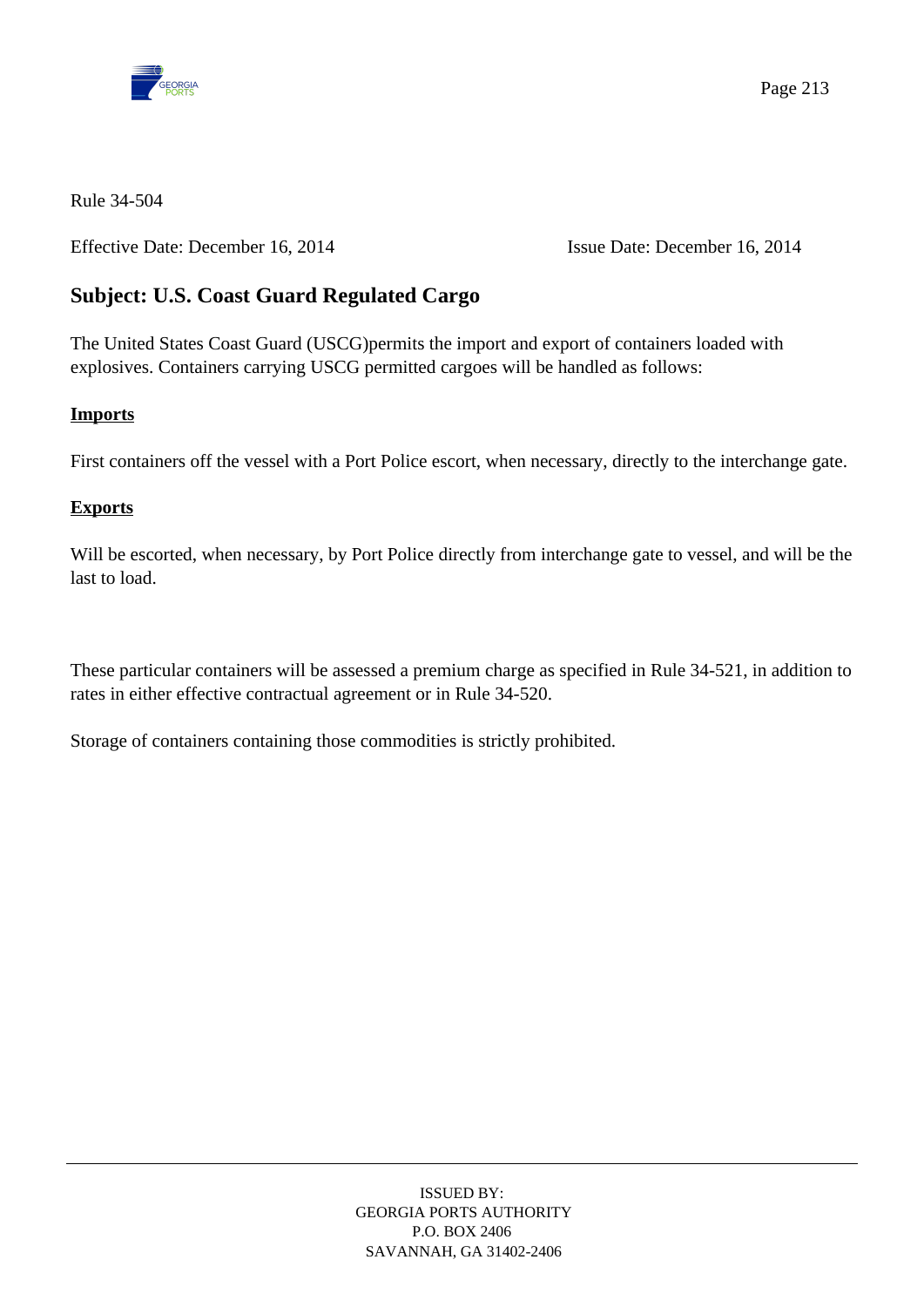

Rule 34-504.1

Effective Date: October 1, 2021 Issue Date: July 30, 2021

## **Subject: CONTAINER DEFINITIONS CATEGORY**

# **CONTAINER DEFINITIONS**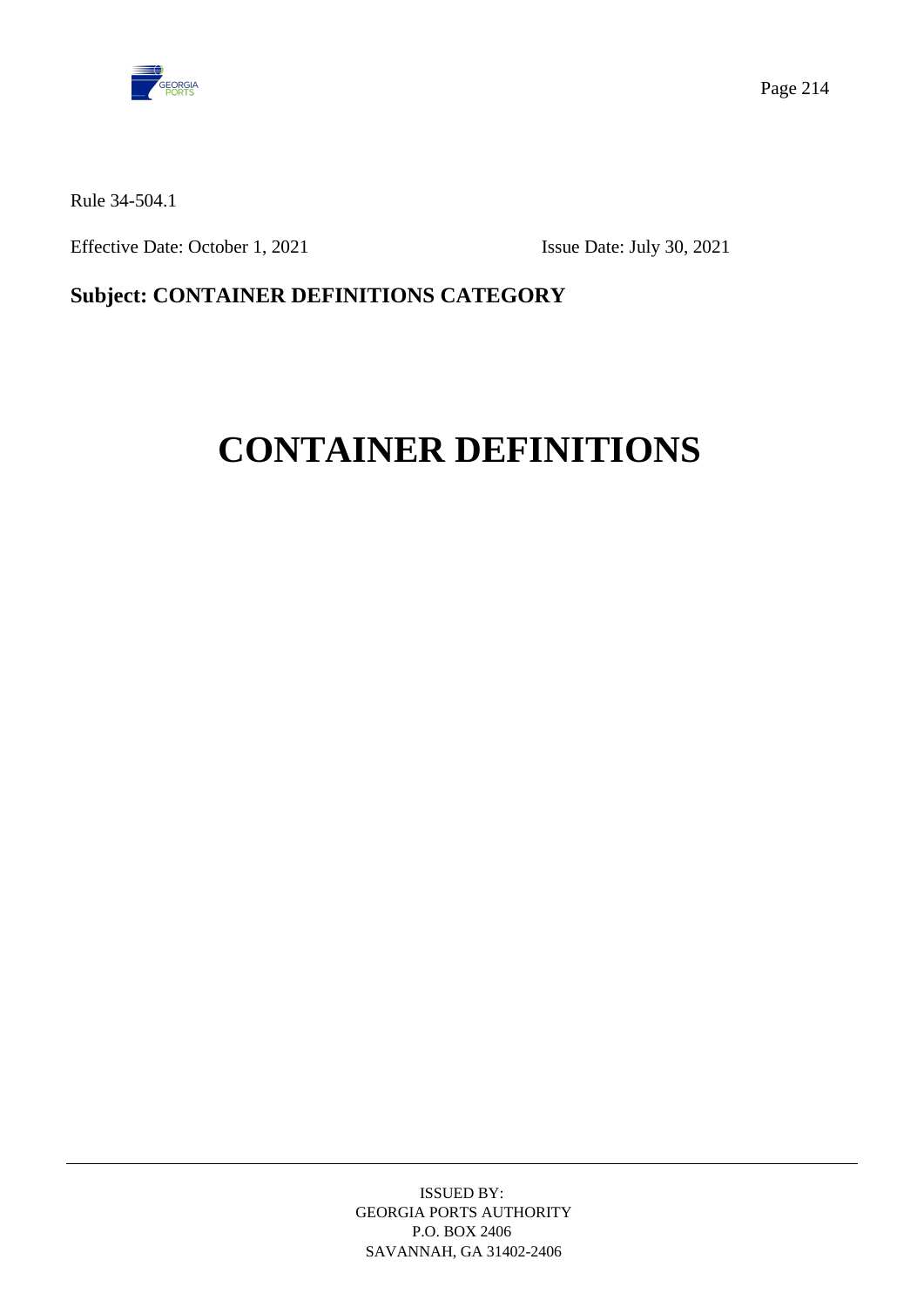

Effective Date: October 1, 2021 Issue Date: July 30, 2021

## **Subject: Container Definitions and Container Free Time**

**CELLULAR VESSEL** A ship especially designed and arranged for the carriage of containers. Holds or cells are arranged so that the containers are lowered and stowed in a vertical line and restrained at all four corners by vertical posts.

#### **CELL-TO-CELL RESTOW**

The handling of a container from the original cell location to another cell location on the same vessel, as instructed by the ocean carrier's stevedore.

### **CELL-TO-DOCK-TO-CELL RESTOW**

The handling of a container from the original cell location to a point of rest on the dock and then back to that same cell location, or another cell location on the same vessel as instructed by the ocean carrier's stevedore.

#### **CHASSIS**

A wheeled device specifically designed to be attached to the underframe of a container by means of ISO corner fittings for the express purpose of further transport between various inland points.

#### **CONTAINER**

A 20, 40, or 45 foot box made of aluminum, steel, or fiberglass which can be handled interchangeably among trucks, railcar, barges, and ocean-going vessels. Variations are tank containers (for liquids), and rag tops (open topped containers covered by tarpaulin for cargo that sticks above the top of a closed container).

### **CONTAINER FREIGHT STATION ("CFS") RELOCATION**

The physical movement of a married unit from a point of rest to the CFS warehouse or to a CFS staging area. A CFS relocation includes no other service.

### **CONTAINER FREIGHT STATION ("CFS") STAGING**

The physical movement of married unit between the CFS warehouse door and an Authority designated area near the same warehouse to facilitate loading/unloading of containers. CFS staging includes no other service.

### **CONTAINER YARD (CY)**

A marshaling yard area for stacked or married containers.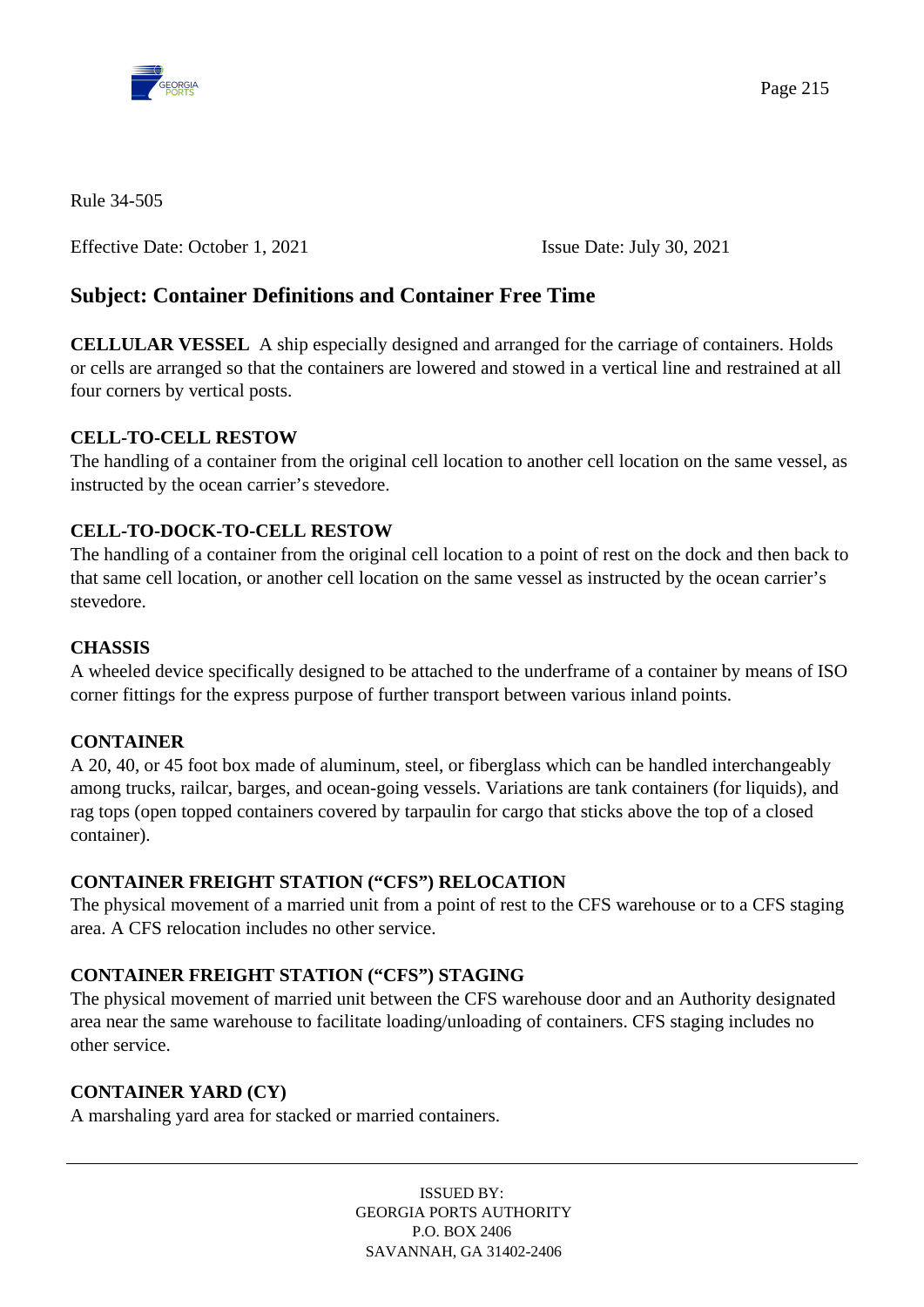

### **CONTAINER ON FLAT CAR ("COFC")**

Container (without a chassis) on a railroad flat car or stack car.

#### **DEADLINE EQUIPMENT**

An empty container or chassis that is not roadworthy or useable for its intended purpose.

#### **DELIVERING**

The physical handling of a container, loaded or empty, and/or chassis to an inland carrier from an Authority designated point of rest. Delivering includes no other service.

#### **DIGGING**

A charge assessed when a specific unit (chassis or container) is requested by either the chassis pool operator or the ocean carrier, and the Authority must handle other chassis or containers to obtain access to the specifically requested unit number. This charge will be assessed each time a chassis or container is handled during the process of obtaining the specifically requested unit.

**DRAYAGE** The charge made for hauling containers or freight on trucks.

#### **EARLY RAIL ARRIVAL**

A charge assessed against any loaded export container received via rail carrier, which arrives outside the export receival window. (See Rule 34-475)

#### **ELECTRICAL SERVICE**

The provision of an electrical receptacle and electricity for refrigerated and/or tank containers. The Authority is not responsible for repairs to mechanical equipment or electrical failures.

### **EQUIPMENT BUNDLING/UNBUNDLING**

The relocation and physical handling to place one or more pieces of like equipment on top of one another, or to remove one or more pieces of like equipment from another. Bundling/Unbundling includes all associated CY relocations but does not include the securing of said equipment, the supply of chocks or dunnage, or necessary equipment preparation. When this service is provided in connection with a chassis, it may also be called "stacking."

#### **EQUIPMENT INTERCHANGE FUNCTIONS ("EIF")**

Then receipt and delivery of containers and chassis into and out of the Authority's gates at terminals utilizing Authority provided terminal operating systems.

#### **EXTRA HANDLING**

Any time the Authority has to handle additional cargo of an account in order to either load or make available for loading specific cargo for that account, the applicable handling rate as indicated in this schedule or in any separate agreement, contract, or rate quotation will be assessed. Also whenever cargo has to be re-handled because of specific loading requirements, an additional charge will be assessed based on the greater of either the applicable handling rate or the labor and equipment required.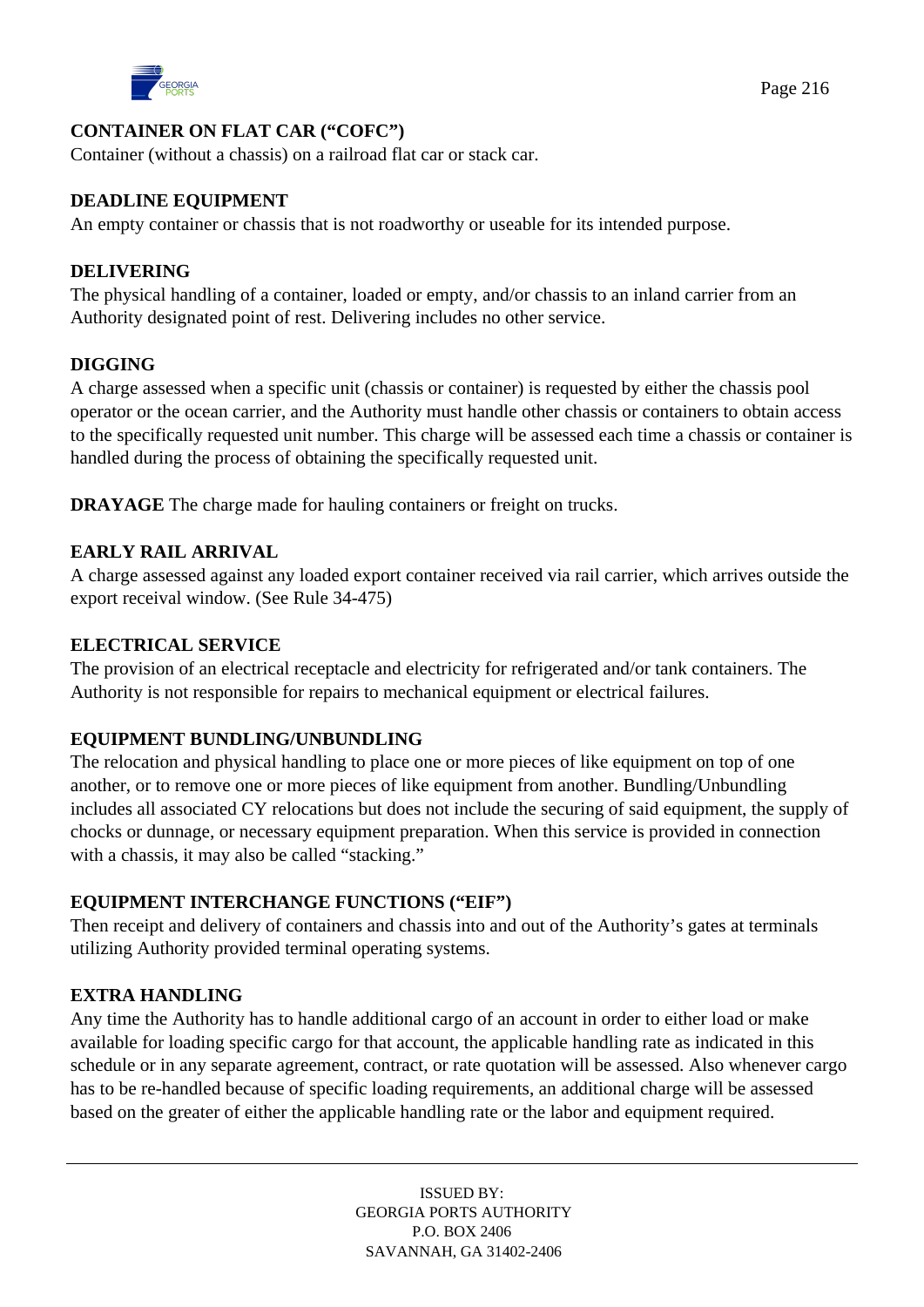

## **FLIP**

The physical handling of a container, loaded or empty, by Authority personnel with the assistance of the motor carrier driver, from a chassis or flatbed to another chassis or flatbed, or the repositioning of a container, loaded or empty, on the same chassis or flatbed. Flip includes no other service.

## **FREE TIME**

The specified period of time that a loaded container may occupy terminal space assigned to it on Authority property, free of storage charges. The Authority will grant the following Free Time beginning with the first 12:01 AM after a loaded container is unloaded from the transport conveyance:

 *INTERNATIONAL CONTAINER* (as defined herein)

Import – Seven (7) consecutive calendar days

Export – Nine (9) consecutive calendar days

Transshipped – Ten (10) consecutive calendar days

## *OUT OF GAUGE INTERNATIONAL CONTAINER*

Import and Export Five Consecutive Days

Exception – All other containers received by the Authority, including but not limited to containers stuffed (loaded) by the Authority at the request of a cargo account, which are out-gated and ultimately exported via terminals other than the Authority's Garden City Terminal or Ocean Terminal shall be granted no free time other than the day of receipt.

Note: Export receiving window will not open for more than two (2) vessels at one time for vessels in the same service.

#### **GOVERNMENTAL AGENCY RELOCATION**

The physical movement of a married unit between the CY and governmental agencies' location on the same terminal. The relocation to any other area is considered a wheeled relocation. Governmental Agency Relocation includes no other service.

#### **GROUNDING**

The physical handling of a container, loaded or empty, from a chassis, flatbed, or other conveyance to a point of rest. Grounding includes no other service.

#### **HANDLING**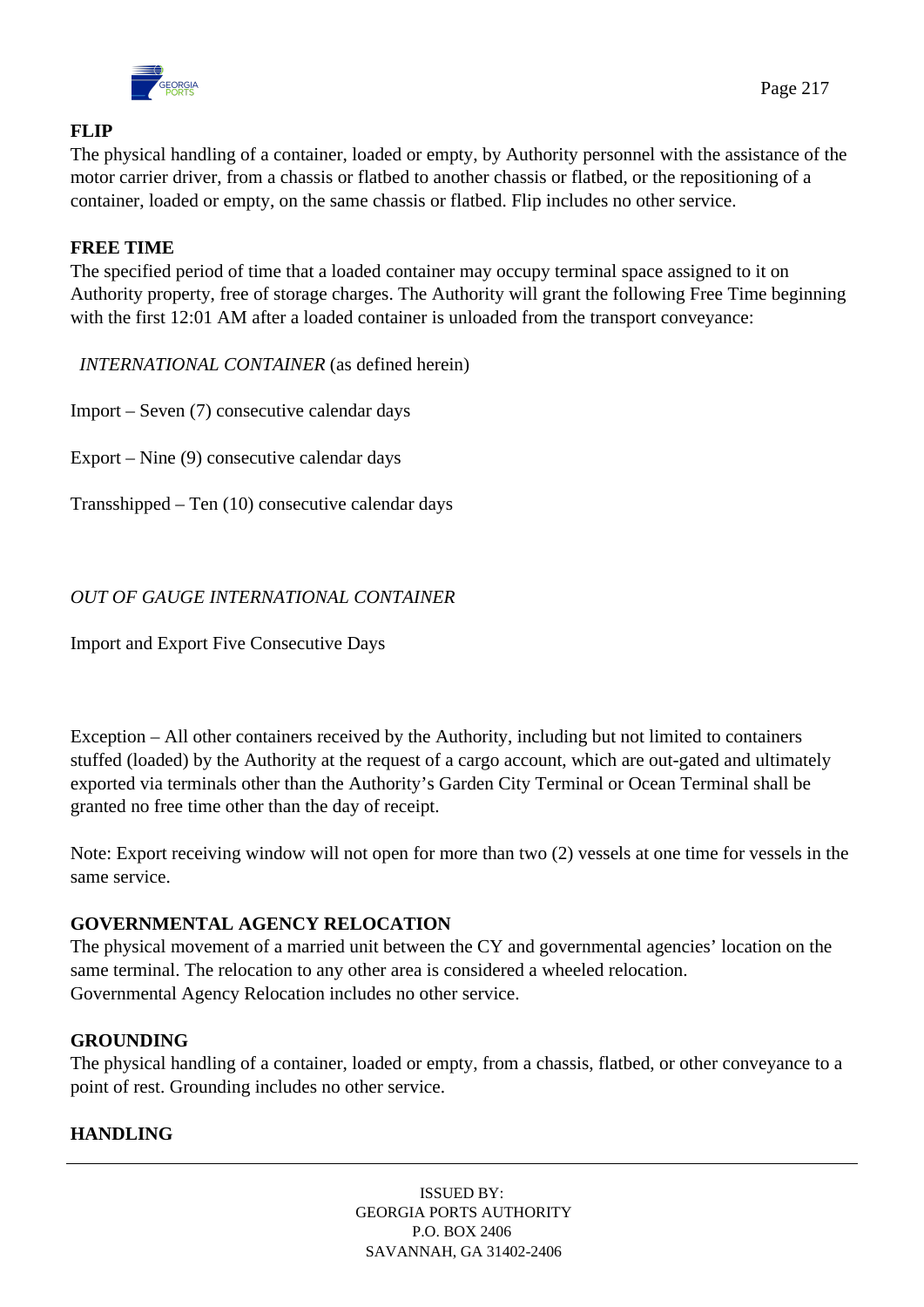

The service of facilitating or physically moving, receiving, or delivering cargo between a point of rest and any location on the terminal facility, other than the ships tackle.

#### **INTERNATIONAL CONTAINER**

A container that has had or will have a prior or subsequent waterborne move via the Authority's terminals.

#### **MARRIED UNIT**

A container on a chassis.

#### **MOUNTING**

The physical handling of a container, loaded or empty, from the point of rest to a chassis or flatbed.

**NON-CELLULAR VESSEL** A ship fitted for the carriage of containers that are provided with a system other than cells by which containers are positioned, i.e., sowed and secured.

#### **NON-CONTRACT CONSOLIDATED RATE**

A Charge assessed against a non-contract ocean carrier's container or chassis, loaded or empty. The charge is assessed when the non-contract ocean carrier is not subject to or privileged to operate under the terms and conditions of an Authority contract, license, or rate quote. The consolidated rate covers dockage, container crane rental, handling equipment during vessel operations, receiving and delivering to/from container stacks during vessel operations, stevedore use fee, and wharfage.

#### **NON-VESSEL CONTAINER**

Any container which has not nor will not have a prior or subsequent vessel move via the Authority's terminals. More specifically as follows:

Domestic – A container that has both an origin and destination within the United States, and has transited Authority terminals, but never with the intent of loading a vessel.

Landbridged – A container that has either been imported or will be exported via a terminal other than those of the Authority. Inclusive among these Non-Vessel Containers are those stuffed (loaded) by the Authority, but which are exported via some other terminal.

Non-vessel containers shall be subject to the Non-Vessel Terminal Use charge (see definition for this charge in this same rule).

#### **NON-VESSEL MOVE TERMINAL USE CHARGE**

A charge assessed against a container that has not had or will not have an immediate prior or subsequent vessel move via the Authority's terminals. This assessment covers the arrival/receival into the terminal, as well as the delivery/departure from the terminal. An example is when a container is received for export, but in lieu of loading a vessel at the Authority is instead out-gated to return to a shipper/exporter or for delivery to some other Port. Another example if when an empty container is outgated from the Garden City Terminal for drayage to Ocean Terminal, where the container is stuffed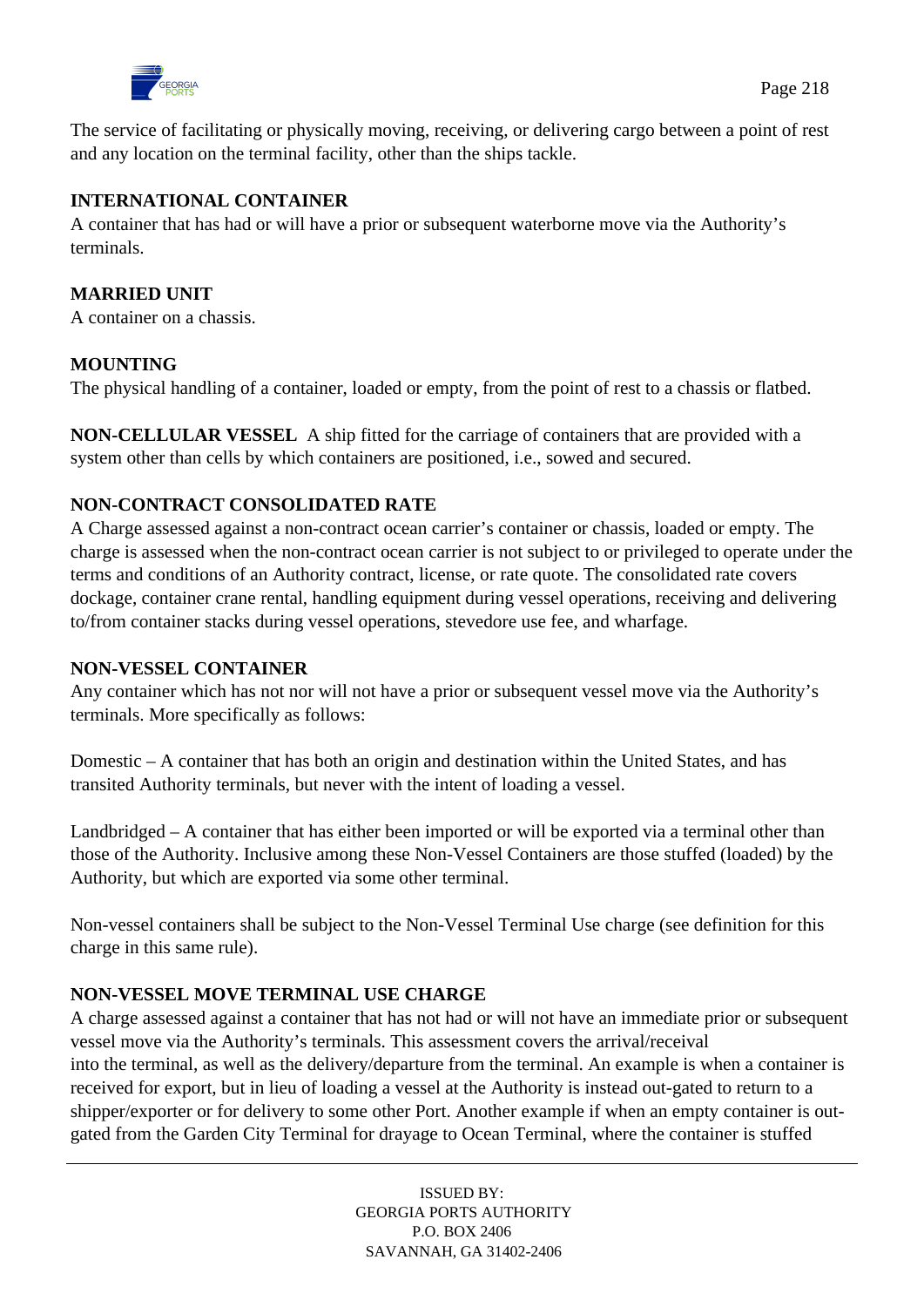

(loaded) with cargo and then returns to the Garden City Terminal for export.

#### **POINT OF REST**

The area designated by the Authority for the express purpose of receiving or delivering containers, chassis, and/or married units.

## **RECEIVING**

The physical handling of a container, loaded or empty, and/or chassis from an inland carrier to an Authority designated point of rest. Receiving includes no other services.

#### **REFRIGERATED CONTAINER FACILITATION FEE**

A charge for the necessary terminal positioning by the Authority of operating refrigerated containers, either loaded or empty. The charge also includes any empty refrigerated container which is prepared (tested, inspected, mated to an over-the-road portable power source, or washed by 3rd-party vendors) for loading or dispatch off Authority premises. Transshipped containers will not be assessed this fee.

#### **SEAL CHANGE**

The provision, installation, and documentation of a security seal to the rear doors of a container. This service includes the removal of the previous seal and documentation of said removal.

#### **SECURITY/SAFETY RELOCATION**

The physical movement of a married container, an empty chassis, or a bundle of chassis between a point on Authority property (other than the point of rest) and the point of rest, to relieve terminal congestion or to improve terminal safety and security. Security/Safety Relocation includes no other service.

#### **SEGREGATION FOR INSPECTION**

The physical handling of a dry or refrigerated container from one stack/ bay location to another stack/bay location, or from stack to chassis, for inspection. Inspection types include but are not limited to: government agency, M & R (maintenance and repair), and marine surveyors. The charge for this service will be assessed twice unless the container being inspected is not returned to a stack location.

#### **STACK**

A point of rest for containers without chassis.

#### **STACK RELOCATION**

The physical handling of a container from one stack/bay location to another stack/bay location. Examples include, but are not limited to, vessel or POD rolls if the container is physically handled. Stack relocation includes no other service.

**SUPPLEMENTAL RAIL LIFT** A charge assessed against any loaded export container received via rail carriers without proper pre-advice information (see Rule 34-490).

**TANK CONTAINER**An intermodal container for the transport of liquids, gases and powders as bulk cargo. The tank container is built to International Organization for Standardization (ISO) standards.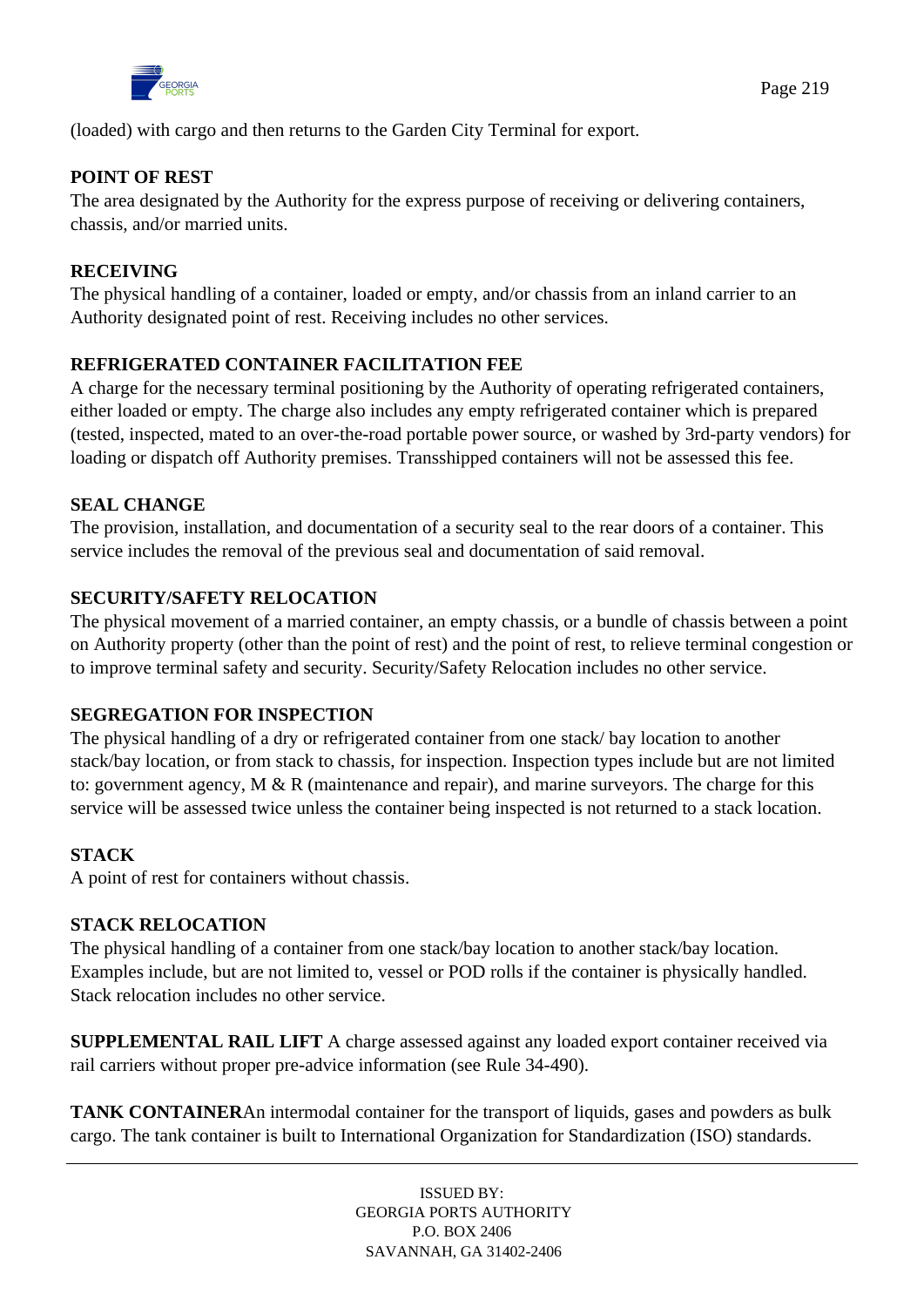

#### **TERMINAL STORAGE**

A charge assessed against a container, a chassis, or married unit for the use of Authority facilities for specified periods of time.

#### **TRAILER ON FLAT CAR ("TOFC")**

Married unit, empty chassis or bundle of chassis on a railroad flatcar.

#### **TRANSFER**

The physical handling of a container, loaded or empty, by Authority personnel only, from a chassis or flatbed to another chassis or flatbed; or the repositioning of a container, loaded or empty, on the same chassis or flatbed. A transfer includes no other service.

#### **TRANSHIPPED CONTAINER**

A loaded container originating at one foreign port and destined to another foreign port, which discharges from an inbound vessel and loads out to an outbound vessel no more than twenty-one (21) consecutive days later at the Authority's Garden City Terminal.

#### **WEIGHING**

The provision of truck scales suitable for determining the weight of containers, loaded or empty, chassis, and/or power units. This service includes on-terminal relocation, mounting, or grounding, if necessary.

## **WHEELED RELOCATION**

The physical movement of a married unit, an empty chassis, or a bundle of chassis from one point of rest on the terminal to another point of rest on the same terminal. This service includes movements within the same area, from/to another berth area, from/to reefer receptacles, and from/to on-terminal chassis pools.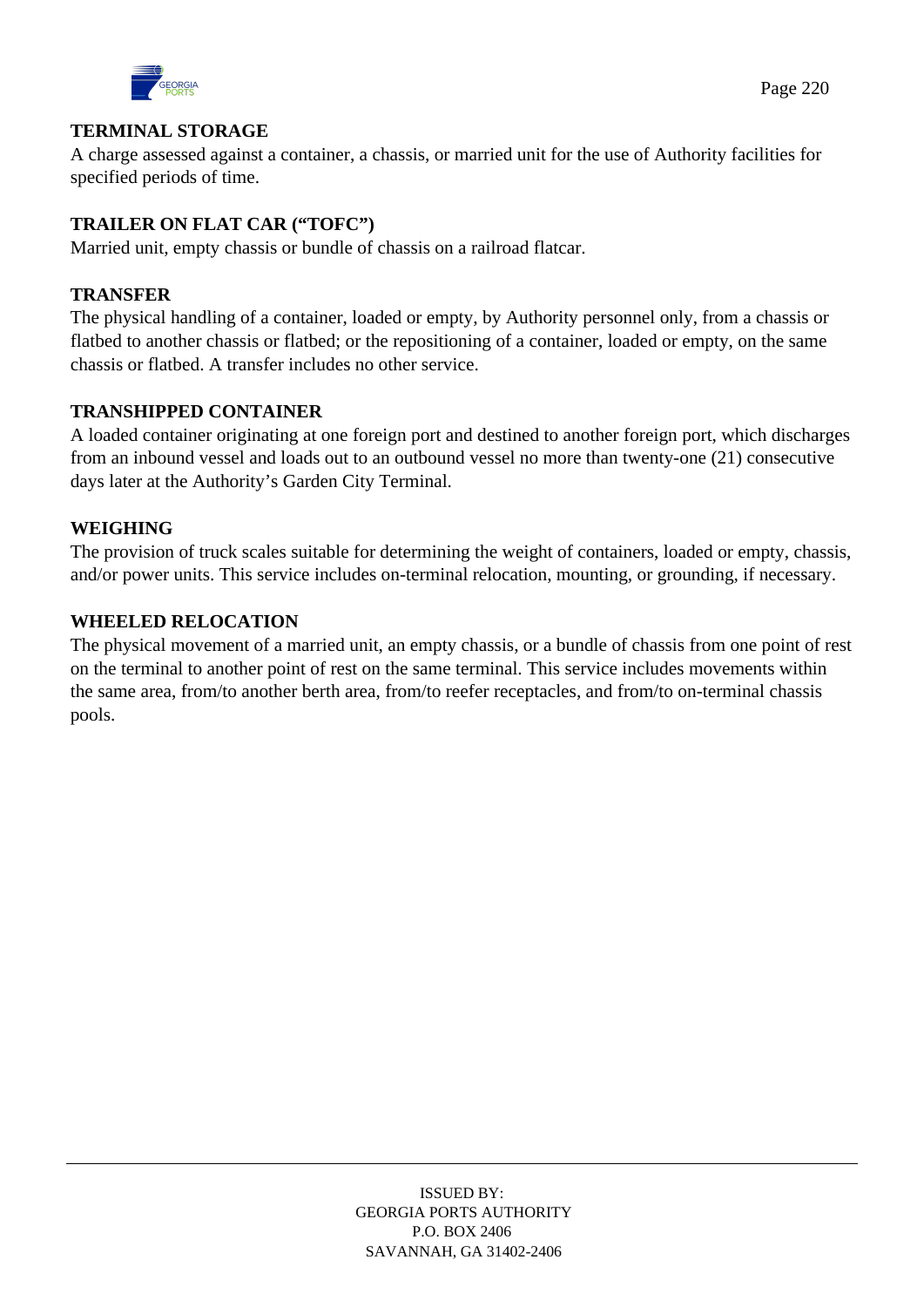

Effective Date: October 1, 2021 Issue Date: July 30, 2021

## **Subject: CONTAINER CHARGES CATEGORY**

# **CONTAINER CHARGES**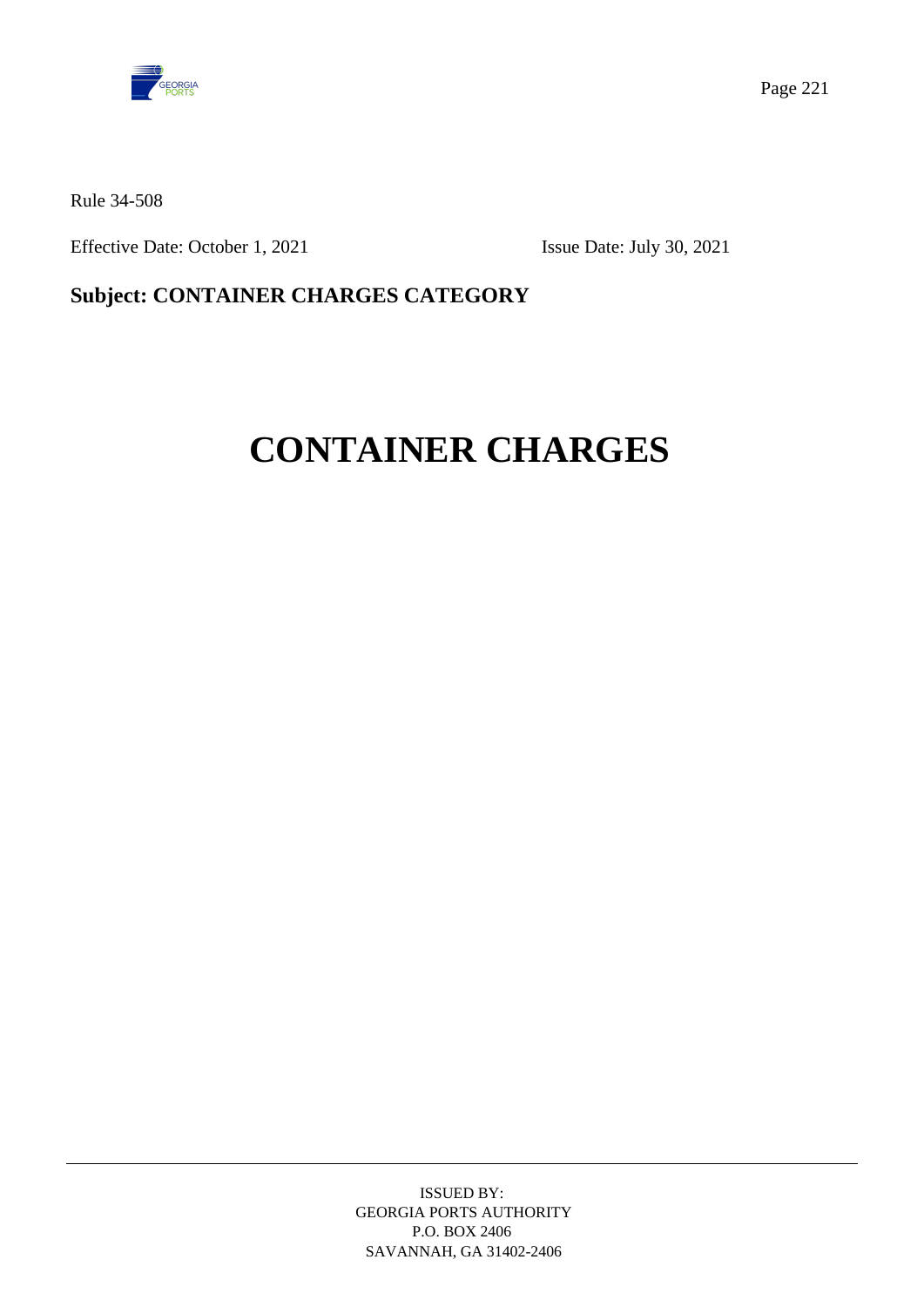

Effective Date: October 1, 2021 Issue Date: July 30, 2021

## **Subject: Rolled Export Containers (loaded units)**

Containers received on Authority terminals for a specific export vessel sailing will be subject to a chargeeach timethe ocean carrier or its agent changes the booking to another export vessel. When an export-loaded container is rolled from its original vessel (Vessel #1) and rolled to a subsequent vessel (Vessel #2), the Tier 1 rate will apply. If the same export-loaded container is rolled from Vessel 2 to another to come vessel, the Tier 2 rate will apply. In the event an export-loaded container is placed in a "NULL" status, the Tier 1 rates will be assessed.

The charge to be assessed is as follows:

Per Rolled Container Tier 1 \$ 200.00 (**Note**)

Per Rolled Container Tier 2 \$300.00 (**Note**)

**Note**: There will be no additional charge assessed, such as a Dig move or Stack Relocation charge, if the Authority has to physically move the container due to a change in vessel.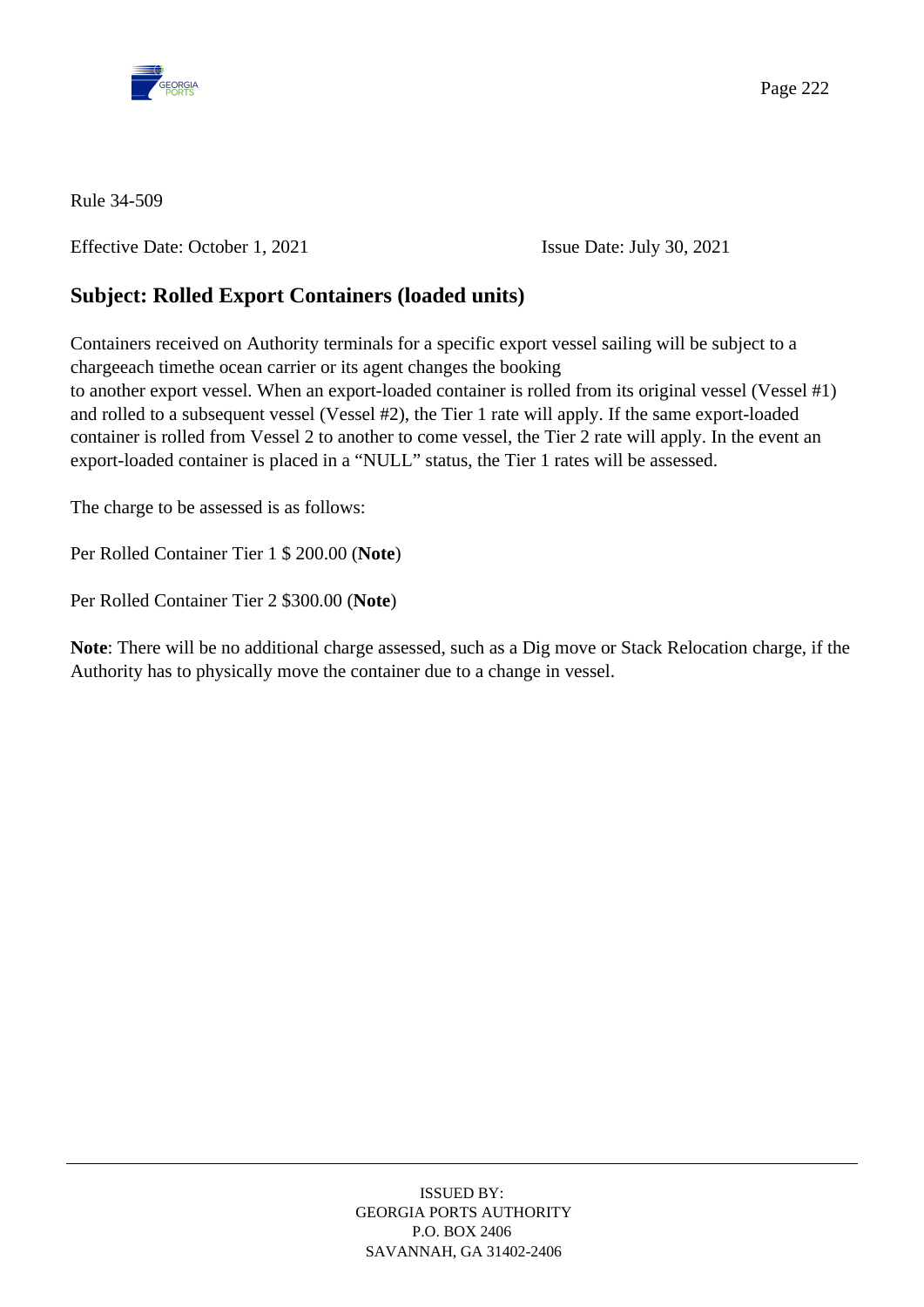

Effective Date: October 1, 2021 Issue Date: July 30, 2021

## **Subject: Stevedore Use Charge on Containerized Cargo**

Each stevedore loading and/or unloading vessels at the terminals of the Authority shall be assessed the following charges, per net ton of cargo:

| <b>Garden City Terminal</b> | \$0.67 |
|-----------------------------|--------|
| Ocean Terminal              | \$0.67 |
| Colonel's Island Terminal   | \$0.67 |
| <b>East River Terminal</b>  | \$0.67 |
| Mayor's Point Terminal      | \$0.67 |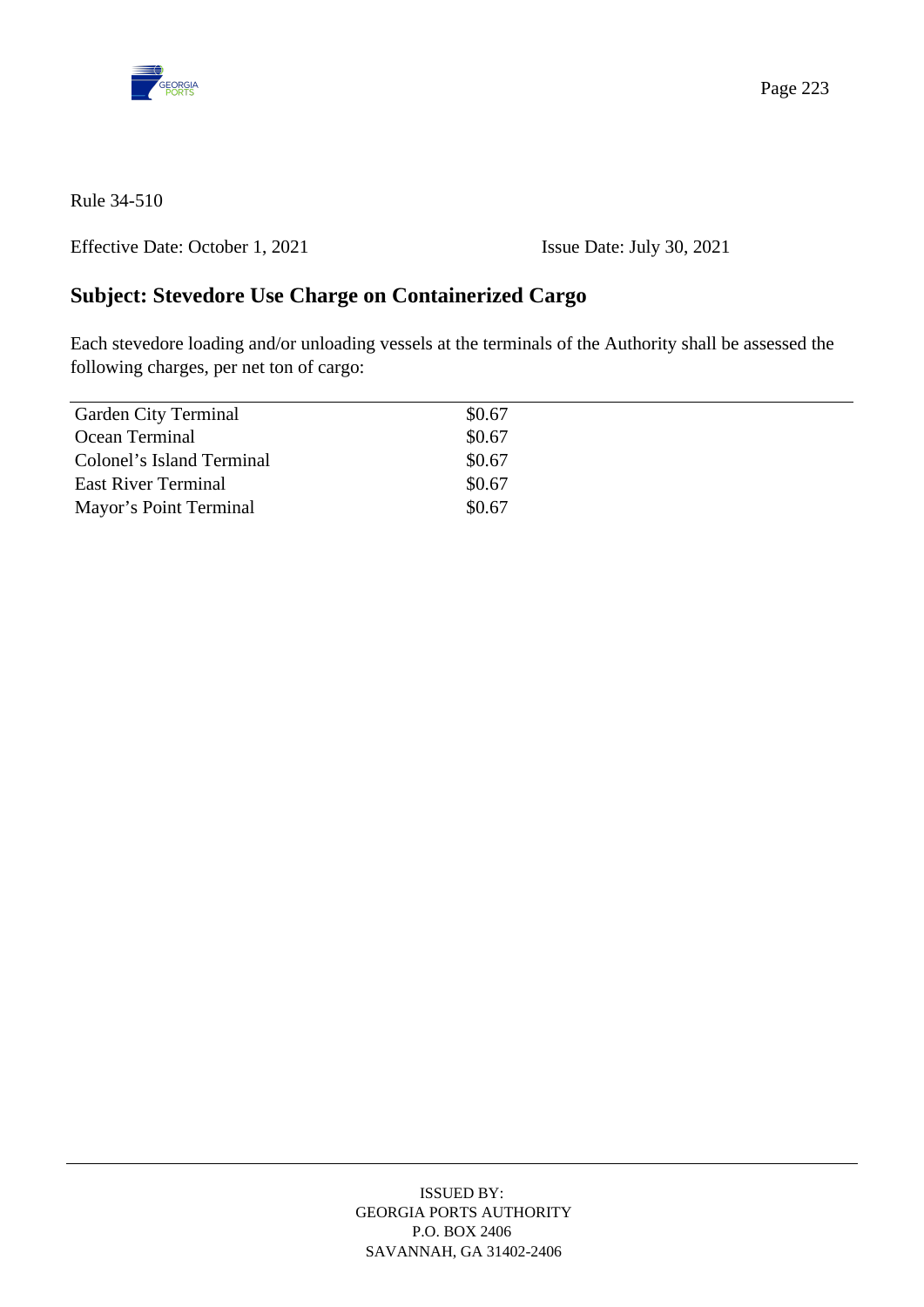

Effective Date: October 1, 2019 Issue Date: August 1, 2019

## **Subject: Stevedore Vessel Loading Error**

Whenever a container is loaded to a vessel in error, and the Authority determines the fault is the stevedore's, and the stevedore acknowledges responsibility, the following charges will be assessed to the stevedore:

Loaded or Empty Container- \$250.00, per container, (rate includes the initial container receipt in, dockage, crane / RTG rental, stevedore use fee, terminal security, and wharfage).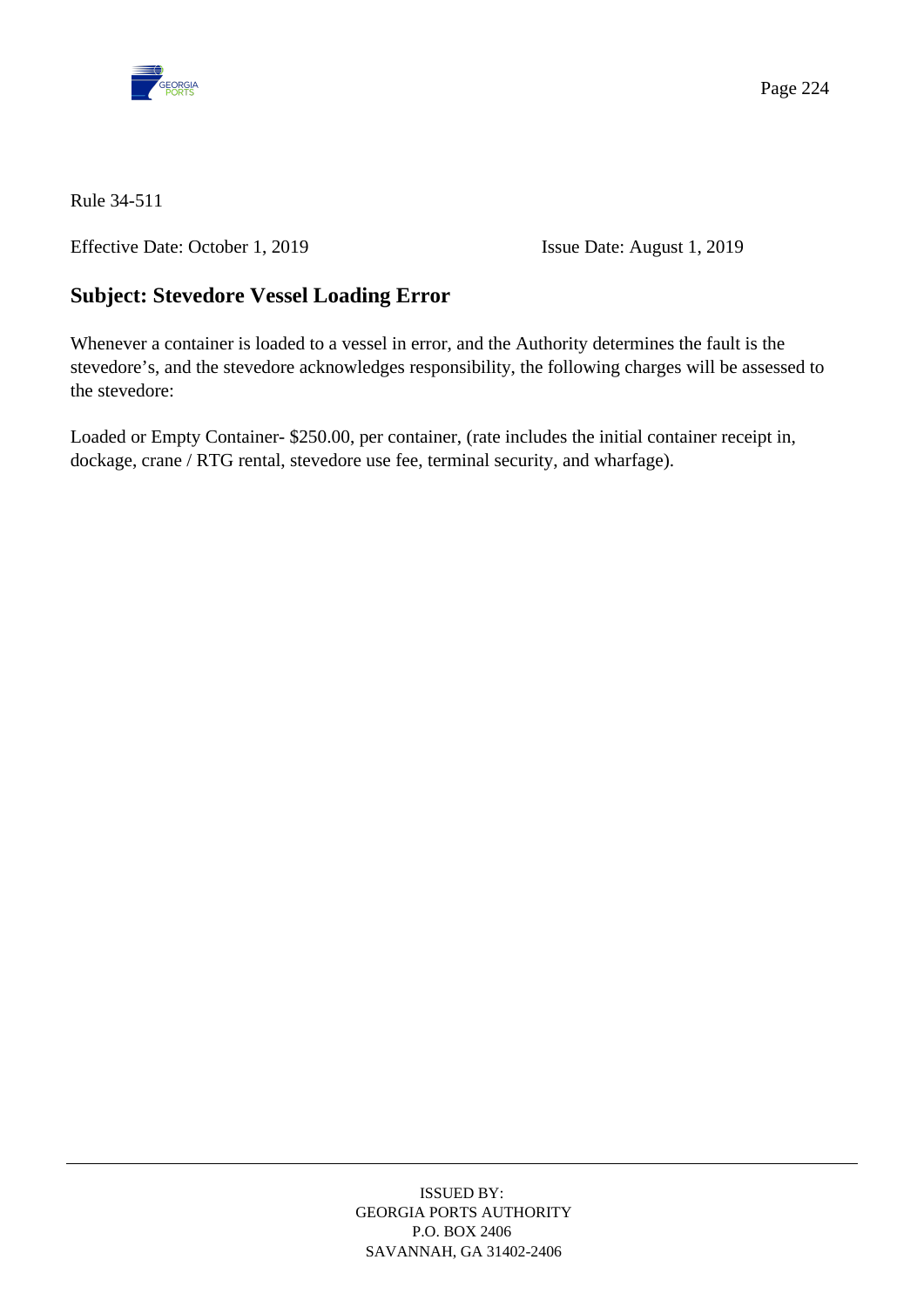

Effective Date: October 1, 2021 Issue Date: July 30, 2021

## **Subject: Out-of-Gauge Surcharge**

The Authority will assess an Out-of-Gauge Surcharge to the Ocean Carrier for cargo that exceeds the normal dimensions of a standard container, flatrack, or platform by length, width, height and/or a combination thereof.

\$579.00, per container, flatrack, or platform, per use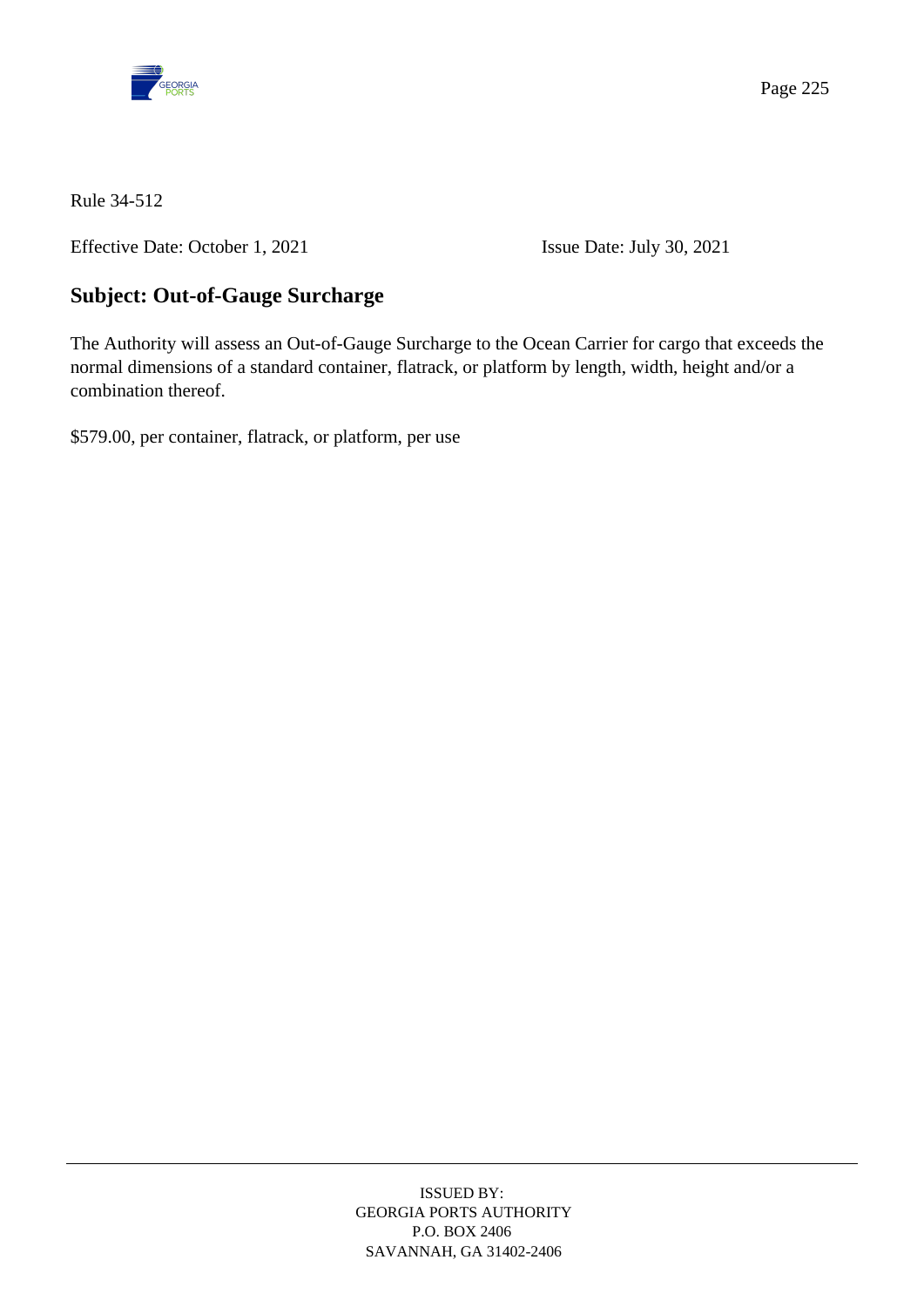

Effective Date: October 1, 2021 Issue Date: July 30, 2021

## **Subject: Vessel Re-Stows**

If, during vessel operations, the stevedore requests containers to be re-stowed, the following charges will be assessed to the vessel operator:

Cell-To-Cell or Cell-To-Dock-To-Cell \$46.35 per container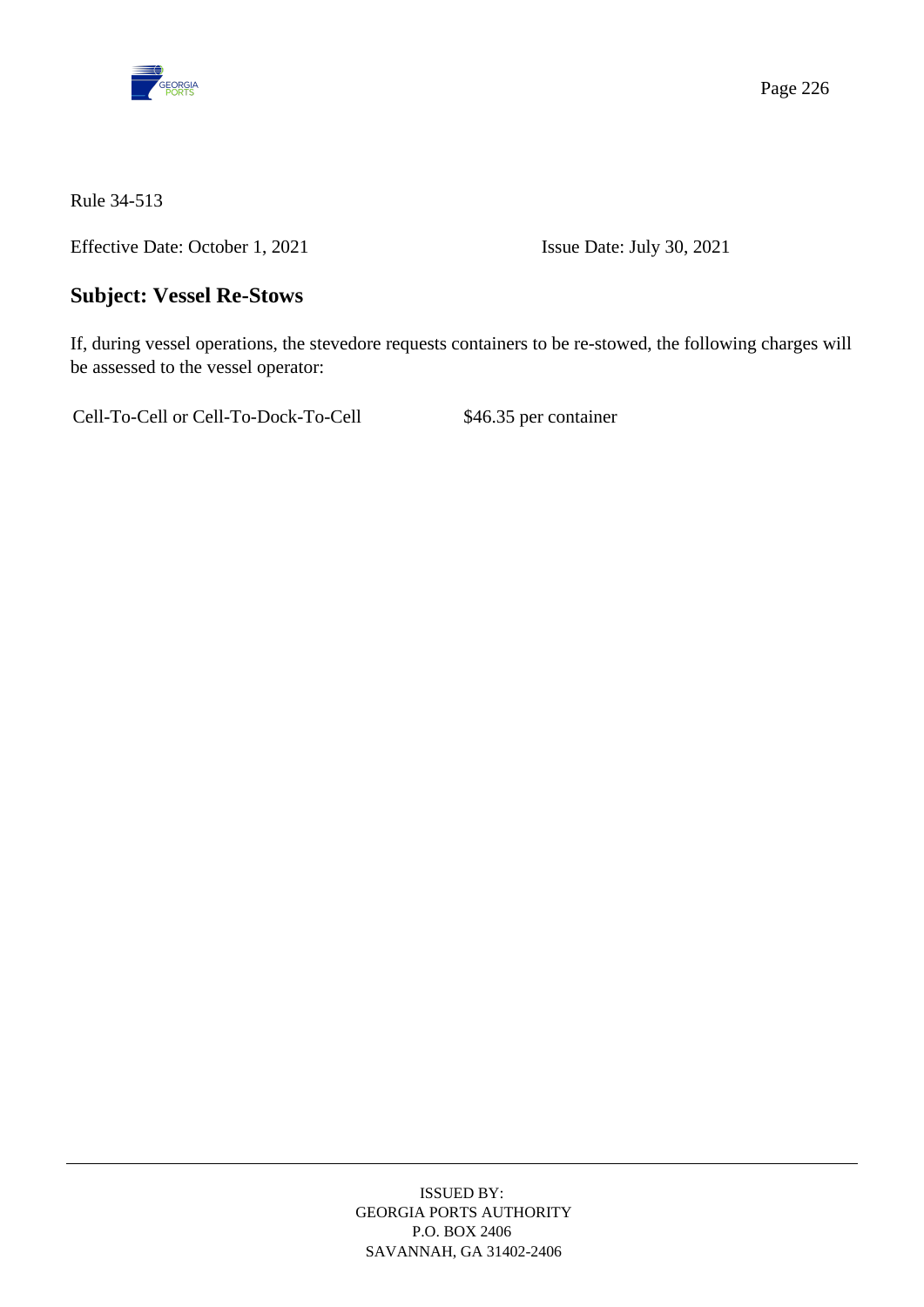

Effective Date: December 1, 2018 Issue Date: December 10, 2018

## **Subject: Vessel Operator Empty and Loaded Container Vessel Discharge Requirement**

During vessel discharge operations, empty and loaded containers shall be discharged with the container doors aligned towards the AFT position (rear of vessel). An empty or loaded container that is discharged with the container doors aligned towards the FWD position (front of vessel) will be assessed a flip charge, per container, to the vessel operator, as provided in MTOS Rule 34-520.

Note: Operating refrigerated containers are excluded from this Rule.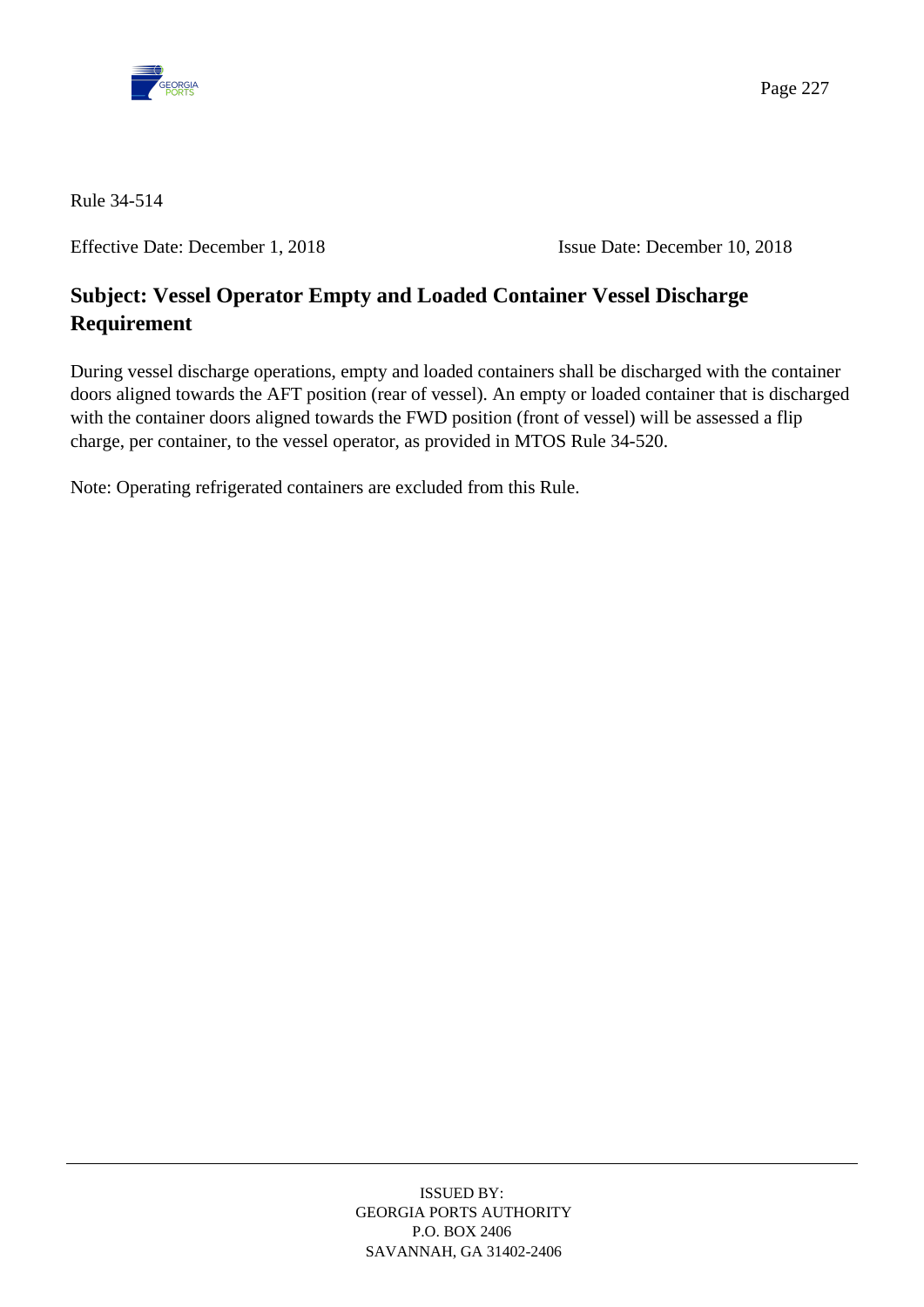

Effective Date: October 1, 2021 Issue Date: July 30, 2021

## **Subject: Wharfage Charges on Containerized Cargo**

Each vessel, its owner or agent, shall be assessed the following charges, per net ton, of containerized cargo loaded to or discharged from vessels calling at any of the Authority's deep-water terminals: \$5.35

Wharfage is not assessed on empty containers.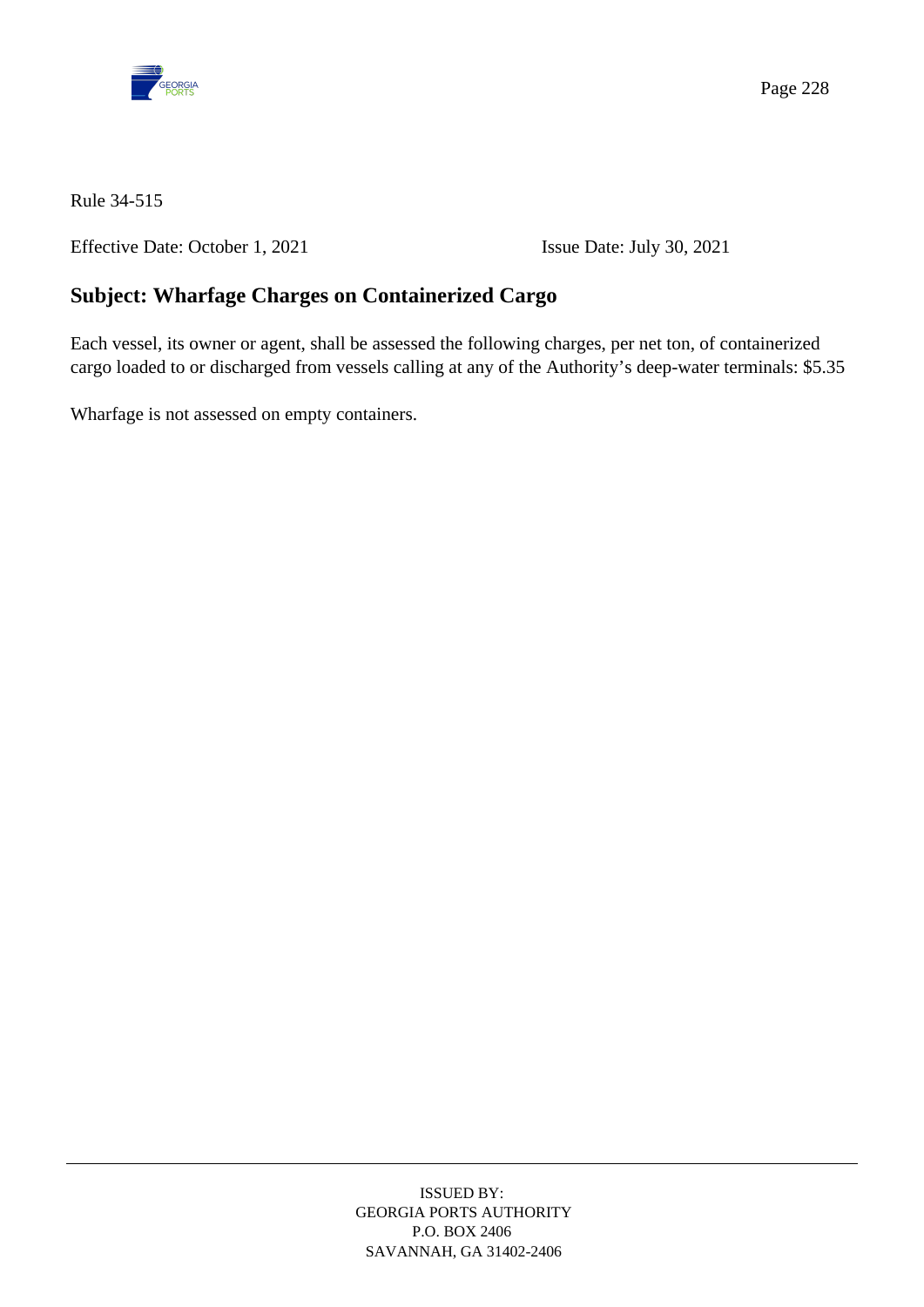

Effective Date: October 18, 2021 Issue Date: September 17, 2021

# **Subject: Subject Container Storage and Container Yard Service Charges**

| <b>CONTAINER TERMINAL STORAGE</b>                             |         |
|---------------------------------------------------------------|---------|
| (Note 11)                                                     |         |
| Chassis or Containers For Sale, in Out-of-Service             |         |
| or Major Damage Status                                        |         |
| Per chassis, bundled chassis, or container, per day           | \$85.00 |
| (Note 9)                                                      |         |
| Excess Chassis Land use, per chassis                          | \$4.00  |
| Non-married tri-axle and/or genset chassis, per               | \$85.00 |
| chassis, per day                                              |         |
|                                                               |         |
| <b>Empty Containers, per container</b>                        | \$4.00  |
|                                                               |         |
| International Loaded Containers, as defined<br>herein(Note 2) |         |
| After Free Time Expires (See Rule 34-505)                     |         |
| Days 1-3, per TEU, per day                                    | \$15.00 |
| Days 4-6, per TEU, per day                                    | \$28.00 |
| Days 7-20, per TEU, per day                                   | \$41.00 |
| Each Additional Day, per TEU, per day                         | \$82.00 |
|                                                               |         |
| Out of Gauge containerized cargo, as defined                  |         |
| herein (Note 10)                                              |         |
| After Free Time Expires (See Rule 34-505)                     |         |
| Days 1-3, per TEU, per day                                    | \$25.00 |
| Each Additional Day, per TEU, per day                         | \$60.00 |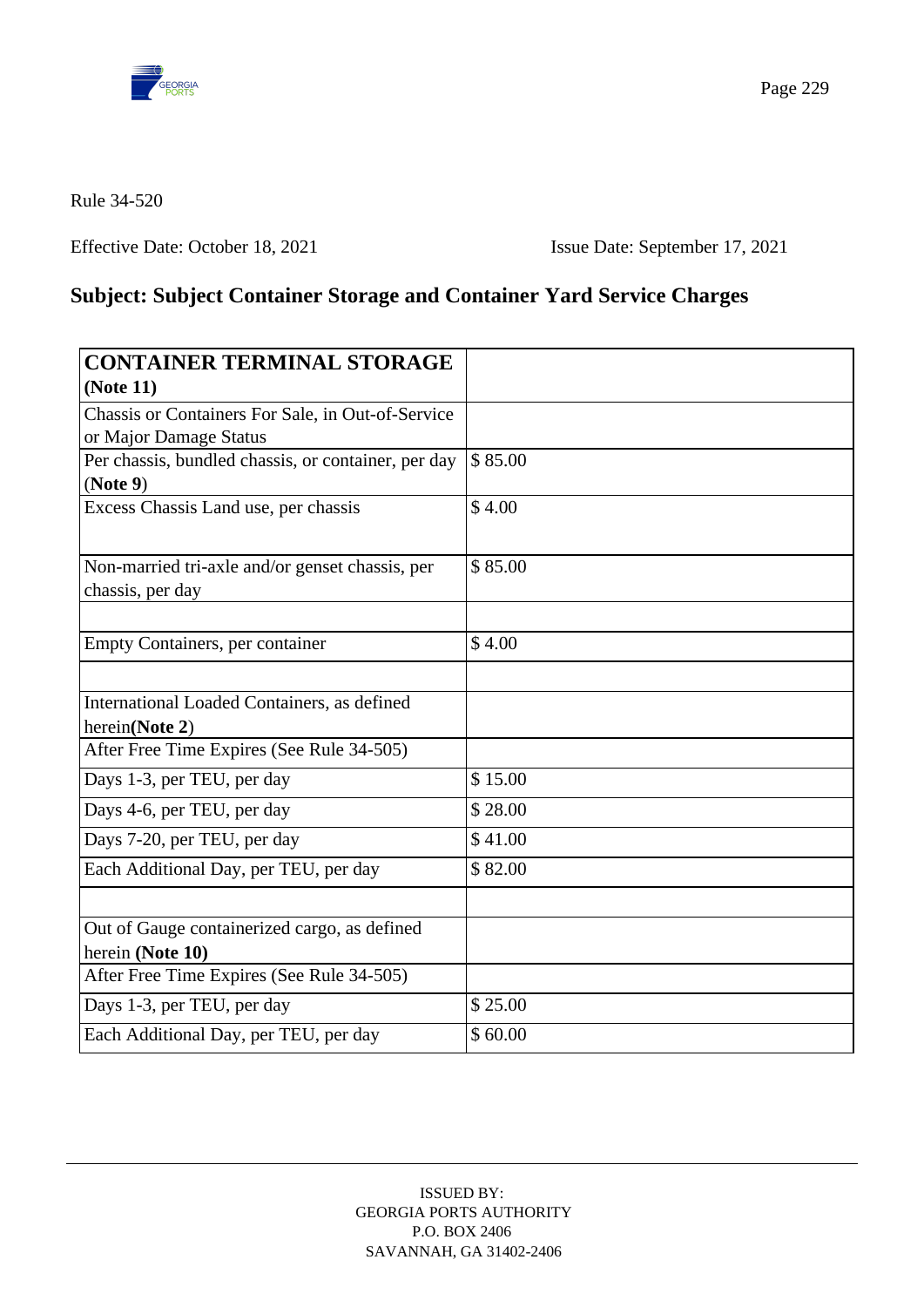

| <b>CONTAINER YARD SERVICES</b>                                                                                                                                                                                                                                                       | <b>CHARGES</b> |
|--------------------------------------------------------------------------------------------------------------------------------------------------------------------------------------------------------------------------------------------------------------------------------------|----------------|
| <b>CONTAINER ARRIVAL / DEPARTURE</b><br>(Gate In / Out) Applicable Only to Containers<br>With Prior or Subsequent Vessel Move via GPA<br>Terminals.                                                                                                                                  |                |
| Chassis or Container Arrival / Receival via Motor<br>Carrier                                                                                                                                                                                                                         |                |
| To Stack, per container                                                                                                                                                                                                                                                              | \$125.00       |
| To Yard, per married unit                                                                                                                                                                                                                                                            | \$80.00        |
| To Yard, per chassis or bundled chassis                                                                                                                                                                                                                                              | \$80.00        |
| Chassis or Container Arrival / Receival via Rail<br>Carrier                                                                                                                                                                                                                          |                |
| COFC To Stack Or Yard, per container                                                                                                                                                                                                                                                 | \$75.00        |
| TOFC To Stack or Yard, per Chassis, container,<br>or bundled units                                                                                                                                                                                                                   | \$75.00        |
| Chassis or Container Departure via Motor Carrier                                                                                                                                                                                                                                     |                |
| From Stack, per container                                                                                                                                                                                                                                                            | \$125.00       |
| From Yard, per married unit                                                                                                                                                                                                                                                          | \$80.00        |
| From Yard, per chassis or bundled chassis                                                                                                                                                                                                                                            | \$80.00        |
| Chassis or Container Departure via Rail Carrier                                                                                                                                                                                                                                      |                |
| From Stack Or Yard To COFC, per container                                                                                                                                                                                                                                            | \$75.00        |
| From Stack Or Yard to TOFC, per container,<br>Chassis, or bundled units                                                                                                                                                                                                              | \$75.00        |
| <b>Non-Contract Consolidated Rate</b>                                                                                                                                                                                                                                                |                |
| <b>Cellular Vessels: Non-Contract Consolidated</b><br>Rate, per Container or Chassis<br>Inclusive of the rate: wharfage, dockage, container<br>crane rental, and handling equipment during<br>vessel operations, receive and deliver to/from<br>container stacks, stevedore use fee. | \$350.00       |
| <b>Non-Cellular Vessels: Non-Contract</b><br>Consolidated Rate, per Container or Chassis                                                                                                                                                                                             | \$525.00       |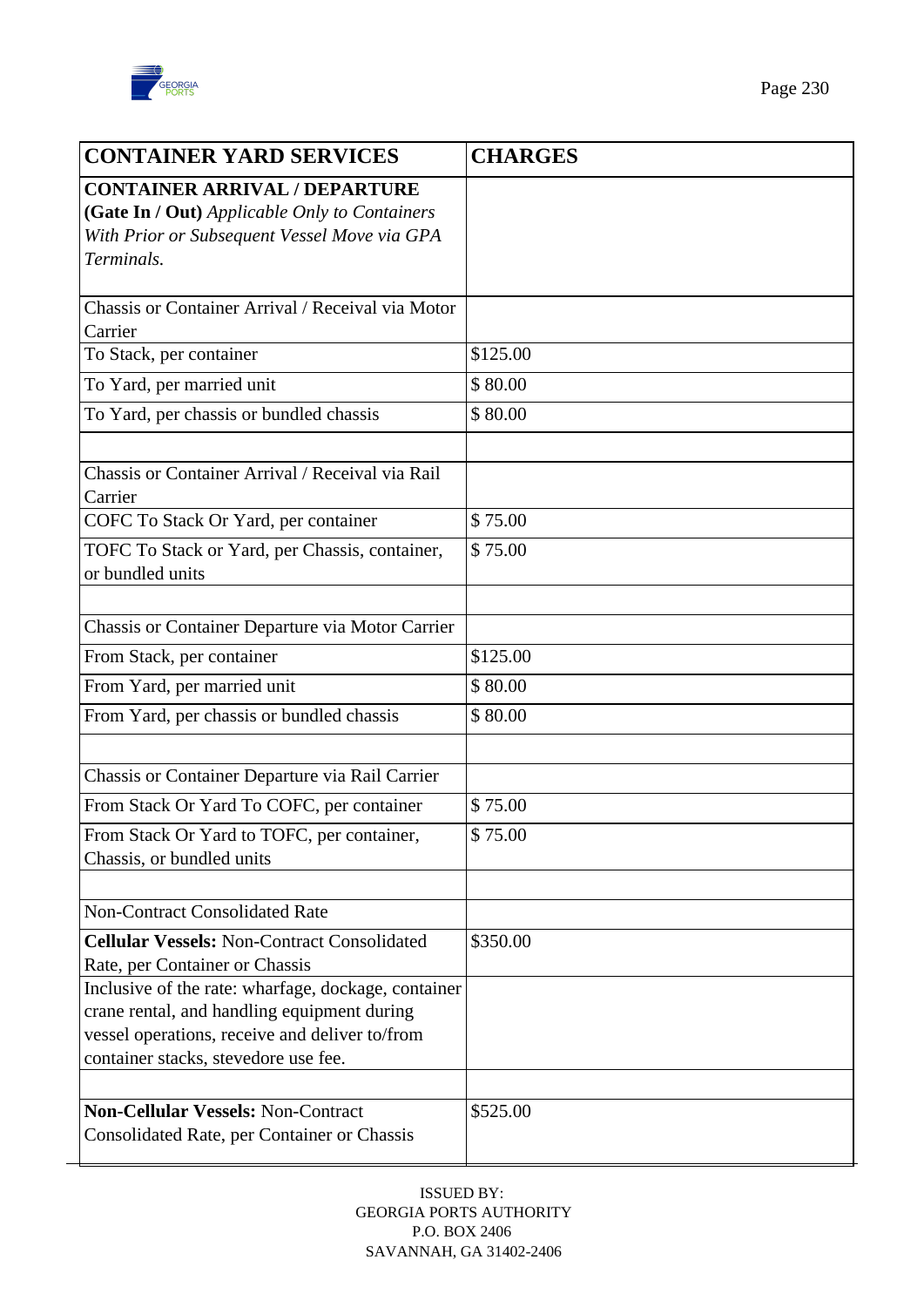

| crane rental, and handling equipment during<br>vessel operations, receive and deliver to/from<br>container stacks, stevedore use fee.<br><b>COMPANY / TRUCKER OWNED CHASSIS</b><br><b>TERMINAL USE FEE</b><br>Applicable to company/trucker-owned chassis that $\frac{\$275.00}{\$275.00}$<br>are left on the Authority's terminals.<br><b>NON-VESSEL MOVE TERMINAL USE FEE</b><br>Applicable to Chassis / Containers Without Prior<br>or Subsequent Vessel Move via GPA Terminals.<br>Import Arrivals via Motor or Rail Carrier<br>\$225.00<br><b>Export Departures via Motor or Rail Carrier</b><br>\$225.00<br>(Note 1)<br>REFRIGERATED CONTAINER SERVICES<br>\$52.50<br>Providing Electrical Power for Empty Containers,<br>per container (Note 8)<br>Providing Electrical Power for Loaded<br>\$52.50<br>Containers, per container per 24 hour period<br>(Note 8)<br>Refrigerated Container Facilitation Fee, per<br>\$50.00<br>container<br><b>MISCELLANEOUS SERVICES</b><br>Chassis / Containers Left On Dock<br>\$52.00<br>Relocate to Yard, per chassis<br>Relocate to Stack, per container<br>\$184.00<br>\$35.00<br>Chassis Conveyance Fee, per chassis<br>\$50.00<br>Digging, per container<br>Early Rail Arrival, per container<br>\$80.00<br>Equipment Bundling/Unbundling (At Request of<br>\$80.00<br>Ocean Carrier or Chassis Pool) | Inclusive of the rate: wharfage, dockage, container |  |
|------------------------------------------------------------------------------------------------------------------------------------------------------------------------------------------------------------------------------------------------------------------------------------------------------------------------------------------------------------------------------------------------------------------------------------------------------------------------------------------------------------------------------------------------------------------------------------------------------------------------------------------------------------------------------------------------------------------------------------------------------------------------------------------------------------------------------------------------------------------------------------------------------------------------------------------------------------------------------------------------------------------------------------------------------------------------------------------------------------------------------------------------------------------------------------------------------------------------------------------------------------------------------------------------------------------------------------------------------|-----------------------------------------------------|--|
|                                                                                                                                                                                                                                                                                                                                                                                                                                                                                                                                                                                                                                                                                                                                                                                                                                                                                                                                                                                                                                                                                                                                                                                                                                                                                                                                                      |                                                     |  |
|                                                                                                                                                                                                                                                                                                                                                                                                                                                                                                                                                                                                                                                                                                                                                                                                                                                                                                                                                                                                                                                                                                                                                                                                                                                                                                                                                      |                                                     |  |
|                                                                                                                                                                                                                                                                                                                                                                                                                                                                                                                                                                                                                                                                                                                                                                                                                                                                                                                                                                                                                                                                                                                                                                                                                                                                                                                                                      |                                                     |  |
|                                                                                                                                                                                                                                                                                                                                                                                                                                                                                                                                                                                                                                                                                                                                                                                                                                                                                                                                                                                                                                                                                                                                                                                                                                                                                                                                                      |                                                     |  |
|                                                                                                                                                                                                                                                                                                                                                                                                                                                                                                                                                                                                                                                                                                                                                                                                                                                                                                                                                                                                                                                                                                                                                                                                                                                                                                                                                      |                                                     |  |
|                                                                                                                                                                                                                                                                                                                                                                                                                                                                                                                                                                                                                                                                                                                                                                                                                                                                                                                                                                                                                                                                                                                                                                                                                                                                                                                                                      |                                                     |  |
|                                                                                                                                                                                                                                                                                                                                                                                                                                                                                                                                                                                                                                                                                                                                                                                                                                                                                                                                                                                                                                                                                                                                                                                                                                                                                                                                                      |                                                     |  |
|                                                                                                                                                                                                                                                                                                                                                                                                                                                                                                                                                                                                                                                                                                                                                                                                                                                                                                                                                                                                                                                                                                                                                                                                                                                                                                                                                      |                                                     |  |
|                                                                                                                                                                                                                                                                                                                                                                                                                                                                                                                                                                                                                                                                                                                                                                                                                                                                                                                                                                                                                                                                                                                                                                                                                                                                                                                                                      |                                                     |  |
|                                                                                                                                                                                                                                                                                                                                                                                                                                                                                                                                                                                                                                                                                                                                                                                                                                                                                                                                                                                                                                                                                                                                                                                                                                                                                                                                                      |                                                     |  |
|                                                                                                                                                                                                                                                                                                                                                                                                                                                                                                                                                                                                                                                                                                                                                                                                                                                                                                                                                                                                                                                                                                                                                                                                                                                                                                                                                      |                                                     |  |
|                                                                                                                                                                                                                                                                                                                                                                                                                                                                                                                                                                                                                                                                                                                                                                                                                                                                                                                                                                                                                                                                                                                                                                                                                                                                                                                                                      |                                                     |  |
|                                                                                                                                                                                                                                                                                                                                                                                                                                                                                                                                                                                                                                                                                                                                                                                                                                                                                                                                                                                                                                                                                                                                                                                                                                                                                                                                                      |                                                     |  |
|                                                                                                                                                                                                                                                                                                                                                                                                                                                                                                                                                                                                                                                                                                                                                                                                                                                                                                                                                                                                                                                                                                                                                                                                                                                                                                                                                      |                                                     |  |
|                                                                                                                                                                                                                                                                                                                                                                                                                                                                                                                                                                                                                                                                                                                                                                                                                                                                                                                                                                                                                                                                                                                                                                                                                                                                                                                                                      |                                                     |  |
|                                                                                                                                                                                                                                                                                                                                                                                                                                                                                                                                                                                                                                                                                                                                                                                                                                                                                                                                                                                                                                                                                                                                                                                                                                                                                                                                                      |                                                     |  |
|                                                                                                                                                                                                                                                                                                                                                                                                                                                                                                                                                                                                                                                                                                                                                                                                                                                                                                                                                                                                                                                                                                                                                                                                                                                                                                                                                      |                                                     |  |
|                                                                                                                                                                                                                                                                                                                                                                                                                                                                                                                                                                                                                                                                                                                                                                                                                                                                                                                                                                                                                                                                                                                                                                                                                                                                                                                                                      |                                                     |  |
|                                                                                                                                                                                                                                                                                                                                                                                                                                                                                                                                                                                                                                                                                                                                                                                                                                                                                                                                                                                                                                                                                                                                                                                                                                                                                                                                                      |                                                     |  |
|                                                                                                                                                                                                                                                                                                                                                                                                                                                                                                                                                                                                                                                                                                                                                                                                                                                                                                                                                                                                                                                                                                                                                                                                                                                                                                                                                      |                                                     |  |
|                                                                                                                                                                                                                                                                                                                                                                                                                                                                                                                                                                                                                                                                                                                                                                                                                                                                                                                                                                                                                                                                                                                                                                                                                                                                                                                                                      |                                                     |  |
|                                                                                                                                                                                                                                                                                                                                                                                                                                                                                                                                                                                                                                                                                                                                                                                                                                                                                                                                                                                                                                                                                                                                                                                                                                                                                                                                                      |                                                     |  |
|                                                                                                                                                                                                                                                                                                                                                                                                                                                                                                                                                                                                                                                                                                                                                                                                                                                                                                                                                                                                                                                                                                                                                                                                                                                                                                                                                      |                                                     |  |
|                                                                                                                                                                                                                                                                                                                                                                                                                                                                                                                                                                                                                                                                                                                                                                                                                                                                                                                                                                                                                                                                                                                                                                                                                                                                                                                                                      |                                                     |  |
|                                                                                                                                                                                                                                                                                                                                                                                                                                                                                                                                                                                                                                                                                                                                                                                                                                                                                                                                                                                                                                                                                                                                                                                                                                                                                                                                                      |                                                     |  |
|                                                                                                                                                                                                                                                                                                                                                                                                                                                                                                                                                                                                                                                                                                                                                                                                                                                                                                                                                                                                                                                                                                                                                                                                                                                                                                                                                      |                                                     |  |
|                                                                                                                                                                                                                                                                                                                                                                                                                                                                                                                                                                                                                                                                                                                                                                                                                                                                                                                                                                                                                                                                                                                                                                                                                                                                                                                                                      |                                                     |  |
|                                                                                                                                                                                                                                                                                                                                                                                                                                                                                                                                                                                                                                                                                                                                                                                                                                                                                                                                                                                                                                                                                                                                                                                                                                                                                                                                                      |                                                     |  |
|                                                                                                                                                                                                                                                                                                                                                                                                                                                                                                                                                                                                                                                                                                                                                                                                                                                                                                                                                                                                                                                                                                                                                                                                                                                                                                                                                      |                                                     |  |
|                                                                                                                                                                                                                                                                                                                                                                                                                                                                                                                                                                                                                                                                                                                                                                                                                                                                                                                                                                                                                                                                                                                                                                                                                                                                                                                                                      |                                                     |  |
|                                                                                                                                                                                                                                                                                                                                                                                                                                                                                                                                                                                                                                                                                                                                                                                                                                                                                                                                                                                                                                                                                                                                                                                                                                                                                                                                                      |                                                     |  |
|                                                                                                                                                                                                                                                                                                                                                                                                                                                                                                                                                                                                                                                                                                                                                                                                                                                                                                                                                                                                                                                                                                                                                                                                                                                                                                                                                      |                                                     |  |
|                                                                                                                                                                                                                                                                                                                                                                                                                                                                                                                                                                                                                                                                                                                                                                                                                                                                                                                                                                                                                                                                                                                                                                                                                                                                                                                                                      |                                                     |  |
|                                                                                                                                                                                                                                                                                                                                                                                                                                                                                                                                                                                                                                                                                                                                                                                                                                                                                                                                                                                                                                                                                                                                                                                                                                                                                                                                                      |                                                     |  |
|                                                                                                                                                                                                                                                                                                                                                                                                                                                                                                                                                                                                                                                                                                                                                                                                                                                                                                                                                                                                                                                                                                                                                                                                                                                                                                                                                      |                                                     |  |
|                                                                                                                                                                                                                                                                                                                                                                                                                                                                                                                                                                                                                                                                                                                                                                                                                                                                                                                                                                                                                                                                                                                                                                                                                                                                                                                                                      |                                                     |  |
|                                                                                                                                                                                                                                                                                                                                                                                                                                                                                                                                                                                                                                                                                                                                                                                                                                                                                                                                                                                                                                                                                                                                                                                                                                                                                                                                                      |                                                     |  |
|                                                                                                                                                                                                                                                                                                                                                                                                                                                                                                                                                                                                                                                                                                                                                                                                                                                                                                                                                                                                                                                                                                                                                                                                                                                                                                                                                      |                                                     |  |
|                                                                                                                                                                                                                                                                                                                                                                                                                                                                                                                                                                                                                                                                                                                                                                                                                                                                                                                                                                                                                                                                                                                                                                                                                                                                                                                                                      |                                                     |  |
|                                                                                                                                                                                                                                                                                                                                                                                                                                                                                                                                                                                                                                                                                                                                                                                                                                                                                                                                                                                                                                                                                                                                                                                                                                                                                                                                                      |                                                     |  |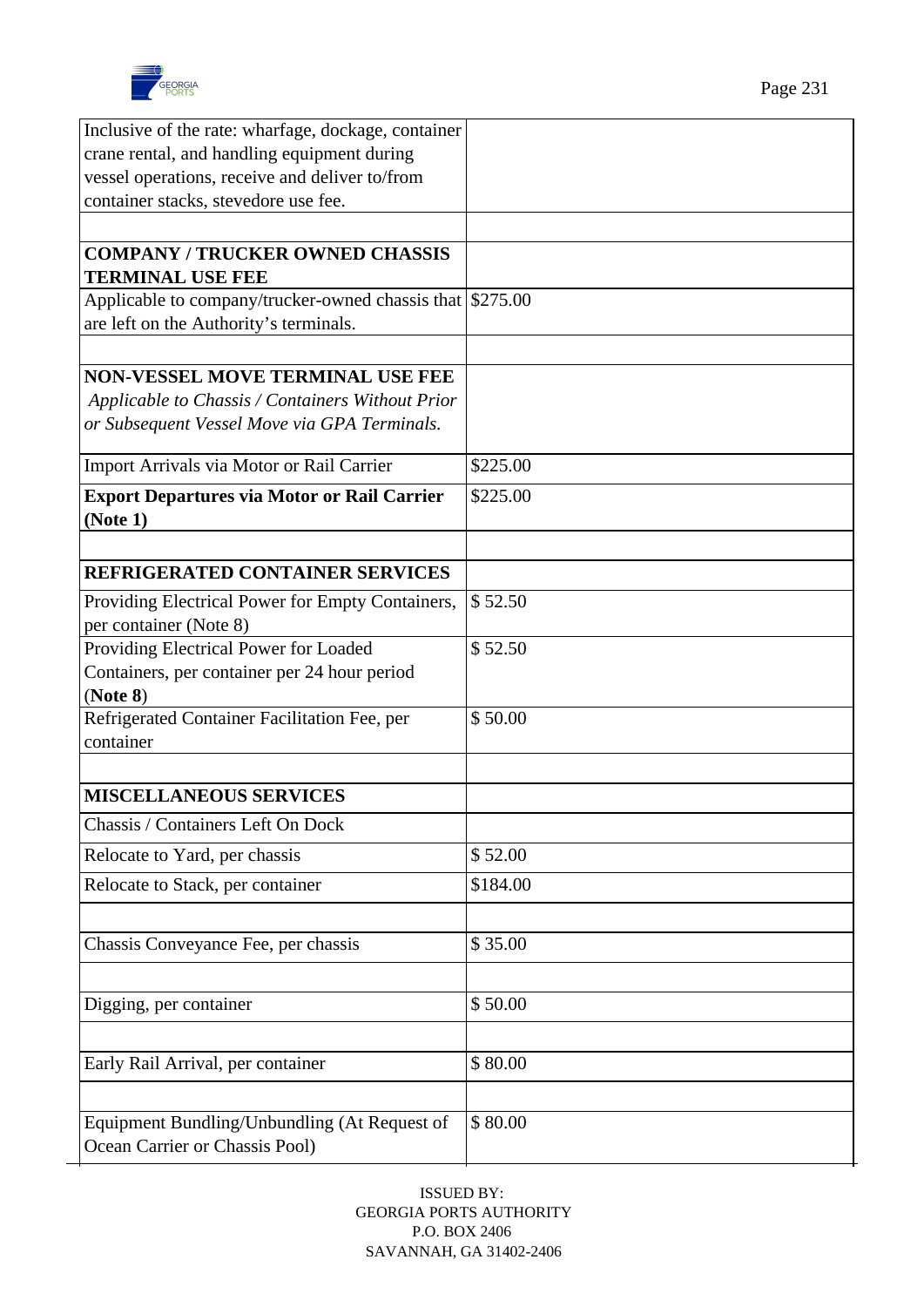

| Rate Based On Number Of Units To Be Place<br>On/Removed From Bottom Unit, per unit<br>(SeeNotes 3 and 4)                                                                                                                |                                                |
|-------------------------------------------------------------------------------------------------------------------------------------------------------------------------------------------------------------------------|------------------------------------------------|
| <b>Equipment Bundling (For Terminal Operational</b><br>Efficiency), per bundle(Note 5)                                                                                                                                  | \$80.00                                        |
| Flip, per container                                                                                                                                                                                                     | \$91.00                                        |
| Grounding Container, per container                                                                                                                                                                                      | \$131.00                                       |
| Hazardous Class Terminal Use Fee, per container                                                                                                                                                                         | \$75.00                                        |
| Applied to all hazardous classes as defined in 49<br>CFR 172.101 and 173 (except hazardous classes<br>1.1-Mass Explosive Hazard, 1.2-Projection<br>Hazard, and 7- Radioactive Materials)                                |                                                |
| Hazardous Class Surcharge, per container                                                                                                                                                                                | \$1,000.00                                     |
| Applied to Class 1.1-Mass Explosive Hazard,<br>Class 1.2-Projection Hazard, and Class 7<br>(Radioactive Materials)                                                                                                      |                                                |
| Mounting Container, per container                                                                                                                                                                                       | \$131.00                                       |
| Providing / Applying Hazardous Placards, per<br>placard                                                                                                                                                                 | \$30.00                                        |
| Relocation (within the terminal), per chassis,<br>container, or married unit, per move:                                                                                                                                 |                                                |
| Wheeled                                                                                                                                                                                                                 | \$52.00                                        |
| <b>Stack</b>                                                                                                                                                                                                            | \$100.00                                       |
| Relocation (off-terminal) (import and export<br>loaded containers whose terminal dwell time<br>exceeds thirty (30) consecutive calendar days), per $\frac{675.00}{\text{True}}$ Fruck Relocation<br>container (Note 11) | \$900.00 - Outbound (from GCT) Rail Relocation |
|                                                                                                                                                                                                                         | \$450.00 – Inbound (to GCT) Rail Relocation    |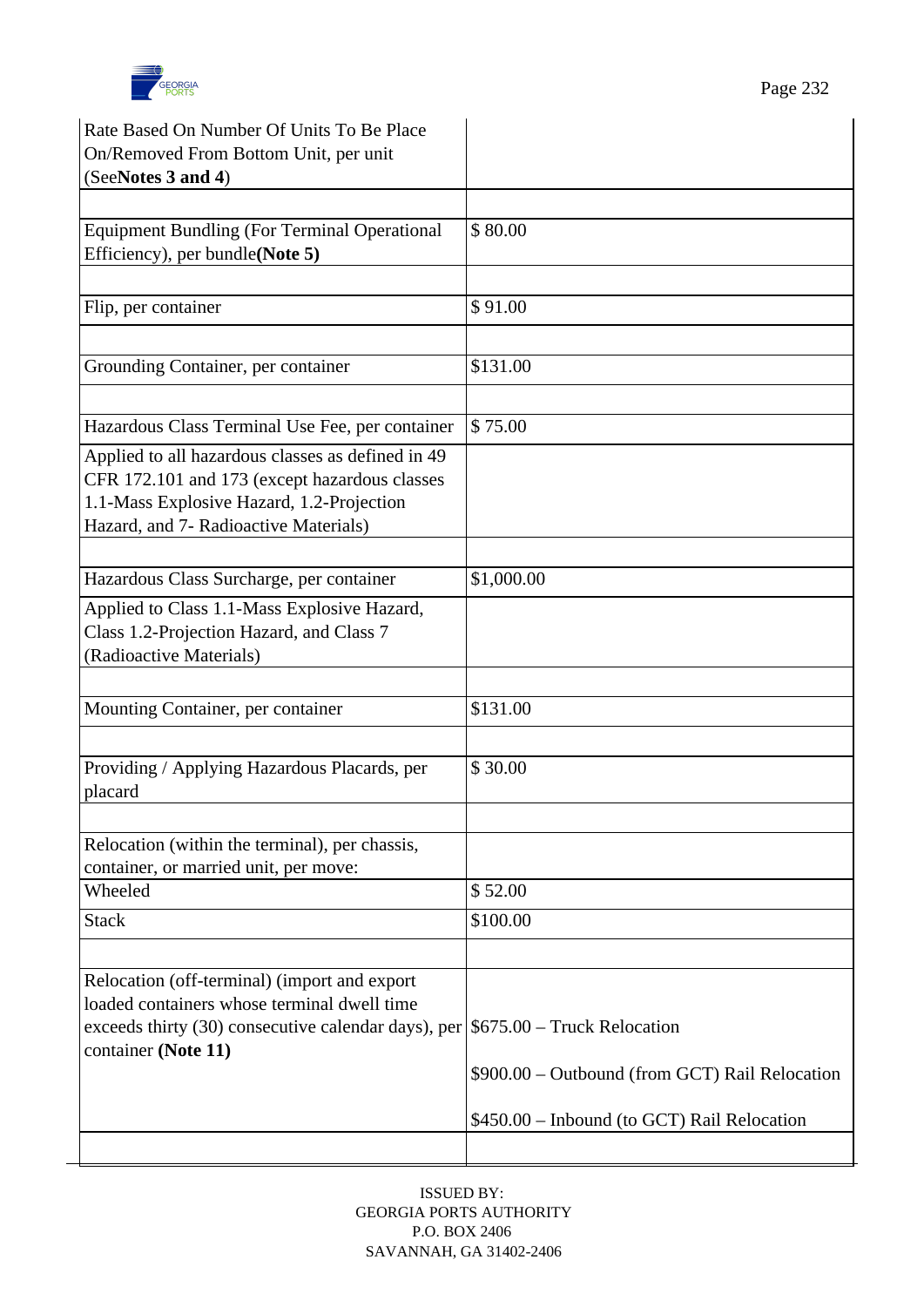

| Seal Change, per container                                                   | \$16.00  |
|------------------------------------------------------------------------------|----------|
|                                                                              |          |
| Segregation (Grounding / Mounting) For<br>Inspection, per container per move | \$60.00  |
| Supplemental Rail Lift, per container                                        | \$80.00  |
| Transferring Containers, per container                                       | \$125.00 |
|                                                                              |          |
| Weighing Containers (Gross, tare, net), per<br>container                     |          |
| Upon Arrival(Note 6)                                                         | \$16.00  |
| After Arrival/Placement In Wheeled<br>Location(Note 6)                       | \$125.00 |
| After Arrival/Placement in Stack Location(Note<br>6                          | \$365.00 |
| After Arrival/Placement in Stack Location(Note<br>7)                         | \$192.00 |

**Note 1:**Subject to domestic chassis dray charge, per ICTF Schedule No. 10-A, if rail carrier is Norfolk Southern, or to wheeled relocation charge in this schedule if rail carrier is CSX.

**Note 2:**TEU – Twenty-Foot Equivalent Unit

A twenty-foot container = 1 TEU A forty-foot container = 2 TEU's A forty-five container = 2.25 TEU's

**Note 3:** The ocean carrier, or its M & R vendor, is responsible for supplying dunnage and banding when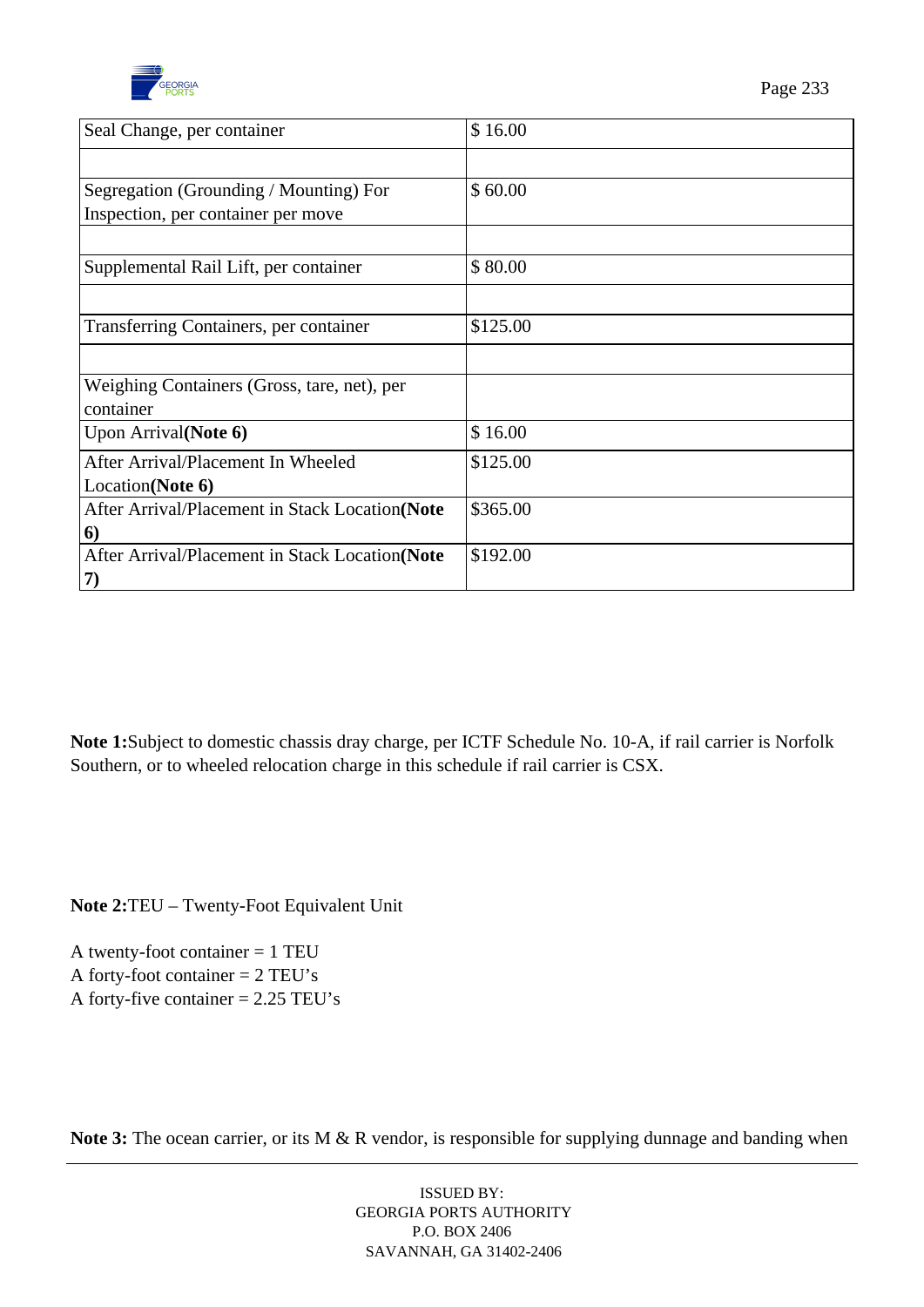

requesting bundling service.

**Note 4:** Charges are for the bundling/unbundling only. See Rule 34-630 for labor stand-by or guarantee time rates.

**Note 5:** When bundling is done for terminal operational efficiency, the bundleswill not be suitable for transport.

**Note 6:**Using Truck Scale

**Note 7:**Using RTG crane scale

**Note 8:**The charge applies to any fractional part of the 24 hour period.

**Note 9:**Containers will remain in daily empty inventory and this rate will apply in conjunction with the monthly empty container storage charge.

**Note 10:** Cargo that exceeds the normal dimensions of a standard container, flatrack, or platform by length, width, height, and/or a combination thereof.

**Note 11:** The Authority reserves the right, at its sole discretion, to immediately remove import and export loaded containers from the Authority's facilities and relocate them to an off-terminal Authority or Third-Party storage facility at the expense and risk of the cargo owner after an import or export loaded container dwells on the terminal for more than thirty (30) consecutive calendar days. An offterminal truck relocation charge of \$675.00, per container, to a local (within 10 miles) storage facility, or a rail relocation charge of \$900.00, per container, to an inland rail facility and, if applicable, a second rail relocation charge of \$450.00, per container, to return the same container back to Garden City Terminal will be assessed to the ocean carrier. Terminal Storage charges will continue to accrue, while the container remains in an off-terminal Authority or Third-Party storage facility, and will be assessed to the ocean carrier. For operating efficiencies, the Authority will not be required to dig for a specific container number stored at the off-terminal storage facilities. The first available container will be provided for subsequent removal from the storage facility.

The Authority, at its sole discretion, will select the off-terminal storage facility. The Authority shall not be responsible for any charges, fines, citations, or other liabilities as a result of hauling loads in violation of weight regulations. Any overweight citation or fine is chargeable to the ocean carrier at cost plus fifteen percent (15%).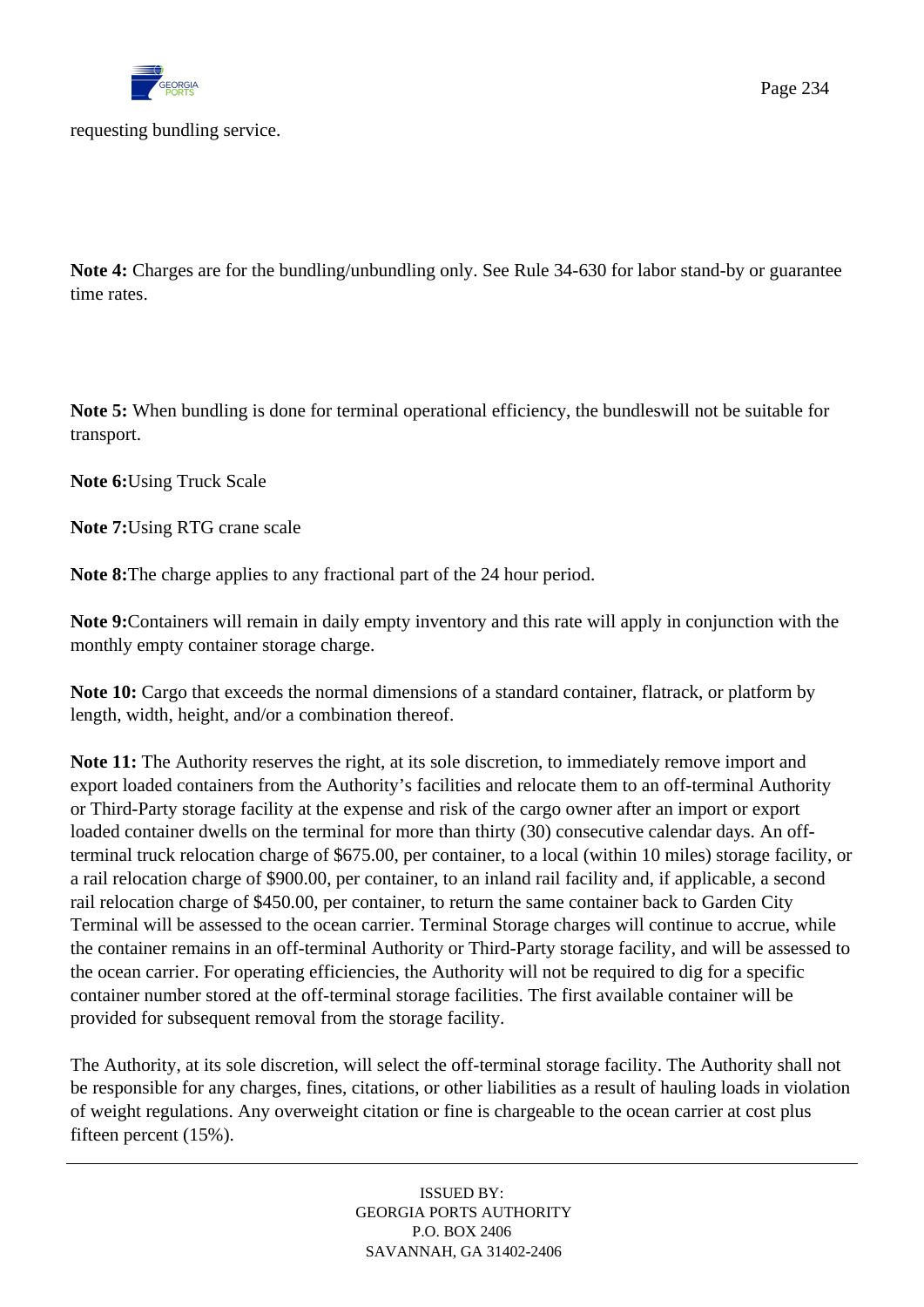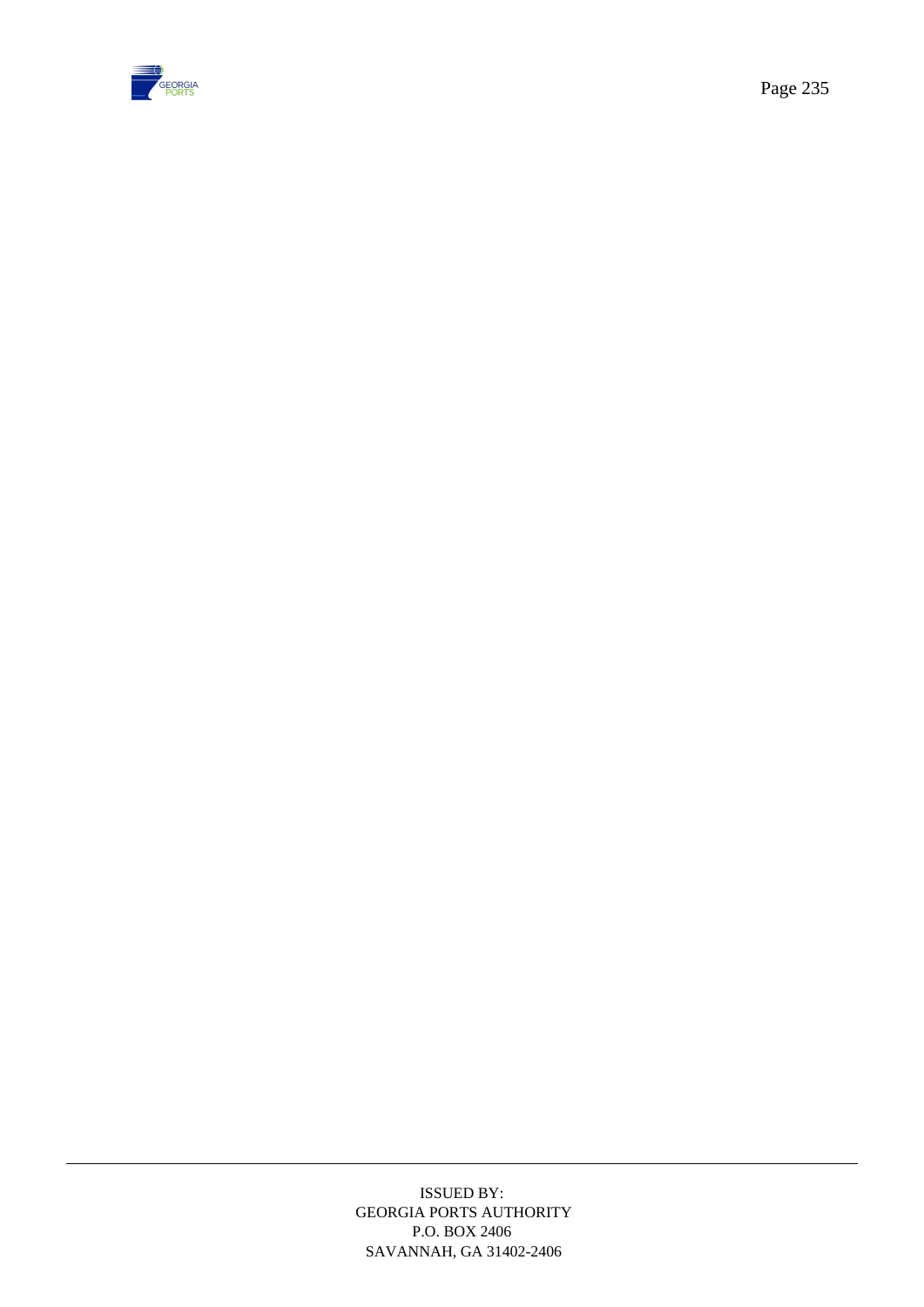

Effective Date: October 1, 2021 Issue Date: July 30, 2021

# **Subject: U.S. Coast Guard Regulated Cargo**

| Containers loaded with Explosives                  | \$500.00 |
|----------------------------------------------------|----------|
| (Class 1.1, 1.2, 1.3, 1.4, 1.5, 1.6)               |          |
| and Class 5, if containing bulk ammonium nitrate), |          |
| when escorted by Port Police will be assessed the  |          |
| following charge, per container                    |          |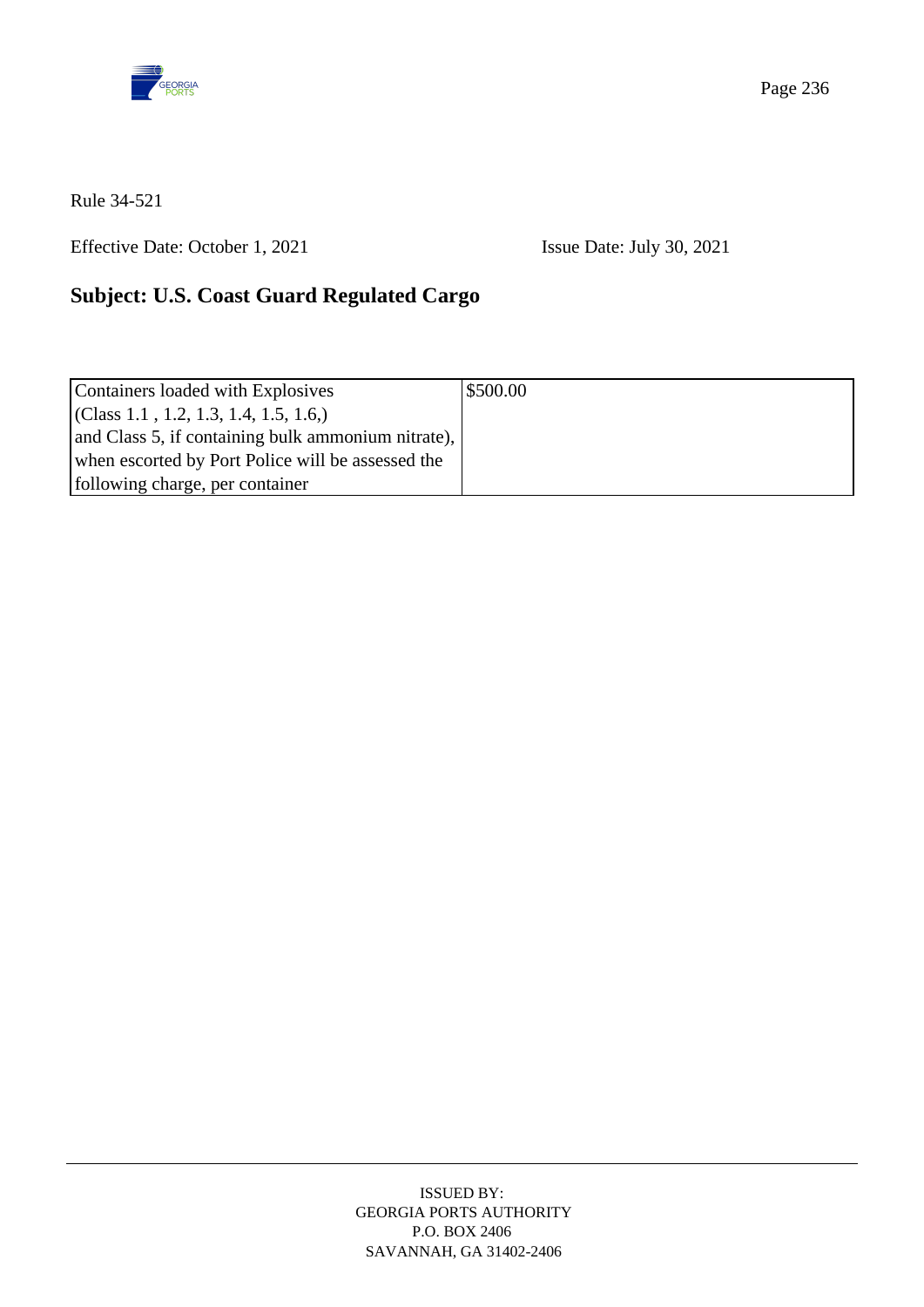

Effective Date: October 1, 2017 Issue Date: September 1, 2017

## **Subject: U.S. Coast Guard Regulated Container Misplacement**

When containers are left in locations not specified or as directed by the Authority, the Authority will assess a \$184.00 per container fee to relocate containers to the appropriate area. These charges will be invoiced to the responsible stevedore.

**Note 1:** U.S. Coast Guard regulated cargos listed in Rule 34-521 of this Schedule.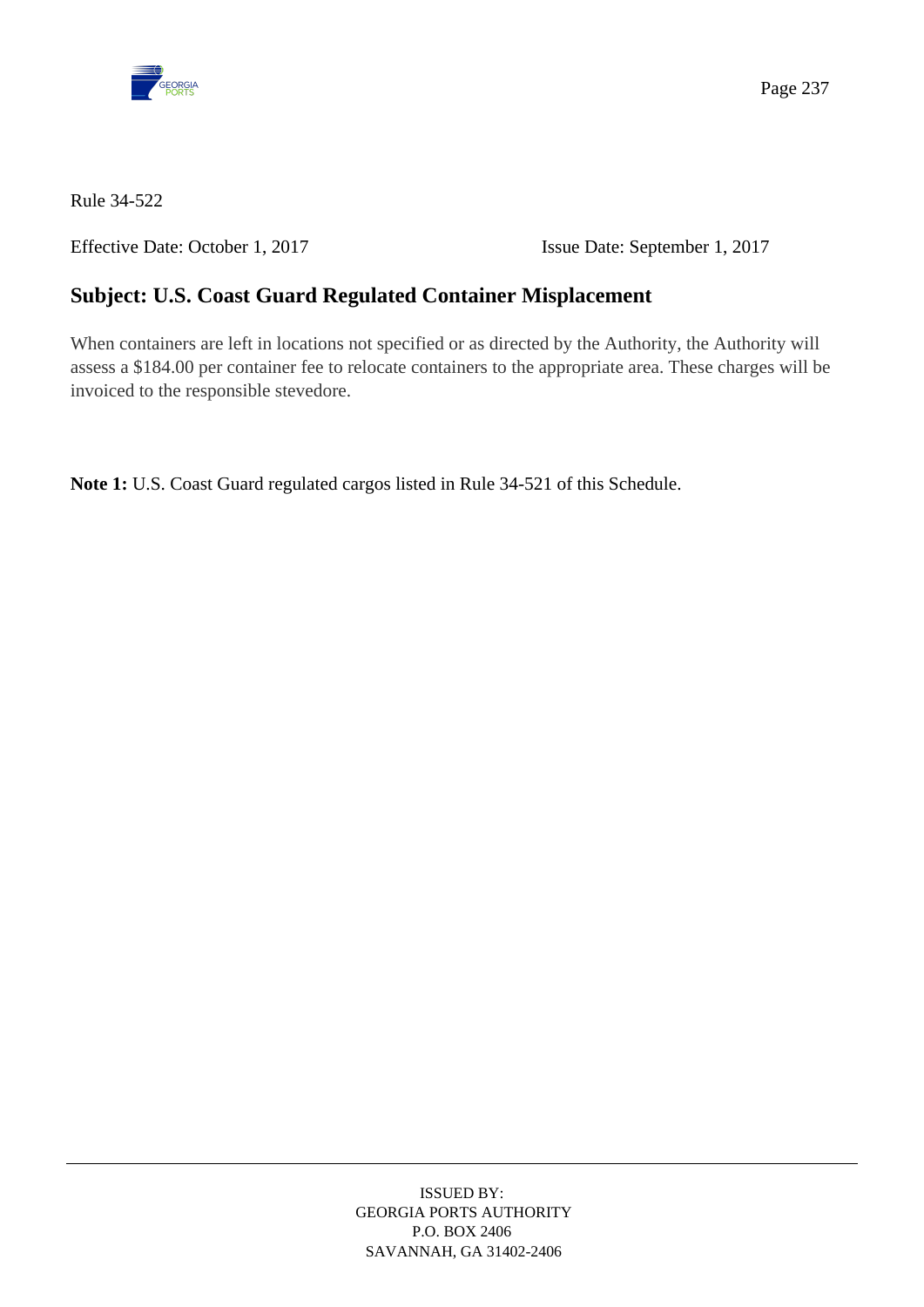

Effective Date: December 1, 2021 Issue Date: October 1, 2021

## **Subject: Government Agency Inspections: Centralized Examination Station**

| Full inspection, per<br>container: (Notes 1,2,<br>and $3)$            |         |              |         |
|-----------------------------------------------------------------------|---------|--------------|---------|
| <b>Container Size</b>                                                 | $20$ ft | <b>40 ft</b> | $45$ ft |
| Palletized Cargo                                                      | \$682   | \$1,032      | \$1,132 |
| Non-Palletized Cargo                                                  | \$1,032 | \$1,432      | \$1,632 |
|                                                                       |         |              |         |
| <b>Partial Inspection</b> , per<br>container: (Notes 1,2)<br>and $3)$ |         |              |         |
| <b>Container Size</b>                                                 | $20$ ft | $40$ ft      | $45$ ft |
| Palletized Cargo                                                      | \$482   | \$612        | \$682   |
| Non-Palletized Cargo                                                  | \$742   | \$1,057      | \$1,302 |

Handling Charge – Seized Cargo: (Notes 1,2,5, and  $6$ ) = \$240, per labor hour

Tailgate Inspection, per container: (Notes  $1,2$ , and  $3$ ) = \$302

Government Agency Facilitation Fee, per container: (Notes 1,2, and 4) =  $$347$ 

The Government Agency Facilitation Fee includes the following types of CES inspections: Non-Intrusive Examination, Consumer Product Safety Commission,

Food and Drug Agency, U.S. Coast Guard, U.S. Customs and Border Protection (Vacis Exams for CET, Outbound Agriculture or Trade), US Fish and Wildlife Service.

Cargo Damage and Variance Impeding Normal Handling: (Notes 1 and 3) = Call For Rate (912)-963-5437

Charges for equipment, labor, and materials to be determined and communicated to the bill-to-party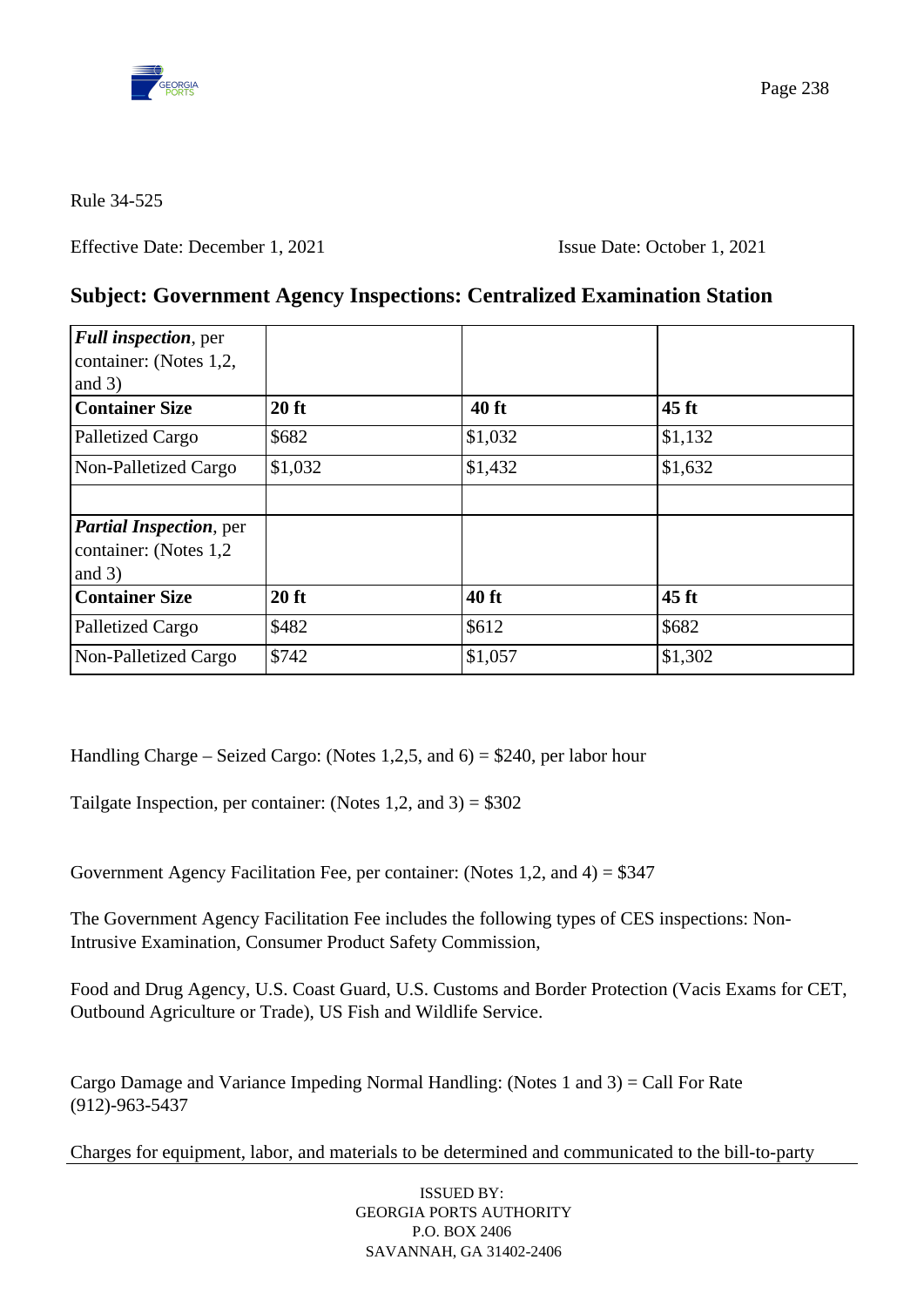

preceding providing CES services.

Hazardous Cargo: (Notes 1 and 3) = Call For Rate  $(912)$ -963-5437

Charges for equipment, labor, and materials to be determined and communicated to the bill to the party preceding providing CES services.

**Note 1:** Charges are assessed to the Ocean Carrier and/or its authorized agent. The Authority will not honor requests to cancel any billing and re-bill another party.

**Note 2:** The services provided by the Authority in connection with this charge are Government Agency relocation services to/from Garden City Terminal and Ocean Terminal to the CES for inspection without devanning. In addition to the Government Agency Facilitation Fee, and the Tailgate Inspection Fee, if the Authority is directed to devan any cargofor inspection, the applicable charges for the Partial or Full inspection will also apply. For the sake of clarity, each CES service event and supporting rate provided by the Authority will be charged.

**Note 3:** When the Authority devans a container at the direction of any of the aforementioned government agencies and all of the devanned cargo will not fit back into the original container, due to the nature or the intricacies of the cargo and/or loading pattern, the Authority will not be responsible for any additional charges.

**Note 4:** This charge will apply a second time when the Authority is requested to relocate/rehandle a container from the CES to Garden City Terminals designated wash pad or fumigation area, due to a governmental agency directive.

The washing or fumigation of cargo must be conducted by an Authority-approved Third Party Vendor, which the cargo owner or customs broker will select.

**Note 5:** Charge is for the re-handling, palletizing, and shrink wrapping of government seized cargo from the warehouse floor to a secured area within the CES. This charge will be added to all preceding CESprovided fees and services.

**Note 6:** If seized cargo handling time exceeds one hour, the Authority will assess labor charges for each quarter-hour over the first hour.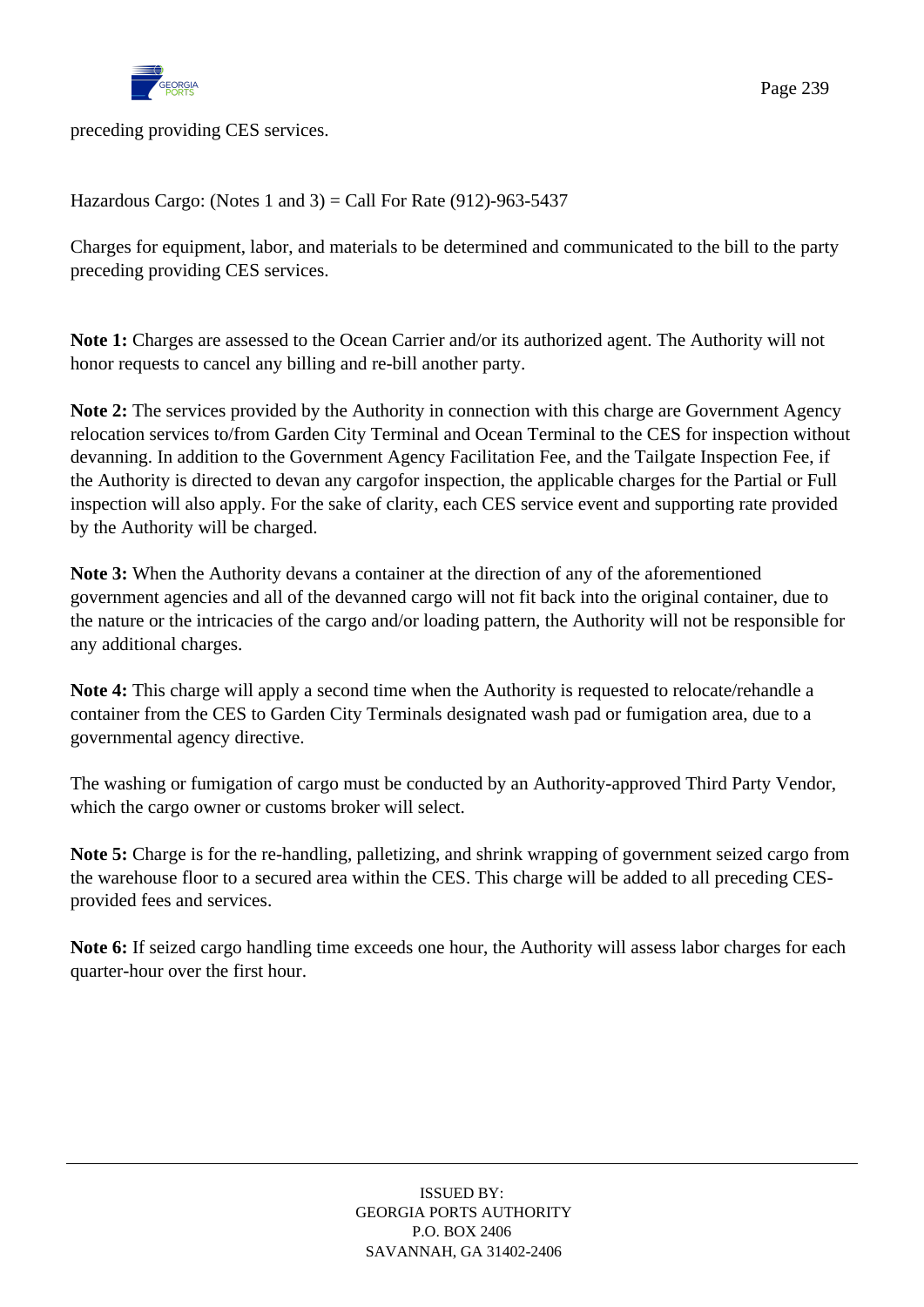

Effective Date: October 1, 2021 Issue Date: July 30, 2021

# **Subject: EQUIPMENT AND LABOR RULES CATEGORY**

# **EQUIPMENT AND LABOR RULES**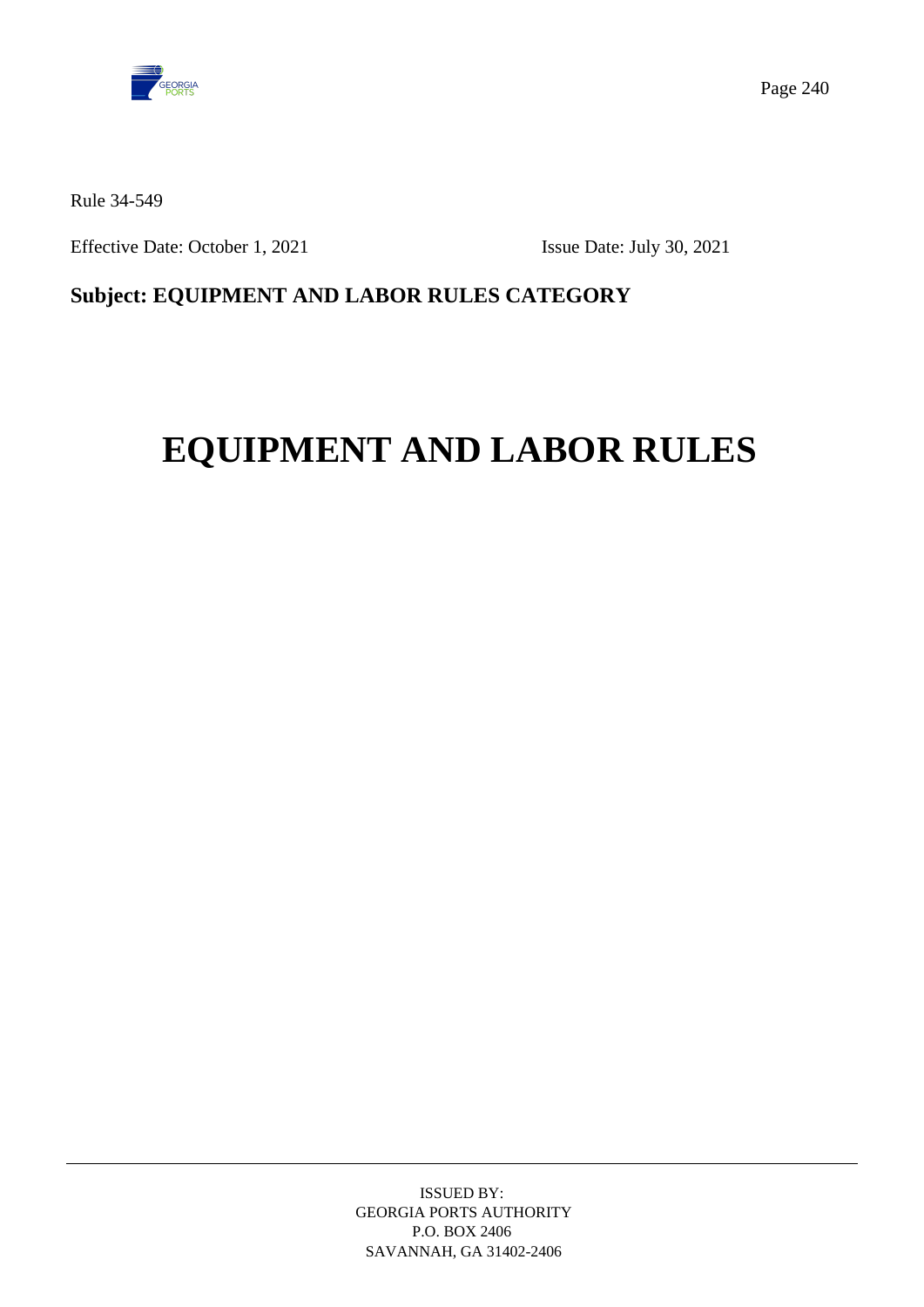

Effective Date: October 1, 2014 Issue Date: September 1, 2014

## **Subject: Assessment of Crane Lease Rates**

All gantry crane (cranes) lease rates are based on per crane per hour, or fraction thereof. When lifts of more than one weight are handled during any given hour, the hourly crane lease rate will be based on the weight of the heaviest lift handled with heavy lift per ton charge, when applicable, assessed on the weight of the individual lifts. The stevedore or lessee utilizing the crane (cranes) shall report the weights per lift, made by the crane (cranes) for billing purposes. Failure to provide that weight within two (2) working days will result in thebilling being based upon the crane scale weights, and no adjustments will be made.

On container cranes, billing will be in one-half (1/2) hour increments after the first hour.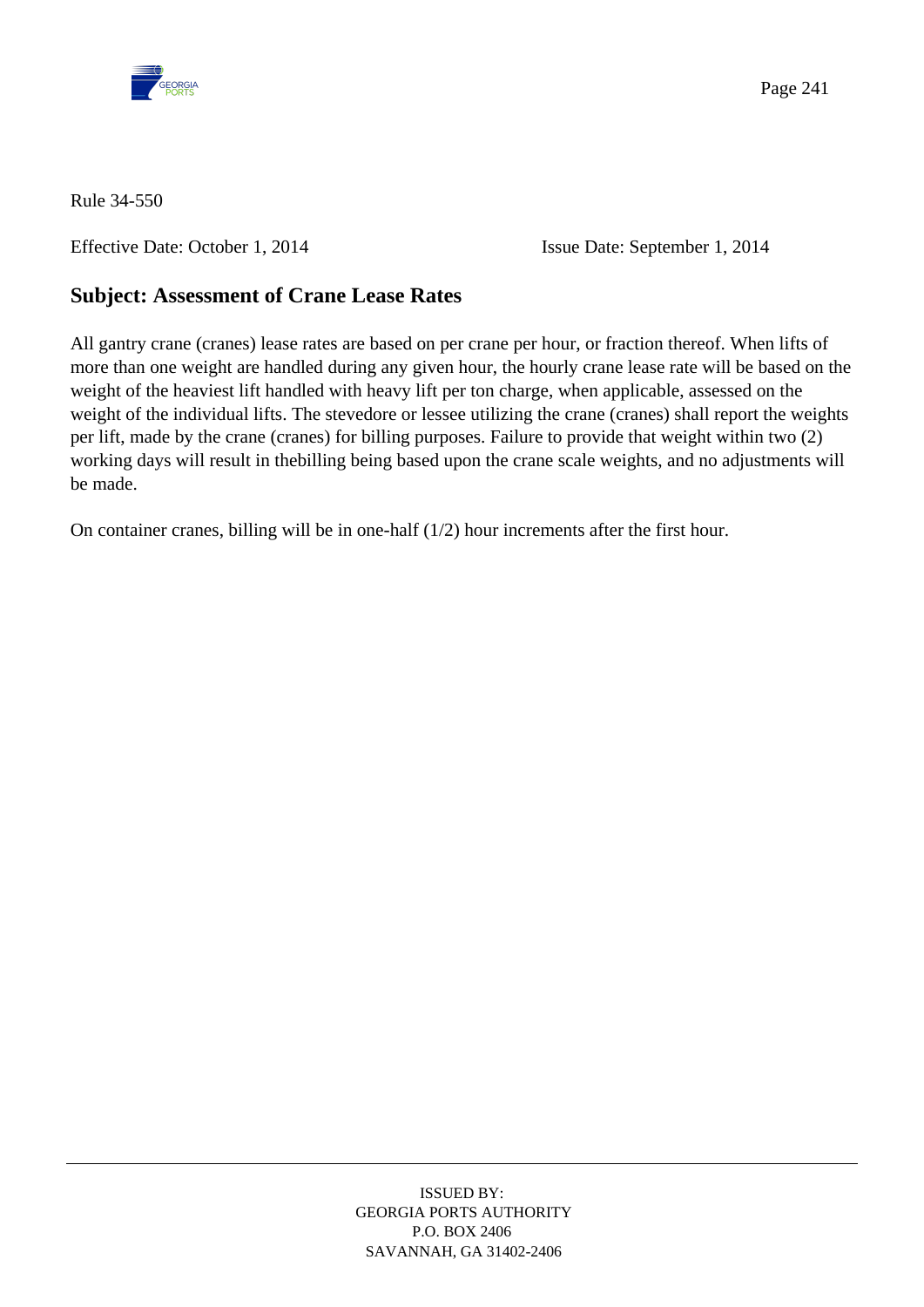

Effective Date: January 26, 2021 Issue Date: January 26, 2021

## **Subject: Billing of Stand-By Time on Cranes**

The bill-to party for the handling charges will be charged a missed crane appointment fee in an amount that equals one half of the minimum crane fee as specified in Rule 34-180 if the crane is not used at the scheduled crane appointment time. In addition to the missed crane appointment fee,the bill-to party for the handling charges will also be billed for standby time, at the applicable standby rate, if it is requested that the Authority stand-by to perform a crane lift and the crane is not used at the scheduled crane appointment time.

Standby charges will accrue from the scheduled crane appointment time until the crane is used. If a crane is ordered and not used during any eight (8) hour period, and not modified as outlined in Rule 34-560, a minimum of six (6) hours shall be assessed for straight time orders, and a minimum of seven (7) hours or eight (8) hours, as outlined in Rule 34-558, shall be assessed for overtime or legal holiday orders. Standby charges are assessed to each crane ordered and not used at the scheduled/ordered time.

Standby time charges are determined by using the labor rates specified in Rule 34-630 for the crane operator, the crane lead and the crane rigging crew at the applicable straight time, time and one-half, or double time rates on a per hour basis only, with no provisions made for a fractional part of the hour. Should standby time be incurred during the same hour in which the crane is used, the crane time will be billed at the applicable crane lease rates.

**Note 1:** If a missed appointment fee is incurred,thebill-to party for the handling chargeswill not be permitted to reschedule the appointment or schedule another crane appointment until the missed appointment fee has beenguaranteed orpaid.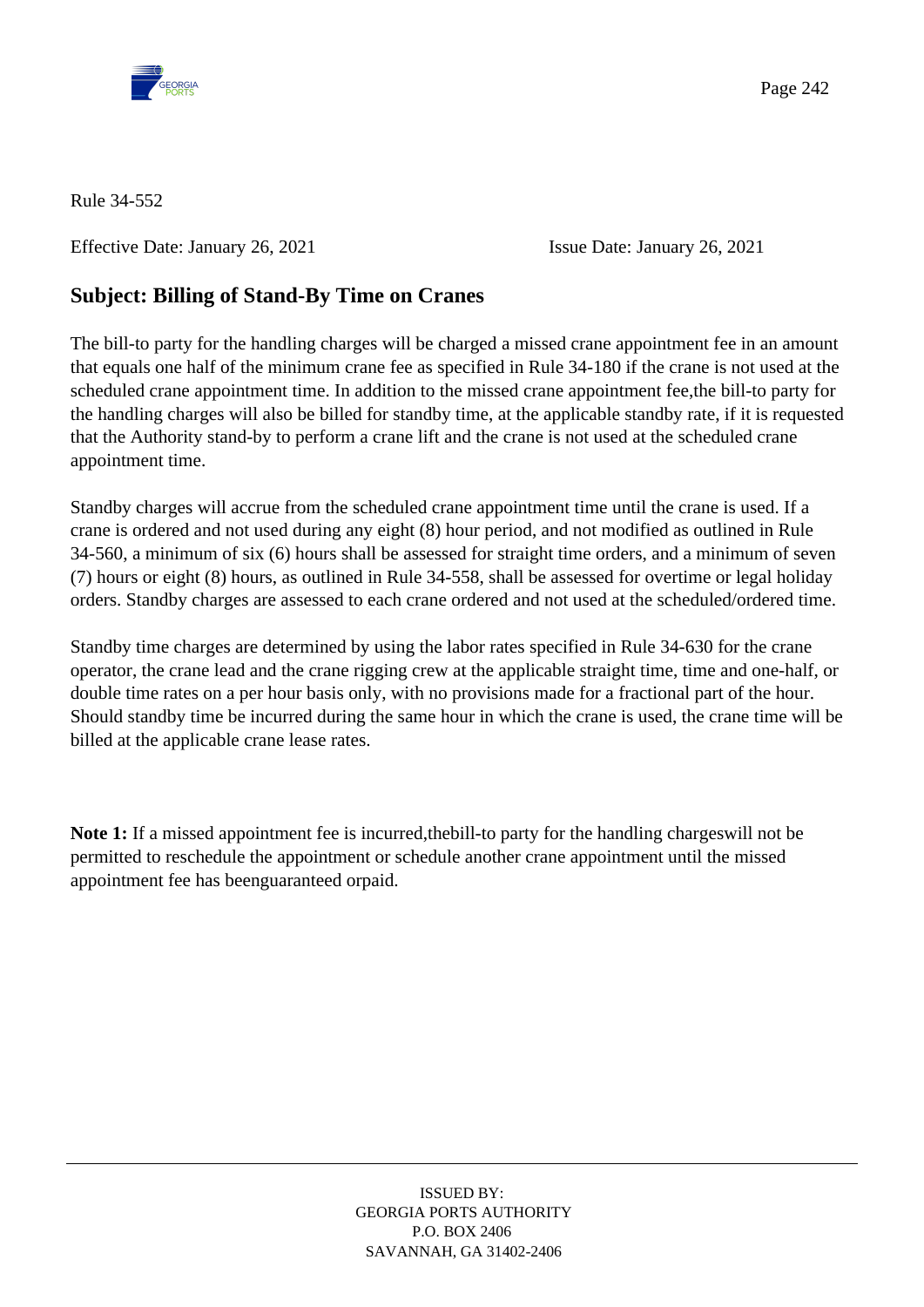

Effective Date: October 1, 2014 Issue Date: September 1, 2014

## **Subject: Crane Allocation**

The terminal reserves the right to allocate the crane (cranes) when conflicts arise in crane (cranes) usage.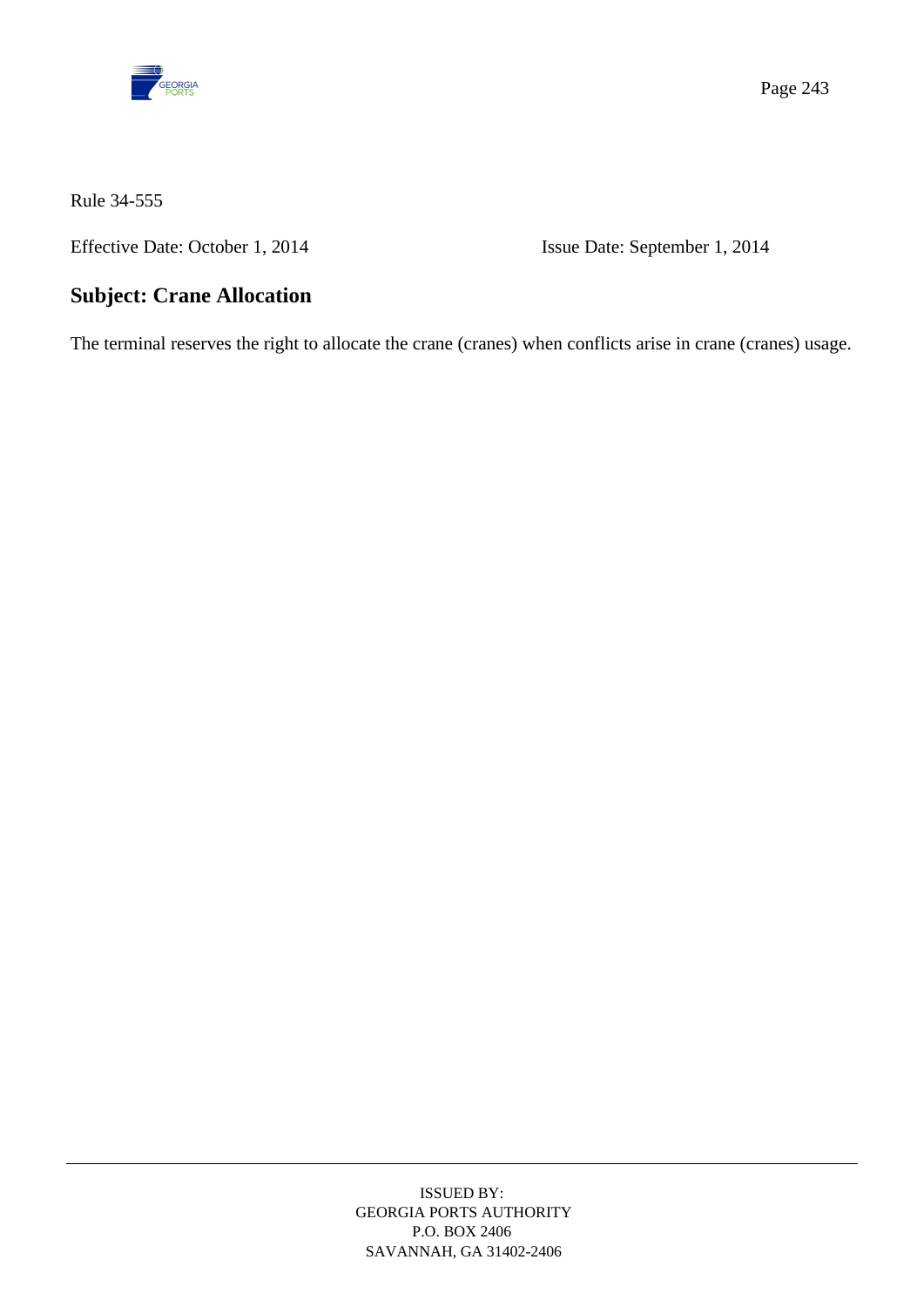

Effective Date: January 26, 2021 Issue Date: January 26, 2021

## **Subject: Crane Minimums**

Minimum lease time for crane(s) will be six (6) hours per crane for a straight time operation and eight (8) hours per crane for overtime or legal holiday operations, except on 2400 hour starts, which will have a seven (7) hour minimum lease time. The lease time is subject to the minimum crane lease charges as provided in rule 34-625. The applicable crane lease charge will be assessed for the hours the crane(s) is (are) utilized, and any remaining hours on either the 6-hour straight time minimum or the 7-hour/8-hour overtime minimum, as the case may be, will be assessed the applicable stand-by labor rate.

Should a crane (cranes) be utilized by one stevedore or lessee while the crane (cranes) is (are) under lease to another stevedore or lessee, the minimum billing to each stevedore or lessee will be the minimum charge, specified in rule 34-625.

The minimum lease charge for container cranes and mobile harbor cranes will be one (1) hour per crane.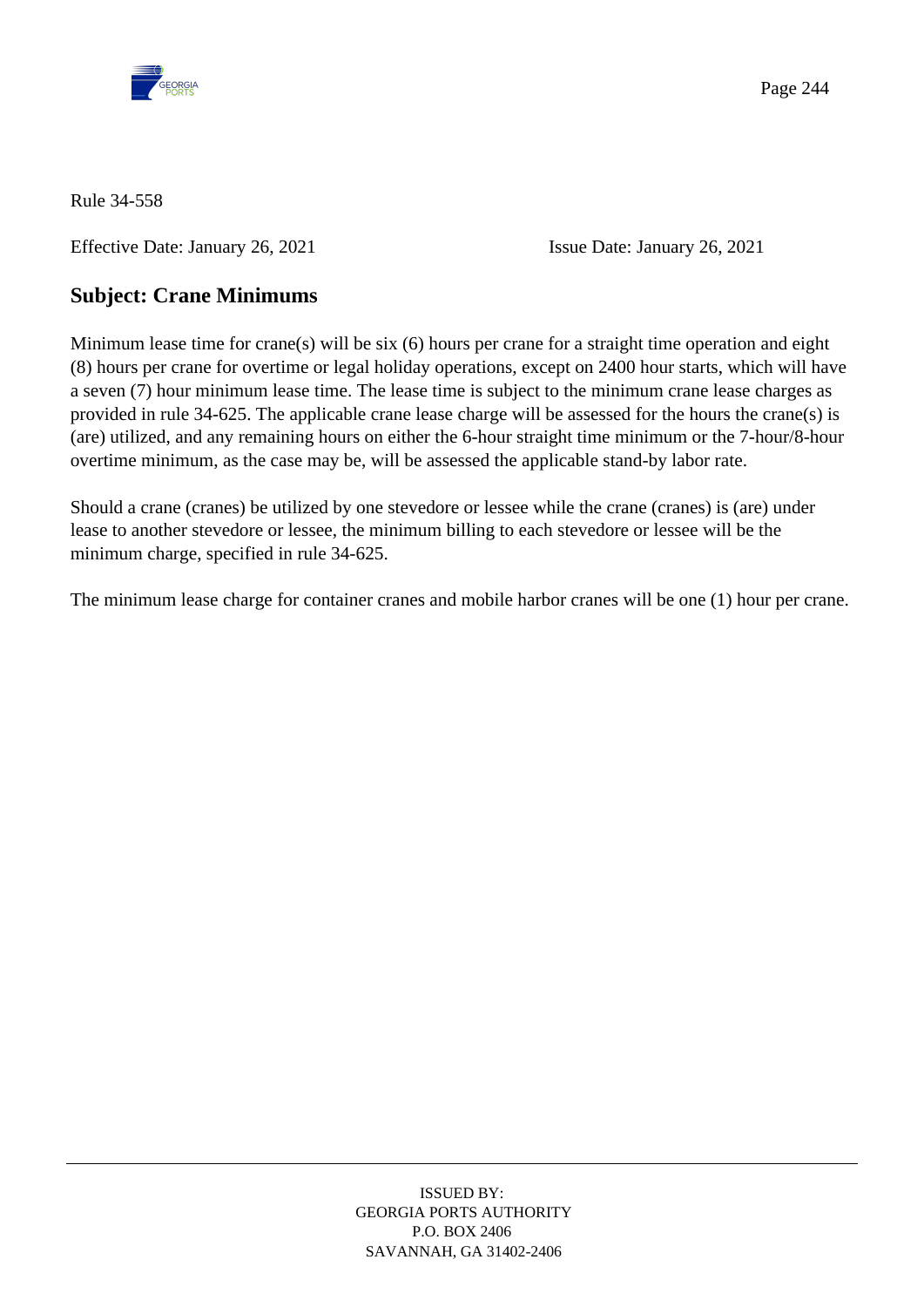

Effective Date: February 1, 2016 Issue Date: January 1, 2016

## **Subject: Crane Order Procedure Modification and Cancellation**

## **A. Ordering**

Crane(s) must be ordered by 1600 hours of the day preceding the use of the crane(s), Tuesdays through Fridays. Crane(s) for use on Saturdays, Sundays, or Mondays must be ordered by 1600 hours the preceding Friday. Ordering times for Sundays or Mondays can be modified by 1200 hours the preceding Saturday.

(1)All crane orders must be associated with an ILA gang.

(2)Any additional crane ordered, and not associated with an ILA gang, will be subject to a minimum \$1,100 charge even if the crane is not used.

## **B. Modification and Cancellation**

Cranes ordered may be canceled or modified by prior notification as outlined:

(1) Crane(s) ordered for work at 0800 hours or 1000 hours of any day, including Saturdays and Sundays, may be canceled or re-ordered for a 1300 hour start by 1600 hours of the previous day. When crane(s) are re-ordered for a 1300 hour start, they may not be canceled.

(2) Crane(s) ordered for work at 1300 hours and 1500 hours of any day, including Saturdays and Sundays, may be canceled or re-ordered for a 1900 hour start the same day or 0700 hours of the day the cranes are to be utilized. When crane(s) are re-ordered for the 1900 hour start, they may not be canceled.

(3) Crane(s) ordered for work at 1900 hours of any day, including Saturdays and Sundays, may be canceled or re-ordered for a 2400 hour start by 1000 hours of the day the crane(s) is (are) ordered. When crane(s) is (are) re-ordered for the 2400 hour start, it (they) may not be canceled.

(4) Crane(s) ordered for work at 2400 hours of any day, including Saturdays and Sundays, may be canceled or re-ordered for a morning start the following day, by 1000 hours of the day the crane(s) is (are) ordered. When crane(s) is (are) re-ordered for the next start, it (they) may not be canceled.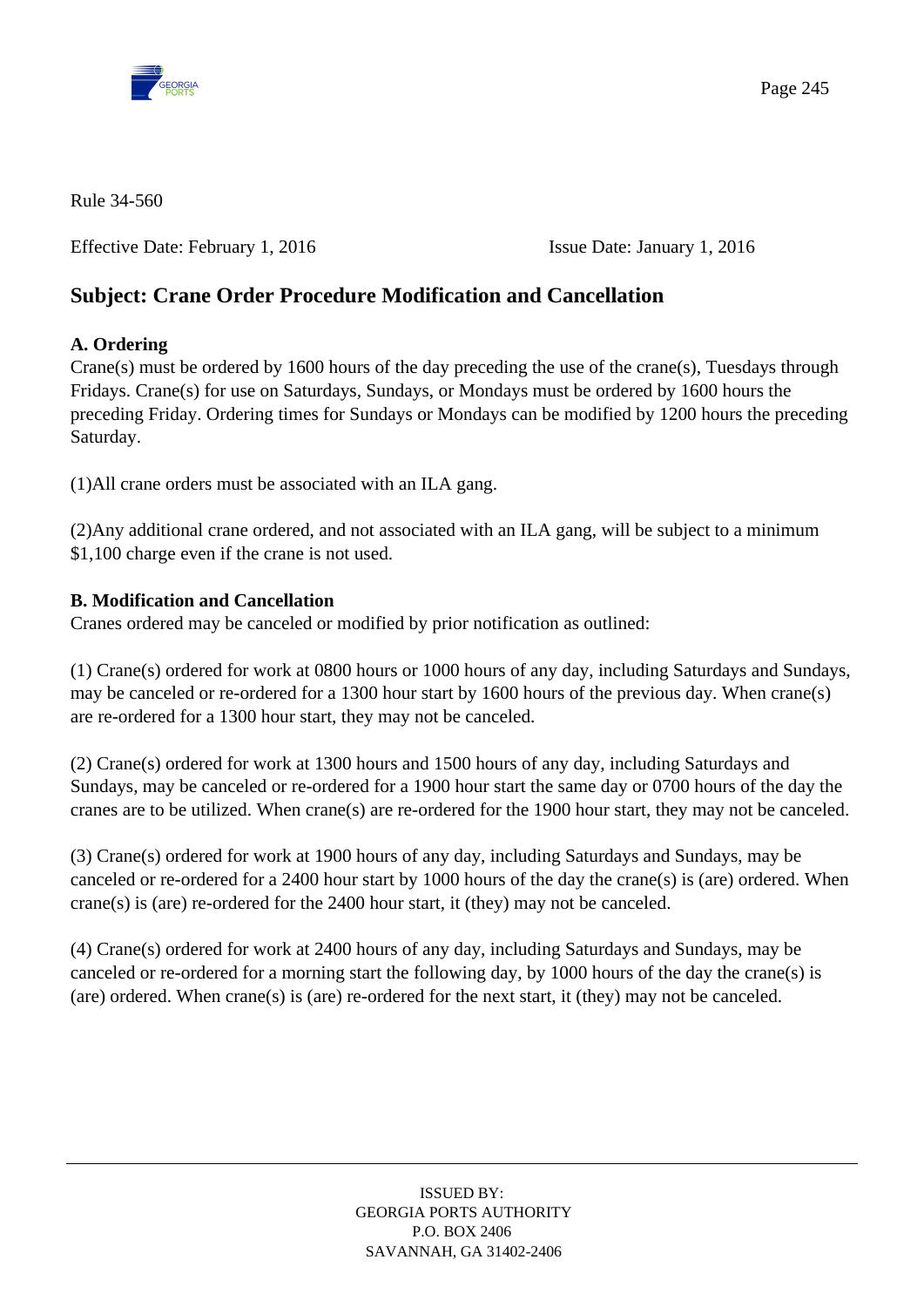

Effective Date: October 1, 2014 Issue Date: September 1, 2014

## **Subject: Crane Start Times**

Starting time for cranes are 0700, 0800, 1000 (breakbulk only), 1300, 1500 (breakbulk only), 1900, and 2400 hours. Any exception to ordering times as specified herein must be made by prior arrangements with the Operations office of the terminal leasing the cranes.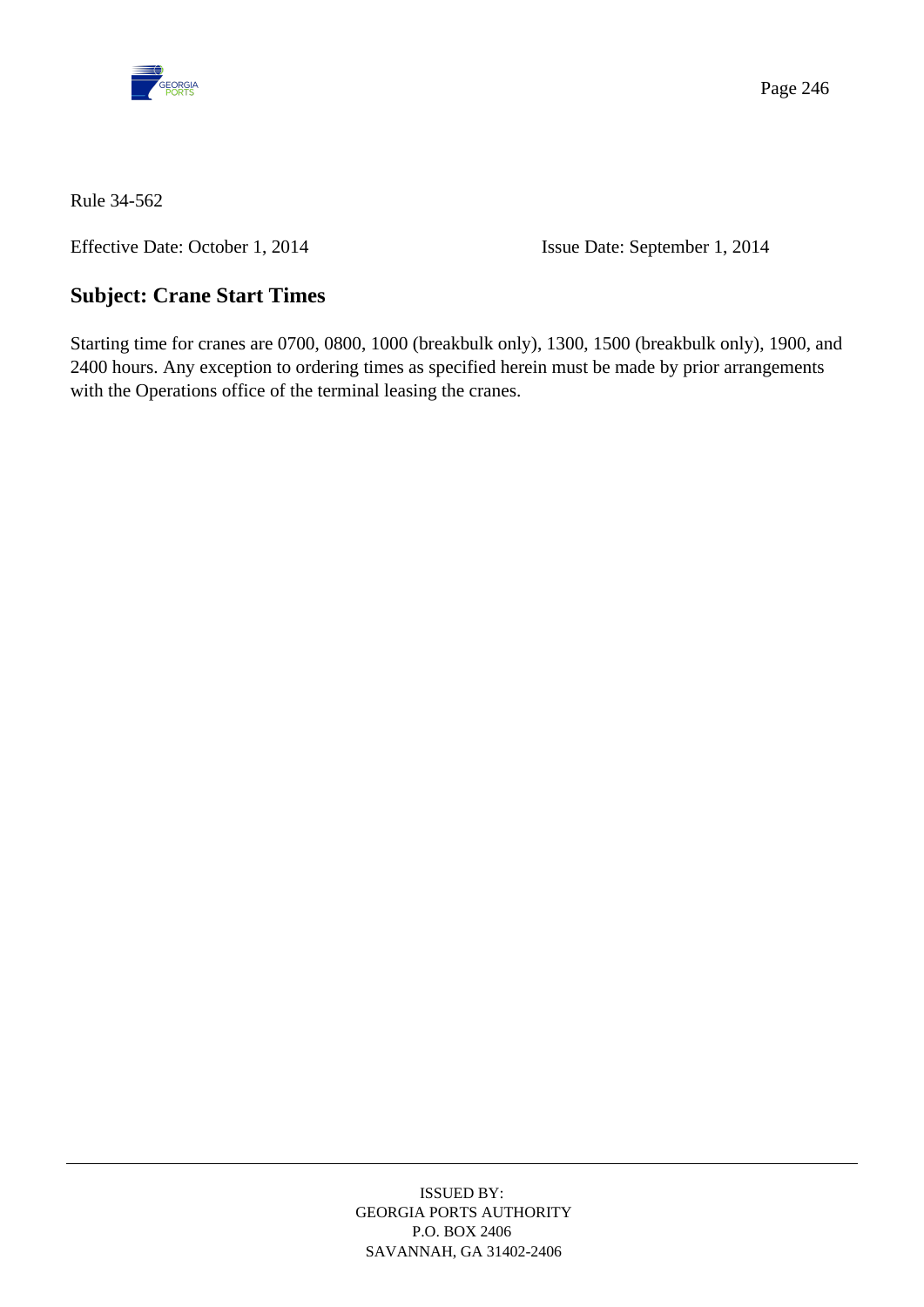

Effective Date: October 1, 2014 Issue Date: September 1, 2014

## **Subject: Down Time**

Down time is the time during which the equipment is inoperable due solely to failure of the equipment. When billing, the Authority will not assess for the hours the equipment is inoperable. The Authority, however, will not be responsible for the stand-by or guaranteed time and resulting charges of the labor loading/unloading the vessel.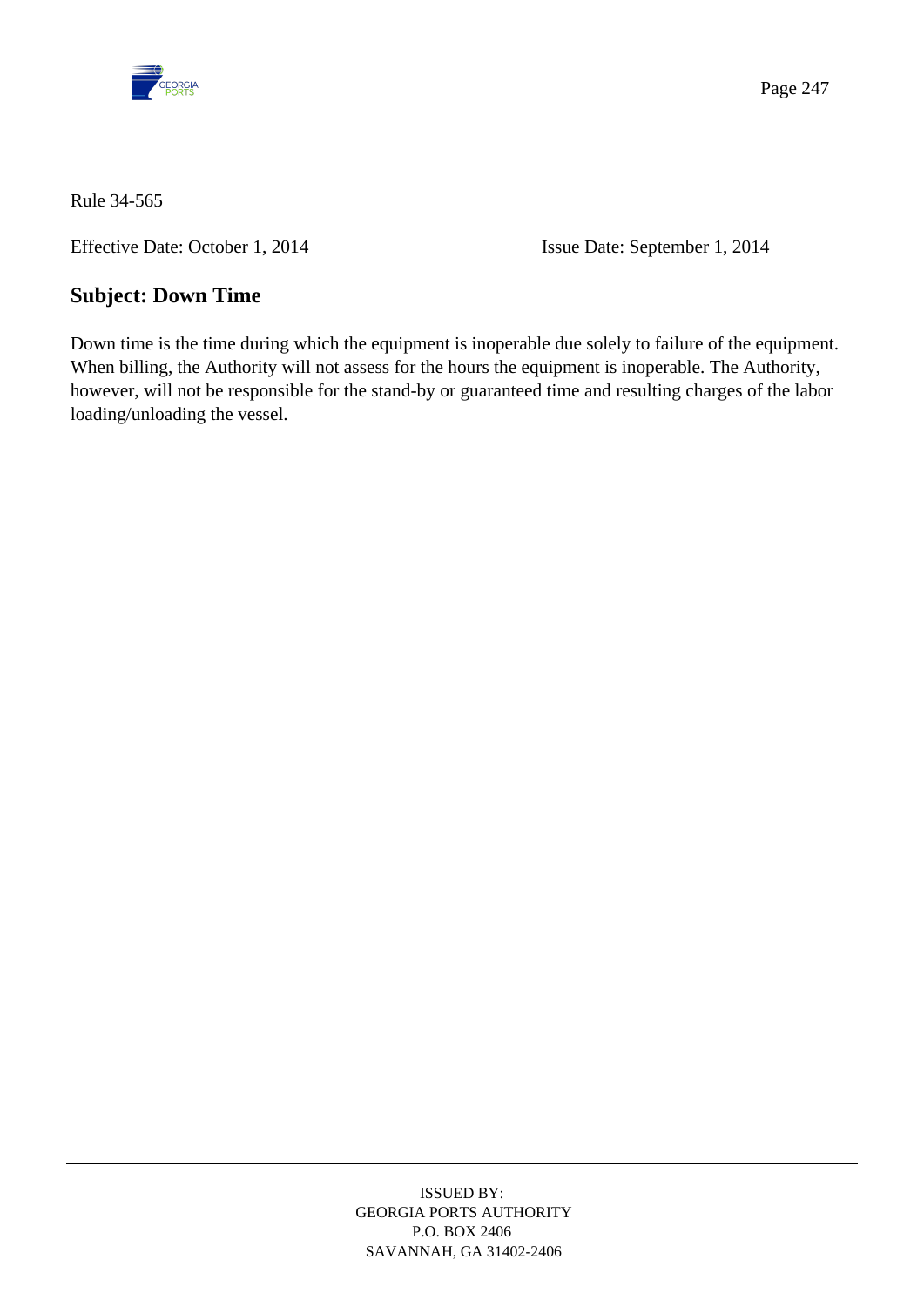

Effective Date: October 1, 2014 Issue Date: September 1, 2014

## **Subject: Leasing of Cranes Container Handling or Cargo Handling Equipment to Stevedores**

The Authority will lease to stevedoring firms, having the proper indemnification insurance certificates on file with the Authority, cranes, container handling equipment, such astop lifts and/or rubber-tired gantry cranes, or cargo-handling equipment (as identified in Rule 34-625).

In the case of thecranes, or the container handling equipment,such equipment will be leased only in support of vessel operations, unless the authority makes exception for its own convenience. The lease rates cover the equipment being leased, a qualified operator, and in the case of the cranes, a mechanic, when and as needed.

The operator provided with any leased equipment shall follow the instructions and signals from the lessee. The operator shall provide information to the lessee when requested, but in no way shall such information be considered as instructions or orders.

The lessee agrees to operate the equipment within its rated capacity, which shall be provided by Terminal Management, prior to the use of said equipment. Also, lessee agrees to be bound by the terms and conditions set forth in rule 34-575, entitled "Lessee Responsibility."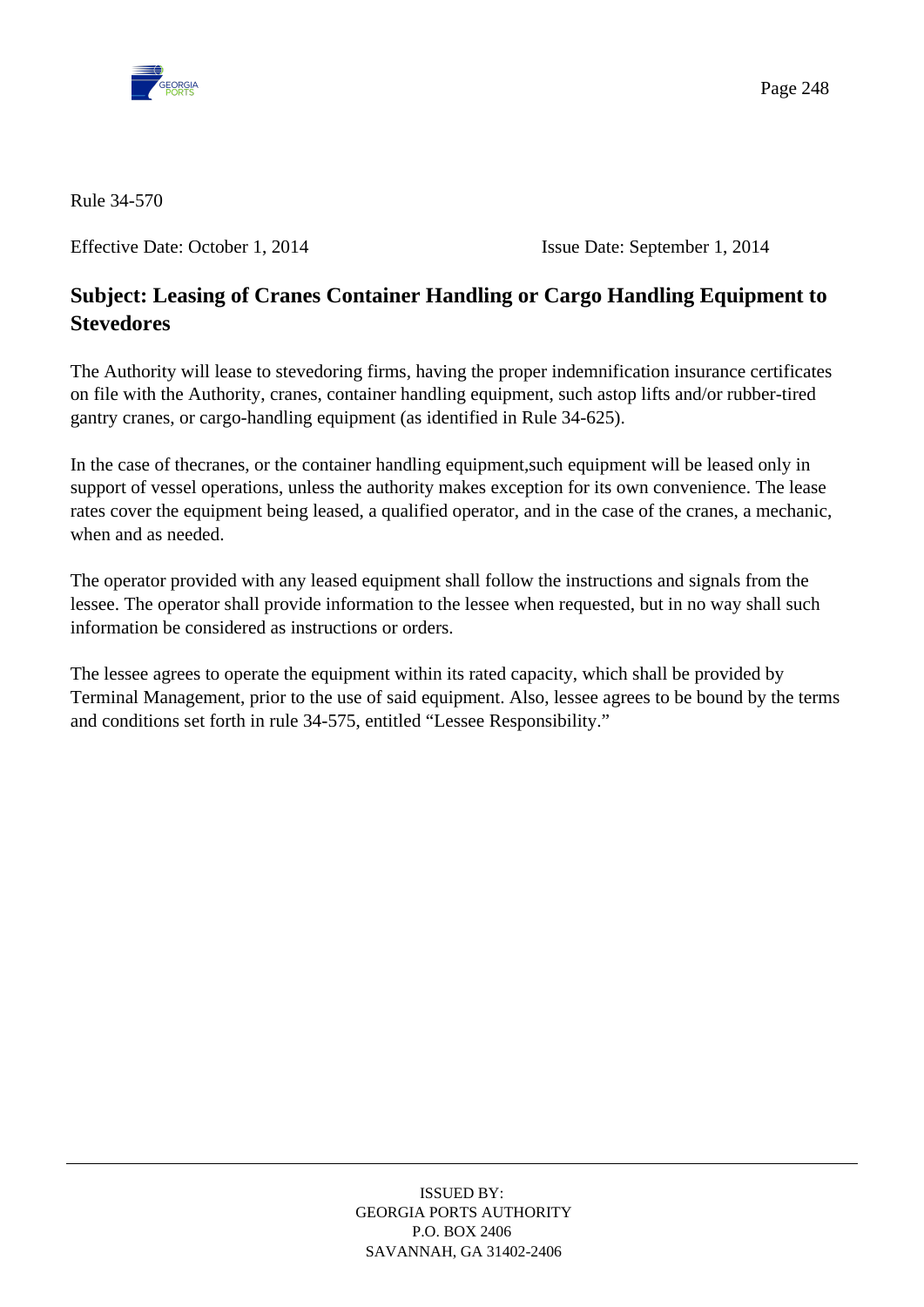

Effective Date: November 15, 2008 Issue Date: November 1, 2008

## **Subject: Leasing of Cranes Container Handling Equipment or Cargo Handling Equipment to Ocean Carriers**

The Authority will lease to ocean carriers, having the proper indemnification and insurance certificates on file with the Authority, cranes, container handling equipment, such as top lifts and/or rubber tire gantry cranes, etc. orcargo-handling equipment as identified in Rule 34-625.

In the case of the cranes, or the container handling equipment, such equipment will be leased only in support of vessel operations, unless the Authority makes exception for its own convenience. The lease rates cover the equipment being leased, a qualified operator, and in the case of the cranes, a mechanic, when and as needed.

The operator provided with any leased equipment shall follow the instructions and signals from the lessee. The operator shall provide information to the lessee when requested , but in no way shall such information be considered as instructions or orders.

The lessee agrees to operate the equipment within its rated capacity, which shall be provided by Terminal Management, prior to the use of said equipment. Also, lessee agrees to be bound by the terms and conditions set forth in Rule 34-575, entitled "Lessee Responsibility."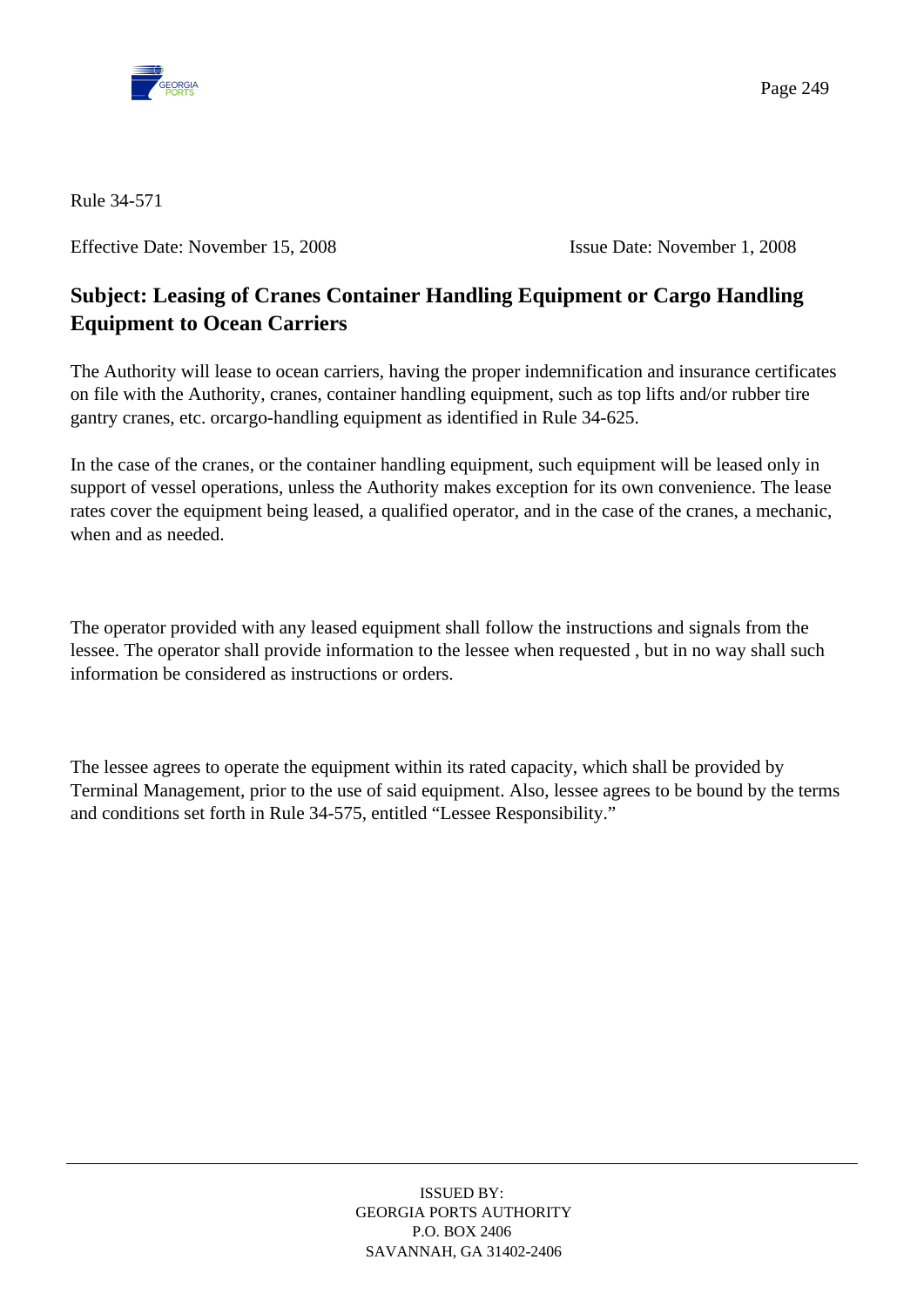

Effective Date: October 1, 2014 Issue Date: September 1, 2014

## **Subject: Lessee Responsibility**

When cranes, hoists, conveyors, lift trucks, tractors, and other equipment, including rigging supplied by Lessor, which are used in the moving or lifting of cargoes (hereinafter called "Leased Equipment") are leased to others, it is expressly understood that such Leased Equipment will be operated under the direction and control of the Lessee, and the Lessee shall be responsible for the operation thereof and assume all risks for injuries or damages which may arise from or grow out of the use or operation of said Leased Equipment.

Lessee, by acceptance of such Leased Equipment, agrees to fully protect, indemnify, reimburse, and save harmless the Georgia Ports Authority and its employees against any and all causes of action, suits, claims, damages, and demands, of whatever kind or nature, including claims for consequential property damage, natural resource damage, loss of income and earnings, civil or criminal fines that are incident to or result from the lessee's operations on the property of the Authority and the use of the Authority's facilities (hereinafter "damages") and shall defend the Authority from any legal or equitable action brought against the Authority based on said damages, and pay all expenses and attorneys' fees in connection therewith. Should said Leased Equipment be damaged or destroyed while so leased (except when caused by natural perils such as windstorm, flood, fire, or earthquake, or by structural failure not resulting from operation of said equipment beyond its rated capacity), Lessee shall pay for all necessary repairs to or replacement of said equipment, but shall not be responsible for damages resulting from loss of use.

This rule is not be construed as requiring any Lessee to indemnify or hold harmless the Authority for that portion or percentage of such losses, if any, caused by the negligence of the Georgia Ports Authority.

It is incumbent upon the Lessee to make a thorough inspection and to satisfy himself as to the physical condition and capacity of the Leased Equipment, as well as the competency of operator (including any operator supplied by Lessor with said equipment), there being no representations or warranties with reference to such matter.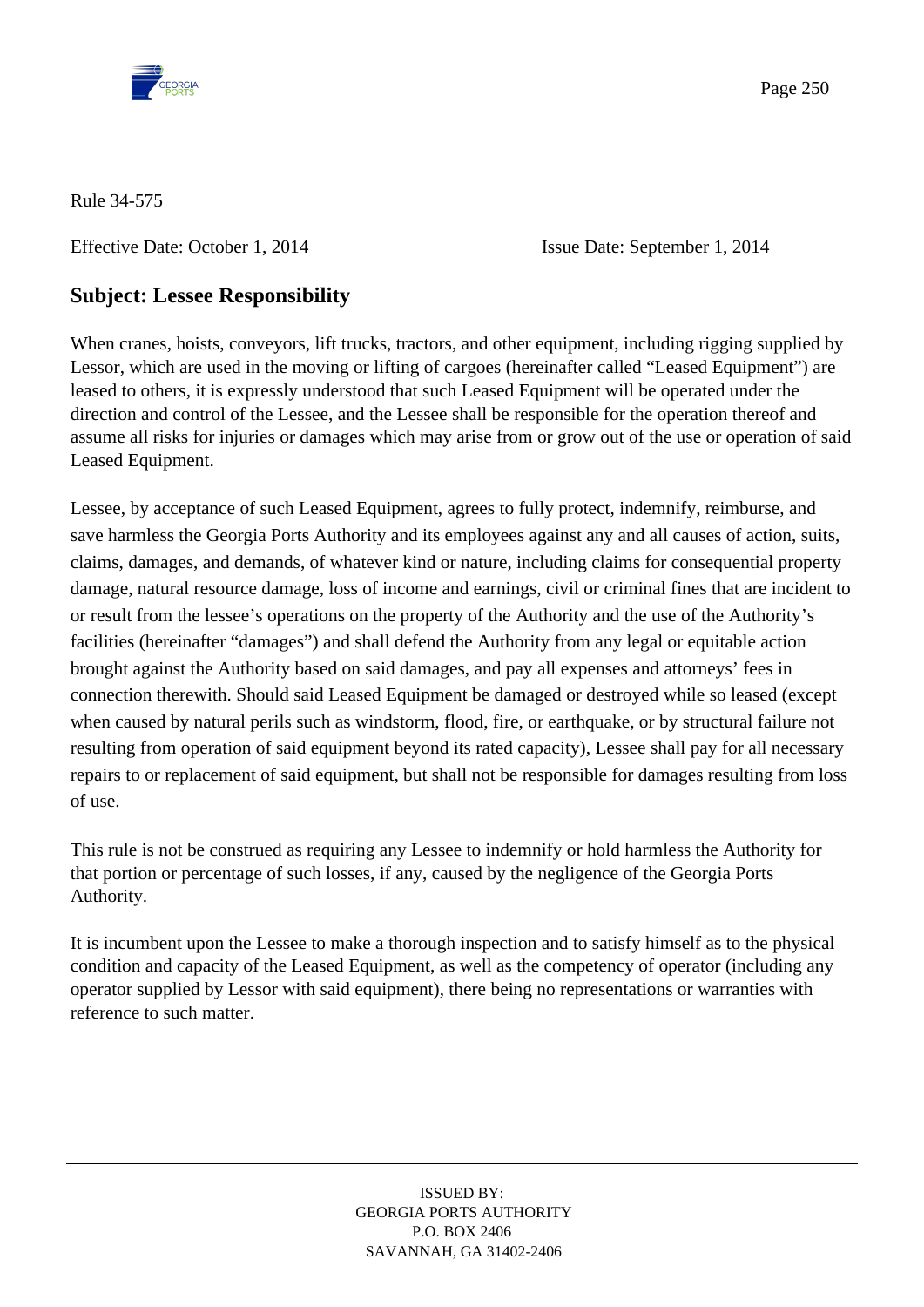

Effective Date: October 1, 2014 Issue Date: September 1, 2014

## **Subject: Meal Break**

A two (2) hour guarantee applies whenever an operator or mechanic is required to return to work during the evening meal break (1800 to 1900 hours) or midnight meal break (2400 to 0100 hours) after having worked a full eight (8) hour shift. If two hours work is not available, each operator or mechanic so affected will be released from work and charged based on the straight time rate for the number of hours necessary to complete the two hour guarantee.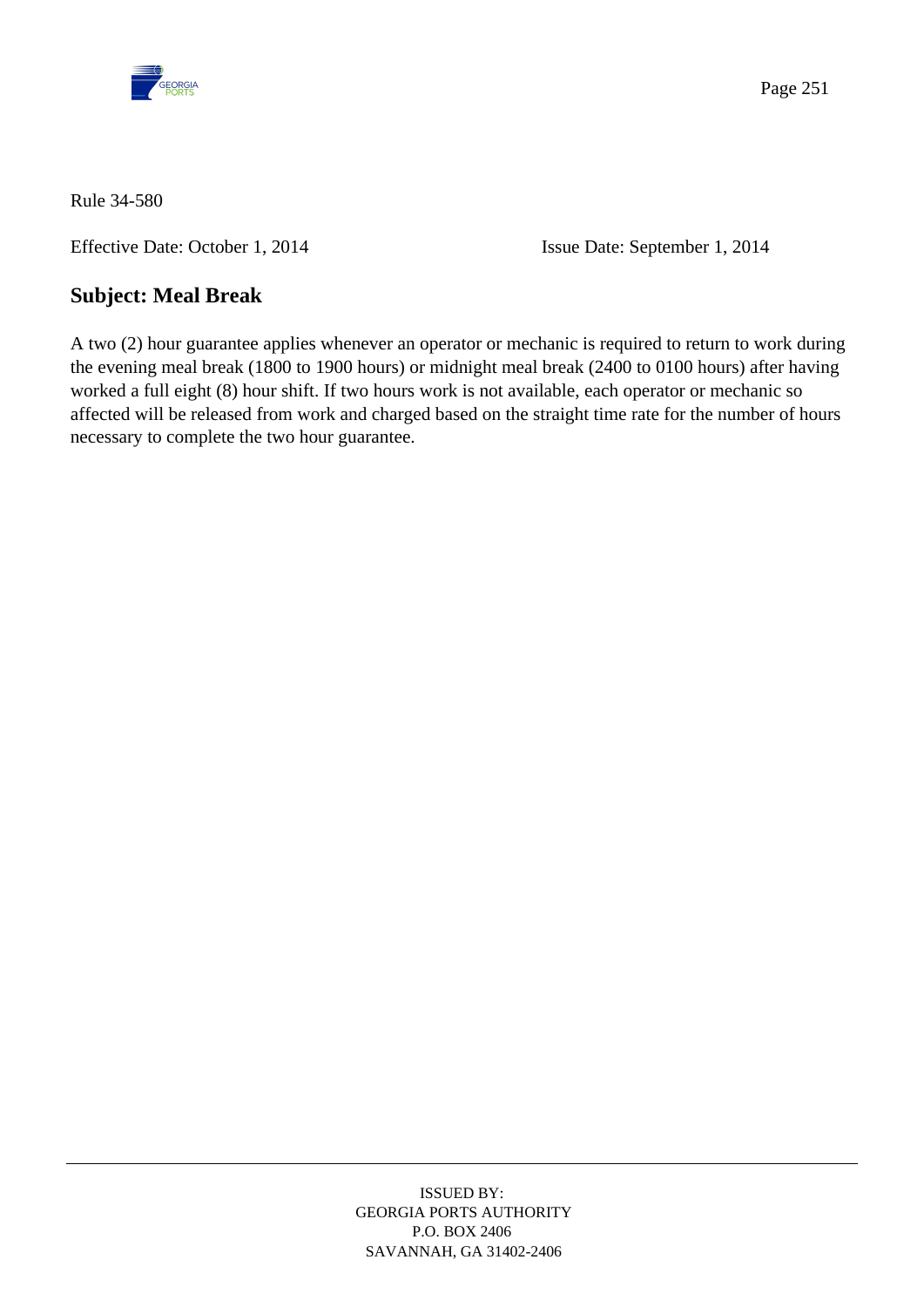

Effective Date: October 1, 2014 Issue Date: September 1, 2014

## **Subject: Require Vessels to Work**

The Authority reserves the right to require all vessels using the crane (cranes) to work continuously to completion, with overtime forvessel's account in all cases when another vessel, or vessels, is (are) awaiting berth and/or use of the crane (cranes). If a vessel should refuse to work under the above conditions, she will then lose the crane (cranes), and, if necessary, must vacate the berth.She will then take her next turn behind vessel or vessels that may be awaiting the crane (cranes) and berth, and which are willing to work overtime for earliest completion.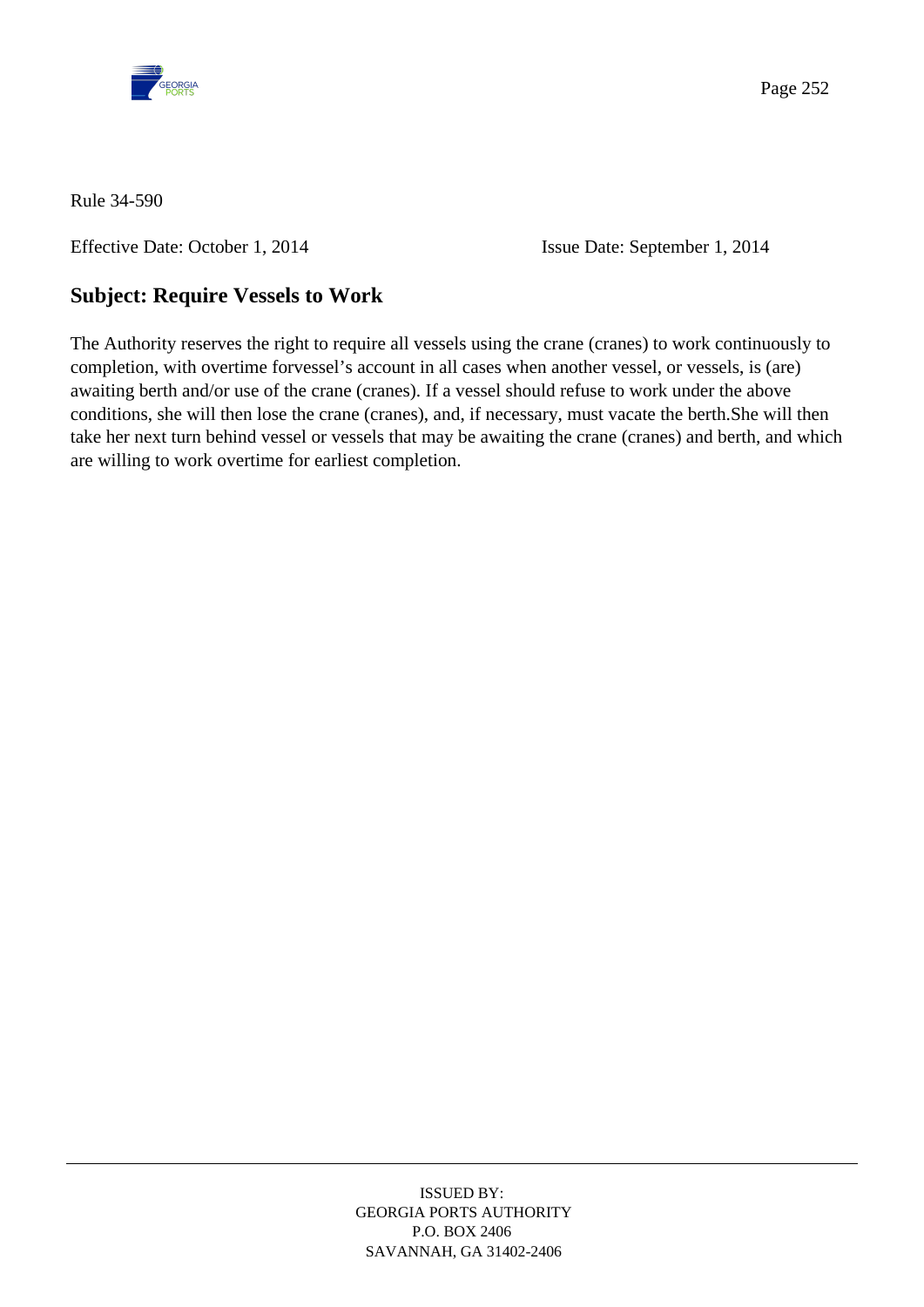

Effective Date: October 1, 2014 Issue Date: September 1, 2014

# **Subject: Slings Nets Etc.**

Slings, nets, buckets and similar gear must be furnished by party leasing the crane (cranes).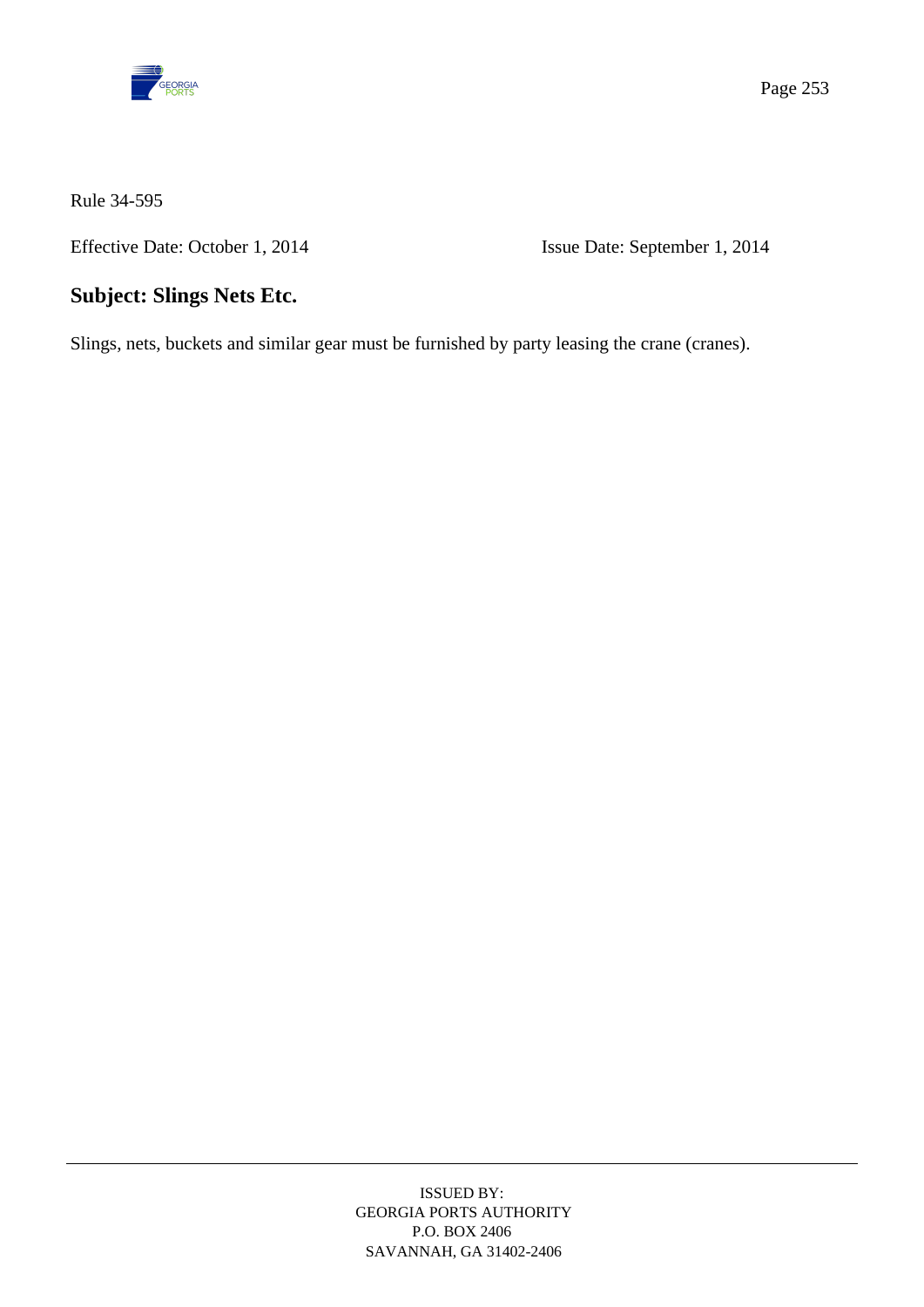

Effective Date: October 1, 2014 Issue Date: September 1, 2014

## **Subject: Suspension of Operation**

When the crane (cranes) is (are) being utilized to load or discharge cargoes, necessitating the establishment of shifts for the operators and mechanics, and the lessee or stevedore finds it necessary to suspend operations during the overtime portion of the shifts, the operations office will be notified not later than 1600 hours (4:00 PM), the preceding date. If this notice is not given, the stevedore or lessee will be billed a minimum of seven (7) or eight (8) hours applicable stand-by time.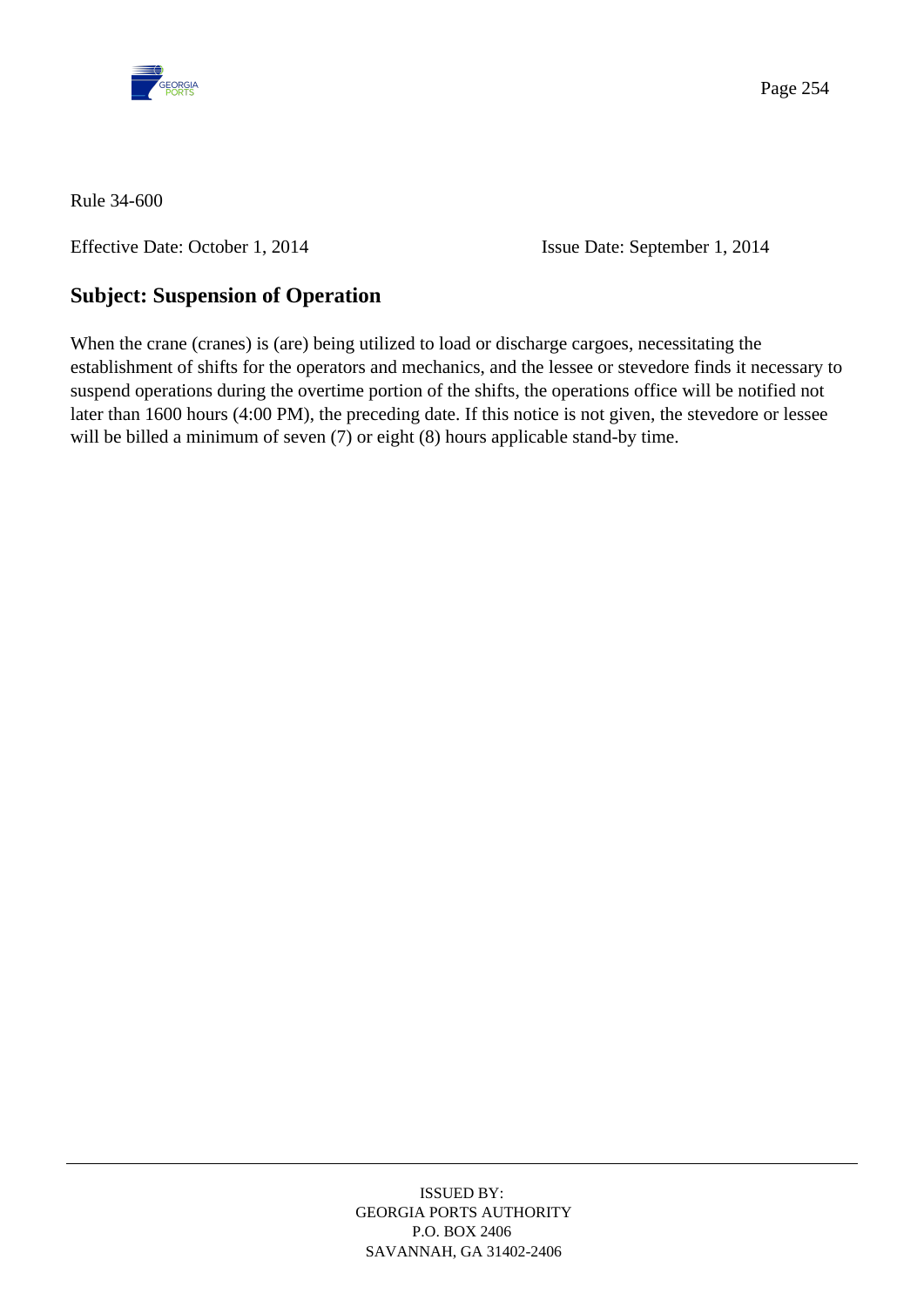

Effective Date: October 1, 2014 Issue Date: September 1, 2014

## **Subject: Use of Equipment**

All equipment listed in thisschedule is for use only at the leasing facility when equipment is available, and may not be removed from said facility. Cargo handling equipment leased will be picked up by the lessee at the Motor Pool of the facility, and will be returned to the same Motor Pool upon completion of work by lessee. Time on equipment will be assessed from the time the equipment leaves the Motor Pool until same is returned and checked in.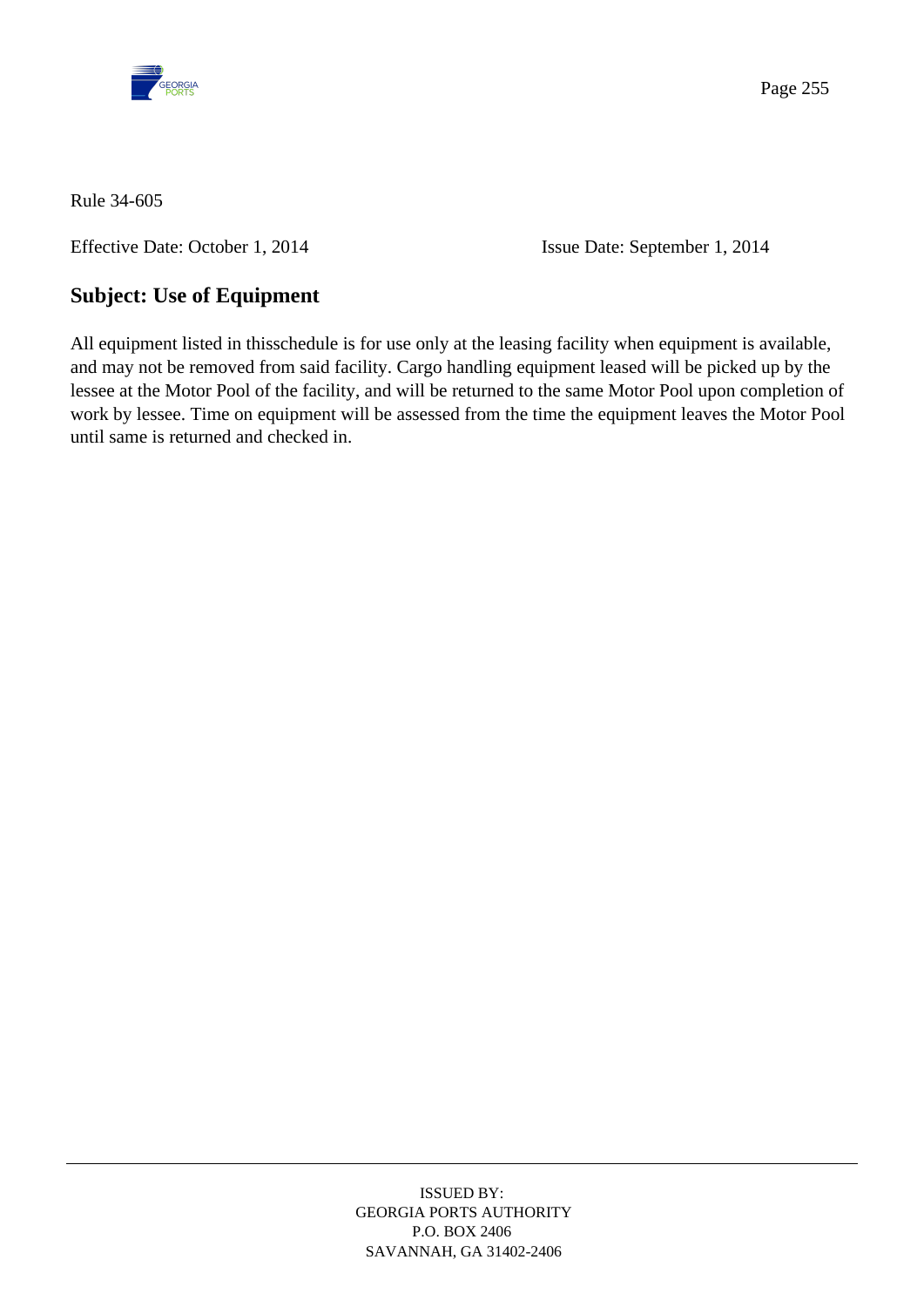

Effective Date: October 1, 2021 Issue Date: July 30, 2021

# **Subject: EQUIPMENT AND LABOR CHARGES CATEGORY**

# **EQUIPMENT AND LABOR CHARGES**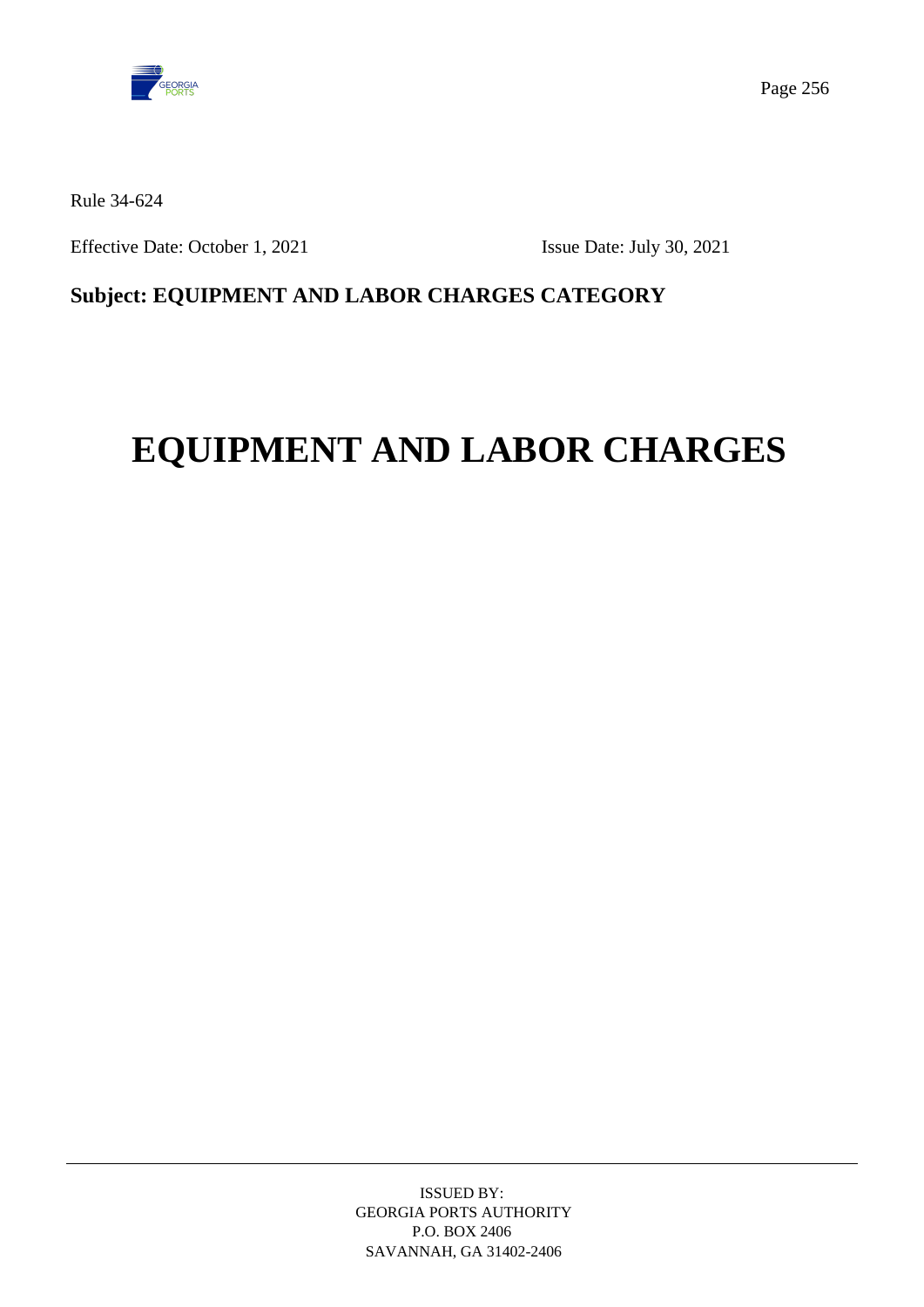

Effective Date: October 1, 2021 Issue Date: July 30, 2021

# **Subject: Equipment Leasing Rates**

*See notes 1-7*

| A.        | <b>Container Cranes (See Rule</b><br>$34 - 570$                           |            |  |
|-----------|---------------------------------------------------------------------------|------------|--|
|           | Straight Time, per hour                                                   | \$1,300.00 |  |
|           | Overtime Mon.-Fri. or on<br>Saturdays, per hour                           | \$1,382.00 |  |
|           | Overtime Sundays/Holidays, per<br>hour                                    | \$1,463.00 |  |
|           |                                                                           |            |  |
| <b>B.</b> | <b>Gantry and Mobile Cranes</b><br>(Vessel Operations Only) (Note<br>4)   |            |  |
|           | Straight Time, per hour                                                   | \$620.00   |  |
|           | Overtime Mon.-Fri. or on<br>Saturdays, per hour                           | \$703.00   |  |
|           | Overtime Sundays/Holidays, per<br>hour                                    | \$783.00   |  |
|           | Minimum Charge, per order                                                 | \$1,241.00 |  |
|           |                                                                           |            |  |
| C.        | <b>Container-Handlers (Vessel</b><br>Operations Only RTG / Top-<br>Lifts) |            |  |
|           | Straight Time, per hour                                                   | \$342.00   |  |
|           | Overtime Mon.-Fri. or on<br>Saturdays, per hour                           | \$381.00   |  |
|           | Overtime Sundays/Holidays, per<br>hour                                    | \$422.00   |  |
|           |                                                                           |            |  |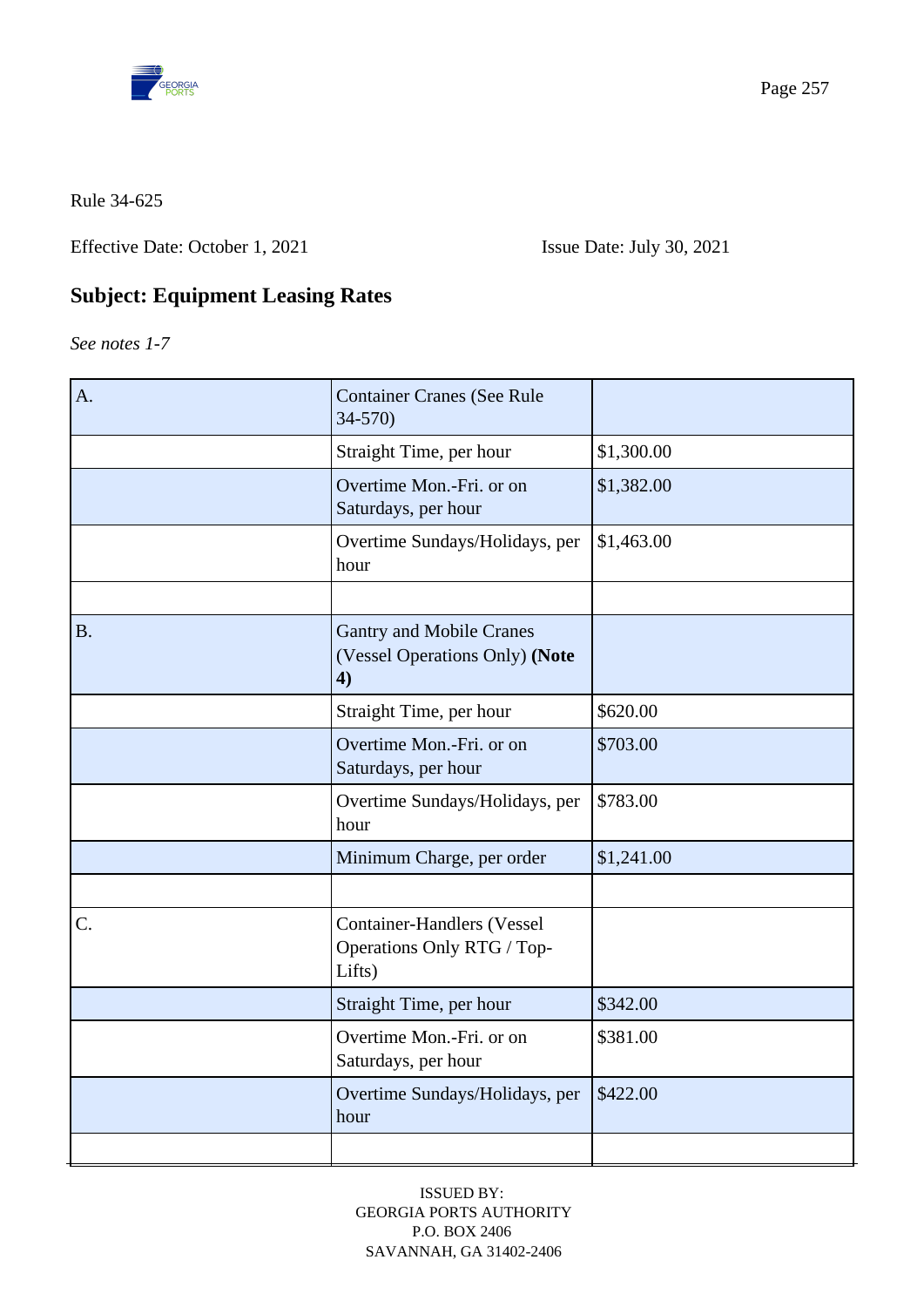

| D.                                           | Payloader (1 cubic yard) or<br>Tractor            |          |
|----------------------------------------------|---------------------------------------------------|----------|
|                                              | Straight Time, per hour                           | \$126.00 |
|                                              | Overtime Mon.-Fri. or on<br>Saturdays, per hour   | \$161.00 |
|                                              | Overtime Sundays/Holidays, per<br>hour            | \$196.00 |
|                                              |                                                   |          |
| Ε.                                           | Dump Truck or Yard Jockey<br>Truck                |          |
|                                              | Straight Time, per hour                           | \$145.00 |
|                                              | Overtime Mon.-Fri. or on<br>Saturdays, per hour   | \$180.00 |
|                                              | Overtime Sundays/Holidays, per<br>hour            | \$215.00 |
|                                              |                                                   |          |
| F.                                           | Tractor with Flatbed, or Sweeper                  |          |
| Straight Time, per hour                      |                                                   | \$156.00 |
|                                              | Overtime Mon.-Fri. or on<br>Saturdays, per hour   |          |
|                                              | \$228.00<br>Overtime Sunday/Holidays, per<br>hour |          |
|                                              |                                                   |          |
| G.                                           | Front-End Loader                                  |          |
|                                              | Straight Time, per hour                           | \$195.00 |
|                                              | Overtime Mon.-Fri. or on<br>Saturdays, per hour   | \$233.00 |
|                                              | Overtime Sundays/Holidays, per<br>hour            | \$270.00 |
|                                              |                                                   |          |
| Forklift, under 30,000 lb.<br>Η.<br>capacity |                                                   |          |
|                                              | Straight Time, per hour                           | \$121.00 |
|                                              | Overtime Mon.-Fri. or on<br>Saturdays, per hour   | \$157.00 |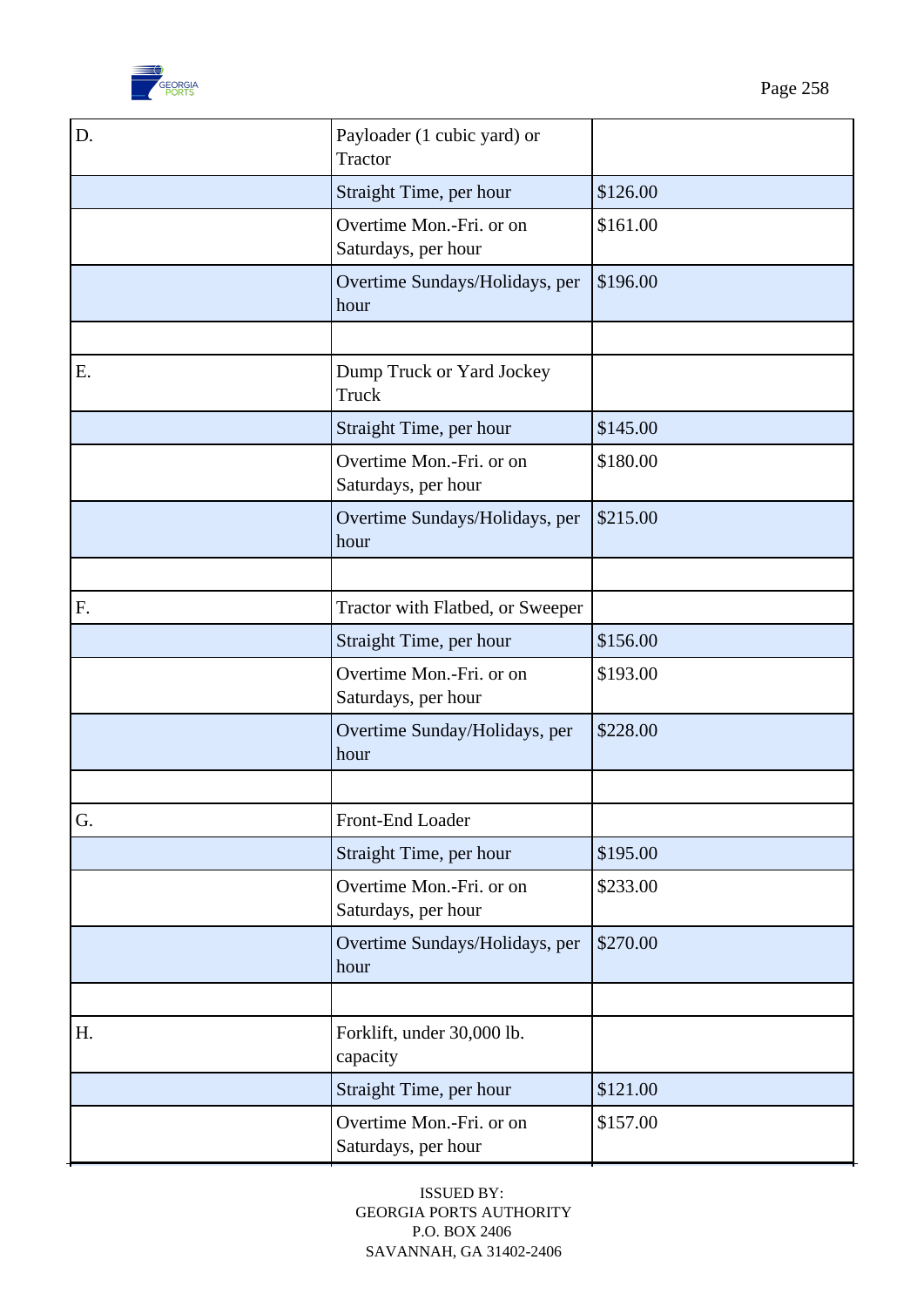

|    | Overtime Sundays/Holidays, per<br>hour          | \$194.00 |  |
|----|-------------------------------------------------|----------|--|
|    |                                                 |          |  |
| I. | Forklift, 30,000 lb. or greater<br>capacity     |          |  |
|    | Straight Time, per hour                         | \$188.00 |  |
|    | Overtime Mon.-Fri. or on<br>Saturdays, per hour | \$224.00 |  |
|    | Overtime Sundays/Holidays, per<br>hour          | \$262.00 |  |
|    |                                                 |          |  |
| J. | Forklift with Chassis Flip<br>Attachment        |          |  |
|    | Straight-Time, per hour                         | \$150.00 |  |
|    | Overtime-Mon-Fri or on<br>Saturday, per hour    | \$186.00 |  |
|    | Overtime- Sunday/Holidays, per<br>hour          | \$221.00 |  |

**Note 1:**The rates in this rule apply, as applicable, at all terminals where either the Authority of Logistec USA is the terminal operator.

**Note 2:**After the first hour, container cranes are billed in one-half hour increments. Gantry cranes and container-handlers are billed in hourly increments. Cargo-handling equipment is billed in quarter-hour increments.

**Note 3:**Container crane # 15 located at the Authoritys Ocean Terminal may be used on breakbulk cargo at the discretion and convenience of the Authority. When so used, gantry crane lease rates will apply.

**Note 4:** This rate will not apply to Mobile Harbor Cranes used to lift breakbulk cargo imported or exported via a breakbulk ship. When container cranes at the Authoritys Garden City Terminal, or either the container crane or Mobile Harbor Cranes at Ocean Terminal, are used on breakbulk cargo during vessel operations, and the breakbulk cargo is imported or exported via a container ship, the Authority will assess an equipment lease charge of \$490.00, per six (6) minute increment, per lift, on straight-time or overtime. The lease charge will be assessed to the ocean carrier in full regardless of any other agreements.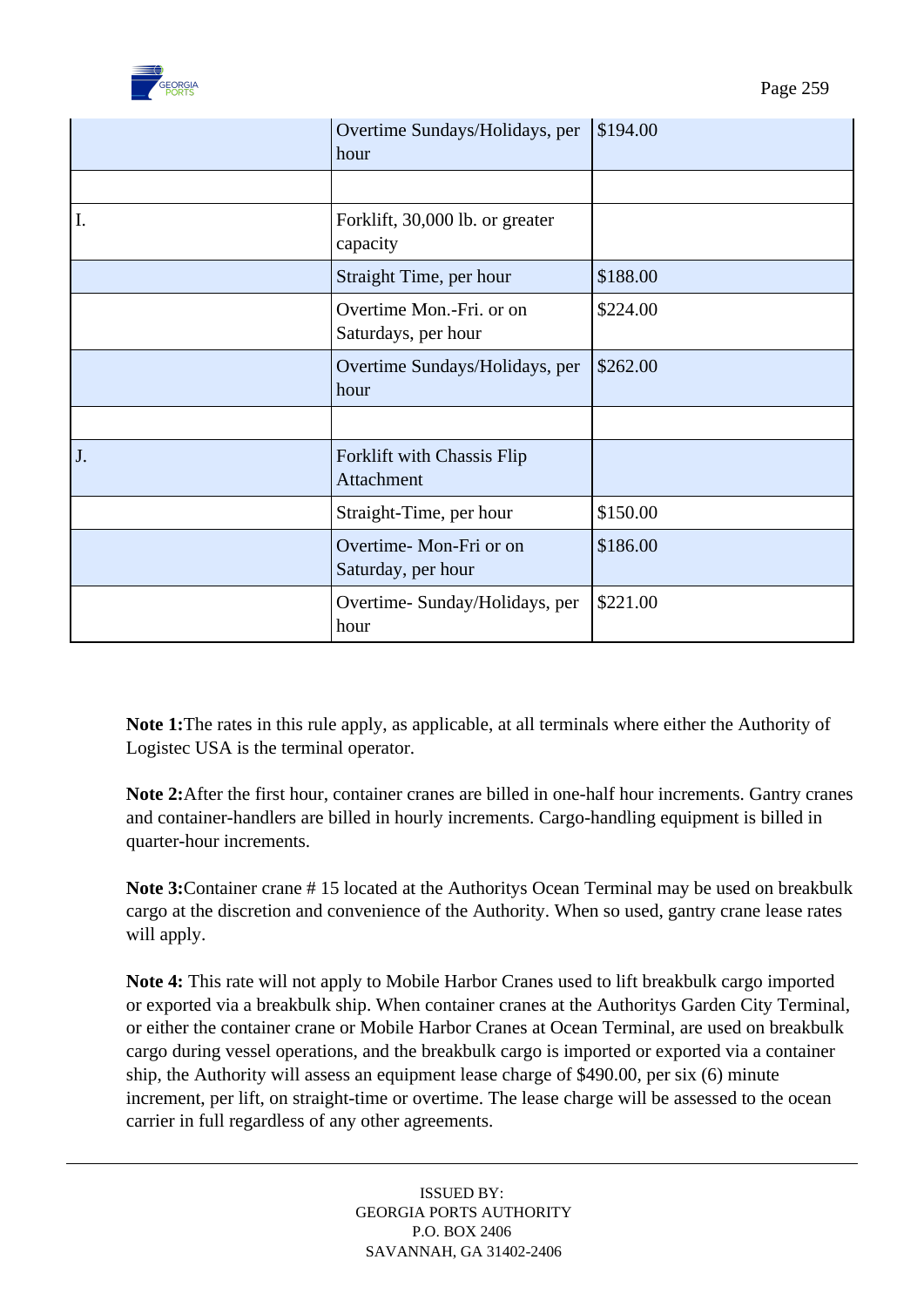

#### **Note 5: Garden City Terminal Heavy Lift Charge**

On lifts exceeding 110,000 lbs., at the Authoritys Garden City Terminal, the applicable per six (6) minute increment (\$490.00), per lift, will be assessed, as well as the applicable heavy lift charge indicated below, which is applied to the total weight of each individual piece.

Over 110,000 Lbs. Per 2,000 Lb.

\$19.00

 $\overline{\phantom{a}}$ 

#### **Ocean Terminal Heavy Lift Charge**

On lifts exceeding 85,000 lbs., at Ocean Terminal, the applicable per six (6) minute increment (\$490.00), per lift, will be assessed along with the applicable heavy lift charge indicated below, which will be assessed on the total weight of each individual lift.

Over 85,000 lbs. Per 2,000 lbs.

\$25.00

 $\overline{\phantom{a}}$ 

#### **Boat Lift Surcharge for Garden City Terminal and Ocean Terminal**

On lifts to or from cellular vessels where the boat exceeds 35 feet in length, the applicable per six (6) minute increment (\$490.00), per lift,

will be assessed, as well as the below surcharge.

Each foot over 35 feet  $=$  \$68.00, per foot

**Note 6:**For straight time and overtime hours, see rule 34-155.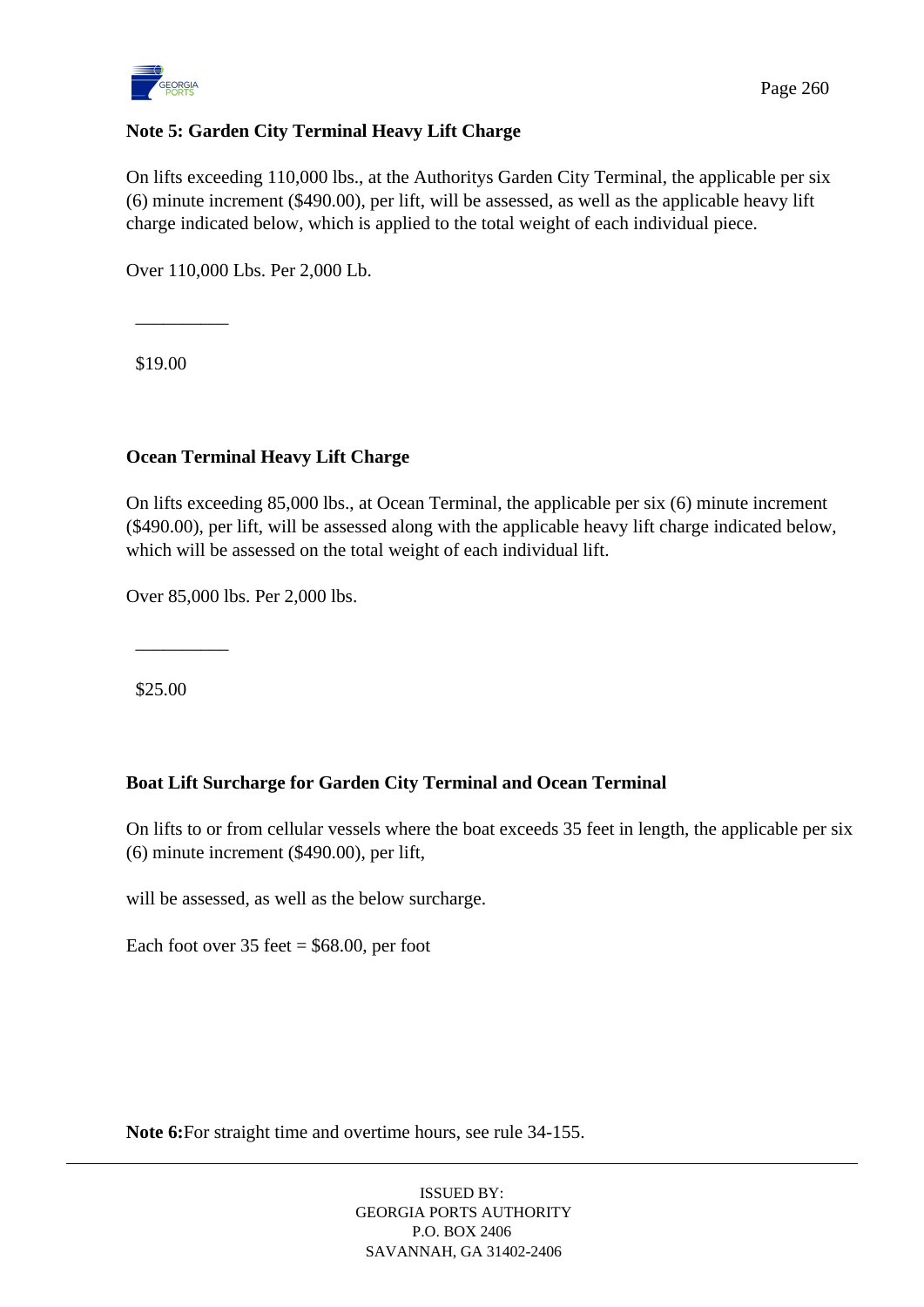

**Note 7:**If a crane is ordered for a particular start time and is used at that time, and is then ordered and used again that same day, the minimum charge will be assessed for each order.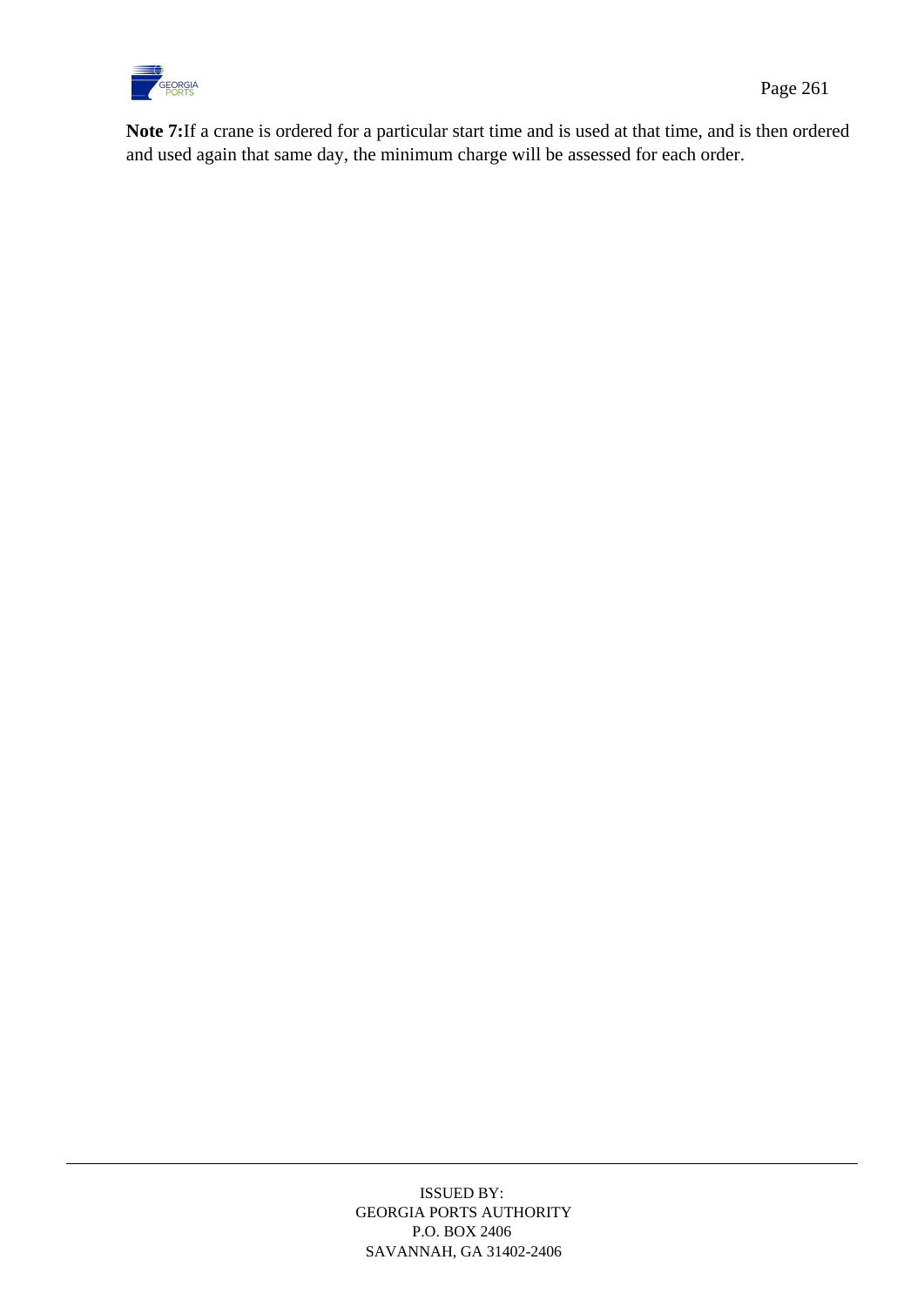

Effective Date: October 1, 2021 Issue Date: July 30, 2021

## **Subject: Ship-to-Shore Container Crane and Mobile Handling Surcharge**

When steel wires, ropes, slings, etc., are used in conjunction with the ship to shore container crane or mobile harbor crane to safely discharge, or load, out of gauge cargo onto flatracks, open top, loaded or empty containers to or from avessel, a handling surcharge of \$490.00, per six (6) minute increment, per flatrack / container, will be assessed to the ocean carrier. This surcharge will be in addition to the contractual or MTOS assessment for the lease of the ship-to-shore crane or mobile harbor crane. The surcharge will be assessed in full regardless of any other agreements. This surcharge *does not* apply when ship to shore cranes or mobile harbor cranes are used to lift breakbulk cargo at Garden City Terminal. Container crane lease fees for the handling of breakbulk cargo, at Garden City Terminal, are listed in Rule 34-625, Note 5 of this Schedule.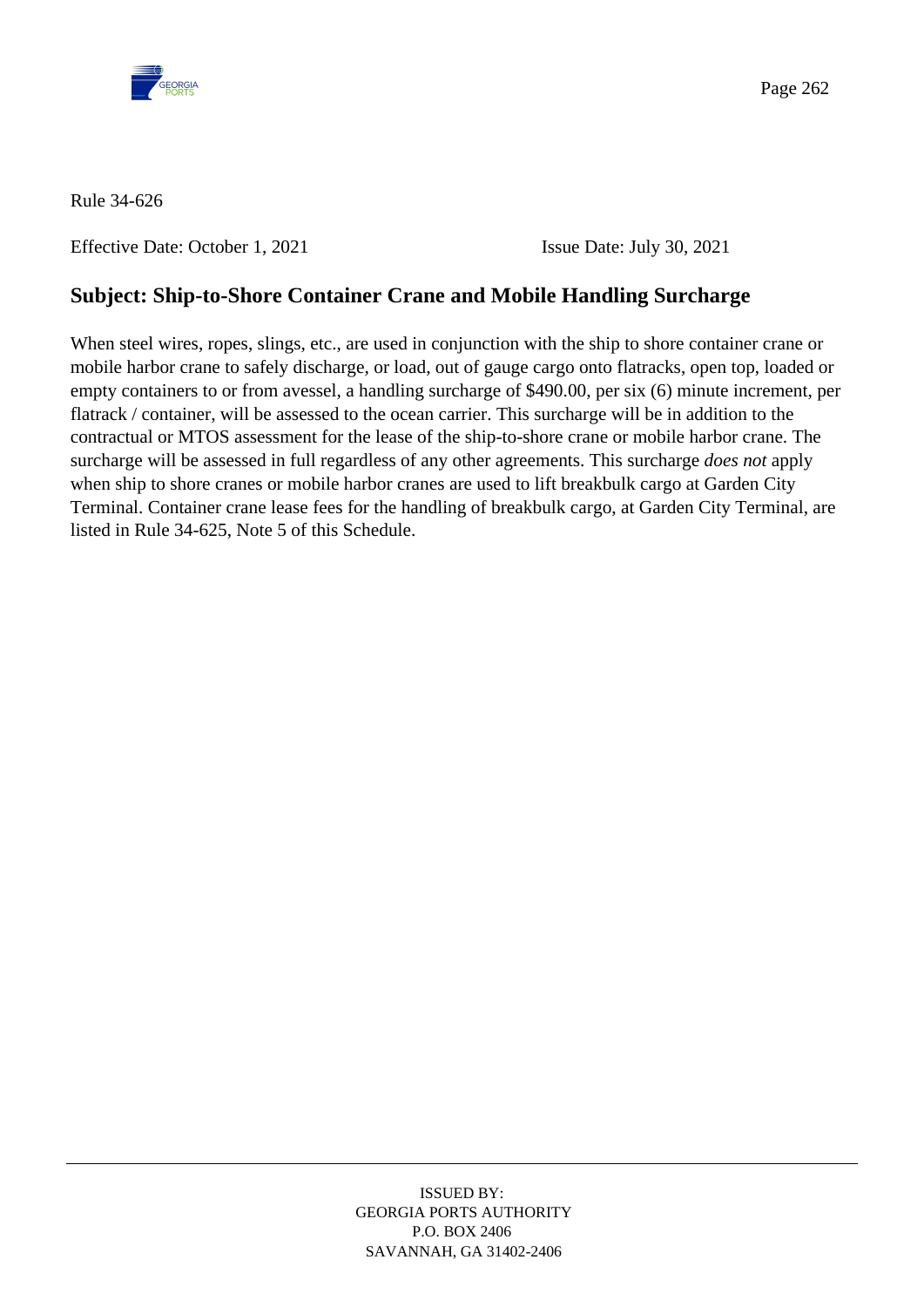

Effective Date: October 1, 2021 Issue Date: July 30, 2021

# **Subject: Labor Rates-Bainbridge, Brunswick, Savannah**

## **BAINBRIDGE**

| Labor                 | <b>Straight-Time</b> | <b>Time and One</b> | <b>Double-Time</b> | <b>Half Time</b>    | <b>Double Time</b>  |
|-----------------------|----------------------|---------------------|--------------------|---------------------|---------------------|
| <b>Classification</b> |                      | Half                |                    | <b>Differential</b> | <b>Differential</b> |
|                       | \$47.27              | \$70.91             | \$94.54            | N/A                 | N/A                 |
| Administrative        |                      |                     |                    |                     |                     |
| (Operations)          |                      |                     |                    |                     |                     |
| Administrative        |                      |                     |                    |                     |                     |
| Coordinator)          |                      |                     |                    |                     |                     |
|                       | \$53.58              | \$80.37             | \$107.16           | \$26.79             | \$53.58             |
| <b>Handling Labor</b> |                      |                     |                    |                     |                     |
| (Truck Driver,        |                      |                     |                    |                     |                     |
| Clerk, Crane          |                      |                     |                    |                     |                     |
| Operator,             |                      |                     |                    |                     |                     |
| Operator)             |                      |                     |                    |                     |                     |

## **SAVANNAH/BRUNSWICK**

| <b>Labor</b>          | <b>Straight-Time</b> | <b>Time and One</b> | Double-Time | <b>Half Time</b>    | <b>Double Time</b>  |
|-----------------------|----------------------|---------------------|-------------|---------------------|---------------------|
| <b>Classification</b> |                      | <b>Half</b>         |             | <b>Differential</b> | <b>Differential</b> |
|                       | \$64.15              | \$96.23             | \$128.30    | N/A                 | N/A                 |
|                       |                      |                     |             |                     |                     |
| Administrative        |                      |                     |             |                     |                     |
|                       |                      |                     |             |                     |                     |
| ( <i>Operations</i>   |                      |                     |             |                     |                     |
| Administrative        |                      |                     |             |                     |                     |
| Coordinator,          |                      |                     |             |                     |                     |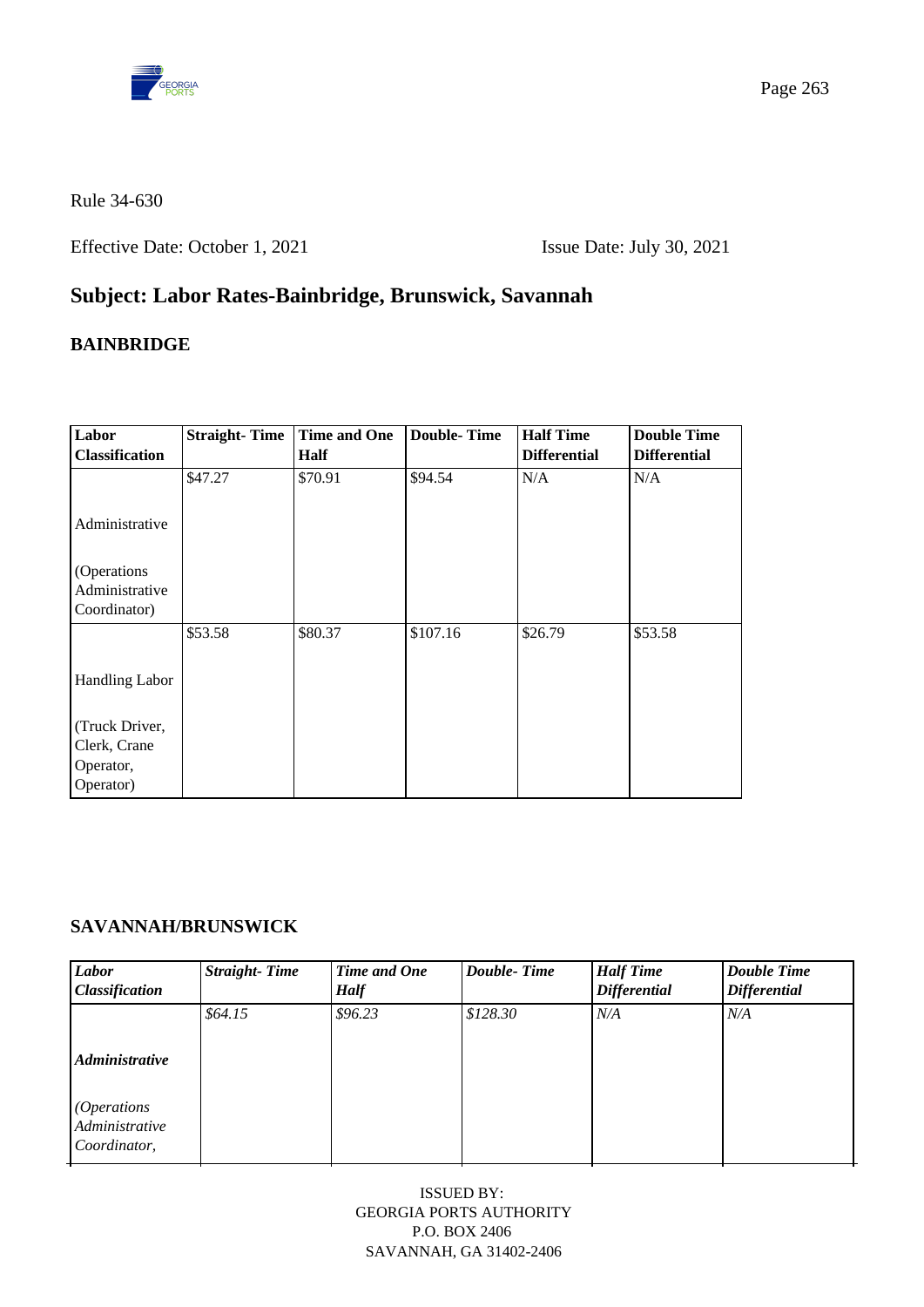

| Planner                                                                                 |         |          |          |         |         |
|-----------------------------------------------------------------------------------------|---------|----------|----------|---------|---------|
| Supervisor) (Port<br>Police (See Note))                                                 |         |          |          |         |         |
|                                                                                         | \$74.27 | \$111.41 | \$148.54 | \$37.14 | \$74.27 |
| <b>Handling Labor</b>                                                                   |         |          |          |         |         |
| (Breakbulk<br>Operator, Cargo-<br>Handler, Driver<br>Operator, Field<br>Clerk, Forklift |         |          |          |         |         |
| Operator,<br>Foreman)                                                                   |         |          |          |         |         |
|                                                                                         | \$82.14 | \$123.21 | \$164.28 | \$41.07 | \$82.14 |
| <b>Crane Labor</b>                                                                      |         |          |          |         |         |
| <b>Crane Operators</b><br>and Mechanics                                                 |         |          |          |         |         |

These rates apply for Authority personnel performing services for which no specific charges apply, or for performing services on overtime.

Overtime rates will be assessed at any time, except for normal working hours as specified in Rule 34-155.

## **MINIMUM GUARANTEE**

A minimum guarantee of six (6) hours on Saturdays and eight (8) hours on Sundays and holidays is required, unless otherwise specified in this MTO Schedule.

(Exception) – Refer to Rules 34-552 and 34-558 for minimum guarantees and standby time applicable to cranes.

## **TIME AND ONE-HALF**

Time and one-half apply Monday through Friday from 12:00 Noon to 1:00 PM and between 5:00 PM to 8:00 AM, and all day on Saturdays.

#### **DOUBLE-TIME**

Double-time applies on Sundays and holidays.

#### **DIFFERENTIAL**

When handling cargo or containers on overtime, the applicable schedule or contract rate, as the case may be, will be assessed, along with the applicable differential labor rate for the personnel involved in the physical handling subject to the minimum charge in Rule 34-180.